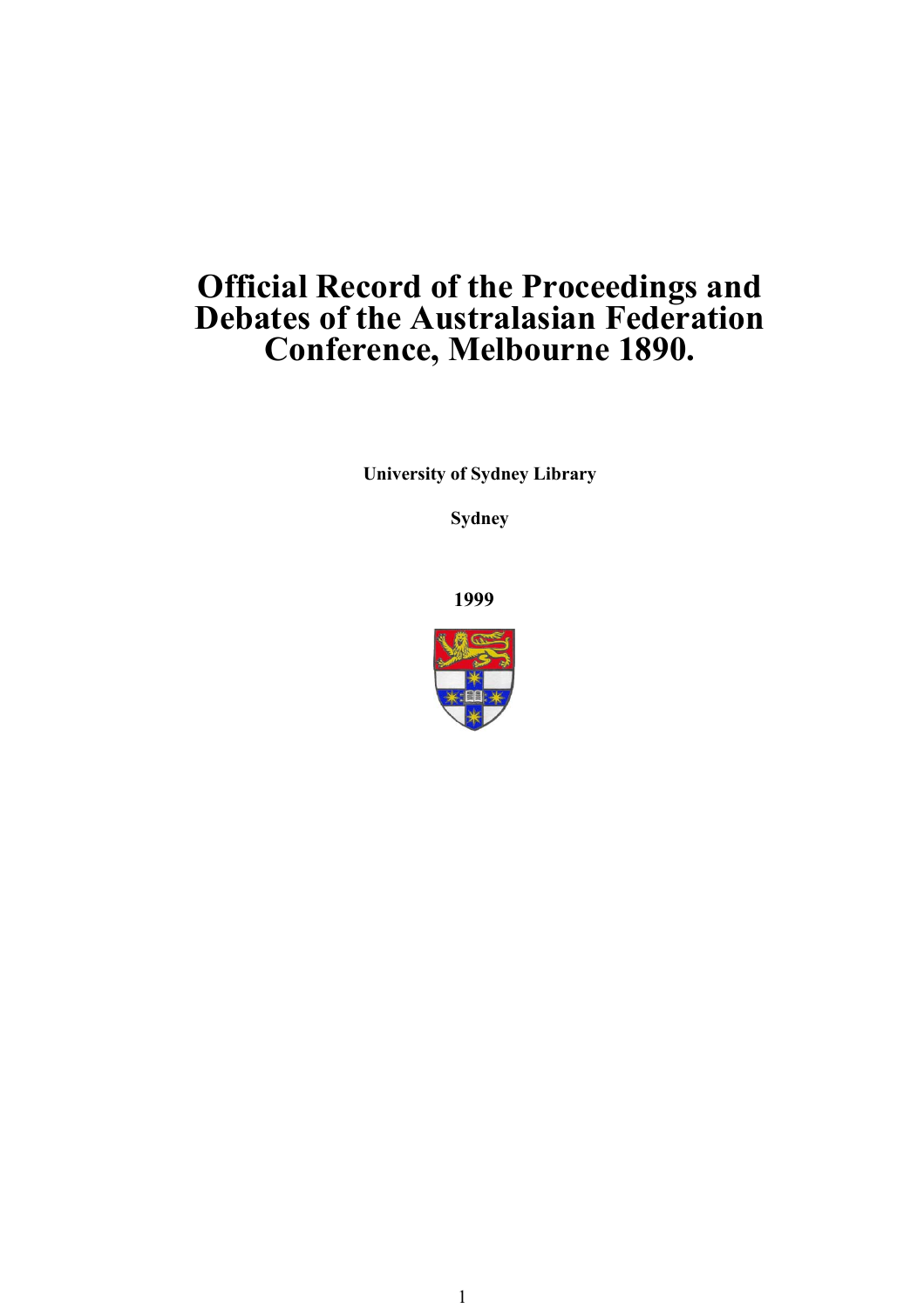#### **http://setis.library.usyd.edu.au/oztexts/**

 © University of Sydney Library. The texts and images are not to be used for commercial purposes without permission This work has been prepared with funds received from the New South Wales Centenary of Federation Committee.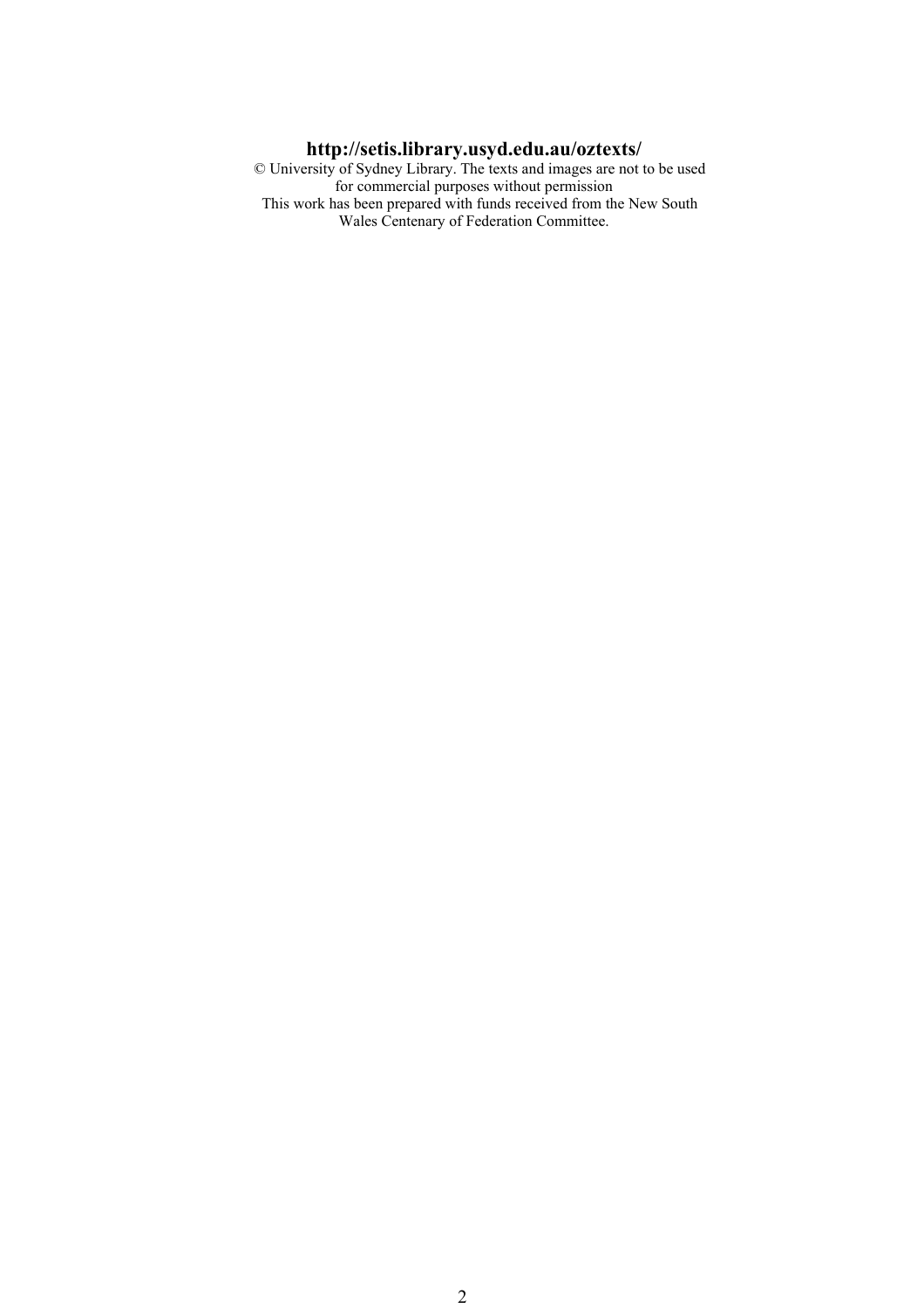#### **Source Text:**

#### **Official Record of the Proceedings and Debates of the Australasian Federation Conference, 1890. Victoria**

#### **Robert S. Brain, Government Printer [Reprinted by Charles Potter, Government Printer, Sydney.]**

**Melbourne** 

#### **1890**

 All quotation marks retained as data All unambiguous end-of-line hyphens have been removed, and the trailing part of a word has been joined to the preceding line. Author First Published 1890

342.94024 *Australian Etexts 1890-1909 prose nonfiction federation federation debates* 

> **5th August 1999** Corrections: Creagh Cole Final Checking and Parsing

#### **Melbourne**

**Robert S. Brain, Government Printer [Reprinted by Charles Potter, Government Printer, Sydney.]**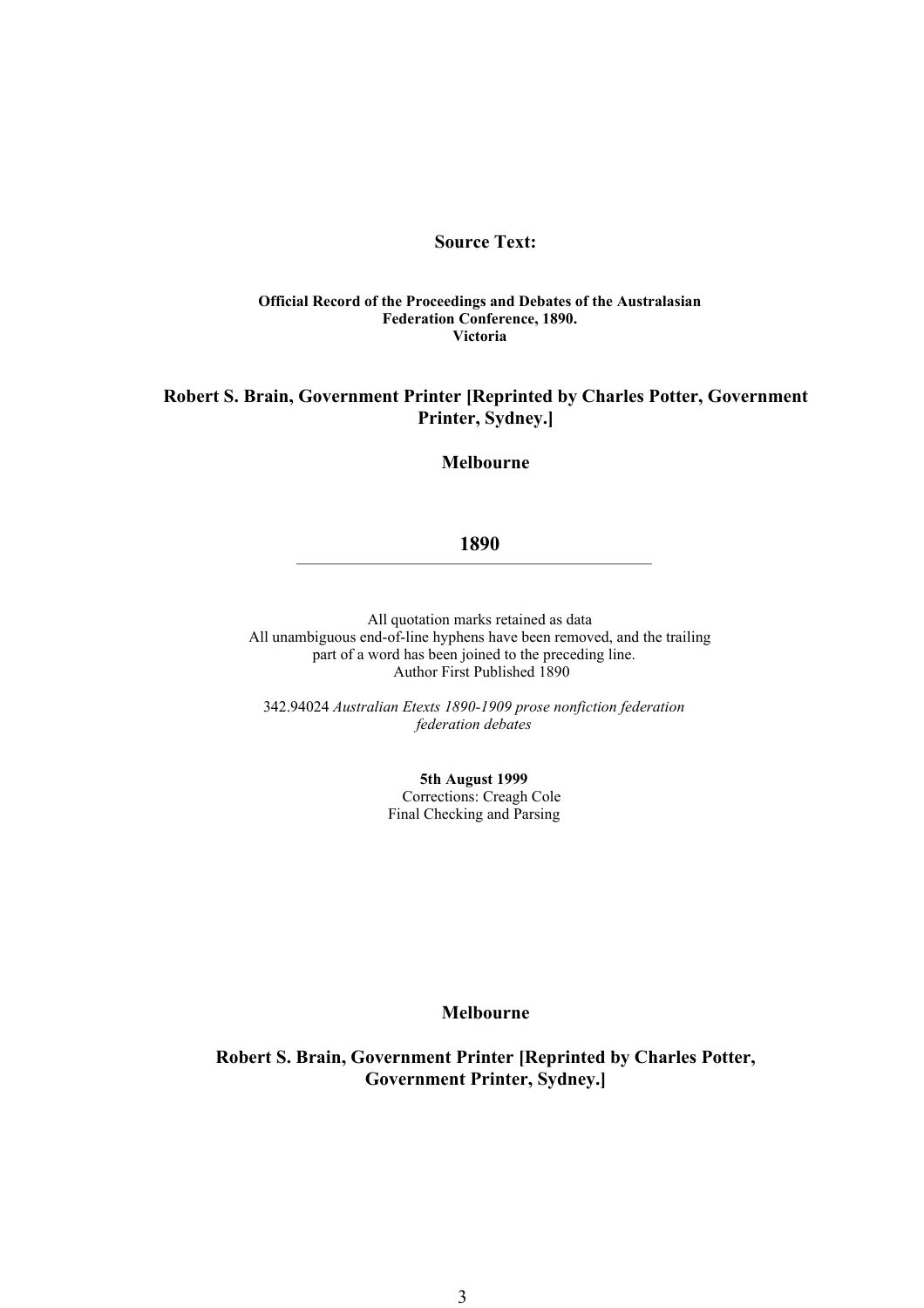# **The Proceedings of the Federation Conference, 1890.**

**Held in the Parliament House, Melbourne.**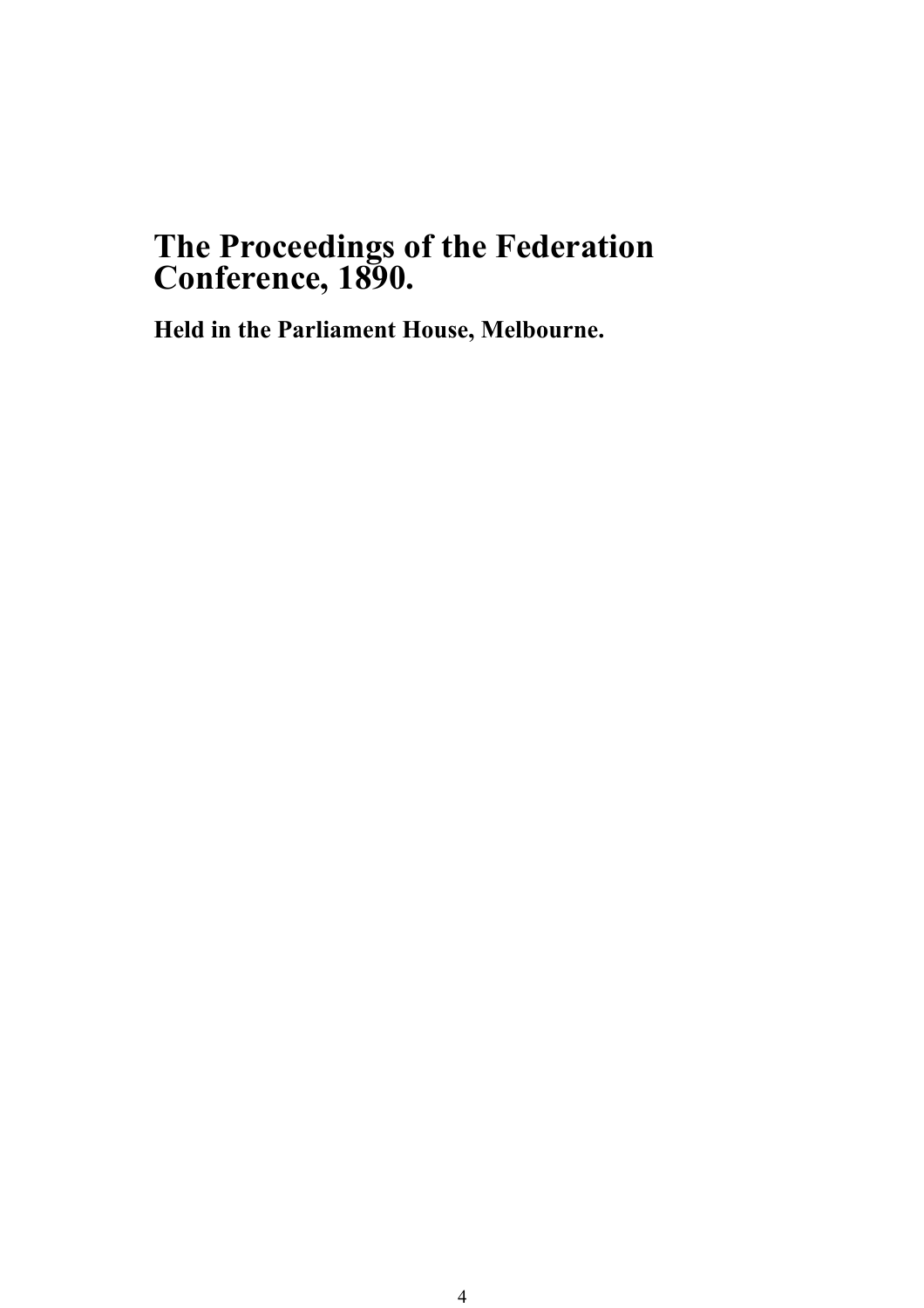# **No. 1: Thursday, 6th February, 1890.**

**The Proceedings of the Federation Conference, 1890. Held in the Parliament House, Melbourne.** 

**Thursday, 6th February, 1890.**

## **Present:**

| South<br><b>New</b> | Honorable Sir HENRY PARKES,<br>The                  |  |  |  |  |
|---------------------|-----------------------------------------------------|--|--|--|--|
| Wales               | of the<br>G.C.M.G., Premier, and Member             |  |  |  |  |
|                     | Legislative Assembly.                               |  |  |  |  |
|                     | The Honorable WILLIAM MCMILLAN,                     |  |  |  |  |
|                     | Colonial Treasurer, and Member of<br>the            |  |  |  |  |
|                     | Legislative Assembly.                               |  |  |  |  |
| New Zealand         | The Honorable Captain WILLIAM RUSSELL               |  |  |  |  |
|                     | RUSSELL, Colonial Secretary, and Member of          |  |  |  |  |
|                     | the House of Representatives.                       |  |  |  |  |
|                     | The Honorable Sir JOHN HALL, K.C.M.G.,              |  |  |  |  |
|                     | Member of the House of Representatives.             |  |  |  |  |
| Queensland          | The Honorable Sir SAMUEL WALKER                     |  |  |  |  |
|                     | GRIFFITH, K.C.M.G., Member of the                   |  |  |  |  |
|                     | Legislative Assembly.                               |  |  |  |  |
|                     | Honorable<br><b>JOHN</b><br>The<br><b>MURTAGH</b>   |  |  |  |  |
|                     | MACROSSAN, Colonial Secretary, and Member           |  |  |  |  |
|                     | of the Legislative Assembly.                        |  |  |  |  |
| South               | <b>JOHN</b><br>The<br>Honorable<br><b>ALEXANDER</b> |  |  |  |  |
| Australia           | COCKBURN, M.D. Lond., Premier, and Member           |  |  |  |  |
|                     | of the Legislative Assembly.                        |  |  |  |  |
|                     | Honorable THOMAS PLAYFORD,<br>The                   |  |  |  |  |
|                     | Member of the Legislative Assembly.                 |  |  |  |  |
| Tasmania            | The Honorable ANDREW INGLIS CLARK,                  |  |  |  |  |
|                     | Attorney-General; and Member of the House of        |  |  |  |  |
|                     | Assembly.                                           |  |  |  |  |
|                     | The Honorable BOLTON STAFFORD BIRD,                 |  |  |  |  |
|                     | Treasurer, and Member of the House<br>of            |  |  |  |  |
|                     | Assembly.                                           |  |  |  |  |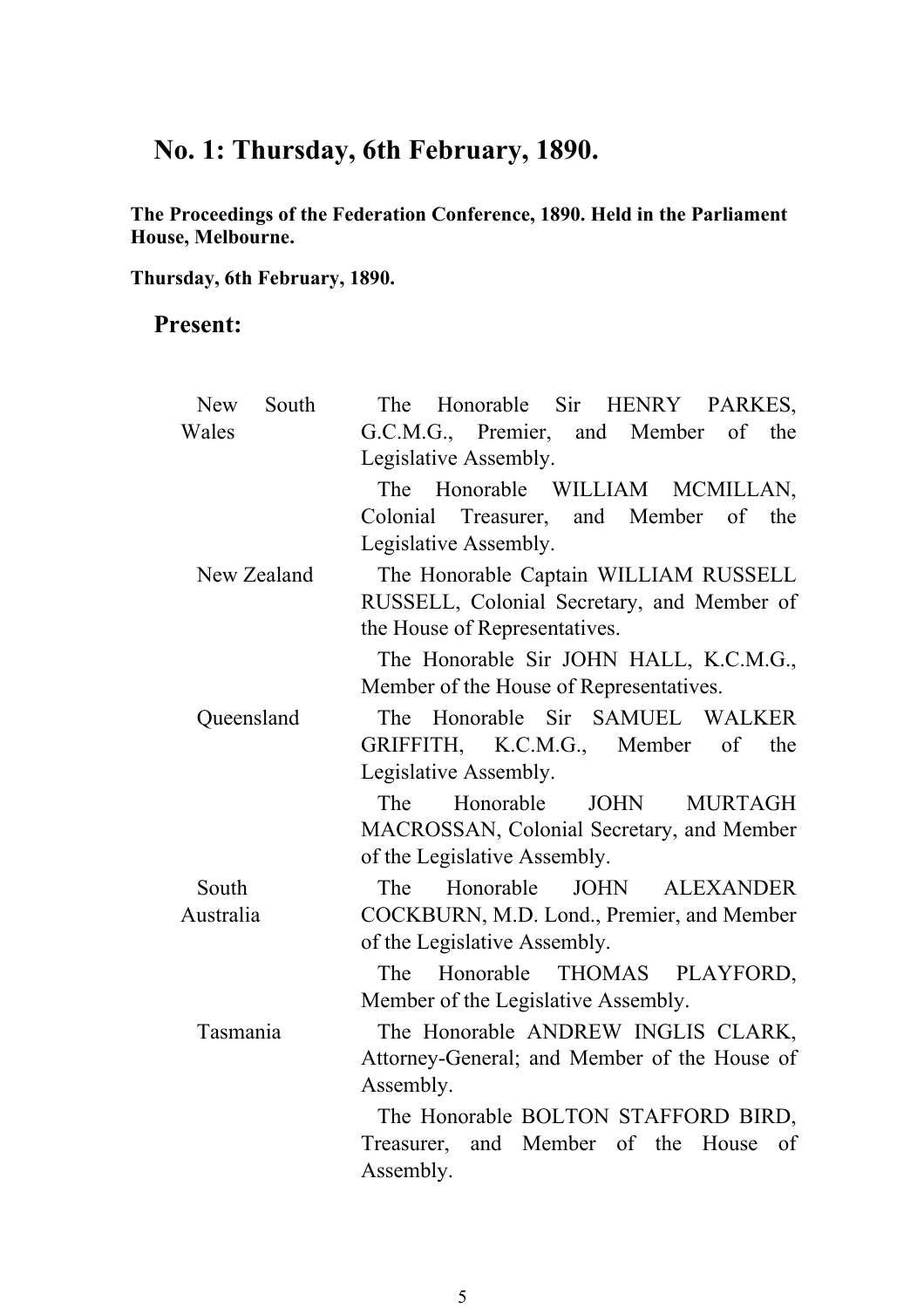| Victoria  | The Honorable DUNCAN GILLIES, Premier,<br>and Member of the Legislative Assembly. |  |  |  |  |  |  |
|-----------|-----------------------------------------------------------------------------------|--|--|--|--|--|--|
|           | The Honorable ALFRED DEAKIN, Chief                                                |  |  |  |  |  |  |
|           | Secretary, and Member of the Legislative                                          |  |  |  |  |  |  |
|           | Assembly.                                                                         |  |  |  |  |  |  |
| Western   | The Honorable Sir JAMES GEORGE LEE                                                |  |  |  |  |  |  |
| Australia | STEERE, Speaker of the Legislative Council, and                                   |  |  |  |  |  |  |
|           | Member of the Executive Council.                                                  |  |  |  |  |  |  |

[P.6] starts here

## **Election of President**

#### Sir HENRY PARKES.

 — I beg to propose, and I have much pleasure in proposing, that the Honorable Duncan Gillies do take the chair as President of this Conference. Mr. Gillies is not only the Premier of one of the largest Colonies, but he has held that distinguished position with the assent of the inhabitants for a number of years. He is not only that, but one of the oldest and most deservedly respected public men in Australia, and, seeing that this Conference assembles in the capital of the Colony which he so well represents in the councils of this country, I think it is not only an act becoming in ourselves but an honour, and it is really a great honour, which is his just due. I am sure I need say nothing more to commend my motion to your acceptance.

### Dr. COCKBURN

 — I beg to second the motion. I feel that not only is the honour of presiding over such a Conference due to Mr. Gillies, as the Premier of the Colony in which the Conference is held, but also owing to the very important part he has hitherto played in the momentous question of the Federation of the Australian Colonies. As far as the general question is concerned, and as far as federating in [P.vi] starts here

every possible matter of detail, from the first Mr. Gillies has taken a most prominent position, and I feel that this Conference is doing no more than is due to place him in the chair.

Sir HENRY PARKES put the question, which was carried unanimously.

The Honorable D. GILLIES took the chair.

### The PRESIDENT

 — In taking the chair I can only say I thank you very much indeed for the honour you have done me in placing [P.7] starts here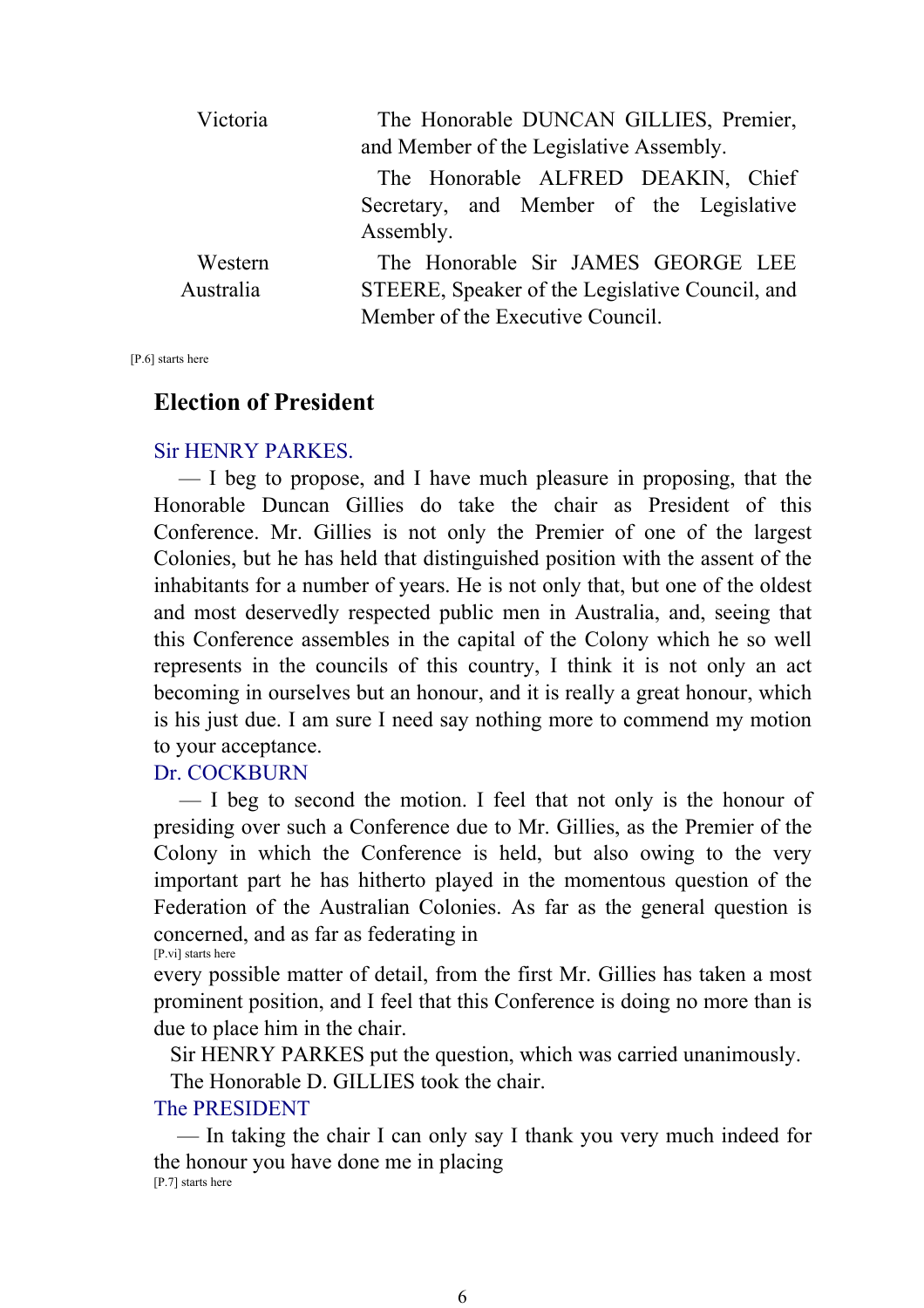me in this position, and I thank Sir Henry Parkes and Dr. Cockburn for the agreeable way in which they have proposed that I should take this position. I am sure the duties of the position will be very simple, and I can only trust that during my presidency we will be in a position to arrive at conclusions, not only satisfactory to ourselves, but for the advancement and prosperity of the whole of the Colonies of Australasia.

#### Sir HENRY PARKES

 — It seems a step consequent on the course I have taken that the President of the Conference have the same rights and privileges, both as to expressing his opinions and voting, as other members of the Conference, and in any case of equality of votes that he have in addition a casting vote. I therefore move to that effect.

#### Dr. COCKBURN

 — I second the motion. I think it is a very proper resolution, and that the conclusions of the Conference will be advanced by the President having a voice in the deliberations as well as in the decisions.

#### The PRESIDENT

 — Of course I should have anticipated, under any circumstances, the President would have some little allowance somewhat different from what is usually allowed in a Legislative Chamber. In this case, we are met to do very important work, and no gentlemen would like to occupy the chair unless he had more latitude than that usually allowed in the chair.

The question was put and carried.

## **Appointment of Secretary**

 Mr. DEAKIN moved, That Mr. George Henry Jenkins be appointed Secretary to the Conference.

Mr. PLAYFORD seconded the motion.

The question was put and carried.

## **Rules of Procedure**

 The PRESIDENT suggested that a little more latitude than usual in the Legislative Chamber should be permitted to the members of the Conference in dealing with the matters before it. He suggested the ordinary latitude in committee for gentlemen to speak several times should be permitted without any formal question being put. [P.8] starts here

## **Members of the Conference**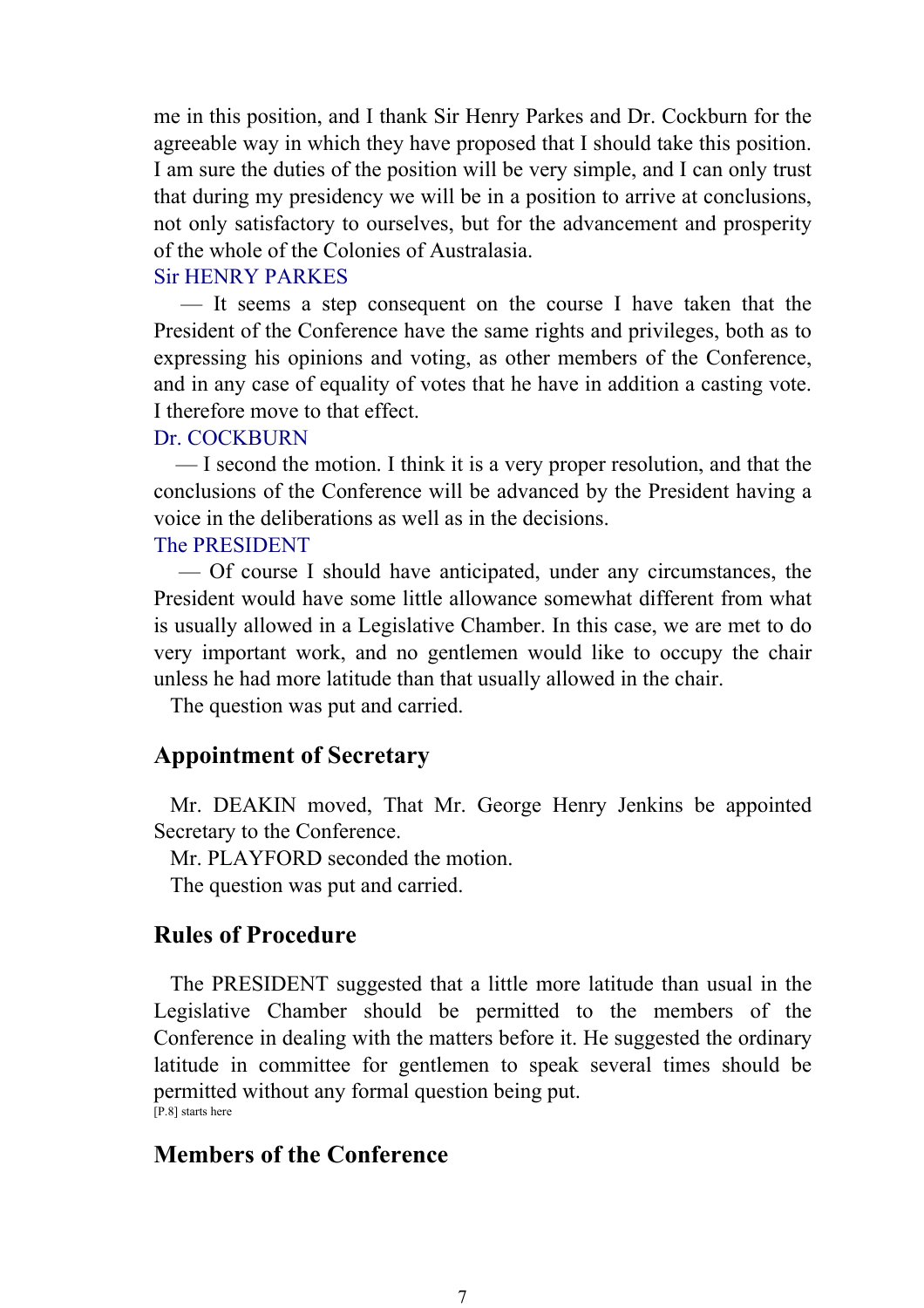### Sir HENRY PARKES

 — Might I say I think there should be entered on our Record of the Proceedings the names and the representative character of the several gentlemen who represent the respective Colonies. I think it would be a mistake if our Proceedings were silent on that point. I should imagine it will be sufficient if those gentlemen present themselves and say they are duly authorized to represent their Colonies, without presenting any particular commission.

 The PRESIDENT read the names of the representatives present, who thereupon rose and announced that they were duly accredited to attend this Conference by their respective Governments.

## **Admission of the Press**

## Sir HENRY PARKES

 — Mr.President: Under ordinary circumstances I should be indisposed to depart from what has usually been the practice of not admitting the public to the proceedings of a body of this kid. But this is unlike any other Conference that has assembled in these Colonies. All Conferences, and I believe I am correct in so speaking, have assembled under very general powers, and they have, in point of fact, actually transacted a variety of matters of business. This Conference however, has assembled through unusual circumstances to consider one question alone, and that is a question which more directly interests the inhabitants of all the Colonies than most questions considered by bodies of this kind. Independently of all that, I think the Conference must partake of a character unlike that of other bodies. Most of the Conferences, speaking from some personal experiences, have been more of a consultative character than of a deliberative one. That is, in their proceedings men have said things which naturally enough they have desired to modify, entirely alter, or withdraw. They have spoken sometimes under a misapprehension, which they have to correct, and altogether the proceedings have been, to a large extent, of a conversational character, and exercised by those influences which enter into a private conversation; but this Conference, if I [P.9] starts here

understand the object of its assembling will have to fully consider-which we can only do by debating-questions submitted in stated resolutions, and considering that it will be to a large extent a deliberative body to debate questions rather than enter into minute consultation as to the particular form which matters are to take, and also considering the vast importance to the populations of these Colonies which the proceedings will present, I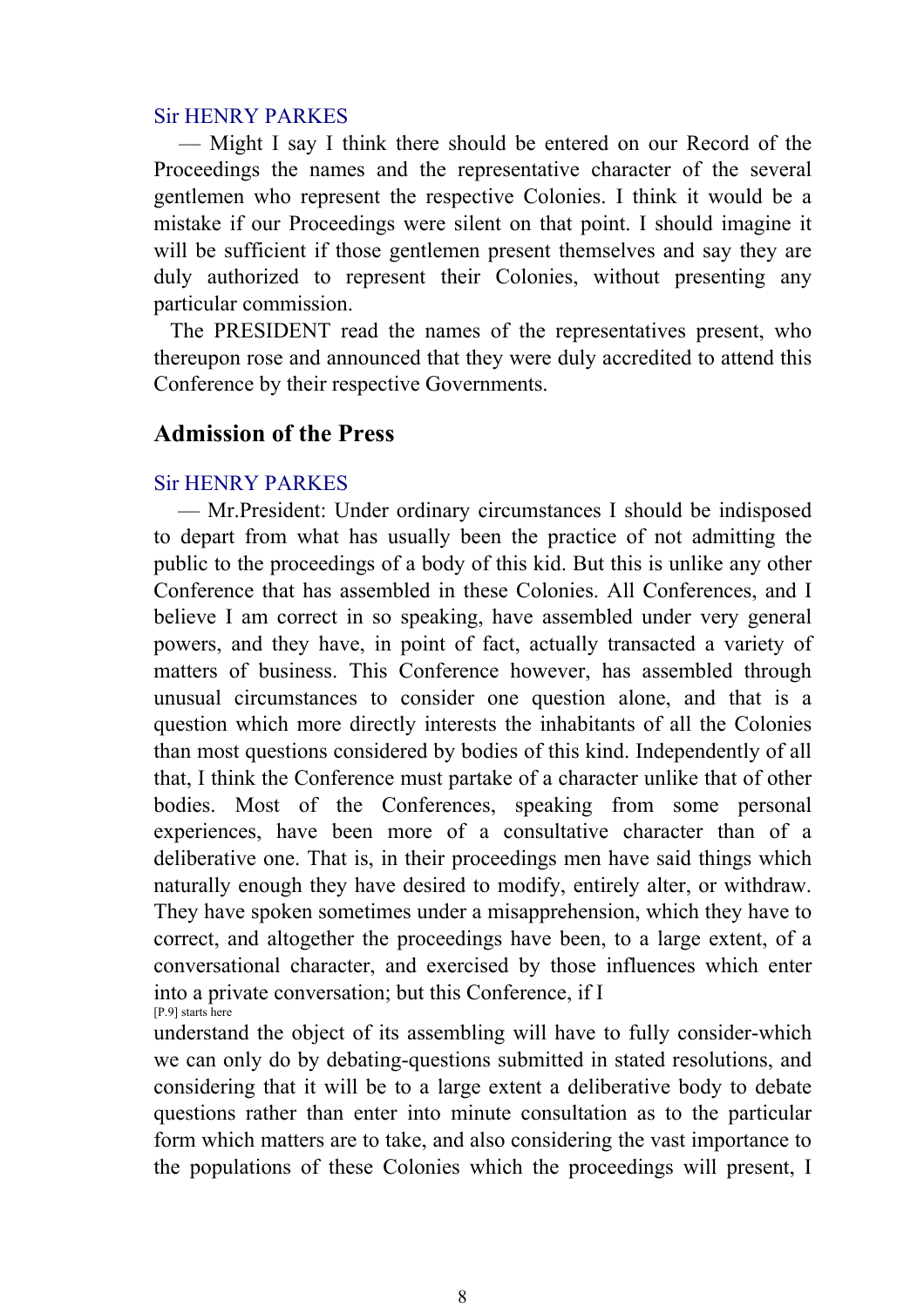should think that the circumstances would be met if we came to the conclusion that for some time at the opening of every sitting we should be considered as in committee, while any matter of a disputatious character, admitting of new views and explanations, and all that kind of thing which arises in committee, should be considered with closed doors; but when the business of which the Conference was seized by a stated resolution from the chair, that the public should be admitted. That is the view of the case which seems to meet. I believe, the general desire of the public, and would give this body confidence in transacting its real consultative business in the ordinary way of a private committee.

I therefore move,

 1. That whenever the Conference is in committee the public be not admitted.

 2. That when the Conference is engaged in debating matters formally submitted by resolution the public be admitted.

### Dr. COCKBURN

 — I think the question depends on what the proceedings of the Conference are to be. If the proceedings are to be more of a deliberative character, and to touch the question more in the general bearings than in the details, then I can very freely second the resolution. If, however, the Conference intends to go into details, I think the resolution might act to the detriment of the business of the Conference. If the intention is that we should deal with the question generally, without attempting to enter into the closest details, then I think there can be no objection, but, on the contrary, there would be every advantage in having the Press present. Sir JAMES LEE STEERE

— A resolution might be submitted when we are not in committee.

#### [P.10] starts here The PRESIDENT

 — Of course in that case notice would have been given, and the members would have an opportunity of discussing it, but if it were thought desirable before concluding the matter to consider it in committee, that might be done, and then we could have an opportunity of free discussion while the Press was not present.

## Sir SAMUEL GRIFFITH

 — I apprehend we are met here principally for the purpose of exchange of ideas amongst ourselves, as representing the public opinions of the different Colonies, as to bow far Federation is practicable at the present time, and to that extent we should be witnesses giving our own opinion as to the state of public opinion. We shall be exchanging ideas. Some members of the Conference believe that a perfect Federation is possible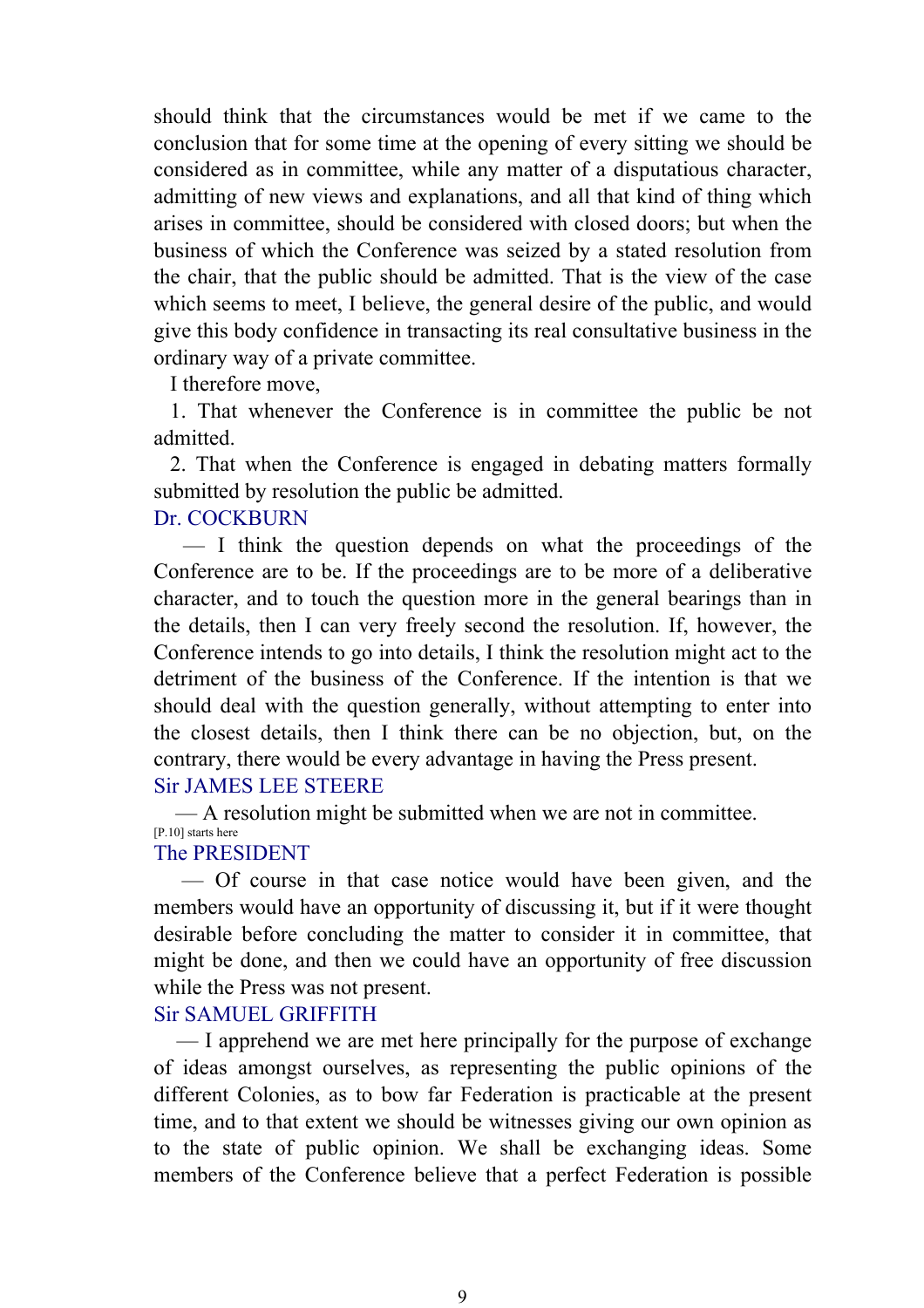now, others that it is not practicable, and they may feel it their duty to point out the difficulties. And those difficulties will have to be met. We cannot shut our eyes to them, and they will be the real difficulties that will meet us when we go to our respective Parliaments, and the doubt I entertain is how far it is desirable those objections should be stated and combated in public. We might possibly give handles to our opponents, or, on the other hand, furnish excellent ans

### Mr. PLAYFORD

 — Without disapproving of the admission of the Press, we have no precedent for it in Conferences, either in the Colonies or in America. The Americans never admitted the Press when they made their Constitution; the Canadians at Quebec did not admit the Press; and you cannot point out, I believe, one single precedent for admitting the Press to deliberations of this sort. At the same time, I am willing that the Press should be admitted, and that we should state our case, so that the public may thoroughly understand the grounds on which we have come to certain conclusions. It is utterly impossible that the question of detail can be kept absolutely in the background — the whole subject is based on detail. The Conference [P.11] starts here

we are asked to attend, according to the Commission drawn out by the Governor, and signed by the Acting Administrator of the Government, is that we are met here for the purpose of considering whether an additional forward step with regard to Federation is possible at the present time or not, and in the very nature of things we ought to be able to go back to our Parliament and say that we considered this question along with the other representatives from the other Colonies, and we are prepared to say to what extent the Federation shall go. If we just pass a bald resolution to the effect that we are ripe for Federation, one may think that by Federation we will be going on the lines of the United States, another that we are going on the lines of the Dominion of Canada, another the Swiss Republic, another on the lines of the States of Holland. Nobody would know what we meant. We should talk a lot of platitudes, and the people throughout the Colonies would not understand what we were driving at. We must consider this point-is the time ripe for the further extension of Federation? If so, to what extent? And unless you answer those two questions, we shall fail in our duty to those who have appointed us and sent us here. I speak for the two Houses of Parliament in South Australia. It will be impossible to discuss these questions without going in some cases into very close details, and giving reasons why we want the extension or limitation of powers and so on. I shall be quite prepared to do my part publicly, and prepared that the Press should take it down, and that the people of the Australian Colonies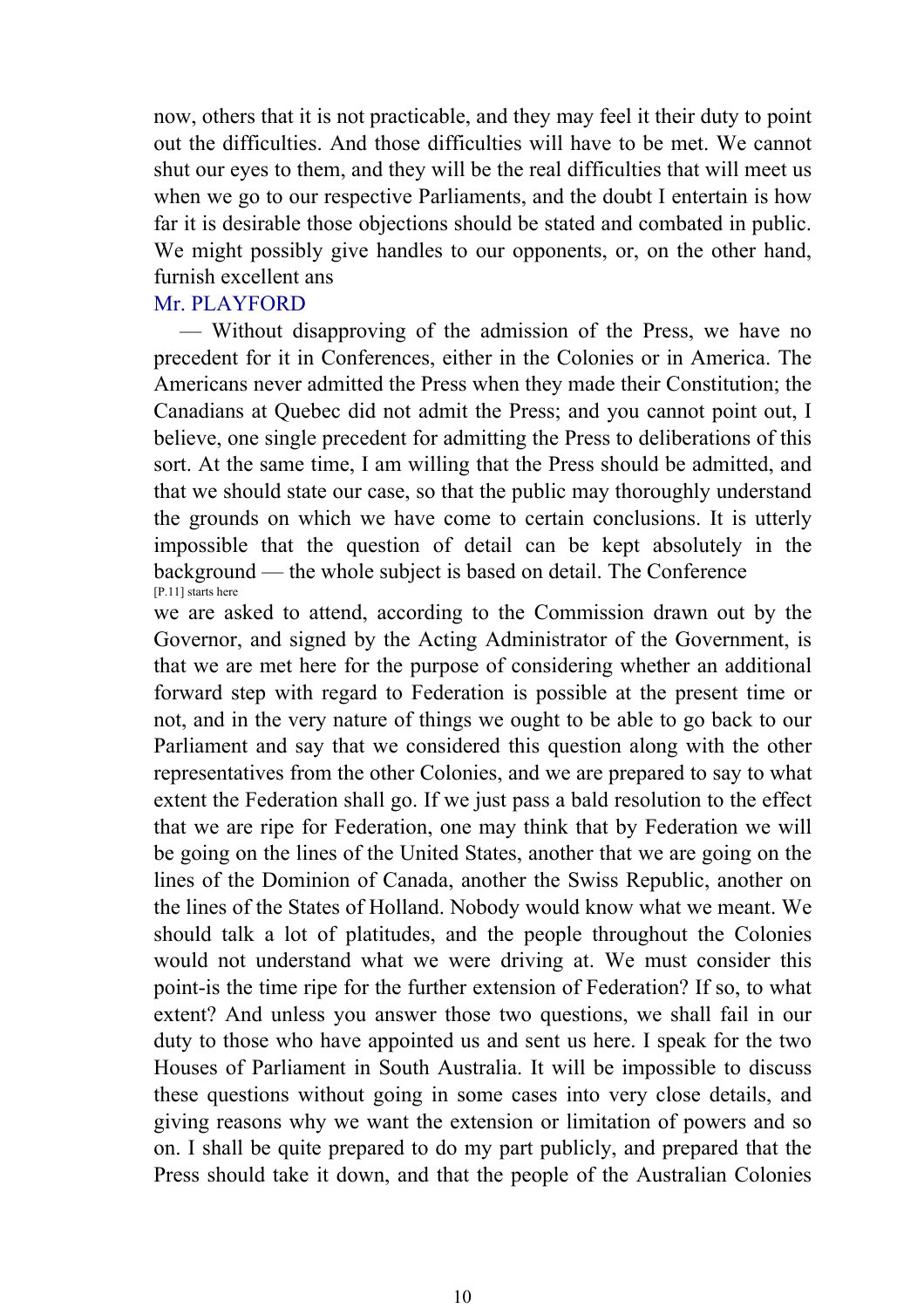should know my views on the matter. We are not met for the purpose of building a Constitution, or drafting a Bill for the approval of the Legislatures, and to go on to the Imperial Parliament; but I contend that the people of these Colonies expect us to do more than pass a bald resolution. We must show the limits within which we can go in regard to Federation. Mr. McMILLAN

 — The remarks of the last speaker lead me to ask what is really the intention of this Conference, and I think we should understand that at the very onset. It seems to me if there is one thing we have not to discuss it is details. It seems to me that the Conference has met together to frame certain

[P.12] starts here

resolutions, the outcome of which will be a Convention under the sanction of the different Parliaments. We are here because we believe that a large wave of public opinion has that over the Australasian Colonies, and no man can judge absolutely to what extent that wave has permeated the masses. No man can say that in his Colony there is a large and overwhelming majority in favour of Federation. He cannot say it with certainty. Now the whole object of all our controversy here will be to decide as to the form of that Convention. We are here not to say what particular kind of Federation shall take place in the future, but what is the limit of that Federation, but we are here to decide whether there is such a wave of public opinion throughout these Colonies that it has removed the question from the mere sentimental airiness in which it has existed for some years past and has brought it into the region of practical politics; therefore our resolutions, I take it, will, to a great extent, declare that the time is ripe when this matter should be discussed by all the different Colonies, and the outcome of this, I should hope, would be that all the delegates here will decide that the Colonies should be asked through their Parliaments to send representative men, absolutely untrammelled, to a Convention to discuss the whole of this great question in all its bearings, both generally and in detail. But it seems to me that for us to enter into details in a discussion of this question in this Conference will lead to a great deal of difficulty, insuperable difficulty among ourselves, an great difficulties when we meet our Parliaments when we come into session again. The great reason for admitting the Press is that the discussion is to be, on broad and public lines, on the question whether public opinion has advanced so far that we proceed to the formation of a Convention. Sir JOHN HALL

 — I think it is premature to discuss now how far we should go into detail. The proper time for that will be when the resolutions are before us.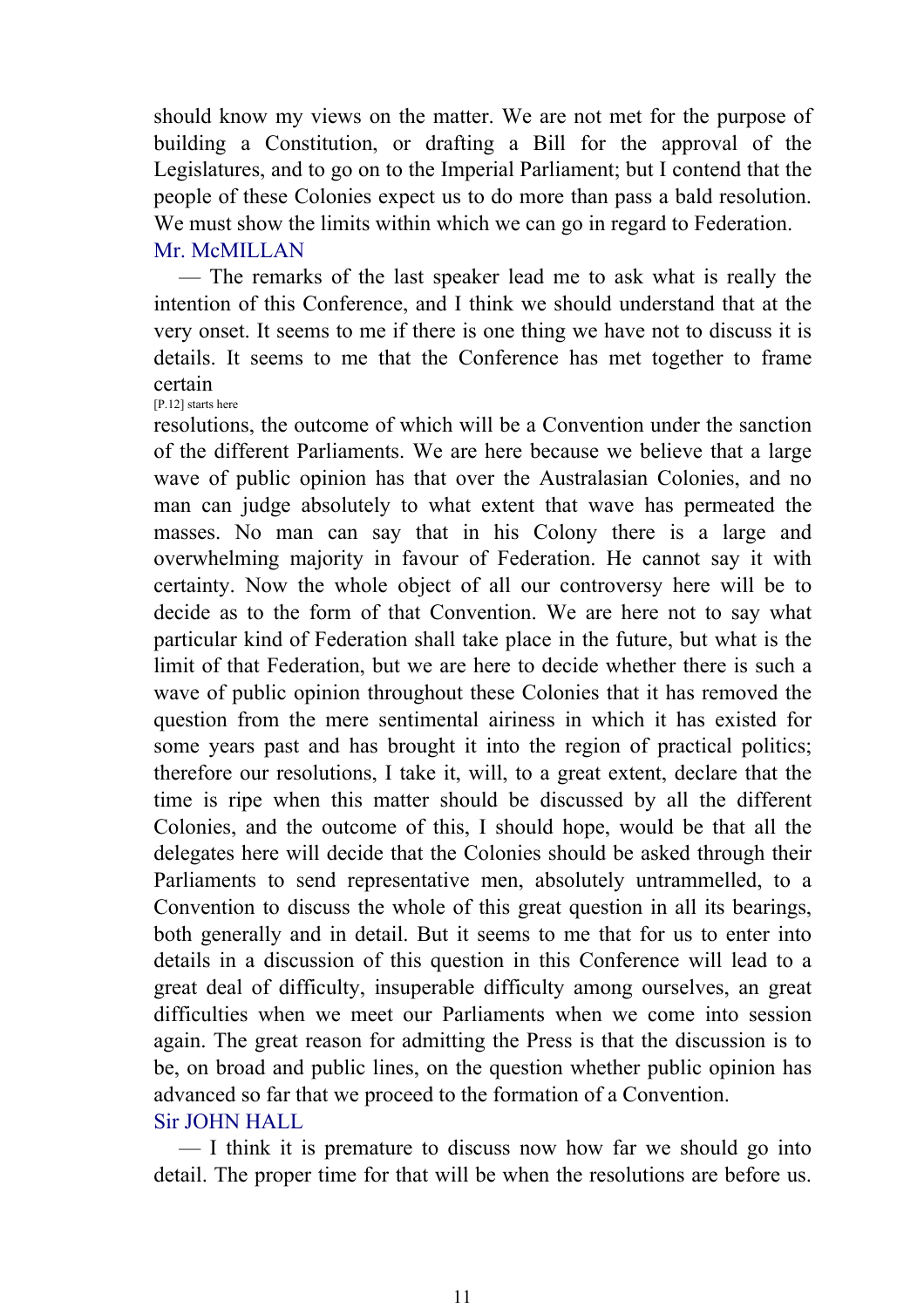The only question now is how far our proceedings should be open to the public, and I submit that Sir Henry Parkes' proposition is a very practical one. If honorable members look at it they will see that it is very elastic. Whenever, either at the commencement of or [P.13] starts here

during our sittings, the time arrives when we think the Press should be excluded, we can declare ourselves in committee. If we wish to discuss details giving rise to differences of opinion which it may not be wise to give to the world, we have only to do so in committee. On the other hand, if we are giving reasons why an earnest attempt should be made to form a grand Federation of the Colonies, which reasons it is desirable that the public should know, then the Press will be admitted. I support the resolution, and leave for consideration hereafter how far we shall go into detail.

## Sir JAMES LEE STEERE

 — I agree that we should be departing from the question before the Conference in saying what shall be our future deliberations. The question is whether the Press shall be admitted; I am entirely in favour of it. Mr. Playford say's it is without precedent. I think one of the great reasons why these Conventions have to a certain extent failed has been because the Press has not been present. They have not received the support in the Colonies and been so successful as they would if the Press had been admitted. I think the balance is all in favour of the proceedings being public; I shall therefore support the motion.

## Mr. BIRD

 — It appears to me that we can hardly compare ourselves in this Conference with the Conventions that were appointed and that met to draft a Constitution, either for Canada or for the United States, both of which Conventions, as we well know, met in secret, and all their deliberations were kept secret, unless it was our intention to frame a Constitution here, as was done by those bodies, for recommendation to the several Parliaments of the States or Provinces. It appears to me that the case with us is very different from theirs. I am certainly in favour of the Conference being open to the public when we are discussing those broad questions of a general character which do not, if I may use the term, descend to detail; but it appears to me that, before we shall be prepared to discuss generally such leading resolutions as we are prepared to discuss in public, it will be almost necessary to spend a considerable time in discussion in committee, and those discussions must necessarily involve a good deal of talk about the details which at times must [P.14] starts here

be considered before the resolutions of a general character can be properly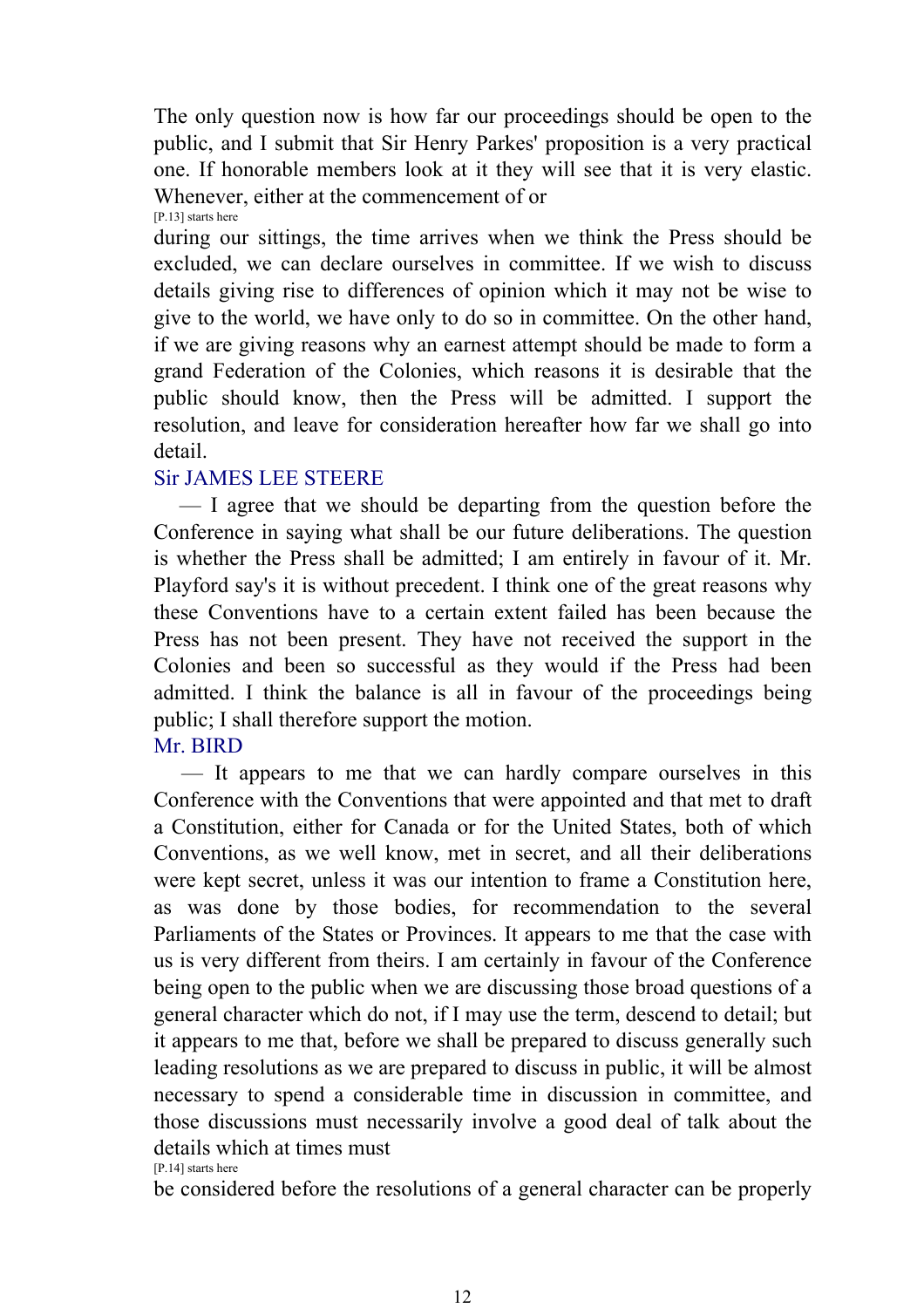debated. I am in doubt whether the resolution submitted exactly and fully meets what is desired, for, according to the second portion of this resolution, it would be open to any member of this Conference to submit a resolution which would involve a considerable amount of detail, and yet as the resolution stands, being submitted as a resolution at the Conference, it must be discussed in the presence of the public or the Press. I think, instead of this, we should have something which would help us when a question which involves very debatable details is introduced by a resolution — there should be a power of referring that to a committee, otherwise, according to this, any member might insist on the discussion being carried on before the public, even though the resolution as submitted formally was of a character involving many details which we would all like to have discussed in private. I suggest a little alteration in that direction, in order to make the Conference open to the public in regard to the more general resolutions, and exclude the public on those occasions when we want to go into details, arranging that those should be discussed in committee, and not take place in connection with the discussion of the resolutions to be formally submitted when the Press is present.

## Sir SAMUEL GRIFFITH

 — Suppose any member of the Conference proposes a resolution with details in, that can be referred to the committee at once for discussion. Sir HENRY PARKES

 — If any notice whatever is given, the Conference, before it proceeds to its business in its own Possession, can discuss that motion, whether it is a motion that should be proceeded with in committee. I apprehend the Conference will be in committee when it first meets every day; and no resolution could be proceeded with until there is an opportunity of deciding it in committee. Suppose I give notice of a resolution full of details as to how a Federal Constitution should be constructed, I could not, by any possibility, proceed with that until the Conference had had an opportunity of considering it in committee.

 The question was put and carried. [P.15] starts here

## **NOTICES OF MOTION.**

 It was agreed, on the suggestion of the President, that all notices of motion must be given on the day preceding the next meeting or that if any honorable member desired to bring on suddenly any important motion it must be with the leave of the whole of the members of the Conference present.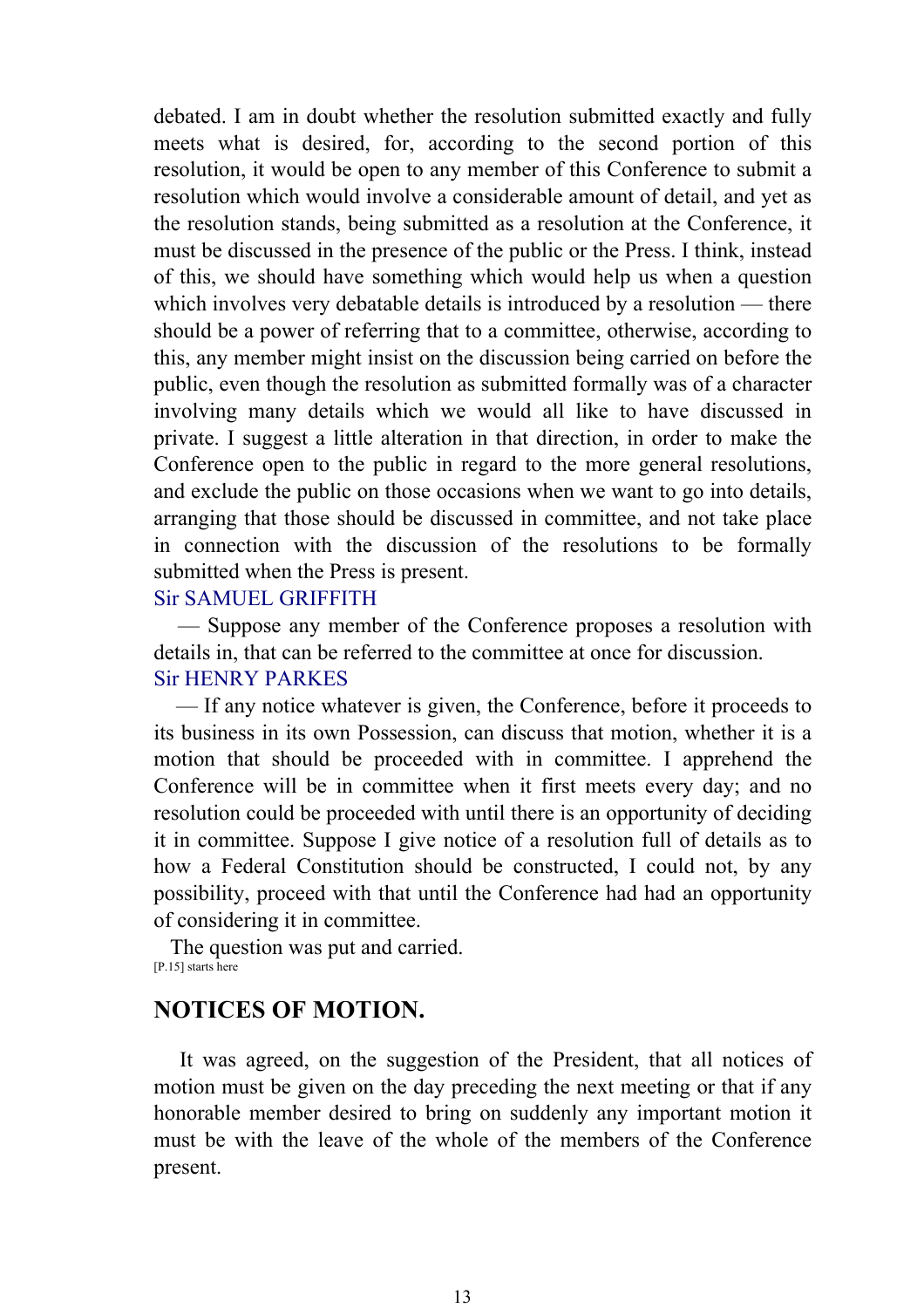## **Days And Hours Of Meeting**

 The Conference agreed to sit from day to day as the Conference might determine. It was agreed that the hour of meeting each day should be eleven o'clock.

## **Business for Next Meeting**

 The PRESIDENT asked if members of the Conference desired to give any notices of motion for the next day of meeting.

 Sir HENRY PARKES said he desired to give notice of the following motion, to test what he thought must be tested, viz., as to the feeling of the Conference as to the time being ripe for federation:—

 That, in the opinion of this Conference, the best interests and the present and future prosperity of the Australasian Colonies will be promoted by an early union under the Crown, and, while fully recognising the valuable services of the Members of the Convention of 1883 in founding the Federal Council, it declares its opinion that the seven years which have since elapsed have developed the national life of Australasia in population, in wealth, in the discovery of resources, and in self-governing capacity, to in extent which justifies the higher act, at all times contemplated, of the union of these Colonies, under one legislative and executive Government on principles just to the several Colonies.

#### Mr. DEAKIN

 — I will not give notice of the following resolutions to-day, desiring that they first be considered in committee. As the framing of these resolutions is a matter of some importance, I now only suggest in the rough what seems to me to be

[P.16] starts here

the necessary supplement of the resolution to be moved by Sir Henry Parkes: —

 1. That the members of the Conference should take such steps as may be necessary to induce the Legislatures of their respective Colonies to appoint delegates to a National Convention, empowered to consider and report upon an adequate scheme for a Federal Constitution.

 2. The Convention should consist of seven members from each of the self-governing Colonies and four members from each of the Crown Colonies.

 3. As some time must elapse before a Federal Constitution can be adopted, and as it is desirable that the colonies should at once take united action to provide for military defence and for effective co-operation in other matters of common concern, it is advisable that the Federal Council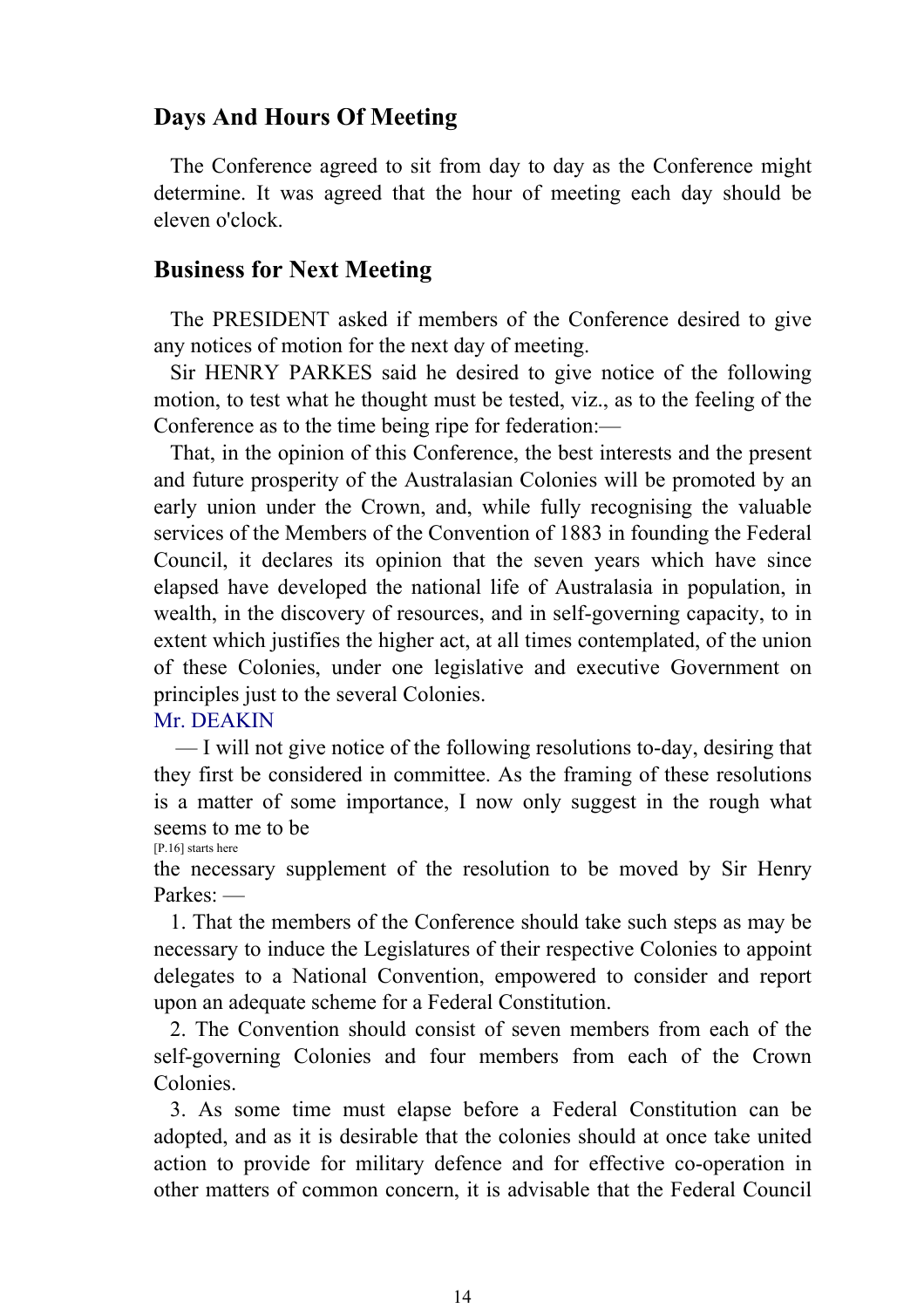should be employed for such purposes so far as its powers will permit, and with such an extension of its powers as may be decided upon, and that all the Colonies should be represented on the Council.

## **Reporting the Proceedings of the Conference**

 On the suggestion of Mr. DEAKIN, it was agreed that the Conference should from time to time give directions when the Conference was open to the Press and public, and that Hansard should give the usual fall report.

## **Adjournment**

 Mr DEAKIN moved, — That the Conference do now adjourn until tomorrow.

The question was put and carried.

 And then the Conference, at twenty minutes past four o'clock, adjourned. D. GILLIES,

*President.* GEORGE H. JENKINS, *Secretary to the Federation Conference.* [P.17] starts here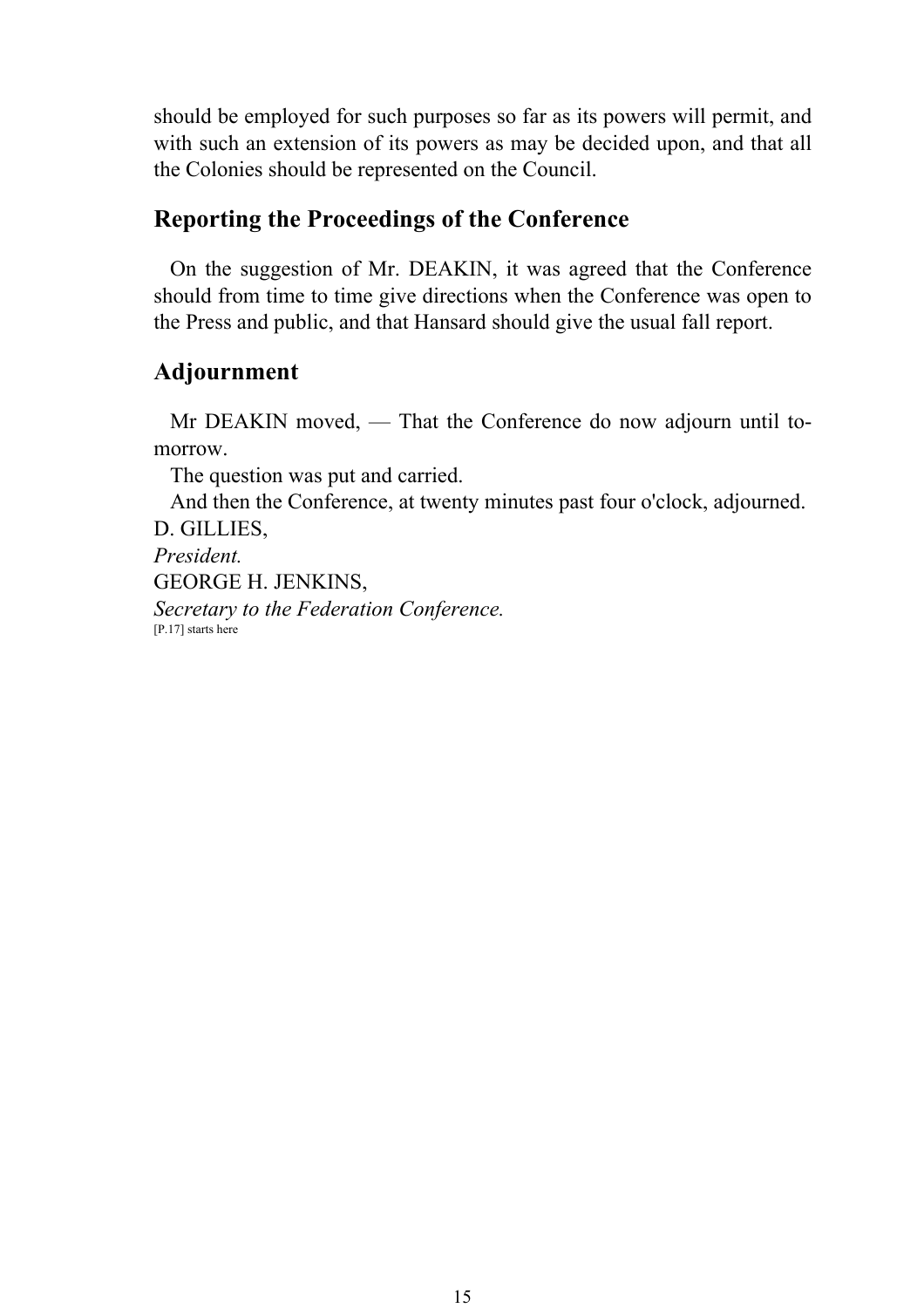## **No. 2: Friday, 7th February 1890.**

**The Proceedings of the Federation Conference, 1890. Held in the Parliament House, Melbourne.** 

**Friday, 7th February 1890.**

## **Present:**

| New South Wales                 | The Honorable WILLIAM<br>MCMILLAN. |
|---------------------------------|------------------------------------|
| New Zealand                     | The Honorable Captain              |
|                                 | <b>RUSSELL</b><br>WILLIAM          |
|                                 | RUSSELL,                           |
|                                 | Sir JOHN HALL, K. C. M.            |
|                                 | G.                                 |
| Queensland                      | The Honorable Sir SAMUEL           |
|                                 | WALKER<br>GRIFFITH,                |
|                                 | K.C.M.G.,                          |
|                                 | JOHN MURTAGH                       |
|                                 | MACROSSAN.                         |
| South Australia The Honorable   |                                    |
| <b>ALEXANDER</b><br><b>JOHN</b> |                                    |
| COCKBURN, M.D.,                 |                                    |
|                                 | THOMAS PLAYFORD.                   |
| Tasmania The Honorable          |                                    |
| ANDREW INGLIS CLARK,            |                                    |
|                                 | <b>BOLTON</b><br><b>STAFFORD</b>   |
|                                 | BIRD.                              |
| The Honorable<br>Victoria       |                                    |
| <b>DUNCAN GILLIES,</b>          |                                    |
|                                 | ALFRED DEAKIN.                     |
| Western Australia               | The Honorable Sir JAMES            |
|                                 | <b>GEORGE LEE STEERE.</b>          |
|                                 |                                    |

 The PRESIDENT took the Chair. The PRESIDENT expressed his regret that Sir Henry Parkes was not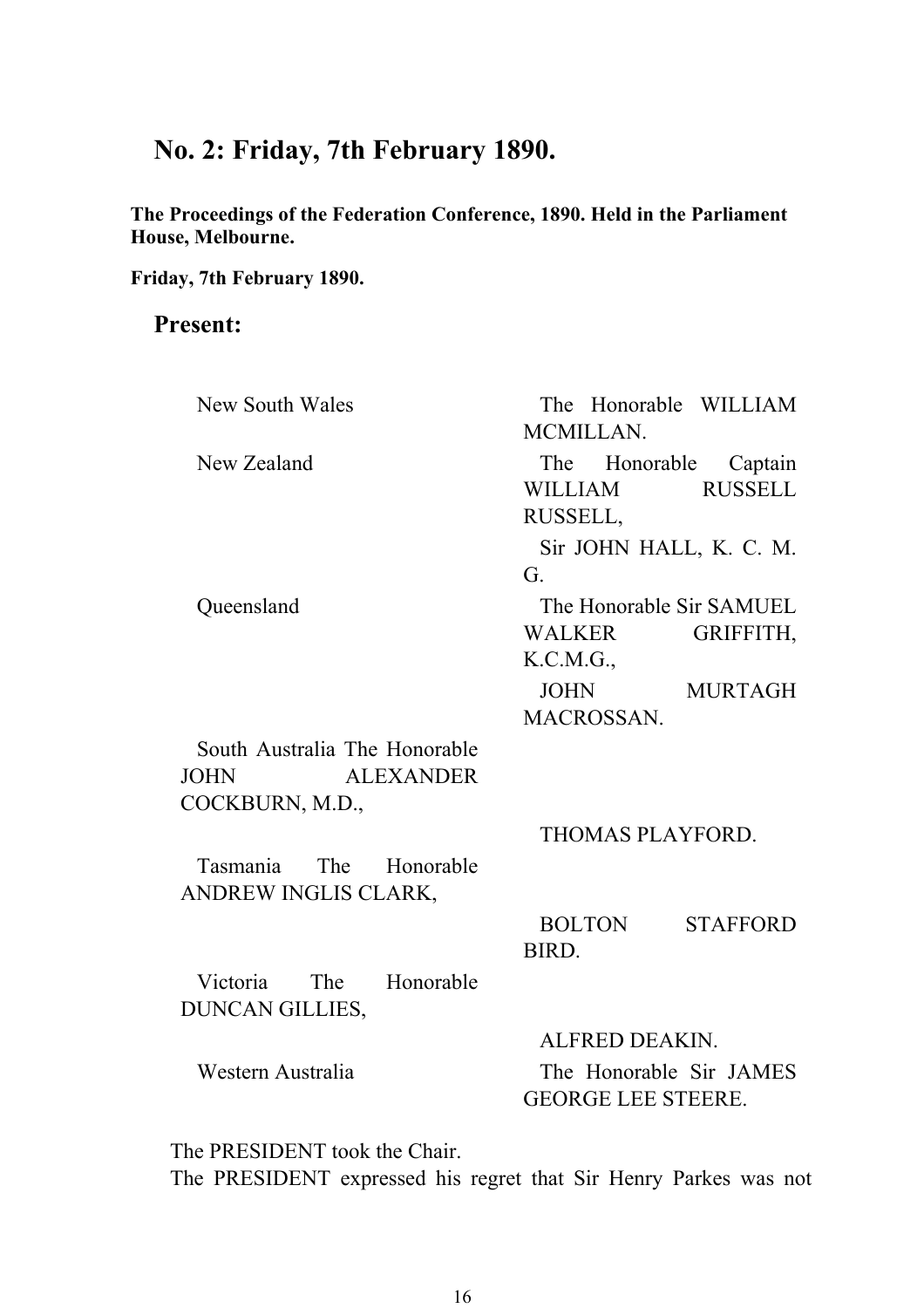well enough to be present, and it was agreed that the Conference should adjourn until two o'clock.

[P.18] starts here

On the PRESIDENT taking the Chair at two o'clock, Mr. McMillan announced that the indisposition of his colleague, still continued, and that Sir Henry Parkes asked the favour of an adjournment till Monday next, when he hoped to be able to attend.

## **Adjournment**

 Mr. DEAKIN moved, That the Conference do now adjourn until Monday next.

The question was put and carried.

 And then the Conference, at fifteen minutes past two o'clock, adjourned. D. GILLIES,

*President.* GEORGE H. JENKINS, *Secretary to the Federation Conference.* [P.19] starts here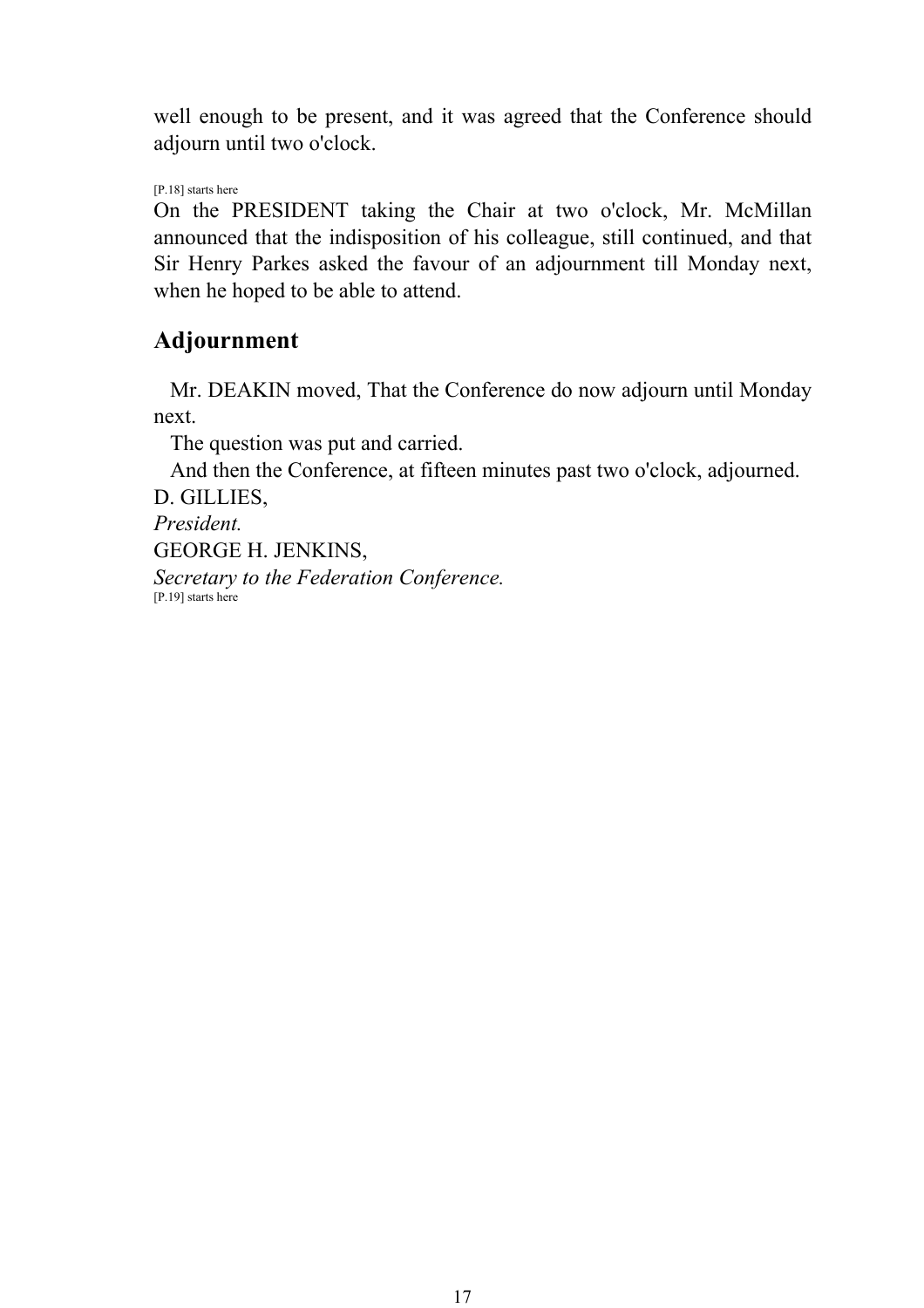## **No. 3: Monday 10th February 1890.**

**The Proceedings of the Federation Conference, 1890. Held in the Parliament House, Melbourne.** 

**Monday, 10th February 1890.**

## **Present:**

| <b>New</b>  | South                                       |                               | The Honorable Sir HENRY PARKES,    |  |  |                           |  |  |
|-------------|---------------------------------------------|-------------------------------|------------------------------------|--|--|---------------------------|--|--|
| Wales       |                                             | G.C.M.G.,                     |                                    |  |  |                           |  |  |
|             |                                             |                               | WILLIAM MCMILLAN.                  |  |  |                           |  |  |
| New Zealand |                                             | The                           |                                    |  |  | Honorable Captain WILLIAM |  |  |
|             |                                             |                               | RUSSELL RUSSELL,                   |  |  |                           |  |  |
|             |                                             |                               | Sir JOHN HALL, K.C.M.G.            |  |  |                           |  |  |
| Queensland  |                                             |                               | The Honorable Sir SAMUEL WALKER    |  |  |                           |  |  |
|             |                                             |                               | GRIFFITH, K.C.M.G.,                |  |  |                           |  |  |
|             |                                             |                               | JOHN MURTAGH MACROSSAN.            |  |  |                           |  |  |
|             | South Australia                             | The                           |                                    |  |  | Honorable JOHN ALEXANDER  |  |  |
|             |                                             | COCKBURN, M.D.,               |                                    |  |  |                           |  |  |
|             |                                             |                               | THOMAS PLAYFORD.                   |  |  |                           |  |  |
| Tasmania    |                                             |                               | The Honorable ANDREW INGLIS CLARK, |  |  |                           |  |  |
|             |                                             |                               | <b>BOLTON STAFFORD BIRD.</b>       |  |  |                           |  |  |
| Victoria    |                                             | The Honorable DUNCAN GILLIES, |                                    |  |  |                           |  |  |
|             |                                             |                               | ALFRED DEAKIN.                     |  |  |                           |  |  |
| Western     |                                             |                               | The Honorable Sir JAMES GEORGE LEE |  |  |                           |  |  |
| Australia   |                                             | STEERE.                       |                                    |  |  |                           |  |  |
|             | $\mathbb{R}$ of DD ECIDEMT to algebra Chain |                               |                                    |  |  |                           |  |  |

The PRESIDENT took the Chair.

## **Federation of the Colonies**

 Sir HENRY PARKES moved, That, in the opinion of this Conference, the best interests and the present and future prosperity of the Australasian Colonies will be promoted by an early union [P.20] starts here

under the Crown, and, while fully recognising the valuable services of the Members of the Convention of 1883 in founding the Federal Council, it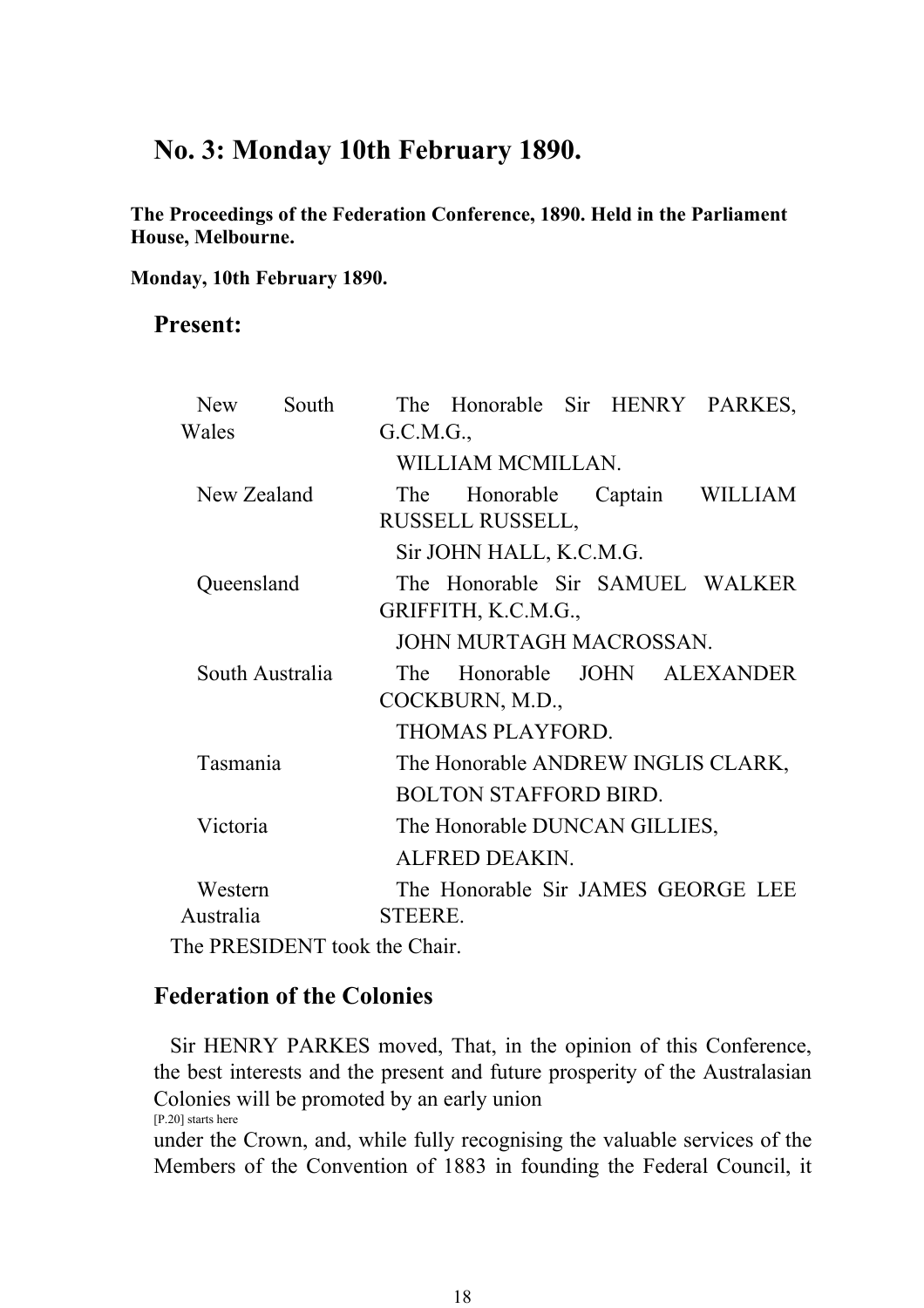declares its opinion that the seven years which have since elapsed have developed the national life of Australasia in population, in wealth, in the discovery of resources, and in self governing capacity to an extent which justifies the higher act, at all times contemplated, of the union of these Colonies, under one legislative and executive Government, on principles just to the several Colonies.

Mr. DEAKIN seconded the motion.

Sir SAMUEL GRIFFITH addressed the Conference.

Mr. PLAYFORD addressed the Conference.

Mr. DEAKIN addressed the Conference.

Mr. CLARK moved, That the debate be now adjourned.

The question was put and carried.

## **Adjournment**

 Mr. DEAKIN moved, That the Conference do now adjourn until tomorrow.

The question was put and carried.

 And then the Conference, at forty-five minutes past five o'clock, adjourned.

D. GILLIES, *President.* GEORGE H. JENKINS, *Secretary to the Federation Conference.*<br>[P.21] starts here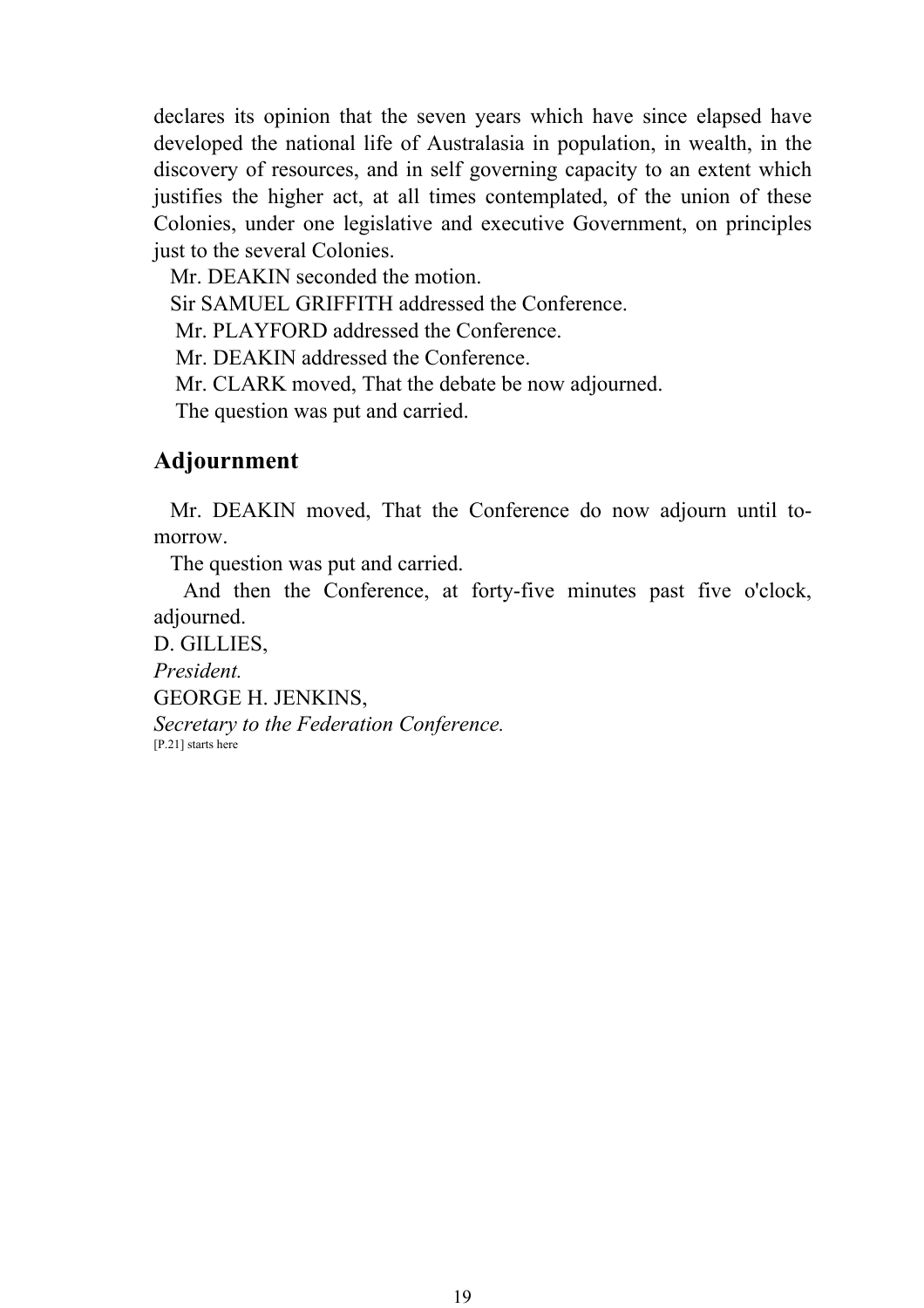## **No. 4: Tuesday 11th February 1890.**

**The Proceedings of the Federation Conference, 1890. Held in the Parliament House, Melbourne.** 

**Tuesday, 11th February 1890.**

## **Present:**

| <b>New</b>  | South                                  |                 |                                    |  |  | The Honorable Sir HENRY PARKES,    |  |  |
|-------------|----------------------------------------|-----------------|------------------------------------|--|--|------------------------------------|--|--|
| Wales       |                                        | G.C.M.G.,       |                                    |  |  |                                    |  |  |
|             |                                        |                 | WILLIAM MCMILLAN.                  |  |  |                                    |  |  |
| New Zealand |                                        | The             |                                    |  |  | Honorable Captain WILLIAM          |  |  |
|             |                                        |                 | RUSSELL RUSSELL,                   |  |  |                                    |  |  |
|             |                                        |                 | Sir JOHN HALL, K.C.M.G.            |  |  |                                    |  |  |
| Queensland  |                                        |                 |                                    |  |  | The Honorable Sir SAMUEL WALKER    |  |  |
|             |                                        |                 | GRIFFITH, K.C.M.G.,                |  |  |                                    |  |  |
|             |                                        |                 | JOHN MURTAGH MACROSSAN.            |  |  |                                    |  |  |
|             | South Australia                        | The             |                                    |  |  | Honorable JOHN ALEXANDER           |  |  |
|             |                                        | COCKBURN, M.D., |                                    |  |  |                                    |  |  |
|             |                                        |                 | THOMAS PLAYFORD.                   |  |  |                                    |  |  |
| Tasmania    |                                        |                 | The Honorable ANDREW INGLIS CLARK, |  |  |                                    |  |  |
|             |                                        |                 | <b>BOLTON STAFFORD BIRD.</b>       |  |  |                                    |  |  |
| Victoria    |                                        |                 | The Honorable DUNCAN GILLIES,      |  |  |                                    |  |  |
|             |                                        |                 | ALFRED DEAKIN.                     |  |  |                                    |  |  |
| Western     |                                        |                 |                                    |  |  | The Honorable Sir JAMES GEORGE LEE |  |  |
| Australia   |                                        | <b>STEERE.</b>  |                                    |  |  |                                    |  |  |
|             | $\mathbb{R}$ DD ECIDENT tool the Chair |                 |                                    |  |  |                                    |  |  |

The PRESIDENT took the Chair.

## **Federation of the Colonies**

 The debate was resumed on the question — That, in the opinion of this Conference, the best interests; and the present and future prosperity of thee Australasian Colonies will be promoted be an early union under the Crown, and, while fully recognising the [P.22] starts here

valuable services of the Members of the Convention of 1883 in founding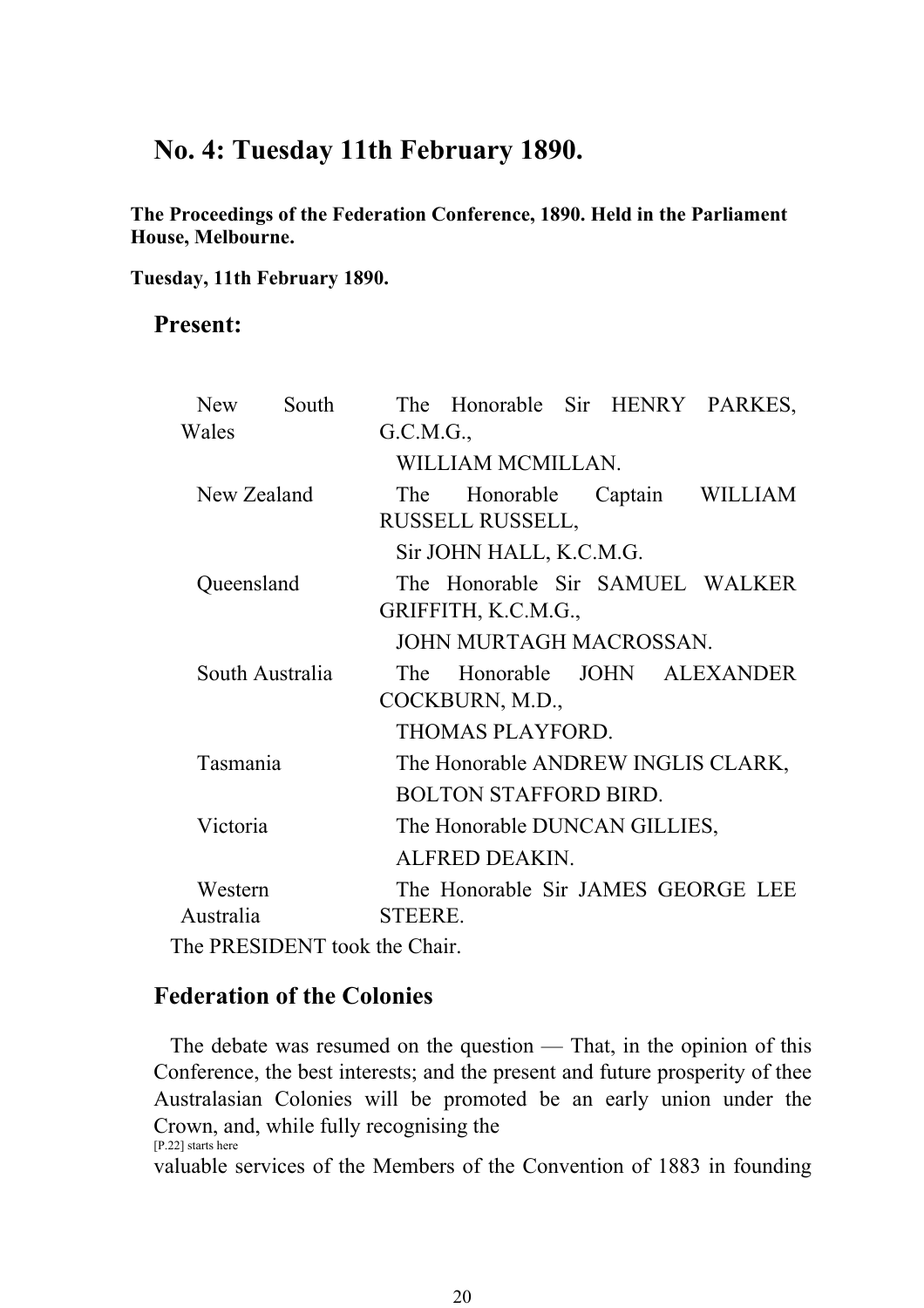the Federal Council, it declares its opinion that the seven years which have since elapsed have developed the national life of Australasia in population, in wealth, in the discovery of resources, and in self-governing capacity to all extent which justifies the higher act, at all times contemplated, of the union of these Colonies under one legislative and executive Government, on principles just to the several Colonies.

Mr. CLARK addressed the Conference.

Sir JAMES LEE STEERE addressed the Conference.

Captain RUSSELL addressed the Conference.

Dr. COCKBURN addressed the Conference.

Mr. MCMILLAN moved, That the debate be now adjourned.

The question was put and carried.

## **Adjournment**

 Mr. DEAKIN Moved, That the Conference do now adjourn until tomorrow.

The question was put and carried.

And then the Conference, at twenty minutes past four o'clock, adjourned.

D. GILLIES,

*President.*

GEORGE H. JENKINS,

*Secretary to the Federation Conference.* [P.23] starts here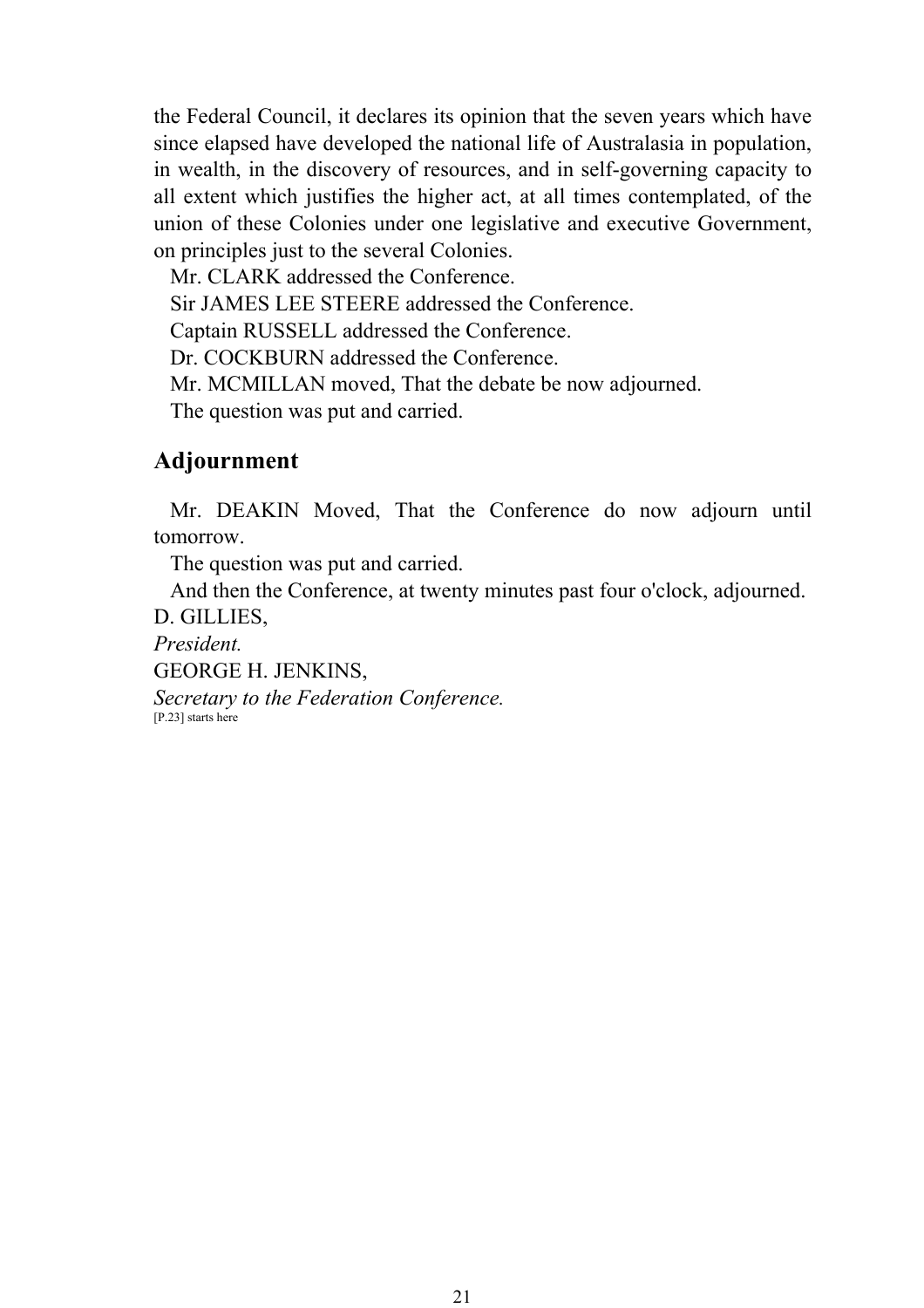## **No. 5: Wednesday 12th February 1890.**

**The Proceedings of the Federation Conference, 1890. Held in the Parliament House, Melbourne.** 

**Wednesday, 12th February 1890.**

## **Present:**

| <b>New</b>  | South                                  |                               |                                    |  |  | The Honorable Sir HENRY PARKES,    |  |  |
|-------------|----------------------------------------|-------------------------------|------------------------------------|--|--|------------------------------------|--|--|
| Wales       |                                        | G.C.M.G.,                     |                                    |  |  |                                    |  |  |
|             |                                        |                               | WILLIAM MCMILLAN.                  |  |  |                                    |  |  |
| New Zealand |                                        | The                           |                                    |  |  | Honorable Captain WILLIAM          |  |  |
|             |                                        |                               | RUSSELL RUSSELL,                   |  |  |                                    |  |  |
|             |                                        |                               | Sir JOHN HALL, K.C.M.G.            |  |  |                                    |  |  |
| Queensland  |                                        |                               |                                    |  |  | The Honorable Sir SAMUEL WALKER    |  |  |
|             |                                        |                               | GRIFFITH, K.C.M.G.,                |  |  |                                    |  |  |
|             |                                        |                               | JOHN MURTAGH MACROSSAN.            |  |  |                                    |  |  |
|             | South Australia                        | The                           |                                    |  |  | Honorable JOHN ALEXANDER           |  |  |
|             |                                        | COCKBURN, M.D.,               |                                    |  |  |                                    |  |  |
|             |                                        |                               | THOMAS PLAYFORD.                   |  |  |                                    |  |  |
| Tasmania    |                                        |                               | The Honorable ANDREW INGLIS CLARK, |  |  |                                    |  |  |
|             |                                        |                               | <b>BOLTON STAFFORD BIRD.</b>       |  |  |                                    |  |  |
| Victoria    |                                        | The Honorable DUNCAN GILLIES, |                                    |  |  |                                    |  |  |
|             |                                        |                               | ALFRED DEAKIN.                     |  |  |                                    |  |  |
| Western     |                                        |                               |                                    |  |  | The Honorable Sir JAMES GEORGE LEE |  |  |
| Australia   |                                        | STEERE.                       |                                    |  |  |                                    |  |  |
|             | $\mathbb{R}$ DD ECIDENT tool the Chair |                               |                                    |  |  |                                    |  |  |

The PRESIDENT took the Chair.

## **Federation of the Colonies**

 The debate was resumed on the question — That, in the opinion of this Conference, the best interests and the present and future prosperity of the Australasian Colonies will be promoted by an early union under the Crown, and, while fully recognising [P.24] starts here

the valuable services of the Members of the Convention of 1883 in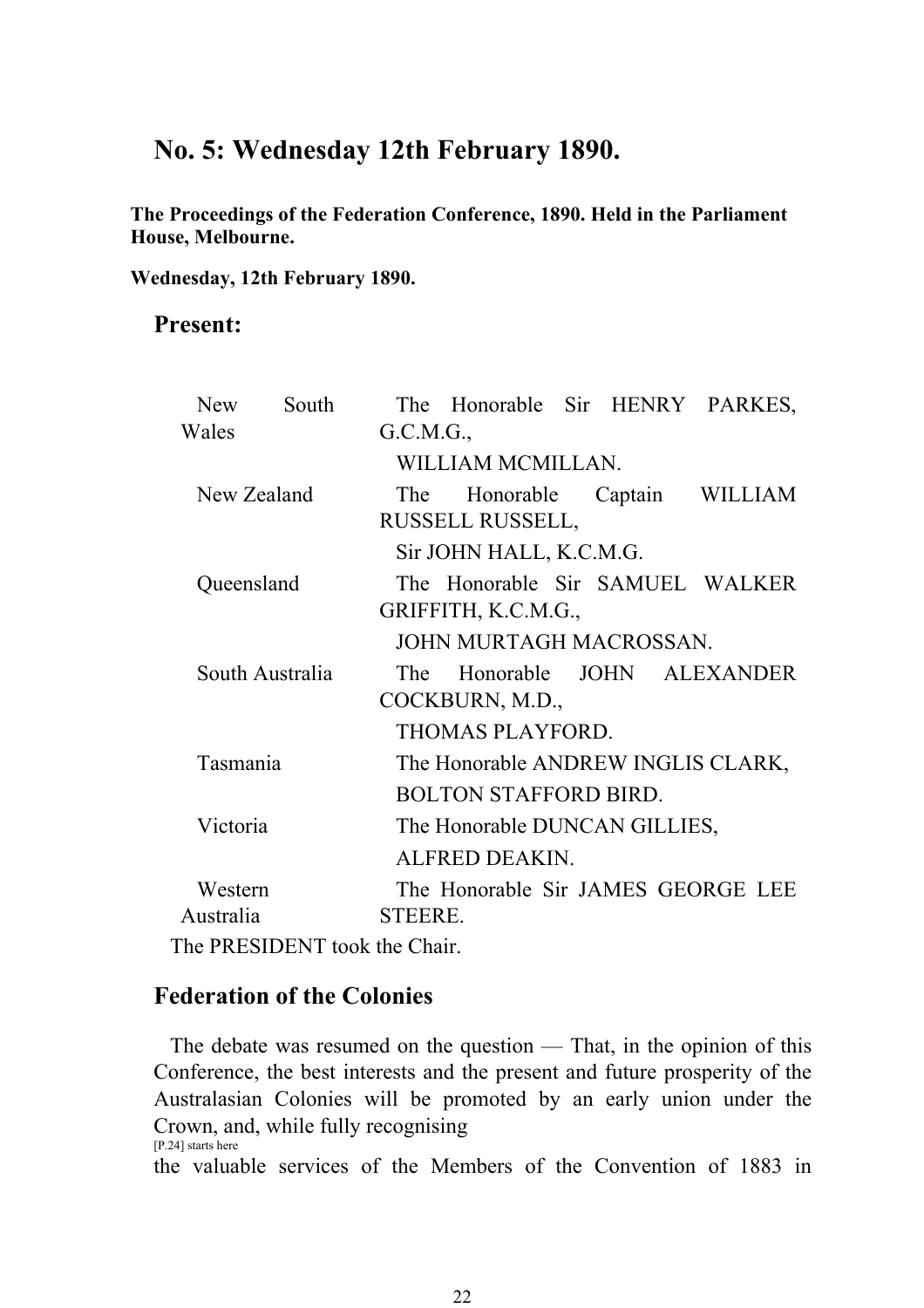founding the Federal Council, it declares its opinion that the seven years which have since elapsed have developed the national life of Australasia in population, in wealth, in the discovery of resources, and in self-governing capacity to an extent which justifies the higher act, at all times contemplated, of the union of these Colonies, under one legislative and executive Government, on principles just to the several Colonies.

Mr. MCMILLAN addressed the Conference.

Mr. BIRD addressed the Conference.

Sir JOHN HALL addressed the Conference.

Mr. MACROSSAN addressed the Conference.

Sir HENRY PARKES moved, That the debate be now adjourned.

The question was put and carried.

## **Adjournment**

 Mr. DEAKIN moved, That tile Conference do now adjourn until tomorrow.

The question was put and carried.

And then the Conference, at twenty minutes past four o'clock, adjourned.

D. GILLIES,

*President.*

GEORGE H. JENKINS,

*Secretary to the Federation Conference.* [P.25] starts here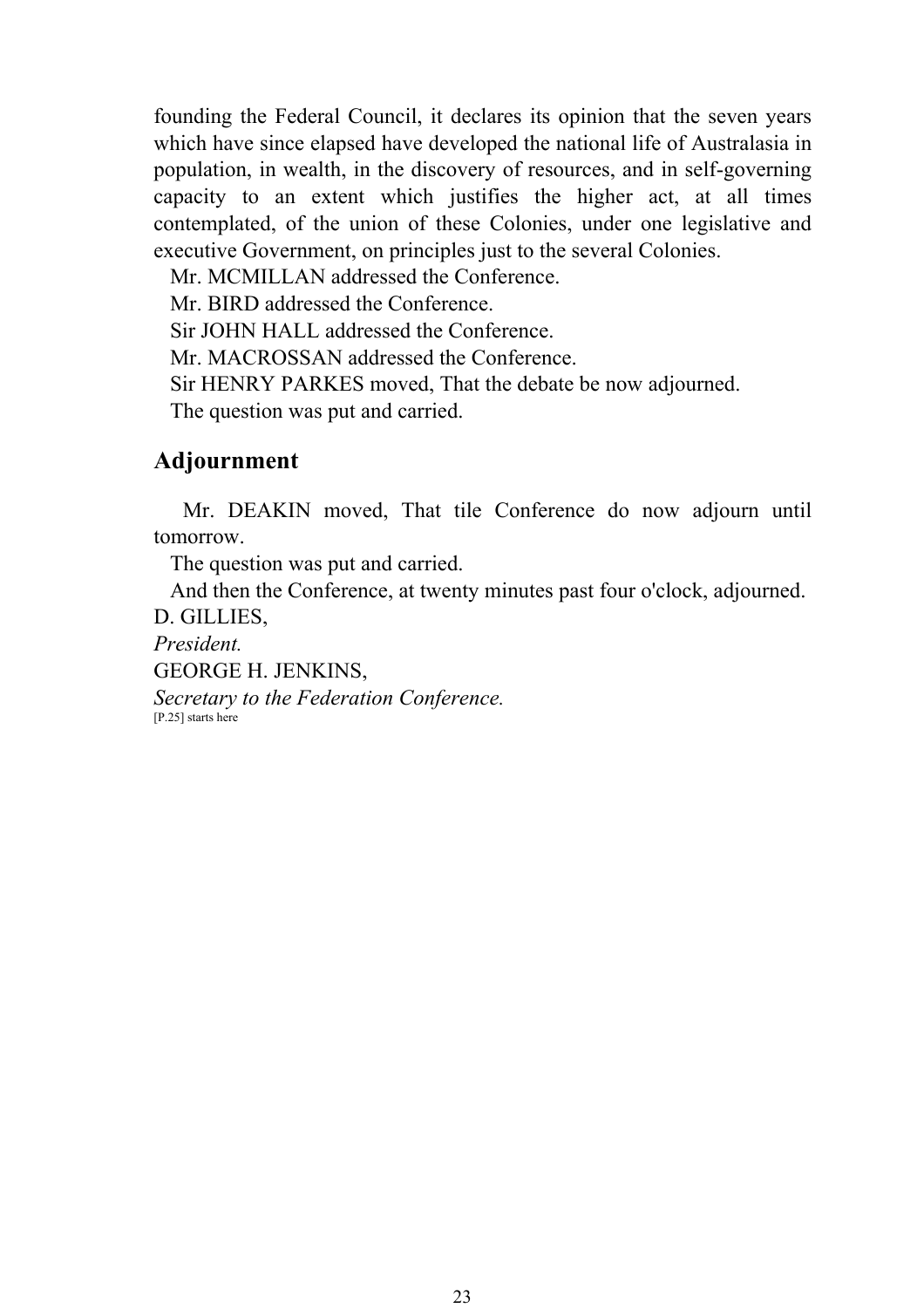## **No. 6: Thursday 13th February 1890.**

**The Proceedings of the Federation Conference, 1890. Held in the Parliament House, Melbourne.** 

**Thursday, 13th February 1890.**

## **Present:**

| <b>New</b>  | South                        |                 | The Honorable Sir HENRY PARKES,    |  |  |                           |  |  |
|-------------|------------------------------|-----------------|------------------------------------|--|--|---------------------------|--|--|
| Wales       |                              | G.C.M.G.,       |                                    |  |  |                           |  |  |
|             |                              |                 | WILLIAM MCMILLAN.                  |  |  |                           |  |  |
| New Zealand |                              | The             |                                    |  |  | Honorable Captain WILLIAM |  |  |
|             |                              |                 | RUSSELL RUSSELL,                   |  |  |                           |  |  |
|             |                              |                 | Sir JOHN HALL, K.C.M.G.            |  |  |                           |  |  |
| Queensland  |                              |                 | The Honorable Sir SAMUEL WALKER    |  |  |                           |  |  |
|             |                              |                 | GRIFFITH, K.C.M.G.,                |  |  |                           |  |  |
|             |                              |                 | JOHN MURTAGH MACROSSAN.            |  |  |                           |  |  |
|             | South Australia              | The             |                                    |  |  | Honorable JOHN ALEXANDER  |  |  |
|             |                              | COCKBURN, M.D., |                                    |  |  |                           |  |  |
|             |                              |                 | THOMAS PLAYFORD.                   |  |  |                           |  |  |
| Tasmania    |                              |                 | The Honorable ANDREW INGLIS CLARK, |  |  |                           |  |  |
|             |                              |                 | <b>BOLTON STAFFORD BIRD.</b>       |  |  |                           |  |  |
| Victoria    |                              |                 | The Honorable DUNGAN GILLIES,      |  |  |                           |  |  |
|             |                              |                 | ALFRED DEAKIN.                     |  |  |                           |  |  |
| Western     |                              |                 | The Honorable Sir JAMES GEORGE LEE |  |  |                           |  |  |
| Australia   |                              | STEERE.         |                                    |  |  |                           |  |  |
|             | he DD ESINENT took the Choir |                 |                                    |  |  |                           |  |  |

The PRESIDENT took the Chair.

## **Federation of the Colonies**

 The debate was resumed on the question — That in the opinion of this Conference, the best interests and the present and future prosperity of the Australasian Colonies will be promoted by an early union under the Crown, and, while fully recognising the valuable services of the Members of the Convention of 1883 in [P.26] starts here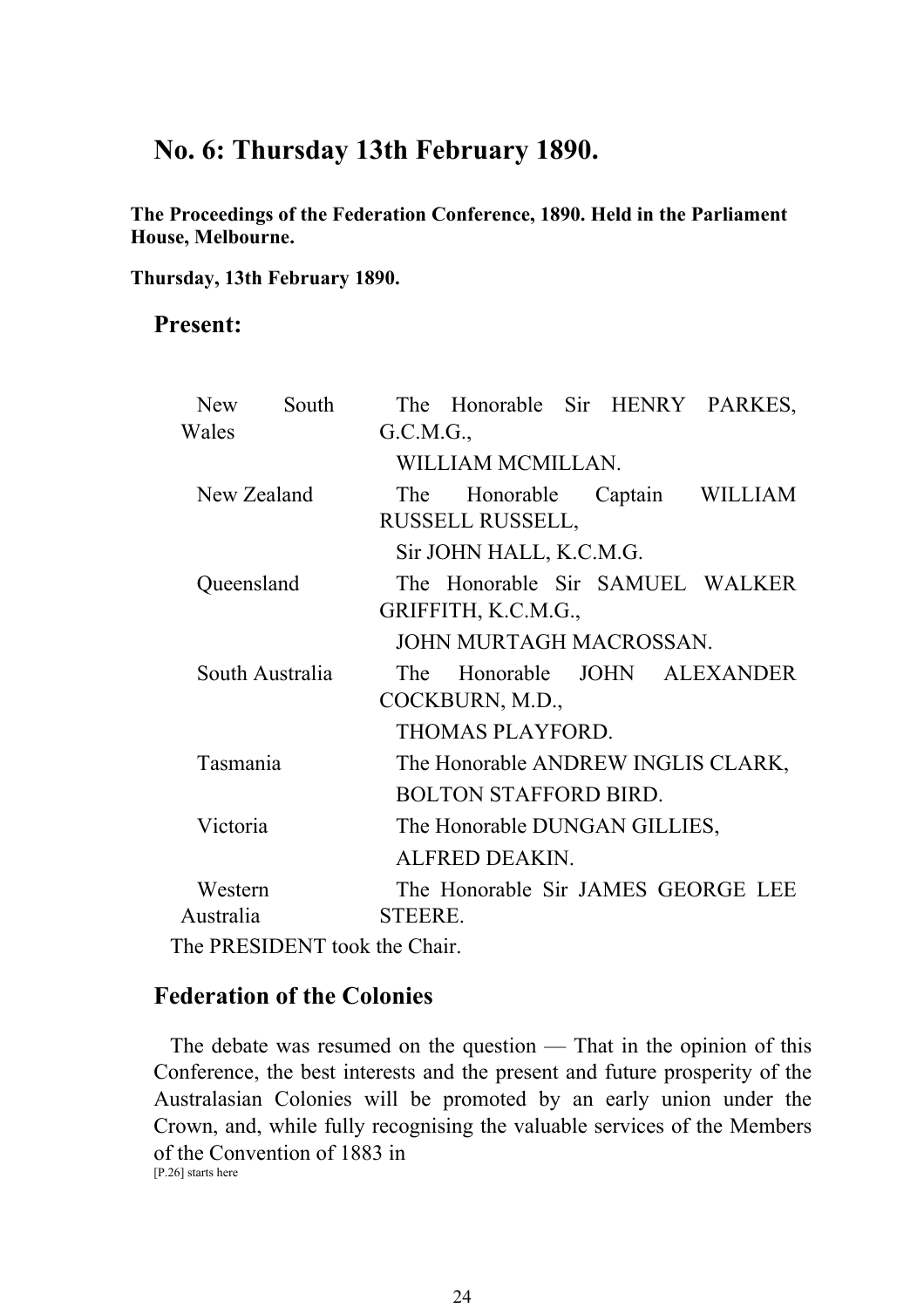founding the Federal Council, it declares its opinion that the seven years which have since elapsed have developed the national life of Australasia in population, in wealth, in the discovery of resources, and in self-governing capacity to an extent which justifies the higher act, at all times contemplated, of the union of these Colonies, under one legislative and executive Government, on principles just to the several Colonies.

Sir HENRY PARKES again addressed the Conference.

The PRESIDENT addressed the Conference.

 On the motion of Sir HENRY PARKER, the question was amended by omitting the word "Australasian" in the second line, and inserting in place thereof the word "Australian;" and by omitting the word "Australasia" in the sixth line, and inserting in place thereof the word "Australia."

 The PRESIDENT then put the question — That, in the opinion of this Conference, the best interests and the present and future prosperity of the Australian Colonies will be promoted by an early union under the Crown, and while fully recognising the valuable services of the Members of the Convention of 1883 in founding the Federal Council, it declares its opinion that the seven years which have since elapsed have developed the national life of Australia in population, in wealth, in the discovery or resources, and in self-governing capacity to an extent which justifies the higher act, at all times contemplated, of the union of these Colonies, under one legislative and executive Government, on principles just to the several Colonies which was carried unanimously.

### **Admission of the Remoter Australian Colonies**

 Captain RUSSELL moved, That to the Union of the Australian Colonies contemplated by the foregoing resolution, the remoter Australasian Colonies shall be entitled to admission at such times and on such conditions as may be hereafter agreed upon.

Sir JOHN HALL seconded the motion.

 The question was put and carried unanimously. [P.27] starts here

### **National Australasian Convention**

 Mr. DEAKIN moved, That the members of the Conference should take such steps as may be necessary to induce the Legislatures of their respective Colonies to appoint delegates to a National Australasian Convention, empowered to consider and report upon an adequate scheme for a Federal Constitution.

Sir JOHN HALL Seconded the motion, and addressed the Conference.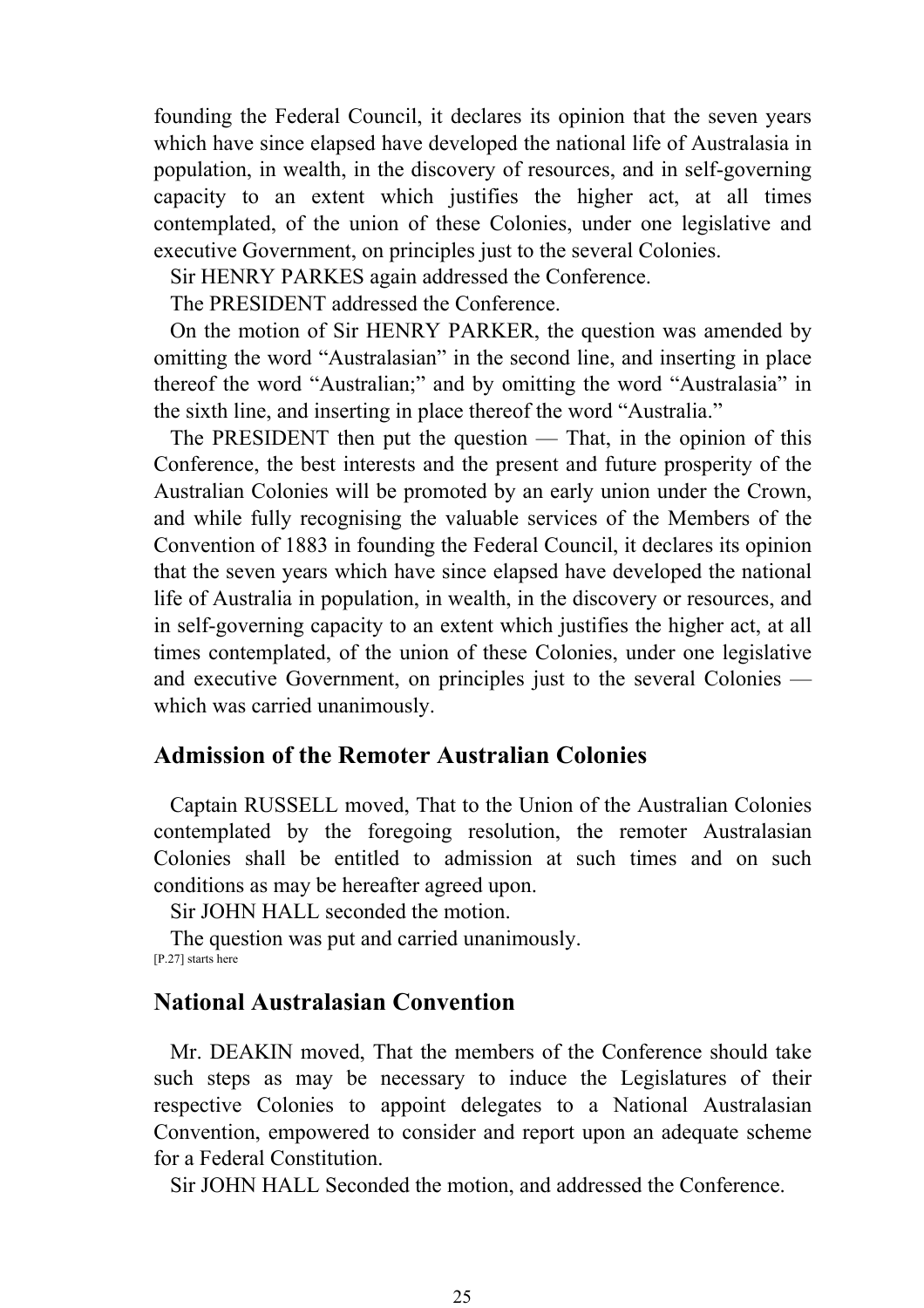Mr. PLAYFORD addressed the Conference, and moved, as an amendment, That the words "to meet in Hobart some time early in 1891" be added after the word "Constitution."

Mr. BIRD seconded the amendment, and addressed the Conference.

Sir JOHN HALL addressed the Conference.

Sir HENRY PARKES addressed the Conference.

Sir SAMUEL GRIFFITH addressed the Conference.

The PRESIDENT addressed the Conference.

Mr. CLARK addressed the Conference.

Mr. PLAYFORD, by leave, withdrew the amendment.

 Mr. CLARK Moved, is an amendment, That the words "during the present year" be inserted after tile word "appoint."

The amendment was put and carried.

 The PRESIDENT then put the question — That the members of the Conference should take such steps as may be necessary to induce the Legislatures of their respective Colonies to appoint, during the present year, delegates to a National Australasian Convention, empowered to consider and report upon an adequate scheme for a Federal Constitution which was carried unanimously.

## **Constitution of the Convention**

 Mr. DEAKIN moved, That the Convention should consist of not more than seven members from each of the self-governing Colonies, and not more than four members from each of the Crown colonies.

Mr. MCMILLAN seconded the motion.

[P.28] starts here

Sir JOHN HALL addressed the Conference.

Sir SAMUEL GRIFFITH addressed the Conference.

The question was put and carried unanimously.

## **Extension of Powers of Federal Council**

 Mr. DEAKIN moved, That as some time must elapse before a Federal Constitution can be adopted, and as it is desirable that the Colonies should at once take united action to provide for military defence and for effective co-operation in other matters of common concern, it is advisable that the Federal Council should be employed for such purposes so far as its powers will permit, and with such an extension of its powers as may be decided upon, and that all the Colonies should be represented on the Council.

Dr. COCKBURN seconded the motion.

Mr. MCMILLAN addressed the Conference.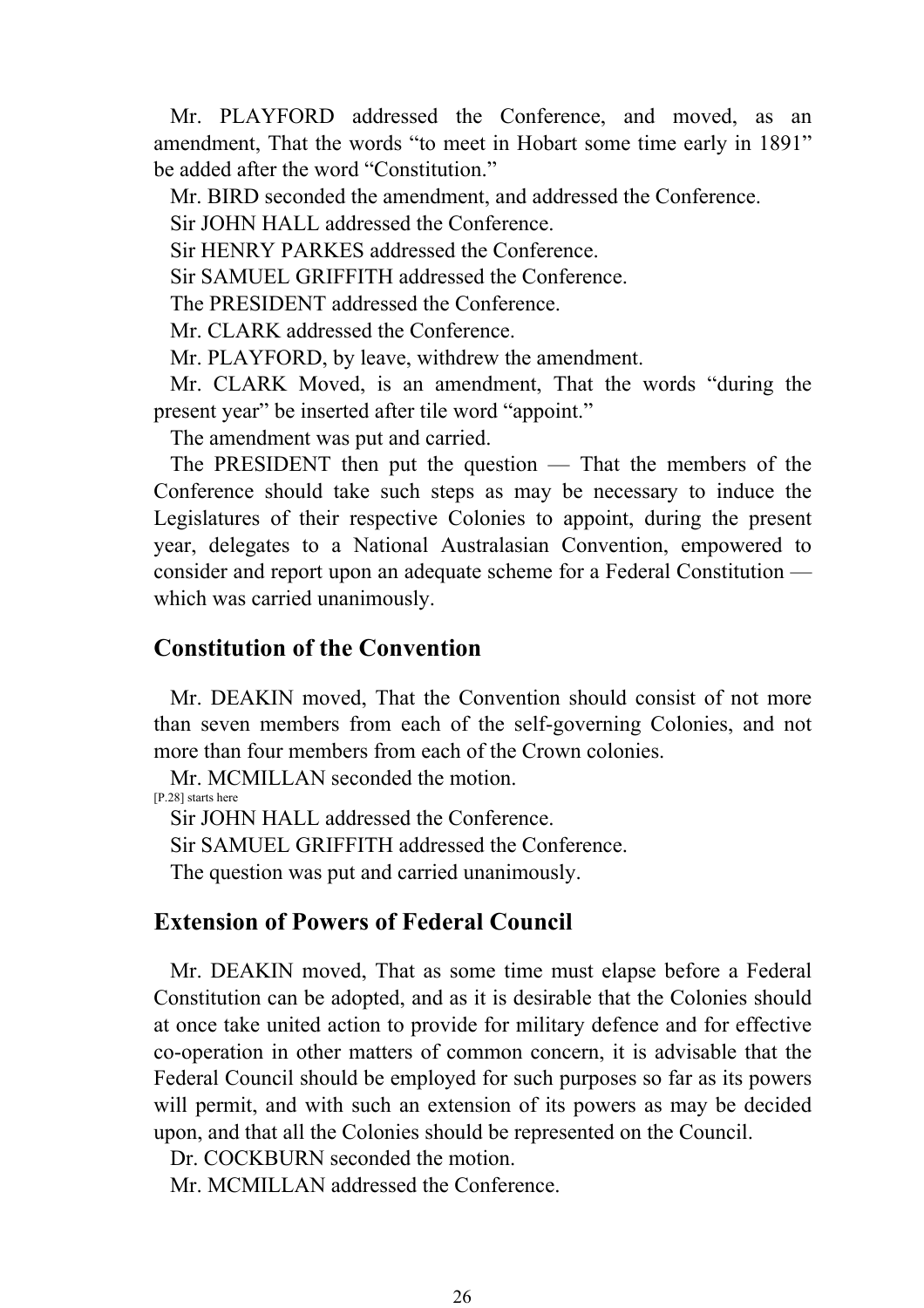Captain RUSSELL addressed the Conference. Mr. MACROSSAN addressed the Conference. Mr. CLARK addressed the Conference. Sir HENRY PARKES addressed the Conference. Mr. DEAKIN, by leave, withdrew the motion.

## **Adjournment**

 Mr. DEAKIN moved, That the Conference do now adjourn until tomorrow.

The question was put and carried.

And then the Conference, at forty minutes past five o'clock, adjourned.

D. GILLIES,

*President.*

GEORGE H. JENKINS,

*Secretary to the Federation Conference.* [P.29] starts here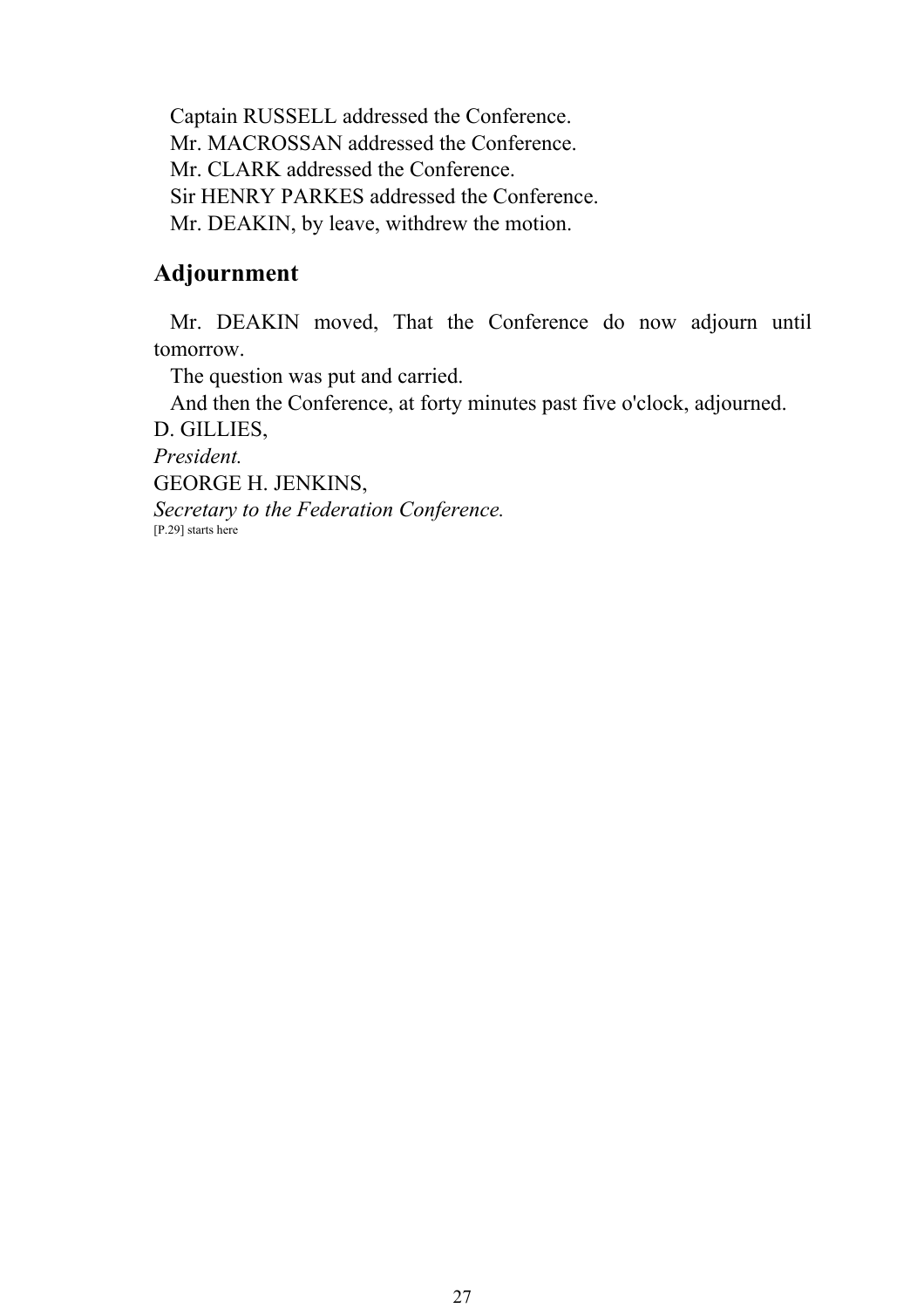## **No. 7: Friday 14th February 1890.**

**The Proceedings of the Federation Conference, 1890. Held in the Parliament House, Melbourne.** 

**Friday, 14th February 1890.**

## **Present:**

| <b>New</b>  | South                                                          |                               |                                    |  |  | The Honorable Sir HENRY PARKES,    |  |  |
|-------------|----------------------------------------------------------------|-------------------------------|------------------------------------|--|--|------------------------------------|--|--|
| Wales       |                                                                | G.C.M.G.,                     |                                    |  |  |                                    |  |  |
|             |                                                                |                               | WILLIAM MCMILLAN.                  |  |  |                                    |  |  |
| New Zealand |                                                                | The                           |                                    |  |  | Honorable Captain WILLIAM          |  |  |
|             |                                                                |                               | RUSSELL RUSSELL,                   |  |  |                                    |  |  |
|             |                                                                |                               | Sir JOHN HALL, K.C.M.G.            |  |  |                                    |  |  |
| Queensland  |                                                                |                               |                                    |  |  | The Honorable Sir SAMUEL WALKER    |  |  |
|             |                                                                |                               | GRIFFITH, K.C.M.G.,                |  |  |                                    |  |  |
|             |                                                                |                               | JOHN MURTAGH MACROSSAN.            |  |  |                                    |  |  |
|             | South Australia                                                | The                           |                                    |  |  | Honorable JOHN ALEXANDER           |  |  |
|             |                                                                | COCKBURN, M.D.,               |                                    |  |  |                                    |  |  |
|             |                                                                |                               | THOMAS PLAYFORD.                   |  |  |                                    |  |  |
| Tasmania    |                                                                |                               | The Honorable ANDREW INGLIS CLARK, |  |  |                                    |  |  |
|             |                                                                |                               | <b>BOLTON STAFFORD BIRD.</b>       |  |  |                                    |  |  |
| Victoria    |                                                                | The Honorable DUNCAN GILLIES, |                                    |  |  |                                    |  |  |
|             |                                                                |                               | ALFRED DEAKIN.                     |  |  |                                    |  |  |
| Western     |                                                                |                               |                                    |  |  | The Honorable Sir JAMES GEORGE LEE |  |  |
| Australia   |                                                                | STEERS.                       |                                    |  |  |                                    |  |  |
|             | $\mathbb{R}$ . DDECIDENTE $\mathbb{R}$ of $\mathbb{R}$ . Close |                               |                                    |  |  |                                    |  |  |

The PRESIDENT took the Chair.

## **Address to the Queen**

 Sir JOHN HALL moved, That the following Address to Her Majesty the Queen be agreed to by the Conference:—

To the Queen's Most Excellent Majesty.

MAY IT PLEASE YOUR MAJESTY —

 We Your Majesty's loyal and dutiful subjects, the Members of the Conference assembled in Melbourne to consider the question of creating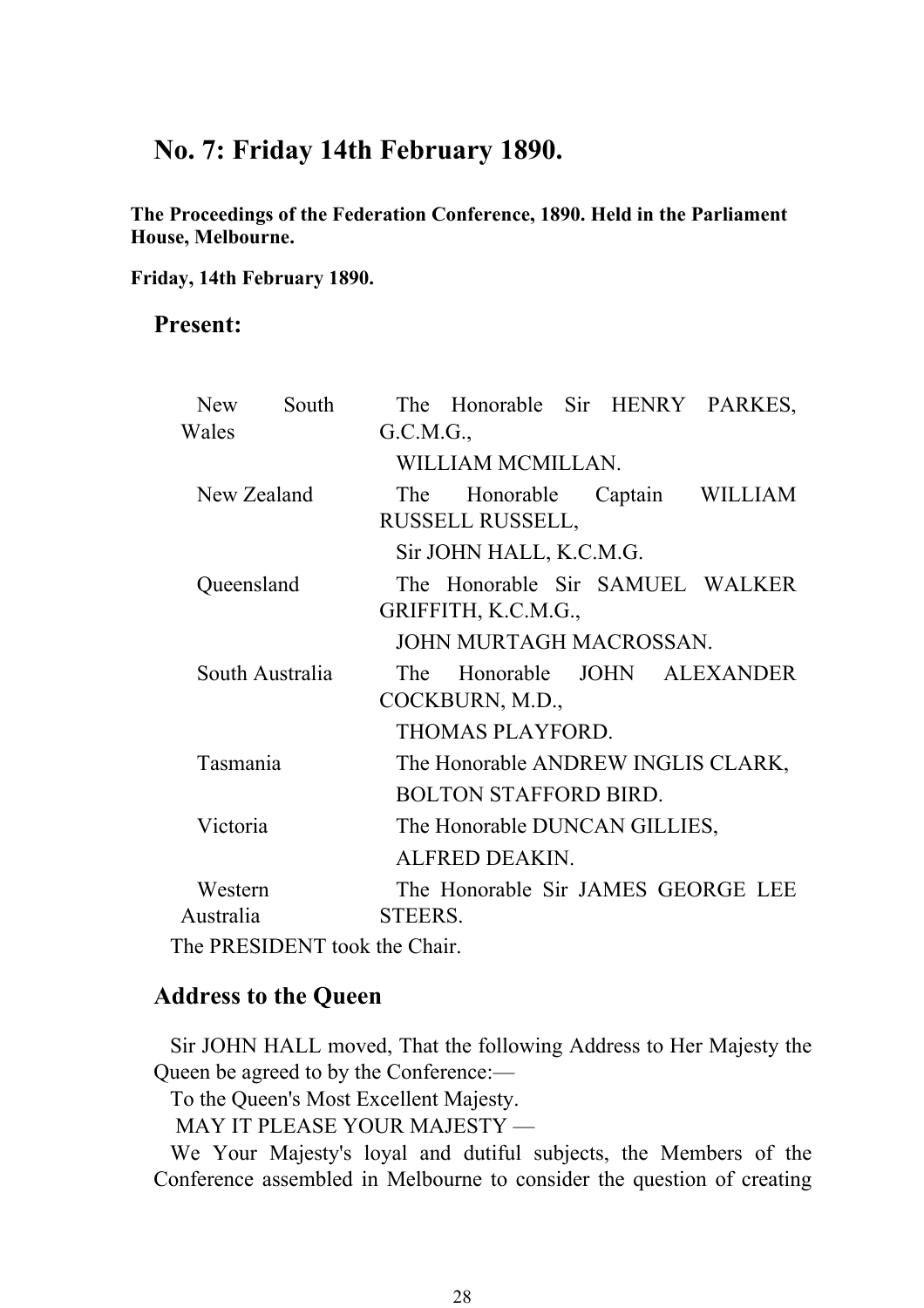for Australasia one Federal Government,

[P.30] starts here

and representing the Australasian Colonies, desire to approach Your Most Gracious Majesty with renewed expressions of our devoted attachment to Your Majesty's Throne and Person.

 On behalf of Your Majesty's subjects throughout Australasia, we beg to express the fervent hope that Your Majesty's life may be long spared to reign over a prosperous and happy people.

We most respectfully inform Your Majesty that, after mature deliberation, we have unanimously agreed to the following resolutions:—

 1. That, in the opinion of this Conference, the best interests and the present and future prosperity of the Australian Colonies will be promoted by an early union under the Crown, and, while fully recognising the valuable services of the Members of the Convention of 1883 in founding the Federal Council, it declares its opinion that the seven years which have since elapsed have developed the national life of Australia in population, in wealth, in the discovery of resources, and in self-governing capacity to an extent which justifies the higher act, at all times contemplated, of the union of these Colonies, under one legislative and executive Government, on principles just to the several Colonies.

 2. That to the union of the Australian Colonies contemplated by the foregoing resolution, the remoter Australasian Colonies shall be entitled to admission at such times and on such conditions its may be hereafter agreed upon.

 3. That the members of the Conference should take such steps as may be necessary to induce the Legislatures of their respective Colonies to appoint, during the present year, delegates to a National Australasian Convention, empowered to consider and report upon an adequate scheme for a Federal Constitution.

 4. That the Convention should consist of not more than seven members from each of the self-governing Colonies, and not more than four members from each of the Crown Colonies.

 Dr. COCKBURN seconded the notion, and addressed the Conference. The question was put and carried unanimously. [P.31] starts here

## **Signing and Forwarding Address**

 Sir JOHN HALL moved, — That the President do sign the foregoing Address on behalf of the Conference, and present the same to His Excellency the Governor of Victoria, with a respectful request that he will be pleased to transmit such Address to Her Majesty's Principal Secretary of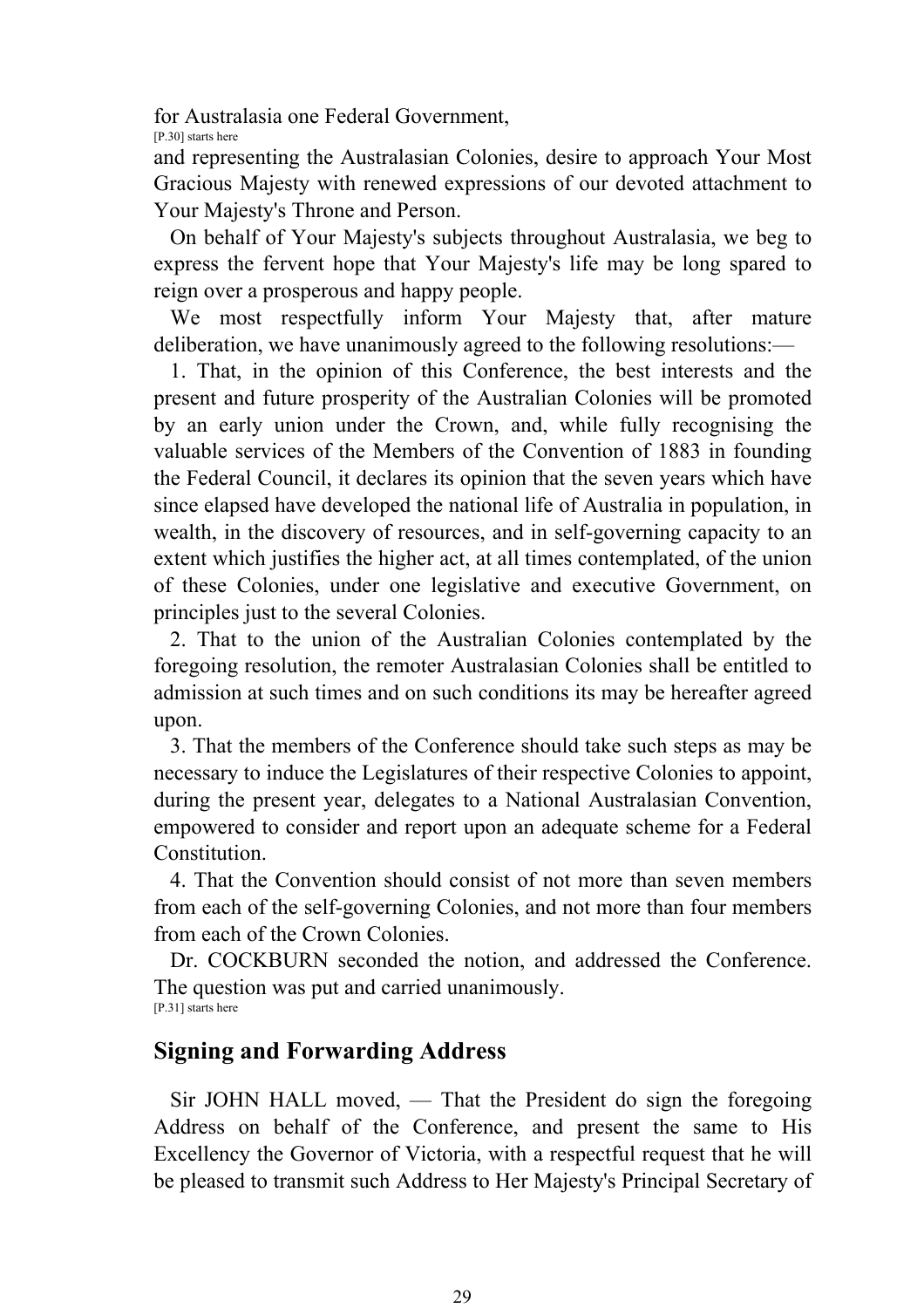State for the Colonies for presentation to Her Most Gracious Majesty. Dr. COCKBURN seconded the motion.

The question was put and carried unanimously.

## **Forwarding Proceedings and Debates to Secretary of State**

 Sir SAMUEL GRIFFITH moved, That the President forward copies of the Report of the Proceedings and Debates of the Conference to His Excellency the Governor of Victoria for transmission to the Right Honorable the Principal Secretary of State for the Colonies.

Mr. DEAKIN seconded the motion.

The question was put and carried unanimously.

## **Forwarding Proceedings and Debates to Other Colonies**

 Mr. DEAKIN moved, — That the President forward copies of the Report of the Proceedings and Debates of the Conference to the Representatives of the Colonies at this Conference, for presentation to their respective Parliaments, and for general distribution.

Mr. PLAYFORD seconded the motion.

The question was put and carried unanimously.

## **Official Record of Proceedings to be Signed**

 The Conference directed that the Official Record of its Proceedings should be signed by the President and the Secretary to the Conference.

## **Communications Addressed to the Conference**

 The PRESIDENT announced that he had received communications from various persons and public bodies addressed to the Conference.

 After deliberation, it was resolved that, as the Conference could not deal with these communications, the Secretary return them to the persons or public bodies who had forwarded them. [P.32] starts here

## **Convenor of the Convention**

 Mr. CLARK moved, — That the Premier of Victoria be requested to act as Convener of the National Australasian Convention of Delegates to be appointed by the several Legislatures of the Australasian Colonies, and to arrange, upon consultation with the Premiers of the other Colonies, the time and place of the meeting of the Convention.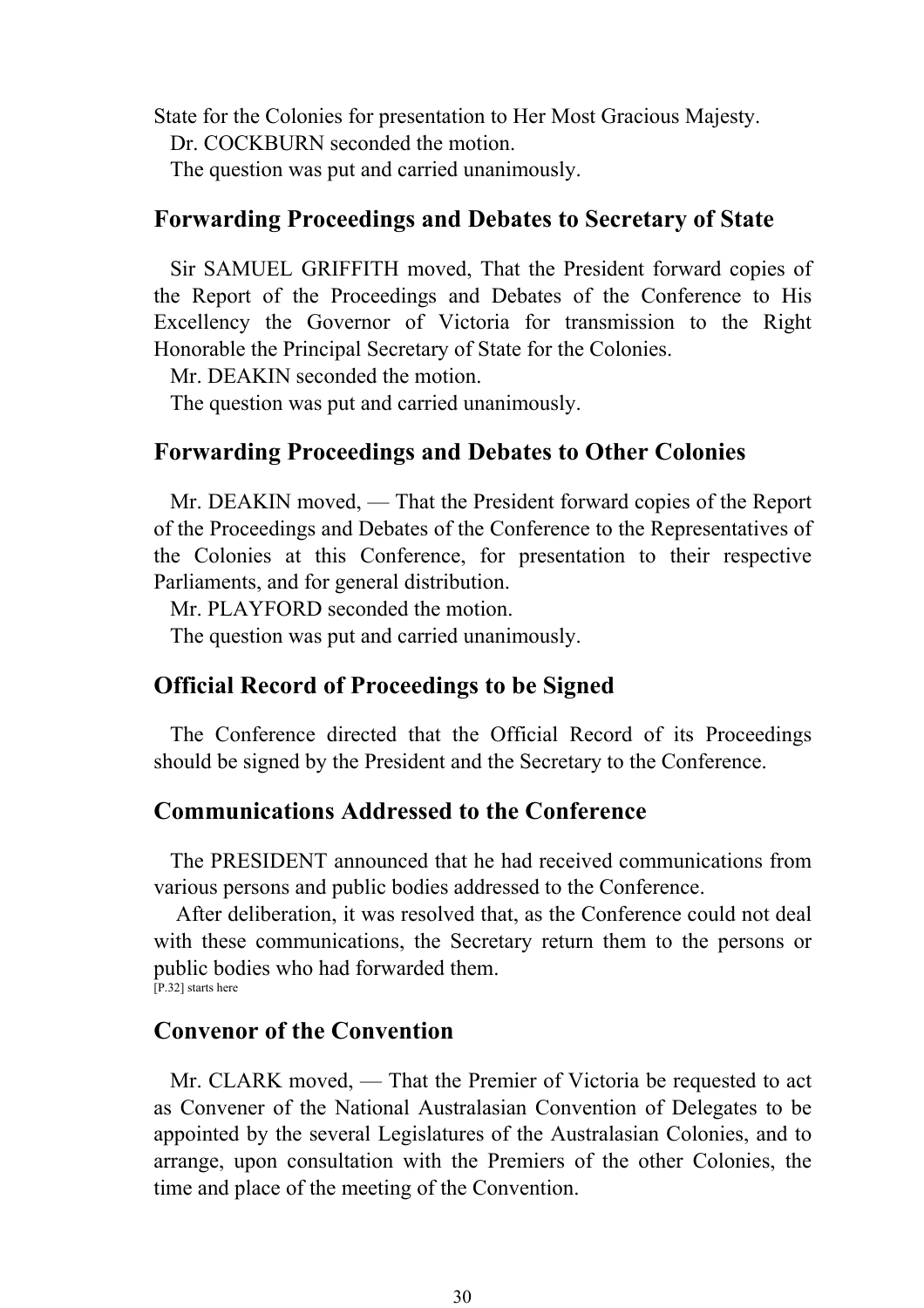Mr. PLAYFORD seconded the motion. The question was put and carried unanimously.

## **Vote of Thanks to the President**

 Sir HENRY PARKES moved, That the thanks of the Conference be given to the Honorable Duncan Gillies for the services rendered by him as President of the Conference.

Mr. MACROSSAN seconded the motion.

The PRESIDENT addressed the Conference.

The question was put and carried unanimously.

## **Vote of Thanks to Secretary**

 Dr. COCKBURN moved, That the thanks of the Conference be given to Mr. George Henry Jenkins for the services rendered by him as Secretary to the Conference.

 Sir JAMES LEE STEERE seconded the motion, and addressed the Conference.

The question was put and carried unanimously.

 The PRESIDENT thanked the members of the Conference on behalf of Mr. Jenkins.

## **Adjournment**

Mr. DEAKIN moved, That the Conference do now adjourn.

The question was put and carried.

 And then the Conference, at thirty-five minutes past twelve o'clock, adiourned.

D. GILLIES,

*President.*

GEORGE H. JENKINS,

*Secretary to the Federation Conference.*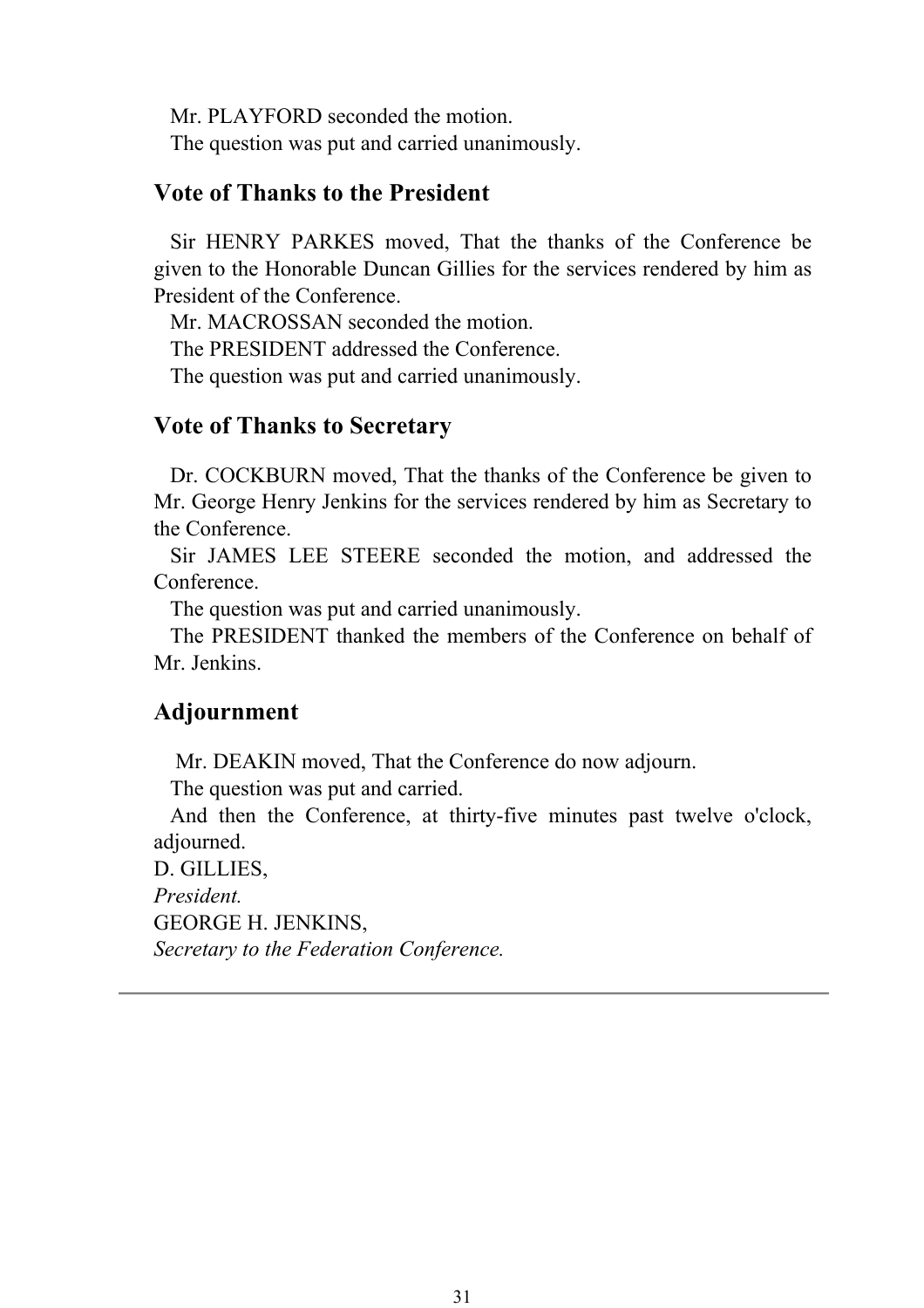# **Debates of the Conferences**

**(OFFICIAL RECORD.)**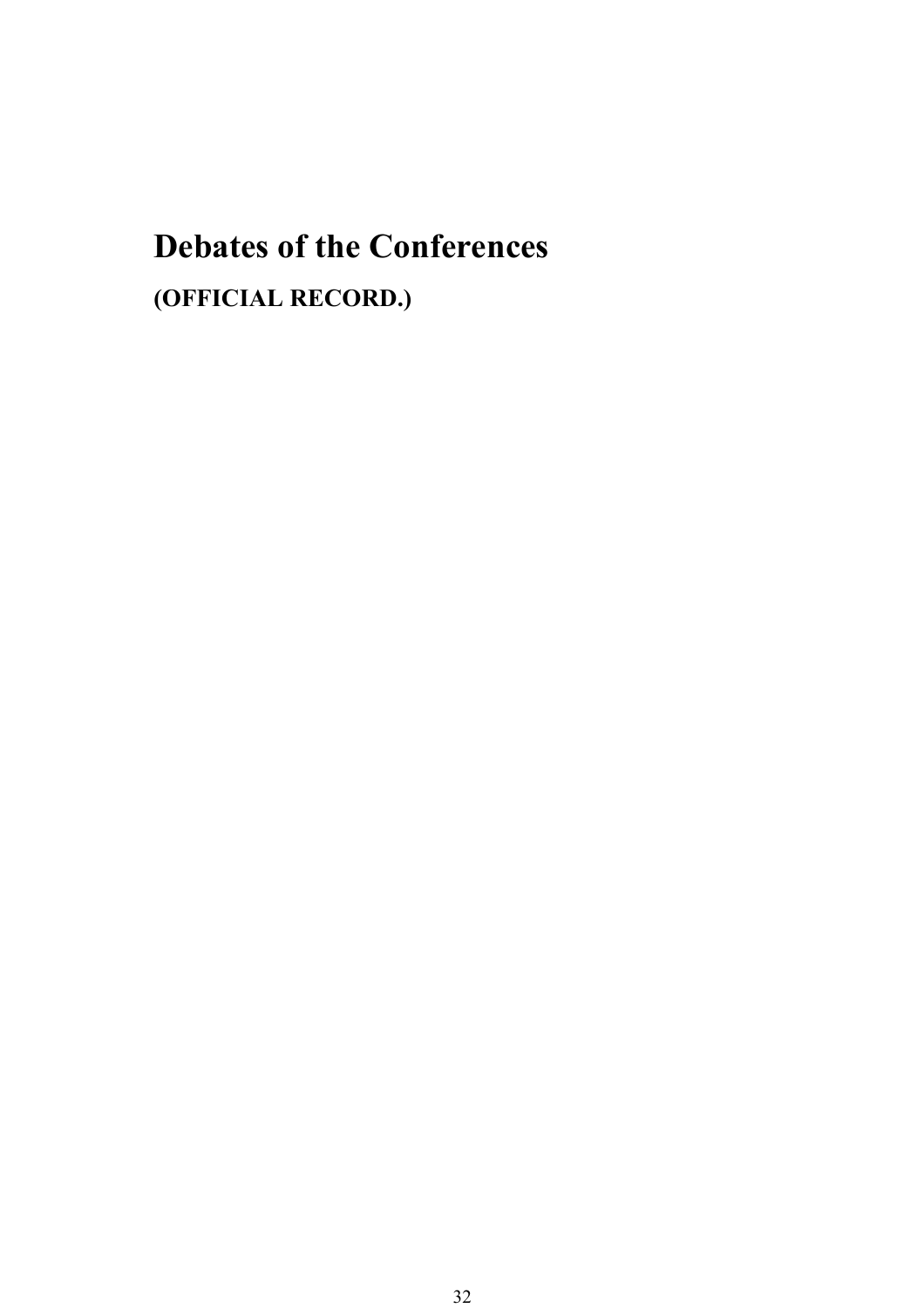## **Monday, February 10, 1890**

#### **Debates of the Federation Conference, 1890. Held in the Parliament House, Melbourne 1890.**

#### **Monday, February 10, 1890**

 The Public were admitted to the Conference Chamber at a quarter to Noon, the PRESIDENT (Mr. D. GILLIES) being in the Chair.

### **Union of the Colonies**

#### Sir HENRY PARKES moved —

 "That, in the opinion of this Conference, the best interests and the present and future prosperity of the Australasian Colonies will be promoted by an early union under the Crown, and, while fully recognising the valuable services of the Members of the Convention of 1883 in founding the Federal Council, it declares its opinion that the seven years which have since elapsed have developed the national life of Australasia in population, in wealth, in the discovery or resources, and in selfgoverning capacity, to an extent which justifies the higher act, at all times contemplated, of the union of these Colonies, under one legislative and executive Government, on principles just to the several Colonies."

#### He (Sir HENRY PARKES) said

 — Mr. President, I have to tender my deep regret that I have been the unwilling cause of any delay in the proceedings of this Conference. I am very sensible, indeed, of the goodness and consideration of yourself and my other co-representatives in so readily excusing me on Friday last, and I beg you to feel assured that no cause of my absence then which I could have removed would have allowed me to be away on so important an occasion. In submitting the motion which I have just proposed, I will endeavour to steer clear of what may be called sectional politics. I will strive to avoid any reference, or any epithet, that could possibly give offence to any of the colonies represented here. I will try to put my case before the Conference as [P.34] starts here

quietly, as clearly, and as forcibly as my powers will permit, trusting to avoid any half speech, or any holding back of the sentiments of the colony I represent. The first thing that occurs to me is that most of us have little thought how old a question this subject of federation really is amongst us. I have been really surprised myself, in going back to the earlier records, to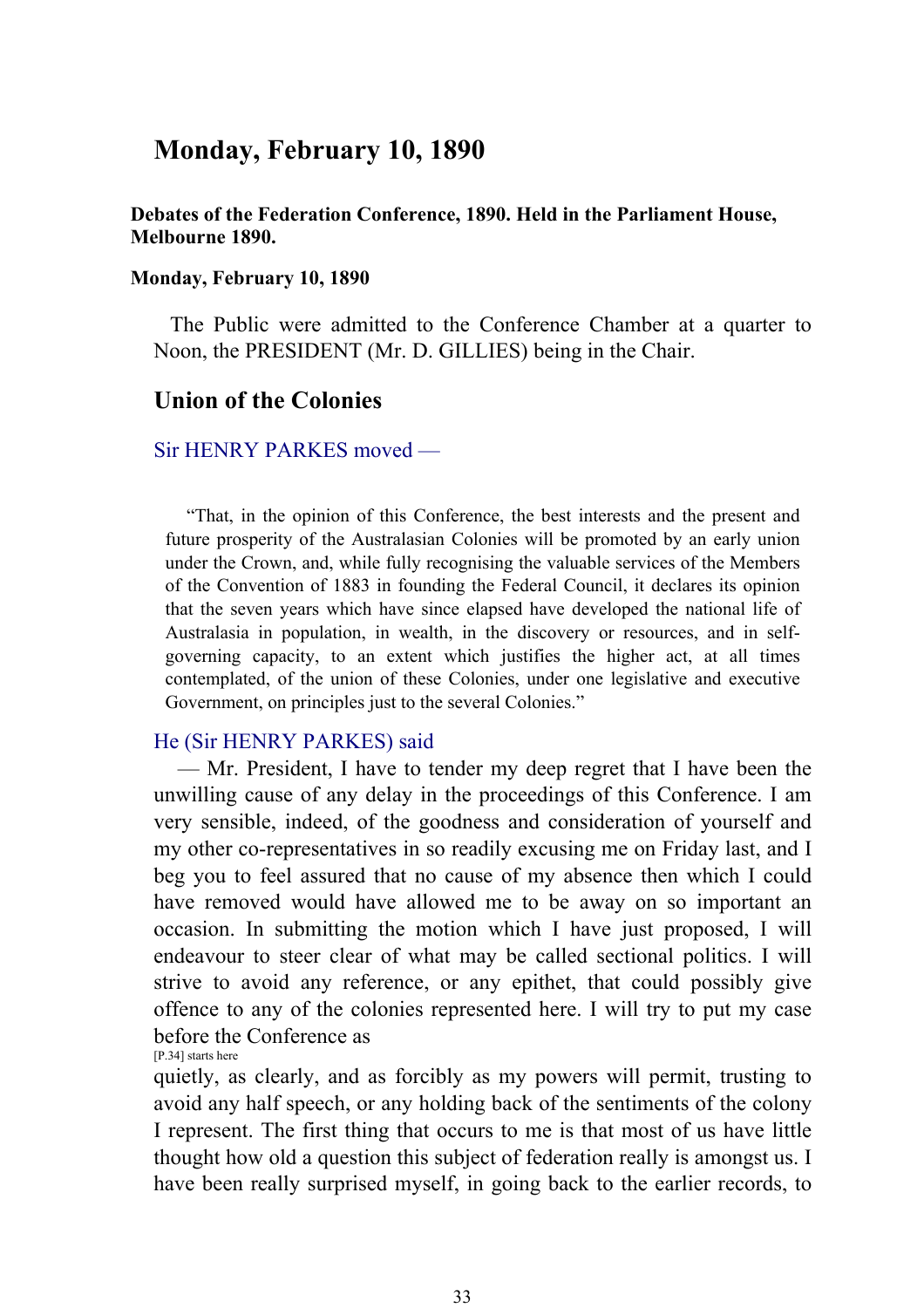find that it was the child — the fondled child — of the greatest men we ever had in any of the colonies. In my own colony, I find it had the favour of Mr. Wentworth, who certainly ranked second to none. It also had the support of other statesmen of considerable power and influence in the very early days of parliamentary government here in Victoria. For instance, I read this morning a report of a select committee of the Legislative Assembly of Victoria, appointed within a year of the advent of responsible Government, in which all that we are now met to consider is forcibly put forth, and, to my mind, supported by very conclusive argument. I will refer for a short time to one or two of these early records, some of which, in my busy life, I never read until I had occasion to use them. This report of the select committee of the Victorian Legislative Assembly is dated September 8, 1857, that is to say, less than a year after the introduction of responsible government, and is a document showing so much ability and supporting so strongly what I am asking you to consider to-day that it is well worth very serious perusal. I may mention that it was first reported to the world in 1860, by Mr. William Nicholson, who was at the time Chief Secretary of this colony. I have not hit upon the names of the gentlemen forming the committee, but I think Sir Charles Gavan Duffy was one of them. I am personally aware that, from his first landing here, he took a very wide and warm interest in the subject of federation. I will only detain the Conference by reading three or four short passages from this report. It says: —

This was written 33 years ago.

 "And the honour and importance which constitute so essential an element of national prosperity" —

 I must read these words again, because without this sentiment of honour intermingled with importance attaching to the subject there can never be any federation. If we proceed on any inferior plans of action — on that of

 <sup>&</sup>quot;On the ultimate necessity of a federal union, there is but one opinion. Your committee is unanimous in believing that the interest and honour of these growing states would be promoted by the establishment of a system of mutual action and cooperation among them. Their interest suffers, and must continue to suffer, while competing tariffs, naturalization laws, and land [P.35] starts here

systems, rival schemes of immigration and of ocean postage, a clumsy and an inefficient method of communicating with each other and with the home Government on public business, and a distant and expensive system of judicial appeal exist."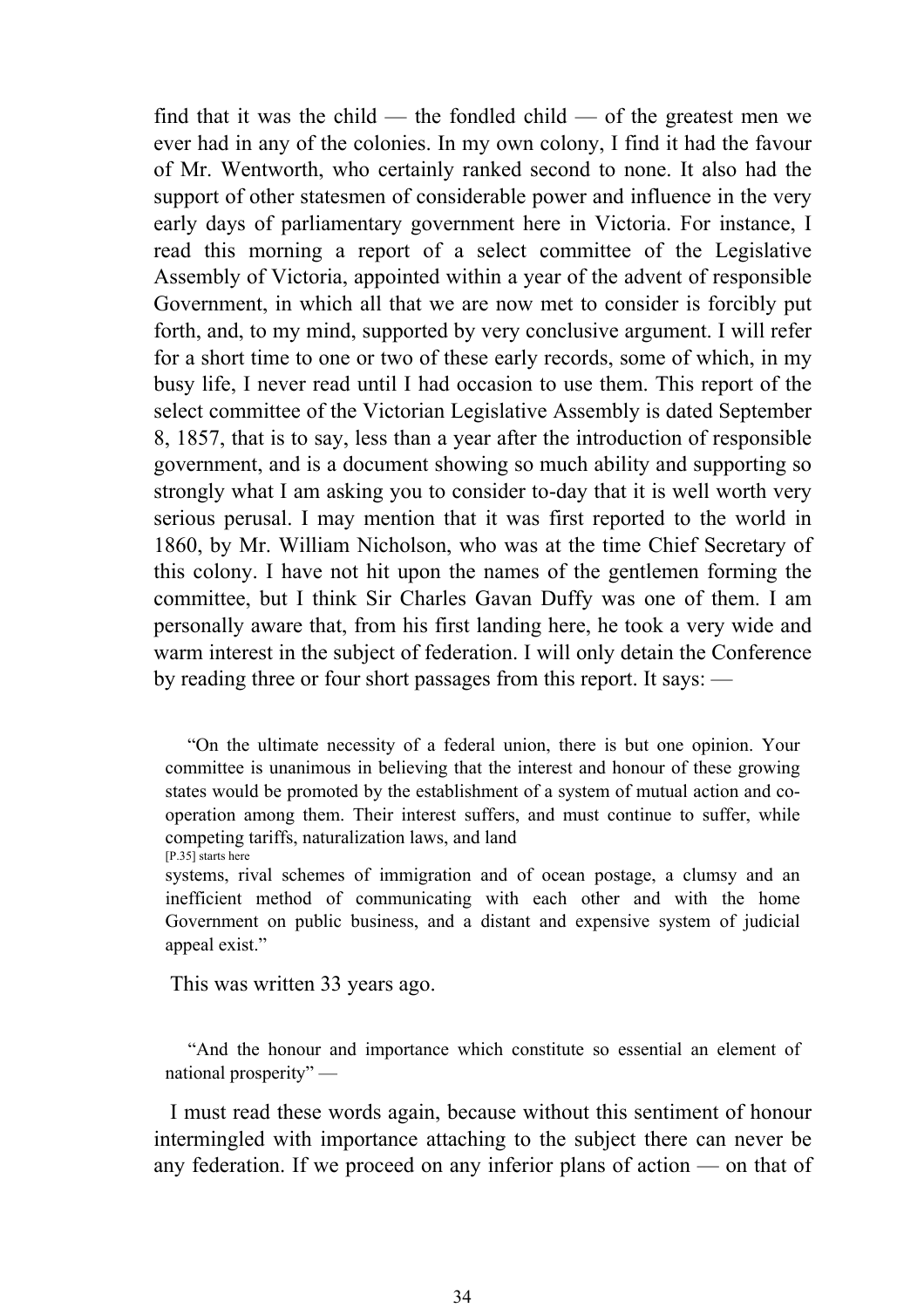personal interests for example, which I cannot believe will enter the mind of any member of the Conference — or if we take any less elevated ground than that of public honour, as well as of importance, we can never hope for the next hundred years to give birth to a nation in this part of the world: —

 "And the honour and importance which constitute so essential an element of national prosperity, and the absence of which invites aggression from foreign enemies, cannot perhaps, in this generation, belong to any single colony in this southern group, but may, and we are persuaded would, be speedily attained by an Australian Federation representing the entire."

 Then the report utters a sentence which in itself is a chapter of sound political philosophy:

 "Neighbouring states of the second order inevitably become confederates or enemies."

 Who can doubt, Mr. President, that, if the colonies had acted upon this report of your Legislature 33 years ago, many things savouring of enmity, at all events of something more than rivalry, would have been avoided: —

 " "Neighbouring states of the second order inevitably become confederates or enemies."

We have proved it, unhappily, to be too true: —

 "By becoming confederates so early in their career, the Australian Colonies would, we believe, immensely economize their strength and resources. They would substitute a common national interest for local and conflicting interests, and waste no more time in barren rivalry. They would enhance the national credit, and attain much earlier the power of undertaking works of serious cost and importance. They would not only save time and money, but attain

[P.36] starts here

increased vigour and accuracy, by treating the larger questions of public policy at one time and place, and in an Assembly, which it may be presumed would consist of the wisest and most experienced statesmen of the colonial Legislatures, they would set up a safeguard against violence or disorder, holding it in cheek by the common sense and common force of the federation. They would possess the power of more promptly calling now states into existence throughout their immense territory, as the spread of population required it, and of enabling each of the existing states to apply itself without conflict or jealousy to the special industry which its position and resources render most profitable. The time for accomplishing such a federation is naturally a point upon which there are a variety of opinions,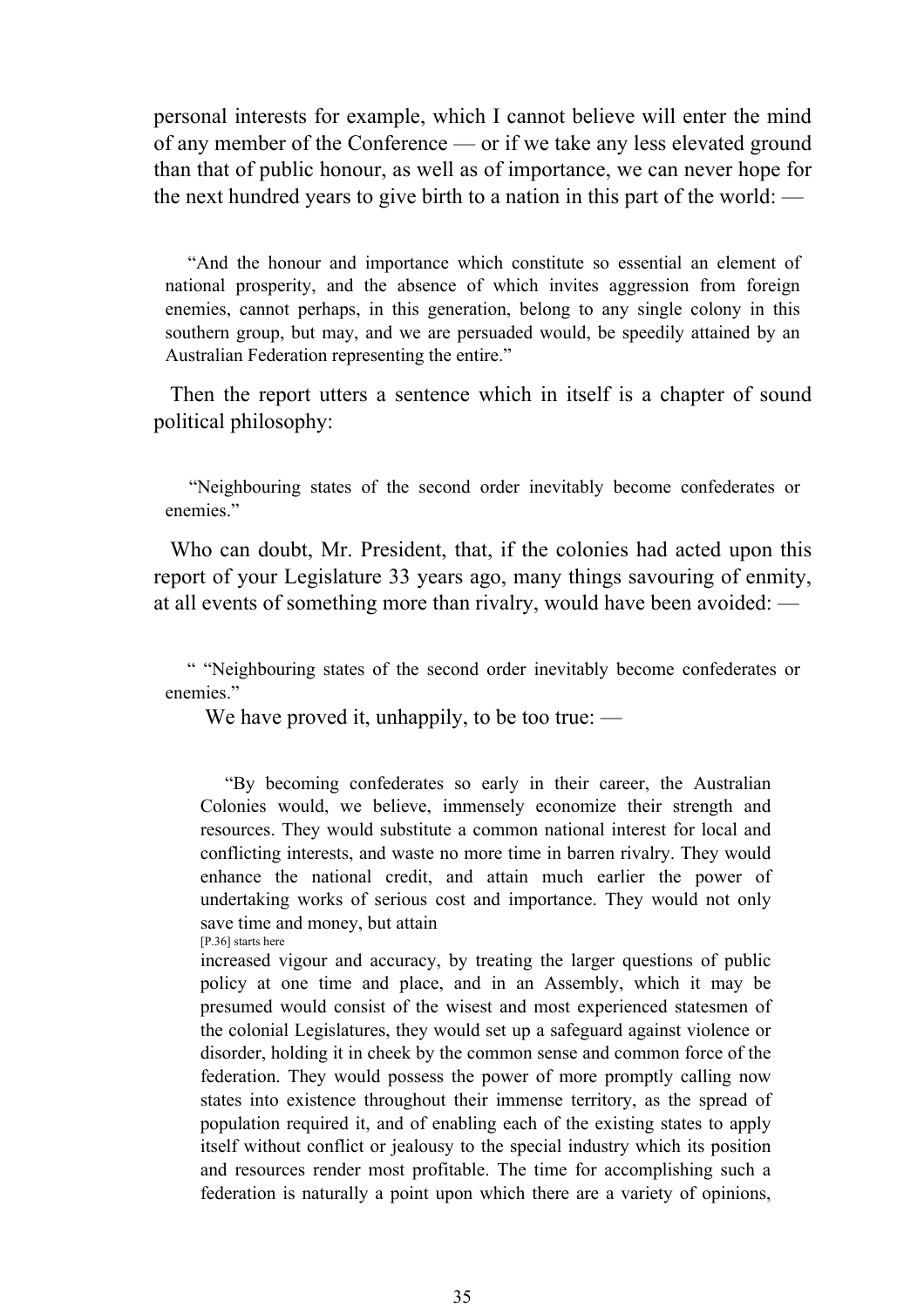but we are unanimous in believing that it is not too soon to invite a mutual understanding on the subject throughout the colonies. Most of us conceive that the time for union is come."

 So we see, Mr. President, that all that I can say now was said by this duly organised body of your Parliament, within a year after the introduction of responsible government into this colony. Passing from that, time does not permit me to refer to the many other similar enunciations of opinion in those early days, both here and elsewhere — that is to say, is this colony, in New South Wales, in South Australia, and in New Zealand. If any one will take the trouble to examine these records, he will find, without drawing invidious comparisons, or without indulging in that species of delusion which always imagines that giants lived in some earlier time — without any excessive imagination of that kind — he will find that these views, in the very first years of our freedom, had the support of the ablest men that have ever adorned the councils of any of the colonies. I pass rapidly on now to the Convention of 1883, to which I shall make only a slight allusion. But I have been much struck by the fact that, in the correspondence which is before me here and which I have no doubt is before you all, Mr. James Service, who was the principal mover in bringing that Convention together, had unquestionably in view precisely what I trust we all have in contemplation now — the establishment of a Federal Parliament. This earlier record to which I have alluded speaks of establishing a Legislative Federal Union, not a union without the power of making federal laws, but is particular in announcing a desire for a legislative union. Mr. Service, beyond all doubt, entertained exactly the same views. Some of his letters were only read by

[P.37] starts here

me for the first time this morning, and I felt surprised to see that at the time he was trying to get the other colonies to enter into the Convention of 1883 he never appeared to have dreamt of the limited body which came into existence. I have not time, Mr. President, to read any of the passages from Mr. Service's letters, but of course they are known to you, and must be known to many other gentlemen here — to all who took part in that Convention. With regard to the Federal Council, we must not lose sight of the fact that that development, that that doctrine of development of which we have heard so much, has been going on through the instrumentality of that Council. Through the action of the Federal Council public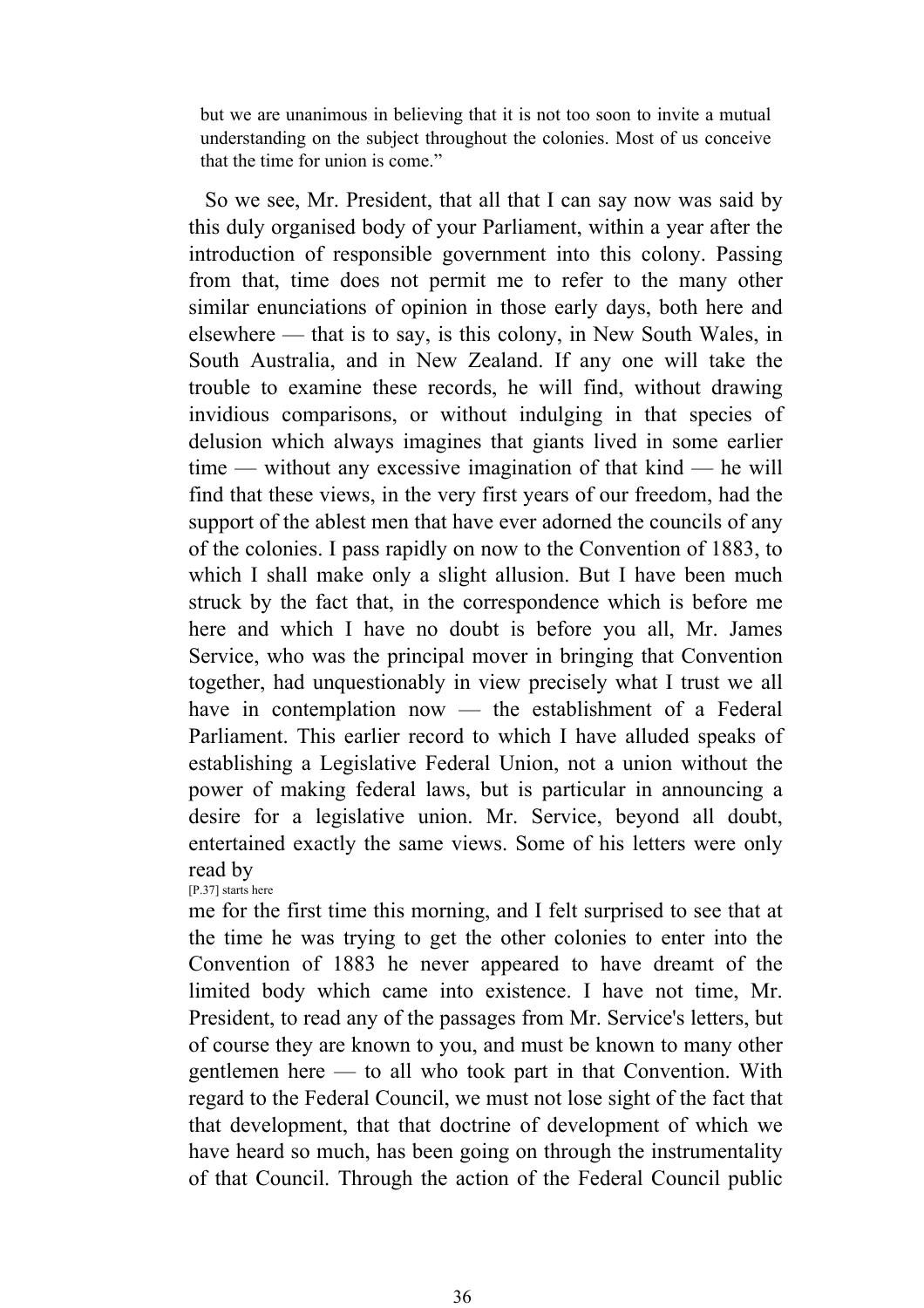opinion has more rapidly, more definitely, and, I do not doubt, more clearly formed itself on this large subject. And the process of development does not necessarily mean that there shall be a kind of sliding scale of our laws, but it means that the action of a body, of a group of individuals, of a community, or even of a single individual, can develop a question, so that it is more and more understood by general body whom it concerns. That development has most assuredly been going on from then until now. But something more has been going on. All the elements of national life have been going on amongst us with an increased speed. There is not one of these important colonies which has not felt the wonderful stimulus given to industry, to every kind of enterprise, to education, to refinement in social manners, and in the estimates of moral life which have been going on, until we are now in a condition that we may be contrasted favorably with some of the wealthiest states in the world, not only in respect of our enterprise, our skill, and our industrial vigour, but also in the higher walks of life. The extent to which books are bought and read, the extent to which the vehicles of thought find encouragement and nurture in these colonies, is something not frequently estimated, but comparably creditable to us. I doubt not for a moment but that, if an investigation could be made, there are more readers of the higher publications issued through the London press — the [P.38] starts here

monthly reviews, the higher order of newspapers, such as *Spectator* — I do not for a moment doubt that there are more readers out of a given number, say more in every thousand of the population, here than there are in similar sections of the population of Great Britain. We have now reached a stage of life when we are not behind any nation in the world, either in the vigour, the industry, the enterprise, the foresight, or the creative skill of our working populations, in which I include the directors of labour, and we are not behind in all the higher refinements of civilised society. And if all that is so, let us for a moment pause to consider what this society is made of. According to the best calculations that I have been able to have made — I mean by our own Government Statist — we have a united population of 3,834,200 souls. It is worth noting in passing, though I attach no special importance to it, that of these numbers 2,656,000 are in the three colonies of New South Wales, Victoria, and Queensland. This fact is of interest to me, because there was a time when these three colonies only represented one colony, and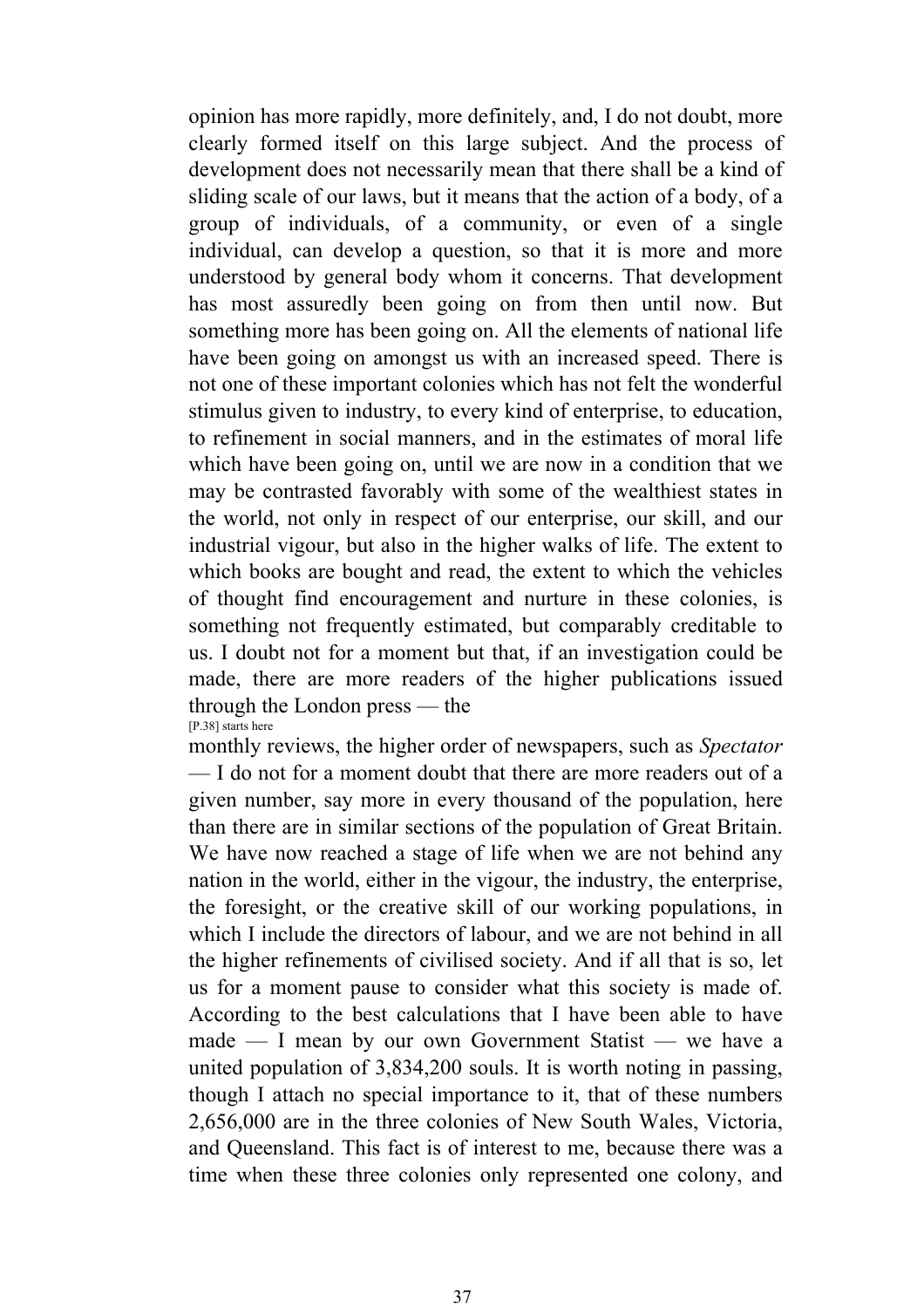that time was not so long ago. I, myself, had the privilege of voting for the separation of Queensland, and I remember the separation of Victoria. And these three colonies, which occupy the space that formed the one colony of New South Wales when I arrived here, contain 2,656,000 of the entire population of Australia. That, as I have just said, is worth noting in passing; it is of interest to me, and I think it will be of interest to others, but I still prefer to look at the sum total of our people, and that sum total measures our capacity for asserting our claim to national life. Don't let us be mistaken — it is not likely that any man here will be mistaken on that point, but let none be mistaken — population is the one great basis for the growth of nations either here or anywhere else. But pause for a minute to see what this population has done. I have here an estimate of the value of the annual industrial productions of this united population. What I mean is, the value of what is produced from the elements we possess — produced from the land, produced by the power of industry from [P.39] starts here

the rude elements of nature, and I find that the sum total for a single year is no less than £95,042,000. Then if we take the private wealth of this people — I do not mean, and I wish to be very distinctly understood as meaning the public wealth, such as the railways or the lands of the several colonies, but the private wealth and the income of the free citizens of Australasia — the result is equally remarkable. We shall best test the private wealth of the people by comparing it with that of the people of other countries, and I have selected out of many before me in the tables with which I have been supplied, four great nations other than Australasia. I will give you the average private wealth per inhabitant. In Austria, it amounts to £16 6s.; in Germany, to £18 14s.; in France, to £25 14s.; in the United Kingdom, to £35 4s.; in the United States, to £39; and in Australasia, to £48. Therefore, in reality, we stand at the head of the nations of the world in the distribution of wealth — that is, of wealth in its grandest form, because a country cannot really be said to be in a prosperous condition with a few colossal fortunes — a few families rolling in luxury, and the mass of the people in poverty-stricken homes. The real standard in civilization is the wide diffusion of wealth over the population to be governed; and judged by that test, Australasia stands at the head of the nations of the world; not only so, but a long way at the head. The private wealth of the United States is £39 per inhabitant, and the wealth of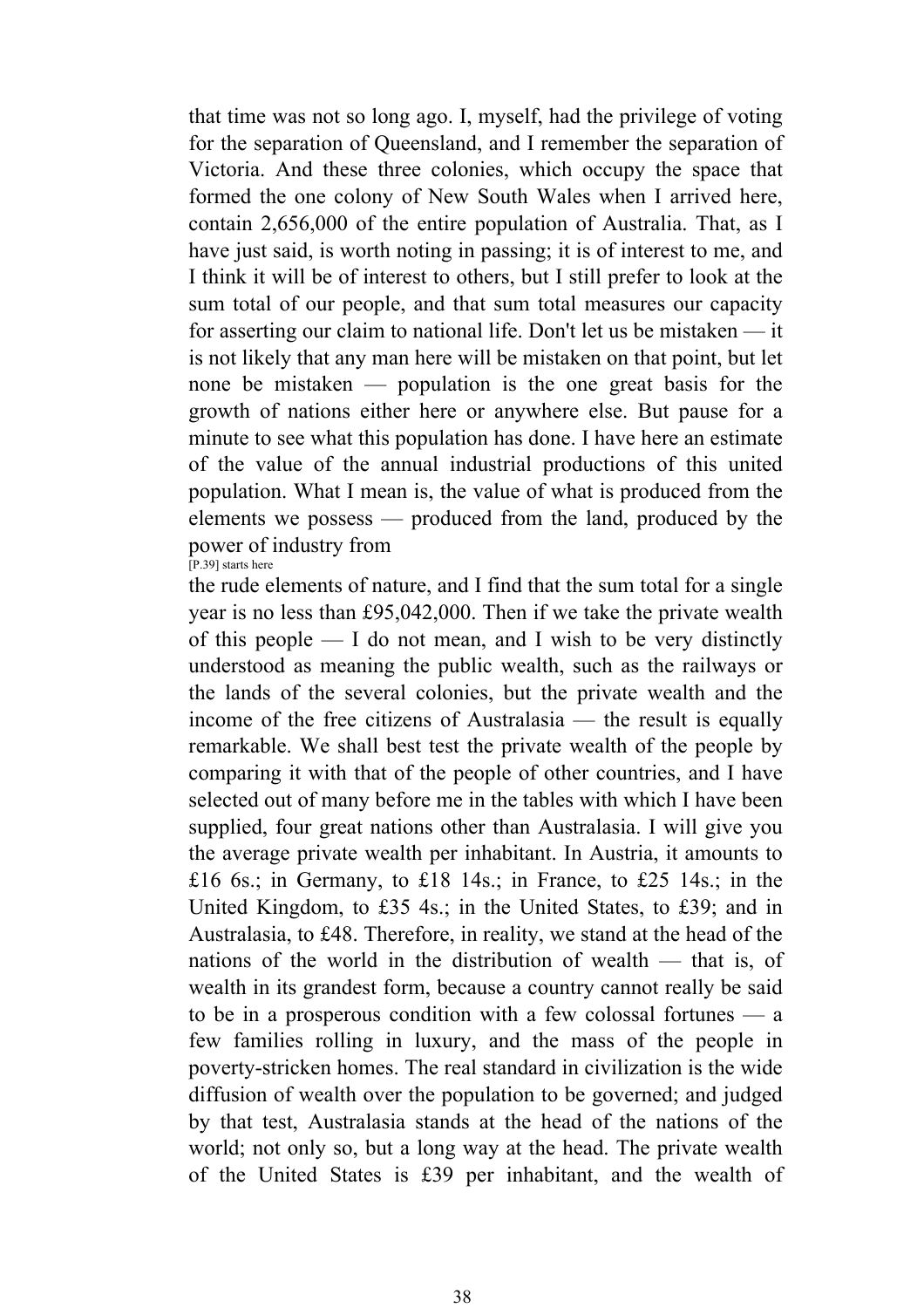Australasia £48 per inhabitant, showing that for each creature, from the richest to the poorest, we possess, if our wealth be distributed in equal proportions, £9 more for the purchase of the good things of this world than the United States, or than any other country on the face of the earth. Well, we have done much in all the chief provinces of government. All the gentlemen who are listening to me know what wonderful progress we have made during the last generation, and I need not advert to the subject in detail. But let us see what this peace-loving people — and we are a peace-loving people, and I pray to God that we may ever remain a peace-loving people — have done in rational provision [P.40] starts here

for the defence of the bounteous lands we possess. We have a united army of 31,795 men; and to show that this army has been constituted with a due regard to the most valuable arms of military service, let me point out that of the total number we have 15,913 infantry, we have 7,226 men in rifle companies — and these rifle companies are in their infancy — and we have 3,954 artillery. If an army not one-third so great in number as that we now possess justified the able men who have gone before us, in contemplating the course we now proposed to adopt, have not we arrived at a stage of numbers which amply justifies us in thinking of building ourselves into a nation? We have wealth — and it would be impossible for that wealth to exist if it were not for the welldirected energies of mind and physical strength in creating it which places us before all the great peoples of the world. There is not one so wealthy as we; not one with the same command of the natural comforts of life which wealth ought to be employed in procuring as we. We have brought into existence systems of education, which, in a very short time, have been followed, and to a large extent copied, by old, powerful, and renowned nations. But what is of more importance to us is this, that we have brought into existence systems of education which practically embrace the children of all the families which live under our forms of government. We have constructed means of communication — we have carried them in all directions where they were most needed to an extent which, if we had not done so much, would be a marvel to ourselves; and in all the other true provinces of free government we have, making allowance for the infirmities, the mistakes, and the misdirected energies of all human communities, made such progress as has excited the admiration of the best of other countries.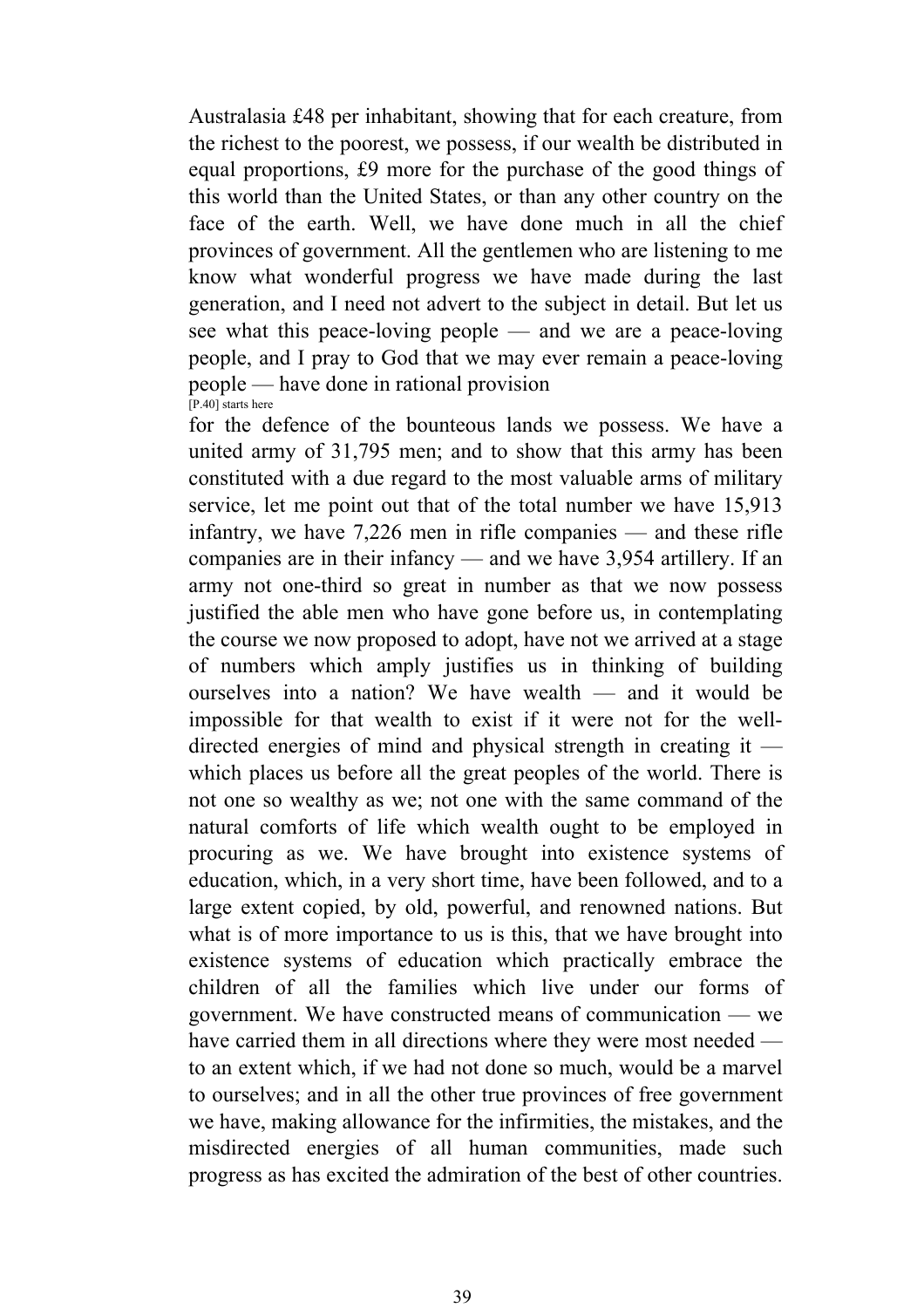If, then, we were fit in the year 1857 to enter into a federation, how much more fit are we now? And if we are not fit now, with the elements of strength which I have very cursorily pointed out, when shall we be fit? I asked the other night — and I know no better way of putting the case — that if there are any persons who object to complete Federation [P.41] starts here

at the present time, they should point out when we shall be fit for it. That seems to me to be in obligation that is thrown upon them. If they say that we are not ripe for complete federation now, then when shall we be ripe? Will it be to-morrow, or this day twelve months, or this day five years, or this day ten years? In what degree shall we be better off then than we are now? The other night a gentleman, the most striking feature of whose character, is his practical common sense, told us that there was a lion in the path, and that this Conference must either kill the lion or be killed by it. Well, the fabled lion is most frequently presented to us as a foreign monster, as a thing directly opposed to the person who is pursuing the path — that has the most opposite notions to the end that person has in view. This lion is supposed to be an enemy that will tear him to pieces. I have never seen this fabled lion presented to the world under any other circumstances; and thus interpreted, there is not and cannot be any lion whatever in our path. There is no obstacle in the path before us except impediments which we have created ourselves. Nature has created no obstacle. That principle of Divine goodness — call it what you may — which exists, and over-rules the world, has created this fair land of Australia, situated as it is, wisely created it for a grand experiment in human government, and there is no lion, and no natural difficulty before us. The path is plain and bright with the genial sunshine of our own blue heavens, with no impediment in it whatever. If we are only wise, and can only agree among ourselves, if we acknowledge that bond which unites us as one people, whether we will or no, if we acknowledge frankly that kinship from which we cannot escape and from which no one desires to escape — if we acknowledge that, and if we subordinate all lower and sectional considerations to the one great aim of building up a power which, in the world outside, will have more influence, command more respect, enhance every comfort, and every profit of life amongst ourselves — if we only enter into the single contemplation of this one object, the thing will be accomplished, and accomplished more easily, and in a shorter [P.42] starts here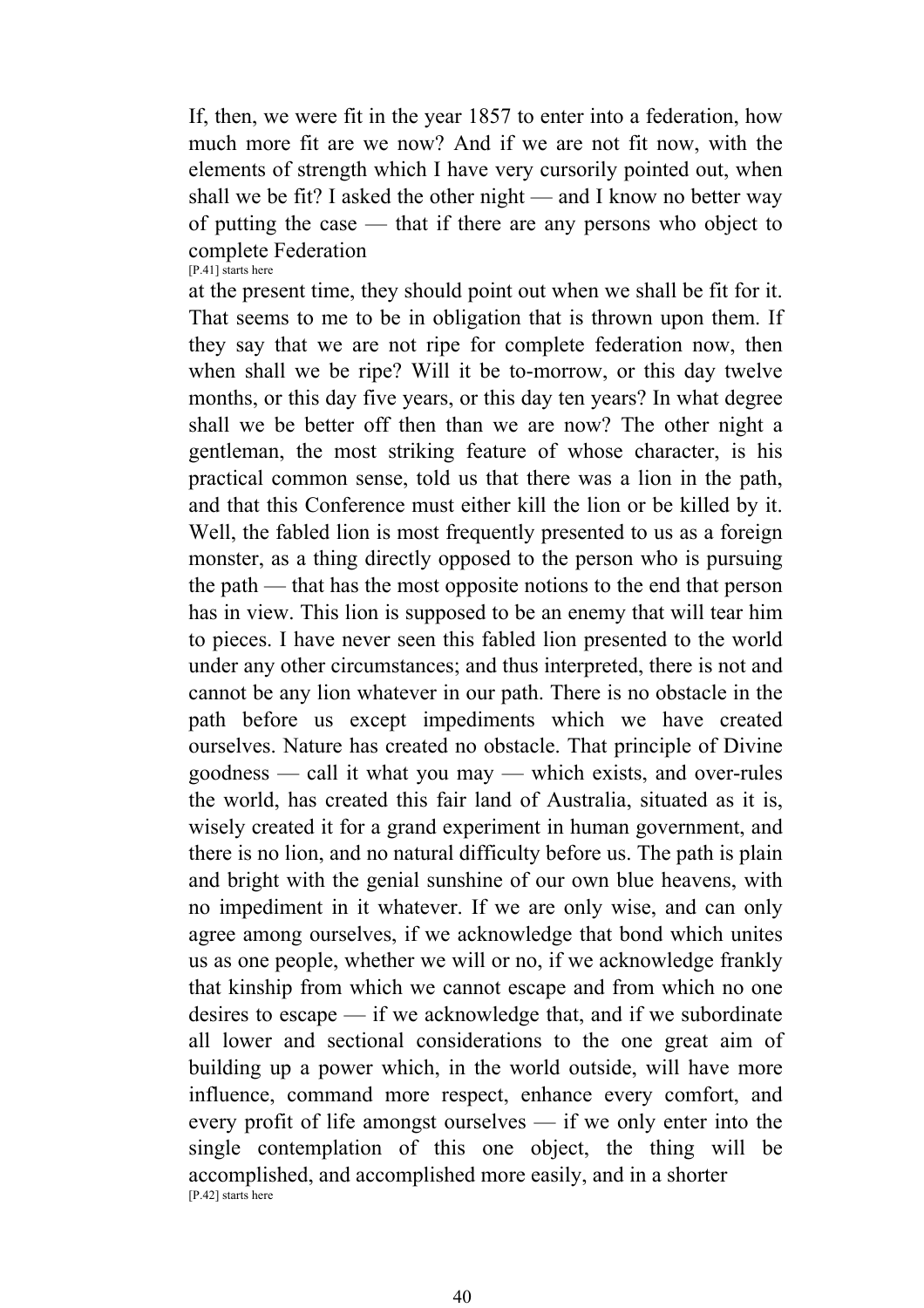time, than any great achievement of the same nature that was ever accomplished before. But let there be no mistake. We cannot become a nation and still cling to conditions and to desires which are antagonistic to nationality. We cannot become one united people and cherish some provincial object which is inconsistent with that nationality. We have grown, as this resolution says, in population and in wealth, and I have taken the liberty of proving both facts. We have made great advances in the discovery of resources, and we have done a wonderful work in developing them within the last seven years. Resources which were hidden seven years ago are now familiar and are familiarly acted upon. And in regard to self-governing power, the few illusions I have made to the product of our Parliamentary labours are sufficient to show how wonderfully we have exhibited our capacity for self government. In answer to the question which is sometimes asked, "How much better shall we be for Federal Government?" I will endeavour to show, briefly, from my limited point of view, how much better we shall be under those conditions. There are numberless sources of wealth which would be developed by one powerful wealthy government which are not likely to be developed or matured by the provincial governments which now exist — notably, the splendid sea-fisheries which Australia possesses. There is no limit to, almost no knowledge of, the extent of the fisheries belonging to Australia. They certainly could, under one law, one system of regulation and management, be developed to an extent which is never likely to be ascertained otherwise. Then there is the safety of our coasts, their efficient lighting, and the completion of surveys. The security of our coasts could be infinitely better attended to by the central government than can ever be the case with the separate governments. Then, again, the means of communication, without trenching upon the rights of the several governments, could be greatly advanced by the sagacity, the wisdom, and the uniform power of a central government. Did time permit, I might enumerate the subjects with which it would be directly the province of a Federal legislature to deal. But we cannot hope to be [P.43] starts here

secure from molestation outside. I for one, and no doubt I reflect the feeling of a great number of other men, earnestly pray that Australia may remain for ever at peace; but much as we may desire it, and no matter how much we may do to conserve that state of things, we know well enough that when nations are at war they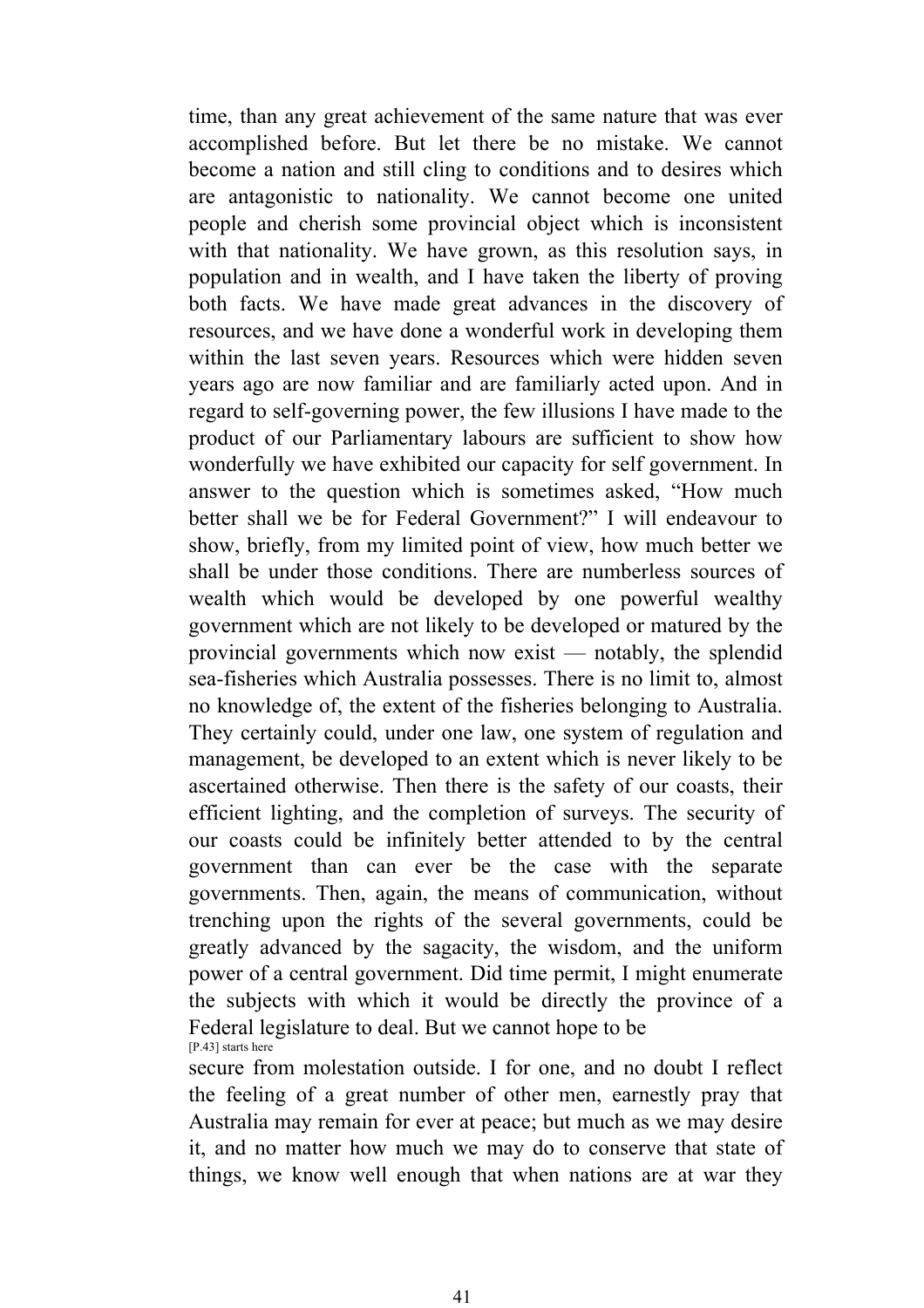know but one law, and that that law is the law of power and force. We have seen throughout all history that what has been done in the past will, as long as human nature is human nature, continue to be done in the future. We have seen that countries are attacked for the mere purpose of armed disturbance; and that, however much they may desire to be at peace, they are not allowed to be at peace. That was most strongly illustrated in the war between England and America, which commenced in 1812. The young United States so conscious of weakness, so anxious to follow the maxims of peace, so entirely opposed to conflict of any kind — a country which had been living under the presidency of Mr. Jefferson and Mr. Madison, who of all men that ever held power were averse to war, and who made every possible effort to keep the people out of the terrible struggle between Napoleon and the rest of Europe were obliged to go to war. That young Republic had her ships seized on the high seas, one after another, to the number of some 1,200, and I am sorry to say that the greater part were seized by Great Britain — lawlessly seized — while some were seized by France. Although America desired to remain at peace, the one great power at war in Europe was jealous of that young country stepping into her place in carrying the commerce of the world, and the usurper who governed France was determined to compel her to side with him. And from these unworthy motives the sea-borne commerce of the United States was almost entirely destroyed. We do not know when there may be war, and do you think that we shall be safer than were the United States in the years 1810, 1811, and 1812 — until, indeed, the ravages made upon the marine of the United States by these two great contending Powers, France and England, at length compelled America to declare war when she [P.44] starts here

was utterly unfit to fight so powerful an opponent as Great Britain. Do what we may we cannot be more secure than our countrymen were in the case to which I have called special attention. We cannot, indeed, be secure at all against the unlicensed force of a great armed Power. In a state of war, men do not consider what is right, but what is possible — they do not consider what is essentially just, but what directly or indirectly may forward their cause. If a great Power had any excuse for plundering these colonies the wealth of Australia would be of the most essential importance in promoting the elements of war. Nothing whatever can save us in any such event as that except a reasonably efficient, a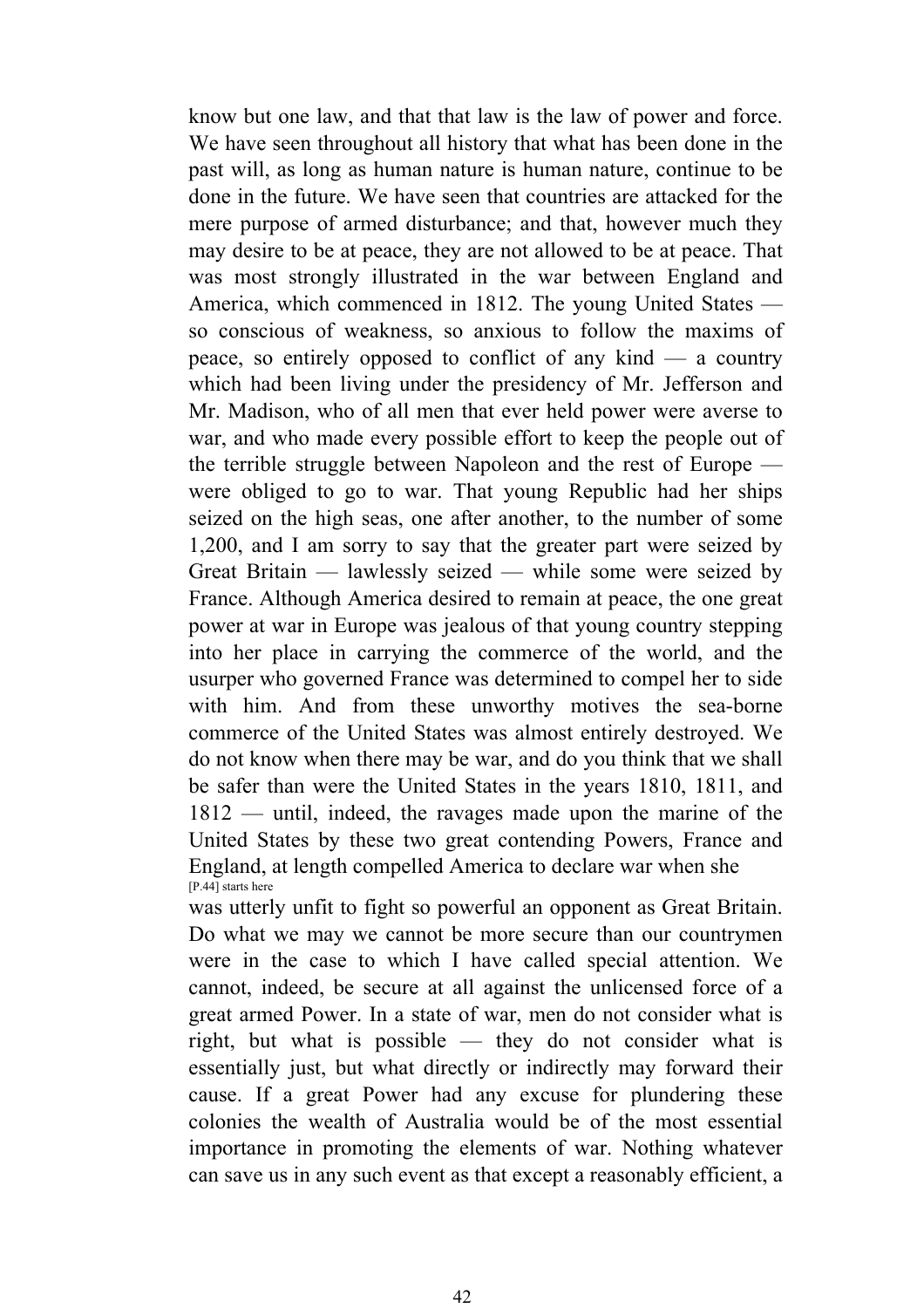reasonably strong, numerically, armed force, and the training of our young men to the defences of the country. I do not know, Mr. President, whether I need dwell much more upon the value of this Union Government, for it seems to be generally admitted. I find few men, hardly any, who will openly say it is a good thing for us not to be united. Nearly all that I have met with, or have heard of, will tell you that at some time or other these colonies ought to be united. The men who lived at the time when the Constitution or these colonies came into operation told us that the time had come then. Most of those men are now in their graves, but I venture to say that few of them ever supposed that a, generation would pass away without anything having been done in a true direction of placing the Australian lands under one form of government. What we really want, from my point of view, is a complete form of government a Legislature with full power to make laws for the whole country, and an Executive with full power to administer those laws and conduct the affairs of the country; and it seems to me that the founding of the United States affords us this one warning against anything short of a complete Constitution. We know that after the struggle for independence, the United States tried to live under what are known as the Articles of Confederation. They tried to live as federated states; but year by year they grew weaker, more dissatisfied, more incapable of attending to the real wants of even one of the states, and, as [P.45] starts here

was pointed out all through by Washington, nothing could follow from the federation but disaster, ruin, and acquisition by a foreign Power. It was only the failure of this system which compelled the states at last to accept the Constitution under which they have lived and thriven in such comparative happiness and prosperity, and in such comparative glory. That Constitution — and I know of nothing so instructive as the life of Washington in regard to it — was brought about by the disastrous effects of the experiment of trying to secure to the states their separate rights and separate sovereignty. By Washington alone it seemed to be seen clearly, from the first, that it must fail; and so complete was the union accomplished afterwards, that in the result, as I have had many occasions to point out, the whole of that great territory now possessed by the United States of America, is as free as the streets of Boston or the streets of New York. Since I came to Melbourne I have met with a curious case, illustrating the doctrine implanted in the Constitution in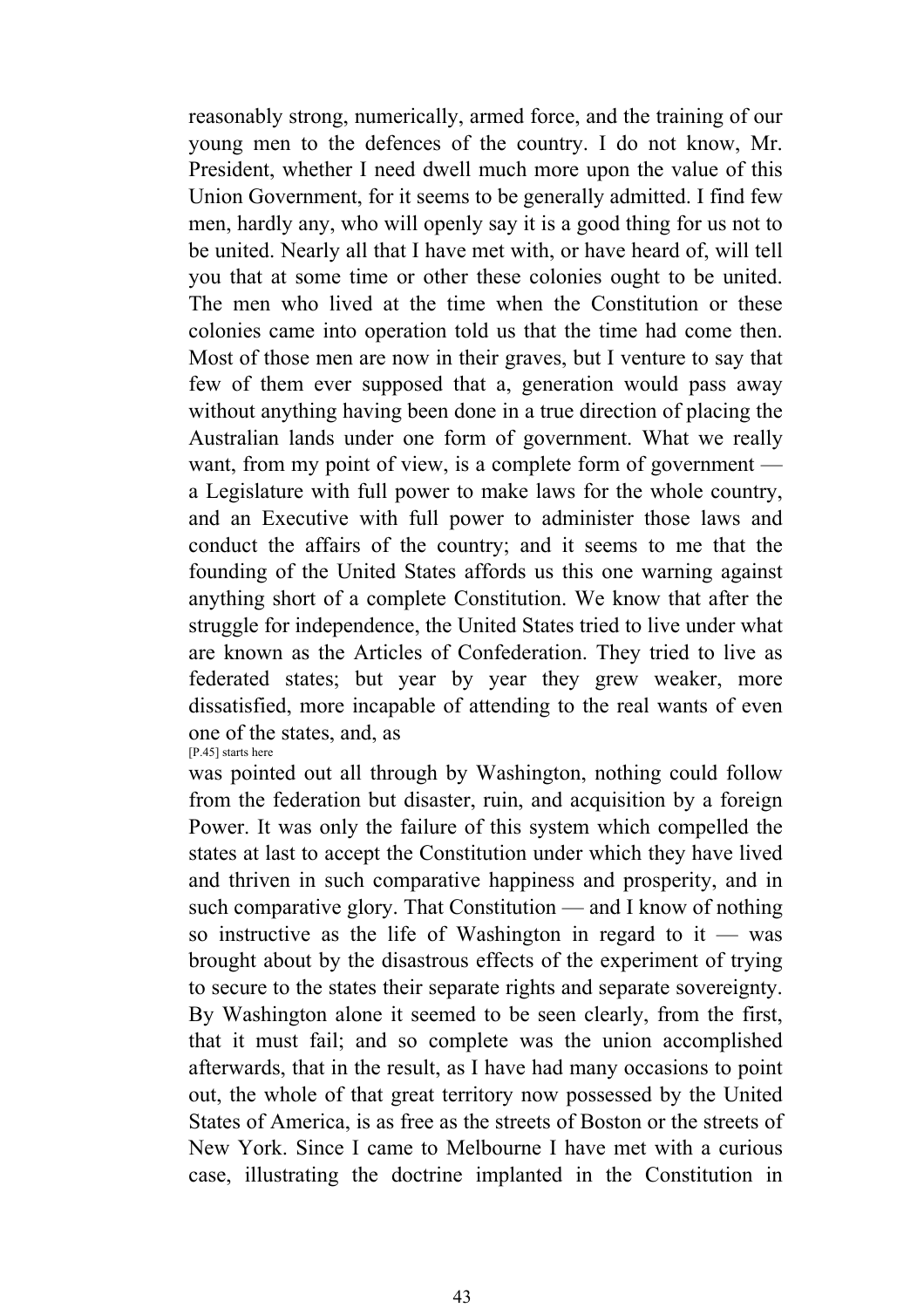regard to the freedom of the separate states. If the Conference will bear with me for two or three moments, I will quote the case referred to. The General Assembly of Maryland passed a municipal law enabling the city council of Baltimore to impose wharfage dues. It was a purely municipal law, limited to the municipal council of Baltimore. A little vessel, laden with potatoes, arrived in that port, and, in pursuance of this law, the municipal council levied wharfage dues to the extent of four dollars and some cents, which the resolute captain refused to pay. The ship itself bad nothing but potatoes on board, and not a great quantity of them, because the wharfage dues, according to the municipal law, only amounted to the sum I have mentioned. The captain, having refused to pay, was taken before the local court, which ordered him to pay the money. The captain appealed to the Supreme Court of the State, which sustained the verdict of the court below. But the sturdy captain, strong in his knowledge of the constitution, appealed from the Supreme Court of that State to the Supreme Court of the United States, and the Supreme Court of the United States reversed [P.46] starts here

judgment. After quoting a number of decisions, the judgment of the court goes on to say: —

 In view of these and other decisions of this court, it must be regarded as settled that no state can, consistently with the Federal Constitution, impose upon the products of other shoes, brought therein for sale or use, or upon citizens because engaged in the sale therein or the transportation thereto, or the products of other States, more onerous public burdens or taxes than it imposes upon the like products of its own territory."

 The case seems to set at rest, in the most emphatic manner, what is sometimes disputed — the question of existence of entire freedom throughout the territory of the United States. As the members of the Conference know, she has created a tariff of a very severe, and, in some cases, almost prohibitive, character against the outside world; but as between New York and Massachusetts, and as between Connecticut and Pennsylvania, there is no custom-house and no tax collector. Between any two of the states — indeed, from one end of the states to the other — the country is as free as the air in which the swallow flies. We cannot too fully bear in mind this doctrine of this great republic, a doctrine supported in the most convincing, manner by the case to which I have alluded. Now I am one of those who believe, as far as my opinion is of value, formed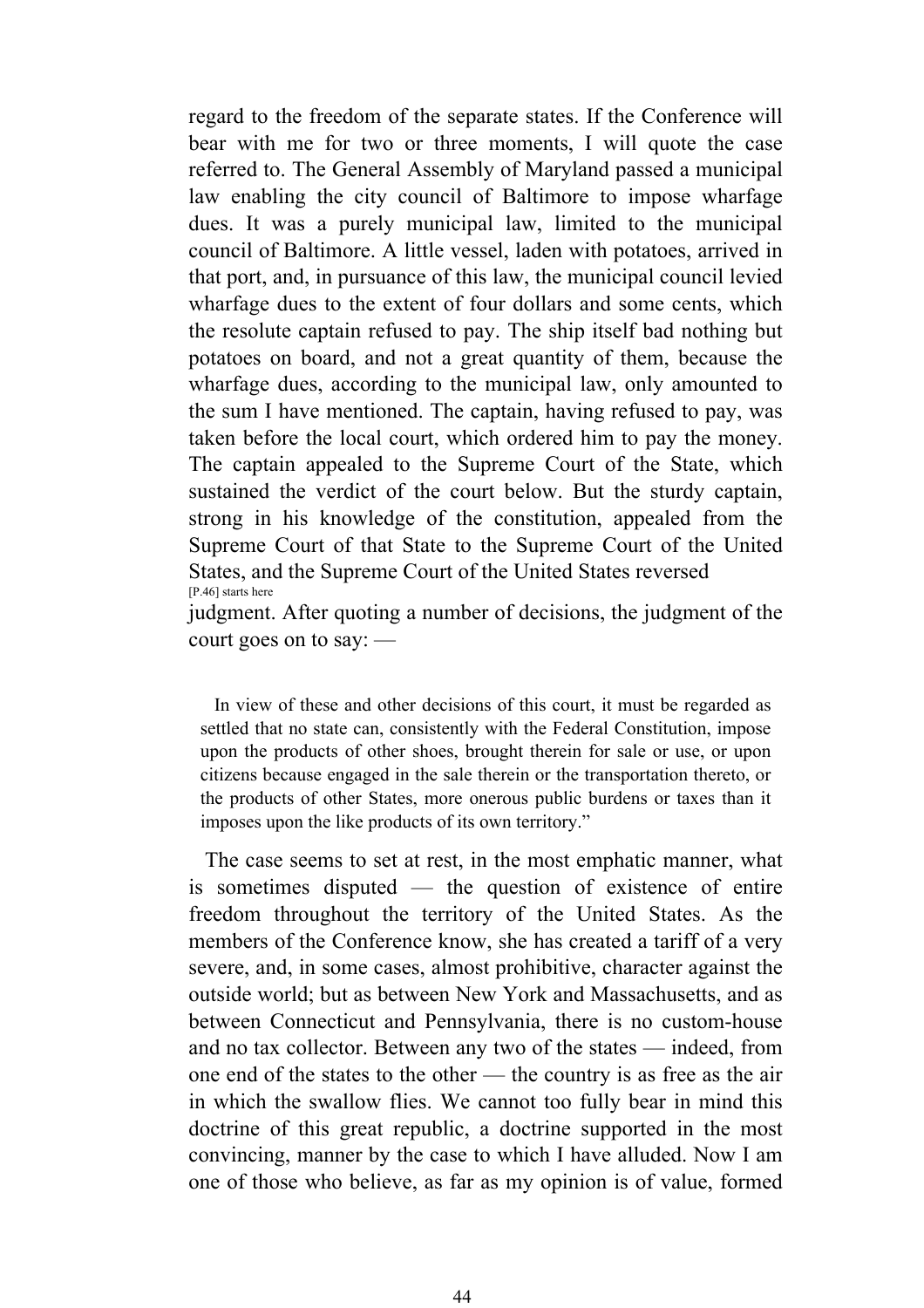upon a rather long experience, that whatever may be the decision of the Conference it will be playing at federation if we attempt to create a Federal Government with anything less than the full powers of a Federal Government. I am as anxious to preserve the proper rights and privileges of the colony of New South Wales as any person can be of preserving the proper rights and privileges of the colony of Victoria. Indeed, I should almost fear to come back to the colony which has treated me so well if I did not do my utmost to preserve her independence in all that is consistent with the province of one great Federation. But the Federation Government must be a government of power. It must be a Government especially armed with plenary power for the defence of the country. It must be a Government armed with plenary power for the performance of all other functions pertaining to a [P.47] starts here

National Government, such as the building of ships, the enlistment of soldiers, and the carrying out of many works in the industrial world which may be necessary for the advancement of a nation. It may possibly be a very wise thing indeed, that some of these powers should come into force with the concurrence of the State Legislatures or the Provincial Legislatures. It may, perhaps, be a wise thing: that some condition of gradation should be stipulated for in approaching the full powers of this Federal Government, or in consummating its full power; but that it should be in design, from the very first, a complete legislative nod executive government, suited to perform the grandest and the highest functions of a nation, cannot, I think, be a matter of doubt. I do not know what may be the feelings of the members of this Conference. As most of my corepresentatives must be aware, I have had little communication with them. In coming here, I have not sought communication with any person of influence. I have abstained from seeking consultation of that kind, because I desired to come to the Conference with my mind untrammelled, and because I desired to meet the representatives of other colonies on fair and open ground, with the one great object of resolving ourselves into a nation before us, and that alone moderated and controlled by a jealous regard for the separate rights of our individual colonies. I, for one, say that it is the duty of the whole of the delegates to have a jealous regard for the rights and just privileges of the colonies they represent. It would be impossible for my Federal Government to expect to give satisfaction unless its powers which I still contend must be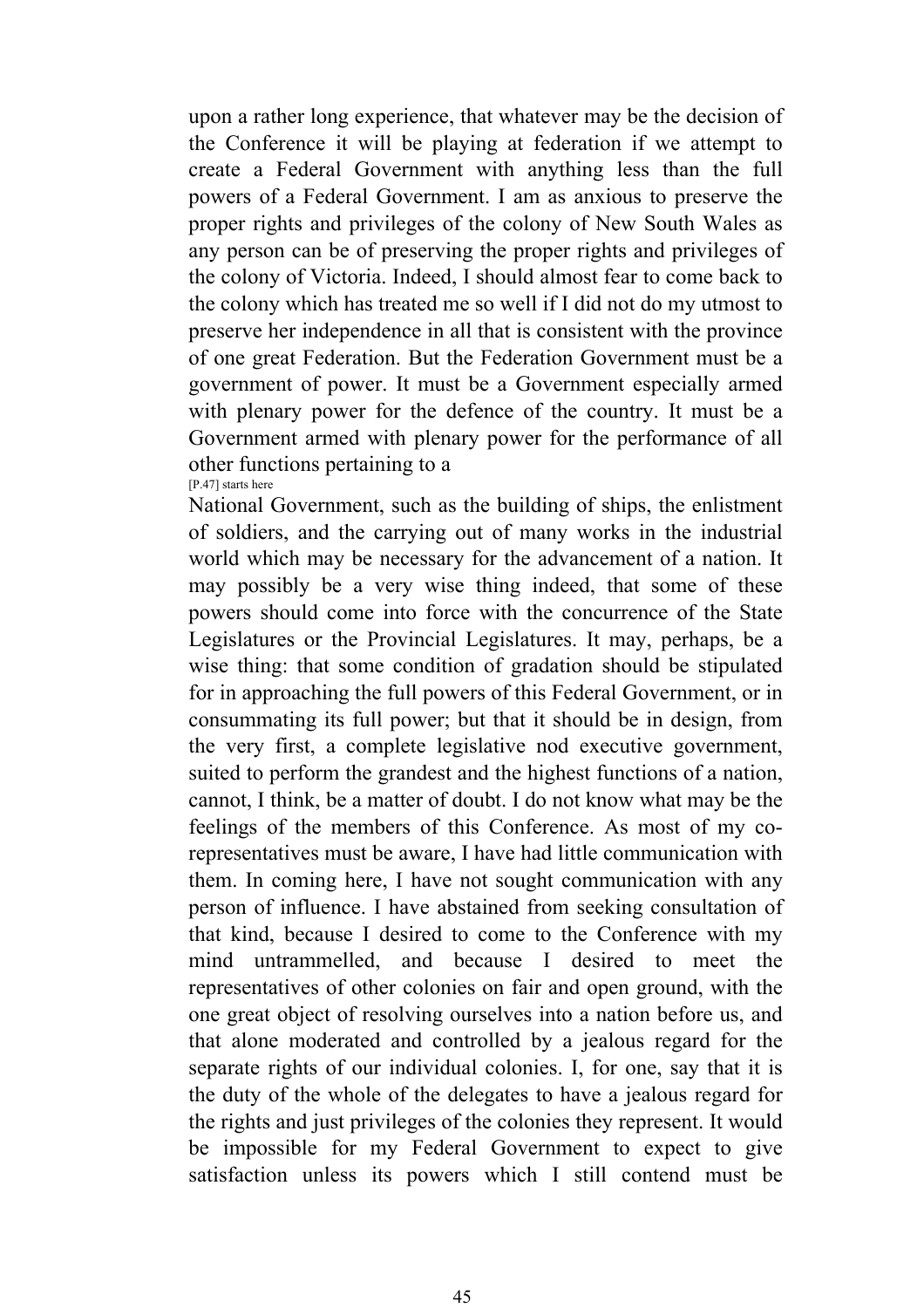sufficient for its high purposes — were in harmony with what is justly due to the several colonies. I would ask the members of the Conference to keep steadily in mind the fact that they represent the whole population of Australasia, that in that population there is a wide, rapidly increasing, wave of Australian-born men, many of them standing, as it were, in the early dawn of manhood; and we cannot think so lightly of our country, and the men it has bred, as not to believe that in that new wave of life, with which [P.48] starts here

we shall all be overwhelmed very shortly, there may be greater men than we. Indeed, the whole of the Universities of the world already bear testimony to the genius of young Australia. The young men of these fair colonies have shown themselves in no degree behind their brethen of the old world. We have everything to look for in the generation that will follow us. We may have — and why should we not — as gifted men here as ever breathed the breath of life. They are upon us in thousands, and they will fill our places immediately. We ought not simply to look to the accidents of the time which may have put us in places of rule — we ought not to look for the auxiliary influences which may affect its as men — but we ought to look to those who are coming in such countless thousands after us, to the higher aims which they may have, and to the higher powers of achievement which they may manifest to the world. We ought not lightly to disregard all the powers which the imagination can call forth, in picturing the future of these great colonies. Their destiny is assured, and their federation is assured. The union of the Australian people is a thing that so commends itself to the most farseeing of those who have come from other lands, and which so intertwines itself with the very life of the native born, that nothing can possibly stop its progress. I trust we have not entered upon the consideration of the question too soon, and I trust we shall make no mistake. I do not see how it is possible to shut our eyes to the fact that our duty, at all events, is to ask the Parliaments of the different colonies to consider whether or not the time is come. I submit this resolution at a time when, I am bound to confess, I have not strength to treat it in the way I would wish to treat it; but I trust it has sufficient merit in itself to commend it to the serious consideration of the Conference. I submit it, Mr. President, with the full belief that it will be supported, and with the full belief that it will meet with the concurrence and emphatic approval of a large majority of the people of all the colonies.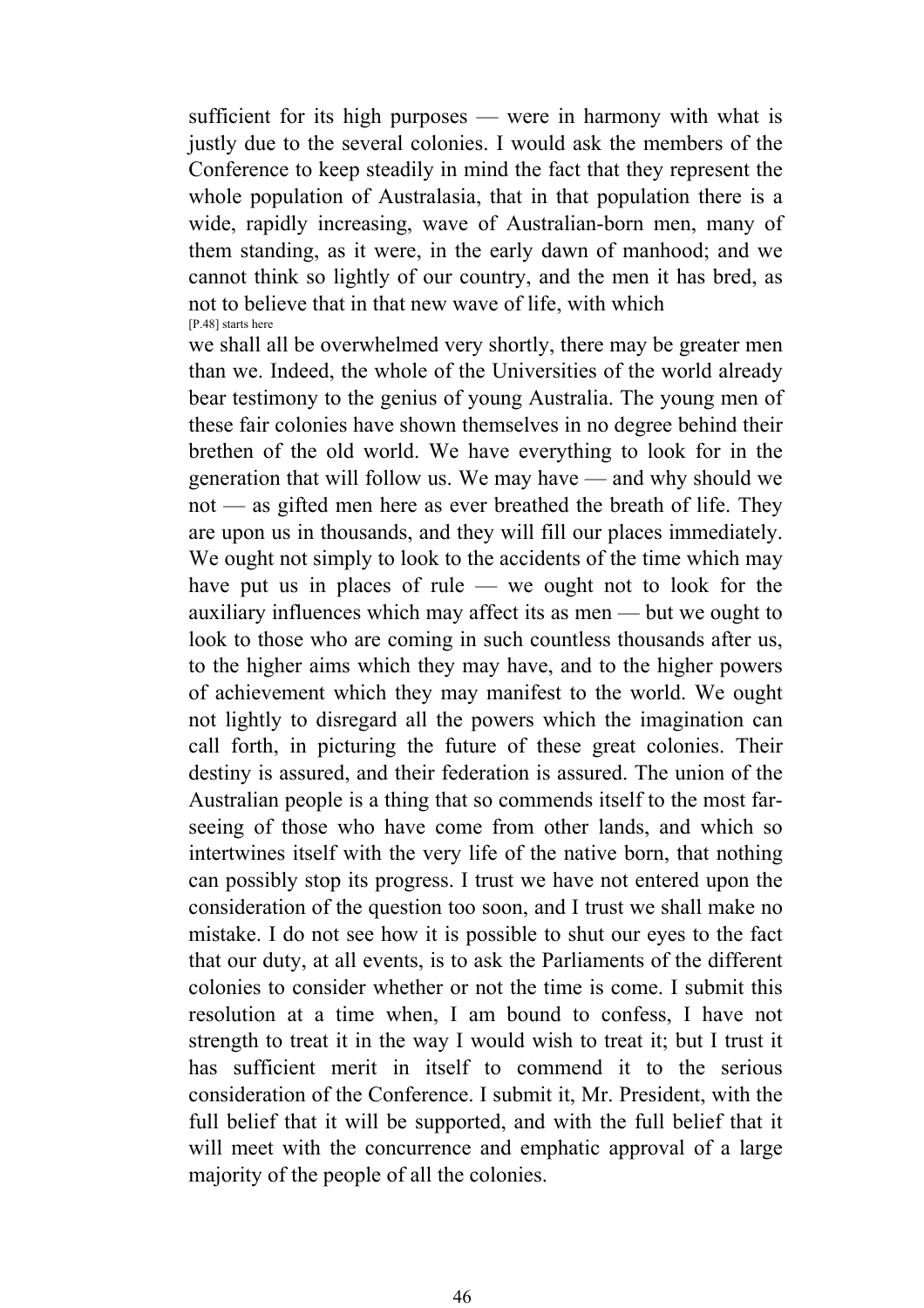### Mr. DEAKIN

 — Mr. President, I have great pleasure in seconding the resolution which has just been moved by Sir Henry Parkes. [P.49] starts here

# Sir SAMUEL GRIFFITH

 — Sir, I rise with some diffidence to follow my honorable friend Sir Henry Parkes, after the very able and eloquent speech with which he has favoured the members of this Conference, a speech full of historical information and deep research. I think I may take it for granted that all of us present here to-day show by our presence that we believe that the time has arrived for a more complete federation of the Australian Colonies than has hitherto been attainable, and that, practically, the object for which we are met is to consider how far it is practicable, at the present time, to go on towards the end which I again assume we all have in view. I apprehend there can be no difference of opinion as to the end we all have in view — that end must be a complete Federal Government of Australia. Whether or not that federation shall include New Zealand may be a matter for further consideration, and I speak of a complete Federal Government leaving that question open. I take it, therefore, that we are all agreed as to the end that is coming, and that what we are here for is to exchange ideas, and to consider, as practical men, how far we can go with any hope of success in asking the legislatures from which we come to entrust powers to a convention to frame a Federal Constitution. Sir Henry Parkes referred to a very able and eloquent report that was drawn up by a committee of the Legislative Assembly of Victoria in 1857, and alluded to the long interval which has elapsed since that time without much being done in the way of carrying out the aspirations expressed in it. Now, I am not quite so disposed to blame all the men who have been engaged in Australian statesmanship in the intervening time, and I think that the figures which were given by Sir Henry Parkes himself show how very different a place the Australia of to-day is from the Australia of 1857. What, in fact, was known of Australia then? Portions of this vast continent that are now known to be some of the richest and most fertile tracts on the face of the earth, were then regarded as stony deserts, or places certainly uninhabitable except by black-skinned people. We know a great deal more of the country now than we knew then. We know something of [P.50] starts here

one another, but even at the present we don't know nearly as much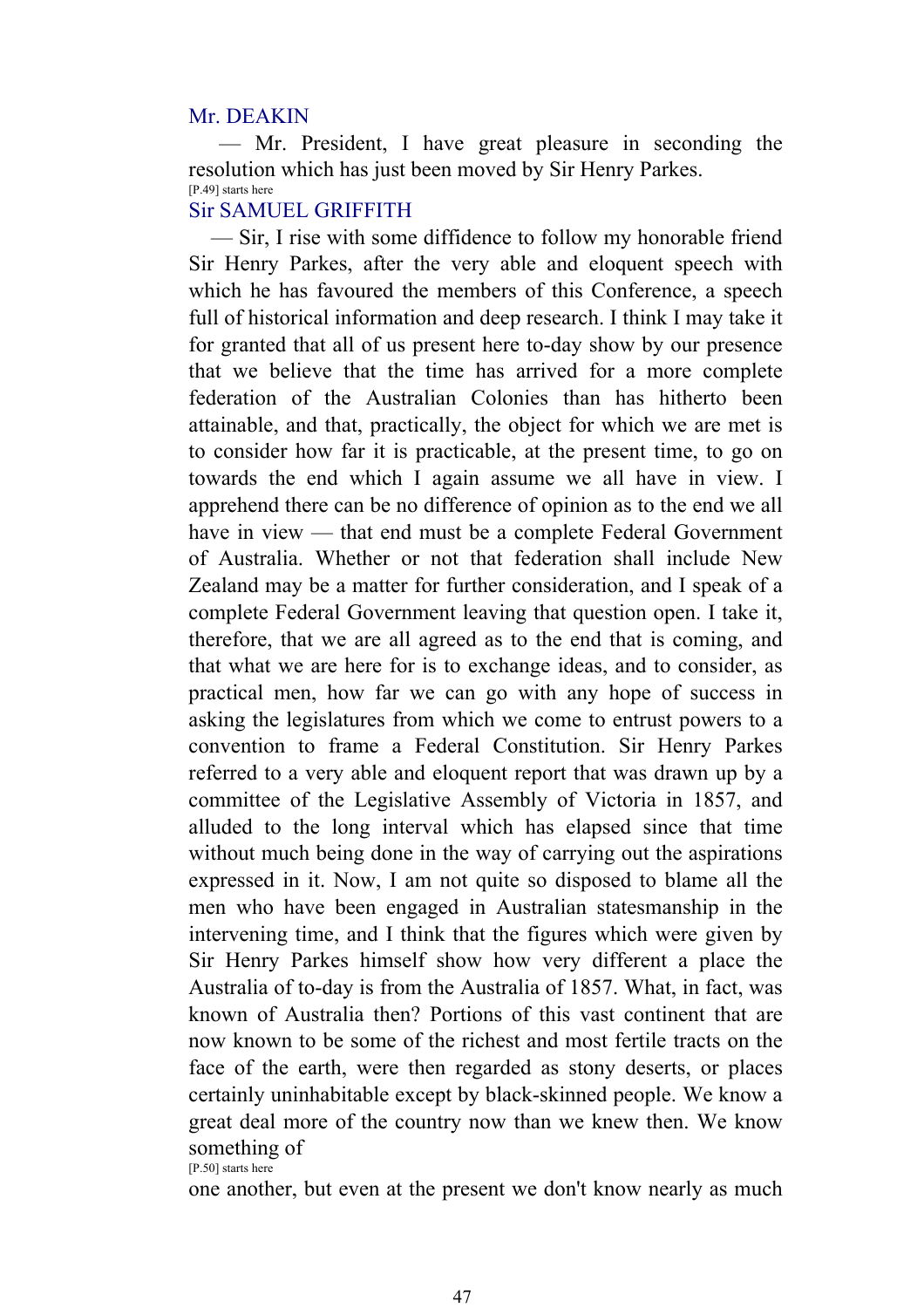about one another as we ought to do. Still, we have now means of communication which, had then no existence; the colonies have very much larger populations, we are in short in closer touch with one another; so that the conditions are very different now from what they were then. Passing from that report of the select committee in 1857, Sir Hen Parkes referred to the Convention that sat in Sydney, in 1883, and of which James Service was the prime mover. I think my honorable friend is quite right in saying, in fact there can be no doubt, that Mr. Service and his Victorian colleagues went to that Convention with the expectation that it would do a great deal more than it did, with the belief that the proposals they would make for the acceptance of the various colonial Parliaments would go much further in the direction of federation than the proposals which were actually made. And they were not the only ones who went with that expectation, and with that intention. Certainly I can say speaking for myself, as one of the representatives of Queensland at that Convention, and the only member of this Conference who was a member of that Convention, that I hoped that we should go a great deal further than we actually did. However, it was our business to exchange ideas, and to consider what was both desirable and practicable, because the two things are often quite different. I take it, for instance, that we all agree that the federation of Australia is desirable. Whether it is practicable is another matter, depending not upon our opinions, but upon the public opinion in the different colonies at the present time. The question is — Will these different colonies, through their legislatures, permit such a federation as we may deem desirable? It is no use for us to pass abstract resolutions here, or any resolutions, unless effect will be given to them by our respective legislatures. I think myself it would be most unfortunate, in a double sense, if any conclusions we may come to, or any steps we may initiate at this Conference should fall through owing to the refusal of the various legislatures of the colonies [P.51] starts here

to give effect to them. I believe that would have more than a merely negative influence, that it would not only the work of federation until the Parliament or Parliaments that stood out of the union chose to come in, but it would have the effect of undoing all that was done before. Therefore it is very important that we should see exactly on what ground we are standing, so far as we can do so. We can only after all express our opinions on the matters of fact before us, but it is important we should know and consider the lion in the path, or an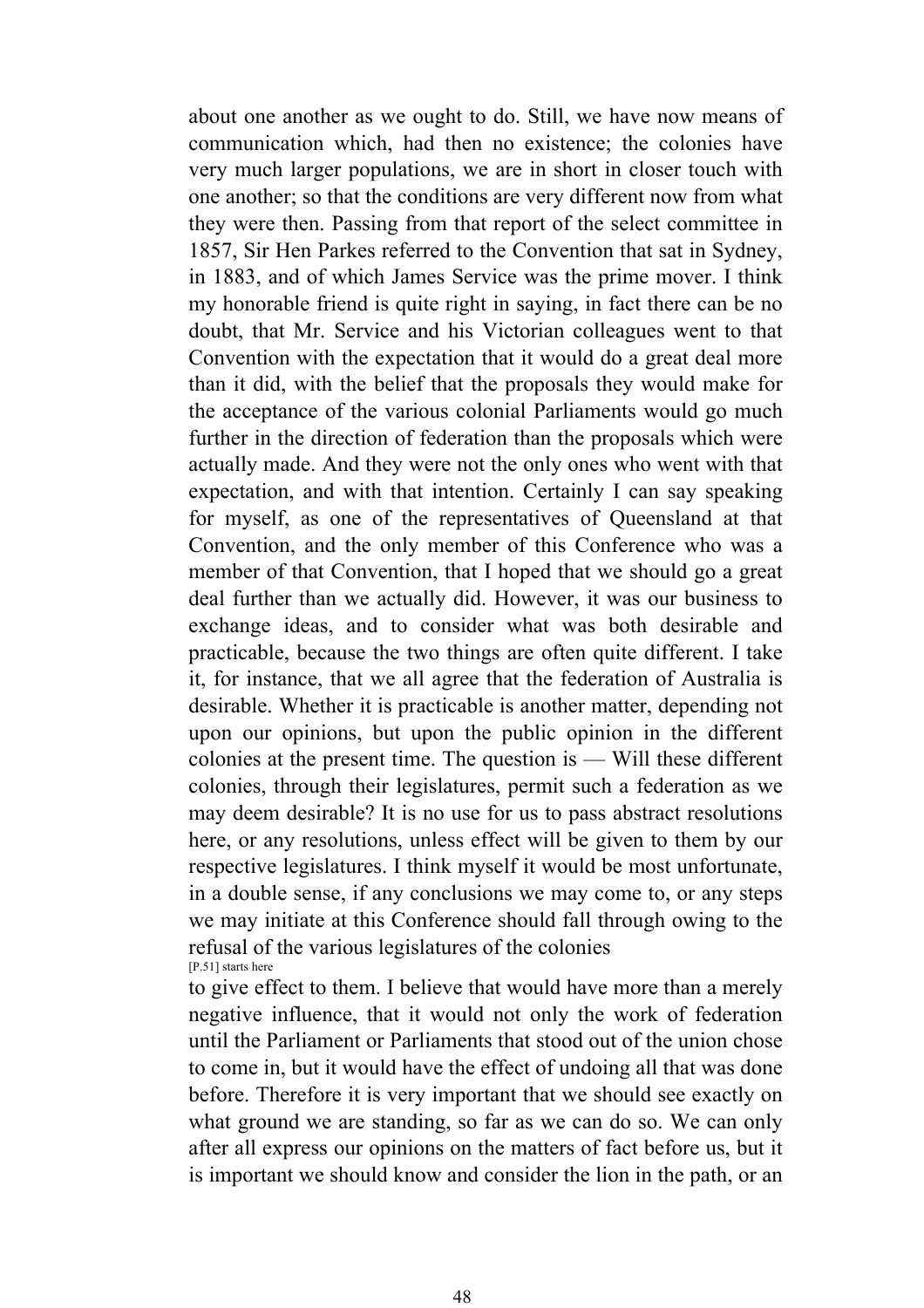number of lions there may be in the path, and I confess, with my honorable friend Sir Henry Parkes, that I do not feel alarmed about any of these lion in the path. Well, at the Sydney Convention, in 1883, we came to the conclusion, after full discussion, that the colonies were not prepared to establish a Federal Government or a Federal Executive, especially a Federal Executive. That was one of the most important questions for discussion, because a very little consideration must show that there can be no real federation without a Federal Executive. The one question of defence is sufficient to show that. It is impossible to organize and manage a Federal army without a Federal Executive, and that Executive Government, under any system with which we are familiar, or are likely to adopt on the Australian continent, must be practically appointed by or hold office with the approval of a Federal Parliament directly by the people. I do not think that the local Parliaments would submit to any other mode of nomination than that with which we are familiar. More than that the Federal Executive must, in order to give effect to its decrees, have a federal revenue, which could only be raised by the direct representatives of the people. We, therefore, felt that as soon as a Federal Executive was established for any purpose it was necessary that there should be a Federal Treasury, and a Federal Parliament, which to a certain extent must supersede the provincial Parliaments, and compel them to surrender some of their functions. At that time we thought that it was not possible to do so much, as we believed that the provincial Parliaments would not then

[P.52] starts here

consent to surrender any of their functions. We, therefore adopted what we conceived to be a desirable course — not absolutely desirable, perhaps, but which was something better than we had, and was also practicable, and that was the establishment of a body in many respects like the conferences of representatives of the different colonies which had been held periodically, but with power to give effect to the conclusions it came to. Many such conferences had been held, many resolutions come to, many promises made, but somehow or other they had fallen through — the decisions were not acted upon, and nothing came of them. The constitution that was then devised for the Federal Council was like that of a conference; it might be called a treaty-making body, but with power to give effect to any conclusions to which it came. That was the scheme we adopted, and I believe that those who shared in that work have no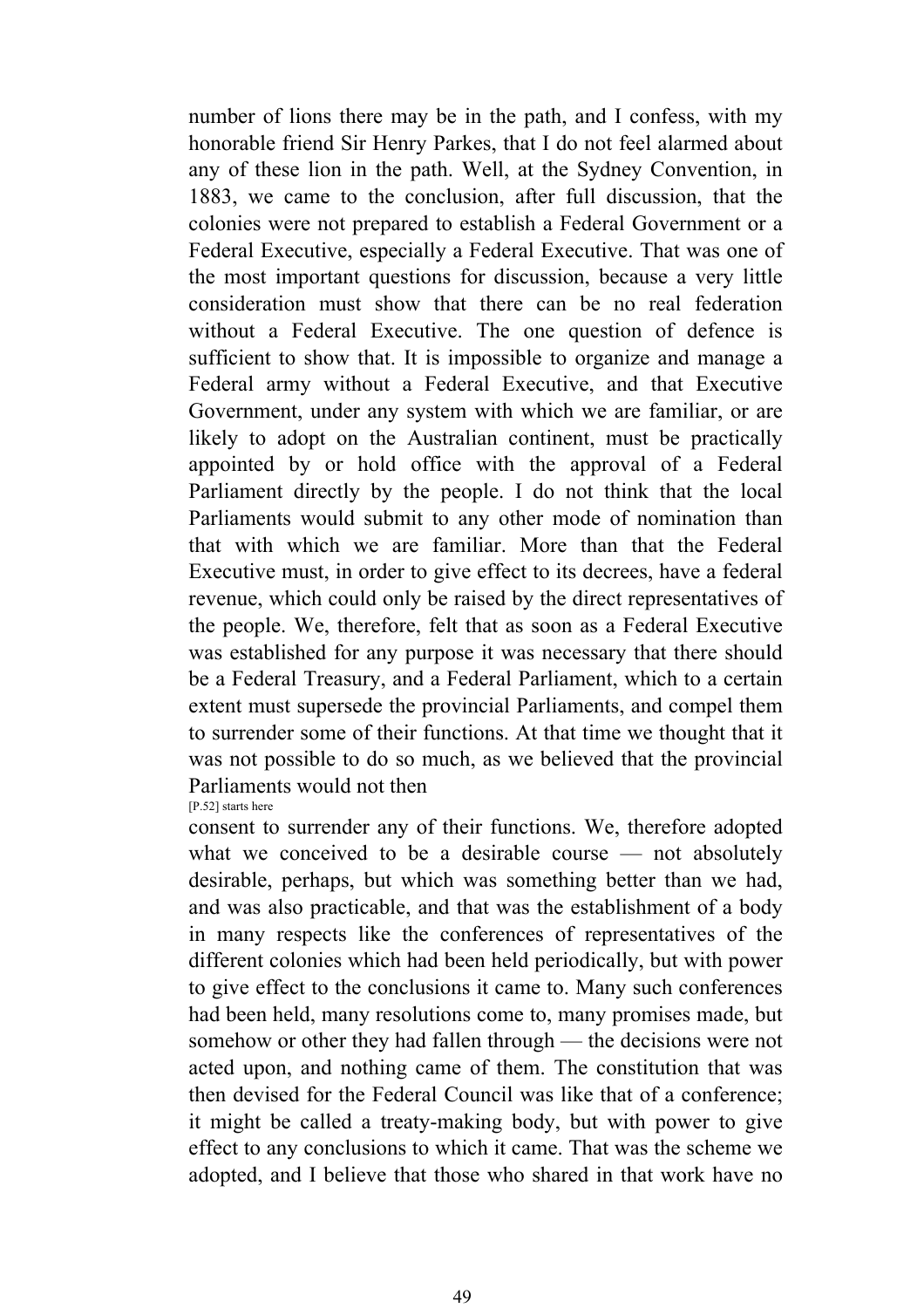reason to be ashamed of the result of their labours. What they did was never regarded as more than a step to something better. I have always said that I thought, the time had come then — and the necessity is becoming more urgent every day — when something more should be done; and I do not think that it indicates any disrespect to the Federal Council, or to the gentlemen who were concerned in framing its constitution, to propose to give effect to what they themselves would have proposed if they had thought that there was any prospect of carrying it. We did then all that we could see to be practicable and desirable. Now, I have no doubt of it being desirable, believe it to be practicable, to do more. How much more is a question very difficult to answer, and upon that opinions may differ. But I for one take the same position now that I did six years ago. I have no doubt, or very little doubts in my own mind, as to how much is desirable. If possible let us get a complete Federal Parliament and Federal Executive, one Dominion with no rivalries — no customs rivalries at any rate, amongst ourselves. If we cannot get all that let us get as much of it as we can. That is the point of view from which I approach the subject. If we cannot get everything, how much can we get? Every [P.53] starts here

step in advance is something gained. If we can get a Federal Government even with limited powers, let us have it; but of course we should prefer to attain the end we have in view at the earliest possible moment, and with the least intervals, because I recognise this, that every imperfect step we make is a halting place, and it may be some time before we can move from it. Therefore, I would desire to go on as far as we can now. How far can we go? That is the question we have to consider. There are some questions about which there can be no doubt. I shall not occupy the time of the Conference in saying anything about the general advantages of Federation. I wish to deal with some of the practical difficulties which I believe we are here to face and to meet. There are some things which it is quite clear, the separate provincial governments cannot do properly or efficiently, although they may do them in some sort of way. We have been accustomed for so long to selfgovernment that we have become practically almost sovereign states, a great deal more sovereign states, though not in name, than the separate states of America. We have been allowed absolute freedom to manage our own affairs; and I know that there are many people who, although they are favourable to the idea of federation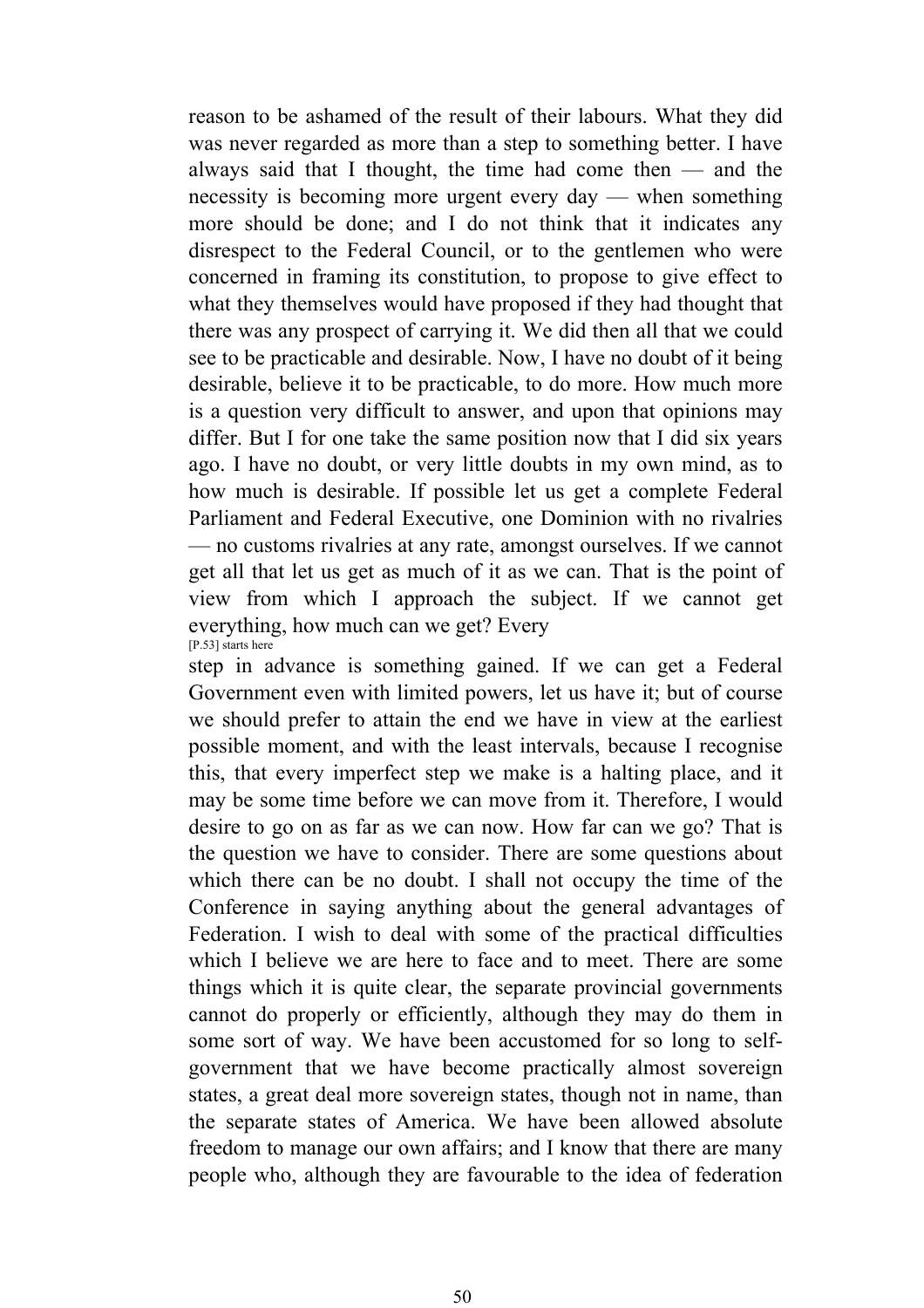in the abstract, would yet hesitate to give up any of those rights which we have been in the habit of exercising. The advantages of federation like everything else will have to be paid for; we cannot get them without giving something in return, and every power which may be exercised by the Federal Government with greater advantage than the separate Governments, involves a corresponding diminution in the powers of the separate Governments and Legislatures. That is the first objection with which we shall be met; but there is an answer to it. There are some things which the separate Parliaments and Executives cannot do. First and foremost there strikes one the question which was the occasion of the suggestion made by Sir Henry Parkes which led to our being brought here. That is the question of defence. The several colonies may have separate armies of their own; [P.54] starts here

they may even have identical laws governing their armies; these laws may actually be in force beyond their own territories; nevertheless they will all be separate laws, so that a curious result may be brought about. Each of the colonies on the Australian mainland may pass a Defence Act identical in terms, authorising the removal of its troops beyond its own boundaries. Six armies might under these laws be concentrated in the one colony, Victoria for example, and yet they would actually all be governed by different laws. The Queenslanders would be governed by the laws of Queensland and amenable only to the tribunals of Queensland; and it would be the same with the New South Welshmen, the South Australians, and the Tasmanians. That is a state of things that is obviously incompatible with the existence of anything like a combined and well-disciplined army, and it could not be got over without a Federal Government. It could be got over so far as the legal difficulty is concerned, by a law of the Federal Council; but the difficulty with regard to the executive head could not be got over in that way. For the purposes of defence, at any rate, there must be a Central Government in Australia. I know quite well that there are a great many persons in Australia who do not believe in the danger of invasion at all. It is no use differing from them; they believe that is only a device of a military caste, of persons with military fads, to spend money, and do foolish things. These views are very strong in some places, and the persons who hold them have to be reckoned with. It will be taken for granted that I am not saying this because I suppose there is anyone present who holds such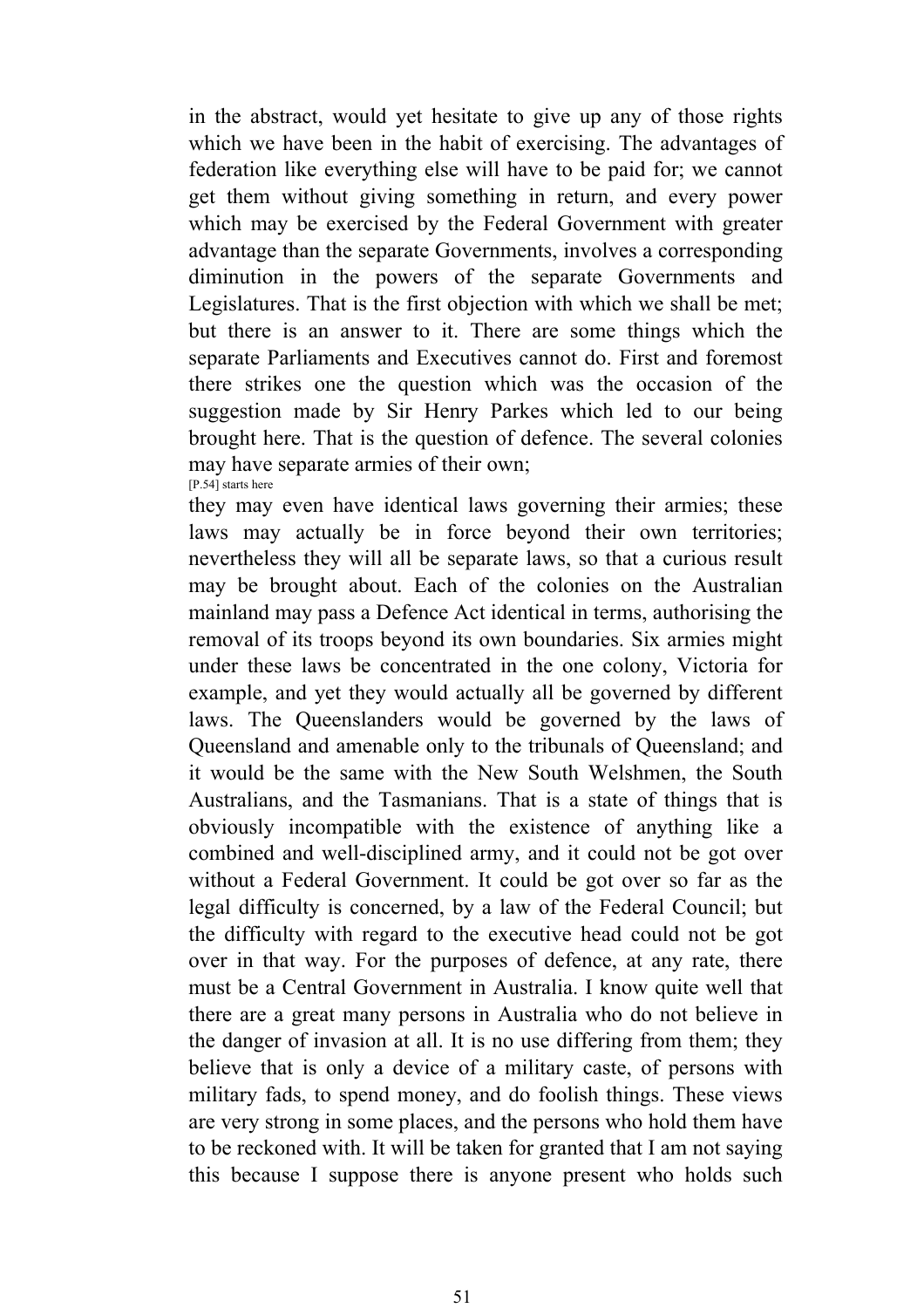views. As Sir Henry Parkes pointed out, we may at any moment be in imminent danger of invasion, and we cannot under existing circumstances protect ourselves satisfactorily. Another matter which must have occurred to everyone who has had experience in government, is that of external relations. The question has often arisen in the colonies. Communications frequently have to be carried on with the Colonial Office in London, and every country of the magnitude of Australia must have external relations with [P.55] starts here

the rest of the world, and it is impossible for six or seven separate colonies to carry such affairs on satisfactorily. Matters relating to trade and commerce, copyright and patents, costly and unsatisfactory appeals to courts of justice in Great Britain — are things which the colonies cannot manage by themselves. I suppose every member of this Conference is familiar with the enumeration of subjects of general and local legislation in British North America. That list at once suggests that many things can be done with great advantage by a Federal Parliament and Central Executive. A Central Executive of course involves a Central Parliament. I wish to advert to another difficulty, and that is with respect to the Federal Executive. How far would the other colonies care to submit to any distinct acts of government by an executive with which they are not familiar? That difficulty arises from our common ignorance of each other. The difficulty arose when the three eastern colonies were governed from Sydney, and since that time a strong dislike has been shown to anything like centralised government. That is particularly the case in Queensland, where dissatisfaction has arisen just as it arose in an earlier period when Queensland and Victoria were governed from New South Wales. The establishment of a central executive would appear to many persons like going back to that old state of things, and it will be very necessary to explain, when bringing the subject before our several parliaments, that it is not intended to transfer to the Executive Government anything which could be as well done by the separate governments of the colonies. Then there is the question of fiscal union, which Mr. Service called "the lion in the path." It is only a question of time. There must be some day a fiscal union. Whether it can be brought about just now or not is a matter upon which opinions must differ very much. I think, for my part, although I admit freely that federation without fiscal union would be unsatisfactory, that its absence would not be an insuperable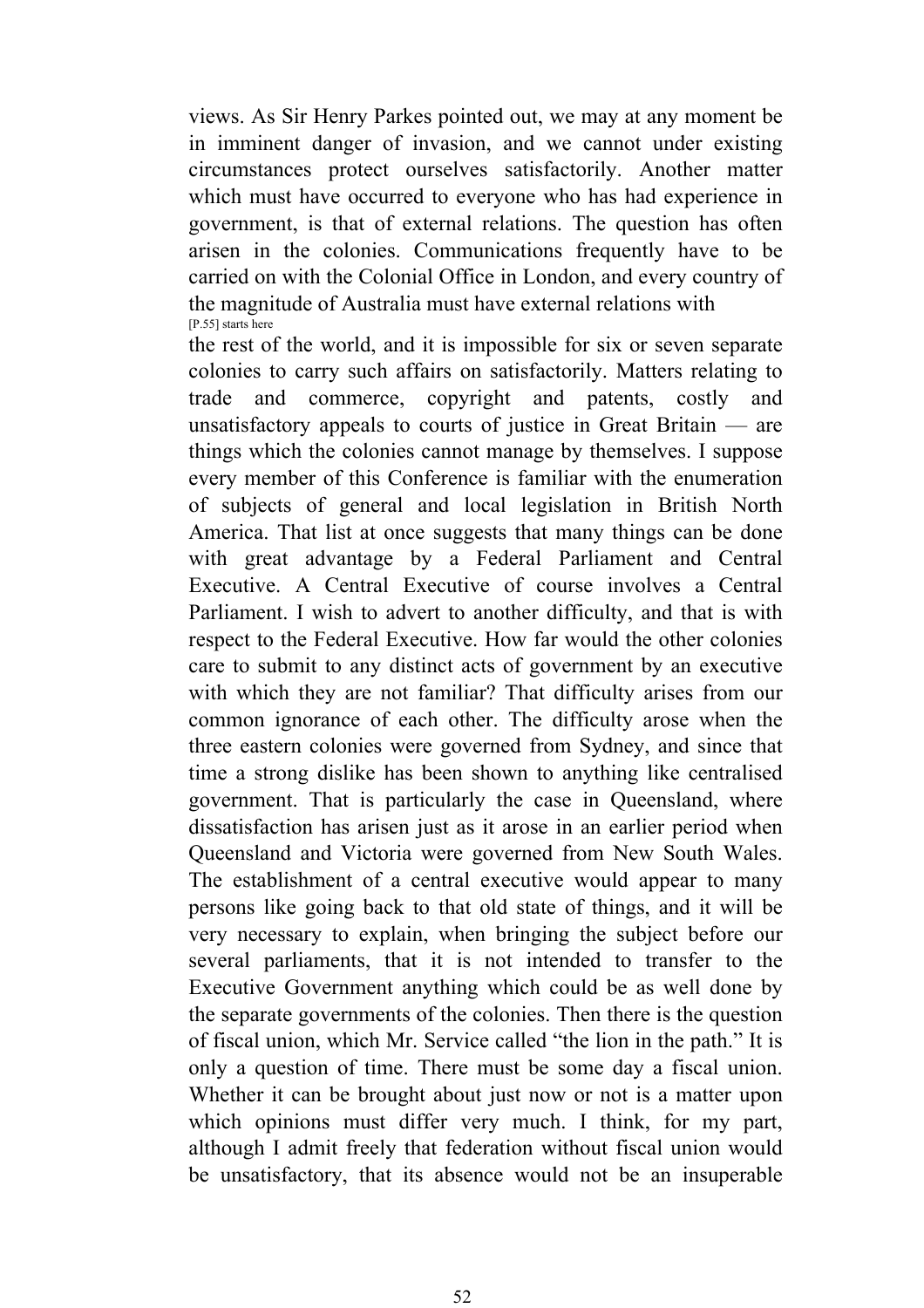obstacle. I maintain that federation without fiscal union would be better than no federation at all. I hope we shall get complete federation, but it is of no use disguising that [P.56] starts here

difficulty. However, as I have said, I do not regard that difficulty as being an insuperable one. Suppose we had a Central Government for defence, uniform laws, the regulation of trade and commerce externally, the post-office, sea fisheries, &c., and the colonies still had separate customs tariffs, we should be so much the better off by reason of the regulation of the things I have named by a Central Government, and as regards fiscal matters we should be no worse off than we are now. And there would be this advantage, that under the new arrangement the absurdity of fighting one another by customs tariffs would become so apparent that before very long they would be given up. It has been said that there can be no federation without absolute freedom of interchange of products. But surely that is not so. What is the difference in principle between a duty collected on the border of a colony and an octroi duty collected on the outside of a municipality? The collection of such duties is a most disagreeable thing, but it is not inconsistent with federation — not a perfect form of federation, but an arrangement very much better than anything we have at the present time. That is the "lion in the path," and it seems to me to be a very harmless creature after all. It is of no use disguising the fact that the protective duties in many of the colonies are designed quite as much with a view to protect the colonies against their neighbours as to protect them against the outside world — indeed a great deal more so. This is not the place in which to discuss the wisdom of it. Moreover, in some of the colonies the revenue raised by tariff duties imposed upon their neighbours' products forms a very large proportion of the income of the Government; and when the great question of cui bono comes to be asked in the Parliaments these colonies will require a satisfactory answer as to what they are going to gain by surrendering their protective duties. My own opinion is that it is desirable to get rid of all these tariffs, and no doubt they will be got rid of some day, but their existence ought not to be regarded as an impediment to our doing the best we can. I should be sorry to be supposed to attach too much importance to these difficulties. or these practical [P.57] starts here

aspects of the question before us. At the same time when we remember how many years have passed since the Act authorizing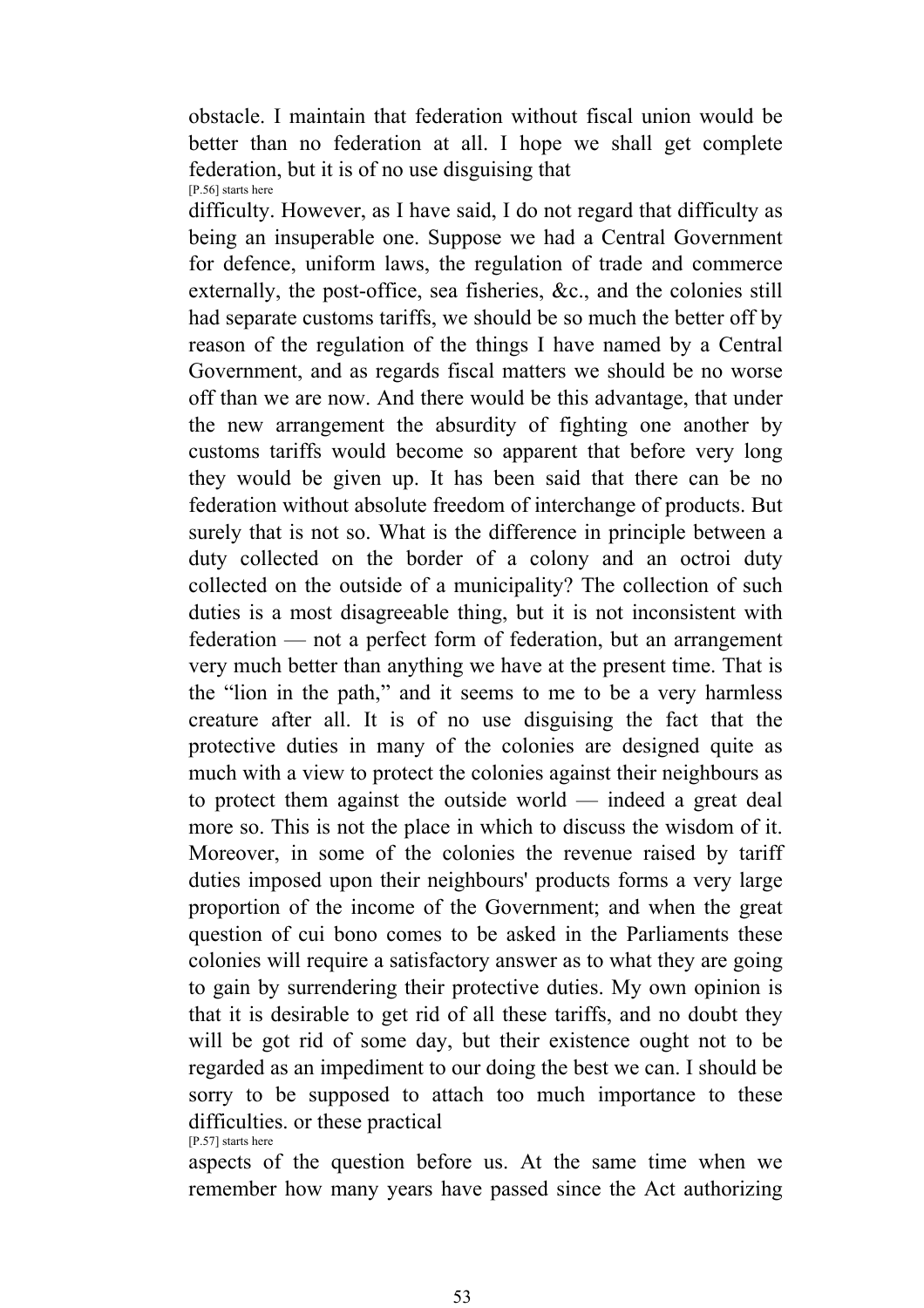the making of treaties by the colonies for the imposition of differential duties was passed by the Imperial Parliament, and that no such treaty has yet been made, we must recognise that the question is one requiring very serious consideration. It may happen that there will be union between some of the colonies before there is a general union between the whole. That is a contingency to be contemplated. Whatever may be thought of a larger and more complete union, there is every reason to suppose that some of the colonies may agree to form a customs union. If that is done, the moral force of gravitation will compel the others to join. I hope, however, that these difficulties will not be allowed to stand in the way. Let anyone look at the list of subjects which may be dealt with by a general Parliament and general Government with so much greater advantage than by separate Parliaments. I would like to trespass on the time of members of the Conference for a few moments for the purpose of mentioning some of the subjects which are enumerated in that great Act of British North America. I have before me a list of the subjects which are the exclusive business of the general legislature. These subjects include the following:— Public Debt and Property, Regulation of Trade and Commerce, Raising of Money by Taxation, Borrowing of Money on Public Credit, Postal Services, Census and Statistics, Militia, Military and Naval Forces, Defence, Beacons, Lighthouses, Navigation and Shipping, Quarantine, Ferries between Provinces, Currency and Coinage, Banking and Paper Money, Weights and Measures, Bills of Exchange and Promissory Notes, Interest, Bankruptcy and Insolvency, Patents, Copyrights, Naturalization and Alienage, Marriage and Divorce, and Criminal Law. To the latter, I think, may here be added the question of the regulation of the admission and exclusion of undesirable immigrants, and the establishment of a Court of Appeal. These are subjects in respect of which there is so little difference of opinion amongst intelligent [P.58] starts here

men throughout Australia, that they could certainly be dealt with much better by one Parliament, and the laws be better executed by one executive than by many. The work left for provincial Parliaments would still be large and important, and it would be work which, in the main, could not be so well accomplished by a general Government. This matter, however, is one which can be considered at a subsequent period. What I am anxious to insist upon is this — that we should not be deterred by any fear of not being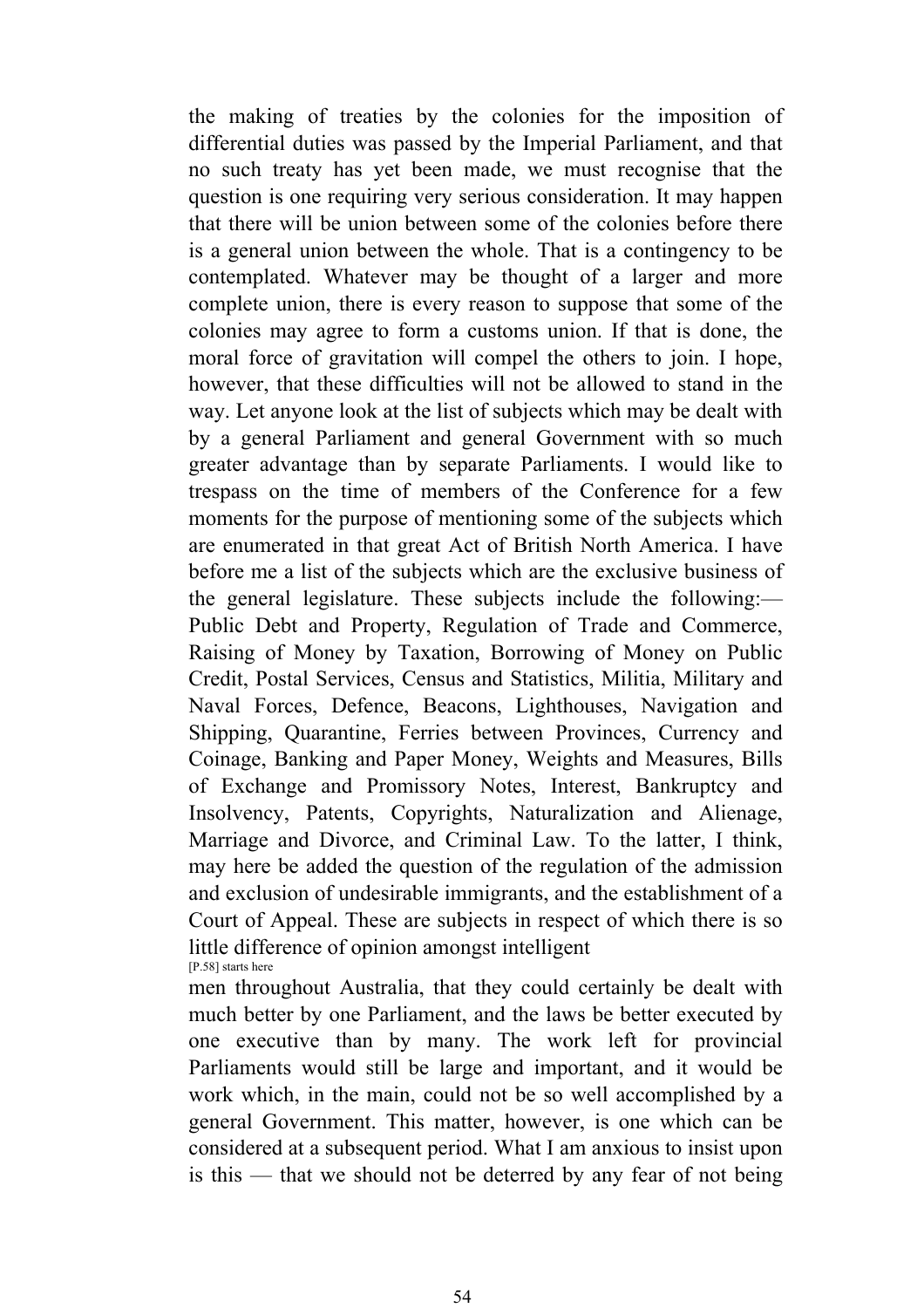able to do everything, but that we should do the most we can, remembering the old saying that half a loaf is a great deal better than no bread. Another difficulty which will meet us has reference to the want of knowledge which one colony possesses of another. If, for instance, the Legislature of a country is asked to surrender its great powers of legislation to another body, people will naturally want to know of whom that body is to be constituted, and whether the members of it would consider their interests as well as they would consider them themselves. I would counsel all public men, during the two or three years which must elapse before, any definite result can be achieved from our labours, to take every opportunity, both in public and private life, of making the different powers of Australasia acquainted with them. Let us endeavour to distinguish, as far as possible, between means to ends. The end we have in view is the establishment of a great Australian nation. The means which may be adopted for attaining that end may be various. I remember, when I was a boy, a gentleman, for whom I had the greatest respect, saying that the practical definition of wisdom was the proper adaptation of means to ends. We shall require a great deal of this kind of wisdom in bringing about the end we have at heart. Matters such as those of fiscal policy are, after all, only means, not ends, in themselves. Whatever conclusion may be arrived at in regard to such matters, it is our business not to lose sight of the one great end in view — the establishment of a nation. The moral effect upon the people of Australia of the accomplishment of such an object  $[$ P.59 $]$  starts here

would be very great indeed. Look how much wider will be the field for the legitimate and noble ambition of those who desire to take part in the affairs of a great nation  $\frac{1}{x}$  as it will be  $\frac{1}{x}$  a nation practically commanding the Southern Seas! The energies of men are cramped when they are confined to matters which, although of considerable magnitude in themselves, are nevertheless, to a great extent, local in their character. I need not refer at any greater length to the advantages which will accrue from the end we have in view being attained. Upon that point members of the Conference are likely to be all agreed. I hope that, in the discussion which will take place, members will direct themselves to the practical aspect of the question, with the view of enabling themselves and the public to arrive at a just conclusion as to what is the extent to which it will be desirable to ask the different Parliaments to empower their representatives at a Convention to go in the framing of a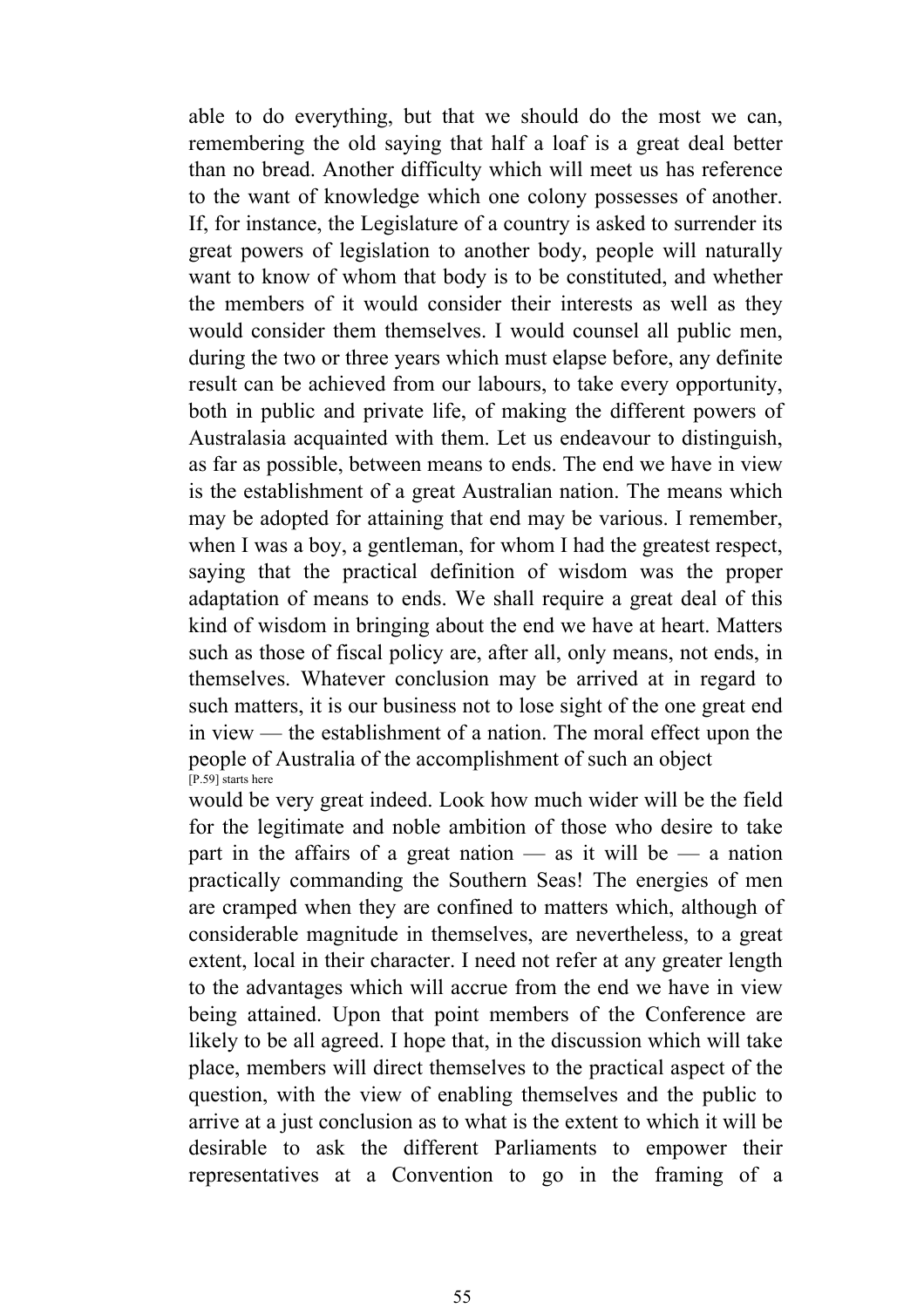Constitution. Some Parliaments may be prepared to go further than others. Some of them, indeed, may refuse to give carte blanche to their, representative; and they may even refuse to allow them to negotiate upon certain subjects. That, however, need not be looked upon as an obstacle. At the same time it would be very desirable that, in the Convention, the delegates should, if possible, possess co-extensive powers. Before closing, I wish to call attention to a provision in the Act to which I have already referred more than once a provision for making the laws of property uniform in the three provinces of Ontario, New Brunswick, and Nova Scotia. The provision is to the effect that the Parliament of Canada may deal with the question of assimilating the laws of property and procedure, but with this qualification: that their laws should be subject to adoption by the Legislatures of the several provinces. Sir Henry Parkes, I think, referred to this matter in the course of his speech. The adoption of this idea, may, I believe, he found to solve many of the difficulties which are apparently in the way. These, however, are matters which will have to be considered at a subsequent stage. I shall most cordially support the motion which has been proposed by Sir Henry Parkes — a [P.60] starts here

motion which sums up, in the almost happy manner the present position of affairs. I shall be deeply disappointed if, as the result of this conference, there are not laid the foundations of a real, strong, permanent, and complete Federal Government of Australasia.

# Mr. T. PLAYFORD

 — Mr. President, I understand that no other honorable member is just now ready to address the Conference on this subject, but I think it would be a pity to waste any time; and although I am not quite prepared myself, as some of my papers are locked up in a portmanteau, the key of which is in the possession of my servant, whom I cannot find, I think it would be better we should utilize the time at our disposal, and not adjourn at such an early hour in the afternoon. For the reason I have explained I shall have to trust to my memory for certain facts and figures, and also for the general tenor and effect of quotations which I had intended to read to the Conference in the course of my remarks. In the first place, Sir, allow me to say that I am somewhat disappointed with the motion that has been introduced by Sir Henry Parkes. I had anticipated something more than is contained in this motion. Very possibly it may be followed by a further resolution or resolutions, of which I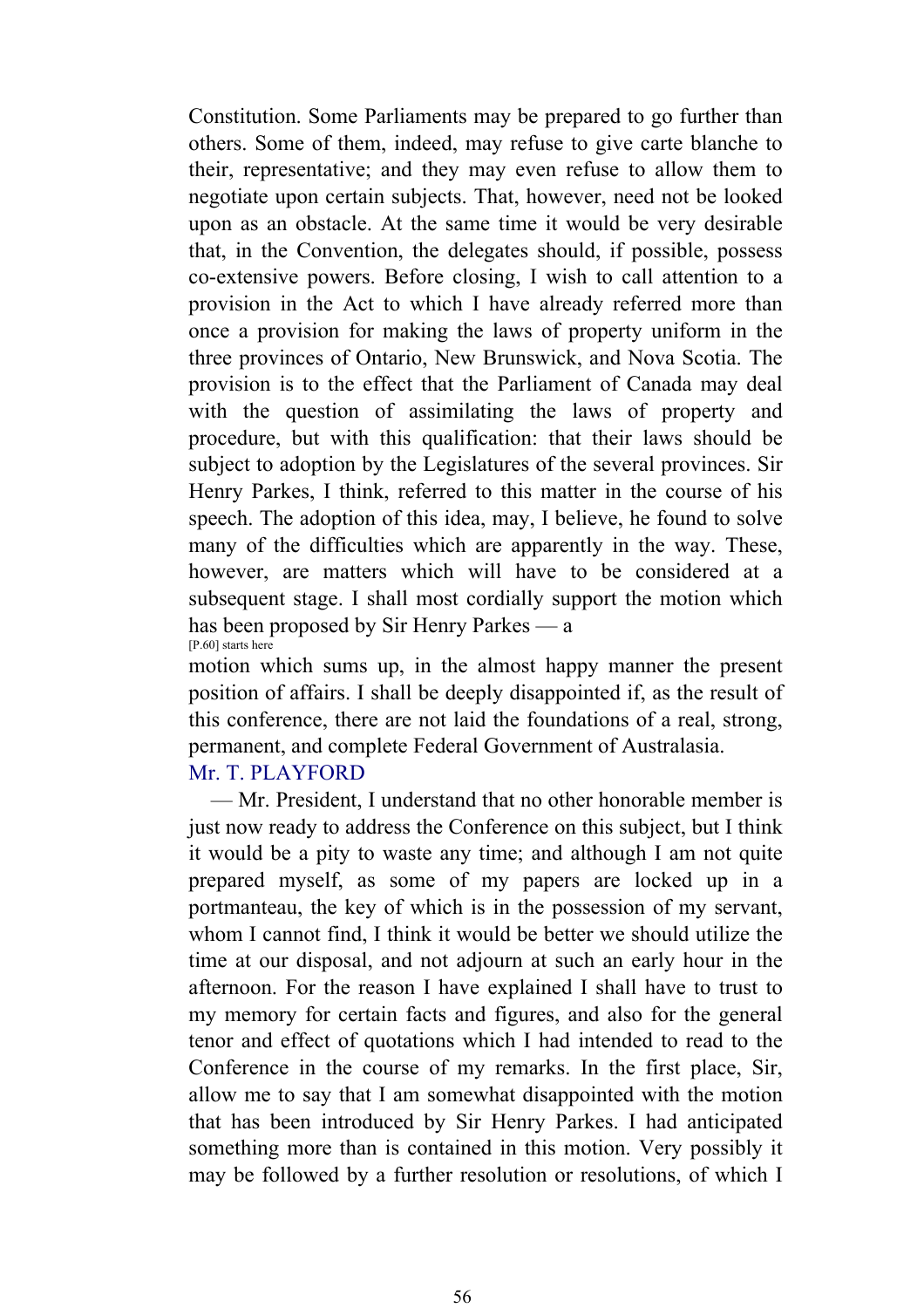have no knowledge at the present time, and, if so, I may have misunderstood the honorable gentleman; but if it is not to be followed by some further proposal on the subject, then I must say I am somewhat disappointed at the bald resolution which the honorable gentleman has introduced to our notice to-day. In reading the correspondence which took place between yourself, Mr. President, and Sir Henry Parkes — the correspondence which gave rise to this Conference being held — I notice that Sir Henry Parkes anticipates that the new parliament which is to be established for the whole of Australia will be built up on the lines of the Canadian Parliament, and from that I took the cue that it was his intention, at all events at that time, to submit to this Conference a series of resolutions, which would not merely baldly affirm the desirability of a general [P.61] starts here

parliament for the whole of Australia, but would at the same time indicate — I do not say in every detail, but at all events in the leading lines of detail — the powers and functions proposed to be vested in the general Parliament. However, we have before us only a bald resolution, affirming, in its first clause, that in the opinion of this Conference the best interests, and the present and future prosperity, of the Australasian Colonies will be promoted by an early union under the Crown. I think we can all agree to that. There is no doubt about that. We have all agreed to it in the past — all of us, at all events, who have taken a prominent part in political life throughout the Australasian Colonies. With hardly an exception, we have agreed that sooner or later the time will come when Australia must be united under one Government. The only points of difference have hitherto been as to whether the time was ripe for union, and as to what powers should be given to that Parliament which, is to be the general Parliament for all the Australasian Colonies. The unfortunate part of the matter has been, that this question of the federation of the colonies has been taken up by the leading statesmen of the colonies. Now it has been asserted, by one who spoke with authority, that "all great reforms spring from the people;" and if the people of Australia had taken up this question in the first instance, we should have had it brought to a conclusion long ago. But it has been taken up by the leading statesmen of the various colonies, and, as a consequence — well, I won't say as a consequence, but as a fact — the question has not been taken up by the people. It has not sprung from the people, and we are met here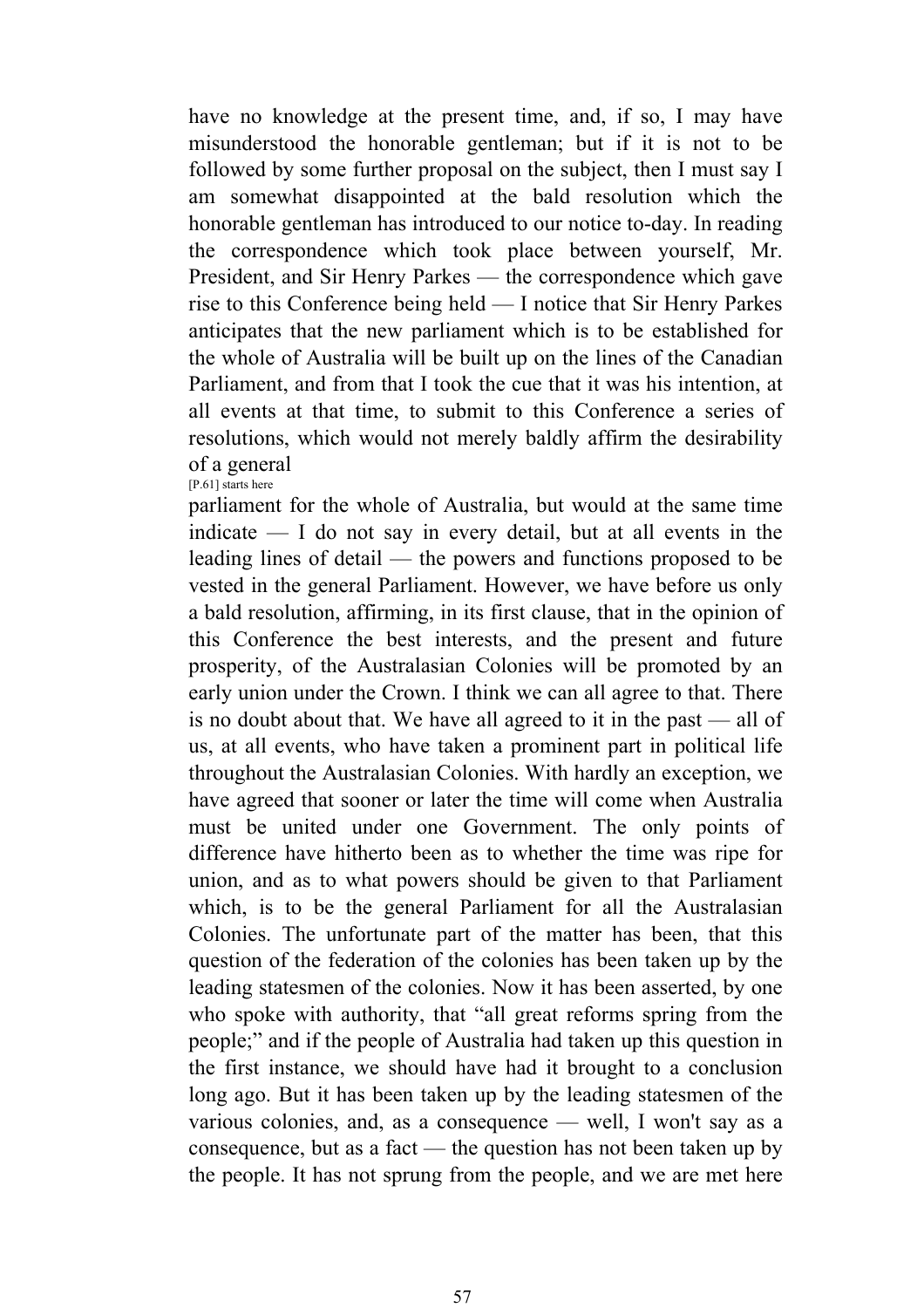to-day, so far as South Australia is concerned, with the people not so educated on the question as to enable us to state that they, at all events, are distinctly and unmistakably prepared for federation, and to what extent they are willing to go. The leading statesmen of the colonies have discussed this question for many years past. As far back as the first institution of responsible government in New South Wales, Mr. E. Deas Thomson — I forget the particular position he occupied in the Government of the day, but Sir Henry Parkes [P.62] starts here

will, no doubt, remember it — pointed out, in the discussion of their Constitution, the necessity of having a general Parliament to deal with certain subjects which he specified, and amounting, I believe, to a total of eight. Among those subjects were some of the very questions we are considering here to-day as questions which should be dealt with by a general Parliament for the whole of Australia. You have only to go on to a little later period in Australian history, when you find that a gentleman of the name Wakefield, in London, drew up a letter to Lord Derby, the Secretary of State for the Colonies at that time, in which he most clearly pointed out the desirability of establishing a general Parliament of Australia to deal with such questions as the gold-fields questions — they have been settled; the land question — that has been settled; immigration well, I think a general Parliament of Australia would never have to deal with the question of immigration; and a variety of other subjects which have been practically settled among: ourselves, and which would never form part of the deliberations of a Federal Parliament, but which at that time were looked upon as subjects which did unmistakably form part of the duties and functions of a Federal Parliament. But among the subjects to which Mr. Wakefield alluded, was that exceedingly important question of a uniform railway gauge for the whole of the Australian colonies, and, if a uniform railway gauge had been adopted in the first instance, what a large amount of public money would have been saved which will be practically wasted when we come to break up all the railway gauges but one in these colonies. On other subjects, too, such as a Customs Union, Mr. Wakefield hit the right nail on the head, and showed even in those early stages of Australian history how necessary it was in the best interests of the colonies as a whole that should have a general Parliament to deal with these most important questions. All these things were then pointed out by Mr. Wakefield and re-echoed by leading statesmen throughout the colonies, but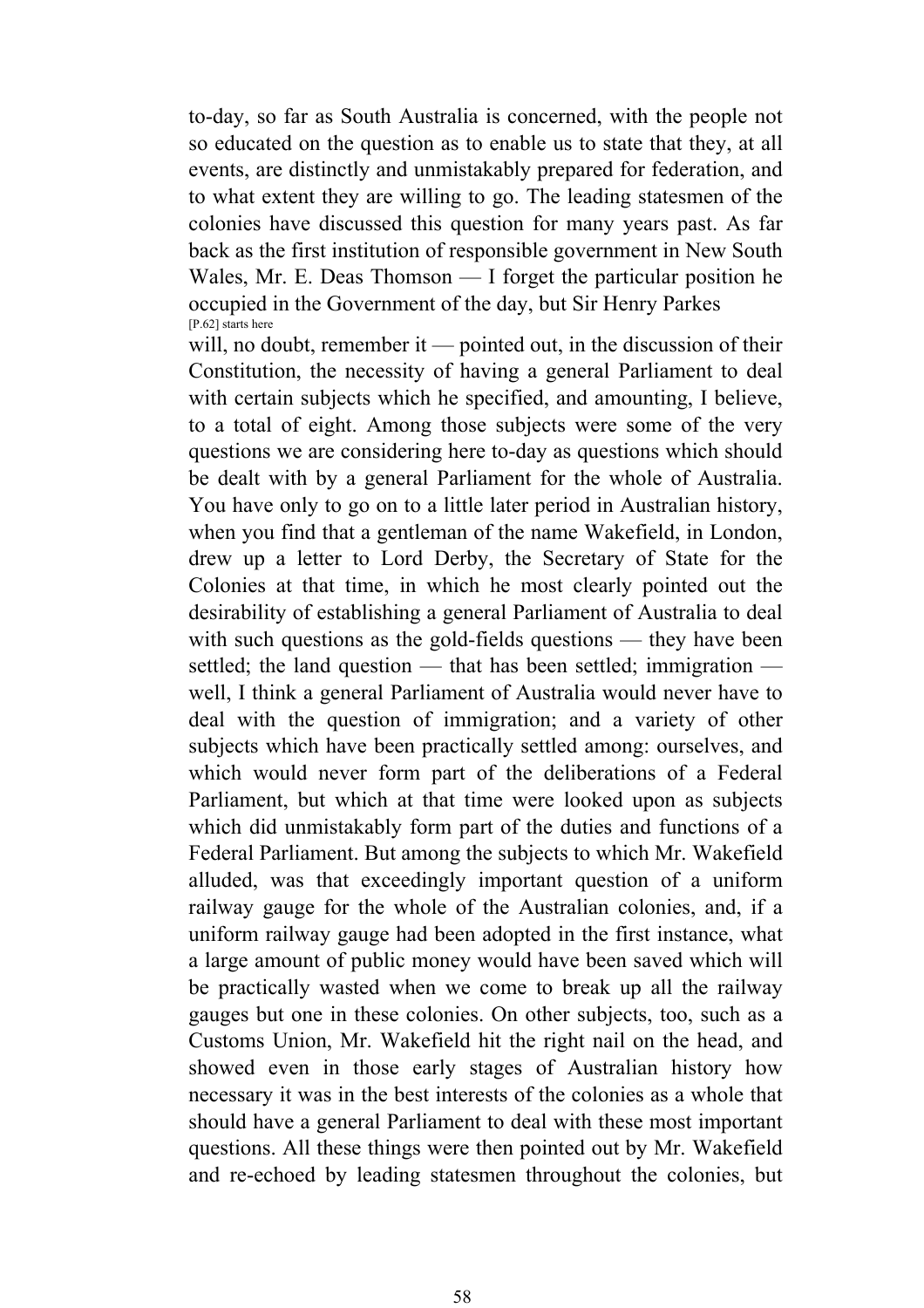even up to the present time the people of the various colonies have not taken up the question, and although it has for years [P.63] starts here

past been discussed by the leading statesmen of Australia, who have expressed almost unanimous opinions on the subject, yet in consequence of the people not having taken up the subject heartily, we have not at the present time a general Parliament for the whole of Australia. And I contend that our position with regard to the establishment of a general Parliament for Australia is far more difficult than the position of any country that has federated in times past. In the United States of America federation was brought about because England insisted on taxing the colonies without giving them any voice in determining: that taxation — taxation without representation. Those who agreed with taxation without representation stood on the side of the Crown, and those who did not agree with taxation without representation stood on the side against the Crown. The colonies were divided into two unmistakably hostile camps, and the sons of those old Puritans who landed in New England, true to their instincts of liberty, decided that they would never vote for allowing the Crown to tax them without their consent. They fought for their liberty, and gained it. In that case there was an unmistakable cause of appeal to the feelings of the people, and we can thoroughly understand how it was that they joined together to assert their rights and liberties, and how it was that they were so successful. And a lucky thing it was for England that they were so successful. As Lecky says in his *History of England in the Eighteenth Century*, on the result of that struggle for freedom depended the question whether the power of the Crown should continue to be the paramount in England itself, or whether the English people should lose a portion of their liberties. Then, coming later down, leaving out the case of the people of Switzerland, who joined for the protection of their liberties, and the case of the United States of Holland, we came to Canada, the latest example of federation, and what do we find there? Precisely the same reasons for federation. Canada has a frontier of some 3000 miles to the United States. At that time the great Southern rebellion was going on, and the North was making every effort to crush the South; A conference [P.64] starts here

of delegates met at Prince Edward Island. At that original conference it was only intended that the maritime provinces of Canada should join together in a federation. But upper and Lower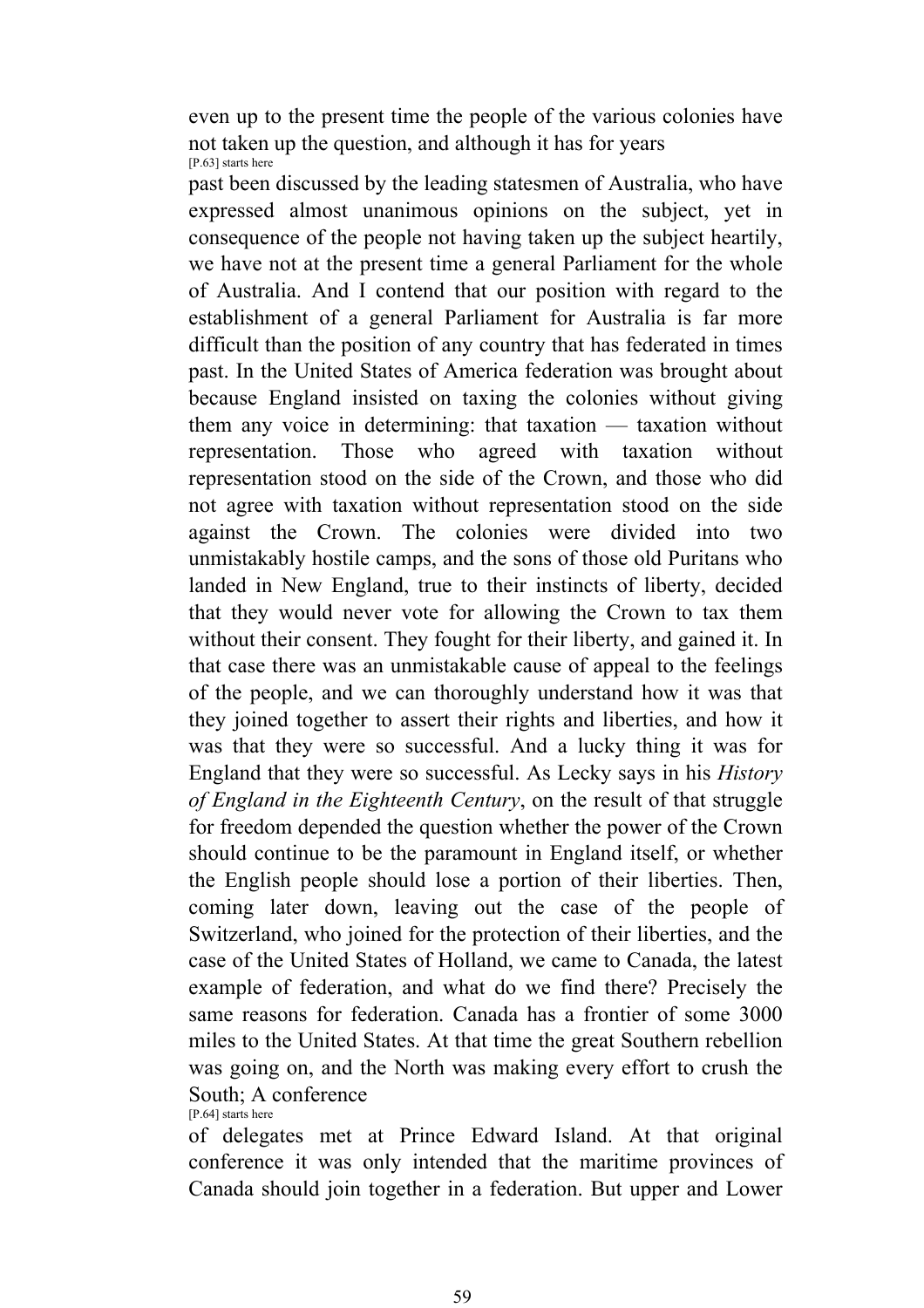Canada were in a very peculiar position. When they decided among themselves to have one House of Parliament and one Legislature one Assembly and one Council — it was agreed that Lower Canada should have precisely the same number of members in the Assembly as Upper Canada; but Upper Canada grew quickly in population, and demanded that population should be the basis of representation so far as the Lower House was concerned. Lower Canada resisted, because she knew that if she allowed it to become the law of the land her power in the State would be seriously decreased, and from being, the dominant power she would practically be in a minority. The resistance of Lower Canada brought about a deadlock. An appeal to the country took place. That resulted in another deadlock, and they saw no way out of the difficulty except federation. At that time the people of Upper Canada sent a deputation to meet the representatives of the maritime provinces at their Conference. They met in Conference, and the question under discussion was the federation of the whole of the States of Canada — Brunswick, Nova Scotia, Prince Edward Island, and Newfoundland. It was resolved that the colonies that had no power to be represented at that Conference should get those powers, and that the next Conference should meet at Quebec and consider the whole subject. The position of affairs regarding Canada at that time was that there was a great war going on between North and South America. Just then the *Alabama* was let loose — possibly that is not a correct expression, although Lord John Russell is charged with having allowed the vessel to go from an English port. At all events the *Alabama* was destroying American commerce to a large extent, and the American people were very wroth against the English people and the English Government in consequence. Canada did not know at what moment war might break out between the United States and Great Britain, but the Canadians felt that if war did break out [P.65] starts here

they would be the first, at all events, to suffer the injuries that such a war would inflict, and that most likely they would be attacked by the United States immediately on the declaration of war. Therefore, the question of defence, as far as Canada was concerned, was a question of paramount importance. There was, also, another reason which strengthened their desire for federation. During the whole of the winter months Canada depended for its intercourse with the mother country and the continent of Europe entirely upon the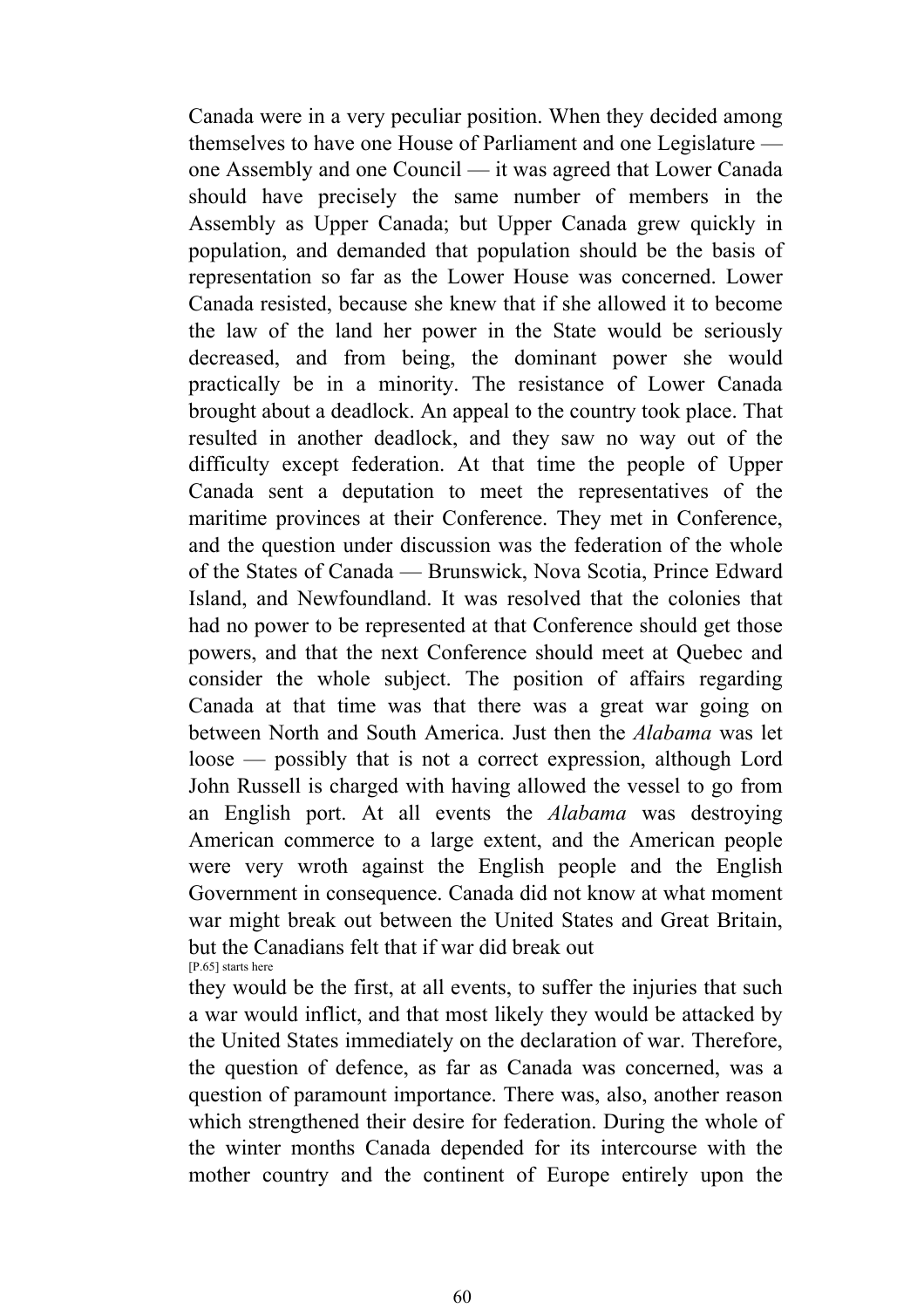communication through the United States of America — its own rivers, lakes, and canals being frozen — and the United States, being at that time annoyed with England on account of the doings of the Alabama, began to put obstacles in the way of getting goods through bond from New York, and in other ways showed their teeth so unmistakably as to induce the colonies should join together in federation, so as not to be so dependent on the United States for their means of access to England and the rest of the world. For a long time the project of constructing a railway from Halifax to Quebec had been mooted — a line which would enable Canada to have intercourse with the mother country without going through any portion of the United States. Now between Canada and the maritime provinces there is a desert of a great many hundred miles in extent. This railway would have been a very expensive one, and it was thought that the colonies should join together in its construction, as the cost would be more than any one colony, such as Nova Scotia or Lower Canada, could afford. That was another inducement to federation. Then there was the fiscal difficulty, which was precisely the same as that with which we have to deal at the present time. The provinces had hostile tariffs — they had border customs duties which were collected by one province from the producers of the other provinces — and this matter also had to be adjusted. We can, therefore, understand why a Convention held in Quebec Came to practically a unanimous resolution in favour of a draft Bill, containing some 72 clauses, for submission to the Imperial Parliament, as forming a basis for the federation of the provinces. But even  $\overline{[P.66]}$  starts here

then the Dominion would never have been erected had it not been for a circumstance which occurred while the various States were engaged in the consideration of the resolutions of the Quebec Convention. I refer to that wanton Fenian invasion of Canada, which took place just when New Brunswick and Nova Scotia had positively refused to adopt the Bill agreed to by the Quebec Convention. That wanton Fenian invasion on a peaceful community, across the borders of the United States, roused the people of Canada. Those who had previously been opposed to federation then saw the necessity of it. A dissolution of the Parliament of New Brunswick, and I think also of the Parliament of Nova Scotia, took place; an appeal was again made to the constituencies, and the constituencies reversed the decision which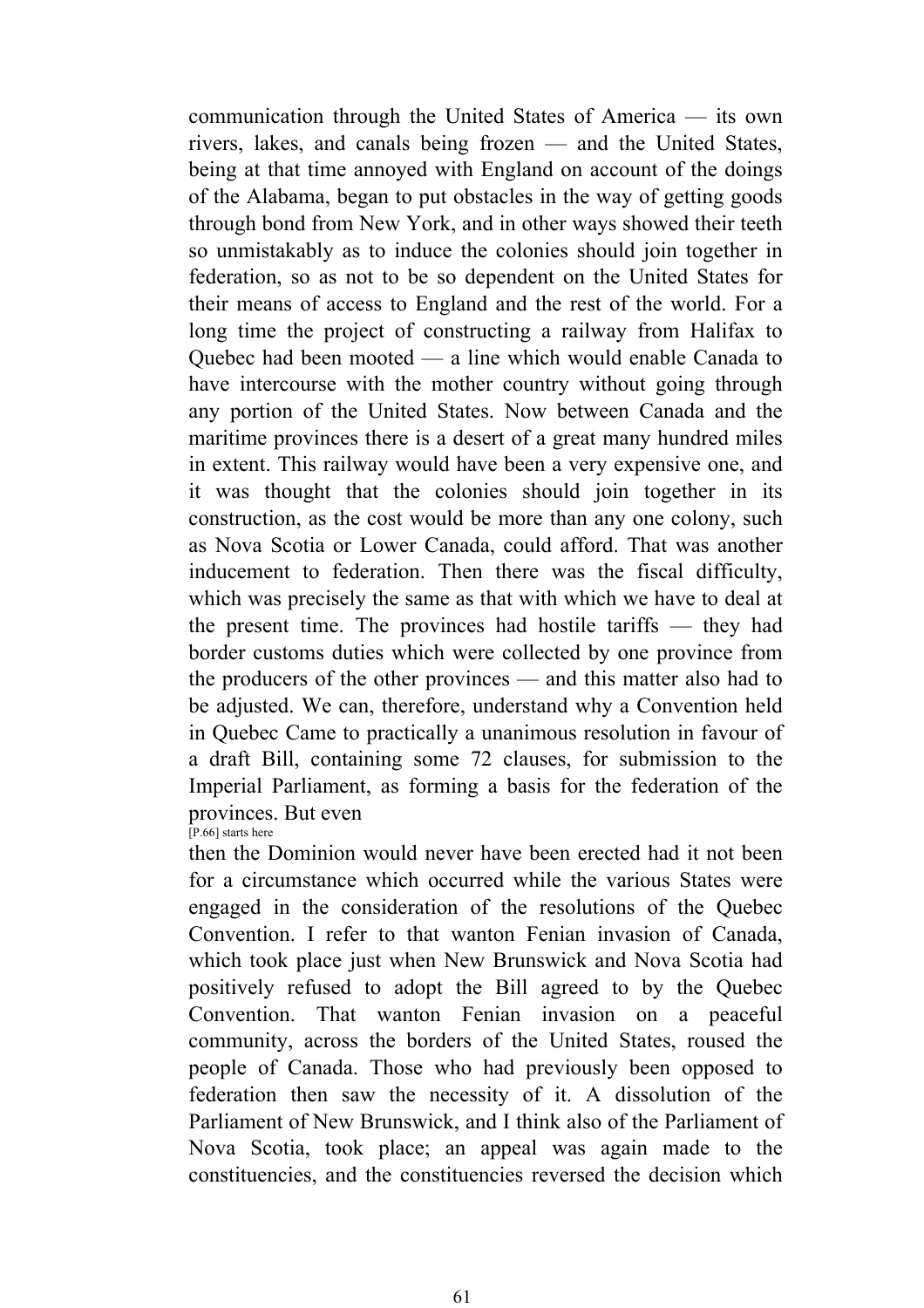they had given only a few months before. The Dominion of Canada, as we see it to-day, was then formed. But even the provinces had difficulties and troubles in their path; and it was not, after all, until they had got the Imperial Government to guarantee them a loan of £3,000,000, that the lower maritime provinces of Nova Scotia and New Brunswick agreed to form a part of the confederation. What is our position compared with the position of the Dominion of Canada? You have listened to the speech of the Premier of New South Wales, and heard his statement of the glorious progress made by the colonies under our present form of government. Consider then, what an argument he gave to those who are opposed to federation. "If we are the wealthiest people in the world without federation, if we are the best governed and the most prosperous communities that exist in the world at the present time, without federation, why on earth," say the opponents of federation, "should you go in for federation?" "If you have accomplished so much under the present system of government why change it for federation?" We shall have to meet all these objections, and therefore I contend that the difficulties in the way of federation in the Australian Colonies are greater than they were in any country in the world in which federation has taken place. We have difficulties to encounter they never had. We have no enemy at our doors who is likely to

[P.67] starts here

burn our cities, to levy contributions upon us, to kill a number of our people. We have nothing of that sort to fear although all those countries which have federated in the past have had it to fear. Therefore we have to build up; and to build up slowly and carefully, a public opinion in the colonies, without being able to appeal to any catastrophe that might occur through war. We can only appeal to injuries that might be occasioned by our hostile tariffs, and to the advantages of union. We cannot do this at a bound, and therefore I contend that those gentlemen who were at the Sydney Conference of 1883, and agreed to the very small advance then made, to the very moderate powers given to the Federal Council, were wise in their generation. If they had attempted any more they would have failed. Sir Henry Parkes alluded to this Conference, but he neglected to allude to the Conference of 1881, of which he was a member. That Conference considered the subject of the formation of a Federal Council, and a draft bill was submitted by Sir Henry Parkes. It was thought then that the subject was hardly sufficiently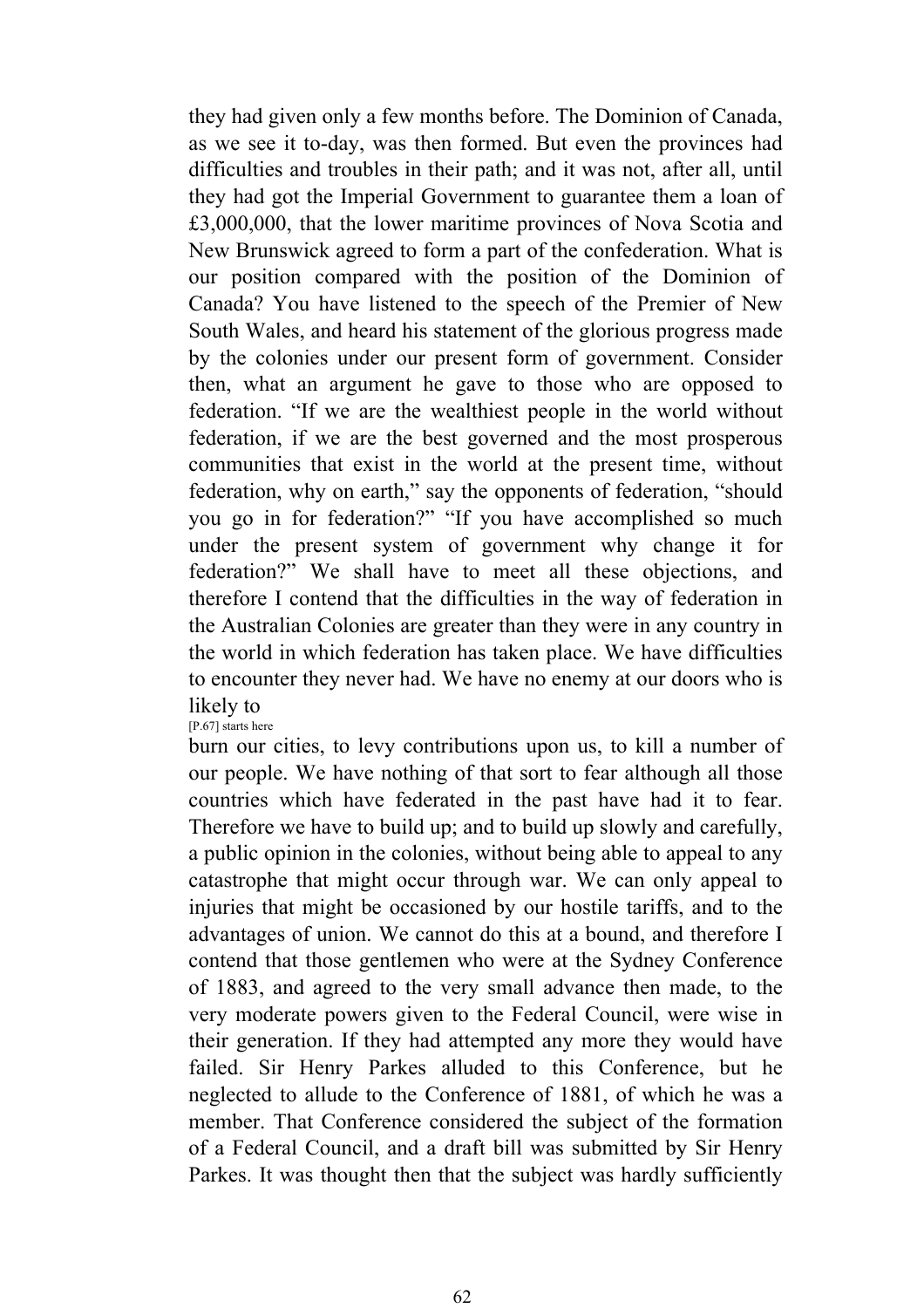ripe, but the bill was printed, and it is to be found in the proceedings of the Conference. The Conference did not come to any decision either for or against the formation of a Federal Council; the fact is, the matter dropped, but there is the bill. Sir Henry Parkes was not a member of the Conference of 1883; but that Conference practically adopted the honorable gentleman's bill, and the present Federal Council Act is based upon it. It may be said, I believe it has been said, that harmony is sometimes improved by inserting a little note of discord now and again into the music. Perhaps I shall insert one or two notes of discord regarding the Colony of New South Wales on the one hand, and the Colony of Victoria on the other hand. I do not wish to do that in any offensive manner, or with any other object than that of enabling me to answer questions which have been and will be again asked in South Australia. In the first place, I would like to ask Sir Henry Parkes how was it that, after he had introduced the Federal Council Bill in 1881, the Colony of New South Wales refused to come into the Federal Council when it was

[P.68] starts here

formed, and how was it that he himself opposed its coming in? I do not know the reason, and I should like to know it.

#### Sir HENRY PARKES

— I will tell the honorable gentleman how, if he thinks well.

#### Mr. PLAYFORD

 — I don't know which is the better course. I will appeal to the President.

### The PRESIDENT

 — It is a mere matter of convenience. If the honorable gentleman thinks that it would assist his argument he can hear the explanation now.

#### Mr. PLAYFORD

 — No. It would perhaps be well to give Sir Henry Parkes time to consider the question.

## Sir HENRY PARKES

— There is not much consideration required.

#### Mr. PLAYFORD

 — Possibly not. I put the question in good faith, because it has been put in our colony and in our Legislature, and it will be put again by the enemies of federation. I should like to be able to give a straightforward honest answer to it.

## Sir HENRY PARKES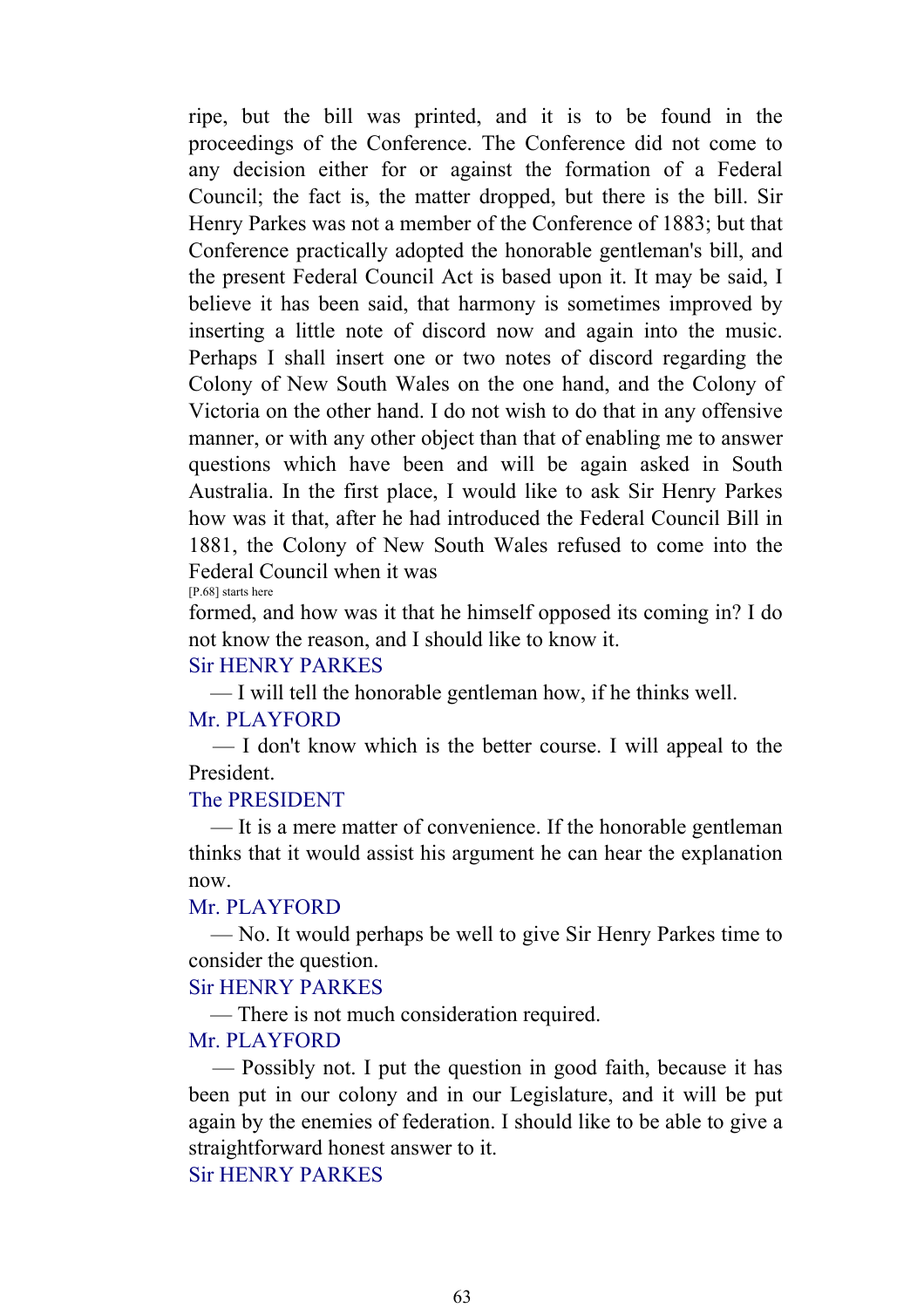— You had better have the explanation now, it will only take a few minutes.

# Mr. PLAYFORD

 — No, it will come better in the proper order. Sir Henry Parkes will have a right of reply, and he will have every opportunity of going into the question. Then I would like to ask Sir Henry Parkes a question concerning another matter which has been spoken of in our colony. Of course we all understand reasoning like this — that a gentleman who comes forward and says that he is in favour of Australian unity should be a gentleman who would desire to work harmoniously with all the colonies. We had a Conference not long ago on the Chinese question. We were then unanimous that a certain Bill should be introduced in the local Legislatures, and Sir Henry Parkes promised on behalf of his Government, [P.69] starts here

that that course would be taken in New South Wales. The Governments of the other colonies have introduced and passed the Bill; but no such action has been taken in New South Wales. Does this conduct on the part of Sir Henry Parkes show that sincere desire for Australian unity which we would be led to suppose from the speech be delivered to-day, actuates him. There is another point I took a note of while Sir Henry Parkes was speaking. It appeared to me that he made an omission, but he will no doubt, supply it when he replies. During the whole of his address he did not say a single word about our relations with the mother country. Whatever happens, I intend to remain loyal to the mother country, and so does the colony I represent. No matter how affairs are managed, we intend to continue to belong to that great Anglo-Saxon people whose home is Great Britain. If the mother country is unfairly attacked, we intend to defend her, as we feel that if we are unfairly attacked she will defend us. Although we may claim great powers of self-government, I maintain we should make it thoroughly and distinctly known that as far as we are concerned we are loyal to Great Britain; and I believe that is what Sir Henry Parkes means, though he did not refer to that particular point. There are two especially important points upon which we are asked to federate. The most important question calculated to drive us into federation is undoubtedly the fiscal question. As far as we are concerned, it is more important than the defences, because, as long as we fairly do our duty in taking measures to defend ourselves, we may rest assured that we shall have the might of the British empire at our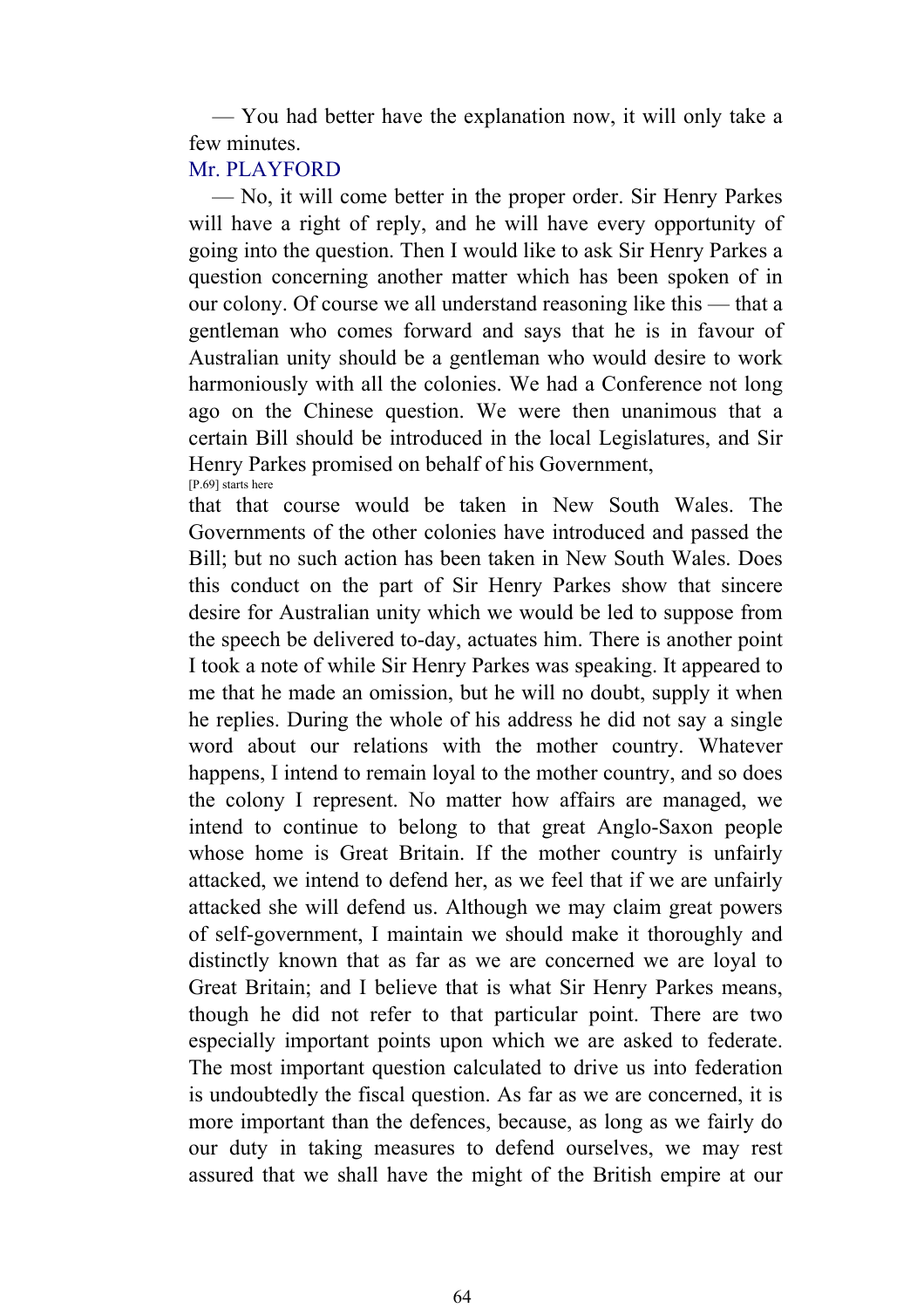back to assist us. I do not fear this matter of the defences at all, but I look upon the question of rival customs houses established between the various colonies as a thing, we ought to break down as soon as we can do it with reason and fairness to the colonies concerned. Now I ask the colony of Victoria and her representatives, who have been the greatest sinners in building up this wall between the various colonies? Which was the first colony to step forward and tax the natural products of her [P.70] starts here

neighbours? Victoria, I reply. A necessity has arisen to federate and put a stop to the existing state of things simply because Victoria chose to erect these barriers. She was the first to start the system.

#### Mr. DEAKIN

— Hear, hear.

### Mr. T. PLAYFORD

 — The people of the colony I represent are asking what reason has Victoria for wishing to break down these barriers of her own erecting? Is she not actuated by self-interest in some form? The answer is, say the people of South Australia, that Victoria having been the first in the field with protection having built up her manufactures, established her industries, and got her skilled workmen around her, she does not fear competition now with any of the colonies. She can now compete successfully against them, and by breaking down the barriers she will gain an advantage over the neighbouring colonies; by adopting that course she will reap the greatest benefit and pocket the most "tin." Speaking plainly and straightforwardly that is what the people in South Australia say, and I ask the representatives of Victoria to give us one or two answers to this. I think I have put the matter in a straight way, and I hope that when Mr. Deakin addresses the Conference there will be no beating about the bush.

# Mr. DEAKIN

— There will be no disputed territory this time.

## Mr. T. PLAYFORD

 — Victoria has constructed this hedge and cemented this stone wall between us, and we have retaliated.

## Mr. DEAKIN

— Imitation is the sincerest flattery.

# Mr. T. PLAYFORD

 — It is not flattery, it is pure retaliation. Sir HENRY PARKES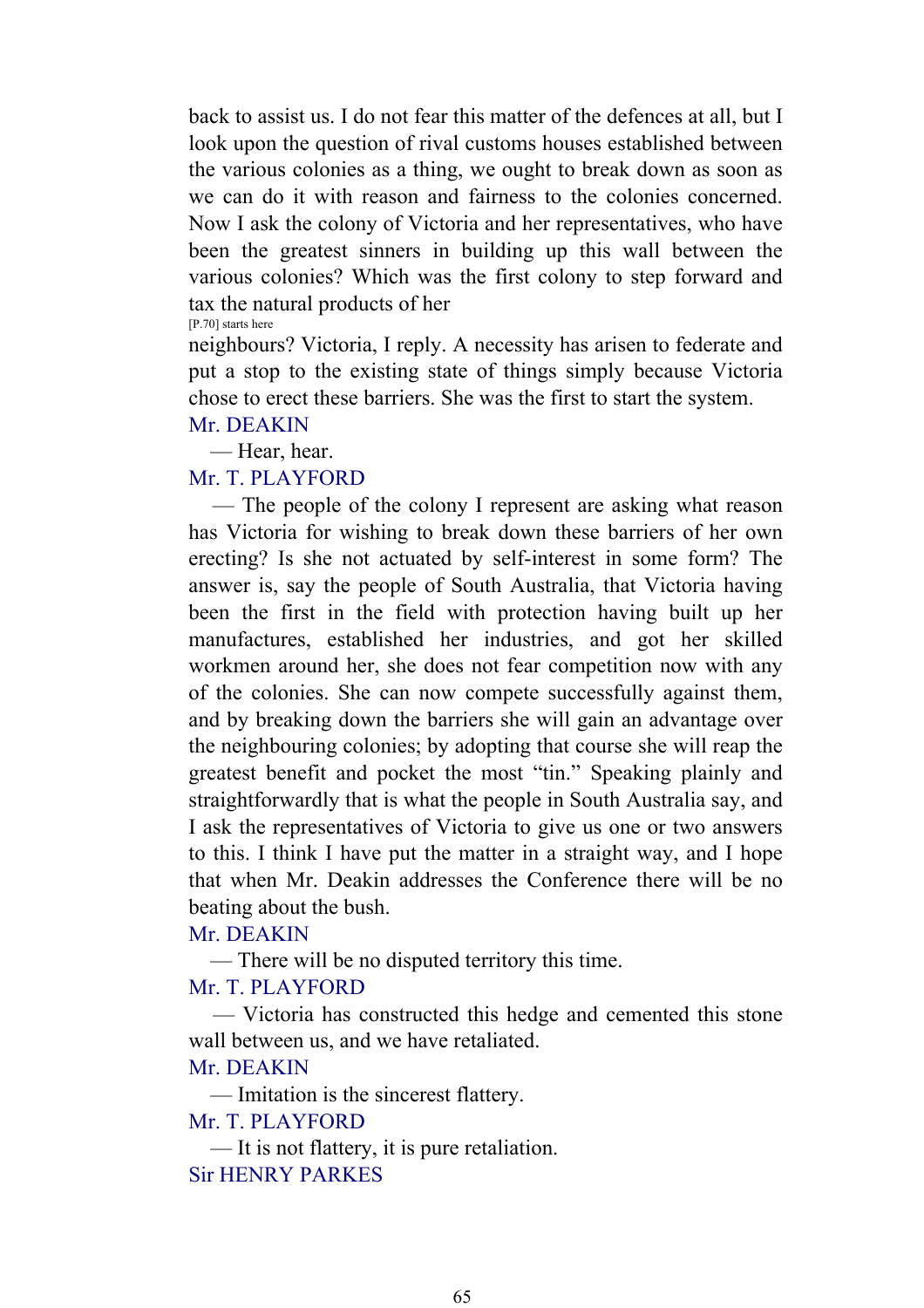— You should turn the other check now.

### Mr. T. PLAYFORD

 — When we found what had been done in the colony of Victoria we could hardly believe it. We had to adopt protective measures, and we should never have done that [P.71] starts here

had not Victoria started it. We should on no account have taxed her natural products — her cattle, her sheep, her butter, her eggs, or anything else that was hers — but for the example set by Victoria. We were obliged to follow suit. Our people found that it was to their advantage to establish protective duties.

## Sir HENRY PARKES

— That is unchristian.

# Mr. T. PLAYFORD

 — I do not know that we are arguing the matter from the Christian ethics standpoint. I am only putting the pertinent question which will be asked my colleague and myself when we return to our colony by people who will expect a satisfactory answer to it. Although I may agree with Sir Henry Parkes that there is no special lion in the path, there are difficulties in the way, and the people of South Australia will require, a great deal of explanation in regard to the action of Victoria. I am waiting anxiously to hear a word or two of explanation from Mr. Deakin in regard to the action of the colony which, having erected a wall, is now the first to want to kick it down. I am quite certain that if we are to build up a Federation on the Canadian lines, the colony of South Australia will never agree to it. Sir Henry Parkes saying, in his letter to Mr. Gillies, alluded to the Constitution of the Dominion of Canada as a basis of agreement, we naturally looked at that Constitution to see if it would suit our circumstances. Although unity is a grand thing, it is not everything. As far as the local Legislatures are concerned, I contend that it will be the wiser course to adopt to leave to them all the powers we possibly can, apart from such powers as they cannot exercise individually.

## Sir HENRY PARKES

— We all say that.

## Mr. T. PLAYFORD

 — Exactly the contrary course is pursued in the Constitution of the Dominion of Canada. There the local Parliaments are only a little bit above municipalities. Railways and roads are under the general Parliament. The local Parliaments have a little to do with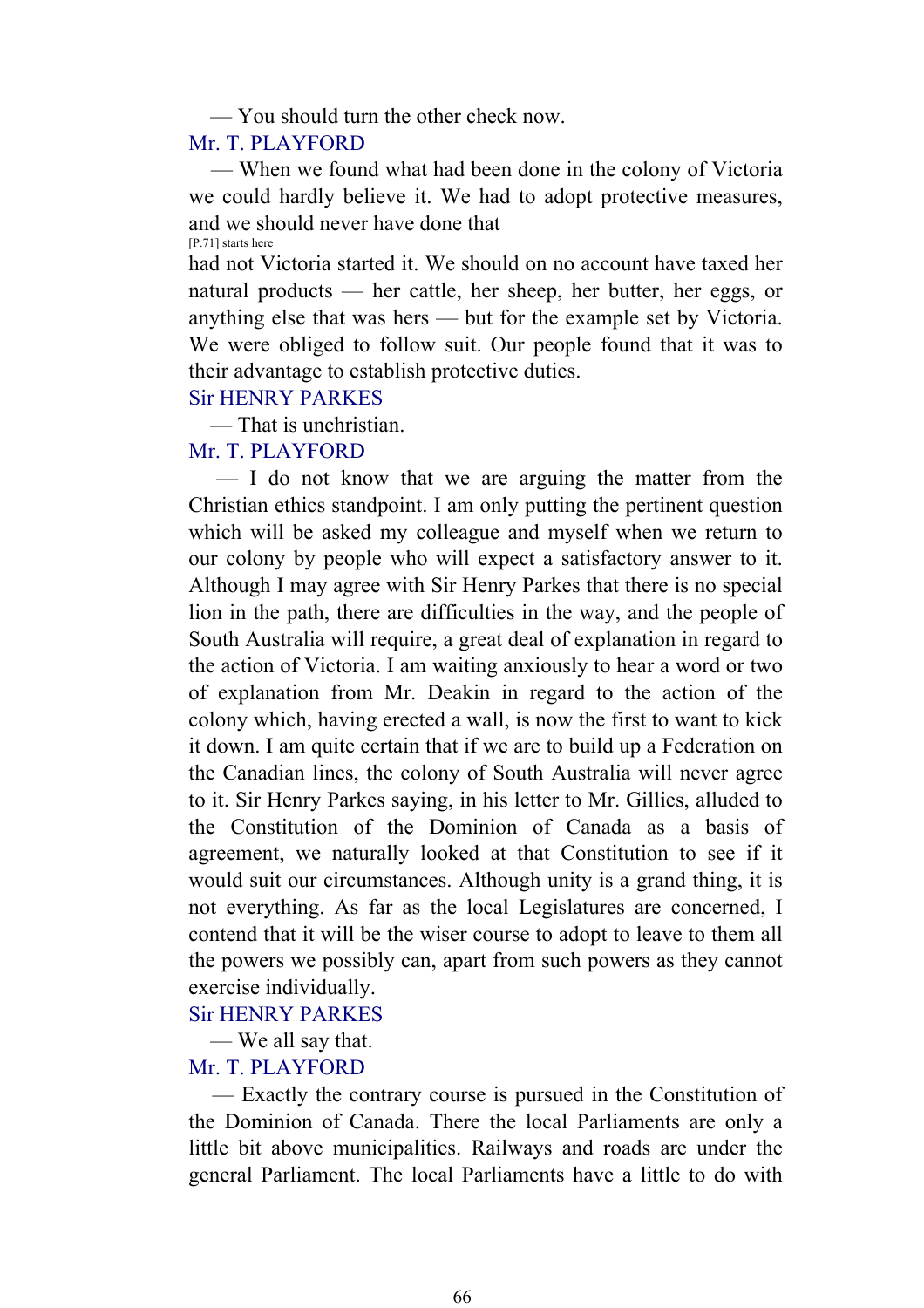#### education, police, the destitute [P.72] starts here

poor, and lunatics; and that is all. And above them is this great general power, which says — "We will veto any laws you pass which we disapprove of, and we have two years to do it in." It is said that a court will be established to save the expense of sending home appeals to the Privy Council; but though an appeal to a local court is provided, there is an appeal to the Privy Council after all, so that the rich man is simply given another string to his bow. He may appeal from the local magistrate, and from the local Court of Appeal to the Privy Council, and he is given another halting place and another means of putting money into the pockets of lawyers. If we have a Court of Appeal in these colonies, that Court of Appeal must be final. After looking through the Constitution of the Dominion of Canada and the Acts passed under it, I say unhesitatingly that, as far as the colony I represent is concerned, we will have to go upon exactly the opposite basis, and instead of giving the whole of the powers not specified to the General Parliament, we must give the whole of the powers not specified to the local Parliaments. Of course the Constitution of the Dominion of Canada was framed under peculiar circumstances. While the Convention at Quebec was sitting North and South America were at war, and the Convention thought it desirable to put something in the Constitution to prevent the settling of matters with the sword. The Constitution was therefore made to provide that all the powers not specially given to the local Parliaments should be given to the general Parliament. When the Convention did that, it did not realize the immense power it was giving to the general Parliament — an amount of power which these colonies will never consent to give. It will be for the best interest of the Australasian colonies that the general Parliament shall have its powers and duties clearly and specifically defined, everything else to be left to the focal Parliaments. The general Parliament should only have entrusted to it such matters as relate to customs duties, the marriage laws, or a court of appeal. I do not believe in the powers of the local Parliaments being curtailed, and in [P.73] starts here

South Australia the people will not give up any of them except such as can be better exercised by the general Parliament. We want our local Parliaments to become nurseries for the higher general Parliament, and the more powers you give the local Parliaments the greater responsibilities they will feel, and the better it will be for the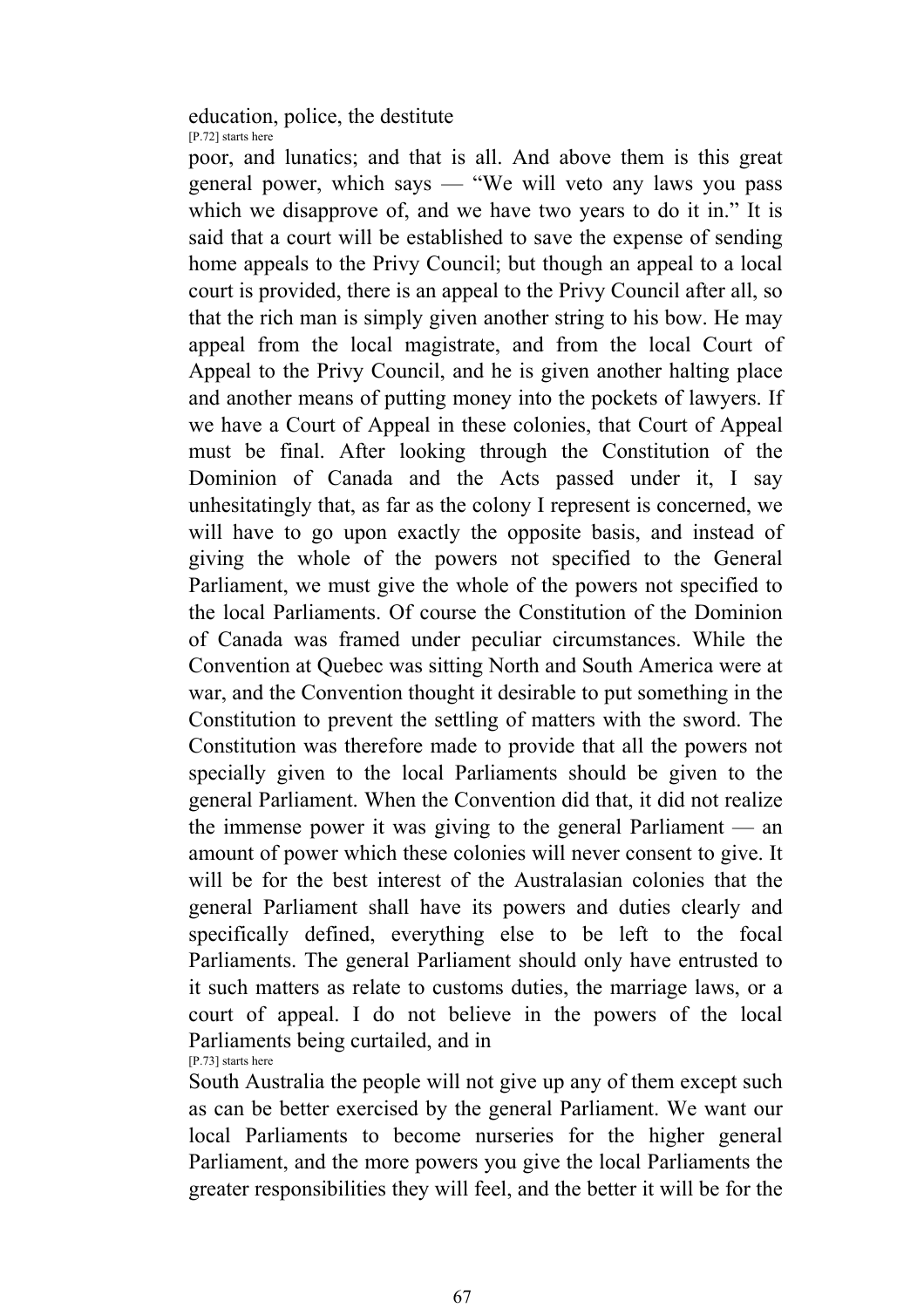community as a whole. I think it would be well if we were to pass some resolution which would clearly set the minds of the local legislatures at rest on this particular point. Sir Samuel Griffith pointed out that the jealousies of the local Parliaments formed one of the difficulties we have got to face, and anything calculated to smooth the way — to show that we do not want to deprive them of powers which can be safely and properly left to them — would very considerably conduce to the carrying out of our wishes in the future. Although I am favorable to the adoption of the resolution, I consider it should be followed by further resolutions, showing the local Parliaments the position we assume. We do not require a great Dominion Parliament, such as exists in Canada, relegating, as it does, all local Legislatures into mere parish vestries. We require something in the shape of the Government of the United States, where clearly defined powers are given to the Senate and the House of Representatives, and where all other powers not specified are left to be exercised by the local States and constituencies. I have endeavoured to point out to the Conference the difficult problem which besets it. We find that this desire for Federation has sprung from the top. It has commenced in the higher and not the lower branches of society. In South Australia, as in Victoria and New South Wales, there are people who will reap advantage from Federation, and the doing away of border duties. Some of these people will clamour for Federation. The great mass of the people, however, remain quiescent in regard to the question. They listen to what is going on, and they read their newspapers, but they do not appear to be greatly moved. There is no war impending; they are not much troubled by the officers of the custom-house; and the result is that they do not take much interest in the subject of Federation. Those who have

[P.74] starts here

occupied public positions for many years past, however, have felt the colonies ought to federate. This feeling has existed since the inauguration of responsible government itself, and nowhere more strongly than in the mother colony. The members of the Conference have met but there has been no great wave of public opinion to carry them on to success, and without this success will never be achieved. I have always been in favour of advancing, step by step, towards Federation. One step in advance has been taken in the formation of the Federal Council. Two or three further steps in advance ought to be taken by this Conference. But if we go too far,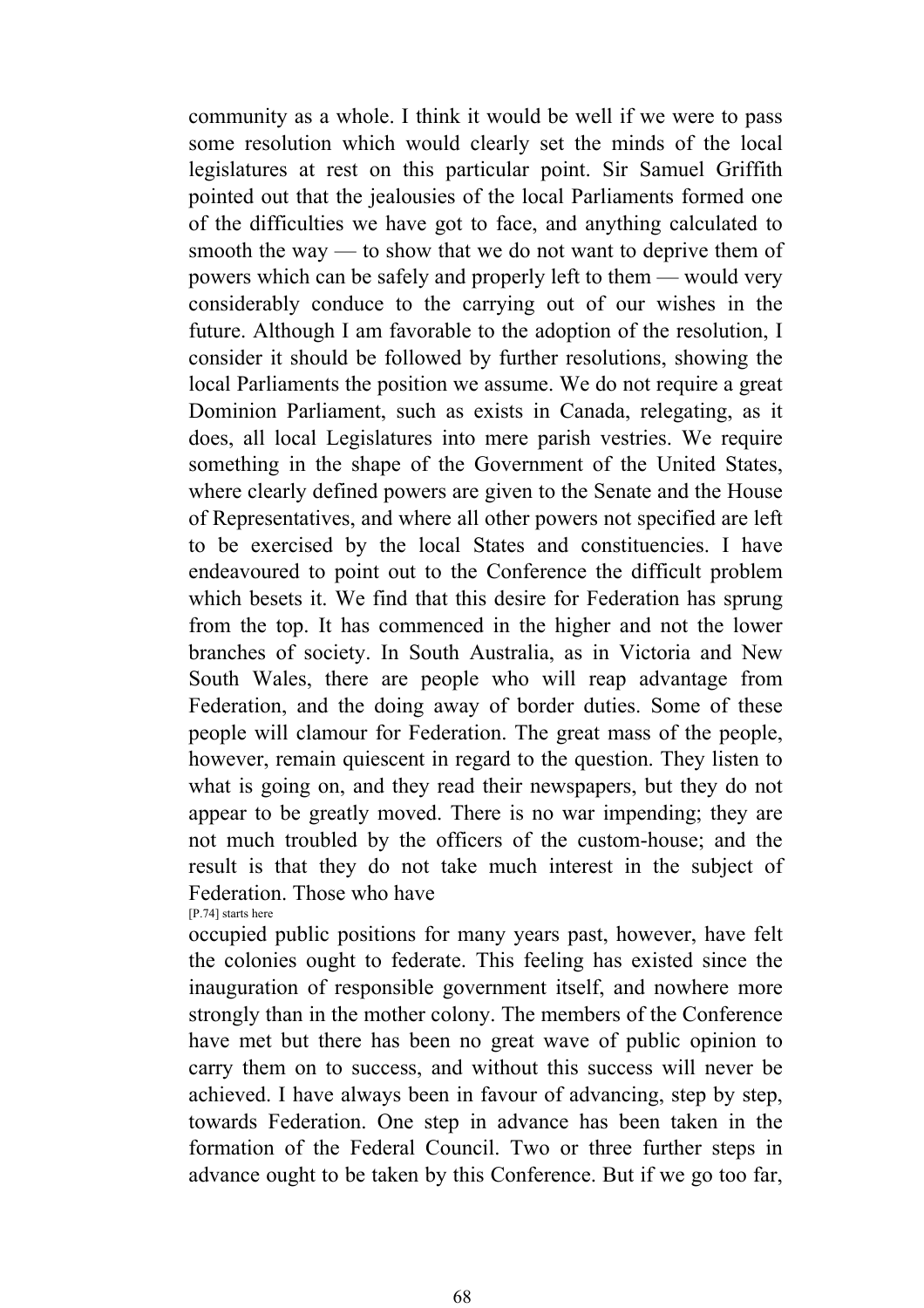and endeavour to secure a Dominion like that of Canada, the chances are that we shall lose all, and Federation will be put back to a future time and generation. This, I take it, is only what may be termed a preliminary gathering. It is, I believe, understood that the members of Conference will recommend their Parliaments to appoint delegates to a Convention, which shall have the power of drafting a Bill to be submitted to the various Governments. The resolution does not bind us to any great or small step in advance. Consequently it would be wise, in order that the existence of local jealousies may be avoided, to clearly define the principles upon which we think the Convention should be guided in framing the Bill to be submitted.

#### Mr. DEAKIN

 — Mr. President, I think the Conference will be much indebted to Mr. Playford for the frank, forcible, and extremely vigorous speech he has done us the honour of delivering — a speech in which he has certainly carried out his stated intention of facing, in he boldest manner, what he conceived to be difficulties of the situation. I was delighted to perceive that, notwithstanding a certain amount of antagonism which he endeavoured to infuse into his remarks and manner, he felt himself compelled, again and again, to confess what I take to be as complete an adhesion as is necessary to the principle embodied in the resolution before the Conference.

Mr. T. PLAYFORD

— Hear, hear.

[P.75] starts here

# Mr. DEAKIN

 — I believe that, after fuller discussion shall have cleared the air, and more defined issues have been submitted, we shall find the honorable gentleman side by side with us, cooperating to brine about the end we all desire. We shall then discover that he has served one of the best purposes of discussion, which is the study, not merely of the plain and easy paths of agreement, but of possible sources of disagreement, and of the question whether those sources of disagreement may not be removed. It was probably on account of the unfortunate absence of his papers that he failed to note that the particular omission to which he called the attention of Sir Henry Parkes was actually embodied in his resolution. The honorable gentleman will notice that the motion affirms, not simply that the interests of the Australian Colonies will be furthered by more complete federation, but that this is to be a union under the Crown.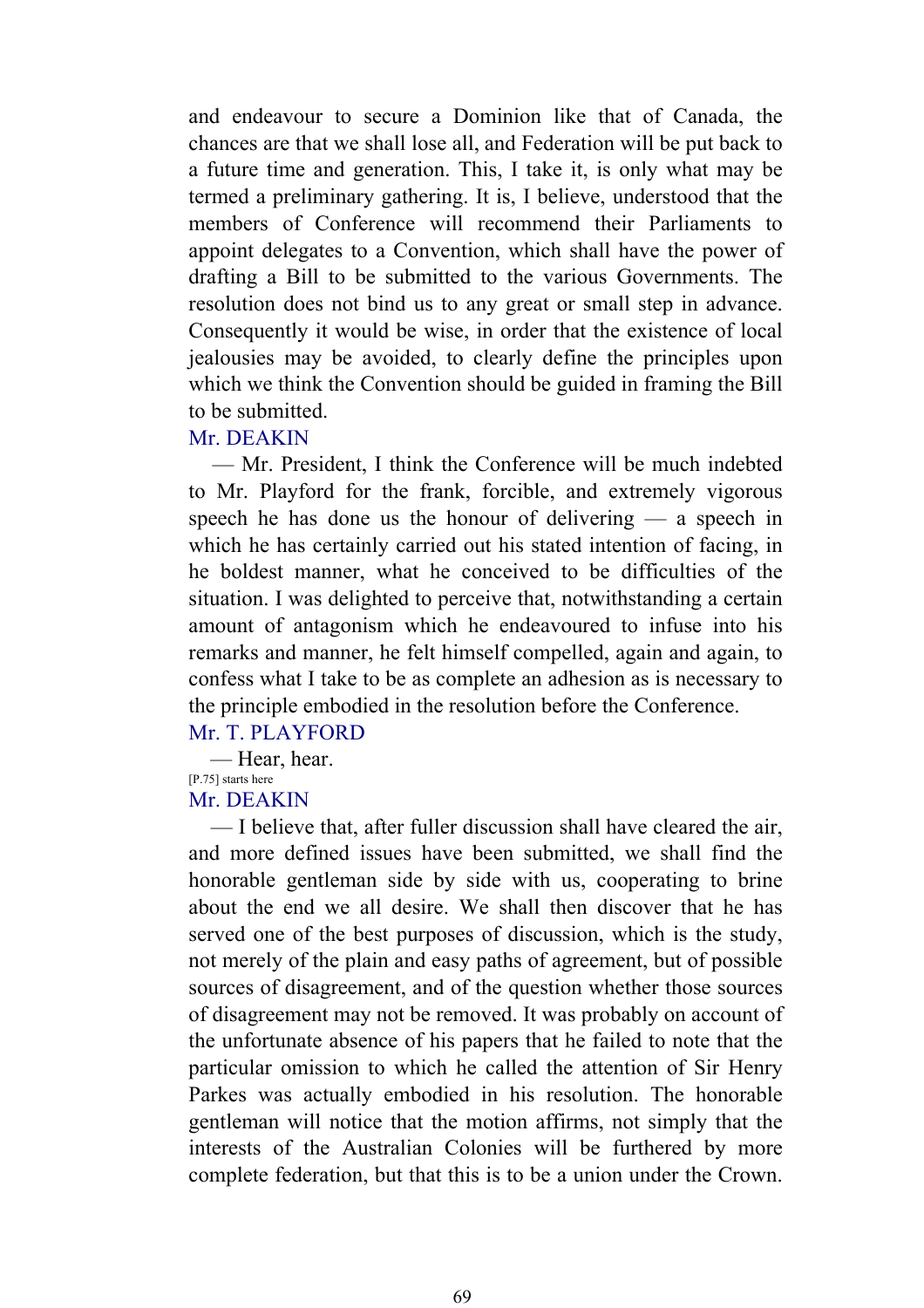Again in his concluding observations, Mr. Playford endeavoured to impress upon us the necessity of protecting the rights and privileges of the Legislatures which we represent, and which represent the several colonies. I venture to think that all that could be demanded or expected by the most exacting of them is also contained in the resolution — in the last words, which come as a proviso to the whole requiring that any federation which may be adopted shall be one which shall be founded on principles just to the several colonies. Personally, I do not believe that any colony desires to have more than just treatment under federation. Reserving this matter, however, I find that one of Mr. Playford's difficulties is, that we have no difficulties. He considers that one of the misfortunes of the present Conference is that it meets without a sufficiently great occasion; without that force of circumstances, such as existed in Canada and the United States, which might compel us to form a union *nolens volens*. As far as my memory serves me, his political sketch was perfectly correct. It is true that the two great Anglo-Saxon organizations to which we must necessarily direct our attention were consummated under the strongest pressure from without, so that the states or provinces, which up to that [P.76] starts here

time had shown little disposition to agree, were compelled to form a union. Will the honorable gentleman venture to advance the opinion that he can see nothing in the future possibilities of this continent which may compel federation? Will he not admit, if he views the situation frankly, that, so far from being unlikely it is practically a matter of certitude that, sooner or later, we too shall be faced with circumstances which, with or without our will, will force us into alliance? How much better then if, recognising this as one of the inevitable future events of our history, we face the question in a time of peace and quiet, and without any severe external compulsion. How much better to meet, as we do now, at our leisure, with a clear prescience of what must be the character of our future, to consider how deep we can lay the foundations of our national strength. Instead of being forced into partnership by a crisis, it will be far better for us to be united before the crisis arrives, so that we may face it with a bold and unbroken front. In the meantime we are now at our ease, and may consider not only, the greater, but the smaller conditions which should attach to a federation. This is a position rather of advantage than of disadvantage. It is a position which will enable us to devote even to the minor issues of the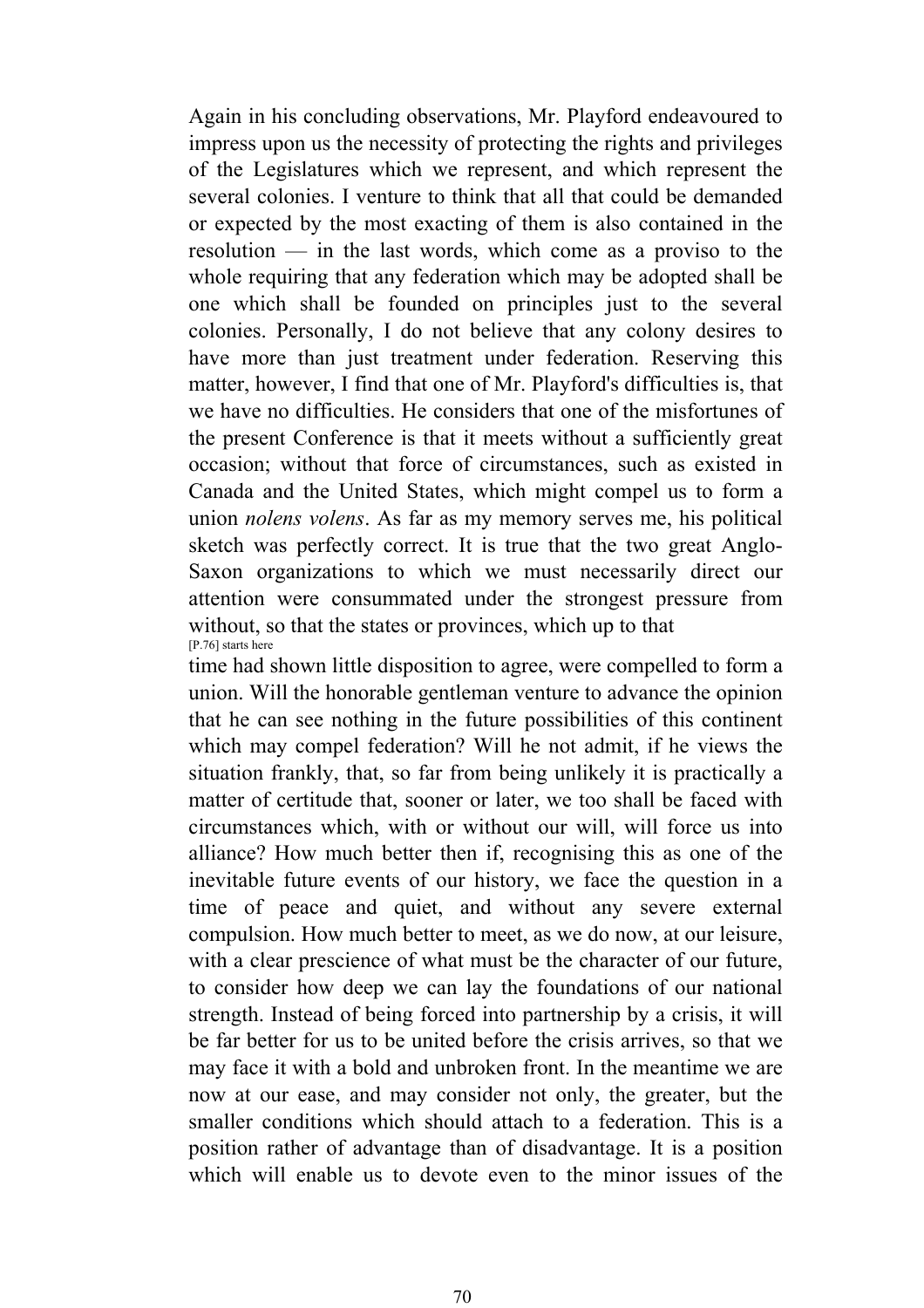question an amount of attention which could scarcely be expected if we were met under the imminent hazard of a foreign war, or under circumstances of a like nature. I note that Mr. Playford spoke of the colonies and of their peoples — not intentionally, I am sure — with a certain implication throughout that there was something which distinguished the Victorian from the South Australian; the South Australian from the New South Welshman; the New South Welshman from the Queenslander; and the Queenslander from the Tasmanian.

### Mr. T. PLAYFORD

 $-$  No, no.

#### Mr. DEAKIN

 — The honorable gentleman must recollect that the attitude he has taken up might have been justified had it been assumed by himself as a citizen of a European State, and had his remarks been addressed to those of a different race, [P.77] starts here

language, and creed, living under a different form of government. We cannot forget, however, that, in this country, we are separated only by imaginary lines, and that we are a people one in blood, race, religion, and aspirations. It is impossible for any man born in or belonging to one colony to pass to the other and to feel that he has gone to a foreign country. It is because of the intense closeness of the tie which unites us that we notice the line of Customs houses along our borders, which remind us that we have created a difference where no difference need exist. The honorable gentleman seemed to imply that there would always be the same separateness existing between the residents of the Australian Colonies as there may be between the residents of adjoining but differing nationalities. We have, however, to recollect that we have sprung from one stock and are one people, and whatever the barriers between us may be, they are of our own creation. That which we have created we are surely strong enough to remove.

#### Mr. T. PLAYFORD

— I know that.

### Mr. DEAKIN

 — Well, then, let us brace ourselves to the task. Although we are here to consider the purely intellectual aspects of this question, we cannot avoid a reference to the sentimental aspect, which is so apparent in connexion with this great issue. After all, it is upon the existence of the tie of affection between us that we rely when we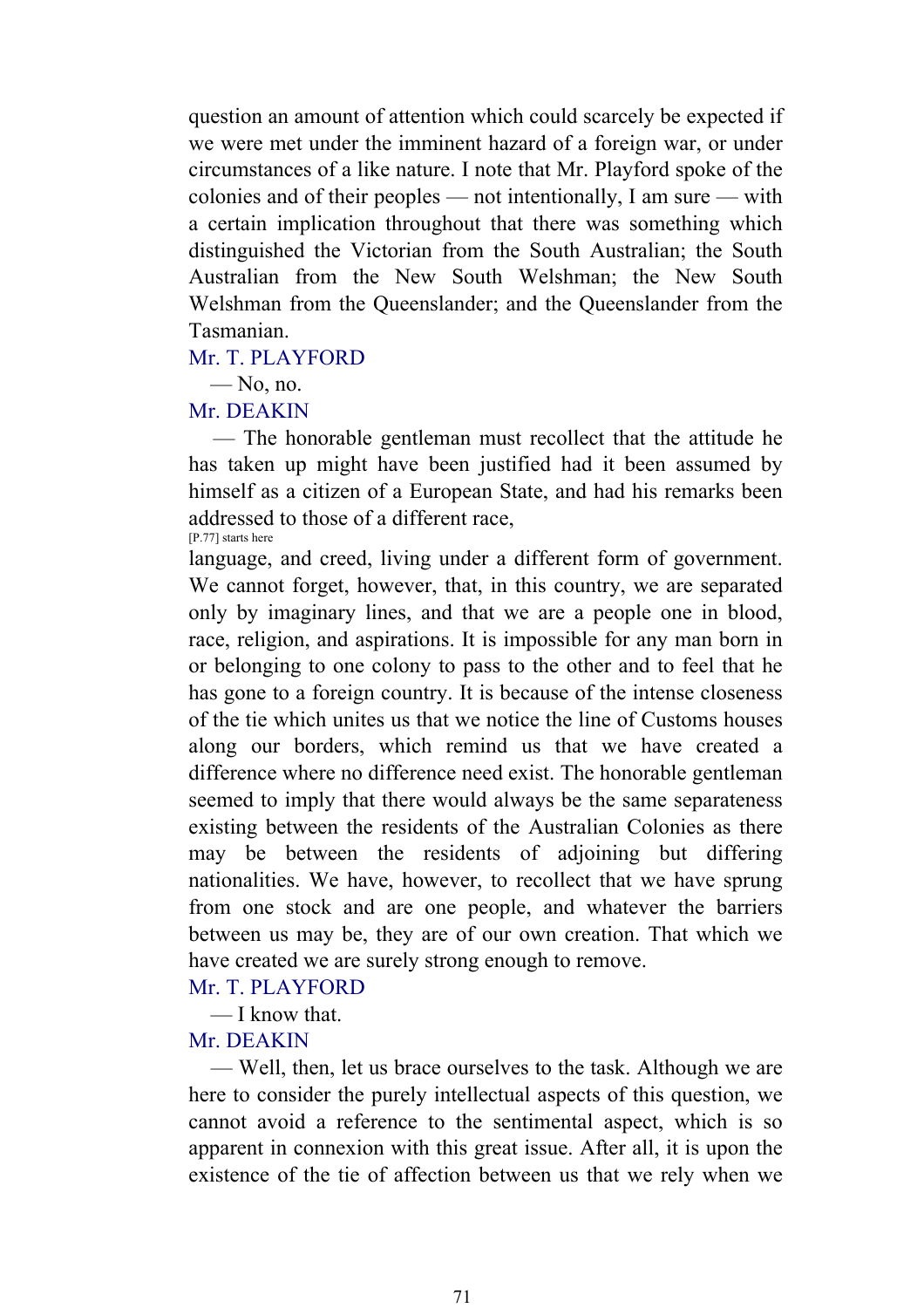ask assent to a resolution which expresses an aspiration native to every citizen of Australia, which cannot be rooted out of our hearts — which should inspire our lives — the aspiration of seeing these colonies united in one great nation. I do not wish to dwell on this aspect, but still it indicates a powerful factor which will infuse itself into this discussion at every turn, and it would not be well to pass on without noticing that we have always this to rely upon to help us over the difficulties that will face us. This sentiment of our nationality is one which, I believe, we shall see increasing in its intensity year by year, and it will count for much more than it now does when the people of these colonies have become a [P.78] starts here

people sprung from the soil, a people the vast majority of whom will know no other home than the soil of Australia. I believe that this passion of nationality will widen and deepen and strengthen its tides until they will far more than suffice to float all the burdens that may be placed upon their bosom. I quite agree that the considerations we are bound to address ourselves to are for the most part considerations of self-interest, and that we should not seek to lay too great a strain on the feeling to which I have alluded. But as a wise seaman steers his ship to take advantage as far as possible of wind and tide, so should we shape our course so as to secure for this great movement every possible assistance, whether from the forces of sentiment or motives of self-interest, and thus be enabled to reach the haven of federation. The honorable gentleman who preceded me said that all great reforms spring from the people. That is perfectly true. They spring from the people when they are ripening for execution. It does not follow that idea springs from the many, but rather it must of necessity take its birth in the mind of one, or, at all events, in the minds of a few. Unless the honorable gentleman accepts some doctrine of an outpouring of inspiration which falls on the million and neglects the unit, I do not see how he can take any other view of this matter. So far our colony is concerned, I can assure him that throughout the whole of Victoria there is in the hearts of the people a strong desire for federation. Now, I believe I can modify Mr. Playford's statement with regard to the attitude of the people of South Australia towards federation in a way that would make it more palatable even to himself. Instead of saying that the people of South Australia have not been moved by what he termed the federal wave, I fancy he would more accurately define the situation by saying that the People of his colony have the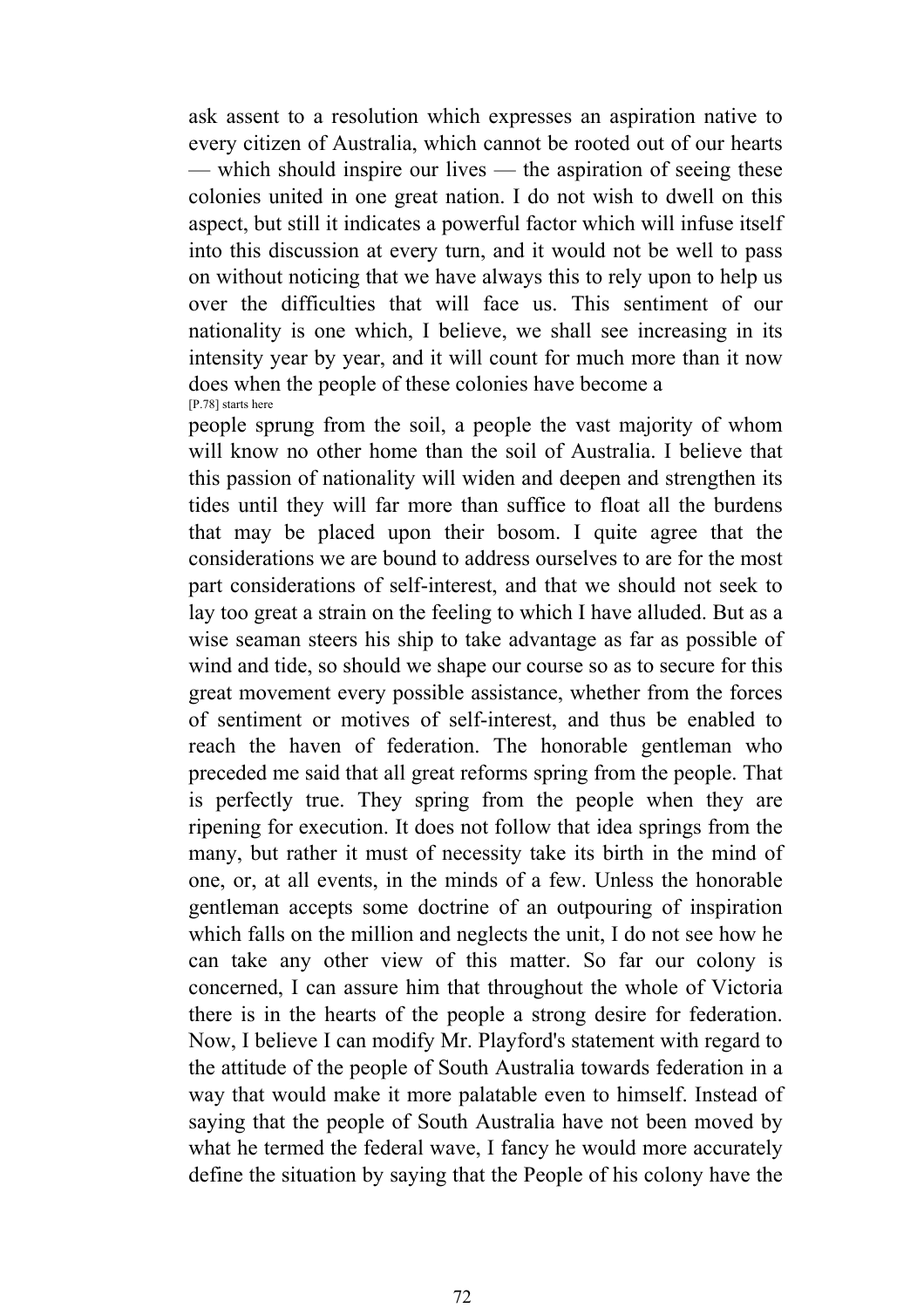feeling for federation, but they require to see that this feeling, if given full play, will not run counter to their interests and the development of their own colony. I must say that, as far is I am acquainted with representative men in South Australia, I have always found them quite as [P.79] starts here

warm in the cause of Federation as any representatives from the other colonies in the group. A considerable section of the Victorian public will require to know how the new proposals may affect their own interests before they commit themselves to federation. But it does not alter the general statement I have made with perfect accuracy, that the whole of the people of Victoria are moved by a desire for federation, merely because numbers of them will need, before they give that feeling sway, to see that their interests are properly preserved and adequately protected. On the other hand, a large body of them are prepared to make sacrifices in the cause of federation. However this may be, we certainly could not say that there is no popular zeal for federation; on the contrary, it has been one of our current common-places for a long time past that the surest utterance to awaken a cheer at my Victorian gathering was one declaring for federation. And if I were to point to the opinions of the press, I do not think I could lay my hands upon a single journal published in Victoria that takes up a position antagonistic to federation. Some of them desire to see the conditions of union before they give in their adhesion to any particular plan of federation, but I could quote scores of Victorian newspapers which are strongly and warmly in favour of the principle embodied in the motion now before us. "The crimson thread of kinship," as Sir Henry Parkes so happily and poetically termed it, running, as it does, through all the colonies, has not merely the strength of a thread, but is stronger than links of steel. When we are inclined to doubt the prospects of the future it is upon considerations such as these that we may for the time rely, confident that they will inevitably bring about that consummation which we all so earnestly desire. Mr. Playford offered some comments upon the past policy of the Premier of New South Wales, and the honorable gentleman was good enough to devote a small part of his attention to the colony which, in conjunction with our President, I have the honour to represent. He inquired, with a sufficient amount of warmth to indicate the genuineness of his sentiments, why it was that Victoria was now found among the [P.80] starts here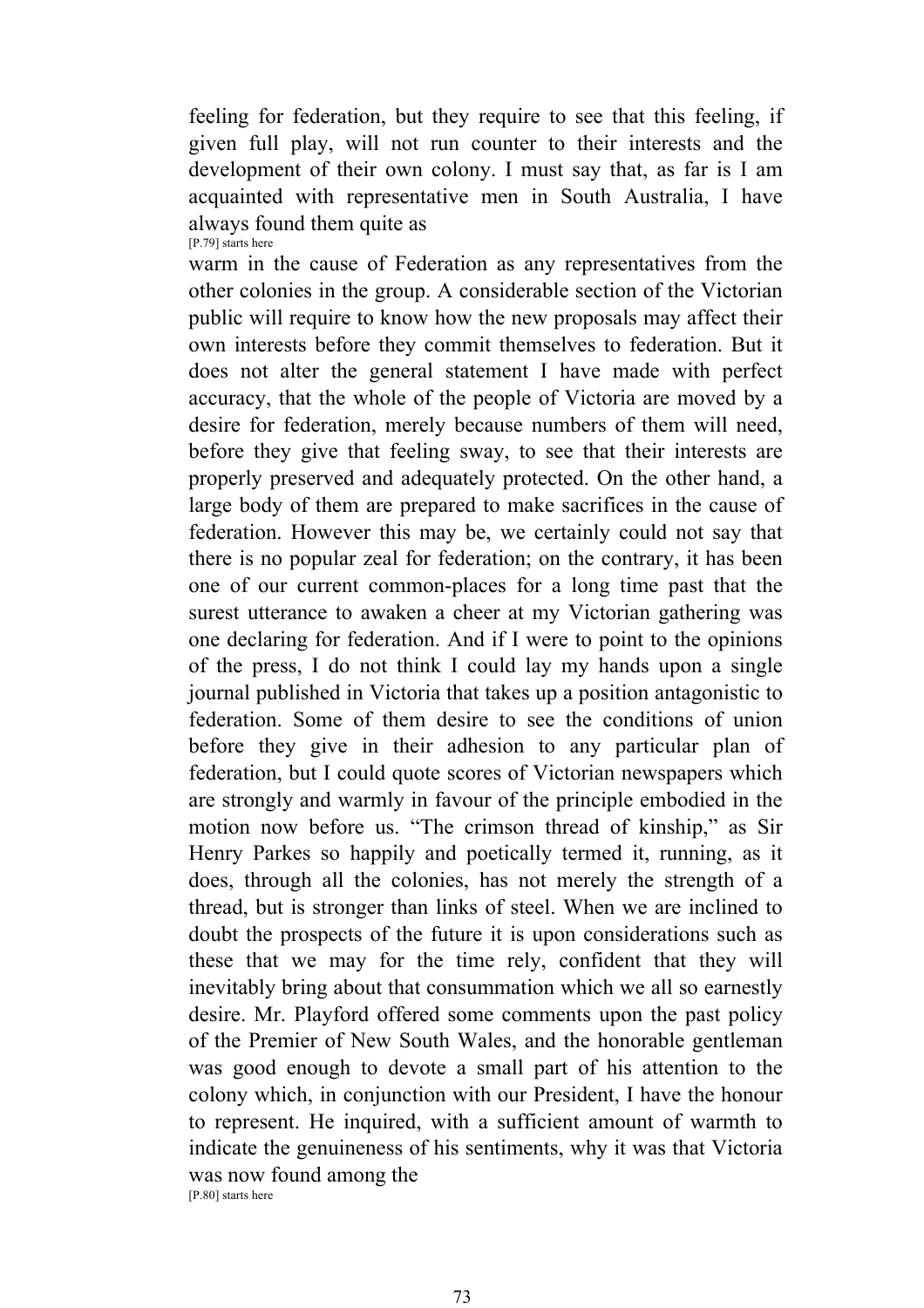federationists? Why Saul was found among the prophets, would be the Biblical form of putting the question. The honorable member told us that this was a question he would be asked when he faced his constituents — why Victoria, which was the first colony to adopt a Protective Tariff, falling not only on the manufactures but also on the natural products of her neighbours, was now found among the first who were willing to join in an Australian Confederation? Well, if I were so disposed to divert the honorable gentleman's statement, I might point out, as a strong argument in favour of federation, that if federation had taken place years ago the barriers of which his people now complained would never have been reared at all, and he must, therefore, see that when he was complaining of the present condition of things he was supplying an argument in favour of union: The honorable gentleman asked if Victoria had not imposed these Protective duties in her own interests, and whether the present movement, so far as it promised the removal of those duties, was not made by Victoria with a similar motive? That is a very natural question, to which there is a very ready reply. Certainly Victoria imposed protective duties with the idea of self-benefit, and without considering the interests of her neighbours in the slightest degree. Most assuredly self-interest was the impelling motive, because Victorian statesmen, like the statesmen of every other colony, are studious of the welfare of their own people. Under the present system their own people are to be found only within the borders of one colony or another, and these limited interests are the only interests which they are bound to consider. And why is it thus? Because you have created in these colonies a series of centres of independent life, and each of these centres of independent life will seek to maintain and multiply itself without regard for, and in more or less hostility to, the others. While these colonies are independent powers, and their legislatures enjoy full authority, those legislatures will be bound to exercise all the powers with which they are entrusted for the benefit of the people they represent, and the benefit only of the people they represent; and that has been the Victorian policy. [P.81] starts here

The one remedy, if you desire a remedy, for the present condition of things is to create another centre of national life, which shall so far absorb these minor centres as to give the people of the several colonies one common interest, instead of antagonistic interests. You cannot by any means short of Federation modify the present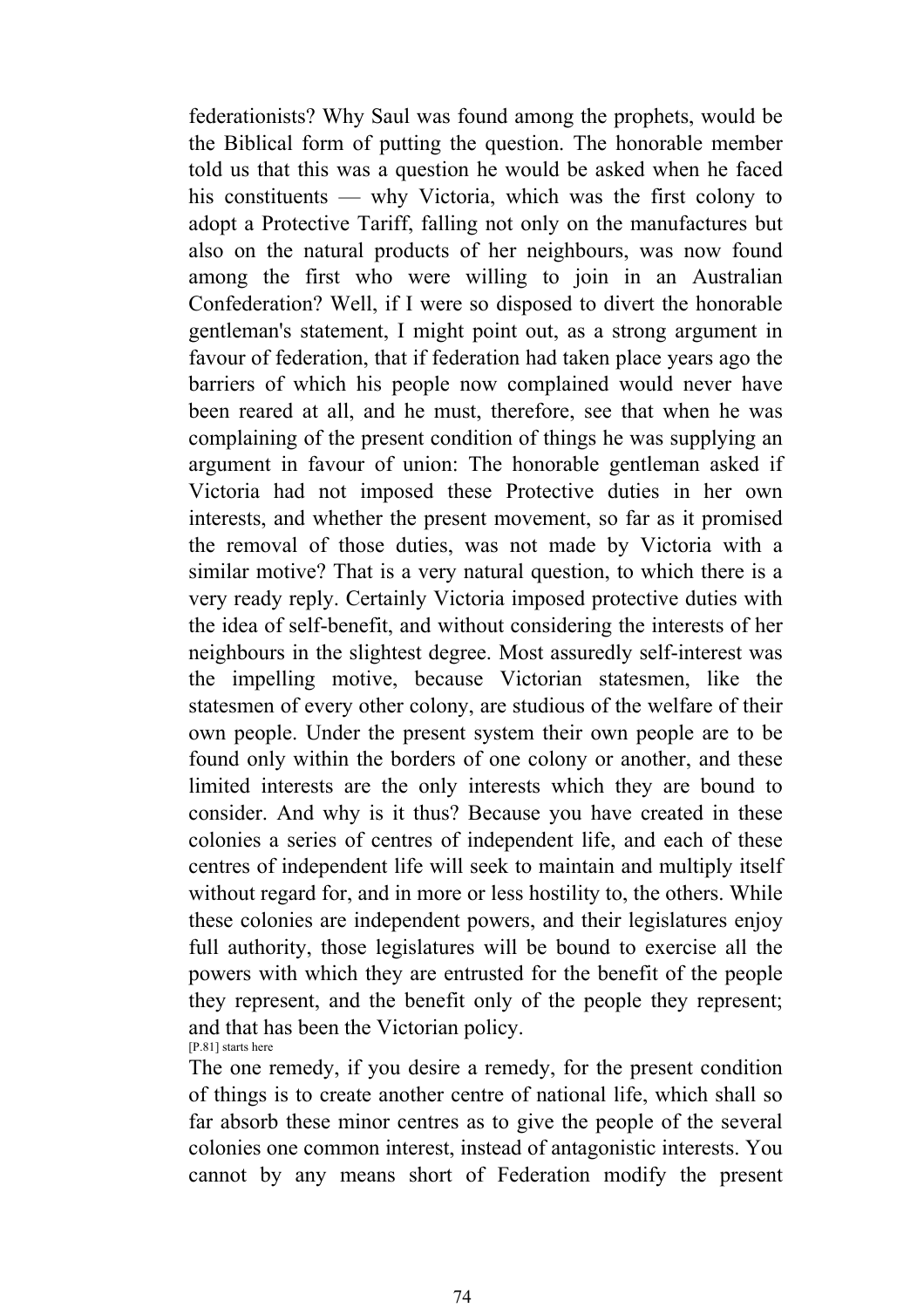independent lives of the colonies so as to develop a national force, to which all individual forces shall minister. If Mr. Playford asks whether this proposal is not made at the present time by Victoria from self-interested objects, I say "Yes, most assuredly." Do I believe that it is to the interest of Victoria that there should be a federation of the colonies? Certainly I believe it. If I did not believe it I should require stronger arguments than I do now to convince me that the federation movement is one to be supported. If he asks the equivalent question — " Do I believe it to be to the interest of the other colonies of the Australian group that there should be federation?" I answer with equal frankness that I believe it to be just as much to their interest as to the interest of Victoria. We have a mutual interest, and if I did not think that there was this mutual self-interest to assist the racial and national feeling we have already, I might anticipate much less from the result of this federation movement. I answer Mr. Playford's inquiry with perfect frankness when I say that I believe we can all assure our own people that it is to our common interest to unite on all subjects on which union is possible, and that our highest interests are the joint interests which can only be effectually studied in unison. The comments which I desire to make upon the resolution itself will be of a rather fragmentary character, and supplementary only to those which have already been so ably placed before you by Sir Henry Parkes in his opening address — an address my own concurrence with which was so complete that I contented myself with merely formally seconding the motion, in order that some other speakers, who felt more critical, might exercise their skill upon it. That able address was then criticised in a perfectly fair spirit by Sir Samuel Griffith, who certainly called attention to all, or almost all, the [P.82] starts here

obstacles which would have to be surmounted before the situation could be considered to have been completely cleared. It is rather by way, therefore, of supplement to what has already been said that I venture to add a word or two upon some of the difficulties of union which must be taken into account. One of them was that noticed, in passing, by Sir Henry Parkes as the "something more than rivalry" which at present exists between the colonies. That is a consideration which should weigh with us most seriously. The spirit of partisanship is inherent in human nature, and it is perfectly certain that it is nowhere more vigorous than in Anglo-Saxon communities. The amount of feeling that can be aroused, even by the local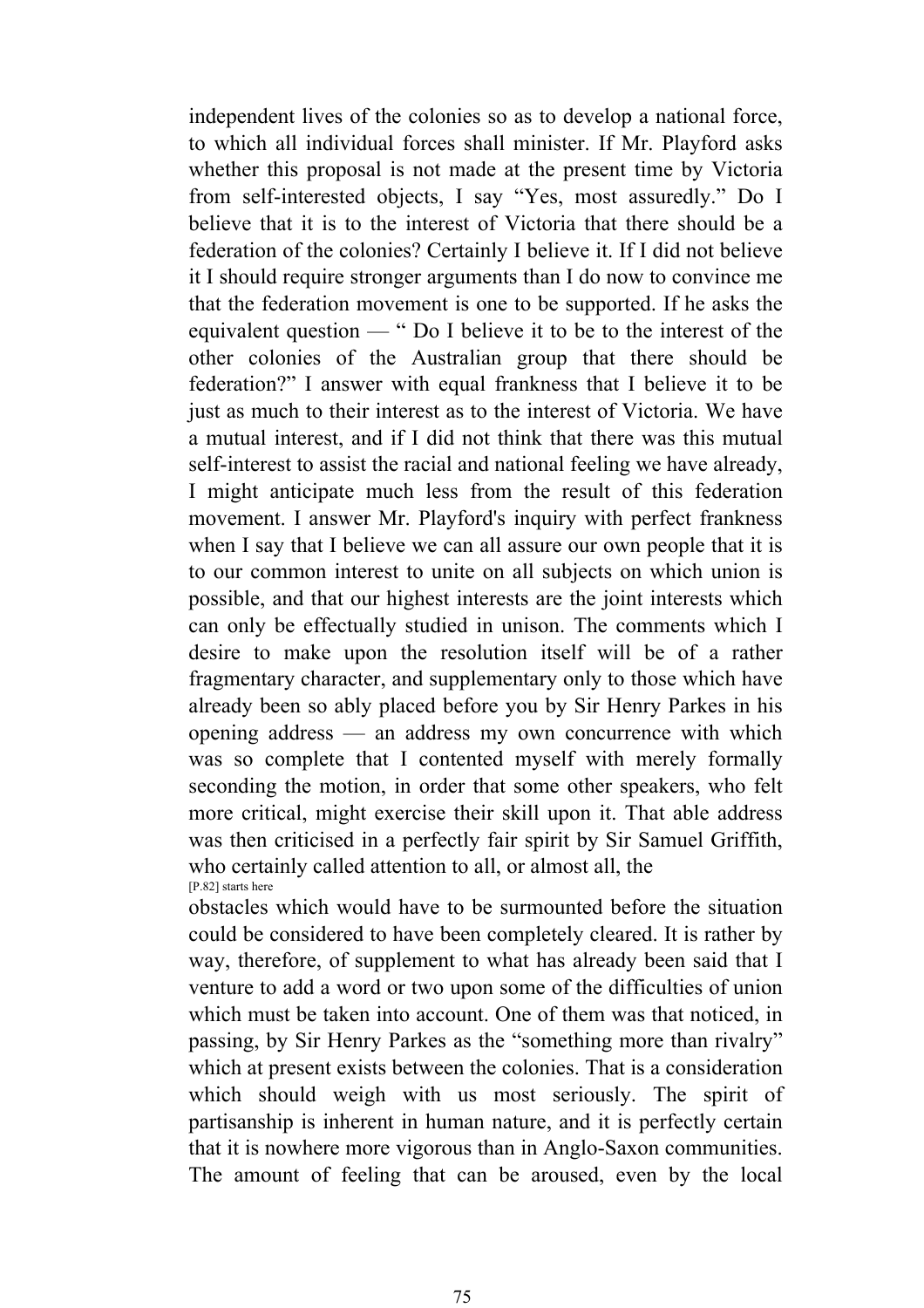contests which are waged by the young men of our country in friendly rivalry the one against the other, is often intense. It must be the experience of many gentlemen who have represented country constituencies, that where there are two townships of about the same size within reasonable distance of each other, the vigour of the antagonism that can be kindled dwarfs all general political antagonisms. Another illustration that suggests itself, is that of the defender of the privileges of one House of Parliament as against the other House, who, when he passes from one chamber to the other espouses the authority he previously attacked with as much energy as he has been accustomed to assail it. In all these directions, and in others, we find that the least possible reason for partiality is quite sufficient to set up a ground of difference, and sooner or later to create a distinct hostility. I believe there is a feeling existing between the different colonies of Australasia at the present time that is, between some people in one colony and some in another which is of an entirely regretable character. One has only to observe the comments which appear, even in the best newspapers of one colony upon events taking place in another colony, to see that there is not a generous spirit of kinship exhibited by the critics. Representative journals even rejoice over the difficulties experienced by another colony, perhaps because it may suit the political policy of the paper to do so, but sometimes apparently without that cause, and for no [P.83] starts here

other reason than that there is a kind of rivalry existing between the colonies. This is an unfortunate factor, and one the existence of which should not be disregarded. We cannot be sure that circumstance might not fan these latent opposition into something far stronger and more difficult to cope with. They are too strong already, and it belongs to us to provide such measures as shall prevent their growing stronger. We must direct much of the loyalty which is now attached to individual colonies to a central ideal of the national life of Australia, so that our countrymen shall exhibit their loyalty to the nation, and the nation only, and shall feel that what transpires in any part of the colonies has as much interest for them as events occurring in the particular spot in which they dwell. Unless we have this centre of feeling, I am perfectly certain that the local sentiment which now exists may hereafter prove to be a serious stumbling block to any one who endeavours to solve the problem of union. One cannot but be struck with the fact that we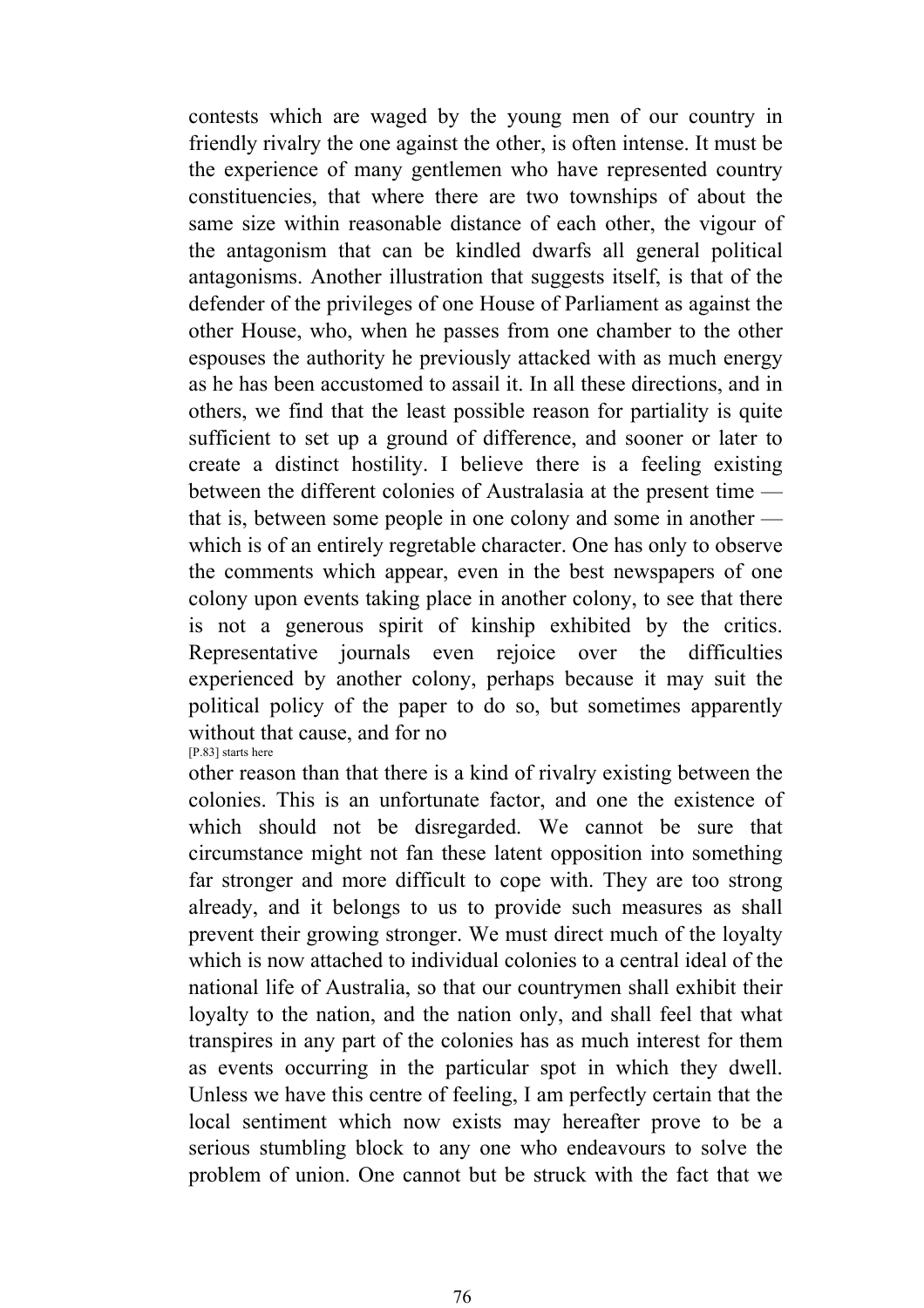have now reached a stage of our existence which points in many ways to tile timeliness of federation. Curiously enough, when the United States entered into their union, they had, roughly speaking, about the same population as we have at the present time; and the same remark applies to Canada. Curiously enough, also, the territory of the United States is almost exactly the same in area as that of Australia. The territory of Canada is somewhat larger, because the immense ice-bound districts to the north are included in it. The climatic differences which were considered to be so great a barrier to the union of the United States are greater than the climatic differences here. The geographical difficulties which had to be faced by the early delegates to Congress in the United States were infinitely greater than we would have to face in attending a central meeting of the representatives of Australia. And as Sir Henry Parkes pointed out, the prosperity of these colonies — their wealth, revenue, resources — are enormously larger than were those of the United States, and also larger than were those of the Canadas at the time of their union. All these circumstances [P.84] starts here

seem to point to the fact that if we are to follow on the same lines we should be to-day close to the same point at which they found it to their interest to merge their separate selves into a common nationality. We should note, finally, that the United States and Canada had to deal with bodies as free and independent as our own. Each state of the United States, and each province of Canada, was as independent of every other state or province as each colony of Australia is of every other colony. Yet, in both of those instances, our own kinsmen, enjoying local self-government to the same extent that we enjoy it, found it to their mutual interest to create another and higher form of government. If we take the verdict of those countries to-day, if we ask any intelligent American or Canadian whether he would wish that the wheels of time should be rolled back, and the union his country enjoys dissolved, he would regard the question as so preposterous as scarcely to demand an answer. In each case they point with pride to their union; they celebrate it, and there is not a voice raised to regret it — on the contrary, they date from them all the progress which has been made. While Mr. Playford was perfectly right in saying that our horizon abroad is calm and clear, compared with the horizon that surrounded the men who federated the United States and Canada, yet, at the same time, it is not without its threatening clouds. We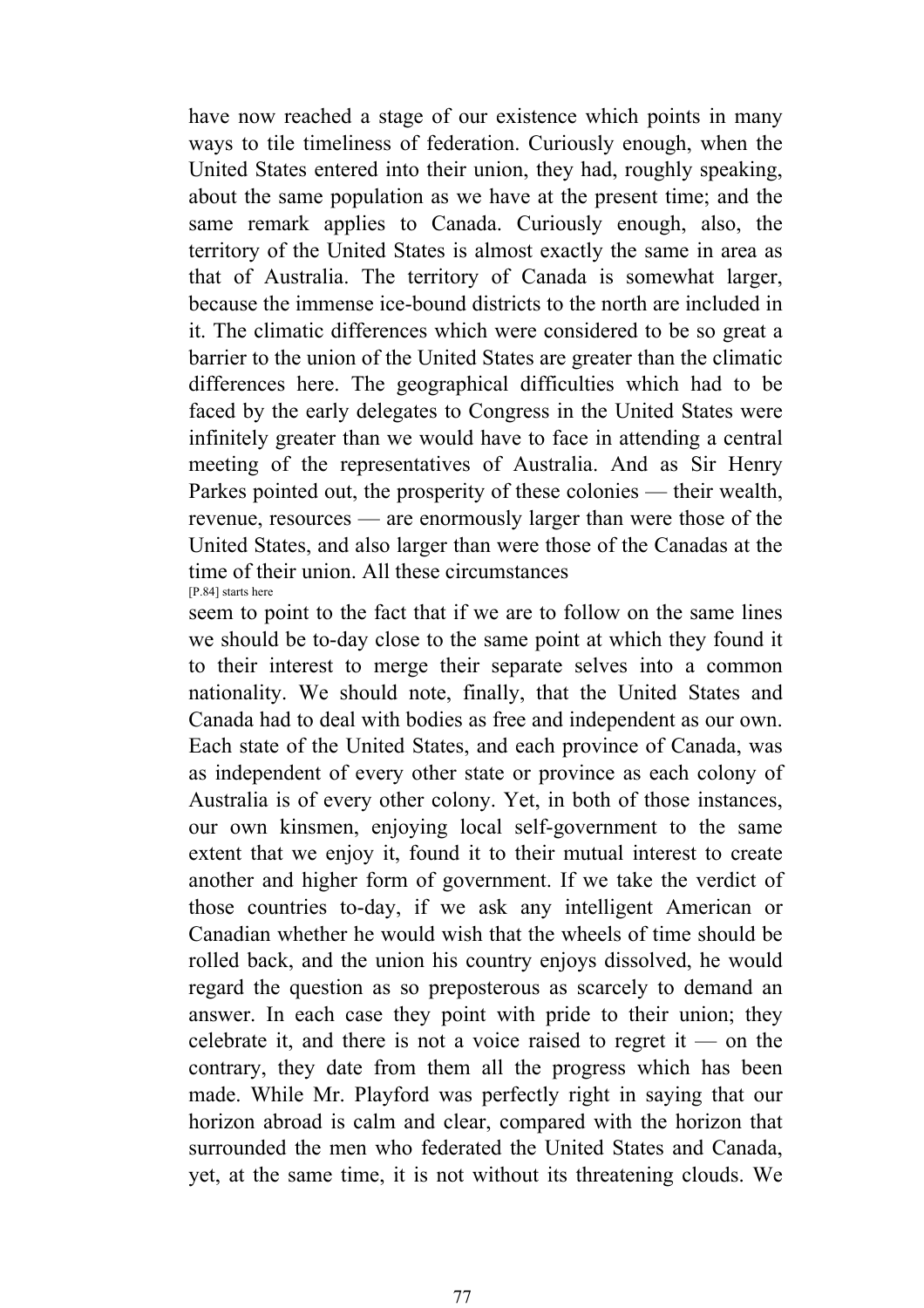have, in the first place, in the neighbouring islands of the Pacific, a storehouse of confirmed criminals, whom we have not yet succeeded in either confining to the place to which they were sent, or, in more than a modified way, diminishing their influx. We may be faced at any time by serious difficulties in connexion with the *recidivistes*, who will seek in our cities the means of pursuing the infamous practices, from which they are debarred in their place of detention, and it may be necessary to take strong action at any moment to protect our homes and our people from the consequences of this invasion. Then, again, in the islands of the New Hebrides and the Samoan group, it must be confessed that the political equilibrium is extremely unstable; the present condition of things may not [P.85] starts here

continue for any length of time, and it may be highly desirable, when the hour arrives for finally settling their affairs, that the voice of Australia should be a strong and a united voice — a voice which will be listened to in London, echoed in the other capitals of Europe. We should claim to be recognised as the United States is making itself recognised in dealing with the destinies of these groups. United Australia will be called upon to face the largest problems. One has been in some measure already dealt with, but not yet finally solved — that of the influx of inferior races into the northern parts of tile continent. There are questions arising with the Chinese Government which yet remain for final settlement; and in regard to which it is necessary that the peoples of these colonies should be able, through some recognised body, to speedily and effectually express their will. They must be prepared to support that will by united action when necessary. The immense importance of the issues involved is such as to furnish the strongest argument in favour of all early union — indeed they are so strong as to suffice in themselves to justify it. In connexion with this and other questions, none of its doubts that the weight attached to our wishes would be enormously increased if we had a supreme representative of the Crown, in the person of a Governor-General, and one Agent-General in London, through whom United Australasia could express its views with the certainty that they would receive courteous and considerate attention. I say that in these respects we have everything to gain, and if our neighbours in those superb islands a little removed across the sea will realize how closely their interests are bound up with our interests in tile Pacific and how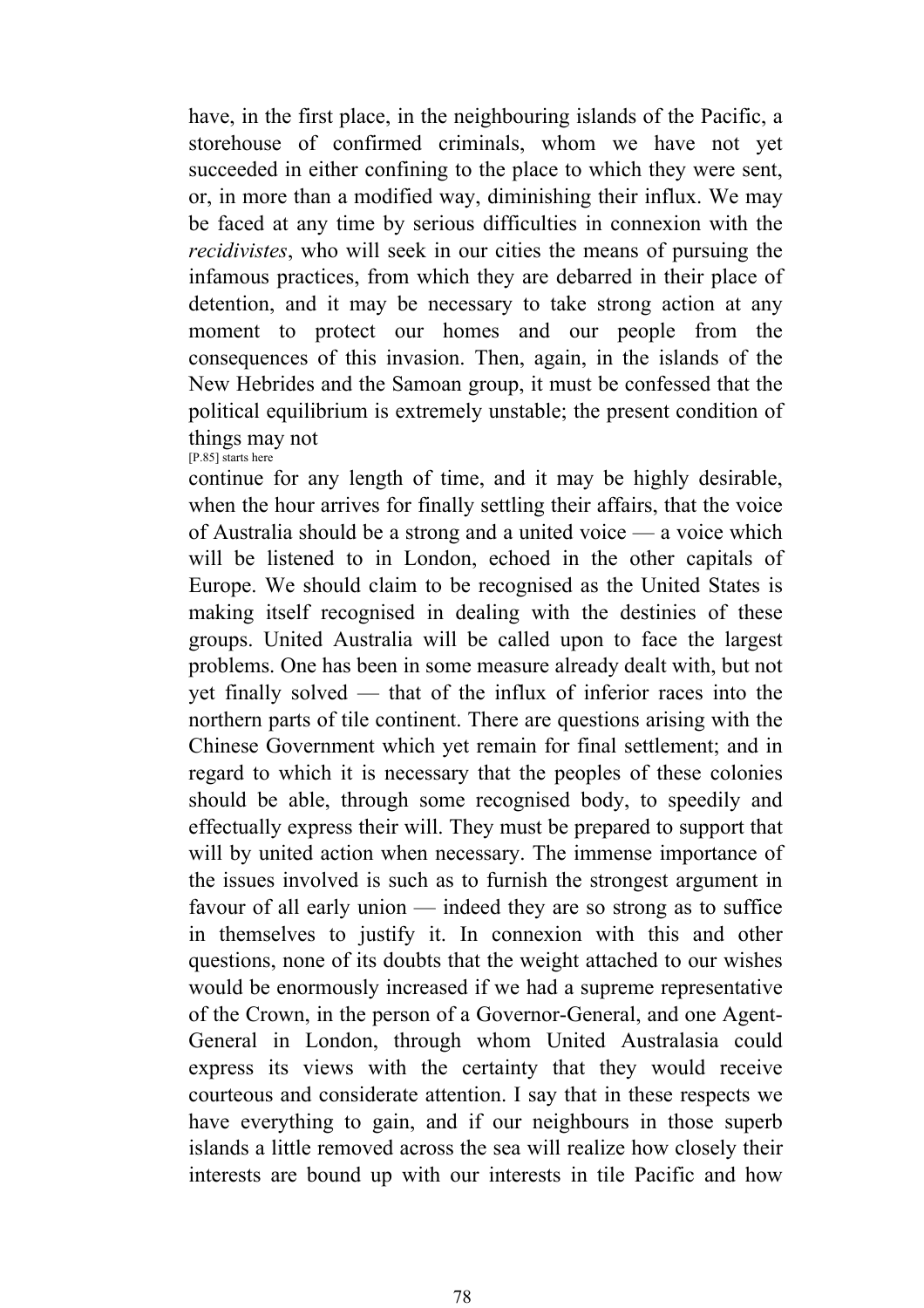necessary it is to gain tile ear of Ministers in London, and impress the great powers of Europe, they will see that they too have much to gain by inclusion in such a Dominion. There is yet another class of cases that are dealt with in the United States and Canada by means of the federal authority, and which, in a lesser degree, will be required to be dealt with in these colonies by the same authority. I refer to the settlement and supervision of territories outside the States of the Union. It is [P.86] starts here

proposed, I believe, by the Bill which will shortly grant Western Australia the local government which all Australasia has long wished her, to confine the new colony to the territory south of the 26th parallel, while the territory north of that is to be governed by Western Australia under the control of Ministers in England. We have already in New Guinea a Crown colony of a certain type which would also require to be administered, and it is possible, of course, that there may be yet other territories carved out of Australasia or the surrounding islands. Can it be doubted that it would be better that the Executive of Federal Australasia and the General Legislature of Australasia should be the bodies entrusted with their control, watching the gradual development of their resources, and providing for their gradual entry upon the rights of self-government, until they had become sufficiently advanced to justify their full admission to the Union. Such territories would be more sympathetically and more satisfactorily controlled by a Parliament of Federated Australia than by the best Cabinet of Ministers that could be collected in London. The action of an Executive in London must be tardy, costly, and hampered by want of local knowledge, while an Australasian Parliament would have the advantages of proximity and better acquaintance with the circumstances of the new lands, thus fitting it to watch over them with the parental care which young communities require. I shall say nothing of the control of our defences, which was the occasion of the summoning of the present Conference, because what the mover of the motion and Sir Samuel Griffith have urged renders further comment unnecessary. The facts that we have already an army of 31,000 men maintained on this continent, that we shall shortly have our own fleet, and that the annual expenditure on our military and naval establishment amounts to £800,000 afford evidence that the military and naval establishments of Australasia are reaching a point in their development at which they call for central executive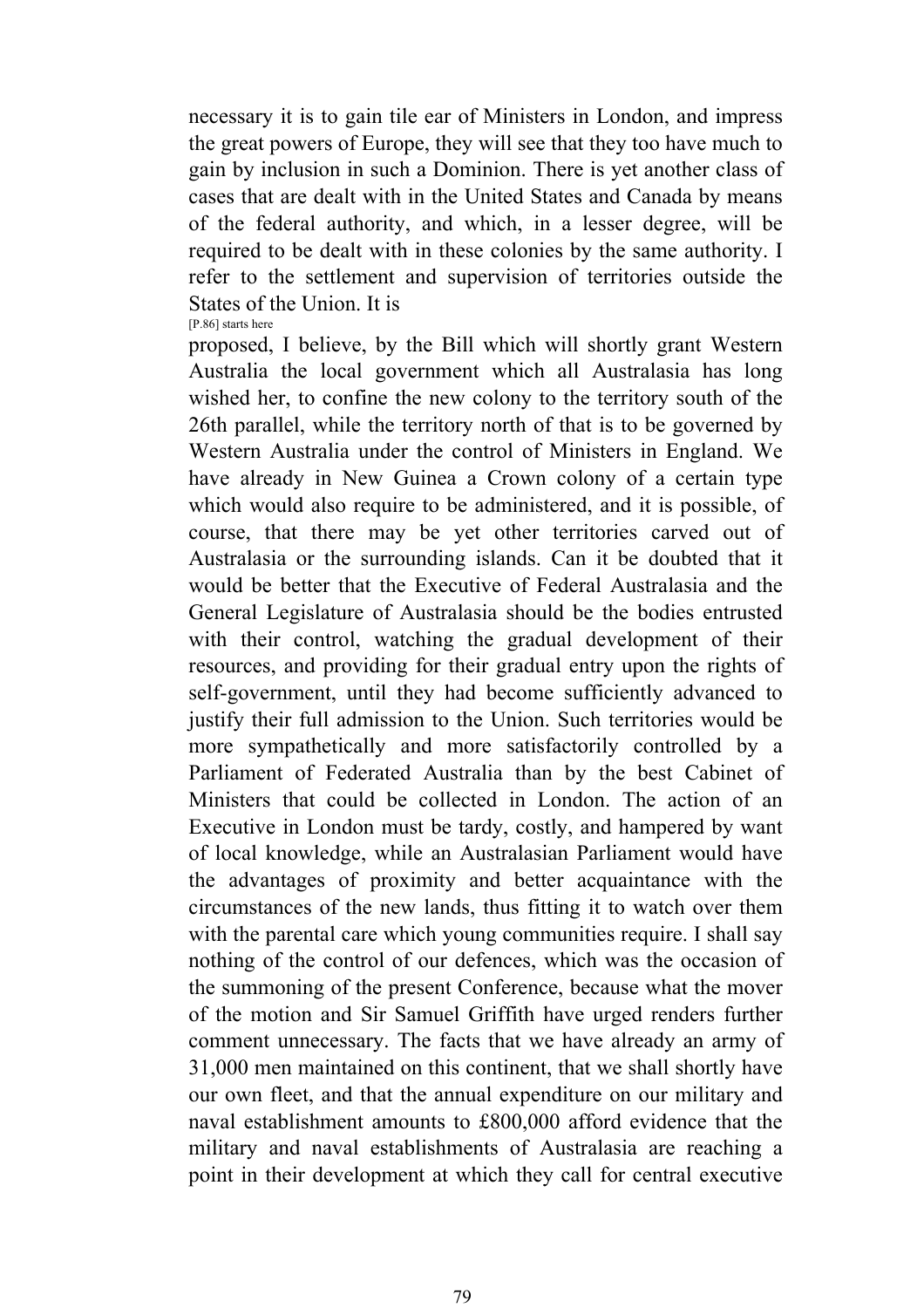control. In addition to the new fleet, which will shortly form our first line of defence, there is a second line of defence (if I may use that term) which has developed in some measure in most of the [P.87] starts here

colonies, especially in Queensland and Victoria, by the creation of a minor flotilla of torpedo and gunboats suitable for coast defence. These gunboats and torpedo boats would form an additional arm, which the Federal Executive would be able to largely increase, the great advantage of the colonies. Whatever land defences we may possess, we may find use in times of peace, and fullest use in times of war, for an Australasian coastal squadron, which would protect our ports and harbours from any danger which may threaten them. With regard to work which might be better done by a Federal Government than by the separate Governments of the colonies, it is questioned whether, when the Convention comes to consider all the issues raised (which I do not enter into), it will not be decided that the larger part of the work should be left to the local Governments. It is argued that public works, for instance, would be more satisfactorily carried out by the local Govern of any of the colonies. The Federal Government would also be [P.88] starts here

able to manage these means of communication with a success that even all the colonies in union could scarcely hope to attain to. Mr. Playford, I was glad to notice, agreed that the marriage, patent, and currency laws should be dealt with by the Federal Government, instead of by the separate authorities. These admissions of the honorable gentleman showed how truly his co-operation may be relied upon in almost every direction. Then we are faced by the "lion in the path"  $\frac{1}{2}$  a Customs Union. This obstacle has been considered as presenting various aspects of menace and terror. Mr. Playford considers it formidable, but Sir Samuel Griffith does not, and both gentlemen have considered the means by which the lion may be made a serviceable animal. There are to be a few more years in which he is to satiate his appetite, and after that he is to become the obedient humble servant of the Federation. Until then he is to be allowed to prey upon neighbour and stranger alike. If this suggestion is to be adopted, the position which the Federal Government would find itself in would be the rather uncomfortable one of a Government without any great source of revenue, unless it be specially endowed with some new powers of taxation, the operation of which would hardly introduce it in a favorable fight to the inhabitants of this continent. Knowing that this subject will have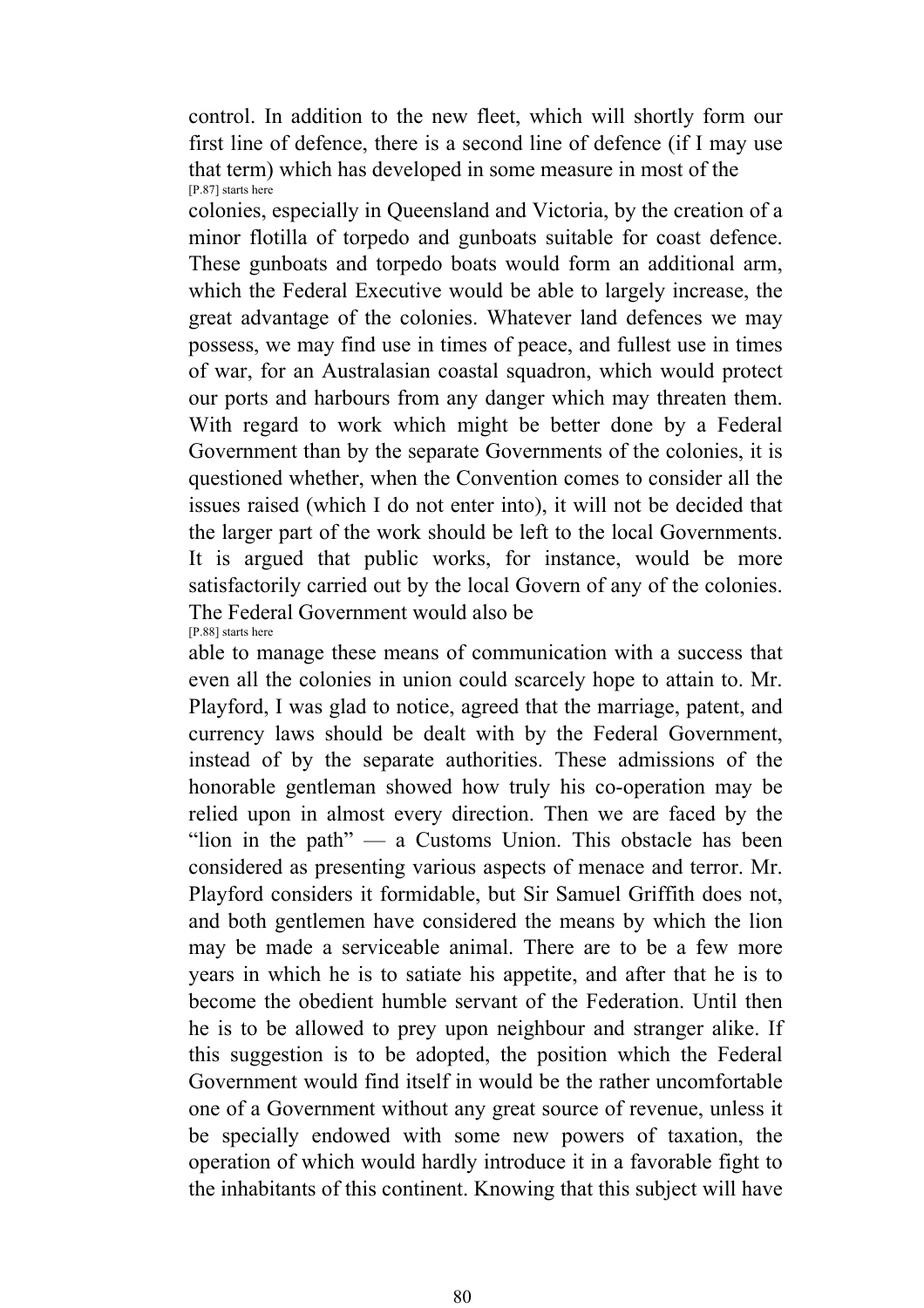to be thrashed out by the Convention, I pass it by with scant treatment. I desire to say, however, that if the suggestion be adopted there will be one essential condition, without which a Federal Government will be an impossibility, and this is, that if the local tariffs are to be maintained for a period of years it will be absolutely necessary that their collection should, from the first day of the formation of a Federal Government, be undertaken by the officers of that Government, even if the revenue has to be afterwards paid over into local treasuries. There must from the first be a Federal control over all the ports of Australasia by Federal Customs officers. It will be necessary for the Federal Government to have the means of maintaining itself. It must receive the Customs revenues, and deduct what it is authorized to deduct, paying back to the several colonies the surplus there [P.89] starts here

would be over the small expenditure upon such a form of government. I cordially agree with the statement that a common tariff is a *sine qua non* of national life. There call be no true union which does not include a Customs Union. I will not yet admit that it is necessary that it should be even postponed. Another matter to which I would wish to call special attention is that, in a Federal Judiciary, we shall have one of the greatest gains and one of the strongest powers of the federation — not simply by the creation of a Court of Appeal in Australia, which should avoid the necessity of appealing to the Privy Council in London, but by the establishment of a judiciary in which, if we adopted the model of the United States, we should obtain one of the organizations by which the power of its union makes itself felt and obeyed in all portions of its vast dominions. In that monumental work by Mr. Bryce, *The American Commonwealth*, are summed up, in the most perspicuous and able manner, almost all the lessons which the political student could hope to call from an exhaustive, impartial, and truly critical examination of the institutions of that country with which we are so closely allied. As a text-book for the philosophic study of constitutional questions it takes its place in the very first rank. In this volume, Mr. Bryce points to the fact that the authority of the judiciary in the United States is not, is often integrated by Englishmen, an authority only of a Court of Appeal sitting at Washington. On the contrary, while nine judges sit as a Supreme Court of Appeal, there are 60 other judges scattered through the States, composing the Federal Justiciary. The powers with which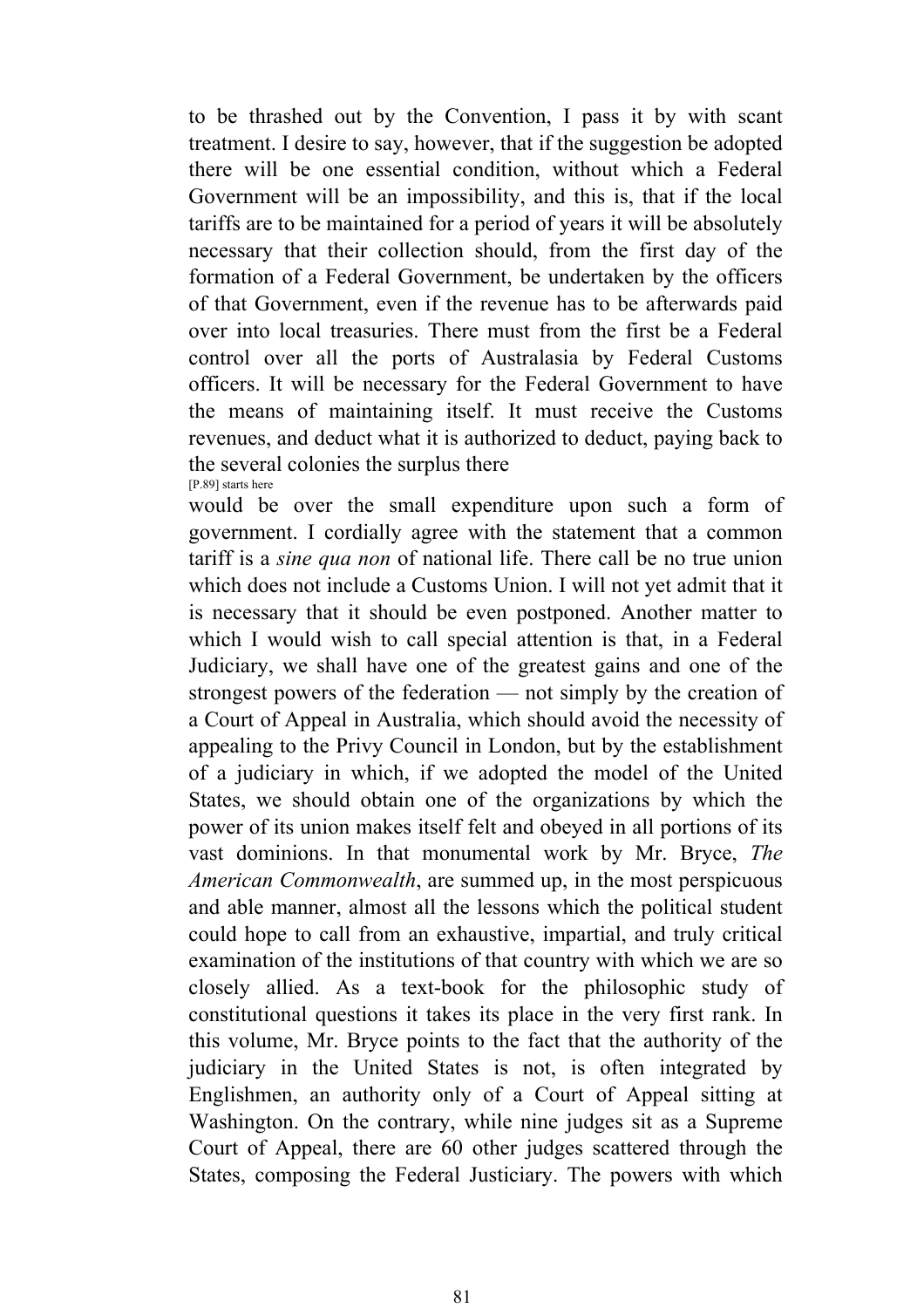the courts are entrusted, and the cases with which they have to deal, indicate the reality of the federation of the states comprising the Union. The cases dealt with by the Federal Courts include, "cases in law and equity arising under the Constitution; the laws of the United States and treaties made under their authority." They also deal, according to Bryce, with "cases affecting ambassadors, other public ministers, and consuls;" "cases of admirality and maritime jurisdiction;" "controversies to which the United States shall [P.90] starts here

be a party;" and " controversies between two or more states, between a state and citizens of another state, between citizens of different states, between citizens of the same state claiming lands under grants of different states, and between a state, or the citizens thereof, and foreign states, citizens, or subjects." If a resident in Massachusetts has an action against a citizen of New York, and he does not feel justified in having his case tried in New York, it can be taken to the Federal Court. If one state has a cause of difference against another state, neither need consent to its cause being tried in the courts of the other. Exactly similar circumstances must arise throughout Australia. What we shall require will be, not simply some Federal Court of Appeal to hear cases after they have been dealt with in the courts of the colony, but a Federal Judiciary, with Federal Courts in all the colonies.

#### Mr. T. PLAYFORD

 — We shall establish a lot of additional courts at a great deal of unnecessary expense.

#### Mr. DEAKIN

 — If the honorable gentleman will look at the proceedings of his own Parliament he will find that, two sessions ago, an important Act was passed to enable creditors on the South Australian side of the border to recover from debtors passing to our side. In the course of the debate on the subject numbers of instances were mentioned, in which the people of South Australia had suffered great hardships for the want of such a law. If the honorable gentleman will question mercantile men and others, he will find that the present law by no means meets all their wishes. In fact he will find that the laws and the courts at present provided are in many respects inadequate to meet requirements. The honorable gentleman need have no test on the score of expense. The several existing colonial courts would probably be to some extent superseded, and their jurisdiction limited or else they would be federalised. The expense of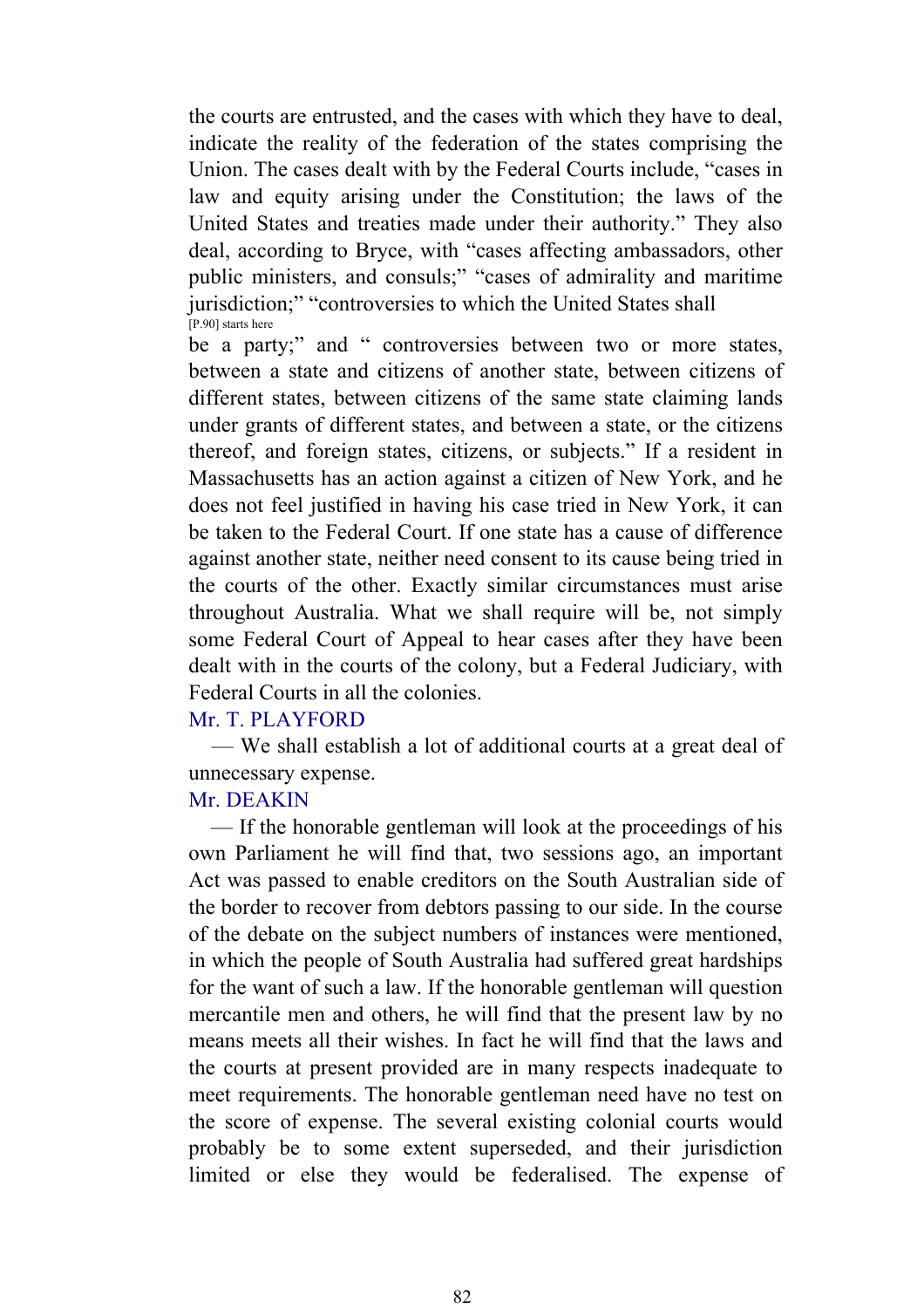maintaining these courts would be infinitesimal, not a decimal per cent. of the income of the smallest of the Australasian Colonies, while the benefits conferred by them upon large [P.91] starts here

classes would, I am sure, be found to be of the greatest value. Leaving these details, which I have only ventured to touch upon in a fragmentary way, and sympathizing with the strong stand made by Mr. Playford on the supposition that the powers and privileges of the different local Governments were to be assailed, and being as prepared as he is to do my utmost in their defence, I believe that we would act idly unless we admitted from the first that in the creation of a Federal Legislature and a Federal Executive we meant them to be the organs of a Sovereign state — a state which would not be a figment or shadow, nor exist only on the sufferance of the local Parliaments, but which would draw its authority straight from the people of the different colonies, obtaining from them the plenary powers to be exercised by it within certain limits. The great lesson taught by Mr. Bryce in his magnificent work is that the strength of the United States Government lies in this, that although it is a Federal Government, under which each State of the Union is theoretically and actually independent in respect to all concerns of local life and legislation, it has nevertheless sovereign authority in that it is gifted with powers which act directly and immediately on every citizen of the entire country. It is not dependent on any state for one cent of its revenue, nor upon state officers for any act of administration, nor upon State Courts for any decision in its favour. Except that the state legislators elect the members of the Senate there is no connexion between the states and their Central Government. The Union is not concerned to have their support, nor does it seek their aid for the forces it maintains. It is a Sovereign state acting directly, without any intermediary, upon the citizens from which it springs. (Hear, hear.) I am glad that view is concurred with. I am glad to think that we shall see a Sovereign state in Australasia which will be able to act directly through its judiciary, and in other ways, on every citizen within its borders, and be in every respect and in all its powers the equal of any state in the world. Were we to aim at crippling, maiming, or enfeebling the local Legislatures, we would aim at doing something not only wholly [P.92] starts here

unnecessary for our purpose, but something which would actually injure the Federal Government we are seeking to establish. There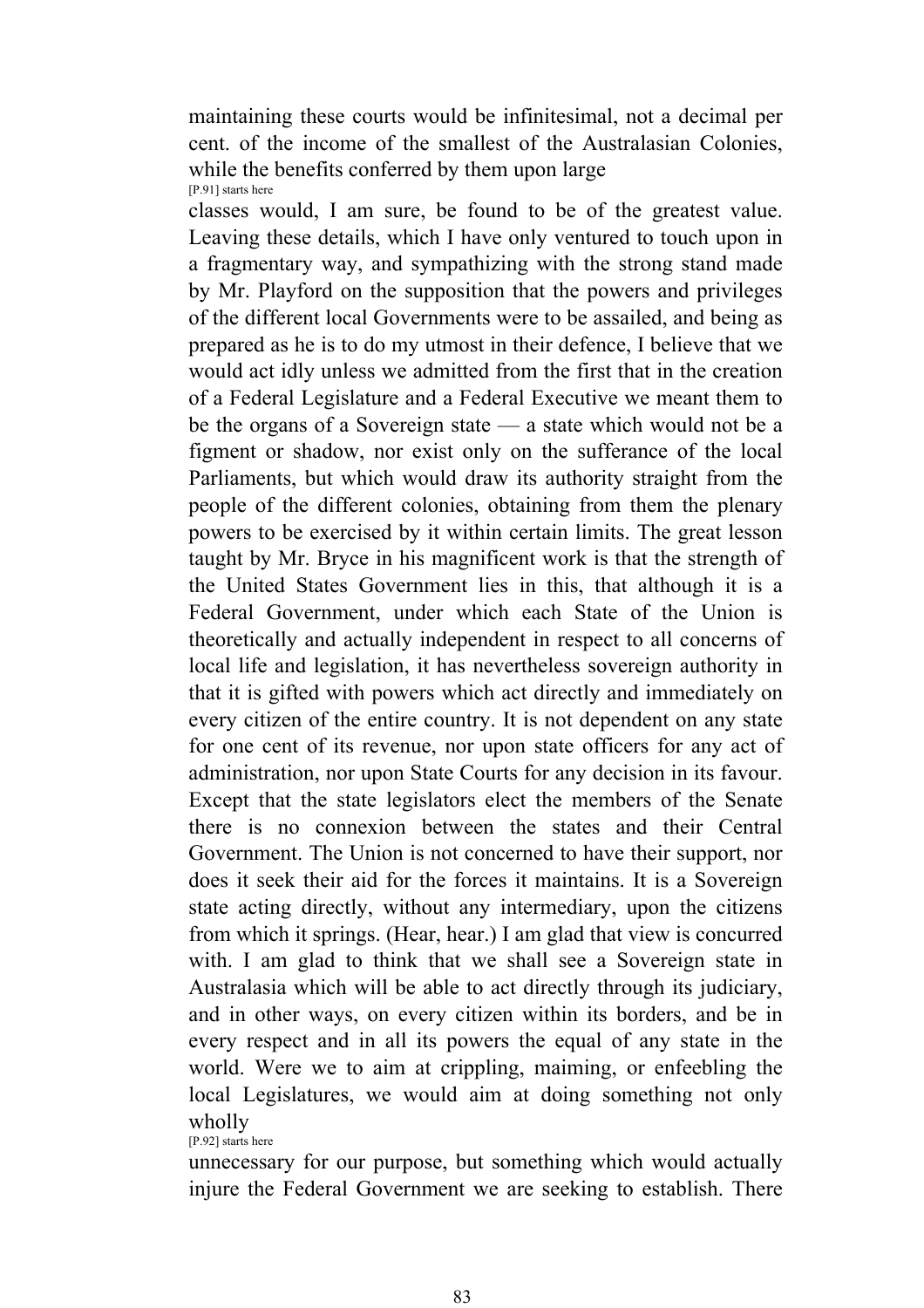should be and must be nothing antagonistic between a Federal Government supreme in its sphere and local Governments supreme in their spheres. It is perfectly true that there must be a division of authority, that some of the powers of the local Governments will have to be transferred to the Federal Government, but the judges of the powers to be given to either body must not be either the local Governments with their jealousies, or the Central Government with its ambitions. The judgment must come from those whom both exist only to serve — from the people themselves. So far both the local and central authorities must be regarded as on the same platform, because as it is in the national interest that there should be a differentiation of the powers of Government into central and local Governments so in settling that division only national interests ought to be considered. What we have to study is how to give the central authority all the powers which can be best exercised by such a body to the distinct advantage of the whole of the people. Those powers it ought to have; but it is not to be entitled to acquire them in such a way as would enfeeble the different local Governments, on whose healthy life its successful existence must largely depend. As well might it be attempted to enfeeble municipal institutions in order to aggrandize Parliament, the fact being that parliamentary Government depends very much for its smooth and easy working upon the smooth and easy working of the minor local bodies. There are an infinite number of issues which no central Parliament could deal with, but which necessarily belong to the local Legislatures, and which they should be able to deal with in the present manner. For my part, I think we should seek to strengthen the local Legislatures by every possible means. We should, as Mr. Playford says, leave them every power it is possible for them to exercise in the interests of the whole community. If more power can be given them for that purpose than is conceded elsewhere, let it be granted, but let us give the Central Government just as emphatically [P.93] starts here

a full and unfettered power so far as the interests of the whole people demand it. I find Hamilton, one of the greatest of the founders of the American Constitution, saying —

 "The establishment of a Constitution in time of profound peace by the voluntary consent of a whole people is a prodigy to the completion of which I look forward with trembling anxiety."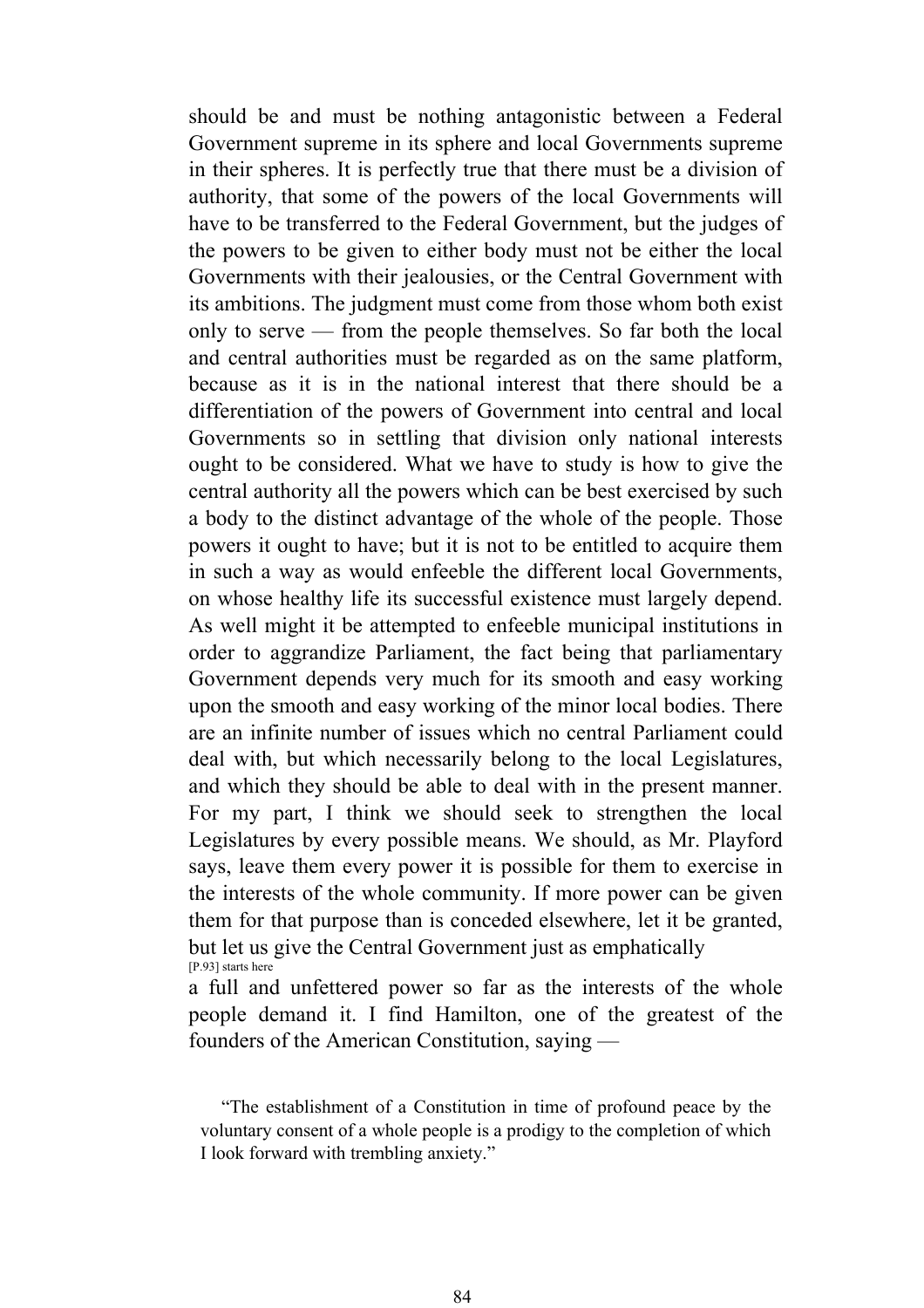And I think that although it would be arrogance indeed for the founders of an Australasian Constitution to measure themselves with men of the exalted moral character and splendid abilities of the founders of the great Republic, they may still approach their smaller task with much the same feeling. I do not quite concur in the statement that all great reforms must come from the people, but I fully admit that success in carrying out such reforms must come from the people. No success is possible without their sanction. All that is possible for this Conference or a Convention to do is to present to the Australasian people a means by which they can, if they so please, transform themselves and their separate segments into a great and united nation. I do not fear the result of an appeal to the people. Indeed, when the question is submitted to them, and a Constitution thoughtfully drafted by the representative men of all Australasia is presented to them, I shall be much astonished if the verdict from one end of the continent to the other is not an emphatic approval of what has been done. I would be alarmed if I could conceive of any other possibility. But that lies in the future. One thing we shall do in creating a Central Government will be to call into active political existence a class of men who have hitherto shown themselves unfitted or unable to deal with local politics, or who have, perhaps, not desired to deal with them. We shall, I believe, bring into the field of Federal Legislation a large body of trained political intelligence and also a number of minds not at present employed upon political issues, and we shall enable these to place at the service of the Union an ability and culture which shall be capable of conducting the business of the nation in a manner befitting its powers and its promises. The task which has fallen on the members of this Conference is in every [P.94] starts here

sense preliminary, but it is a task which we can discharge, in all humility, yet with perfect confidence that the Parliaments from which we have come will subsequently consider this question in a truly national spirit. A far greater task awaits the Convention, which will be called upon to frame a Federal Constitution. This will be a work of transcendent responsibility, yet the Constitution then shaped will, after all, however admirable, not be a final Constitution. There is not the least need to suppose that the Convention, when it addresses itself to its task, will do so under the impre time will not be absolutely perfect, and that if ever it is found not completely adapted to the circumstances of the Australian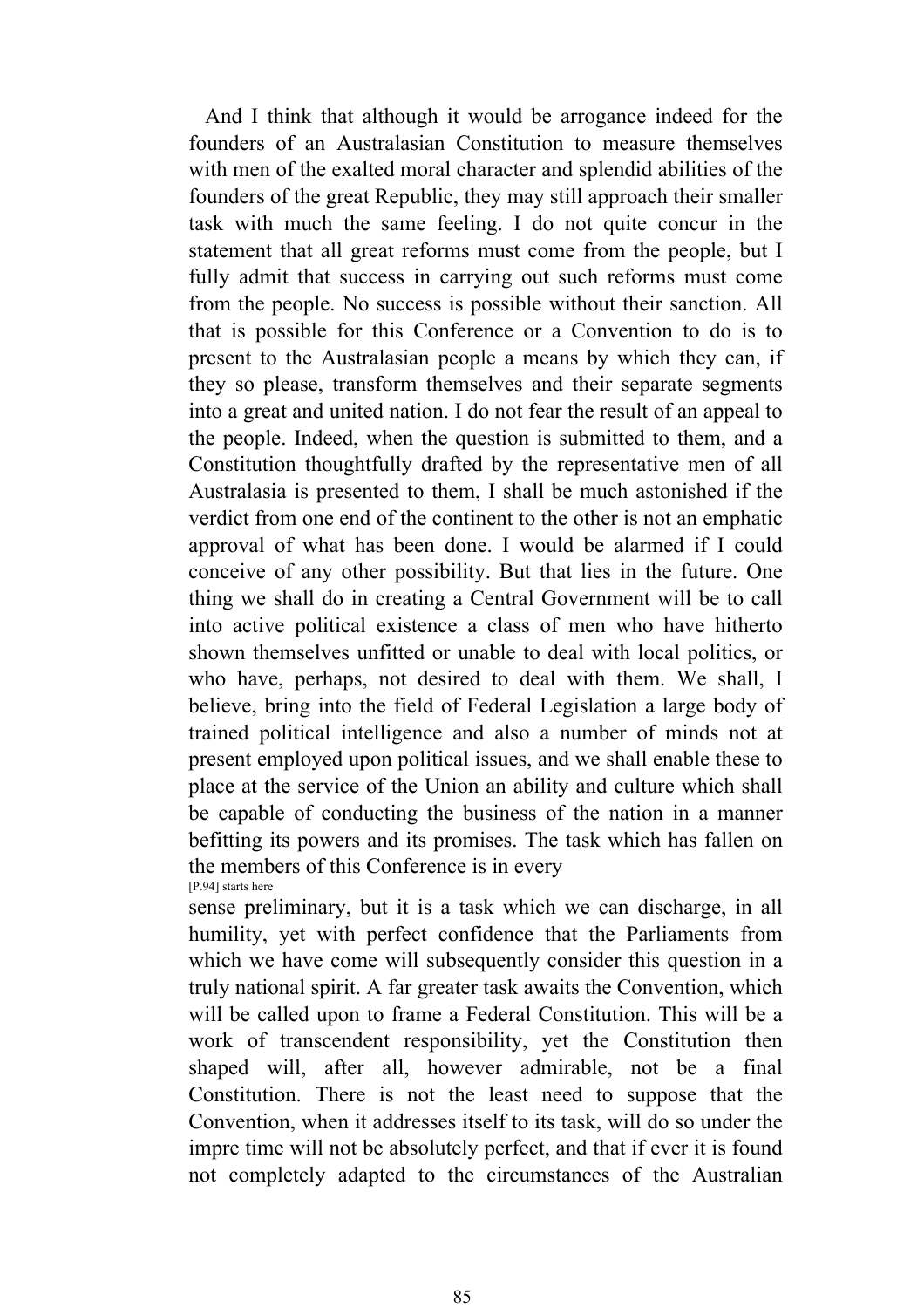people it ought to be altered, and will be altered by them to suit themselves. In conclusion, I think we need have no doubt that the people of these colonies, who have so wisely and well amended the Constitutions they obtained from the mother country, will be [P.95] starts here

found perfectly able, not only to frame a Constitution, but also, if necessary, to amend it so as to enable it to satisfy all reasonable needs. Indeed, it is upon this confidence in the capacity of our people for self-government that all our aspirations rest. It may be said of them, as Milton, in one of his pamphlets, said of the people of England —

 "Lords and Commons of England, consider what nation it is where of ye are, and where of ye are governors; a nation not slow and dull, but of a quick, ingenious, and piercing spirit, acute to invent, subtile and sinewy to discourse, not beneath the reach of any point the highest that human capacity can soar to."

 If Milton could say that of the superb generation of which he was one of the most glorious representatives, I believe that, with all deference, we may say as much of the picked race of men who founded these colonies not half a century since. The generation now passing away has, first with the consent of the Imperial Government, and afterwards with the consent of our own Parliaments, moulded our local institutions so that whatever may be the few small flaws in them, we have Constitutions of which we are proud, and of which the wisest political thinkers have expressed their approval. Upon the generation now coming rests the greater task of framing a Federal Constitution which shall be for all the colonies what our present Constitutions have been to each of us; and when I recollect the fathers who have taught and trained them, and their achievements in this very sphere, I cannot despair of the result of the task committed to them nor question the ultimate triumph of those who are now entering upon the hour of their labour and their trial

 The Conference adjourned at a quarter to six o'clock p.m., until eleven o'clock a.m. the following day. [P.96] starts here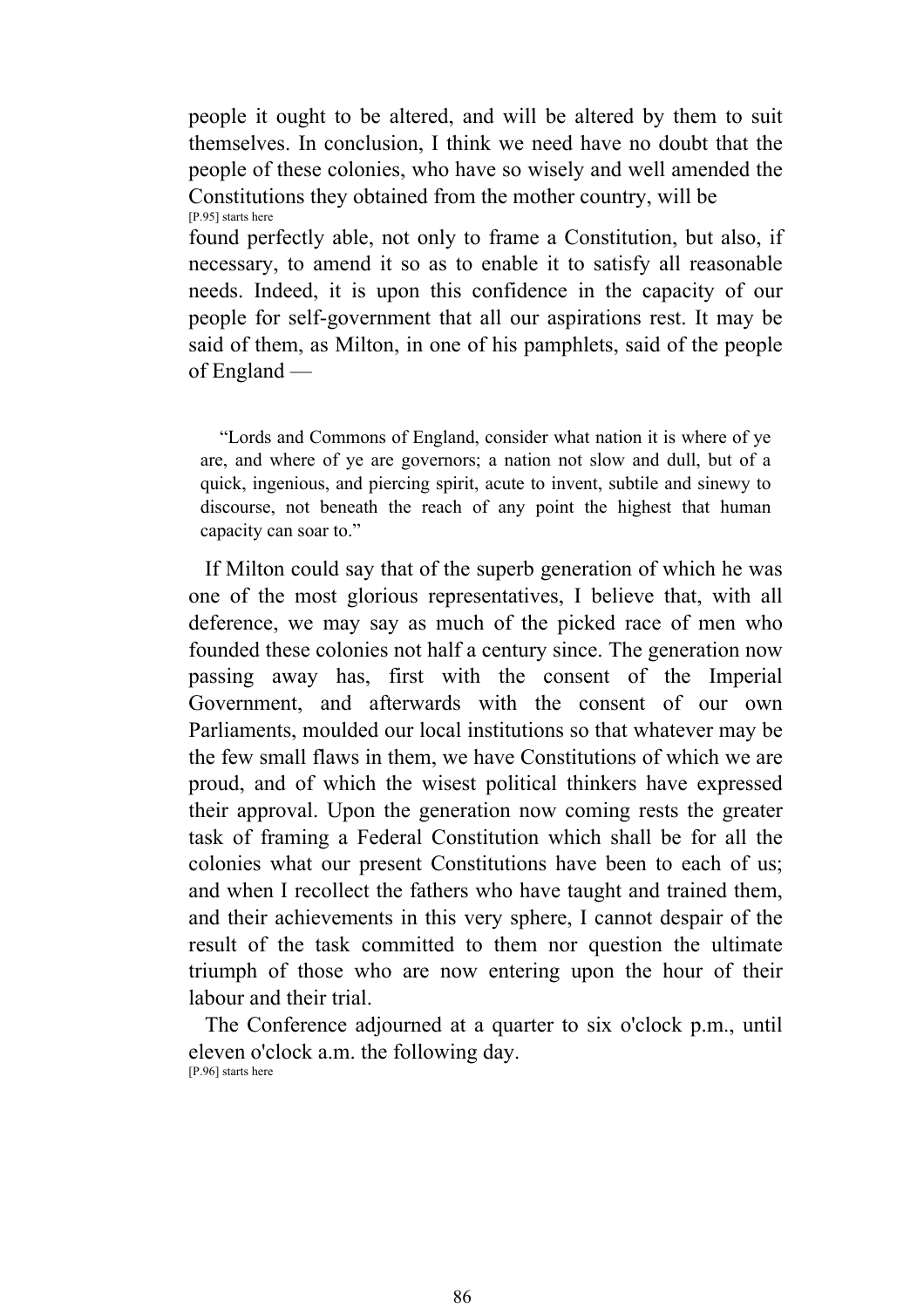# **Tuesday, February 11, 1890**

**Debates of the Federation Conference, 1890. Held in the Parliament House, Melbourne 1890.** 

#### **Tuesday, February 11, 1890**

 The Public were admitted to the Conference Chamber at five minutes to Noon, the PRESIDENT (Mr. D. GILLIES) being then in the Chair.

### **Union of the Colonies**

 Discussion of Sir Henry Parkes' motion, in favour of an early union under the Crown of all the Australasian Colonies (proposed the previous day), was then resumed.

### Mr. A. INGLIS CLARK said

 — Mr. President, the honorable mover of the proposition now under discussion by the Conference stated, at a very early stage of his speech, that the question of Australasian Federation had engaged the attention of leading statesmen in New South Wales and Victoria very soon after the adoption of responsible Government in those colonies, and that since then the subject had been discussed by them from time to time until the meeting of the Convention of 1883, which resulted in the production of the Federal Council Act. Mr. Playford, one of the representatives of South Australia, followed that statement with another to the effect that the question of federation had never got beyond the stage of being considered by the leading statesmen of the colonies — that it had never yet been taken up by the people of the colonies — and that until it was so taken up we could expect no good result either from this Conference or from any number of future Conferences like it.

#### Mr. PLAYFORD

 — I alluded to complete federation, and I spoke for South Australia only.

### Mr. CLARK

 — I assume that none of us can speak very decidedly for any colony except the one in which we live our daily life, and I feel that I can speak for the people of Tasmania, and say that they are quite ready, and even anxious, for federation; and perhaps I may be permitted to add, as a frequent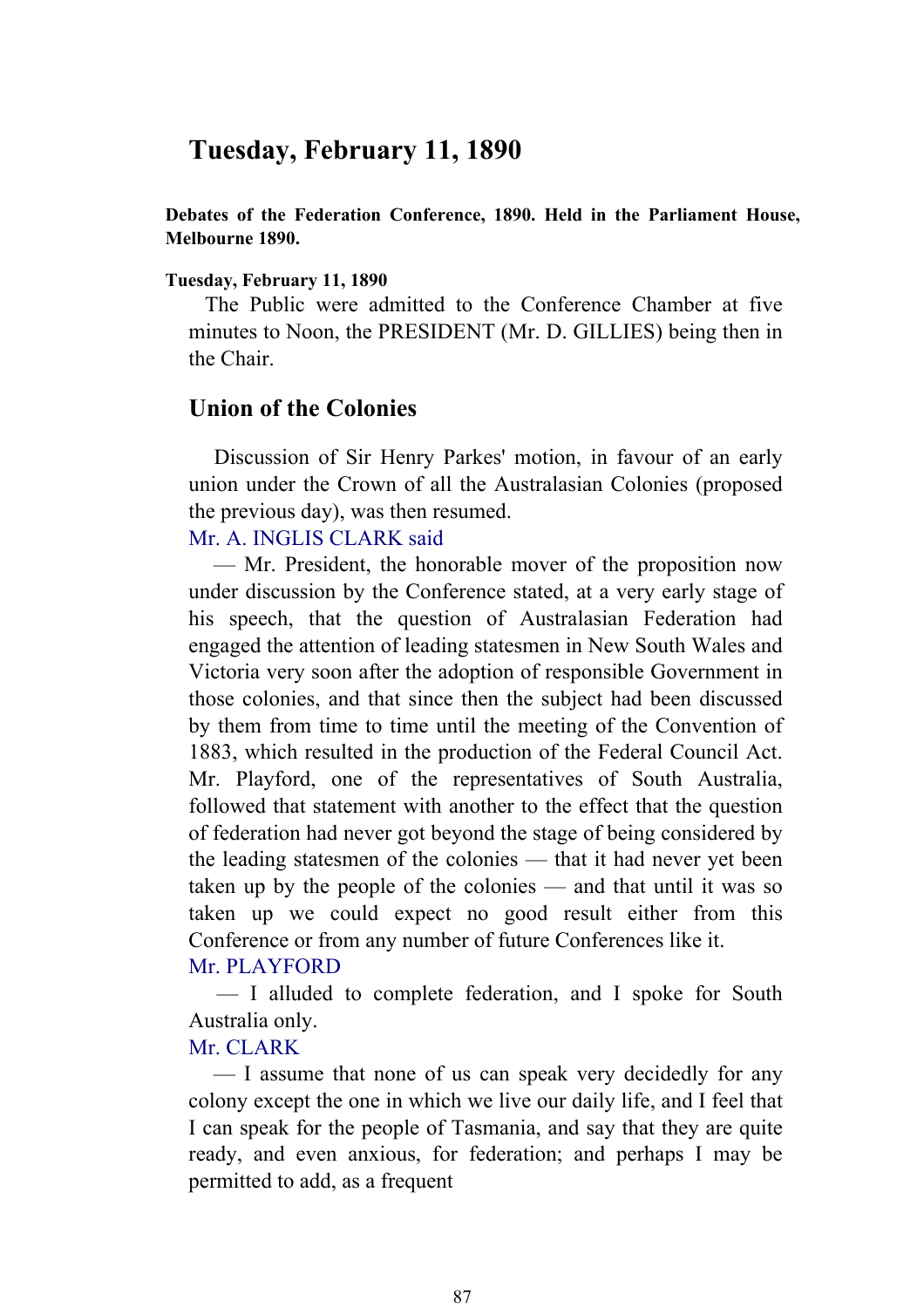[P.97] starts here

visitor, during the last ten years, to Victoria and New South Wales, that I have formed the impression that the majority of the people of those colonies are animated by a very similar sentiment. Surely, if that is the case, I may fairly trust that this Conference will be productive of solid results. Of course, as to public opinion in South Australia, I can offer no opinion whatever. I take it for granted, however, that the honorable gentlemen who represent that colony in this Conference are perfectly qualified to tell us the state of popular feeling there on the federation question, and if it is as backward as Mr. Playford seems to indicate, I may nevertheless hope that this Conference, which speaks to all the colonies, will assist the education of the South Australian people on the subject. I will hope, also, that the representatives here of South Australia will be so impressed with the sincerity and earnestness of the representatives of the other Colonies, that when they return to their homes they will do so convinced that they have a mission to strive all they call to persuade their fellow-colonists to take all interest in, and to be eager for, the federation that is bound to come. Perhaps I cannot do better, at this stage of my remarks, than express the feeling, which I believe exists throughout Tasmania, namely, that it would be a very good thing, supposing all the colonies to be not quite prepared to bind themselves at once into federative union, if, as a beginning, four or five of them were to do so. For myself, I would be perfectly willing, and I am sure that so far I simply echo the voice of the colony I represent, to advocate a federation including the colonies of Victoria, New South Wales, Queensland, and Tasmania — four continuous colonies. Of course, I greatly hope that this Conference will produce larger results than that, but I am reminded that such was the beginning of the federation of the Canadian Dominion. Originally only four colonies joined. Three others subsequently came in at different dates, and others are still standing out.

### Mr. PLAYFORD

 — Originally, only three colonies joined — Canada, New Brunswick, and Nova Scotia.

#### Mr. CLARK

 — Upper and Lower Canada were two provinces. [P.98] starts here Mr. PLAYFORD.

— But under one Parliament.

### Mr. CLARK

— At all events, the representatives of four provinces met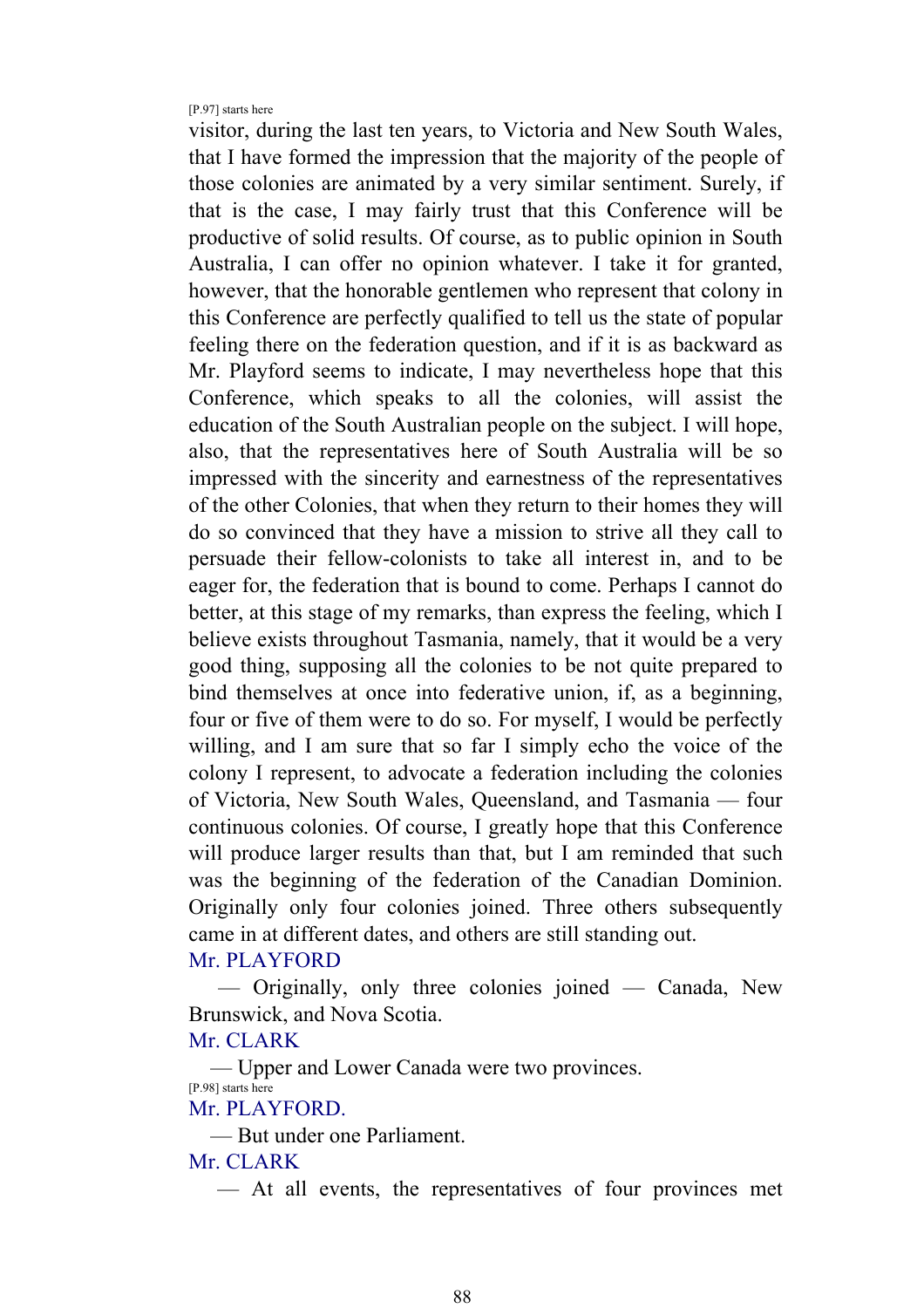together for the purpose of federating. Mr. PLAYFORD

— That is correct.

Mr. CLARK

 — Again, lest four or five colonies should be thought too small a number to federate, I would beg to call attention to the fact that when the subject of federation was first taken up in Australia, as mentioned by Sir Henry Parkes yesterday, there were in the whole of Australia only four self-governed colonies, namely, New South Wales, Victoria, South Australia, and Tasmania, and, in the federation then proposed, only those four colonies could have been invited to join. With these facts before me, I cannot help thinking that even supposing South Australia or any other colony could not see its way to federate at once, it would be quite open to the four contiguous colonies I have mentioned to join in a federal union forthwith, at the same time making provision for any other colony standing out to join them when it felt inclined to do so. Mr. Playford went on to say that, in his opinion, the difficulties in the way of Australasian Federation are greater than those which the people of Canada, or the people of the United States, had to grapple with when they federated. Well, I believe that with respect to Canada that statement was to a large extent correct. The honorable gentleman supported his assertions by an unquestionably very interesting and very correct account of the way federation was brought about in Canada. He reminded us that the question was first taken up there during the Civil War in the United States of America, and that fear of invasion from the United States greatly accelerated the federation movement in Canada. It is quite true that we have no similar difficulties or dangers to force us into federation; but, let me observe, neither had the people of the United States when they adopted their present Constitution. They had achieved their independence, and they were at peace with the whole world. ("No.") Notwithstanding that contradiction, I think I can prove my

[P.99] starts here

statement by referring to an authority I scarcely think any honorable gentleman here will attempt to contradict. The great difficulties which the United States bad to contend with at the time I speak of, and which induced them to adopt their present Constitution, were, in fact, exactly the same as those which we have to contend with. Sir HENRY PARKES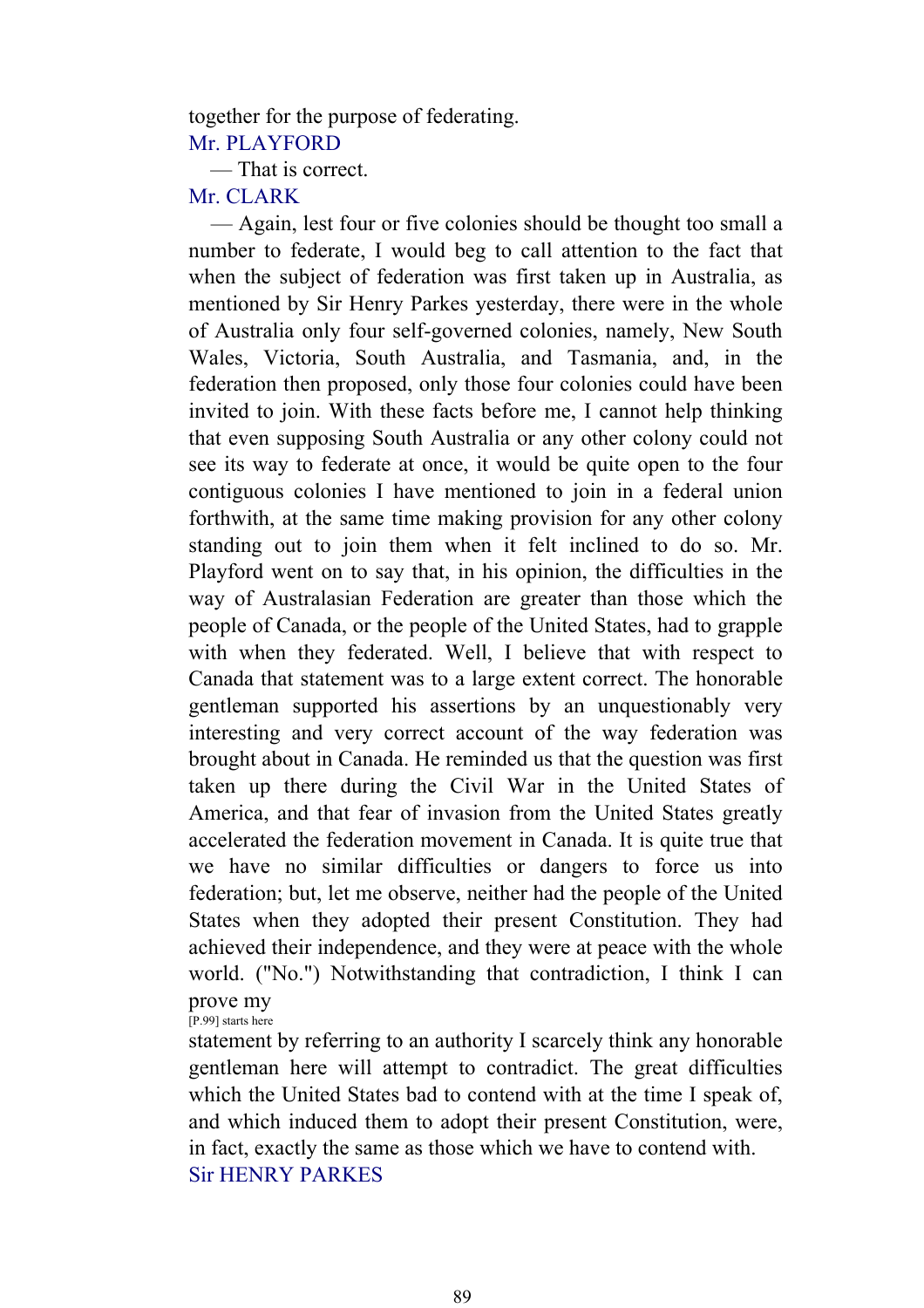— Hear, hear.

Mr. CLARK

 — If there is an author who has more than another the right to be heard on this subject, it is the famous American statesman who is prominently known in the literature of that country as the great expounder and defender of the American Constitution, and as the most powerful intellect that ever appeared in the political arena of the United States. In fact, it was on account of his enormous abilities, together with his intense love of the Union, and the vast service he rendered in educating his fellow-countrymen up to the standard of union, and in indoctrinating them with that affection for it which eventually carried them successfully through the Civil War, that a large proportion of his countrymen forgave him the action taken by him on the great moral question of slavery. I need scarcely say that I refer to Daniel Webster, who had during his life frequent occasion, both in the Supreme Court and in the Senate of his country, to refer not only to the origin of the Constitution, but also to the motives which induced the different states to enter into it. Here is a deliberate statement by him on the subject I have referred to. Before the Supreme Court, in the case of *Gibbons and Ogden*, he said —

 "Few things are better known than the immediate causes which led to the adoption of the present Constitution, and there is nothing, I think, clearer than that the prevailing motive was to regulate commerce," —

 Not any necessity to arm in defence against a foreign foe, nor any dread of civil war between different states, nor any difficulty of the  $kind$ , but —

 "to rescue it from the embarrassing and destructive consequences resulting from the legislature of so many different states, and to place it under the protection of a uniform law. The great objects were commerce and revenue, and they were objects indissolubly connected."

[P.100] starts here

 Are not these the great difficulties which we in Australasia have to contend with? Is it not motives of a precisely similar character that are urging us towards federation? Again, in his great speech in the Senate, on the Sub-Treasury, he spoke as follows: —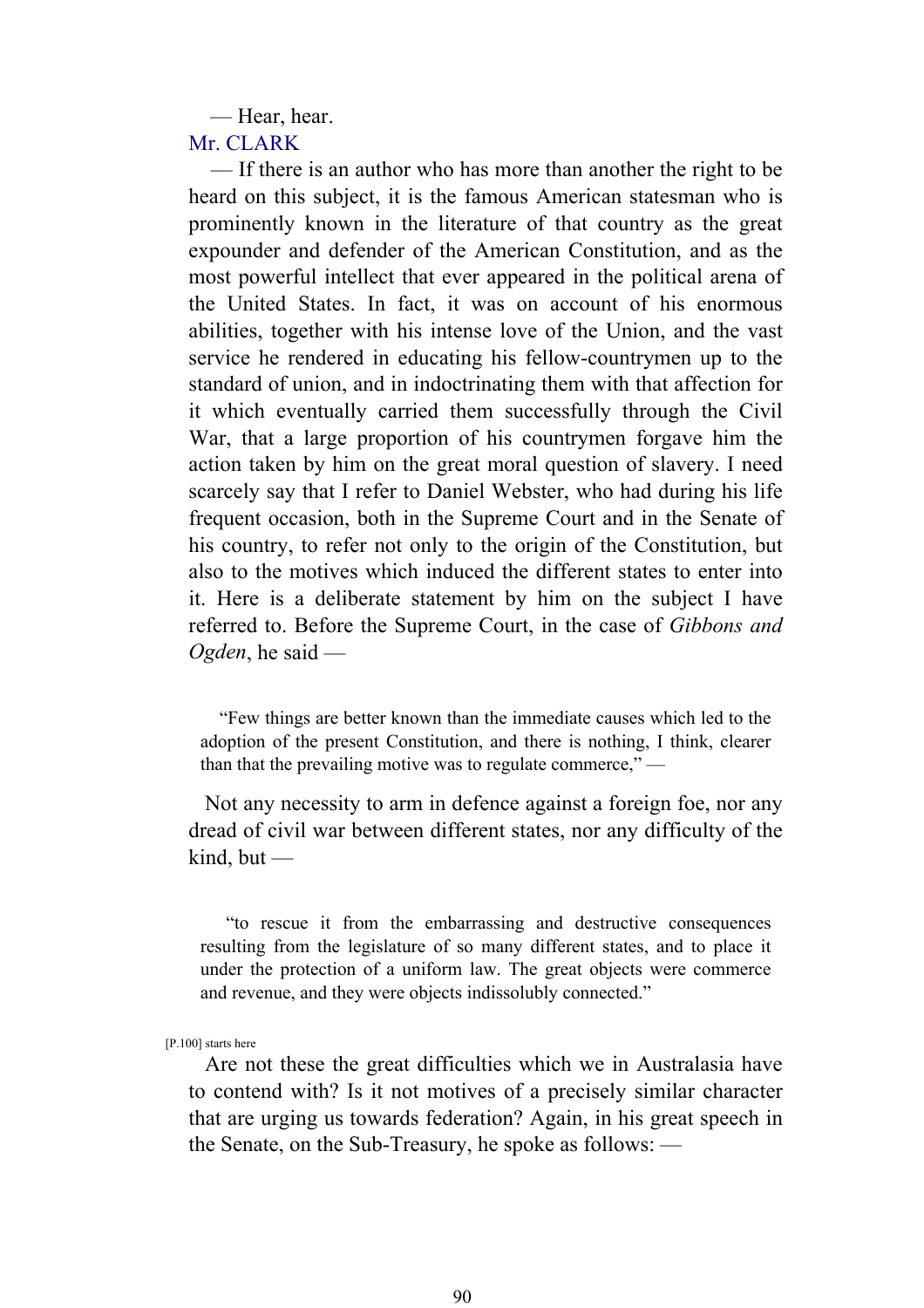"Sir, whatever we may think of it now, the Constitution had its immediate origin in a conviction of the necessity for this uniformity or identity in commercial regulations. The whole history of the country, of every year and every month from the close of the war of the Revolution of 1789, proves this. Over whatever other interests it was made to extend, and whatever other blessings it now confers, or hereafter may confer, on the millions of free citizens who do or shall live under its protection, even though in time to come it should raise a pyramid of power and grandeur whose apex should look down on the loftiest political structures of other nations and other ages, it will yet be true that it was itself tile child of pressing commercial necessity. Unity and identity of commerce among all the states was its seminal principle. It had been found absolutely impossible to excite or foster enterprise in trade under the influence of discordant and jarring state regulations."

 But I will offer no more quotations, for we are here, I presume, rather to give our own reasons for Australasian Federation, than to refer to other authorities, however admirable or eloquent they may be. I will therefore content myself with what I have already cited in support of my contention that the difficulties we have to grapple with are in the main exactly those which the United States of America bad in their way in 1787. On these grounds, I regard some of the statements on this subject which Mr. Playford put forward as scarcely correct, although I believe he was substantially accurate in his assertions with respect to the formation of the Canadian Dominion. After the very able and interesting speech of Sir Henry Parkes, came one of the most important and practical utterances we in this Conference have yet listened to, namely, that delivered by Sir Samuel Griffith, one of the representatives of Queensland. He very frankly and properly submitted that while we all admit the advantages of federation, and are willing to anticipate its coming glories, we are nevertheless bound at the present time by every reasonable consideration to look fairly in the face the [P.101] starts here

difficulties which stand in the way of its accomplishment, and to attempt to discover, through careful discussion and deliberation, some means of obviating them. The principal difficulty which he seemed to think lies in our path is that connected with the revenues of the respective colonies, and he pointed out that the majority of each of those revenues is largely derived from duties on goods imported from other colonies. What he laid stress upon was that in every colony the Customs Department produced the largest portion of the total revenue, and that that portion chiefly consisted of duties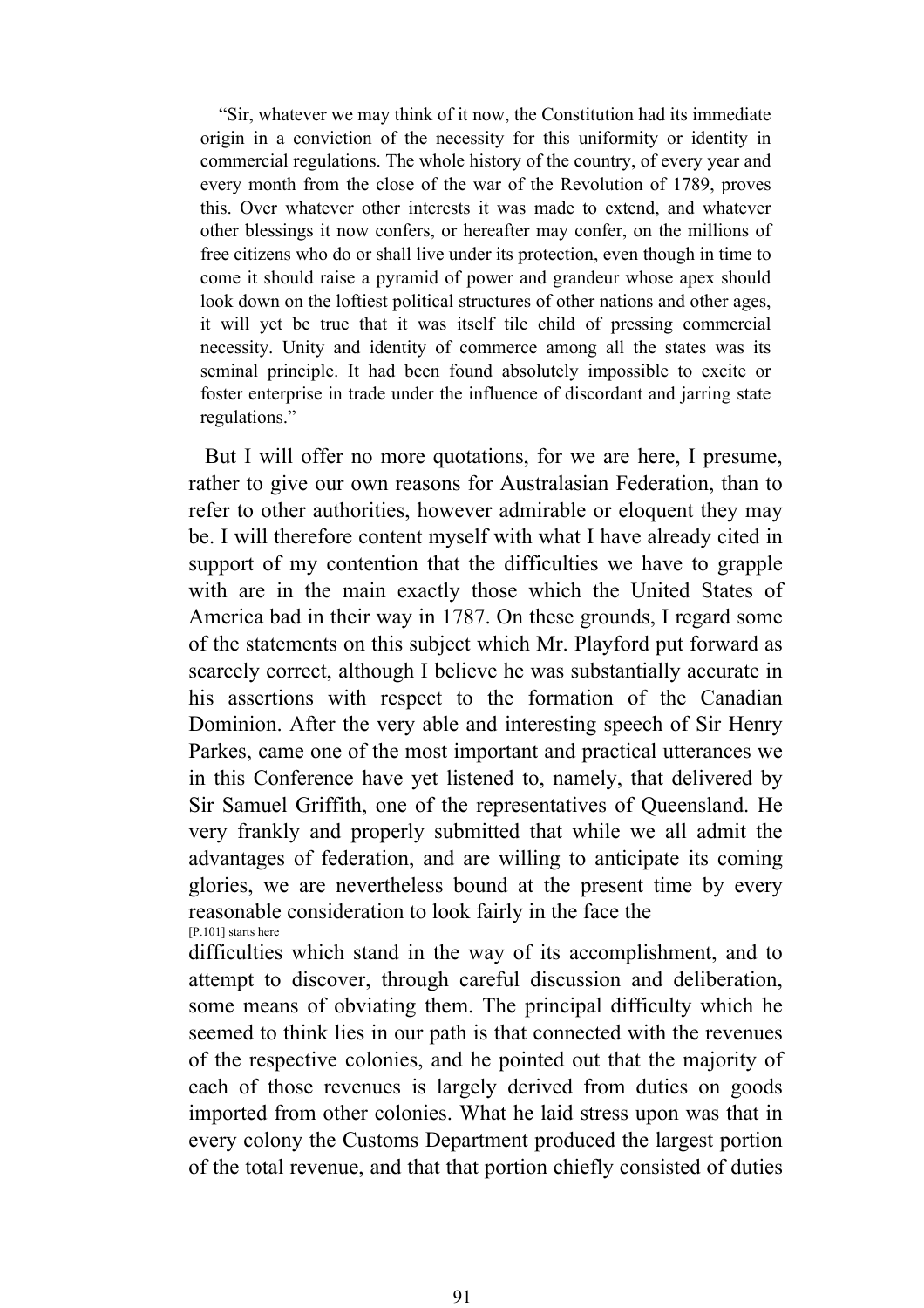imposed on intercolonially imported articles. Now, I don't think that this state of affairs presents such a difficulty in the way, of federation as Sir Samuel Griffith appears to imagine. Certainly, if we were to do in Australasia what was done in Canada with regard to the public debt, the difficulty, if it is one, would immediately vanish. We know that the Dominion Government of Canada took over the whole of the public debts of the various colonies included in the Federation, and made an adjustment on the subject which put each colony in an equally fair and advantageous financial position. Well, if the Government of the coming Federation of Australasia were to similarly take over the public debts of the several colonies of the group, surely each of them could very well afford to surrender the revenue derived by it from the particular source alluded to. I think this will appear clear from a few figures which I have put together since yesterday, and which show the proportion of revenue derived by each colony from Customs duties on goods imported from neighbouring colonies, and also the amount paid by each colony as interest on its national debt. Let us first take South Australia. We find its total annual revenue to be £2,354,743, about one-fourth of which, namely, £531,964, comes from duties of Customs. On the other hand, South Australia pays annually, as interest on its national debt, the sum of £794,922, or about £160,000 more than the whole of its Customs receipts. Now, it seems to me that if t

#### [P.102] starts here

#### Sir SAMUEL GRIFFITH

 — But from where is the Central Government to get the money wherewith to pay the interest?

### Mr. CLARK

 — I cannot quite understand the question. Will not the Central Government be able to collect what it wants?

## Sir SAMUEL GRIFFITH

 — Without Customs revenue from intercolonially imported goods, the aggregate income of each colony would be diminished by at least half a million sterling.

### Mr. CLARK

 — But the loss could be made up by duties on goods imported from other parts of the world. For instance, I find that South Australia imports front the other colonies less than half the quantity of the goods she imports from elsewhere. Speaking roughly, the difference is that between 44 per cent. and 97 per cent. The revenue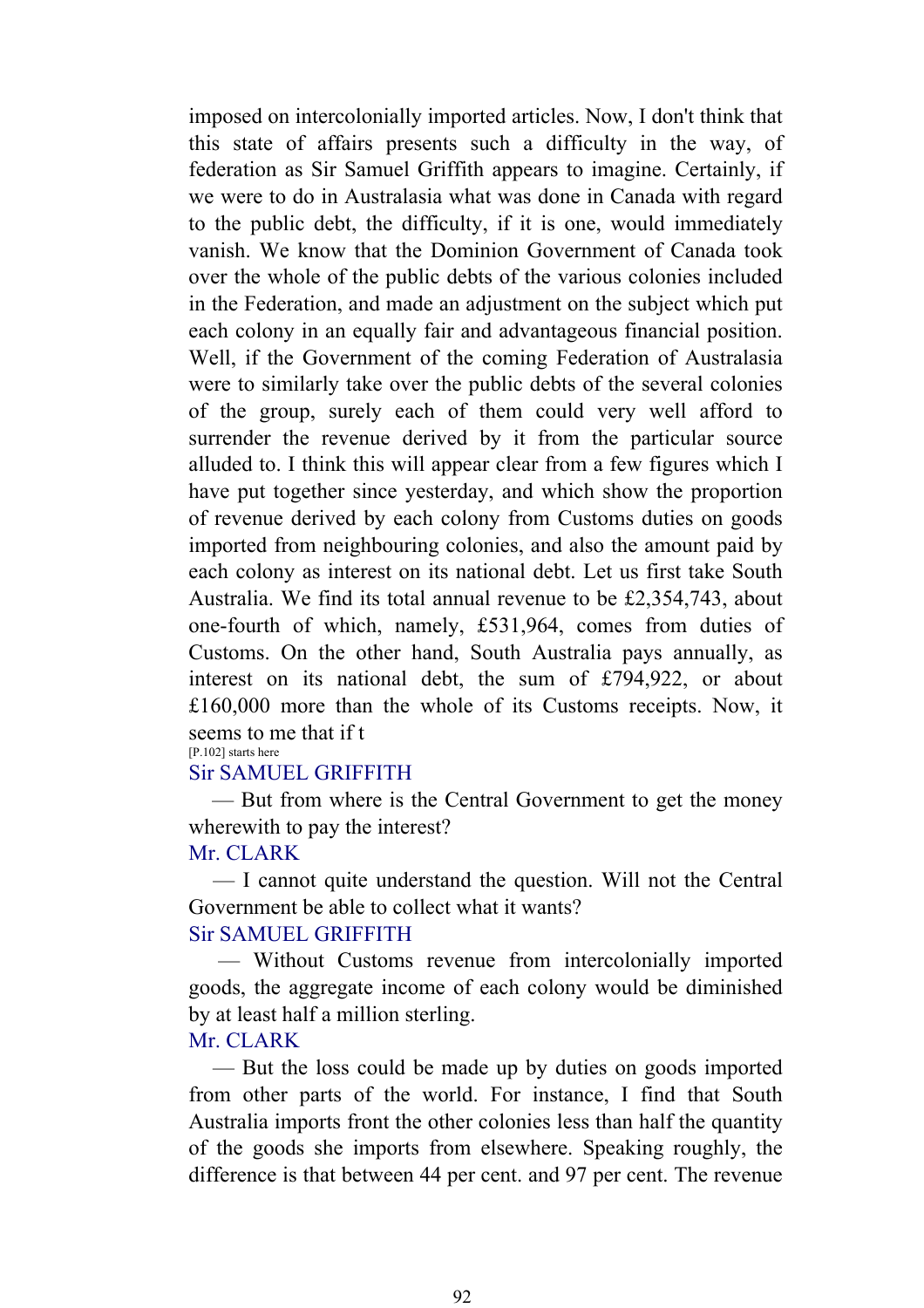which she would hand over to the Central Government would be, in fact, about £260,000, so that her bargain in the matter would be a good one.

### Mr. PLAYFORD

 — South Australia would have to pay heavier Customs duties in order to make up the difference.

### Mr. McMILLAN

— Don't go into figures.

## Mr. CLARK

 — I simply wished to show that South Australia, which I only referred to as an example, would be a gainer instead of a loser by the proposed transaction. There are also other aspects of the question to consider. I don't suppose that any one will imagine for a moment that when the Central Government is established it will for all time derive the whole of its revenue from Customs duties. It will have other sources of revenue. I never intended for one moment to convey that the Central Government would be able to obtain in the way I have alluded to all; the revenue it would require in order to pay interest on the different national debts of the colonies, and at the same time to carry on its other work. Every Government in the world goes in for both direct and indirect taxation, and possibly the Central Government will adopt some sort of direct or territorial taxation. Sir Samuel Griffith said himself that a [P.103] starts here

uniform intercolonial tariff must come some day. Well, if a uniform tariff is to come, what good is to be gained by delaying its advent? For my part, I don't think the position of affairs will be much improved by time. I have no wish to make this discussion turn in any degree upon the fiscal policy of the different Australian Colonies, but I cannot shut my eyes to the fact that some of the delegates who have spoken have done so on behalf and as the mouth-piece of colonies in which a protective policy is in force, and, I presume, as advocates of that policy.

## Mr. DEAKIN

— Hear, hear.

## Mr. CLARK

 — That being so, I may be pardoned for looking at this question from the point of view of a free-trader. Well, taking the subject in that aspect, I don't think that delay will at all improve the position of affairs, by making the people of the various protectionist colonies more willing than they are now to give up their protective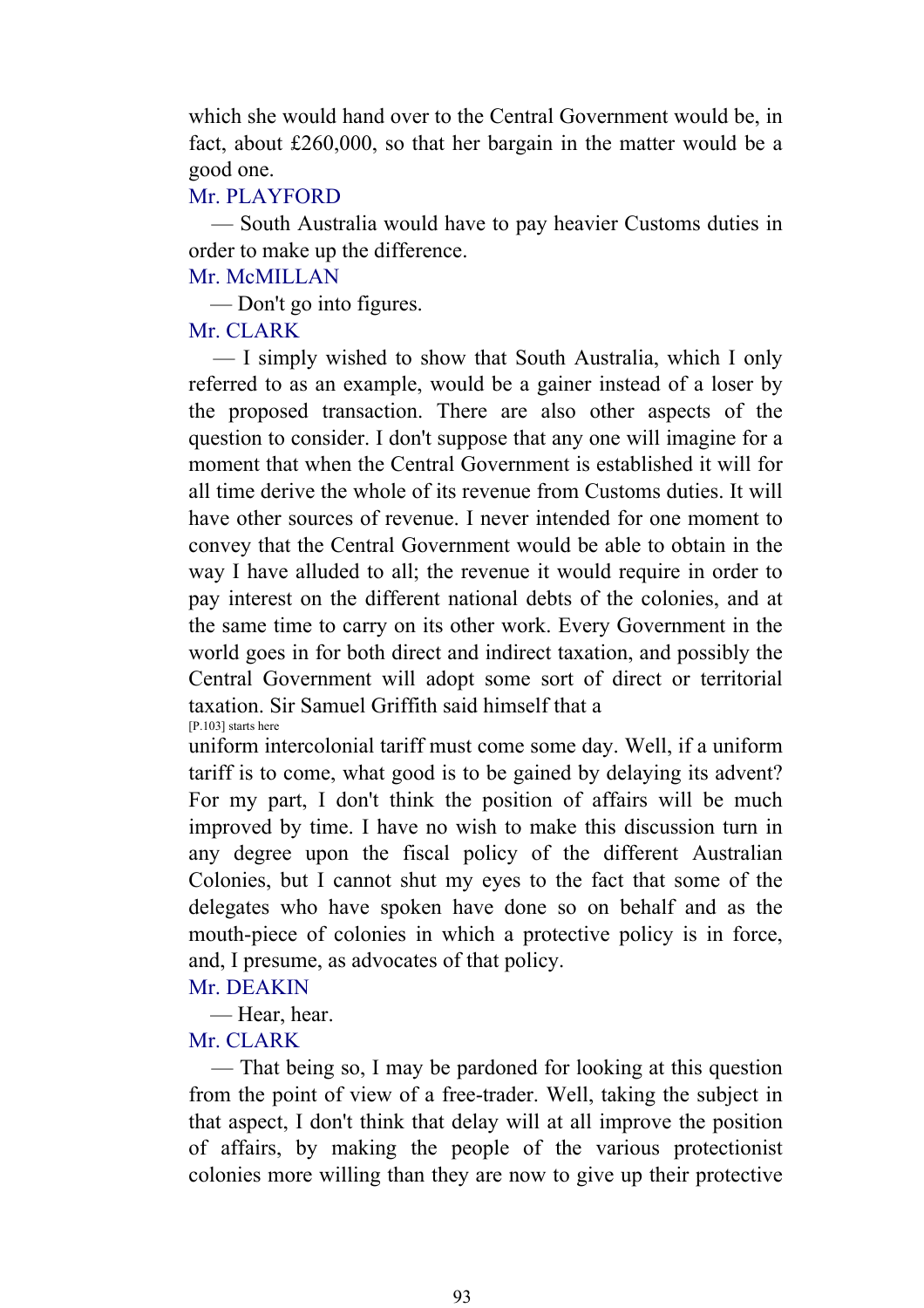tariffs. We have often heard it said — "Give us a protective tariff for a time and by-and-by we will be able to stand up by ourselves;" but that time, never seems to come. Instead, the cry is always for a little more protection, and, with that sort of thing going on, of course delay will call make matters worse. So far as South Australia is concerned, it will, therefore, be far better for her to come in now, when her protectionist tariff is only two years old, than at some future date — say, when it is twenty years old. Mr. Playford also said that he thought Sir Henry Parkes' speech was in reality as much against federation as in its favour, because he painted such an admirable picture of Australasia as she is, that the question arises — " If we have done so well in our present state, would it not be better to leave well alone?" No doubt we have done very well in the existing position of affairs, but who will say that we would not have done much better with federation from the start? I do not think it has been hitherto generally known that when the draft Bill "for the better government of the Australian Colonies" was first submitted to the Imperial Parliament in 1849, there was a provision in it for the establishment of' something like federation, that is to say, for the adoption of a uniform tariff by a central body representing the several colonies. That Bill was supported by both sides of the House of Commons, and it passed there by a majority of 98, but for some inexplicable reason some member of the House of Lords moved the excision of the federation clauses, and they were struck out. Who can say what the history of the Australian Colonies would have been had not a foolish lord — if I may use the expression proposed the omission of the clauses I refer to, which, if they had been retained, might have given us, more than a generation ago, the very uniform tariff and Federal Executive we are now seeking to establish? Mr. Playford shakes his head.

### Mr. PLAYFORD

— It was at the expression "foolish lord."

#### Mr. CLARK

 — But whether things would have been better in the past or not, we know that nothing in the world remains always in the same condition. Change is the law of life, and if we are to live in the best sense of living, that is to say, attain to a wider, fuller, and higher life with regard to public matters, each of the communities we represent must emerge from provincialism and enter upon something better and larger than the separate existence of a separate colony. But if we remain apart for any considerable length of time it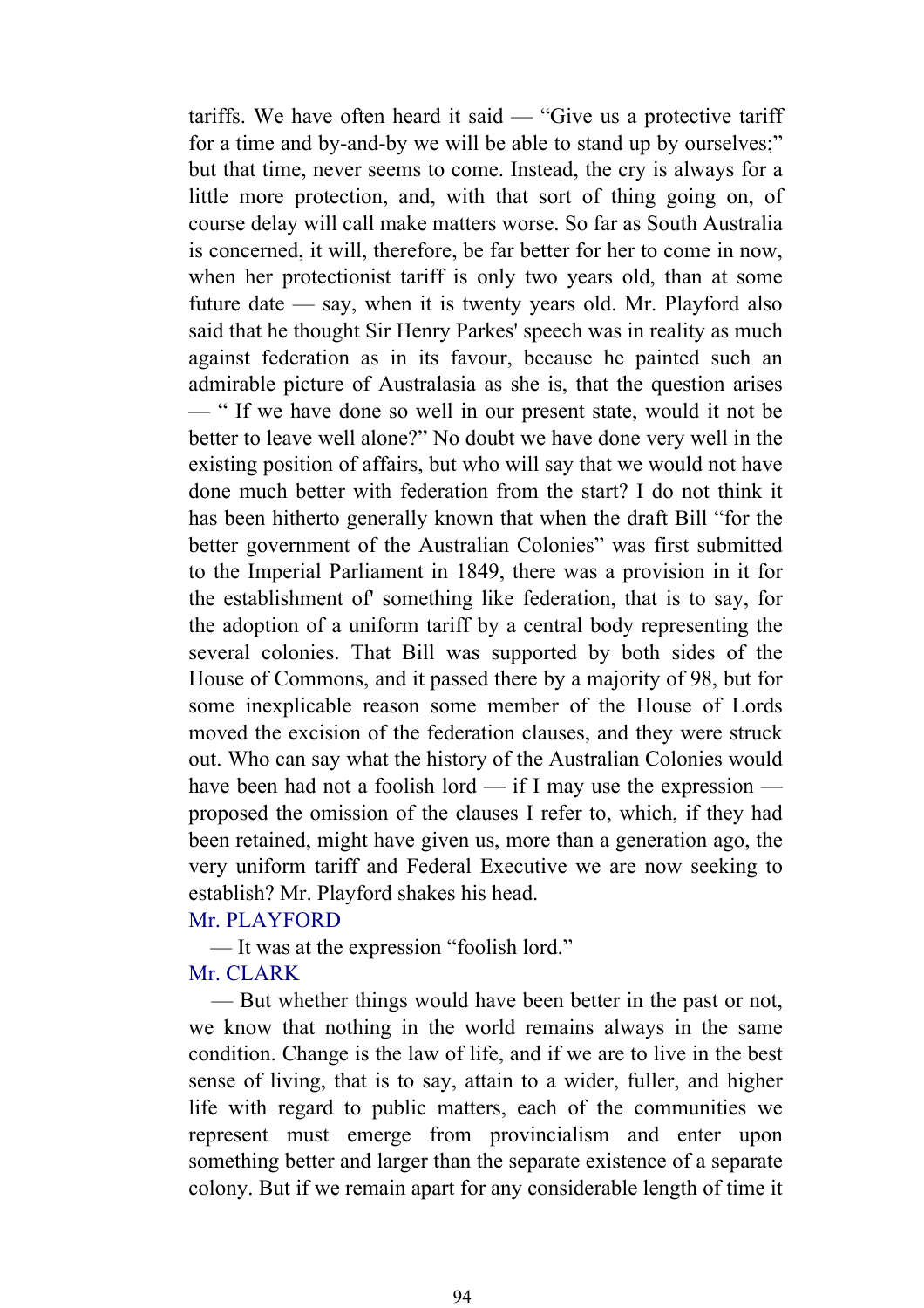may be that unforeseen difficulties and dangers — such difficulties and dangers, for instance, as forced the Canadians into federation — will arise on Australasian soil to overwhelm us. I don't pretend to indicate how such dangers and difficulties would develop themselves, or what, if they came, their nature would be, but I think it quite reasonable to suppose it to be possible that were we to continue as separate as we are for an indefinite period, contingencics of an unforeseen character would occur to cause some generation yet to be born to look back upon past events with the thought — "Oh! would that the delegates at the Melbourne Conference of 1890 had taken the step forward which was so necessary for the interests of the Australasian Colonies — that they had looked more to the possibilities of the future — and given us then that federation which [P.105] starts here

we are now with toil and suffering endeavouring to obtain." I hope however, that this Conference will not, in future history, be characterized in any such fashion, but that, on the contrary although we may have to be followed by it Convention, clothed with full authority to prepare an Australasian Constitution — we will be remembered as having done all in our power to promote. rather than retard, the great movement. Mr. Playford also dealt to some extent with the question of the Victorian tariff and retaliation. Well, I thank him for the frankness with which he approached the subject. I think it would be a pity were this Conference to dissolve without the representatives of each colony stating, with the utmost plainness, what they think of the past action of the different colonies towards one another. For myself, I propose to endorse nearly everything Mr. Playford. said with regard to the Victorian tariff, because I think Tasmania has suffered from it even more than South Australia has. In fact, I might accuse Victoria of having actually broken faith with my colony in the matter of a certain reciprocity treaty. But I have not come here to indulge in retaliatory speeches. Indeed, I am willing to forget all the past, and to fight for the union of Victoria and Tasmania in the future, even if I do so on the low and selfish ground that with such a union we would no longer suffer from hostile tariffs, and no breach of faith, such as I have referred to as occurring in the past, could possibly be repeated. I hope the representatives of South Australia take a similar view. If South Australia has in the past suffered from Victoria — Mr. PLAYFORD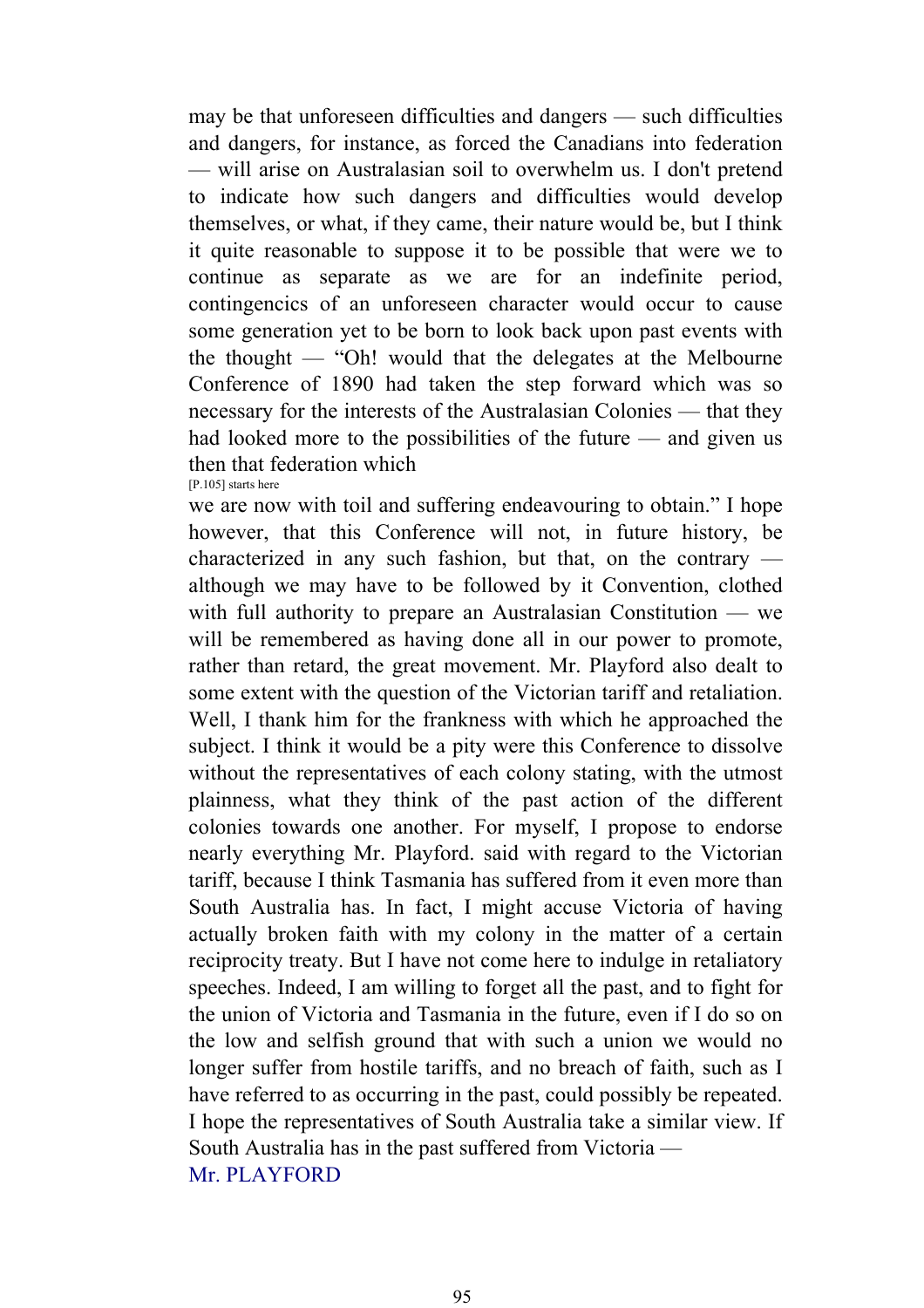— Oh! we are quits now.

### Mr. CLARK

 — The question of the Canadian Constitution has been several times mentioned in the course of our proceedings, and its difference from that of the United States has been somewhat touched upon. On this point I would say that I think it would be well were each of us to state more or less precisely what kind of confederation we would individually advocate, and also what kind of confederation each colony represented by us [P.106] starts here

would respectively be satisfied with. For my part I would prefer the lines of the American Union to those of the Dominion of Canada. In fact, I regard the Dominion of Canada as an instance of amalgamation rather than of federation, and I am convinced that the different Australian Colonies do not want absolute amalgamation. What they want is federation in the true sense of the word. The British North American Act, under which the Dominion of Canada was established, not only goes on the principle of defining the powers of the local Legislatures, as well as the powers of the Central Legislature, but also says that everything not included in the jurisdiction of the former is included in the jurisdiction of the latter, and it enables the Central Executive to veto the Acts of the local Legislatures. Well, I believe that, in the course of time, those who live to see the outcome will find the local Legislatures of the Dominion reduced to the level of the position of large municipalities, and that Canada will have ceased to be, strictly speaking, a federation at all. On the other hand, the American Constitution, as we all know, defines the powers of the Central Legislature, and reserves everything not included in them for the local Legislatures, It has been supposed that this has been a source of a deal of controversy and trouble in the United States, and the real cause of the Civil War. I differ from that opinion, I believe that the cause of the political controversies of the United States, which resulted in that war, was the question of slavery. If we have a lion in the path in the way of the tariff, certainly the American Union had a serpent in its way in the form of that tremendous question. It roused all the passions and the faculties of human nature, good and evil, on one side or the other, and induced attempts to give the most tortuous interpretations to the Constitution, either to assist or resist its encroachments. Well, Mr. President, we shall be cursed with no such question in Australia. Therefore, I do not think we need fear to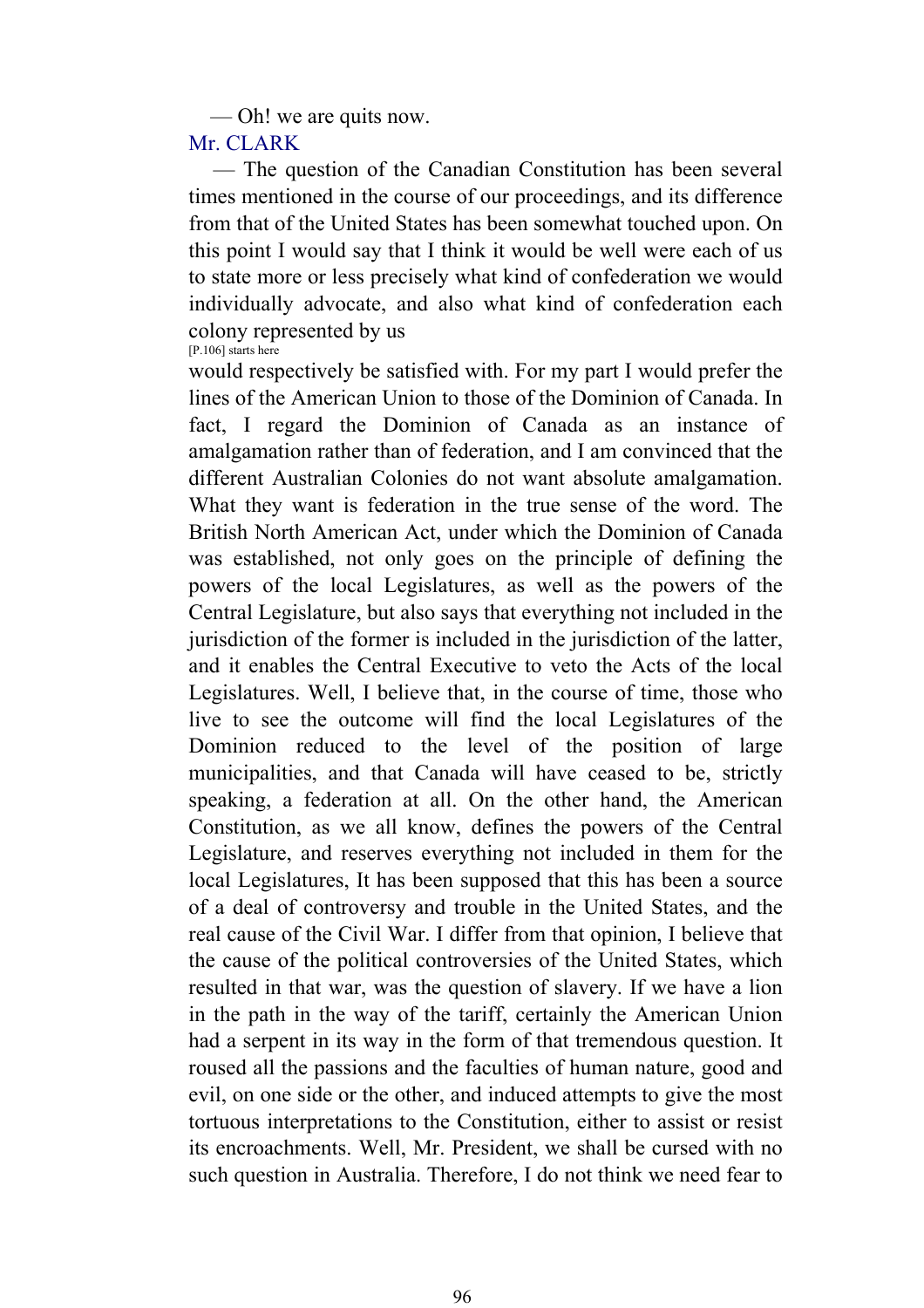go upon the lines of the Constitution of the United States in defining and enumerating the powers of a Central Legislature, and leaving all other powers to local Legislatures. Readers of [P.107] starts here

American history must have been frequently struck with the merits of the American system, in preserving that local public life of the various states which is so dear to the native American of every state. And when we notice to what a large extent the United States has grown, both in territory, population, wealth, and industry, we call scarcely imagine that that, great community could flourish with such a variety of interests and industries, and with such a variety of national life, under any other system than that under which it lives. So far from the local life of the states being the cause of political irritation, controversy, and dissension, I firmly believe that if the American Union were now constructed on the lines of those of Canada, there would be far more danger, dissension, irritation, and disunion in the future than exist at the present time. In fact, the opinion of many of the most eminent publicists of Europe is that the salvation in the future of America as a united nation is the large amount of the local autonomy of the states. When we observe the large territory which we have in Australia — territory which we hope will some day be peopled to the same extent as is that of the United States — and when we notice the variety of climate and soil which will produce so great a variety of industrial and social life, we must come to the conclusion that we also ought to have a system which will preserve local public and national life in the same manner as it is preserved in America. It is quite possible that we may profit by the past experience of America, and give to the Central Legislature some few more powers than is possessed by that of the United States. It may be that we may even actually learn something from the Constitution of the present small Federal Council of Australasia, which has a provision not possessed by any other Federal Constitution in the world, and that is a provision that two or more colonies may refer any particular subject to the Federal Council, to ask it to legislate upon it, and that it will then become law in those colonies, and, thereafter, in any other colony which may choose to adopt it. I firmly believe that many of the difficulties which have arisen in America, which the [P.108] starts here

local States can not deal with, and which the Central Legislature, for some reason or other, has not seen fit to deal with, might have been met in that way. We can scarcely imagine that the Congress at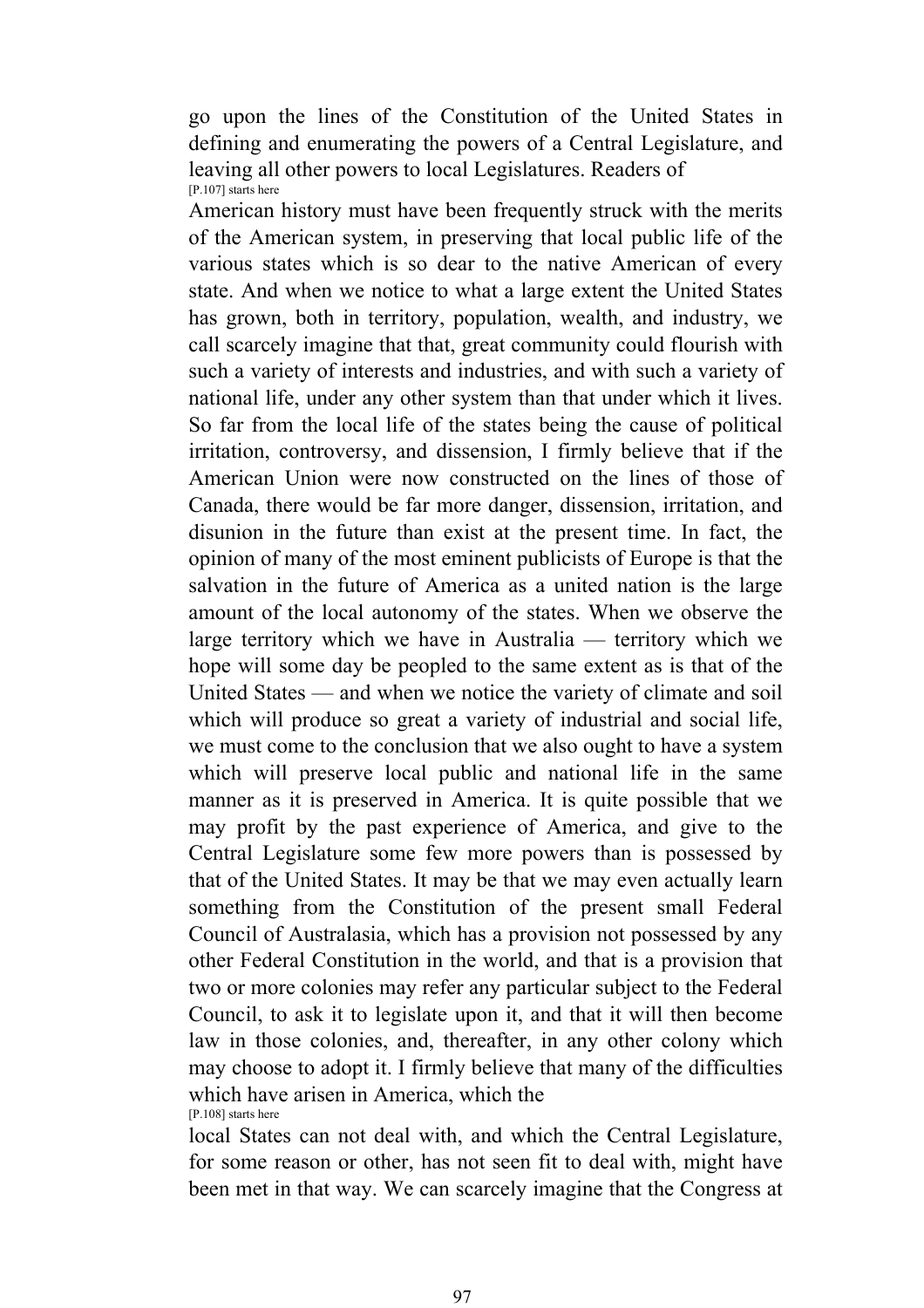Washington would refuse to legislate on my particular matter at the request of four or five states if it had the power to do so, and if the legislation so requested would affect only the states that asked for it. Congress would undoubtedly say, "it affects only the states which have asked us to legislate, and by all means let the power asked for be so exercised by those who desire it." The question of the management of post offices and telegraphs has been touched upon by Mr. Deakin, who seemed to think that these institutions were amongst those which must be left to local Legislatures. I am not, at present, prepared to follow the honorable gentleman in that opinion. I think the post office ought to be, in a sense, a nat rates, irritation and discontent would certainly be produced. This would not be carrying out the principle of the local Legislatures being sovereign within their own spheres, and in regard to the matters especially committed to their care. In order to secure uniformity of rates, "As well as efficiency of management, I should be inclined to follow the example of America, and place the post office under a Central Government. This, however, is a matter of detail, which may not properly be within the range of our discussions at the present time. As Mr. Deakin mentioned the matter, however, I thought I was perfectly justified in also referring, to it. The honorable gentleman also referred to the advantages which would arise from a Federal Judiciary. I think he said all that could be said upon that question. I would add to his remarks upon that head, the opinion that the colonies would be able to obtain from such an institution what, to me, as a lawyer, and I presume to Mr. Deakin and Sir Samuel Griffith as lawyers, is of great consideration, and [P.109] starts here

that is a higher education for our colonial judges. A judge, if he is to be worthy of his position, and desires to do good work for his country, must continue to learn after he goes on the Bench as well as before. It appears to me that where a system of gradation of courts exists, the judges will learn both from above and below. Every judge who knows how to take advantage of his position can, and does, learn from the able men who practise in the court before him. He will also learn from the judges of the court above him, to unlatch an appeal lies from his decisions. At the present time, the only appeal we have is to the Privy Council. It is rarely invoked in Tasmania, and I find it is rarely invoked in some others of the smaller colonies. I do not know that it can be said to be frequently invoked even in the larger colonies. The consequence is, that the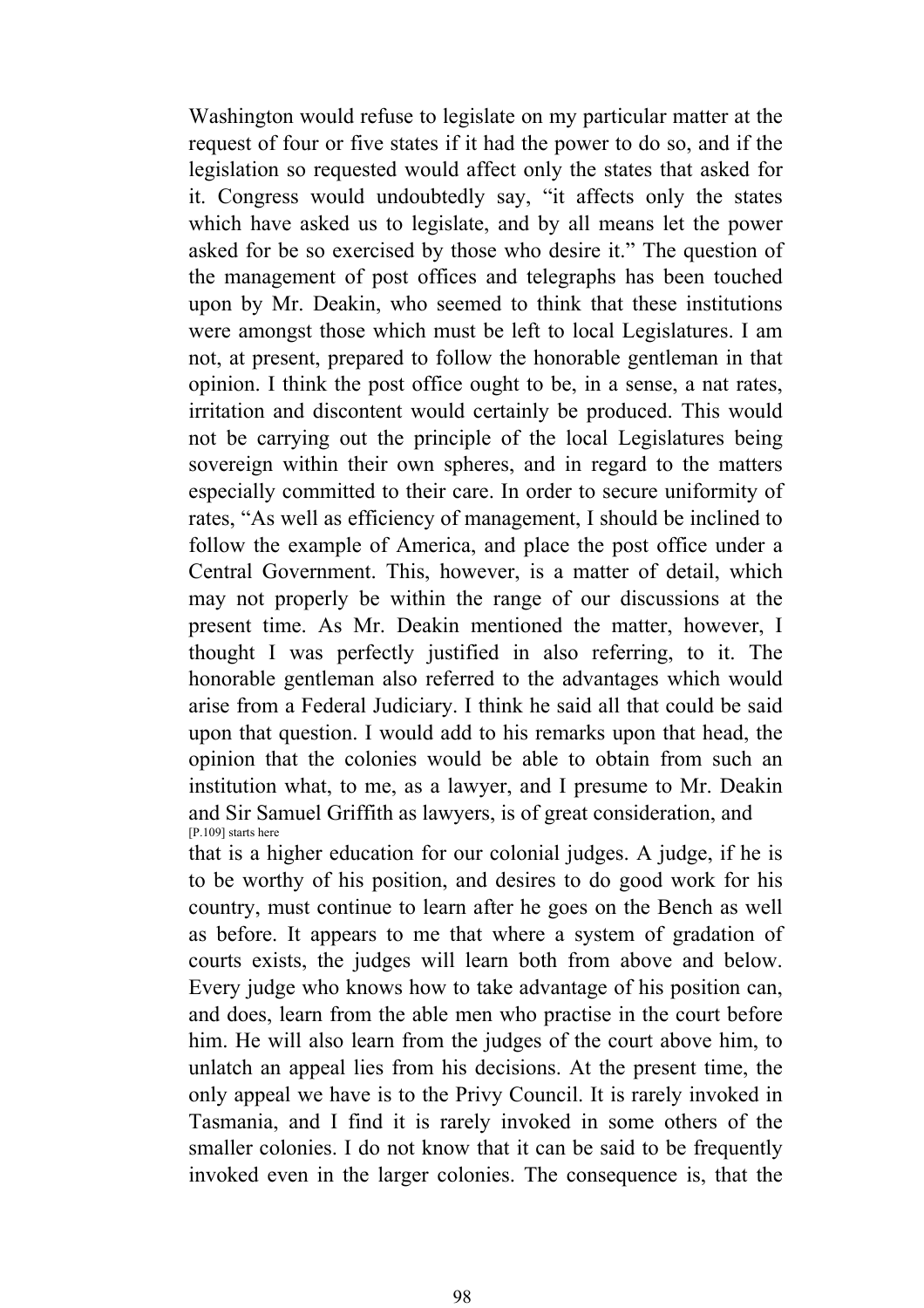judges in several of the colonies sit without that sense and feeling of responsibility which we know would have a beneficial effect did they but realize that their work is open to the review of a higher court. If we had a Federal Court of Appeal, its aid would be invoked much more frequently than is the aid of the Privy Council now invoked, and the results, I believe, would be beneficial. Sir Samuel Griffith has very properly said that this question of federation after all, is one to be dealt with by the public opinion of the several colonies. The honorable gentleman expressed the opinion that the absence of any results of the Act of the Imperial Parliament enabling any two or more colonies to enter into a reciprocal treaty with regard to Customs duties proved, to some extent, the absence of public opinion on the subject, and the difficulties which lie in the way of anything like federation. I feel tempted to reply to that observation by saying that it is only another illustration of the inefficacy of half measures. It is said that a halftruth is the worst of lies, and that half measures at all times are worse than none. Although great things were expected of it at the time, and although I believe it is capable of producing good results, nevertheless this Imperial Act is one of those half measures which always disappoint. I would ask the Conference to let this be a warning to them in regard to the [P.110] starts here

adoption of half measures. Let us go the full length of a complete federation, or else we shall discover that the results of an incomplete federation which some advocate will be similar to the Act of the Imperial Government to which Sir Samuel Griffith referred. I regard federation as such a great and grand thing in itself, that I don't for a moment believe that even a measure of it, if productive positive results, call in any way be disadvantageous. I believe even in the measure of federation which we possess in the Federal Council. That body has done some good work, and it would be capable of doing much more if all the colonies were represented in it. Speaking for the people of Tasmania, I believe I am justified in saying that if a complete federation cannot be obtained, they would be content to accept an incomplete federation. They would be content to take one step further, hoping for a still greater step to be taken in the future. But it appears to me that there are more difficulties in the way of incomplete federation than of complete federation. If we take another step, and attempt to add to the powers and increase the numbers of the members of the Federal Council,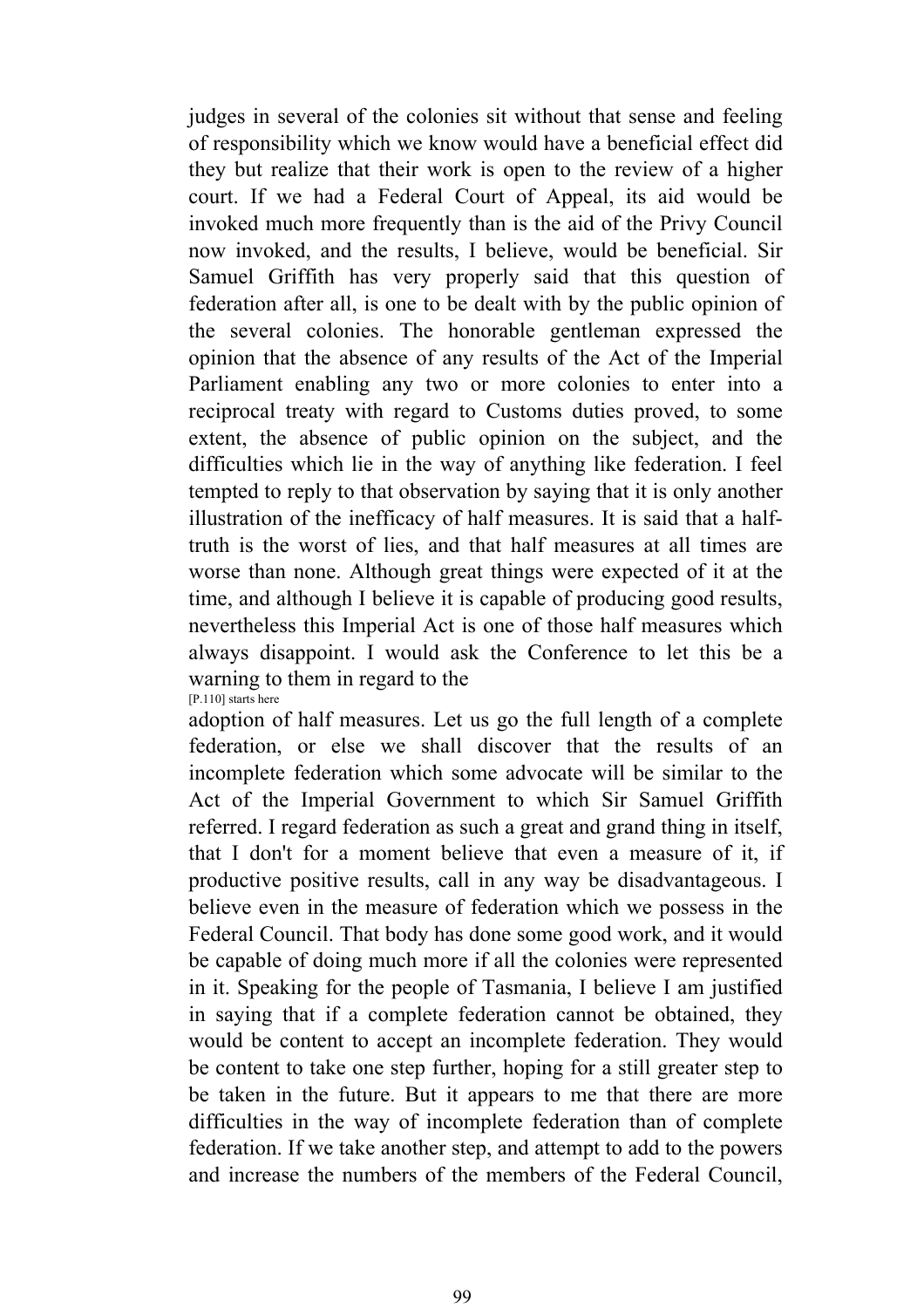we shall immediately be faced with the problem of the taxing power. If you are going to increase that body and to give it greater power and dignity and larger functions, you must inevitably give it a revenue and an Executive, and if you are going to give it a revenue you will immediately be met with the question as to the proportion of the representation of the various colonies. Are you prepared to give equal representation to all the colonies in a single Legislature possessing taxing power? I am afraid that the larger colonies would object to this, and if there is unequal representation with taxing power, it is likely that the smaller colonies would think they stood in danger of being swamped and out-voted. The only solution of the problem is the adoption of the bicameral system. But if it is once determined to go in for a bi-cameral Legislature with taxing power and an Executive of its own, all other questions would be matters of such detail that they would not be worth while reserving. The partial measure of federation which some people talk about has been [P.111] starts here

already taken in the formation of the Federal Council. That is the full extent to which a partial federation can practically and successfully go, and immediately you attempt to go further you must go the whole distance. That is the conclusion I have formed of this matter. In the course of this discussion, Mr. President, we have occasionally heard the sentimental side of the question mentioned, that is to say, one aspect of the question has been referred to as the sentimental aspect. I have tried, up to the present moment, to deal with what appeared to me to be the practical side of the question, but I do not hesitate to say that I value very highly the sentimental side. Perhaps I value the sentimental side of the question more than I do the practical side, and I will give my reasons for that statement. It is generally supposed that we take a sentimental view of things when we are young, and a practical view when we get old; and they say that part of the discipline of life is to knock the sentimental view out of us. I always sympathized with, and admired very much, that utterance of Charles Sumner when he said, "I hope we are not going to exchange the visions of youth for the calculations of age." I hope that the vision of a Australian nation which is now before the eyes of Young Australians, is not one to be laughed at or knocked out of them by rough contact with the world. I remember very distinctly once reading an article in the *Princeton Review*, by Professor E. A. Freeman, the historian of the Norman Conquest,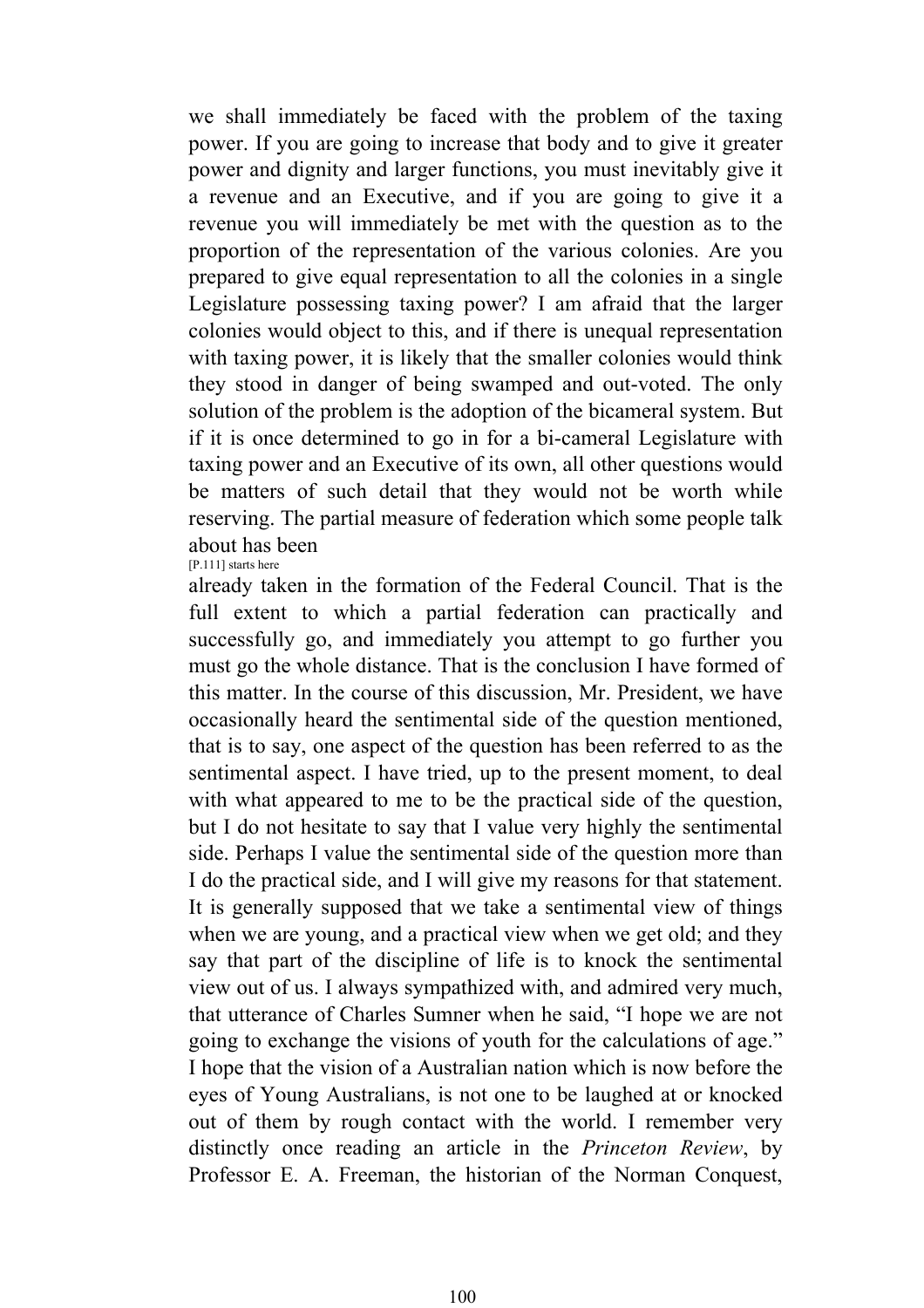entitled "The Sentimental and Practical in Politics;" and with that Wealth of historical illustration which he has at his command, and which he uses so skilfully, he demonstrated — at least to my judgment — that what had been in the early stages of every political question derided and ridiculed as its sentimental aspect afterwards proved to be its real practical aspect. I believe it will be the same with regard to Australian Federation, and that the sentimental side will prove to be the practical, or the basis of the practical. After all, sentiment is the basis of more than one-half of human life. We are sometimes asked what we mean by a nation and by national life. I believe a nation, as was stated by Sir Henry Parkes, is, first of all, a sufficient [P.112] starts here

aggregate of population. You cannot have a nation with half-adozen individuals, nor yet with a few hundred; you must have a more or less extensive aggregate of population. But that population to be a nation must be localized. It must be located within certain physical limits, and must be responsive to the influences of its physical environment. I believe that it is to such conditions we owe all the nationalities existing in the world. Where a number of living units are brought in contact with each other within a given physical environment, there will be produced a distinct type of life, and, in the case of nations, a distinct type of national life. I believe that the physical environments of the French, the Italians, the Spaniards, and the combined with the inter-action of the units composing those peoples upon one have produced the several distinct national types of manhood found in those countries. In Australia we have a population which is encircled by a definite physical environment, with a climate, soil, and other physical components peculiarly its own, and human nature in Australia is not going to be an exception to human nature all over the other parts of the globe. It will be influenced by its environment, and it will undoubtedly, in time, produce its definite national type of manhood in response to the action of that environment. We are proud to have sprung from the same race as the inhabitants of the British Isles. I believe, however, that it is our destiny to produce a different type of manhood from that which exists in those Islands. I believe a different type of manhood has already developed itself in the United States of America, and the same process is going on in regard to the countries of South America. But I believe that the distinct type of national life, which is produced by the causes I have attempted to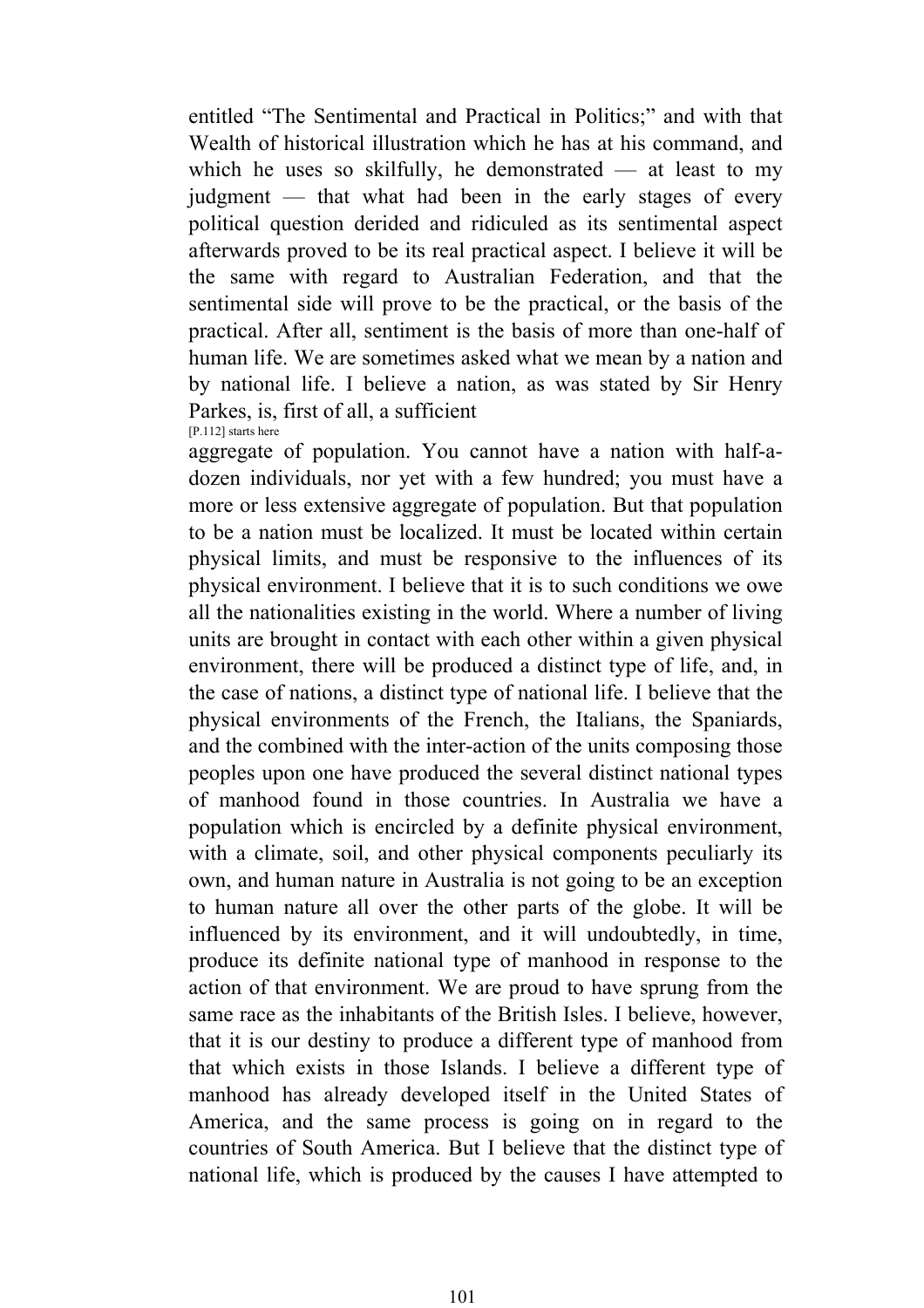describe, will never come to perfect fruition, will never produce the best results without political autonomy. It is political autonomy which we are now asking for Australia as a whole. We have political autonomy in the several colonies, but we have come to the conclusion, I believe, upon the sentimental side of the question, that the several colonies are not large enough in their territory and population [P.113] starts here

to produce that national life which we believe can be produced upon the wider field of a United Australia. We are asking now for the political autonomy of a United Australia, in order that that national life, which we believe will exist under those conditions, may be produced and may bear the best fruits. I believe this national life can exist without political independence, and without political autonomy, as a germ, or even as more than a germ. But it will never be satisfied, it will never do that which it ought to do. until it obtains political autonomy. Sir Henry Parkes has spoken of the movement now on foot in Australasia as the birth of a nation. We have all lived in a time, I believe, in which, what is called the birth of a nation, has taken place in Europe. I refer to Italy. I do not believe that Italy was really born when she became united under one Central Government. It used to be said that Italy was only a geographical expression that there were Tuscans, Romans, Venetians, Sardinians, but no Italians. But there was one Italian people, one Italian language, one Italian literature, one aspiration common to the Italians, to live a national life, and to obtain that political independence and unity to which they, at last, through much suffering, toil, and difficulty, eventually did attain. I believe that in Australia a similar national life to that which existed in Italy for generations before she had political unity and independence has commenced. It will go on and grow in the several colonies, whether we now assist or not in giving it that political independence or autonomy which it craves for, and which it deserves. That wave of Australian feeling to which Sir Henry Parkes has referred will go on in the future, and in spite of us, or in spite of any other Conference which may refuse to rise to the dignity of the occasion and do the work laid upon it, will produce that federation, unity, and political autonomy which our national life and aspirations require and demand, in order that they may have a free and adequate field for their expansion. There have been many Conferences amongst the colonies on various questions. This, however, is the first that has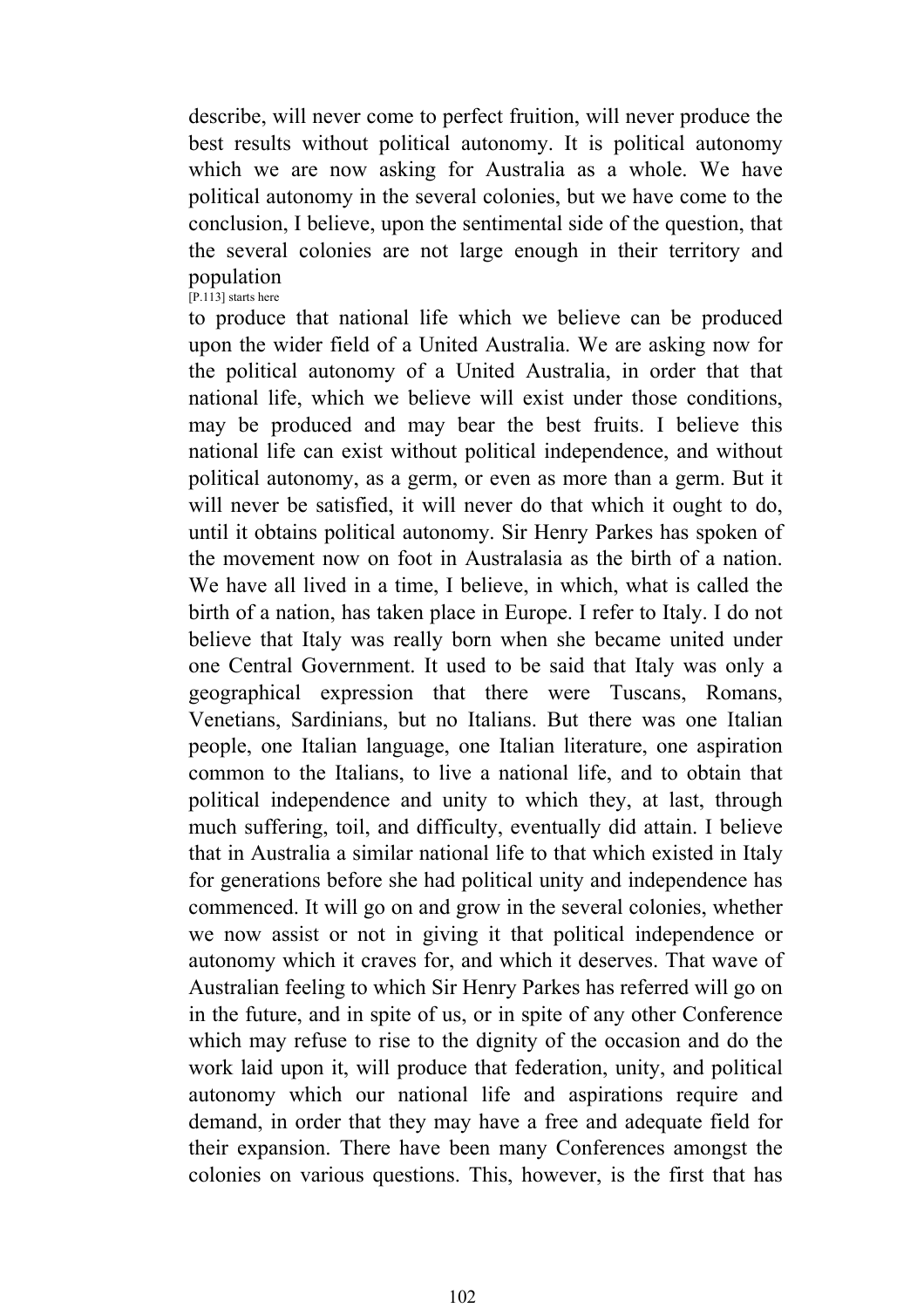been expressly called for the purpose of exclusively discussing federation. I will conclude by [P.114] starts here

stating that I hope it will be the last. I hope it will be the last, not because we will have found our labours vain, not because we will have discovered that we have been chasing a dream, and that there is no room for a United Australia. No! but because I hope we may do our work so well that we may go back to our several colonies and obtain the assent of their several Legislatures to the meeting of a Convention, which, within a very short period, will produce a Constitution under which a United Australia will progress and flourish, and take its place among the nations, of the world.

Sir J. G. LEE STEERE

 — Mr. President, I cannot hope that my effort of oratory or rhetoric on my part, will be sufficiently great to arouse the imagination of members of this Conference as regards the question of federation, because my mind is eminently a practical one, find I have little imagination in my constitution. I think, if I may say so without offence, that the debate that has hitherto taken place has had rather too much of an academic character, and has been a little too full of sentiment. We should now take the more practical view of the question. I have heard a great deal during the last few days about federation being in the air. I think there is a deal of federation in the air. We want to grasp it, and bring it down to the earth in order that we may grapple with it, and try to remove the difficulties which lie in the way. It is no use blinking the fact that there are difficulties in the way. It is a very happy omen indeed that in discussing this question we have with us representatives of New South Wales, because, whether it is true or not, there has been an impression throughout the Australian Colonies that the cause of federation has been delayed in consequence of New South Wales refusing to take any part in the Federal Council. I am very glad indeed to see the representatives of New South Wales present now, because I hope that before this discussion ceases either one or the other of those representatives will give us their reasons for having hitherto refused to join that body, and thereby, as I contend, delayed the cause of federation. From the correspondence which has been circulated in the different colonies, I am aware [P.115] starts here

that Sir Henry Parkes has stated that for the last 25 years he has been in favour of federation, but the course taken by the honorable gentleman and by those who have followed him in New South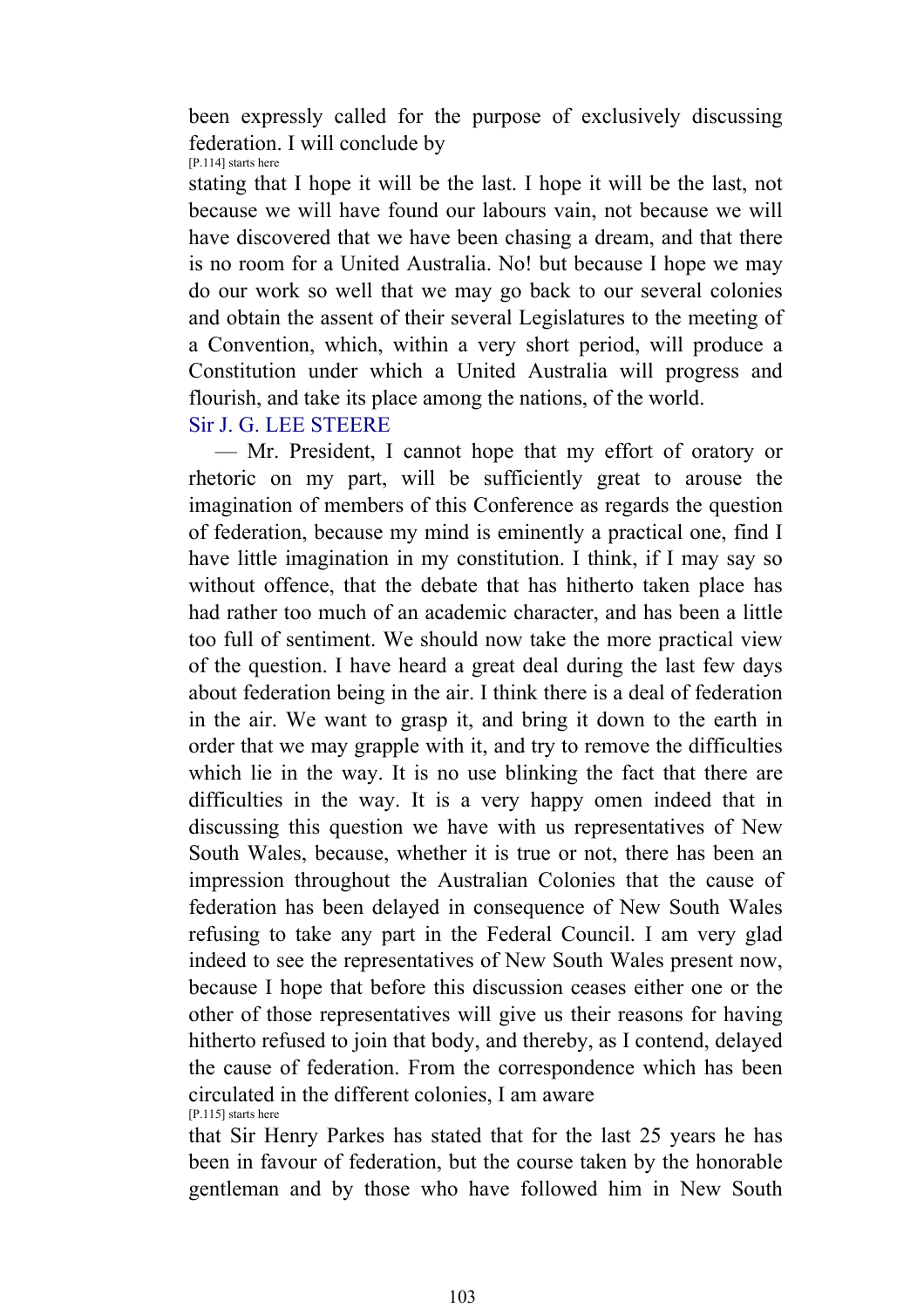Wales must lead us to think that he really is not so favorable to federation as he has expressed himself to be, and moreover that the general public of New South Wales are not so favorable to federation as they are supposed to be. I think, too, that some confusion is caused in discussing this question in talking about Federation, based upon the Constitution of Canada, and there may be an incomplete Federation, based upon a Constitution to be drawn up in the future by us. Now the resolution proposed by Sir Henry Parkes is one we cannot disagree with. We are all, I am sure, convinced that "the earlier union under the Crown of all the Australasian Colonies" is an end to be highly desired; but I have a very great objection myself to discussing abstract resolutions of the kind now before the Conference. I am rather surprised that an old parliamentary hand, like Sir Henry Parkes, has not brought forward something more definite, because, as a long student of constitutional history and of parliamentary proceedings, I know that most leading politicians deprecate bringing forward abstract resolutions, which may to some extent excite public opinion, but, if they are not followed up by something more practical, lead to nothing. Therefore I was very sorry that Sir Henry Parkes did not follow this motion up by some further resolutions which would lead to some practical result. I believe myself that this motion was a kind of blank shot fired across our bows by Sir Henry Parkes, to make us show our colours. If that was his object he has to a certain extent gained what he desired, because every member who has yet spoken has declared what his views are. I gather indirectly from Sir Henry Parkes that he is in favour of a complete Federation, that is, of at once founding an Australasian Dominion based on the Constitution of Canada. I cannot say

#### [P.116] starts here

that I am quite certain from what Mr. Deakin said whether he is in favour of a complete Federation based upon the Constitution of Canada, or whether he is prepared to accept something not so complete. There is no doubt about the views held by Mr. Playford. He decidedly thinks that we are not at present in a position to go in for complete Federation, while Sir Samuel Griffith is willing to take what he can get. Mr. Clark has stated that he would prefer a Constitution based upon that of the United States, but he is prepared to go in at once for a Dominion Federation. I myself am of opinion that it is impossible at the present time to form a Federal Dominion of the type of Canada. The difficulties that stand in the way are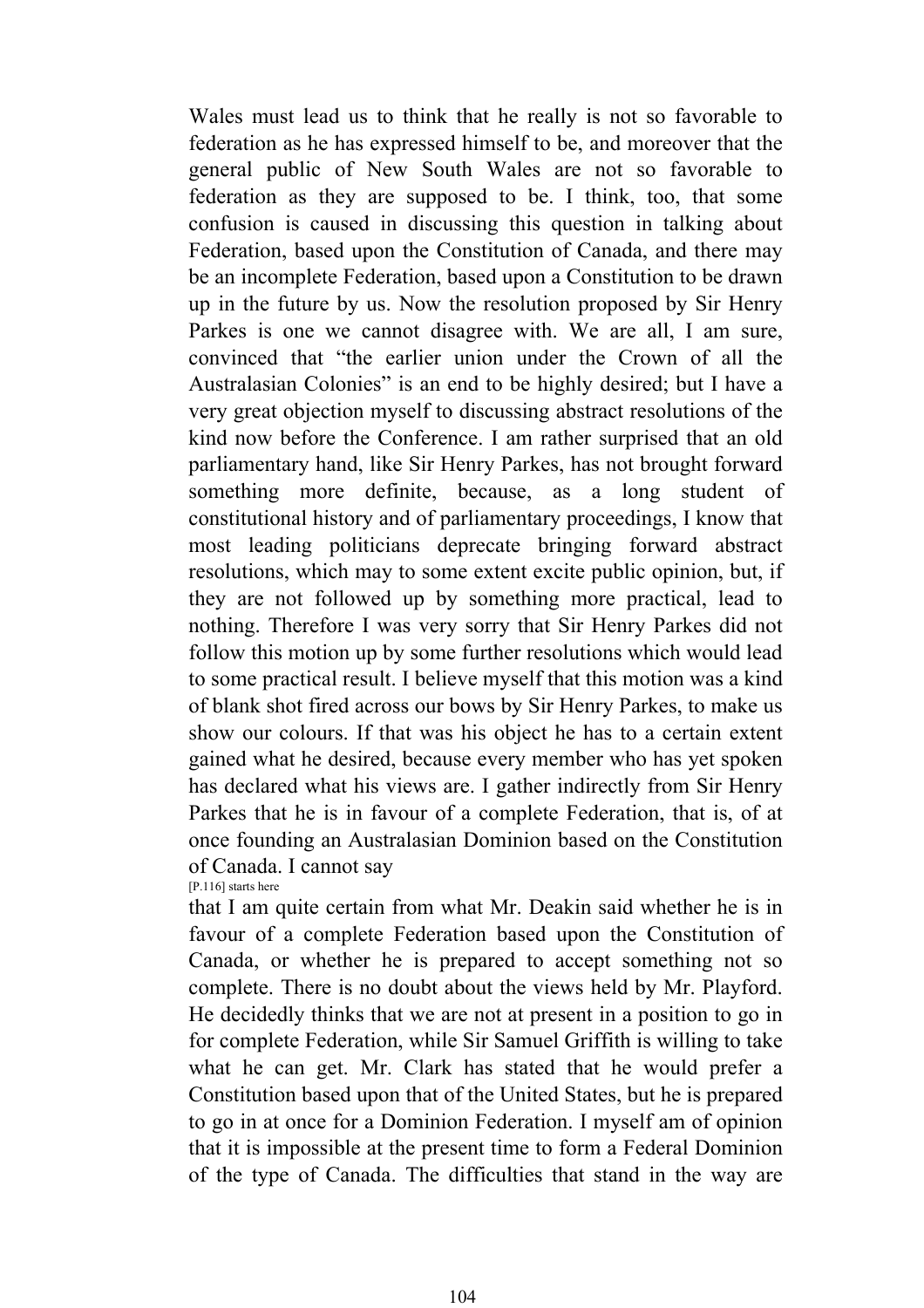difficulties arising from the questions of finance and the fiscal policy, that every practical politician in the colony finds constantly confronting him. Of course, if we were to adopt a Federal Constitution based upon that of Canada or the United States we would have to give up all our Customs duties to the Federal Government. In doing that we would be following the lead of Canada, and my arguments at present are directed to the Constitution of Canada, and to the impossibility of our adopting it. Although I place these difficulties before members of the Conference, I hope that they will not think that I am at all opposed to a federal union. No one would rejoice more than I would if I could see a federal union of these colonies. We are in a very different position in these colonies to what Canada was when it adopted federation. Our position is very different financially — so different, that I see almost insurmountable difficulties to our following the lead of Canada, in this respect. When Canada adopted federation its public debt amounted to £21,000.000, and the interest upon it was £1,000,000 per annum. At the present time the total public debt of Canada is £40,000,000, whilst the interest is only £1,600,000. The loans have been consolidated, and less interest is paid now than before. The total amount raised by Customs duties in the Dominion is £4,000,000 per annum, which is £2,400,000 more than is required to pay the interest on the public debt, and in addition to that the Federal Government [P.117] starts here

have other revenues amounting to £3,000,000. They have, therefore, a revenue independently of the provinces, and after paying the interest on the public debt, of £5,400,000 with which to carry on the general government. Now, what is the me with Australasia? At the present time, Australasia, instead of having a public debt of £21,000,000 like Canada, has a public debt of £168,000,000, on which she has to pay interest amounting to £6,365,000 per annum. These statistics are up to the end of 1888. Mr. McMILLAN

 — Does that include New Zealand? Sir J. G. LEE STEERE

 — Yes. How is this interest to be met? If we followed the lead of Canada, the Federal Government would take all the Customs duties. Would the Customs duties produce an amount sufficient to pay the interest on the public debt alone. In Queensland the proportion of the total revenue raised from Customs duties is about one-third. In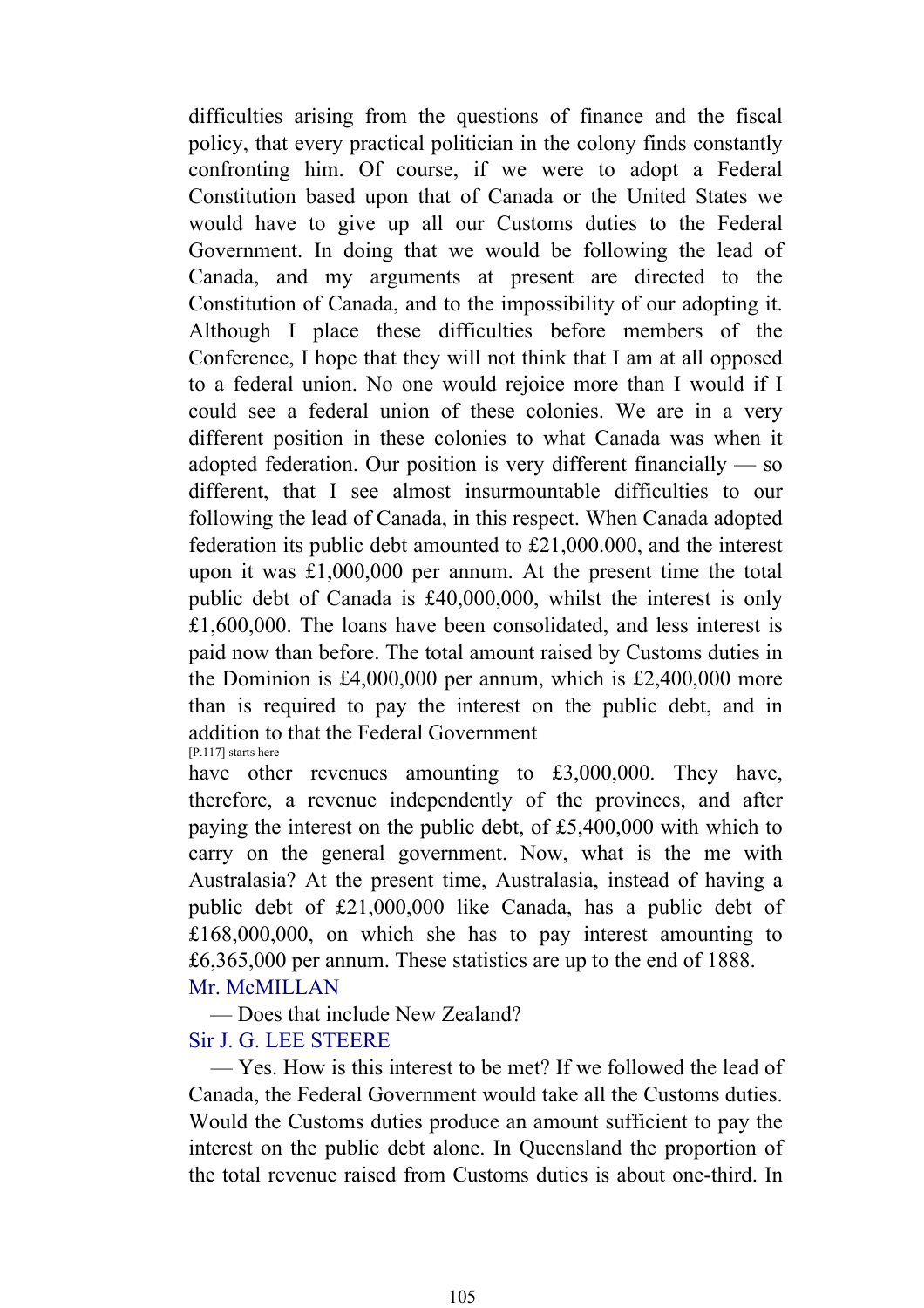New South Wales — and this will astonish some people, because I have heard it said that New South Wales does not levy any Customs duties — the amount raised by Customs duties is nearly £2,000,000 per annum out of a total revenue of £8,800,000, or about onefourth. In Victoria one-third of the total revenue is raised by Customs duties, in South Australia the proportion is one-fourth, in Western Australia one-half, in Tasmania one-half, and in New Zealand one-third. The total amount received for Customs duties in all the colonies is nearly £8,600,000, and deducting about onefourth for duties levied on intercolonial trade, which would cease altogether if we were federated on the basis of Canada, I estimate that there would be a balance left at the disposal of the Dominion Government of a little less than £6,000,000, which would all be absorbed in paying the interest upon the public debt, leaving nothing whatever for the general purposes of government.

#### Mr. PLAYFORD

— What about the cost of collection?

## Sir J. G. LEE STEERE

 — I would not be certain whether that includes the cost of collection or not. I do not think it does. [P.118] starts here

# Mr. PLAYFORD

— It does not for South Australia.

### Sir J. G. LEE STEERE

 — Then there would not be sufficient to pay the interest on the public debt. How then is such a Government to be carried on? What other means are there of raising revenue?

#### Mr. PLAYFORD

— Excise.

### Sir J. G. LEE STEERE

 — If we are to follow the example of Canada, the revenue from licences and lands will be handed over to the Provincial Governments. I will tell you what Canada had, which we have not. It had a very large territory, independently of the provinces which came under the Federal Government. I allude to the whole of that splendid north-west territory, including the valuable lands of Manitoba.

#### Mr. BIRD

— We have Western Australia.

### Sir J. G. LEE STEERE

— I am not surprised to hear that remark. Mr. Deakin suggested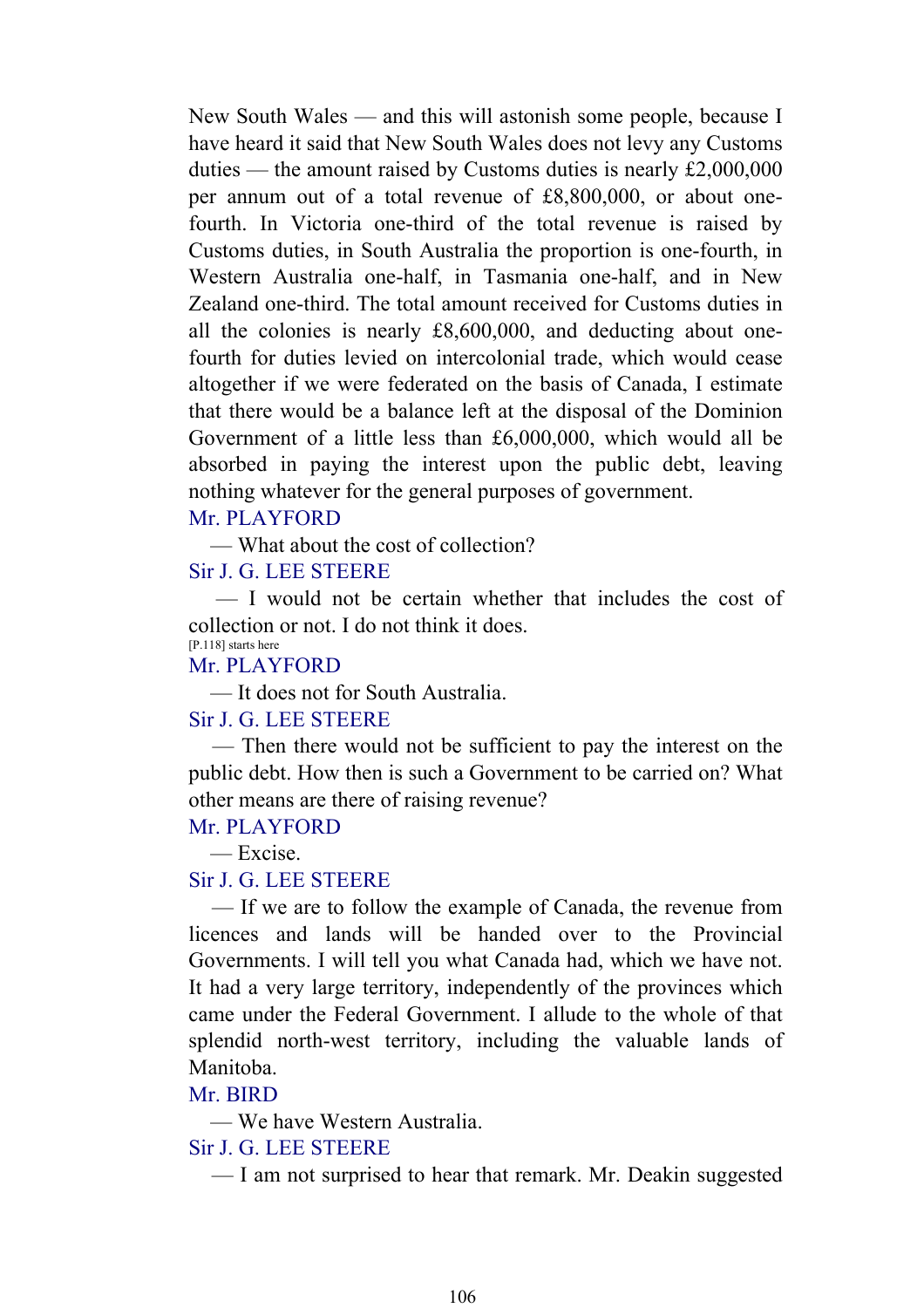yesterday that the portion of Western Australia not to be handed over to the Government of that colony should be placed in the hands of the Federal Parliament.

### Mr. DEAKIN

— Instead of the Government at home.

# Sir J. G. LEE STEERE

 — That was never intended. The honorable gentleman is under some misapprehension, and perhaps he will allow me to correct him. It was proposed that a line should be drawn at the 26<sup>°</sup> latitude, as was done in South Australia. The Legislature of Western Australia was to have precisely the same control over the lands south of that line as the other colonies of Australia have over their territory. North of that line the lands were to remain under regulations approved by the Secretary of State for the Colonies, and to be administered by the colonial Government, the Imperial Government having nothing whatever to do with them. The rents derived from these lands were to be paid into the colonial exchequer, as part of the general revenue of the colony, but the [P.119] starts here

proceeds of all sales of land — and there are not likely to be many sales up there on account of the nature of the climate — were to be paid into a fund to be reserved for any colony that might hereafter be formed in that portion of the territory of Western Australia. Therefore, there is no likelihood of that land being made over to a Federal Government. We would far rather that it should be made over to a Federal Government than that it should be administered by a Government in England unacquainted with the circumstances of the colony, but I do not think that Western Australia would be prepared to make over the revenue of the northern portion of the colony for the purposes of a Federal Government. I have now shown pretty clearly that it is impossible, under the present circumstances of Australia, that we could enter into a complete federal dominion on the basis of that of Canada, because of the financial and the fiscal difficulties in the wily. I have been rather surprised to hear honorable gentlemen speak very lightly of those difficulties, as if they were cobwebs to be swept out of our way. That is not the best way to remove those difficulties; we must recognise them. The question next arises, whether, if we find it impossible to enter into a federal dominion based upon the Constitution of Canada, we cannot agree to enter into a federation not quite so complete as that. There was a phrase made use of in the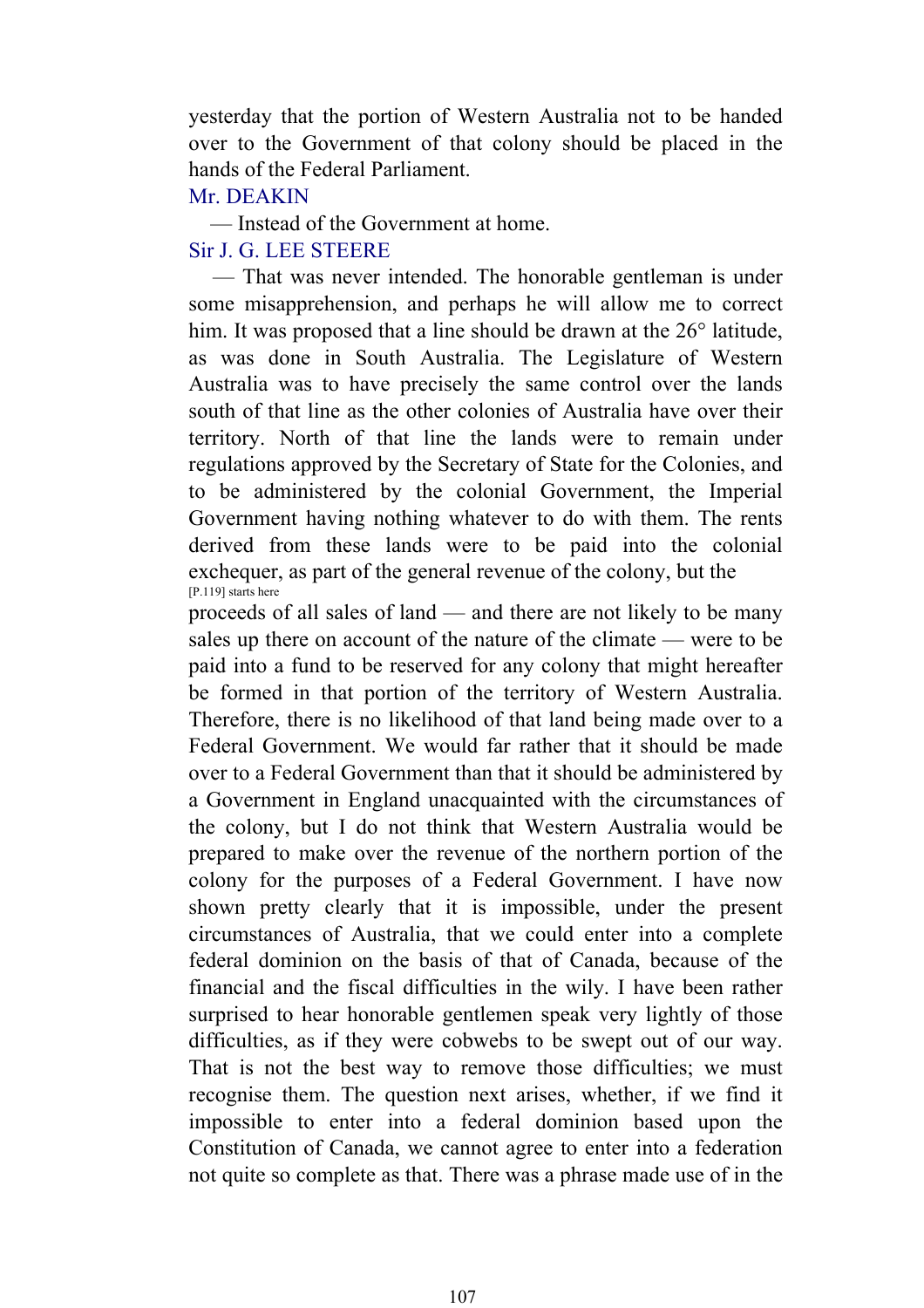letter of Mr. Morehead, the Premier of Queensland, on this subject which struck me as being a very appropriate one, and which has my hearty concurrence. It is a phrase that will be long remembered by those who have to discuss this question. Mr. Morehead said that if the Federal Council was to be superseded it should be by a process of development, and not by a process of displacement. We should not entirely displace the Federal Council, but we should develop it until we made it available for the purposes for which we require it at present. I was not at the Conference held in Sydney, at which the Constitution of the Federal Council was drawn up, but I have been a member of the Federal Council since its formation, and I do not say that it is perfect, or anything like perfect. The members of the Conference who drew [P.120] starts here

up the Constitution of the Federal Council recognised that it was not perfect, but they felt that they could not go further at that time. It is certainly capable of very great improvement. In the first place the members ought to be elected, and not appointed by any one; and then they would carry more weight than they do at the present time. In the next place the number of members ought to be increased very considerably. I do not think that two members for each colony is anything like enough to discuss questions in a proper manner. Then it is absolutely necessary for the purposes of defence, at any rate, that there should be an executive to carry out the decisions of the Federal Council. What is the use of our agreeing to have a federal defence force if there is to be no head? Suppose a war broke out and we wanted to concentrate all the colonial troops in one place, who is to give the orders? The Prime Minister of one colony would not allow the Prime Minister of another colony to give such orders. We must have a general appointed by the Imperial Government to take command of the troops, and we must have an Executive Government on whose orders that general would act, otherwise we cannot have federal defence. The initiatory step in connexion with this Conference was taken by Sir Henry Parkes, who asked the Premier of Victoria what he intended to do in view of the respect of Major-General Edwards. Sir Henry Parkes suggested a consultation. Mr. Gillies answer was that more than a consultation was required; that action was necessary. A correspondence took place, and eventually Sir Henry Parkes recommended that the various colonies should appoint delegates to attend a Conference to consider certain resolutions with a view to the formation of a Federal Parliament on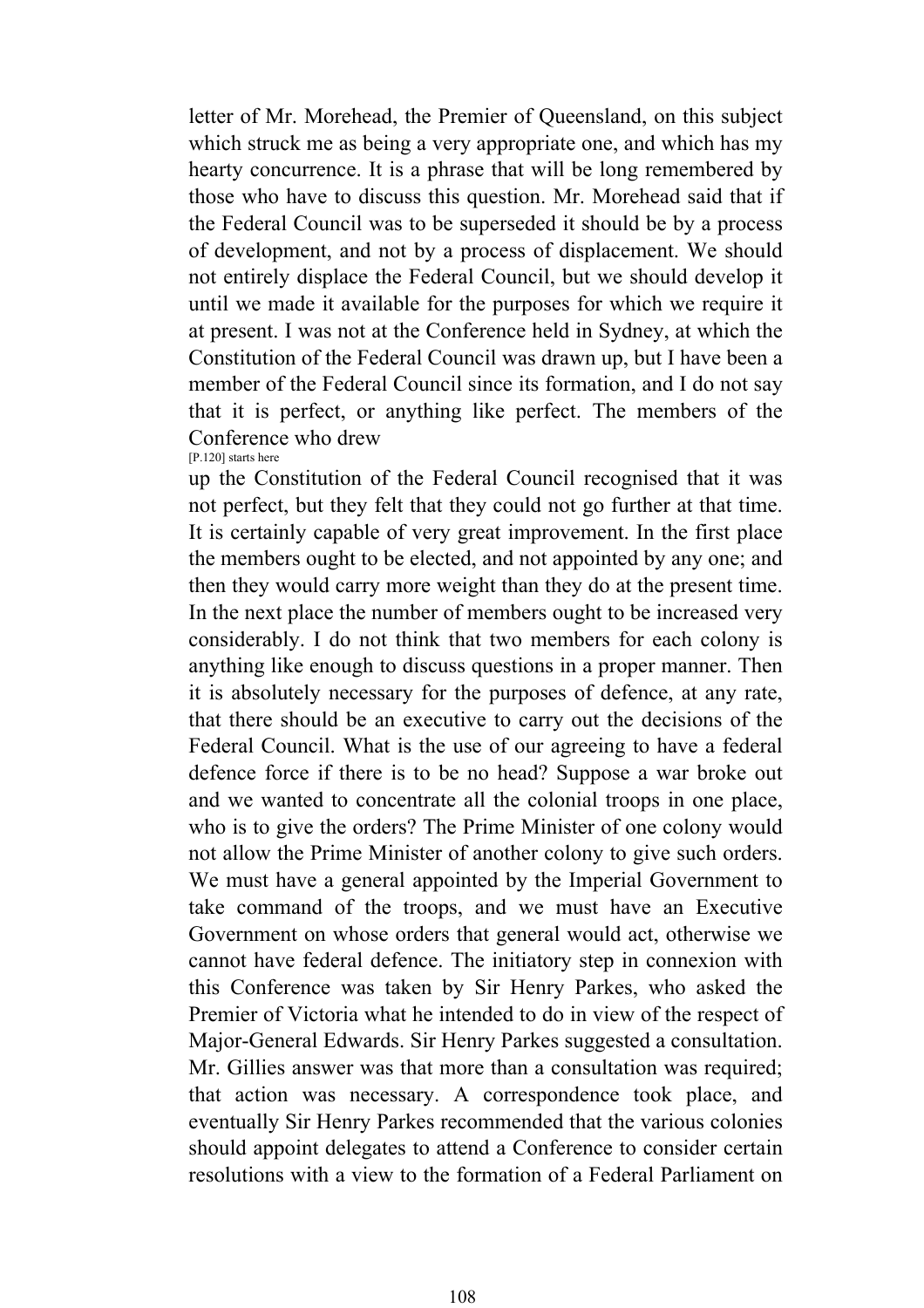the model of that of Canada. I think that this Conference has a great deal move power than the majority of the members are disposed to attribute to it. We have just as much power as the Conference which met in Sydney, and which drew up the Constitution of the Federal Council. The members of this Conference have all been appointed by their Governments.

#### Mr. PLAYFORD

 — No, we were appointed by Parliament. [P.121] starts here Sir J. G. LEE STEERE

# — So much the better. The representatives of New South Wales were appointed by their Government, or rather they appointed themselves, because they are the Government. Their Parliament were perfectly aware that they were coming over here. How then can it be said that we are a self-constituted body unable to deal with this question? I cannot agree with that view. We are bound to do more than pass an abstract resolution affirming that federation is desirable. How can we ask our Parliaments to send delegates to another Convention to discuss federation? They will naturally ask, "What kind of federation?" It is absolutely necessary that we should lay down some of the conditions of this federation, so that our Parliaments may express an opinion upon them. I do not think that the Parliaments will be disposed to appoint delegates for such a purpose unless they know what those delegates are going to consider, and for that reason I think we should agree to something definite and practical. Then it will be impossible for us to persuade our Parliaments to send delegates to a Convention unless we are prepared to show them that they are going to get some benefit from it. There is a good deal of self interest being displayed by some of the colonies in this question of federation. There is no doubt whatever that federation will be of very great advantage to the larger colonies, but I am not sure that we will be able to show that the smaller colonies will get equal advantage from it. I am quite certain that have to put their hands in their pockets and pay a direct tax?

#### Mr. CLARK

 — You would be relieved of some of your burdens. [P.122] starts here

# Sir J. G. LEE STEERE

 — Yes, but to nothing like the extent to which we would have to contribute to the General Government. There is another think we should know before we recommend our Parliaments to send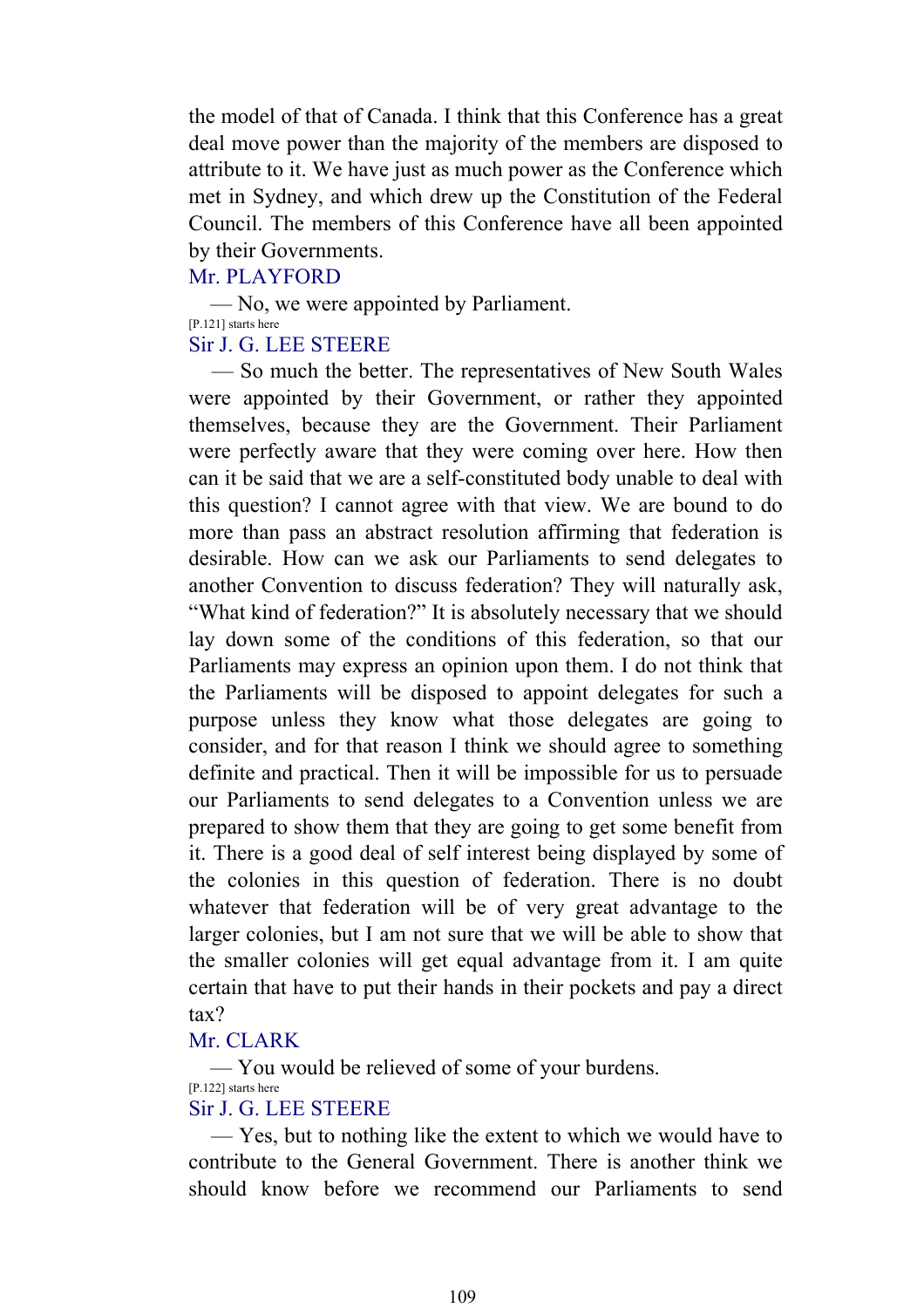delegates to the Convention. I hope we shall be told on behalf of New South Wales whether that colony is willing to come into anything less than a complete federated union. If that colony is not willing it will be waste of time to have a Convention, and I hope that Sir Henry Parkes will use his great influence to induce the colony he represents to enter into what he may call an incomplete union, if he cannot obtain the complete union he desires. I shall welcome most gladly any scheme that may be devised to enable us to federate, if only for certain purposes. If we only federate for the purpose of defence it will be well to have had a Conference for that Mr. Deakin remarked that it was all very well to ridicule the idea of the colonies being attacked by a foreign foe, but I do not see anything ridiculous in the idea. A day may come when England is at war, and our coasts may be ravaged by hostile cruisers, or attempts be made to land a foreign force on our shores. It is absolutely necessary that we should be prepared with a federal defence force. For that reason alone, if for no other, I shall be glad to see federation accomplished in some form. I looked over the Federal Council Act this morning to see what subjects can be referred to that body, and I find that almost every subject which concerns the colonies as a whole is include in the list, while subjects which are not included call be referred to the Council by the Legislatures of the several colonies. Thus, under the Act, everything could be referred to the Federal Council, and we could obtain everything that is desired with the three alterations I have mentioned as desirable in the constitution of the Council — a larger number of representatives, these representatives to be elective, and a Federal Executive. I hope that the views I have put forth will do something to elucidate the question and remove the difficulties in the way — difficulties which cannot be ignored. We must do the best we call to conquer those difficulties. I hope that the efforts [P.123] starts here

of this Conference will at any rate result in our agreeing to recommend that delegates be sent from our several Parliaments to consider what is the best form for a Federal Constitution to be brought into operation at the present time.

Captain RUSSELL

 — Mr. President, it was Sir Samuel Griffith, I think, who told us that it appeared that the sentiment of federation was in the boughs of a tree — that it was descending from the boughs rather than springing from the roots of the tree. I think that is true to a great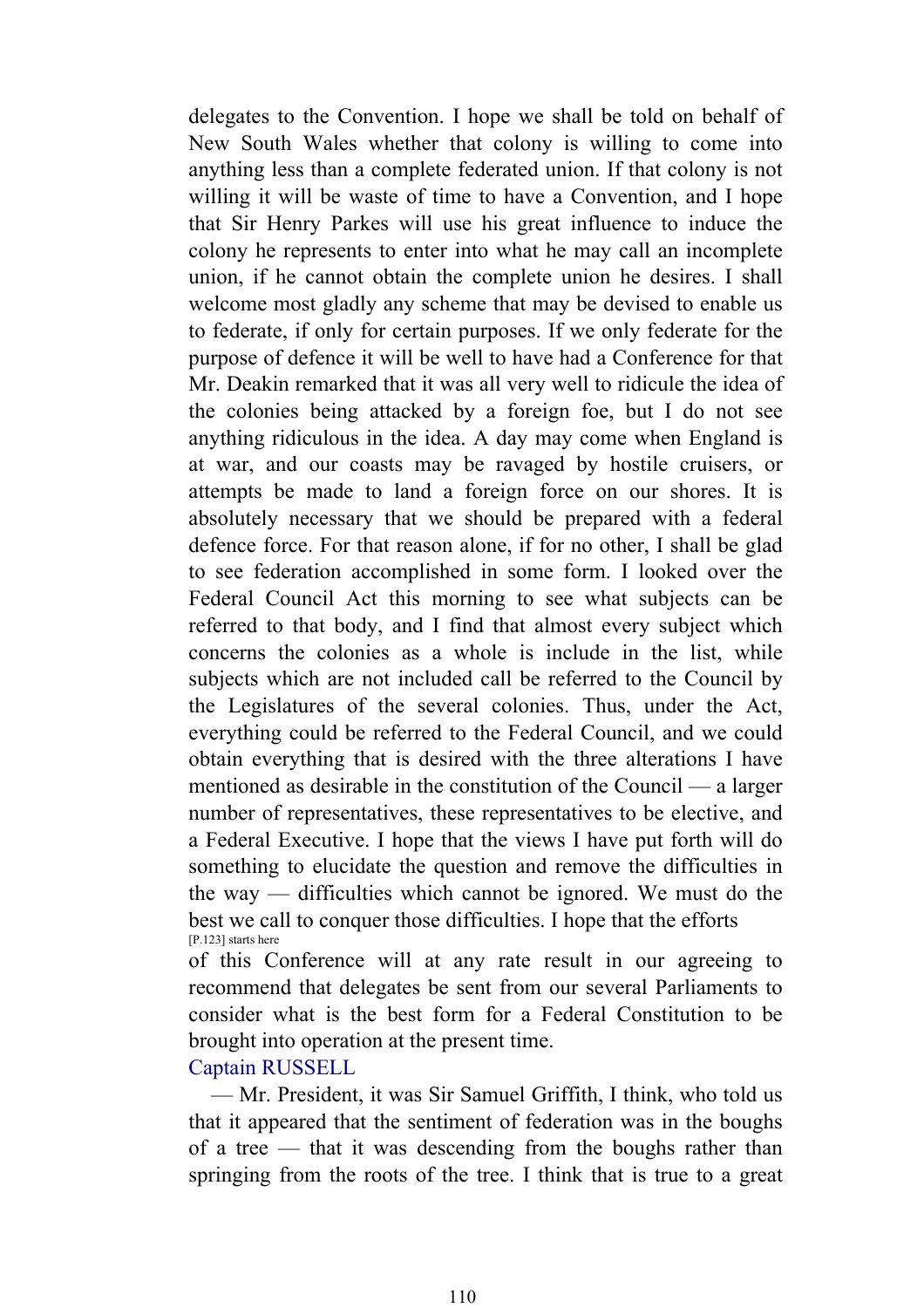extent, and that the plant has not yet taken root, but that does not materially affect the point. We who have come over here as representatives to this Conference tire as the seed; when we go back to our several colonies we may plant it in fertile soil, and from that may grow the roots and branches of Federated Australasia. It will be my pleasure to go back under these circumstances and instruct my countrymen as I have been myself instructed in regard to the many advantages which may flow from federation. Federation not only floats in the air — no person can doubt that, for the Australian Colonies, it will very shortly be an accomplished fact. I hope that many years will not elapse before there will be a United Australia, which will be a great power in the southern seas. Coming as from a rather remote part of Australasia, I view possibly more dispassionately than any other member of the Conference (except my colleague) the various difficulties which stand in the way of a United Australasia. We have heard them compared to a lion standing in the way, to an opossum and — after ideas bad grown big at grand banquets — to an elephant. I believe the illustration of the mountain would be more correct, feeling sure that on examination it will bring forth only a ridiculous mouse. It has been said that we cannot federate without fiscal union. As a free-trader, such is my opinion. The true basis of federation is that interchange of products which leads to the expansion of trade, and a consequent *rapprochement* between the peoples of different communities. It is said that if the extremely absurd duties on local products are not abolished, a Federal Union can come to nothing, and that must be so.

[P.124] starts here

What reason is there why, in a country like this, where the climate and the habits and customs of the people are one, you should first create arbitrary distinctions, and then say it is impossible to destroy them? Are you not all one people with identical interests, no matter what divisions into colonies there may be, and why should you not all work cordially together? Sir Henry Parkes said there were no natural difficulties — no boundaries to separate you. As far as my knowledge of the geography of Australia goes, I believe that parallels of latitude or longitude are in many instances the imaginary boundaries which separate the great colonies of the Australian continent. The other so-called boundary is the River Murray, which, far from being a boundary, should be a great highway (for it is a road which maintains itself without expense) to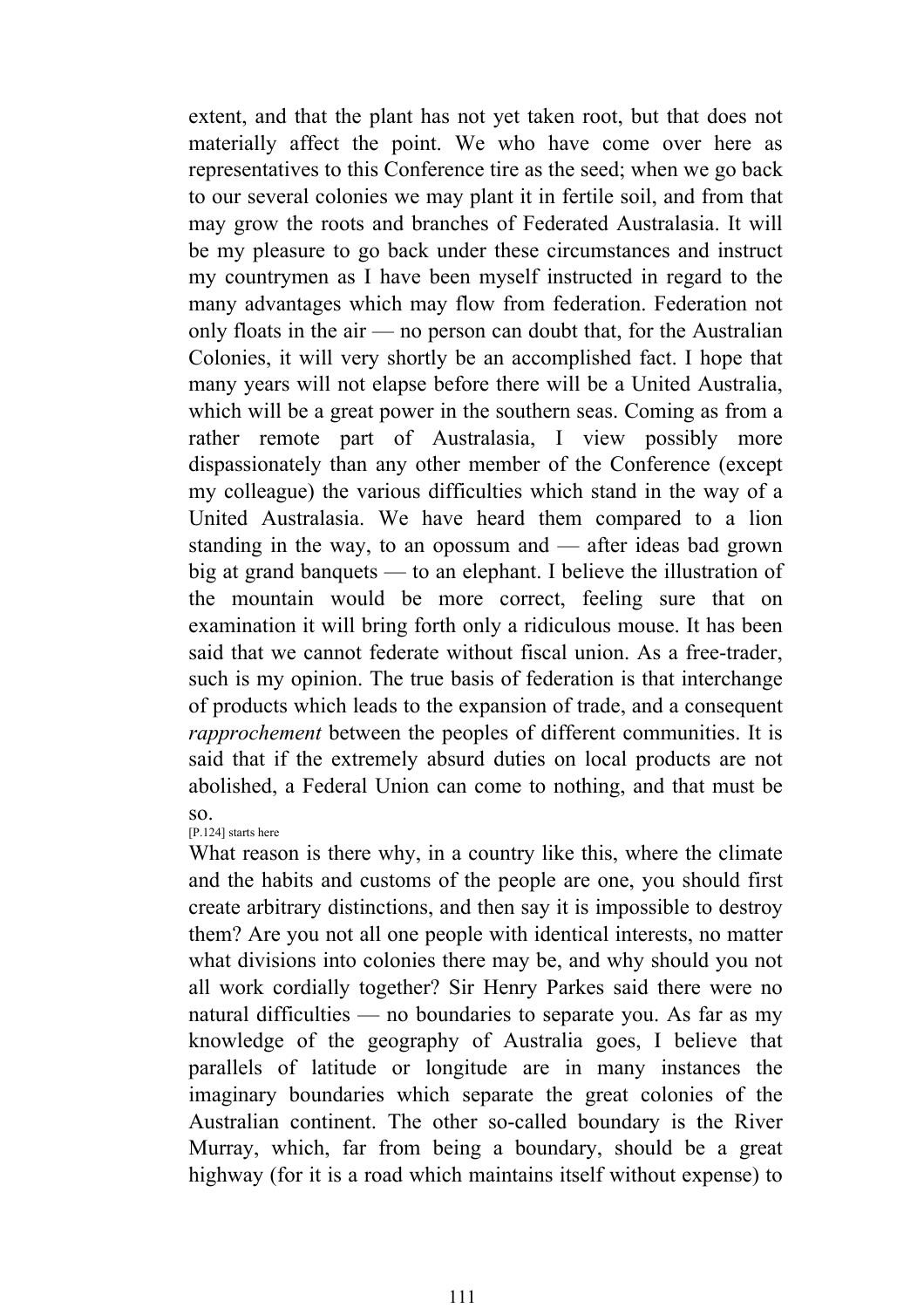carry the products of the neighbouring colonies to one another. There is no reason why the colonies should be separated. With climate similar, and soil so similar that, though the letter happily varies so as to enable one colony to produce that which is needed in another, there is nothing to compel the colonies to have artificial restrictions. I would avoid altogether going into the question as to whether we should federate on the principle of Canada or the. United States. Australia will enjoy the advantage of being able to compare those two Constitutions, and she may take from them that which is material and necessary to her own Constitution. There is no reason why Australia should not adopt that which is best from every kind of Constitution in forming the Union. Then the question comes, can Australasia at the present moment join in this, federation? Though I believe that the feeling in all the colonies of Australasia is most kindly one towards the others, and though there is a desire that their interests should be identical, it would be absurd to deny the fact that when circumstances are so different as between the sister colonies of New Zealand, Fiji, and Australia, it is impossible to say at this moment that the people of the two former colonies would at once join in any scheme of federation. There are very many points in which the colony which I represent [P.125] starts here

would be glad to join in happy concord with the continental colonies, but to say absolutely that that colony would be prepared, at any rate for the next few years, to merge its young manhood in the more mature life of the Australian Colonies would be to lead the Conference to believe what I cannot hope. We have many interests in common, but it is probable we should not at once submit ourselves to a Government in which we should have so unimportant a part. Mr. Clark, the Attorney-General for Tasmania, remarried, when addressing the Conference to-day, that with every distinct physical environment there comes a distinct national type. With a population of 700,000 people in New Zealand, dwelling in an island where the climate is dissimilar to a very great extent from that of Australia, which has been colonized in an entirely different manner, and, speaking colloquially, having had a very much rougher time than the colonies of Australia, we are likely to develop a very complete individuality — a distinct national type. We have had to struggle against not only a more boisterous climate than Australia, but against a dense vegetation; and we have had to carve our homes out of the wilderness, which, though marvellously prolific end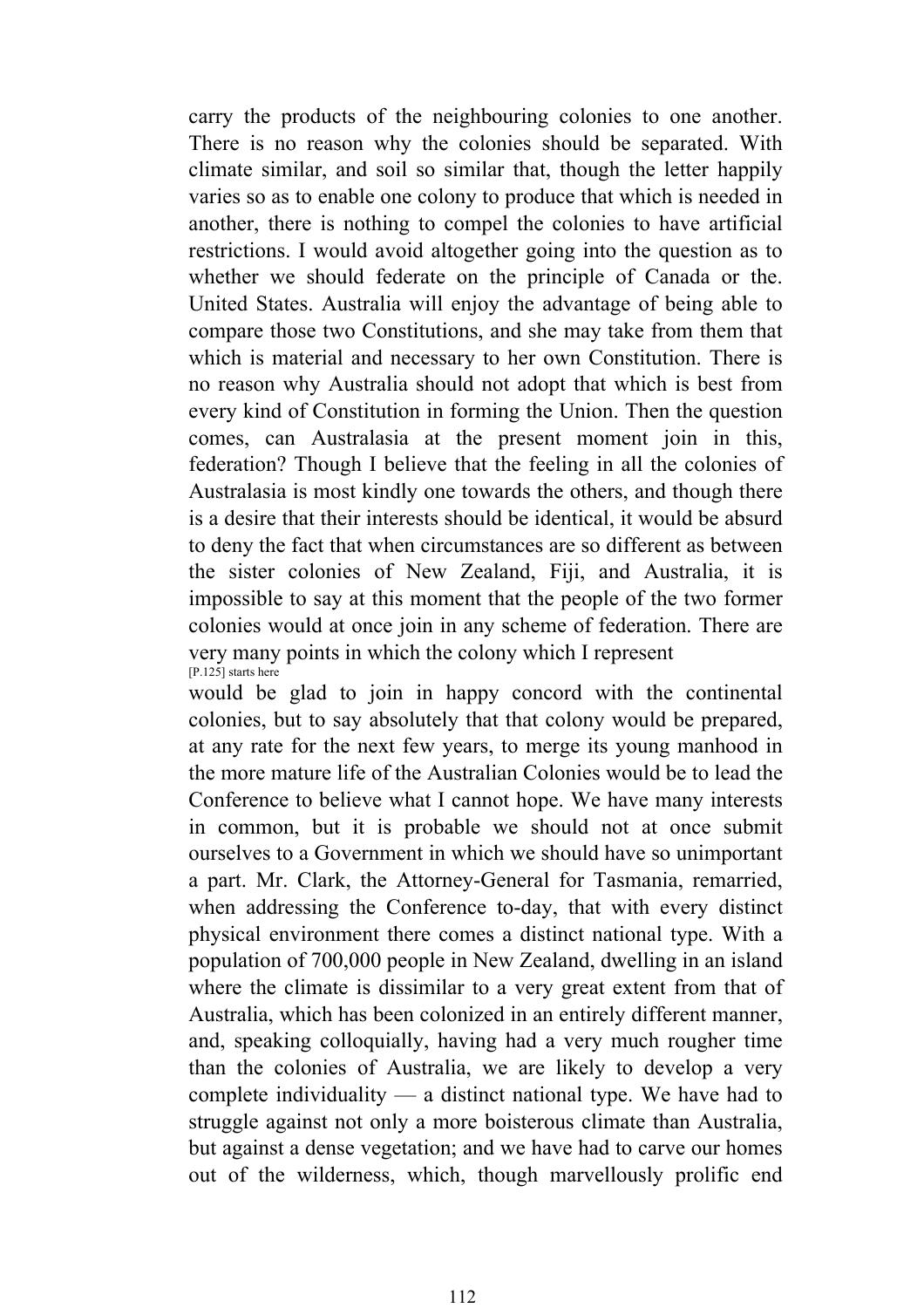fertile, nevertheless marks a country in which self-denial has had to be practised by its settlers to an extent of which the people of the Australian continent have no conception. Not only have the settlers had to struggle against the forces of nature, but against a proud, indomitable, and courageous race of aborigines. That native race has been treated in a manner so considerate that the condition of no other native and savage race on the face of the globe can be compared to it. Their right to their lands was recognised from the first. I do not boast that our public men were more pure in spirit than those of other countries, but as the colonization of New Zealand was effected originally through missionary zeal, through that, to a large extent, our hearts and policy were softened. But in addition to this feeling, the natives could defend their own interests and look down the sights of a rifle better than any other savage people. They were many, and the [P.126] starts here

white settlers were few, and when our hearts were not softened by the missionary, we were controlled by the thought of the Maoris' numbers, and of their rifles. Therefore we recognised their right to their own land, and instead of confiscating it we admitted their claim to its full possession, administration, and disposal. Members of the Conference may perhaps ask, why am I giving this short historical sketch? It bears materially upon the question of federation. The whole of New Zealand politics for years hinged almost entirely upon the native question. That question destroyed more Governments than anything else in New Zealand. All turned upon the necessity for keeping the natives at peace, and yet obtaining enough of their lands to further colonization. I am happy to say, and I thank God for it, that the day is past in which there is any probability — nay, any possibility — of another native war occurring. But one of the important questions in New Zealand politics for many years to come must be that of native administration, and were we to hand over that question to a Federal Parliament — to an elective body, mostly Australians, that cares nothing and knows nothing about native administration, and the members of which have dealt with native races in a much more summary manner than we have ventured to deal with ours in New Zealand — the difficulty which precluded settlement for years in the North Island might again appear. It is extremely improbable that hostilities would again break out between the natives and the white settlers, but the advance of civilization would be enormously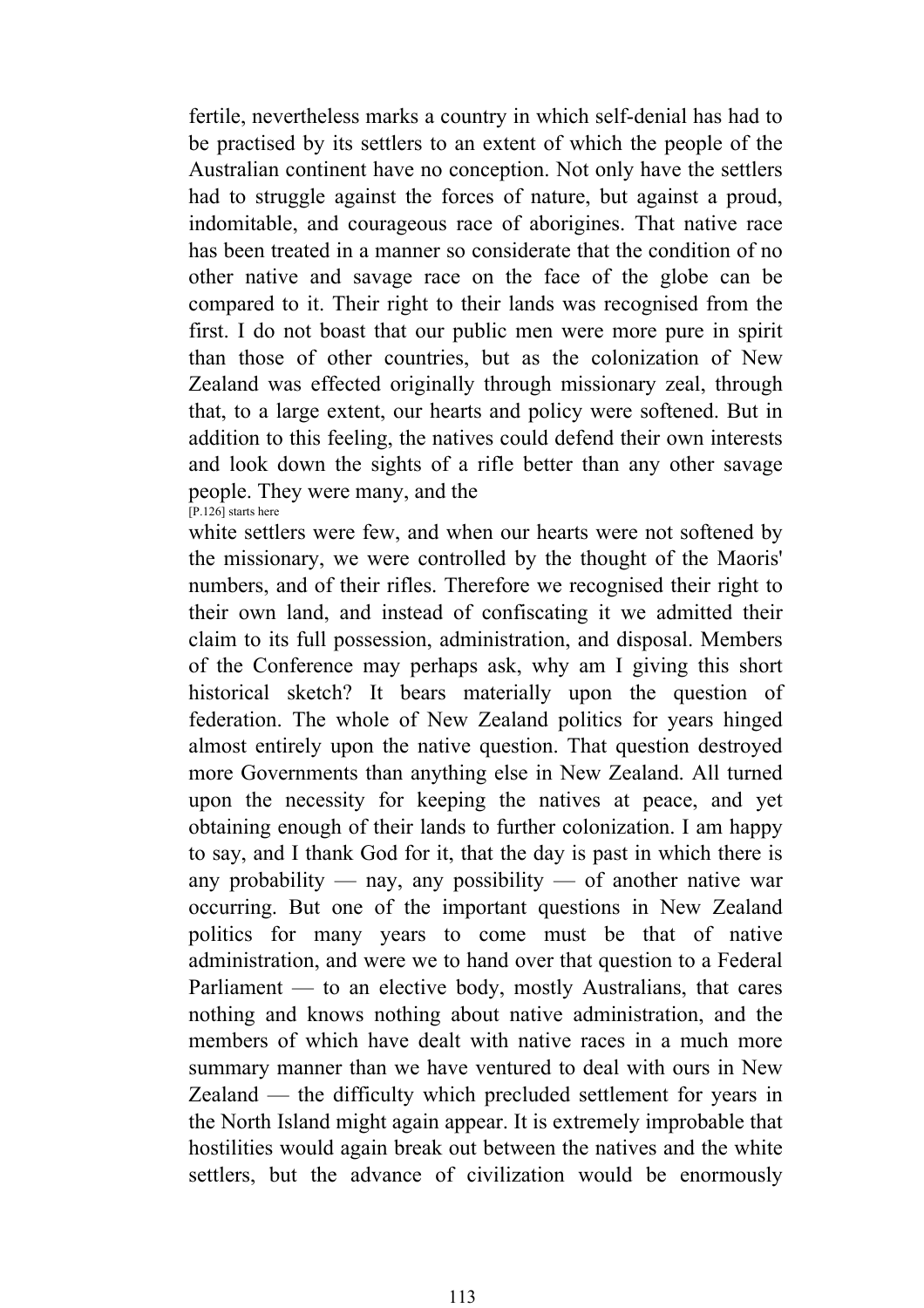delayed if the regulation of this question affecting New Zealand was handed over to a body of gentlemen who knew nothing whatever of the traditions of the past. Another question which it has been said will come well within the scope of a Federal Government is that of a scheme of federal defence. Up to a certain point I hold that to be perfectly true. New Zealand has a large sea-coast; she may be open to attack on the part of hostile cruisers should they ever come into these waters, and we should be only too happy I can speak with absolute certainty as to that — to join with Australia in any system of naval defence.

#### [P.127] starts here Mr. DEAKIN

— Hear, hear.

#### Captain RUSSELL

 — I venture to say that, with our large sea-board and seafaring population, before many years are over, we shall be able to furnish a considerable contingent who will be pleased to serve Her Majesty and her colonies on board ship. The most popular corps in New Zealand are those of the naval volunteers, and I have no hesitation in saying that if the time comes in which we are unfortunately involved in war with a European power, we could place upon the ships of war Her Majesty might send out a contingent which would vastly enhance Great Britain's maritime power in these seas. But I do not see how we are to benefit by a Federal Army. As an old soldier, I recognise the importance of having a considerable force in which there should be promotion among the young officers, so that they may not stagnate in the junior ranks until they are old men, and finally leave the service as useless as they were when they entered it. It is necessary that there should be a Federal Army — and this would specially apply to Australia — that there may be promotion, and that you may be able to obtain that constant succession of young officers by which alone you can ensure those scientific soldiers who are absolutely necessary in these days. But would it be possible, in case of an attack upon New Zealand, to send over an army from Australia to help us? Of the willingness of Australia to do this I have no doubt, but in her power to do it I cannot believe. We should be assaulted, if at all, by a filibustering expedition, which would come, see, but I hope not conquer, long before you in Australia could hear of its appearance on our shores. A Federal Army would be of no use to us, and it might involve us in expenses we are not prepared to meet. But there are innumerable points to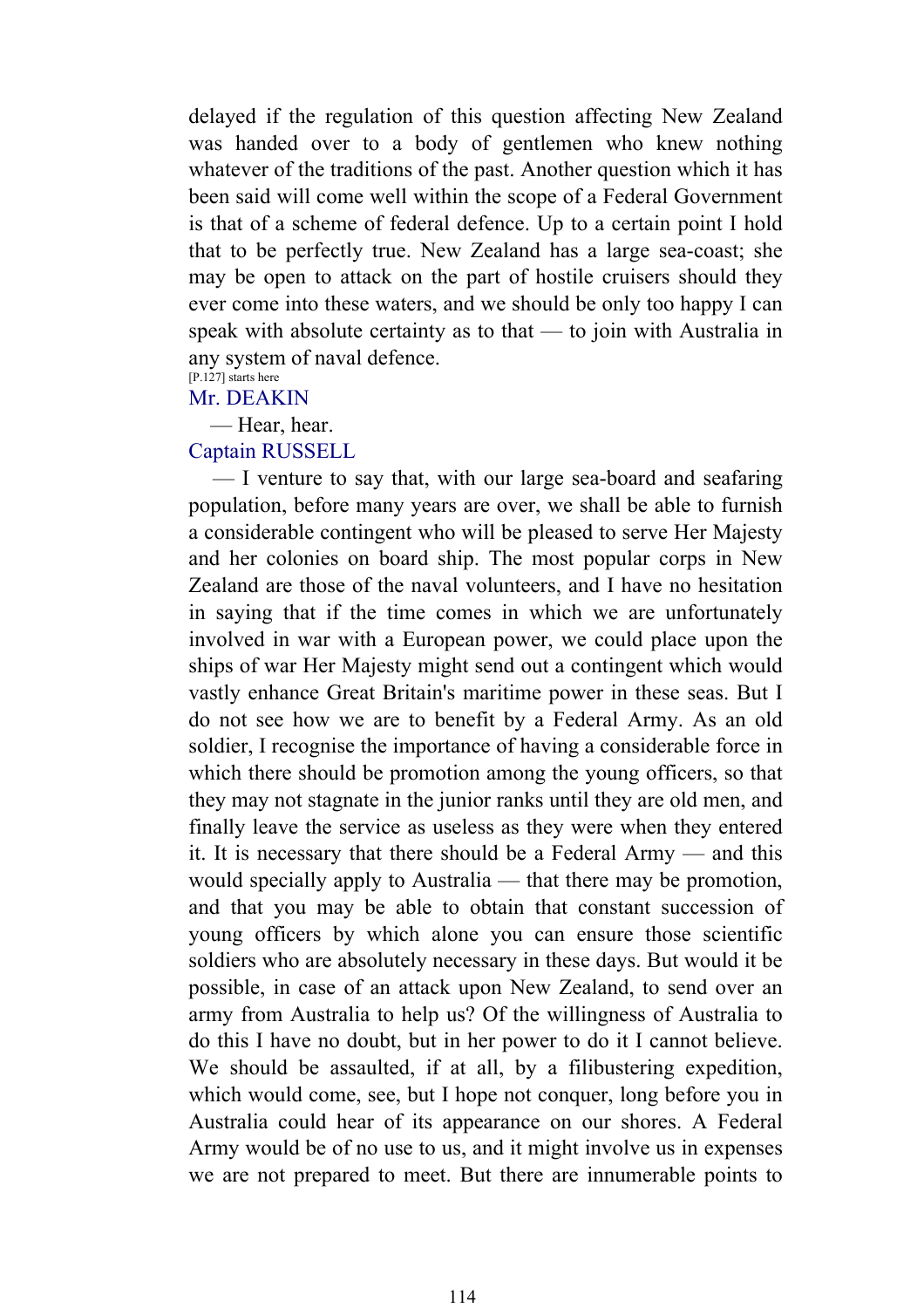which we could agree in the union. For instance, all matrimonial laws should be of one currency throughout Australasia. So also should postal and cable communication. That, however, could probably be brought about without resort to a Federal Parliament, and also reciprocity with all the colonies. New Zealand would be happy to meet any other colony in some treaty; but if [P.128] starts here

I, who am a free-trader to the backbone, am to be told that New Zealand should join irrevocably in a Customs Union which might bring about more protection than exists at the present time, it is to tell me that which does not commend itself to my judgment. I do not believe that New Zealand would join in that. We are essentially an exporting country, depending materially on outside trade, and that being the case, our prosperity must depend upon a large, free inter-communication between the different nations of the earth. Speaking for myself, I would never consent to any scheme which would bring more protection upon the colony of New Zealand. There are one or two reasons in addition, which I jotted down while Sir Henry Parkes was speaking, which would make it a very dangerous thing for the smaller colonies to enter into this scheme of federal union, without grave consideration. Out of a population of 3,840,000, New South Wales, Victoria, and Queensland own the allegiance of 2,656,000 people; in other words, said Sir Henry Parkes, two-thirds of the whole population of Australasia belonged to those three colonies. It must, of course, be a matter for very grave doubt as to whether the influence which naturally must proceed from this large population might not work adversely to the interests of the more thinly-populated colonies. It is of no use attempting to blink these things. It must also be remembered that the three colonies I have named are united by natural circumstances, that they are side by side, and were originally part of the same colony. Local politics brought about the severance of those colonies, and there is no reason why they should even have separated if they had been allowed a little more local government. There is no reason why they should not be reunited, and if they are reunited it will be a marriage of affection. It will be a case of neighbours whose sons and daughters have married together in order to bring divided lands into one solid property. It will be a marriage of affection if these colonies come together. But with New Zealand it would be simply a *mariage de convenance*, and her representatives must see that the marriage settlements are not drawn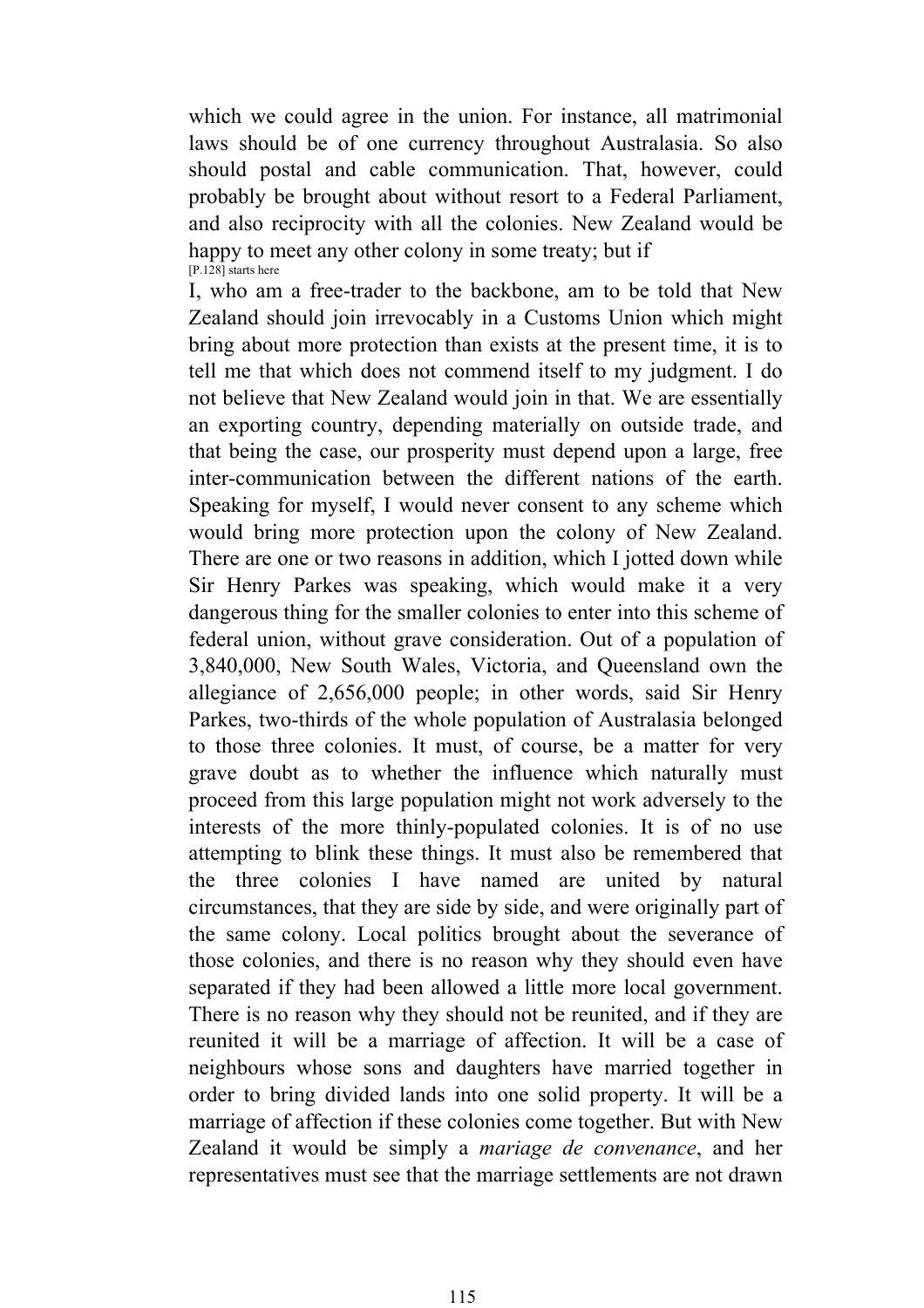out in a hurry, that before the masculine power and strength of [P.129] starts here

Australia was united to the beauty of New Zealand the settlements are so arranged that the Married Women's Property Act shall have full force in case of any little dispute occurring hereafter. I had thought of moving an amendment upon the motion of Sir Henry Parkes, but as it is not my object to throw the apple of discord into this fair community, as I desire by every means in my power to assist the federation of the colonies, and as I wish that not only New Zealand but the remoter colonies of Australasia shall have an opportunity of coming into this federation as soon as they can see any advantage to be gained by it, I hope Sir Henry Parkes will consent to change the word "Australasian" in his motion to "Australian." If he will consent to do that, I will propose a motion additional, as follows: —

 "That to the union of the Australian Colonies contemplated by the foregoing resolution, the remoter Australasian Colonies shall be entitled to admission at such times and on such conditions as may hereafter be agreed upon."

 I think it would be a very great misfortune, not only to Australasia but also to Australia, if in the Convention which we may take it for granted will some day meet, and to which the New Zealand representatives at this Conference will ask their Parliament to send delegates, New Zealand and Fiji are not represented. It would be a pity for Australasia, and for Australia too, seeing that if the latter is true to herself and has a motherly feeling for the younger colonies, which I believe she has, she should join in saying to them  $-$  " Although you do not at present feel that you can enter the federation and throw yourself into our arms, here is a hand to help you whenever the day may come in which you see your way to join this magnificent union."

#### Dr. COCKBURN

 — Sir, I feel that to-day a very great point has been gained. A large number of speeches have been addressed to the Conference from an absolutely practical point of view. I would like to say a word or two in reference to the most excellent address which Mr. Clark delivered. I think that among all the advocates for federation who

[P.130] starts here

are here to-day, there are none stronger or more enthusiastic than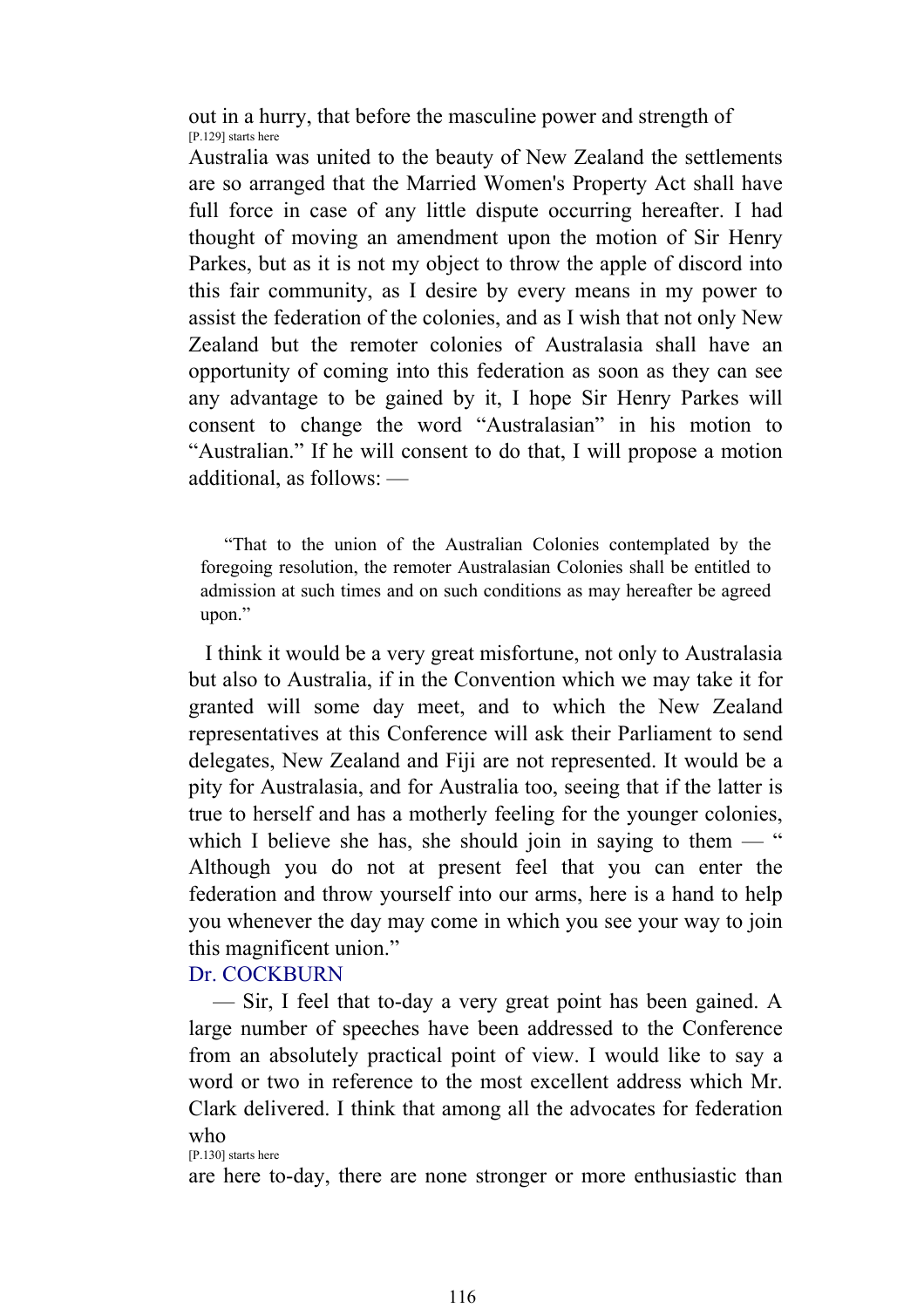the representatives of Tasmania. But I should be sorry if this eagerness should lead to any undue haste, and I do not think that the particular form of union which Mr. Clark mentioned as something which might be obtained at once would be at all a desirable thing. Mr. Clark intimated that, pending the adjustment of differences, it would be a step in advance if the eastern colonies joined at once in a complete union. I do not think that this would assist the cause of federation, or that it would be a good way to begin uniting Australia by dividing it into two. I am afraid that any such step would be more likely to have the effect of postponing the settlement of the questions at issue, or the formation of an Australian nation covering the whole, continent, and taking in the colonies which form Australasia. Canada, certainly, had this form of union in the first instance, but the case is not a parallel one. Previous to Nova Scotia and New Brunswick joining with Upper and Lower Canada there was no Federal Government existing between the Canadas, except the union between Quebec and Ontario, which was in no sense a confederation, but was in every respect a complete union. In our case things are different. We have already made some steps towards union. We are not altogether disunited. We have taken the first steps, nod embarked upon some forth of federation, and to drop this substance for a shadow, infinitely greater but more remote, would be an act which could only bring about disastrous consequences. I am afraid that Mr. Clark's suggestion would divide the map of Australia just about as near the centre as it could be divided, north and south, and I am afraid that a long time would elapse before those two parts became cemented again. And I am quite sure that it would be much better to first adjust our minor differences, even though that should take a few years — two or three years — to accomplish, than to embark on a one-sided union immediately. Now, Mr. Clark says, also, that in the United States there was a complete parallel for our present condition, and that the reason for the formation of the legislative union which now obtains between the

[P.131] starts here

United States was the existence of a commercial difficulty. Well, that is no doubt one aspect of the case which can very well be considered, but I must say that my reading of the history of America leads me to the conclusion that the causes which drove the different states of America together were of an altogether more pressing character than any commercial needs. Throughout the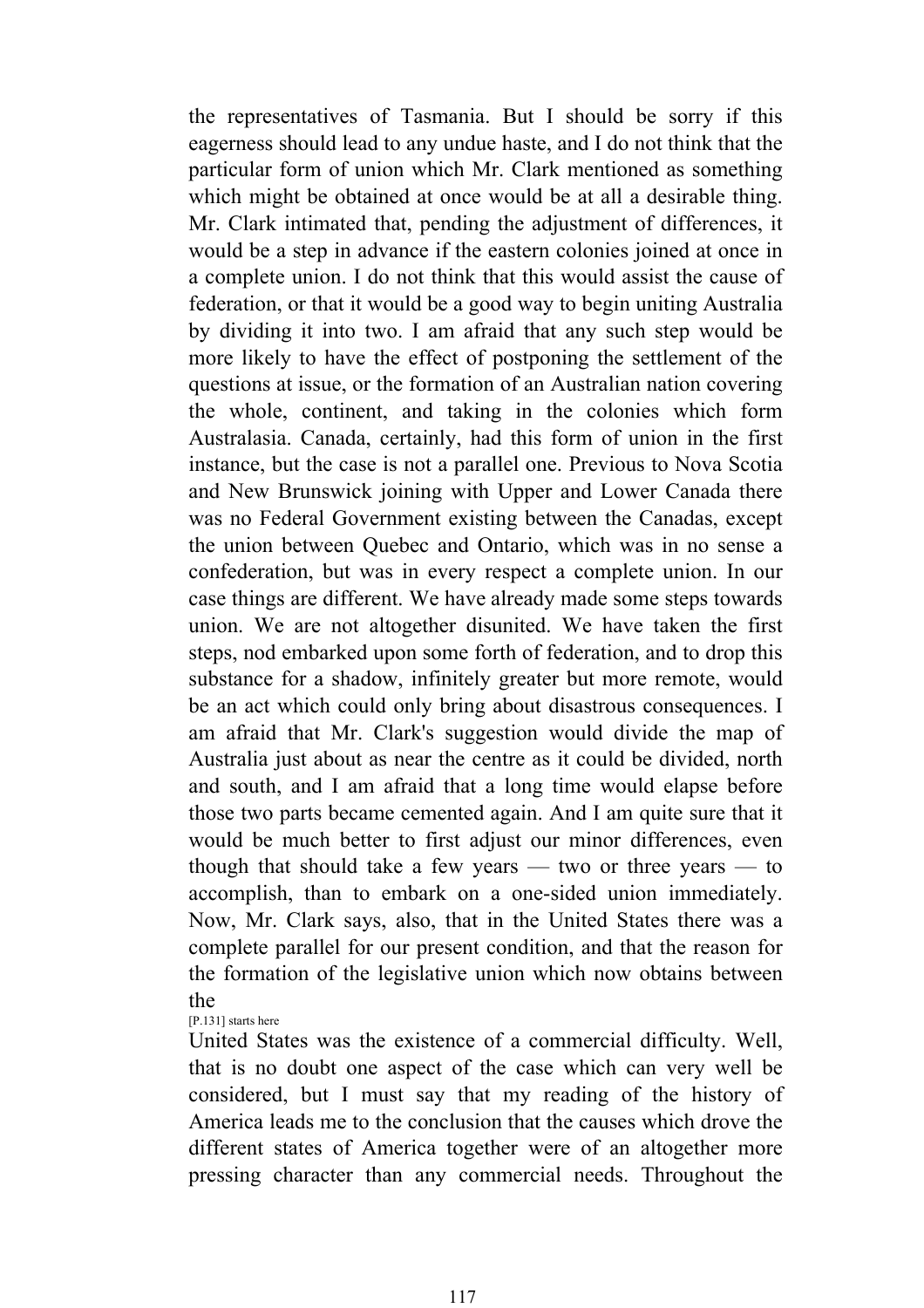papers which were written at that time by those who were rightly called the fathers of the Constitution — Hamilton, Madison, and others — and published in the form of the *Federalist*, the greatest possible stress is laid upon the fact that a further union of the United States was necessary, because the loose federation which had previously existed was not equal to the demands made upon it by a prolonged war. Congress might levy for soldiers from the different states, but it had no means of securing their attendance on the field of battle; Congress might levy contributions from the different states, but it had no means of ensuring the payments of those contributions by the states — and it was in order to remove this state of things, and to put the country, in a time of peace, in such a position that it should never more be endangered in time of war — it was to carry out the essential principle of defence, and not so much the mere necessities of commercial affairs, which led to that strong union being formed. The United States were not absolutely at war, but they were surrounded by enemies, north and south, and the navigation of their rivers was impeded by foreign interference. Their case was, therefore, altogether different from that which now presents itself to us. Mr. Clark alluded to the question of a Customs Union as affecting South Australia, and he seemed to indicate that if the financial difficulty was got over, all that was necessary would have been accomplished. Now, admitting that the financial difficulty does stand very much in the way of all immediate Customs Union, I may say at once that that is not the only aspect of; the case in which South Australia considers the question of federation. Our Customs Tariff was not in any way initiated for the purposes of revenue. Those who formulated our tariff formulated it as a purely protective tariff, and it was [P.132] starts here

not at all a spirit of raising revenue that dictated the imposition of that tariff. The mere fact of revenue being thereby raised was altogether a secondary consideration, and the attitude of South Australia, in considering whether the time is ripe for a Customs Union or not, has no reference whatever to the financial question. Our manufacturing industries are, of course, in their infancy, and if a Customs Union obtained between the colonies, they would have at once to be brought into direct competition with the longestablished industries of their powerful neighbours. In saying this, I do not wish to convey in any way the impression that South Australia means to maintain her, hostile tariff against the rest of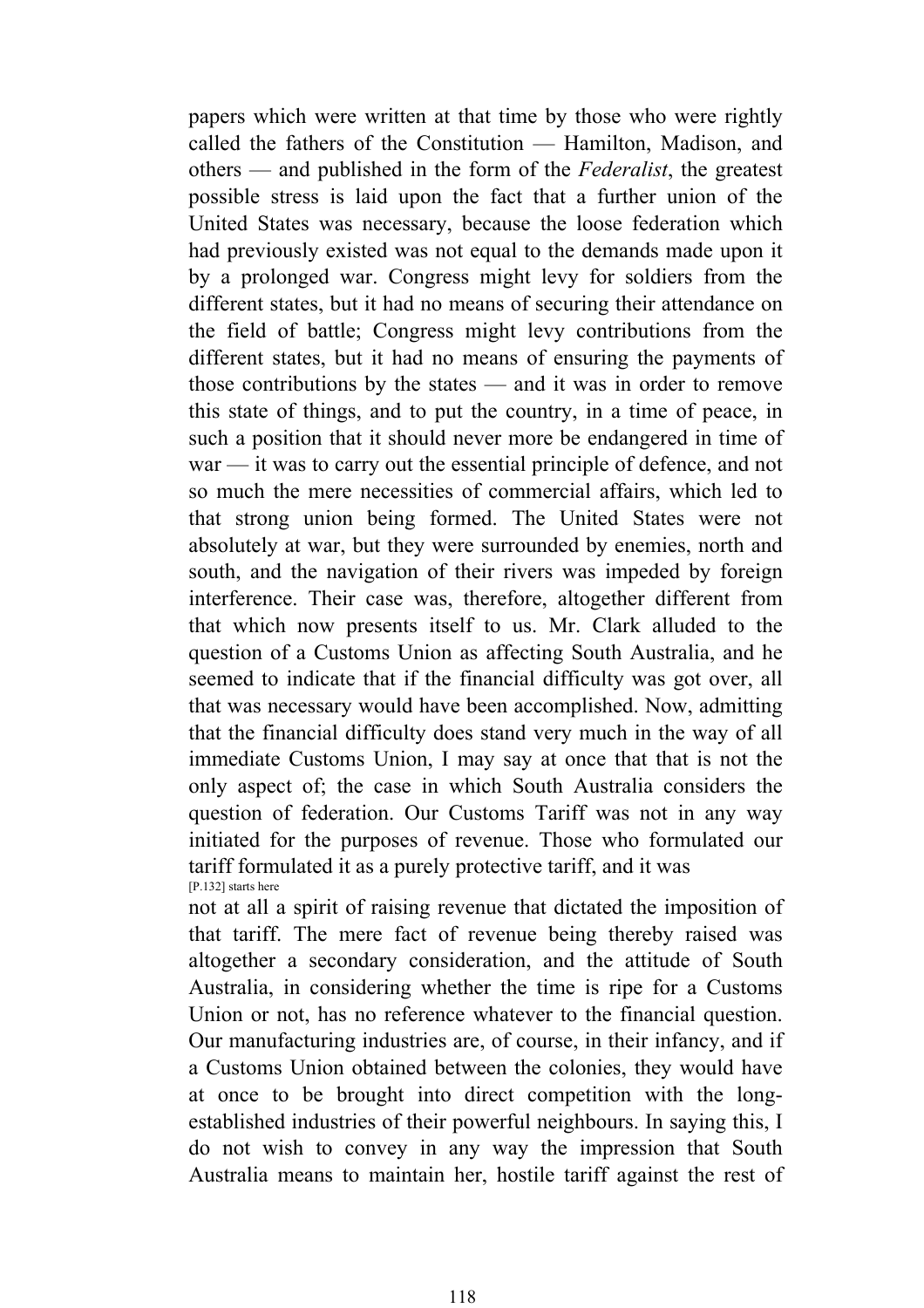Australia; she does not look forward to hostile custom-houses continuant, harassing those who wish to cross her borders, but from the Protectionist point of view she asks that some little time should be allowed to her industries before they have to face a competition which has been too severe for them in the past; some little time for those manufacturers who have lately embarked in their industrial enterprises under the fostering aid of a protective tariff to become firmly established. However, as I have said on other occasions, I don't think this difficulty would be lasting, and I don't think it would be long before it was overcome. I think that South Australia will say, on looking at the question all round, that she has quite as much to gain in some directions by intercolonial free trade as she has to lose in other directions. Standing, as she does in the centre of all the colonies, holding out a hand to each of them, I think that her position would dictate that, after the mere temporary difficulties have been overcome, she of all the colonies would have least to lose by reciprocity and free trade among them all. But as the question of a Customs Union has been so often raised, and as our arguments here are partaking, very strongly of a free-trade character, I should just like to know this: Is it the impression of any member here that when the federation of Australia is consummated it is to be a vindication of the principle of free trade? I take it that any such hope is for ever past when the federation of Australia is consummated. When, as a portion of [P.133] starts here

that federation, the hostile custom-houses on the borders of the different colonies are removed, it will not be a vindication of the principle of free trade, but rather the institution of a more complete system of protection — the apotheosis of a strong protective policy. I think it is just as well that this should be understood. The voice of South Australia has pronounced emphatically, and by a large majority, in favour of that protection without which the history of the world presents no example, as far as my reading has been able to show, of a nation which has risen into prosperity. Mr. Clark, I know, will excuse me if I take up another point. He delivered a speech so full of points, that it is quite impossible to speak on the subject without devoting attention to them. Mr. Clark expressed some regret that steps had not been taken by the Imperial authorities, when the constitutions of the colonies were first given to them, to guard against such difficulties as those which now exist. Now, I think it would have been a great mistake had that step been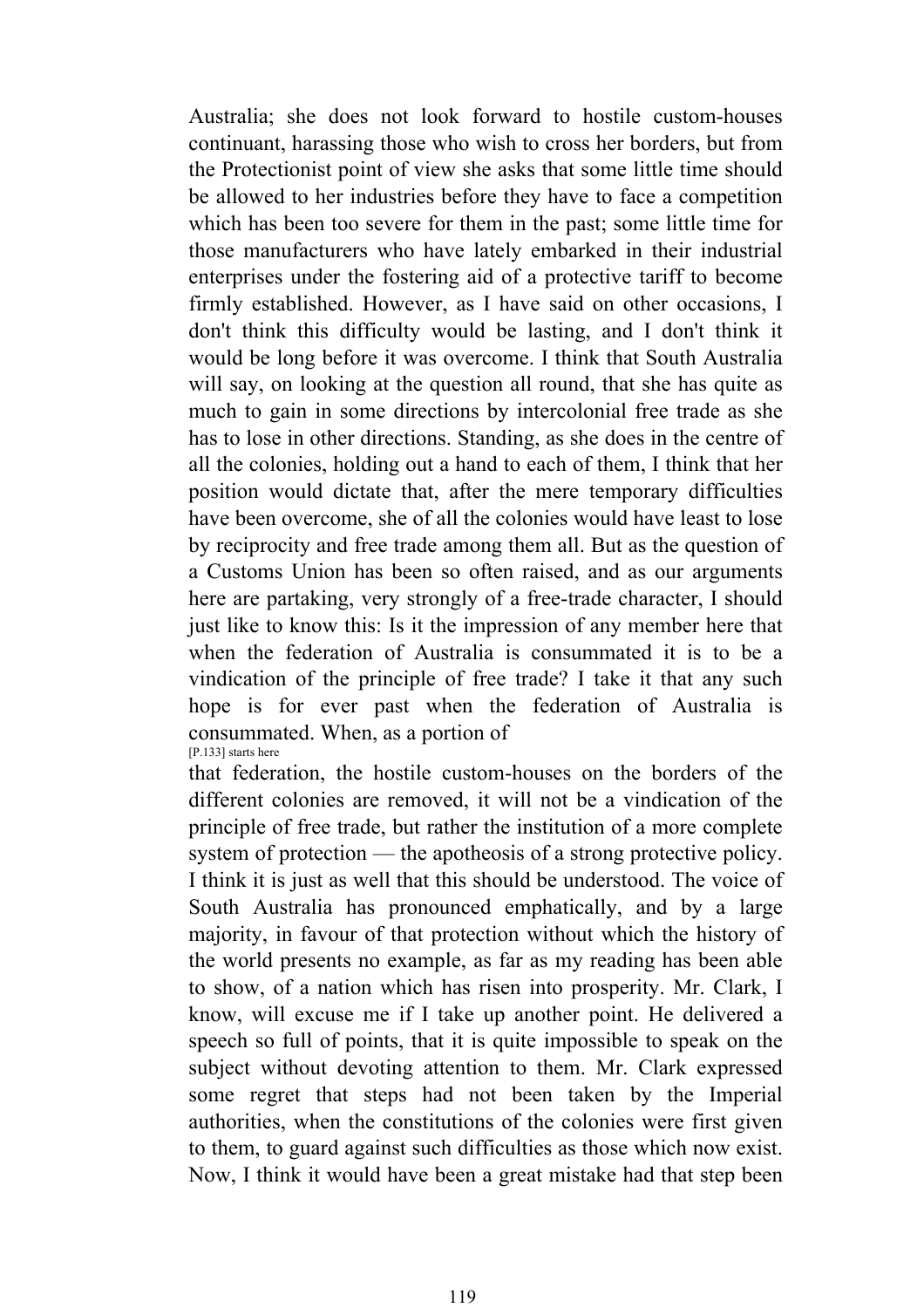taken by the Imperial Legislature. I think that the wisdom of the mother country, in dealing with her colonies, has always been shown in her leaving them as free as possible to follow their own inclinations, and to work out their own destinies. Any dictation, even although it had been at the very commencement of our constitutions, would not, I am afraid, have led to the end desire; and I think it would have been a mistake, from every point of view, had anything been done in the earlier stage of the history of these colonies to lessen the development of that individuality which, after all, goes to make the strength of a colony. I take it, Sir, at, consistent with union for those purposes on which union is necessary for the good of all, the least possible sacrifice there is of individuality, the better it will be for each of the colonies standing by itself, and the better for that union of the colonies which will represent them all. Because I don't think that we wish to see a homogeneous National Union. We want to see a union of strong colonies, each with its own local traditions, each with its own local affections, each with its own peculiarities. I think that such a union, such a brotherhood of infinite diversity, [P.134] starts here

would be much better than a homogeneous union of colonies without a proper amount of differentiation. I quite agree with Mr. Clark in saying that we could not follow Canada in this respect. I think the members of the Conference generally agree in that opinion that in no regard can we look upon the example of Canada as one to be imitated. On the other hand, we should have considerable difficulty in following the example of America, because the whole Constitution of the United States of America is so far removed from anything which has ever obtained under British rule. In America there is no such thing as responsibility of Ministers to Parliament, and in this respect, I am sure, no member of this Conference would suggest that we should follow the example of the United States.

#### Mr. CLARK

— I don't know about that.

#### Dr. COCKBURN

 — Well, it would be so utterly different from any of those traditions which have enwrapped themselves around the growth of the British Constitution, that I don't think any dependency of the Crown —

# Sir HENRY PARKES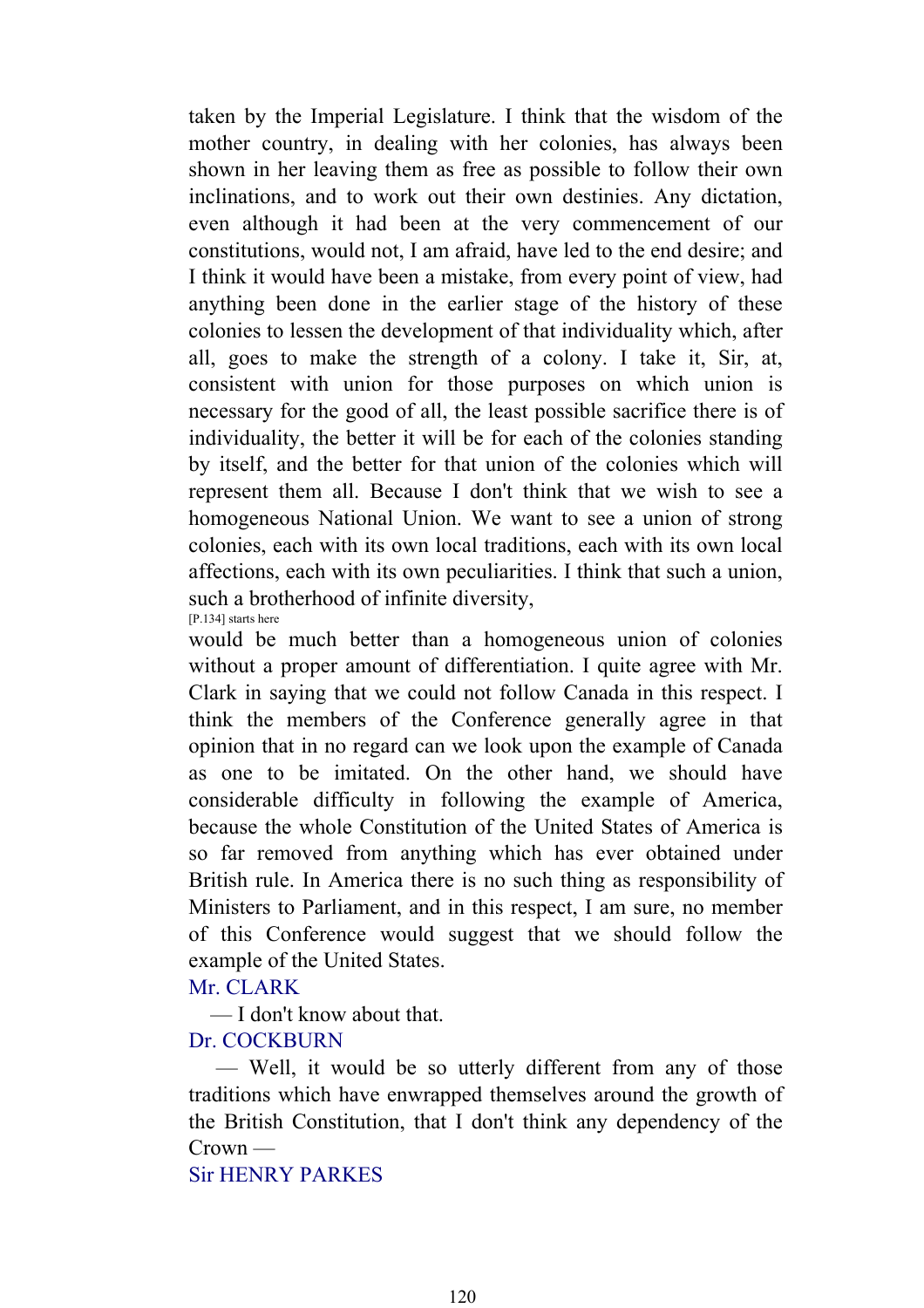— It would be another growth of that prized variety.

#### Dr. COCKBURN

 — But I don't think that any colony or group of colonies under the British Crown could effect such a radical change — even supposing the change were desirable — which, I think, most of us would agree it is not.

Mr. CLARK

— Party Government is played out.

# Dr. COCKBURN

 — But party government obtains to the fullest extent in America. Mr. DEAKIN

— Nowhere more so.

# Dr. COCKBURN

 — What do we see in America? What is the counterpart of our popular Assemblies in America. The Congress, which presents in no respect, as far as I can see, save in the respect that representation therein is based on population, any analogy to our representative Assemblies. The Congress is

[P.135] starts here

a large body of men with no governing power whatever. There are no Ministers responsible for the conduct of business. The Congress is split up into something like 50 committees, acting independently of one another, and the number of Bills submitted in the cour

# Mr. CLARK

— How many are passed?

Dr. COCKBURN

— A very small number of them.

Mr. CLARK

— So much the better.

# Dr. COCKBURN

 — The whole principle of our British Constitution is that of the responsibility of Ministers to Parliament, and I think that the British Constitution being a gradual growth, and not a manufacture, is vastly superior to any Constitution even however carefully drawn up, as the American Constitution was. The very principle of the British Constitution is elasticity and development; whereas, the principle of the American Constitution is rigidity and finality. I think that in a young country like Australia any form of government should be as expansive as possible, so as to adapt itself to the constantly varying requirements of the future life of the colonies. I don't think, I need follow this matter any further, more than to say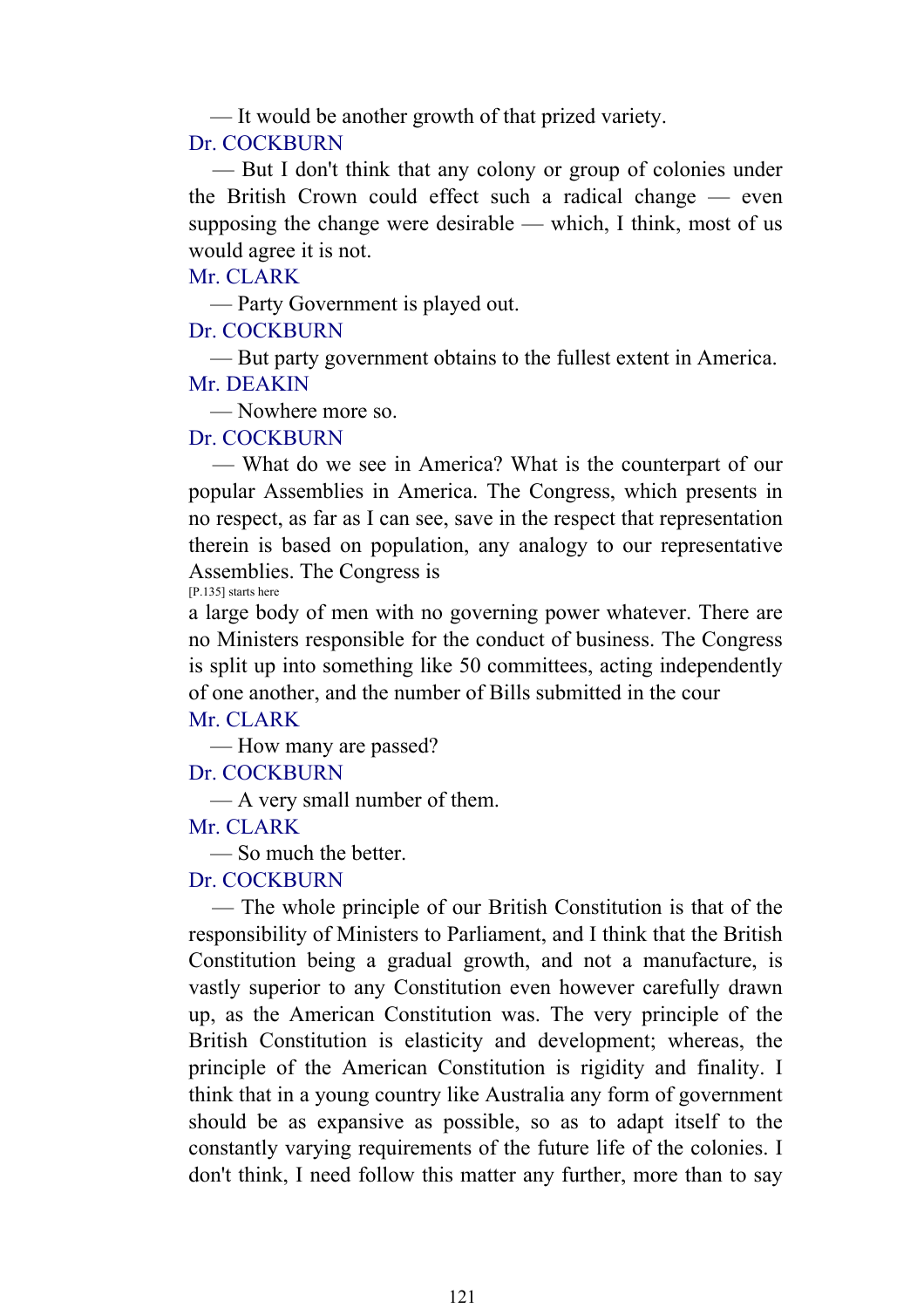this — that a study of the American Constitution, as a manufactured article, as compared with the British Constitution as a gradual growth, leads one to the conclusion, I think irresistibly, that in all matters of constitutional government, the, form of government should be a growth, and not in any sense a manufacture. The very points on which the framers Of the American Constitution prided themselves, those forms which they themselves invented, are the very parts of their system of government which have proved to be failures, while, on the contrary, those they adopted from England, which were the growth of centuries, have been found to be successful. What the members of the Convention that drew up the Constitution of America prided themselves most upon was the manner of the election of the President, and yet if anything has proved a failure and fallen [P.136] starts here

short of the hopes of those who drew up that Constitution it has been the manner in which the election of President, for which they laid out such careful rules, has become modified by usage. And so I think that in every respect federation should be a growth, and, as with all growths, anything like forcing is to be deprecated. As a rule, the slower the growth, the more gradual the development, the stronger is the product. Now, a good many members of the conference, and still more, a large section of the public, have complained of the very slow advance, the small progress which has been made towards the consummation of Australian unity. For my part, I have not been able to join in this view. I think that, considering all things, the colonies have been growing together very well indeed. I think that for every one who hoped to have seen more speedy adhesion to federation there are many who, looking closely into the matter, would come to the conclusion that the colonies might have done very much worse. It seems to me that the way the colonies have been federated in detail augurs very highly indeed for the success of their federation in general. The colonies for many years have been growing together on such questions as the Postal Union. Some years ago I had the honour of being the Minister controlling the Postal Department of South Australia, When an arrangement was entered into with the sister colonies for a Postal Union with regard to the transmission of mails by the great sea route to and from Europe. In this respect we federated first in detail. And so it was with regard to legislation in reference to debtors absconding over the Border, with respect to which the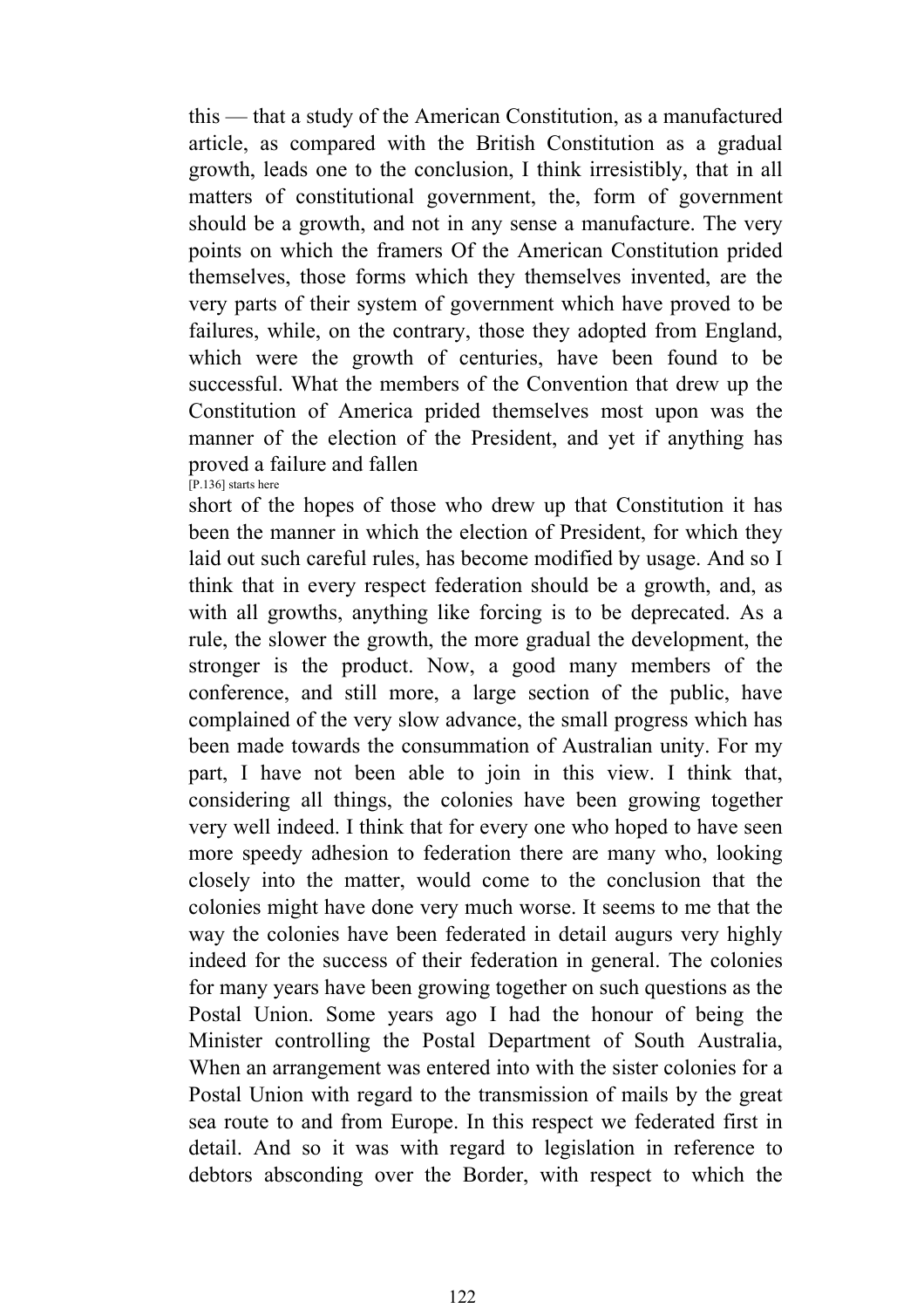colonies approached one another in the true federal spirit. Then again, in reference to the exclusion of alien races whose presence would we think be detrimental to our development, a Conference was held in the true federal spirit, and I hope that effect will be given to the conclusions of that Conference by all the colonies that were concerned in it. There is another matter in which, I think, without much difficulty we can exhibit the federal spirit in detail a question which greatly concerns the colony of South Australia — I mean the question of navigation [P.137] starts here

and riparian rights of the Murray waters. That is a matter on which I think there is an opportunity for the colonies adjoining the Murray to exhibit the true federal spirit, and I trust that the colony of New South Wales will very soon see its way to meet the wishes of South Australia in this matter. We have been pressing for a long time now for a Conference between the three colonies concerned to consider the matter, because hitherto no basis of agreement has been arrived at, and I do trust that the federal spirit which has prevailed amongst the Colonies in regard to other matters will, in this instance also, have its due effect. For the reasons I have named, we have nothing to complain of so far as the existence of a federal spirit between the colonies is concerned, but what we want to do is to give to this federal spirit "a local habitation and a name." And in doing that we are brought face to face with the question as to what form of union is best adapted to our requirements. Of course, it is well known that states become united either by means of a federation or by means of what is known as a national union. In a pure federation, the Central Government is not brought into immediate relation with the individual citizen, but deals only with him through the local Legislatures. The mandates of the Central Government are enforced through the local legislatures, and any funds requisite for the transaction of the business of the Central Government are levied by the local Legislatures. On the other hand, in a national union, the Central Government is brought into immediate relation with every citizen of the nation. And it was this difference between the manner in which the Congress was brought into relation either with the local states or with the individual citizen which led America to abandon the pure confederation which the states had at first — the first Congress America had being an example of pure federation. It was this fact, that the federation had no immediate influence on the individual citizen, but acted on the citizen only through the medium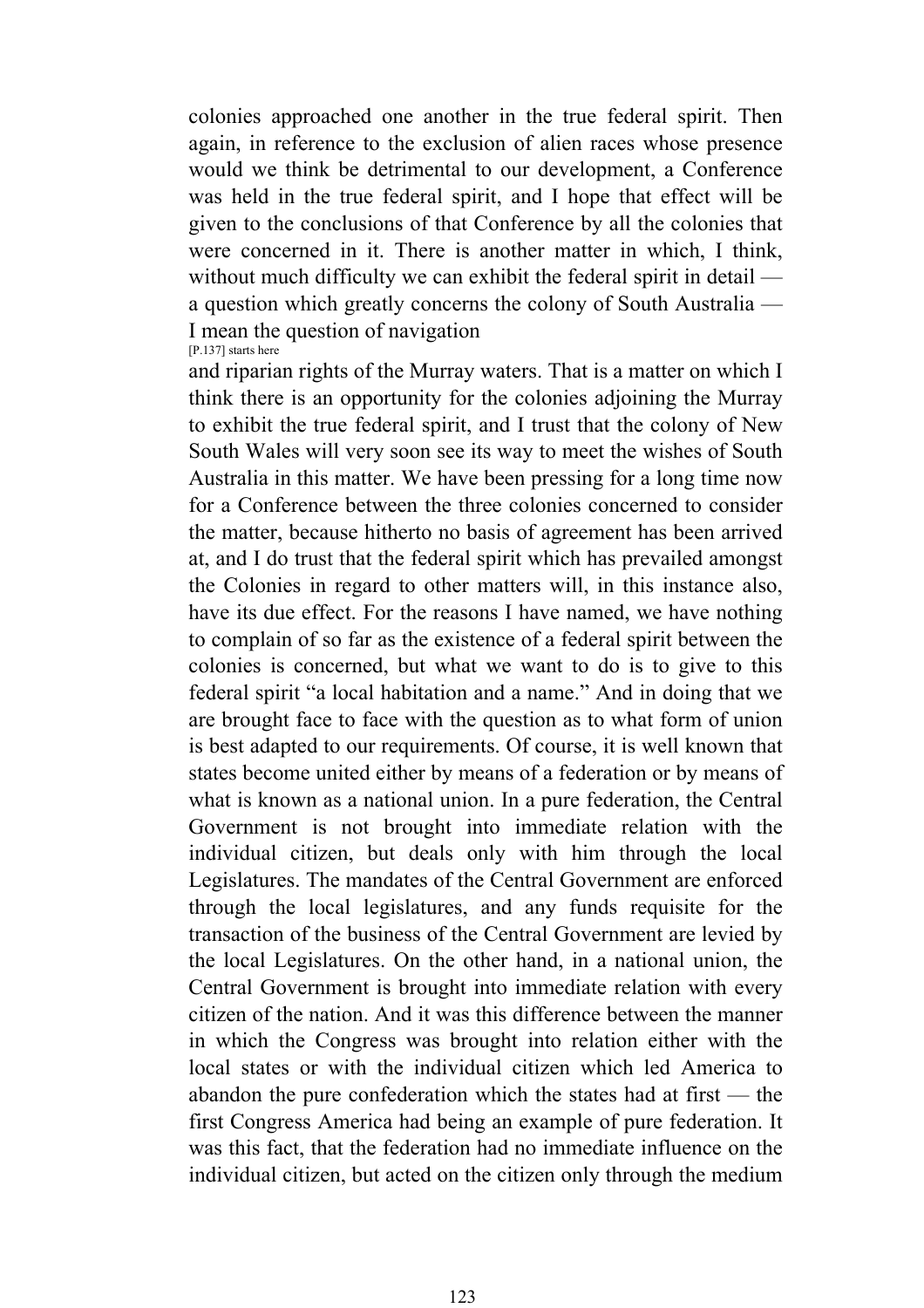of the local Government — the Government of the local state that led to the denunciation of the federation system by Hamilton, Madison, and other [P.138] starts here

writers in the *Federalist*, and to their claims for something more nearly approaching a national union, which, in fact, led to the establishment of the present Constitution of the, United States. That is neither a pure federation nor is it a pure national union. It is a compromise between the two. As far as Congress is concerned, the individual citizen is represented; as far as the Senate is concerned, representation only obtains through the medium of the state. Each state is there represented as a unit, irrespective of its population. But there is this advantage over a pure federation, that the Central Government is brought into immediate relation with every individual citizen of the United States, taxes are levied direct without the intervention of the local Legislatures. One of the great arguments in favour of the existence of that state of things was the impossibility of enforcing contributions towards the support of the Federal Army, when the states were united merely by means of a federation. It was pointed out then that all the difference in the world lay between active resistance and non-compliance. When the states were joined merely by a federation, all that a state had to do, if it did not wish to contribute, was not to actively resist but merely neglect to comply with the demands of the central authority; but in the case of a national union, mere non-compliance is not sufficient. In that case active resistance is required, and it is so much easier for the Central Government to deal with a case of active resistance than to deal with a case of mere non-compliance. Now, the federation in the United States of America was found not to be that success which its advocates anticipated, and the secret of that failure is the same as the secret of the failures of all federations which have ever existed, as far as my reading goes on the history of federation. That is to say, a loose union of states, although it is ample in time of peace, has proved to be utterly inadequate to tile prosecution of a prolonged war. It was this cause that led to the breaking-up of the great Grecian Confederations; it was this which led to the breakingup of the American Confederation; but because this cause has been effective in preventing the success of federations in the past, there is no

[P.139] starts here

reason whatever why under different conditions, federations should not be more successful in the future. I don't think there is any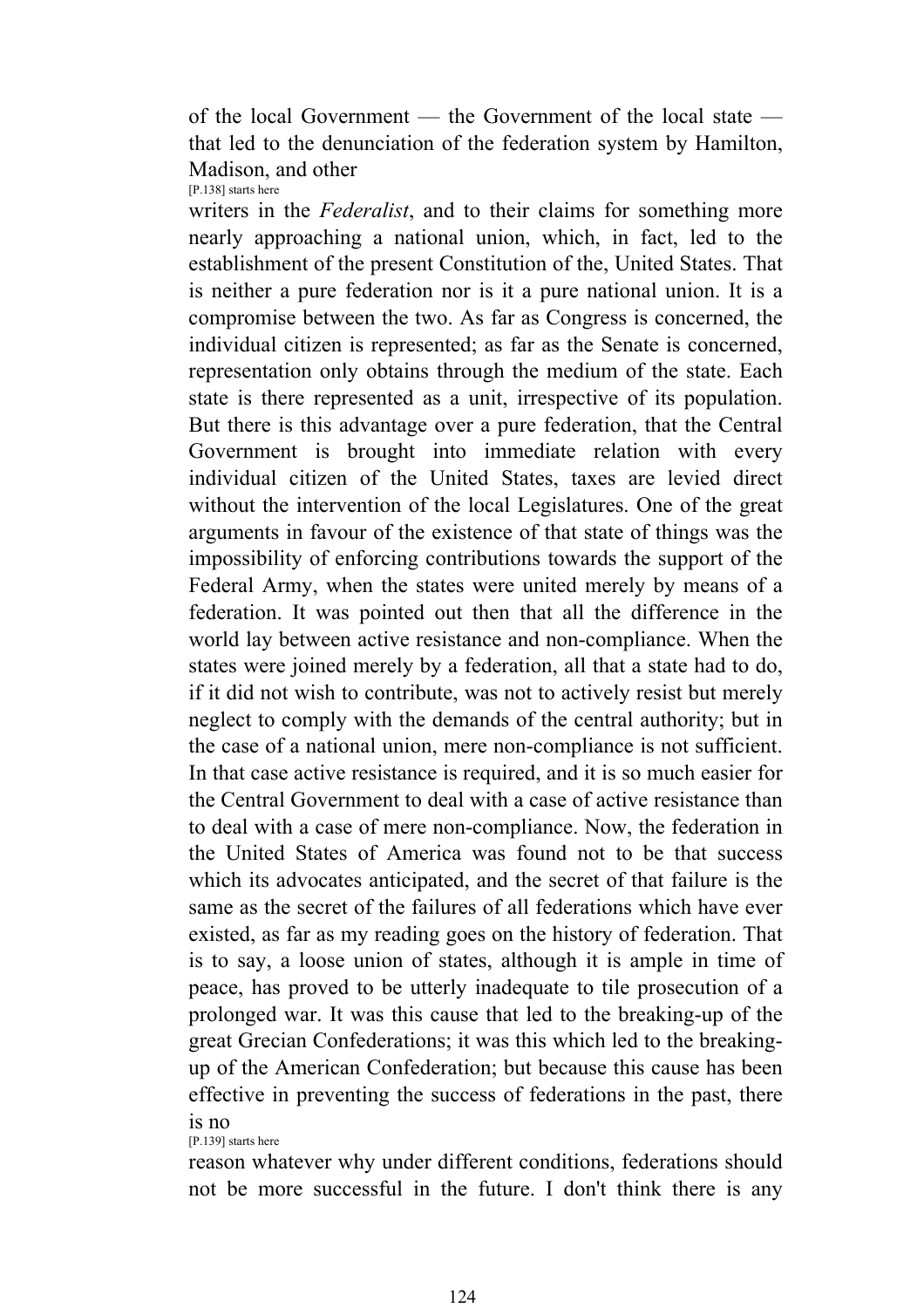probability of a United Australia ever being engaged in a prolonged war; at all events, it is not a likely occurrence; and, therefore, because federations have been unsuccessful in the past we must not conclude that the system of federation will not be applicable to our requirements. I quite agree with what Sir James Lee Steere said, that if the Federal Council — which is at present such a federation as obtained in America before the complete union, such a federation as obtained between the Grecian States — is to be superseded, it should be in the manner he advocates, namely, by development. I do not think we are likely to advance the cause of federation by breathing with the past. But for the Federal Council, I am sure this Conference could not have assembled with the prospects of success which I believe now await it. The Federal Council has done a great deal towards fostering the federal spirit, towards drawing the colonies together, and I do trust, whatever the outcome of this Conference and of succeeding Conventions may be, that in every respect the work of the, Federal Council will be recognised, and that any union which may take its place will be as a development and an improvement upon the Federal Council, and will not be in any way founded upon its ruins. So much has been said on the subject of the Canadian Federation, that I feel it is hardly excusable for me to deal further with it, but there is one aspect which I should like to present to the Conference as regards the formation of What is known as the Canadian Confederation, in 1867, and I quite agree with other speakers on this subject that in no sense is the Government of the Canadian States a true federation. It is in reality a national union, and the explanation of its existence is found in the circumstances which obtained in Canada in 1867. What took place in Canada in 1867 has always been looked upon as a movement towards closer union, but I confess that, as far as I have read on the subject, it can in no way bear such an interpretation. The action of Canada in 1867 was, in reality, an act of disunion. The causes which led up to

[P.140] starts here

it were the dissatisfaction between Ontario and Quebec — Upper and Lower Canada — with regard to the union which between the years 1841 and 1867 existed between them. In 1841, Upper and Lower Canada, which before that had been under different Parliaments, were united by an Imperial Act under one strong and coercive union. And the action of 1867, instead of being a drawing into closer union of those two provinces, was, in reality, an action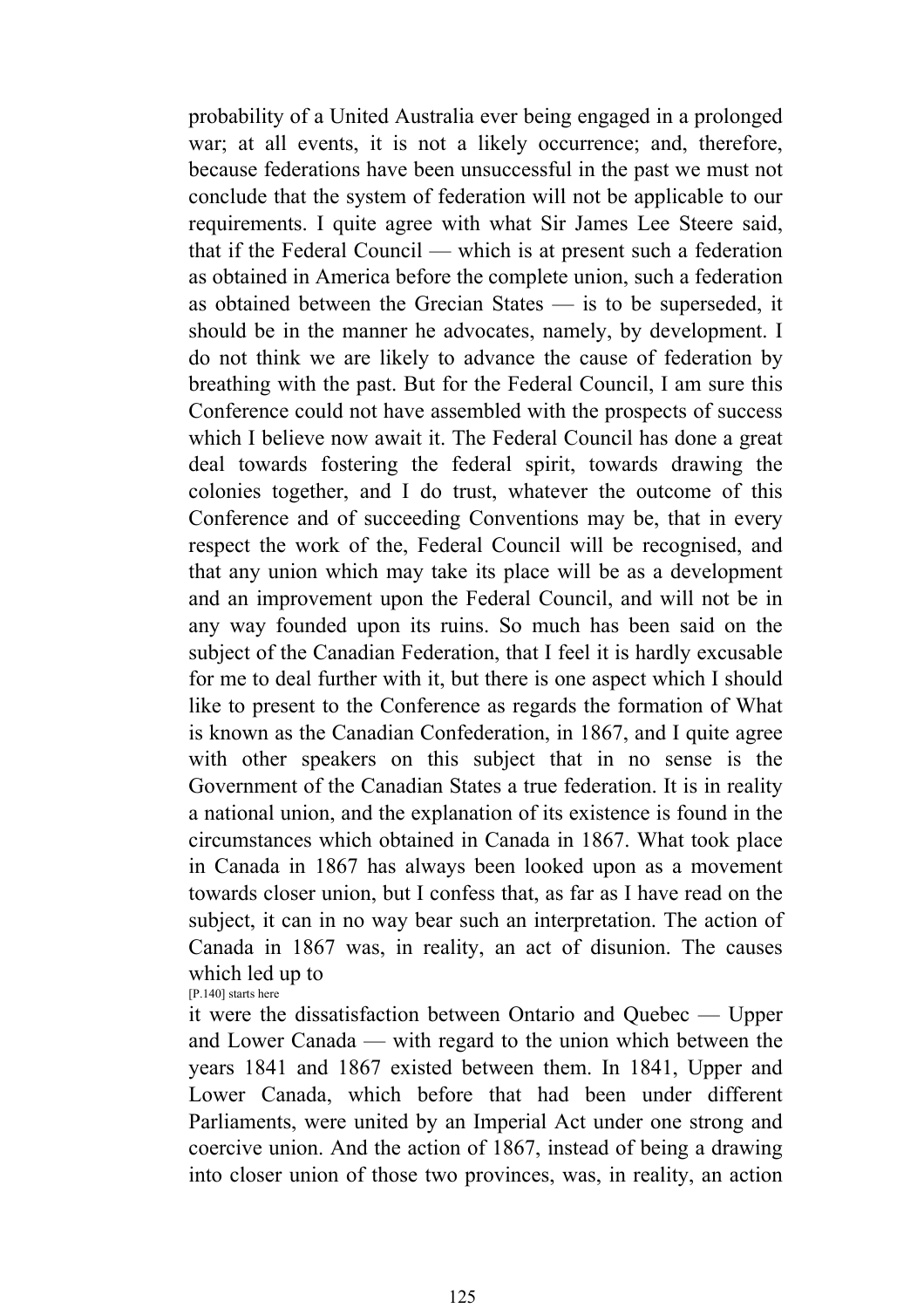of disruption. It was the union which chafed them; it was not their separation. They were already united in the closest possible bonds, but it was this close union which they objected to, and from which they strove to free themselves. In 1867 two alternative schemes were proposed. One was for a general confederation of the States of Canada, in which Upper and Lower Canada were to be represented, and also Nova Scotia and New Brunswick, and such other states as chose to come into it. But there was an alternative scheme, and that was, that, failing the joining of the other colonies in the federation, the disunion of the previously united Canada should be effected at all hazards. During the very last year in which the united Parliament of Ontario and Quebec sat, an address was presented to Her Majesty the Queen, praying for what? A closer union? No! For centralisation? No! Praying for provincialism, praying for separate Governments, praying for a release from that bond of union which they felt to have chafed and hindered their development. The whole history of Canada was an attempt to unite the different states, not with the view of ministering to the requirements of all the population of Canada, but with the view of stamping out one of the elements existing in Canada, or at least so overruling it that it should have no voice in the government of the country. Lord Durham, who in 1841 presented a report to the Imperial Parliament on the subject, made no attempt to conceal what the real object of the union then advocated was. The object was to denationalize the French inhabitants of Quebec, to give to the English-speaking portions of the community a preponderating influence in the deliberations of the Legislature. I think nothing can be more foreign to our purpose than the [P.141] starts here

spirit which animated the Canadians between the years 1841 and 1867. They had found their union oppressive. The whole Government had become reduced to a deadlock. Between 1862 and 1864 there were no less than five changes of Ministries. The Government could not be continued. They wanted no closer union or Central Government, but provincial Legislatures to guard those local interests which they felt could not be properly dealt with by a central authority. The case of Australasia, of course, presents a complete opposite to what obtained in Canada. Here we have no diverse populations, speaking different languages. Here we have no desire to stamp out the individuality of any class of men who are loyal to the British Crown. In Canada the union was an absolute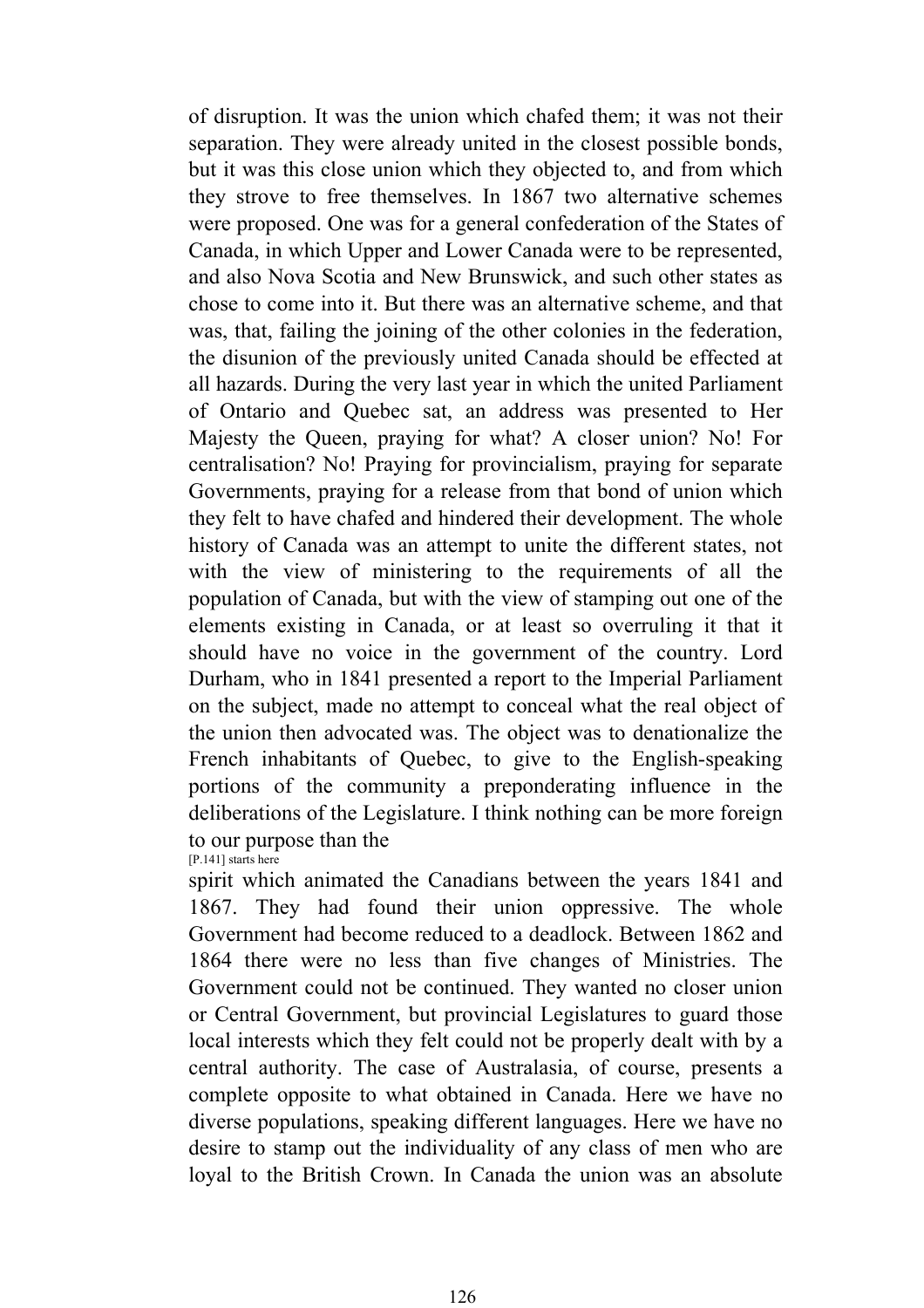necessity, to counterbalance the continually increasing and preponderating influence of the United States. A coercive union was an absolute necessity, in order, as Lord Durham stated, to denationalize the French; and because not only was union, but coercive union, necessary, they established a form of government which practically vested all the powers in the Central Government. Here we have no desire to act in such a manner. Here we desire to preserve the individuality of every province and every colony which at present forms the Australian group. The coercion which was necessary in Canada is here unnecessary. We have no fear of one another. In Canada all kinds of local jealousies existed. Here we have no real jealousies, no racial distinctions. Therefore it is not necessary here, where the community is homogeneous and adhesive, to resort to those bonds which, in Canada, were found necessary to counteract the thrust of divergent elements. Fortunately for Canada, the minor scheme, which only dealt with the establishment of local Governments in Upper and Lower Canada, was not resorted to. By all manner of means the other provinces — Nova Scotia and New Brunswick, and eventually Prince Edward Island, and other provinces — were brought into the union. But it must be remembered that each of these provinces joined the union for some immediate and substantial benefit. Nova Scotia and New Brunswick were

[P.142] starts here

allowed the special advantage of levying duties on the export of wool and coal. They also had reason to believe they would be largely represented in the Senate of Canada. Twenty-four members were to be allowed to Quebec, twenty-four to Ontario, and twentyfour to the maritime provinces; but as a matter of fact Nova Scotia and New Brunswick now only possess a small amount of representation. The other provinces joined the confederation under strong dictates of self-interest. They had not all to surrender those individual and sovereign rights which the colonies of Australia possess. As far as Prince Edward Island is concerned she had no powers of autonomy at all. Her executive consisted of a Governor, who appointed his own Ministry. Prince Edward Island had everything to gain and nothing to lose by coming into confederation. Instead of losing liberties, she absolutely gained everything. She gained some share, at least, of autonomy. In addition to that, a powerful reason existed for the entrance of the island into the confederation. A great difficulty had existed owing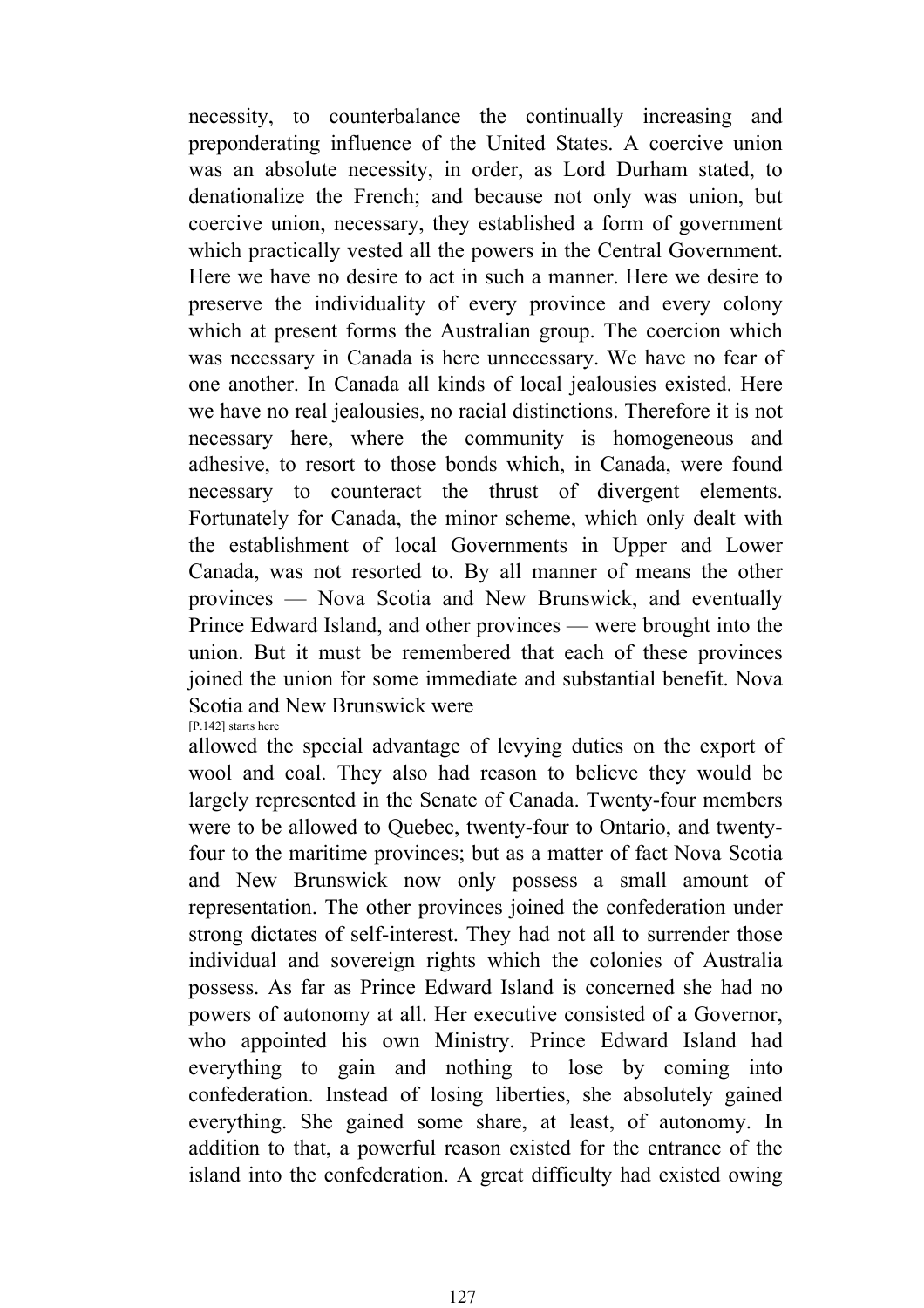to the greater portion of the lands being in the hands of landlords, and to the existence of the fact that settlers on the island found it difficult to make satisfactory terms with the holders. They were brought into confederation under the agreement that this difficulty was to be solved. Money was to be provided for the purchase of the land for the settlers, and by this means the settlers were to be relieved from the difficulties under which they were labouring. Again, Canada had another strong reason for federation. She had long cast covetous eyes on the north-west province, and it was understood, if federation were effected, that that province would be handed over to her. There are many features in connection with Canada which it would be a misfortune for the Australasian Colonies to follow. Not only is there no equal representation of the States, as such, in either branck of the legislature, but the Supreme Court in Canada is merely a superior court, and is subject itself to the higher powers of the Privy Council. So that, as has already been mentioned, the Supreme Court, instead of making justice final, as a matter of fact interposes another [P.143] starts here

platform upon which the rich man can fight the poor. Another objection to the system of Canada is that, although many of the local Legislatures have their franchise based on manhood — every man having the right to vote — no such rule obtains in the Dominion of Canada. In the Dominion of Canada, manhood suffrage does not obtain, but property qualification, although not extensive, is imposed on every elector. Again, the power of veto, exercised by the Central Government of Canada over Acts of the provincial Legislatures, has always been found to be exceedingly irritating, and tends to make their affection towards the Central Government less than it otherwise would be. Any Act passed by a provincial Legislature might be vetoed by the Central Government within the space of one year, and any Act passed by the Dominion of Canada as a whole might be vetoed by the Crown within the lapse of two years. I do not think that when we have formed our complete Federation we ought to have so extensive a power of vetoing as that which obtains in the case of Canada. The power of vetoing, if given at all, should be laid down within strict lines. In Canada, however, that power covers most debatable ground, and it is this latitude which renders the exercise of the vetoing power so disastrous in its consequences. Where the lines are strict and well defined no one feels the imposition, but where there is a doubt, at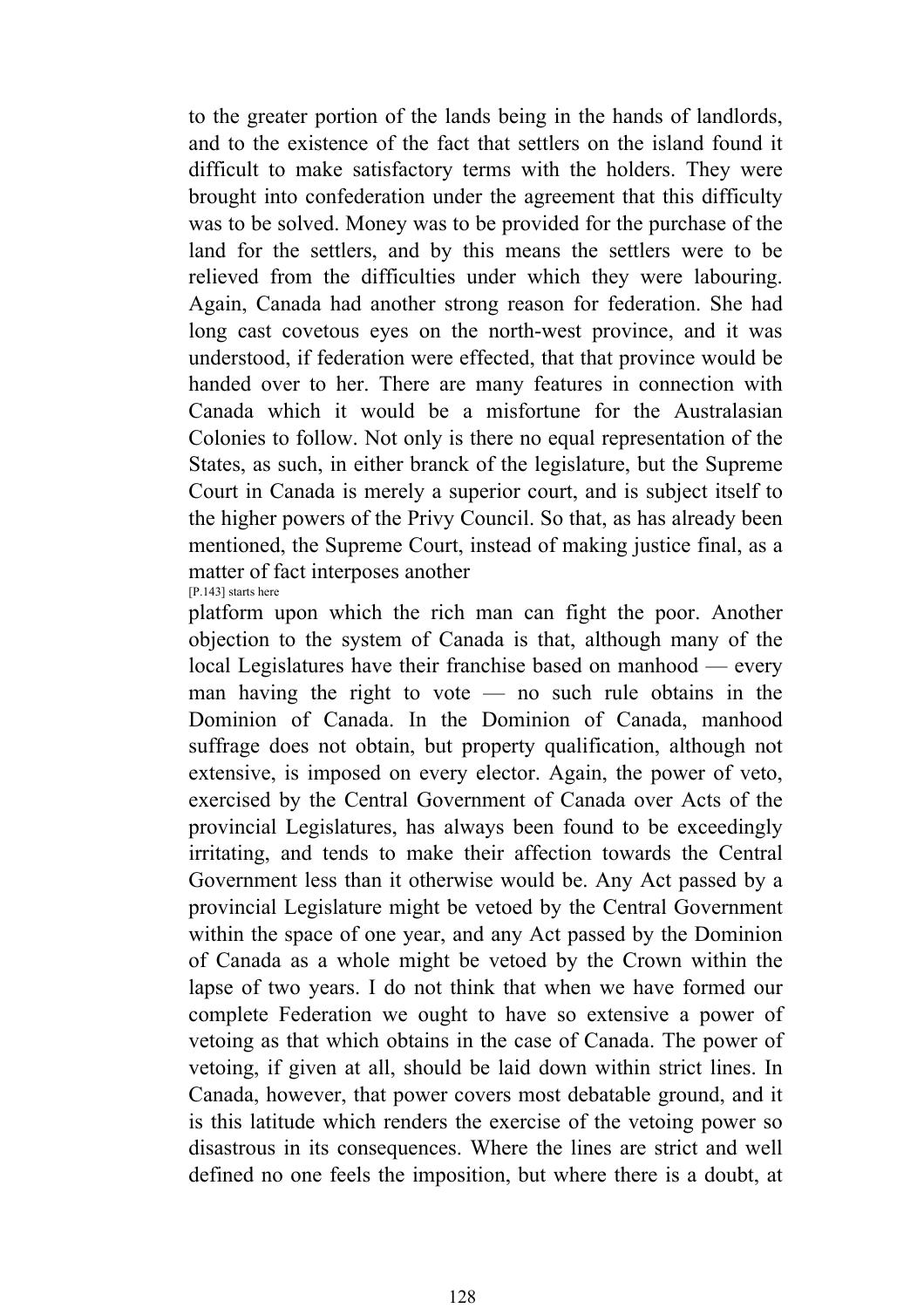once there exists difficulty and disaffection. Then, in Canada, almost the whole of the revenues got to the Central Government, and have to be repaid in the form of subsidies to the local Legislatures. By far the largest amount of the revenues of provincial Legislatures is derived from subsidies from the Central Government. This, I think all will agree, is a most roundabout way of levying and disbursing the results of taxation. The consideration of the confederations which had existed previously — of the partial confederation, or compromise between the principles of federation and national union in the United States, and the complete union which obtains in Canada under the name of federation — leads us to the conclusion that, in the matter of [P.144] starts here

framing our Constitution, we can have no precedent to guide us. From the very first, we have presented to the world an unprecedented occurrence, and I think that, as our past history has been unprecedented, so our future history must be of a similar character. We must look to ourselves to draw out the lines upon which our great destiny is to be accomplished. We must take counsel of our own necessities, and not be blindly guided by any precedent whatever, I am sure that in this way only shall we arrive at the consummation of our desires. To blindly follow any example would be likely to lead to most disastrous consequences; whereas to follow our own destiny, to trust that power which has hitherto led us to shape a successful course for us in the future, is no more than our past records justify us in doing. Above all things — whatever is the result of this Conference and of succeeding Conferences — I trust that nothing will be done to unduly sacrifice the individuality of the various colonies. Our individualities, our very limitations, are our strength. To attempt to secure anything like uniformity would be most disastrous. Such union as we have must be the union of various elements. Our Australian concert is not to be one of unison, but of harmony, in which the difference of each part blend together in forming the concord of the whole. Considering the true federal spirit which has been animating the various colonies in the past, considering the strong public sentiment which is now growing up in favour of federation, the wonderful growth which has attended this question even within the last few weeks — viewing the progress we have made towards union, viewing the fact that all great forces tend towards union, I do not think we need have my fear whatever of what the ultimate result will be. We can securely look forward to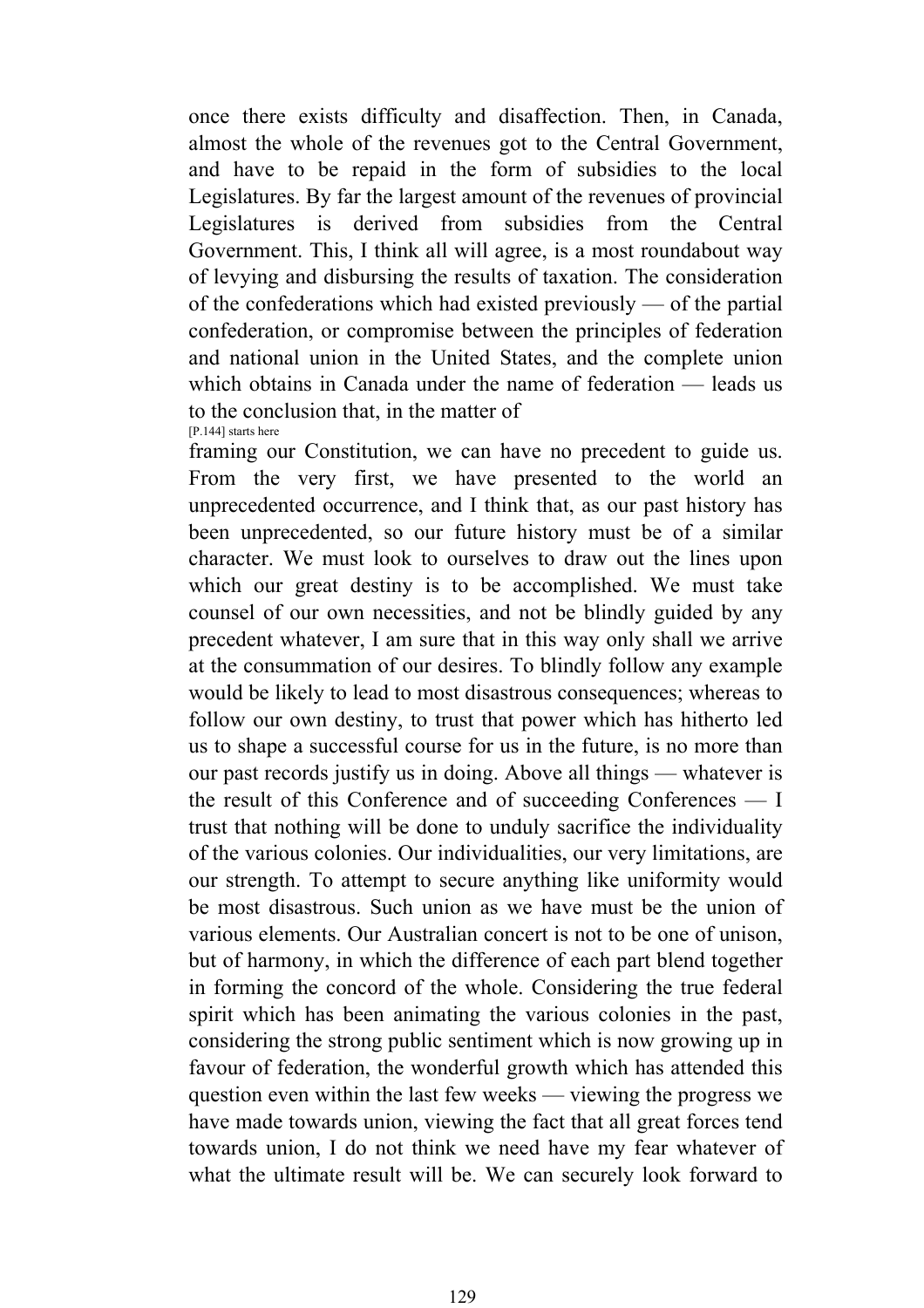the consummation of Australian unity as a confederation, not as a crushing national union — we can look forward to the consideration of such Australian unity as will preserve our individuality, as an occurrence which is likely to take place before the lapse of many years, and very much earlier than even the most sanguine of us at present are capable of hoping. We have everything in our

[P.145] starts here

favour — the differences between us are small and temporary; the bonds of union are large and lasting — and, in common with other members of the Conference, I trust that this meeting will yield no barren fruit, but will in future stand out as the preliminary step taken by the Australian Colonies towards bringing about the hope of their larger patriotism, a United Australia.

 The Conference adjourned, at twenty minutes past four o'clock, until eleven o'clock the following day. [P.146] starts here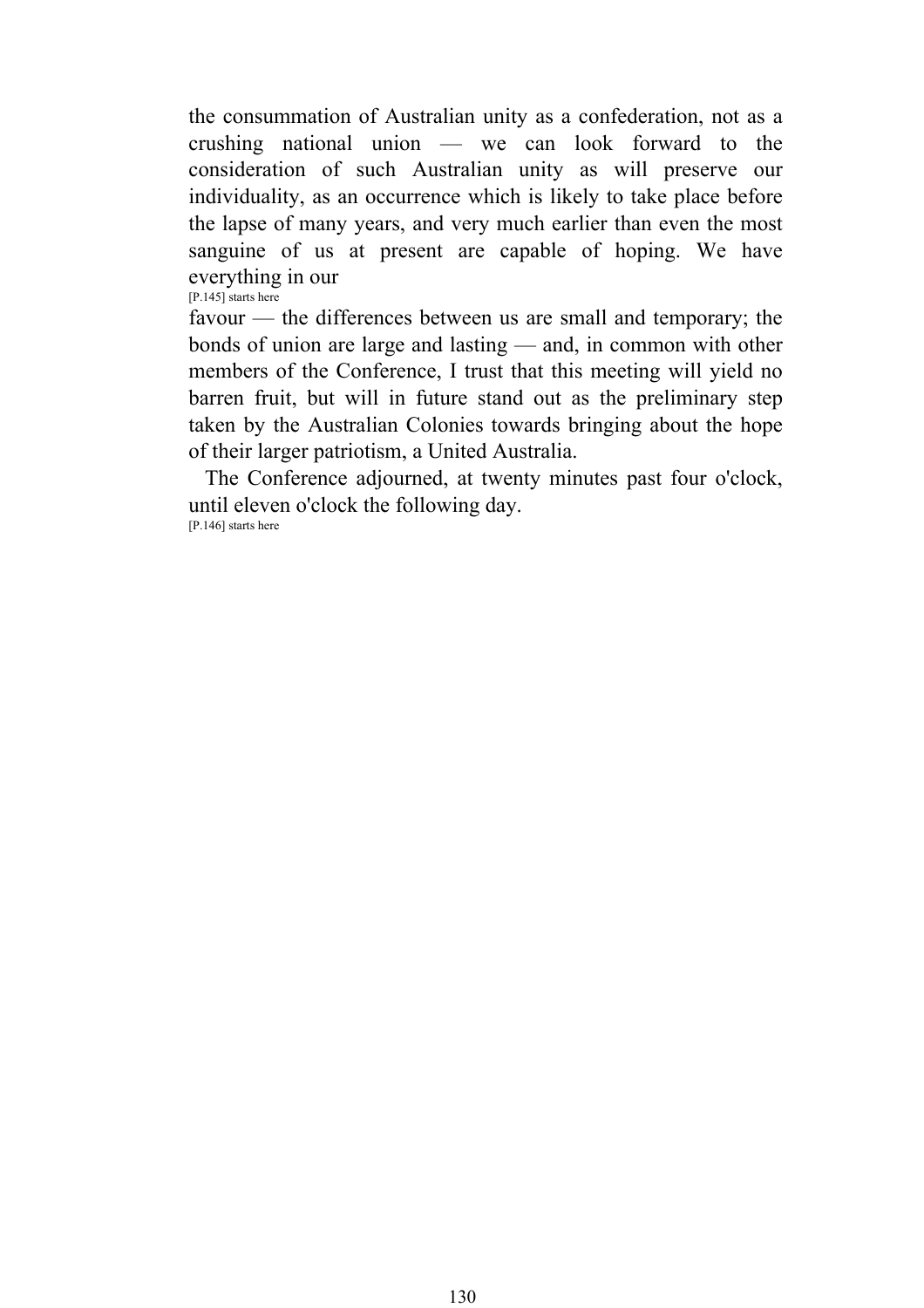# **Wednesday, February 12, 1890**

**Debates of the Federation Conference, 1890. Held in the Parliament House, Melbourne 1890.** 

#### **Wednesday, February 12, 1890**

 The Public were, admitted to the Conference Chamber at twentyfive minutes past eleven o'clock, a.m., the PRESIDENT (Mr. D. GILLIES) being in the Chair.

#### **Union of the Colonies**

 Discussion on Sir Henry Parkes' motion, in favour of an early union under the Crown of all the Australasian Colonies (adjourned from the previous day), was then resumed.

# Mr. W. McMILLAN said

 — Mr. President, it seems to me that in debating the present proposition, which stands first on the notice-paper, and is certainly of a more or less abstract character, we should keep clearly in view the second and third propositions which are also on the noticepaper, and which are really of a thoroughly practical nature, inasmuch as they indicate the goal towards which we, in this Conference, are moving. The second proposition sets forth that the delegates at the Conference should ask their respective Parliaments to send delegates to a Convention, to be held at a future period, to discuss the whole question of Australasian Federation; while the third simply refers to the number of delegates to be appointed by each colony, which the proposal of Mr. Deakin fixes at seven. This leads me to point out the exact position we, the New South Wales delegates, now occupy. It may be well at the present stage to take, what has not been taken yet, a slight retrospective glance at the proceedings which preceded the Conference. It will be in the recollection of my fellow delegates that the Convention originally proposed by Sir Henry Parkes was very much on the lines of the Plan Since laid before us by Mr. Deakin, but the Premiers of the other Australasian Colonies concerned thought fit to suggest a different mode of bringing the public men of the several colonies together. It was considered probable that it would be well to take more initial steps, in order to formulate [P.147] starts here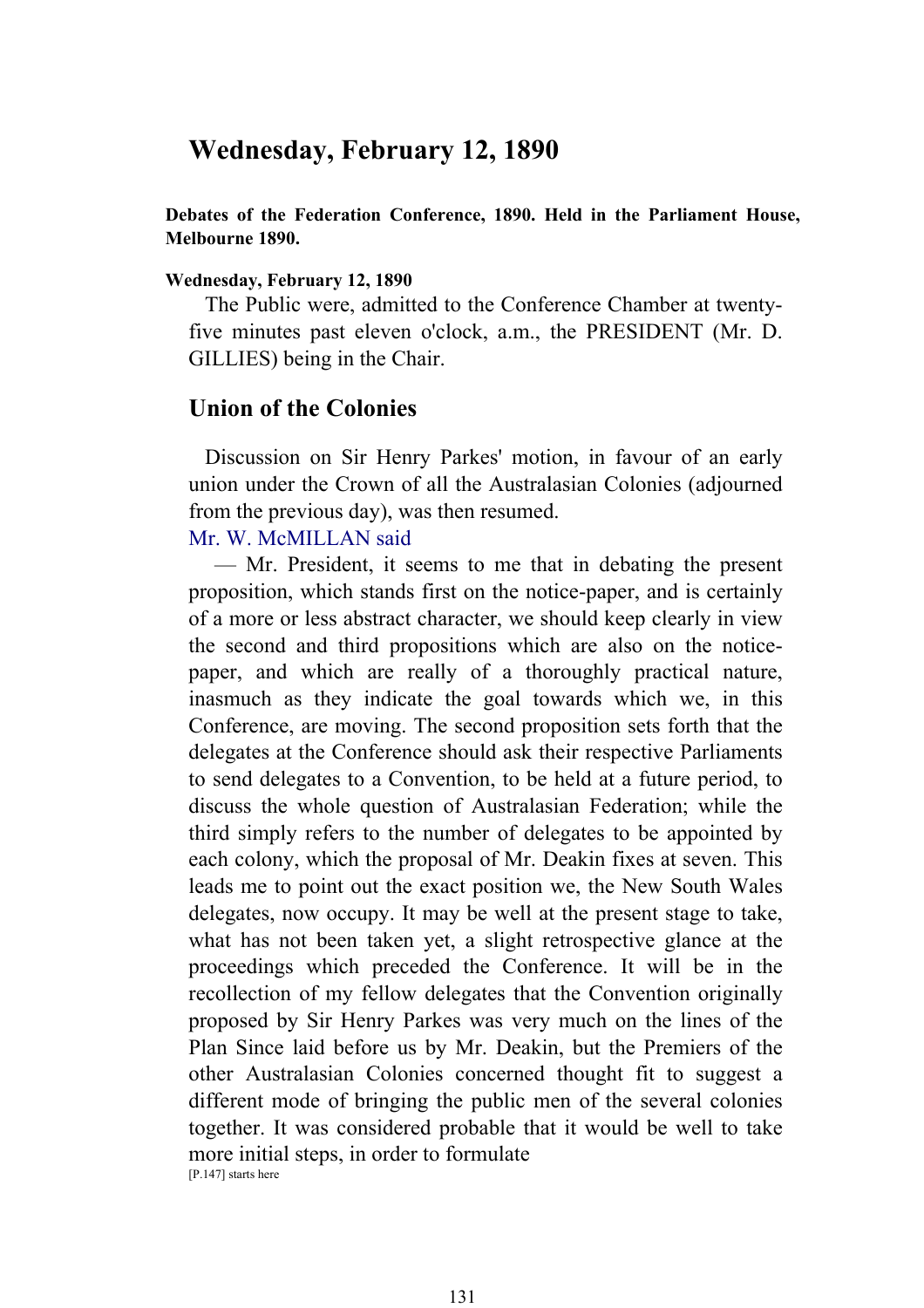the resolutions to be placed before their respective Parliaments. I may here point out that, although many of its members are also members of the Federal Council, this Conference has no direct sanction from the different Parliaments of the several colonies represented. We are here wholly as a consultative body, and, of course, there can be no practical outcome front such an assemblage, except in the way of suggestion. It appears to me, therefore, that the references made by different speakers to certain details were quite unnecessary, and also that they in many ways liable to embarrass us in our future action with regard to our respective Parliaments. I quite admit that over and above the mere abstract proposition that the time is ripe for federation, it is quite proper that some details should be entered upon, but I must protest against some of the more elaborate references which have been made, especially by Dr. Cockburn, one of the representatives of South Australia, and others, and which seem to require us, while trying to formulate a particular kind of Government, to go into all sorts of complexities as to whether we should have a partial or complete federation of the colonies, and so on. However, its this course has been taken, it appears to me that it is my duty to a certain extent to reply to some of the remarks, at any rate to those bearing upon the more salient points connected with the federation of the future. As a matter of fact, Sir Henry Parkes has been blamed for not going more into detail, and a very severe attack has been made upon him by my robust friend, Mr. Playford, on that account. But I think careful consideration of the observations which have fallen from my honorable colleague will show that attack to be wholly unjustifiable. Let me point out, for instance, that although in one of the letters written by him which brought about this Conference he unquestionably referred to the Dominion of Canada, he did so only in these words: —

 The scheme of Federal Government, it is assumed, would necessarily follow Close upon the type of the Dominion Government of Canada. It would provide for the appointment of a Governor-General, for the creation of an Australian Privy Council, and a Parliament consisting of a Senate and a House of Commons."

[P.148] starts here

 Every one knows that it is often very difficult, especially in political matters, to separate principles from details, but surely the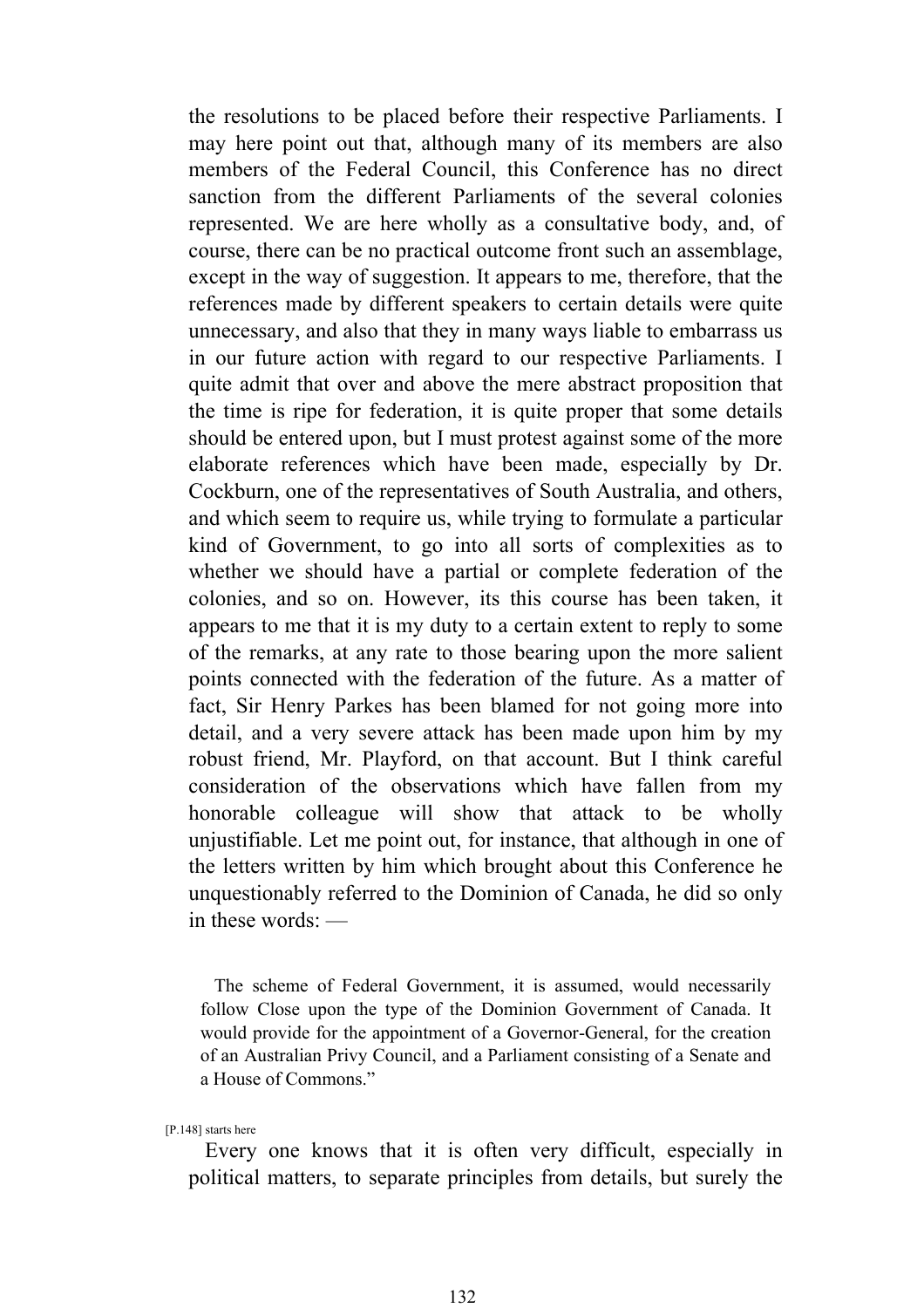division is here most complete. In fact, I defy any member of the Convention to indicate any reference made by my honorable colleague in which he does more than refer to the larger outlines of the Federation scheme. Again, Mr. Playford referred to my honorable colleague's remarks with respect to a Court of Appeal. He assumed that, besides a court of Appeal in connexion with a Federation Legislature, there would still be an ultimate appeal to the Imperial Privy Council. But no such thing has ever been intended, and I trust no such arrangement will exist. It is in order to get justice promptly, and afford the same finality that attaches to the supreme Court of Appeal now in existence, that we propose that there should be an Australasian Court of Appeal, composed of Men familiar with the circumstances and also the laws and courts of the colonies, which we believe will be satisfactory, and productive of benefit to the whole Australasian people. I could not help feeling, to a certain extent, amused by the references made by different members of the Federal Council. For instance, it has seemed all along, in the case of my honorable friend, Sir Samuel Griffith, that he is really quite as enthusiastic for federation as any of us — that, in fact, he holds a brief for federation — but that, nevertheless, he wants, with the peculiarity belonging to the legal mind, to show us all the difficulties and disturbing elements in the way. Then we have had Sir J. Lee Steere, who intimated, in a very sweeping manner, that all the remarks preceding his had been actuated by pure sentiment, and that what he had in view was to bring us down to the *terra firma* of practical ideas. No doubt, he did this to some extent, but what was the outcome of his remarks? To, so far, show us that every possible scheme of federation — good, bad, or indifferent — was simply impracticable. In much the same way, Dr. Cockburn began his remarks, with, apparently, a most dreary and hopeless feeling of the difficulties surrounding the case; but I was glad to notice that eventually he was found entering thoroughly, like all the other delegates, into the spirit [P.149] starts here

of the movement, and declaring that he, for one, thoroughly believed in Australia Union. According to my view, the question really before us in this Conference is: Has not such a wave of feeling flowed over the minds of the Australasian people that the public men assembled here may well feel justified in asking their several Parliaments to bring about a Convention to discuss the whole question of federation, in an absolutely untrammelled way,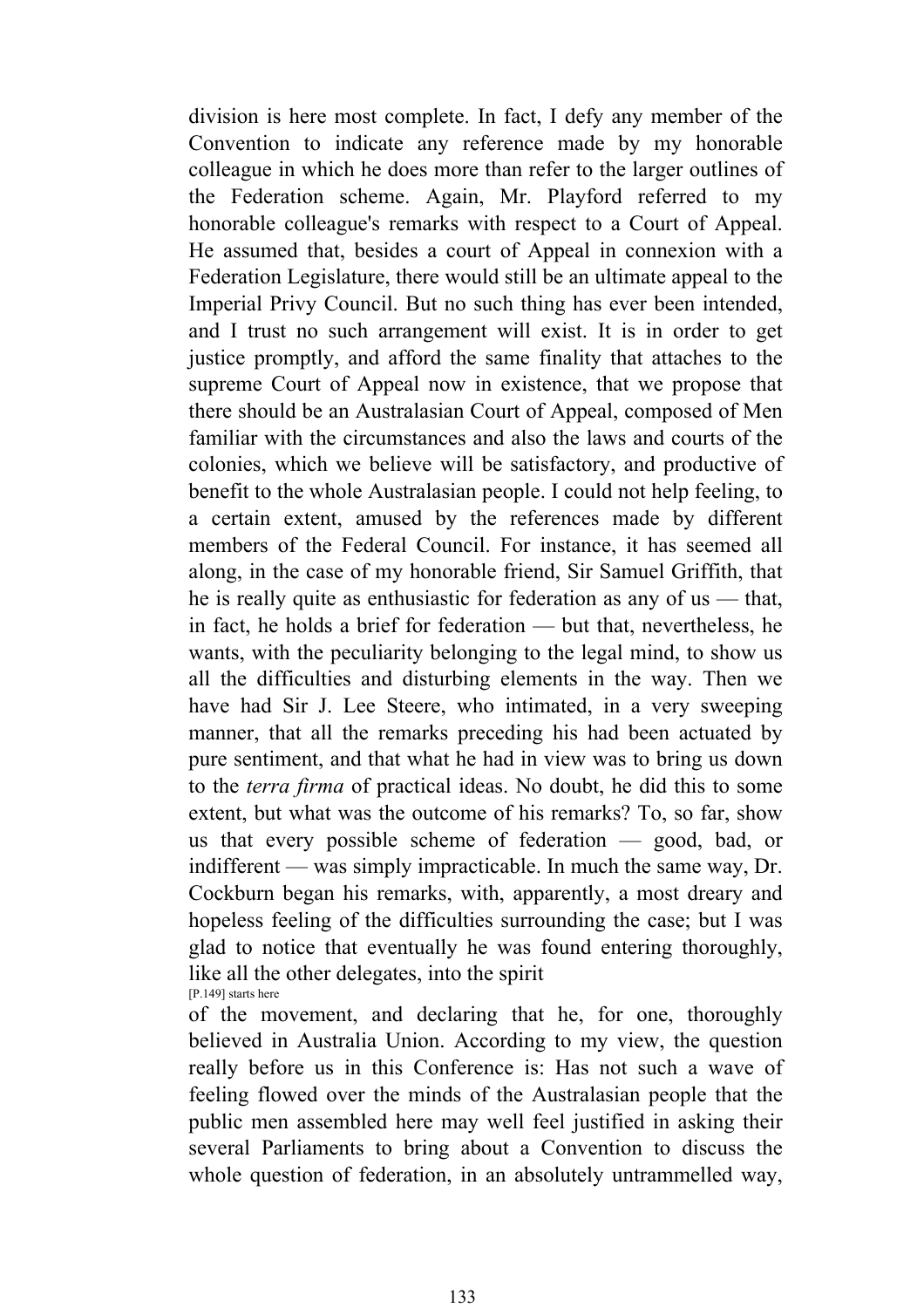from beginning to end? Let us feeling flowed over the minds of the Australasian people that the public see if that position can be maintained. I believe that there is no question as to the spread of the federation spirit in New South Wales. For instance, the federation idea there could have no higher sanction than that of the Parliament of the colony. Well, at the commencement of last session, the matter of federation was adverted to in the Governor's speech, and the reply to that speech was adopted without a dissentient voice. Then there has not been for some time, throughout the length and breadth of the colony, a single public meeting where every speech, toast, or sentiment at all touching federation was not received with the almost unanimous applause of those present. In short, there can be no question that the people of New South Wales, together with their neighbours, are determined to have federation, and anxious for the public men of the different colonies to meet together in order to weave some scheme practical in its character for the adoption of the different local Parliaments. Another question, perhaps even more important and more practical than any affecting the mere sentiment of the people of the different colonies, is, "How far are they united at the present time?" One delegate has told us that we, in the various colonies, have no knowledge of one another. But I think it will be conceded that, during at all events the last ten years, there has been a most serious advance in the means of intercommunication in connexion with the larger colonies of the group. During that period we have joined our railway systems, and in consequence an impetus has been given to commercial and other intercourse, which no one would have previously imagined. For instance, have not our principal commercial firms business ramifications extending

[P.150] starts here

throughout the whole of the colonies — Victoria, New South Wales, and Queensland? Are not the various colonial churches firmly welded together in ecclesiastical communion? Are not the families of the different colonies continually spreading out their tendrils right and left towards each other, the children uniting to create and increase intercolonial interests? Does any man travelling among the colonies, directly he has passed the wretched customhouses on the Border, ever feel that he is in a foreign country? For myself. I feel that we have to-day, among the several colonies, greater elements of union than have ever before, in the history of the world, existed in connexion with any community about to join,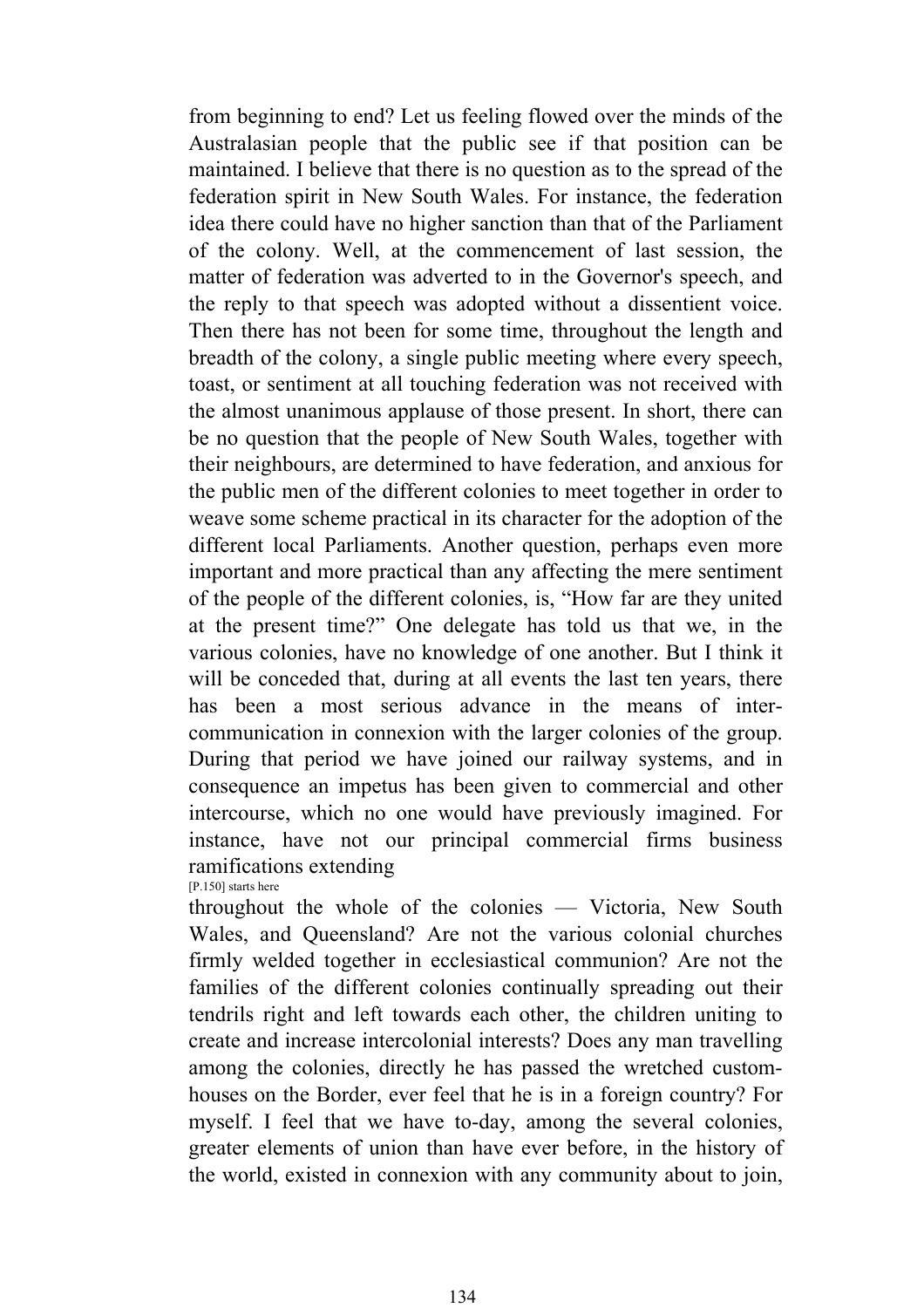or which has joined, in federative connexion. Between the various states of America there was never such an union, either in race, religion, or opinion, as there is here. Search as you will, you will find no foreign element whatever. In fact, in our intercourse with one another, there is but one disturbing constituent, namely, that contained in the question of Border duties. This may, perhaps, be regarded by some as a matter of detail, but I say most emphatically that there can be no union between the colonies worth calling union unless we abolish every custom-house along every Intercolonial Border. Sir, what is federation? The only federation I want to see is not the federation of my honorable friend, Dr. Cockburn — the mere federation of nations showing great versatility and variety in their different characteristics. I want to see a union of the several Australasian peoples so homogeneous, complete, and perfect that we would be but one Australasian nation, without any sense of discord; and no other attempt at nationality, such as the creation of a Zollverein for any mere commercial or other purpose of an imperfect character, will ever meet the wishes and views of, at any rate, the rising youth of Australasia, who, I believe, will be the great factor in bringing about the ultimate union of every portion of its different populations. We have been told by several authorities that what we want is, primarily, something in the shape of partial union. But what would partial union mean? I don't want to reflect [P.151] starts here

for a moment on the Federal Council. It would not be wise, in a discussion like the present, to introduce any irritating element to affect the issues with which we have to deal. But it cannot be said that the Federal Council, with its partial and limited scope, has been a success in the past. Supposing, for one moment, that you attempted to establish a poor, meagre, half-and-half kind of government throughout these colonies, what would be the history of the future? Take the case of a colony like New South Wales, standing in her position of natural superiority to probably any of the other colonies, and with her population. What will it be in a few years to come? I am not now boasting of the inhabitants of New South Wales, but simply alluding to her command of the Pacific Ocean, and to her marvellous resources — her coal, iron, and almost everything else that the civilized world requires. Do you think that a mere partial confederation, a mere make-shift Federal Parliament, would suit her — that the Legislature of a great colony of that sort would bow to anything but sovereign authority? I don't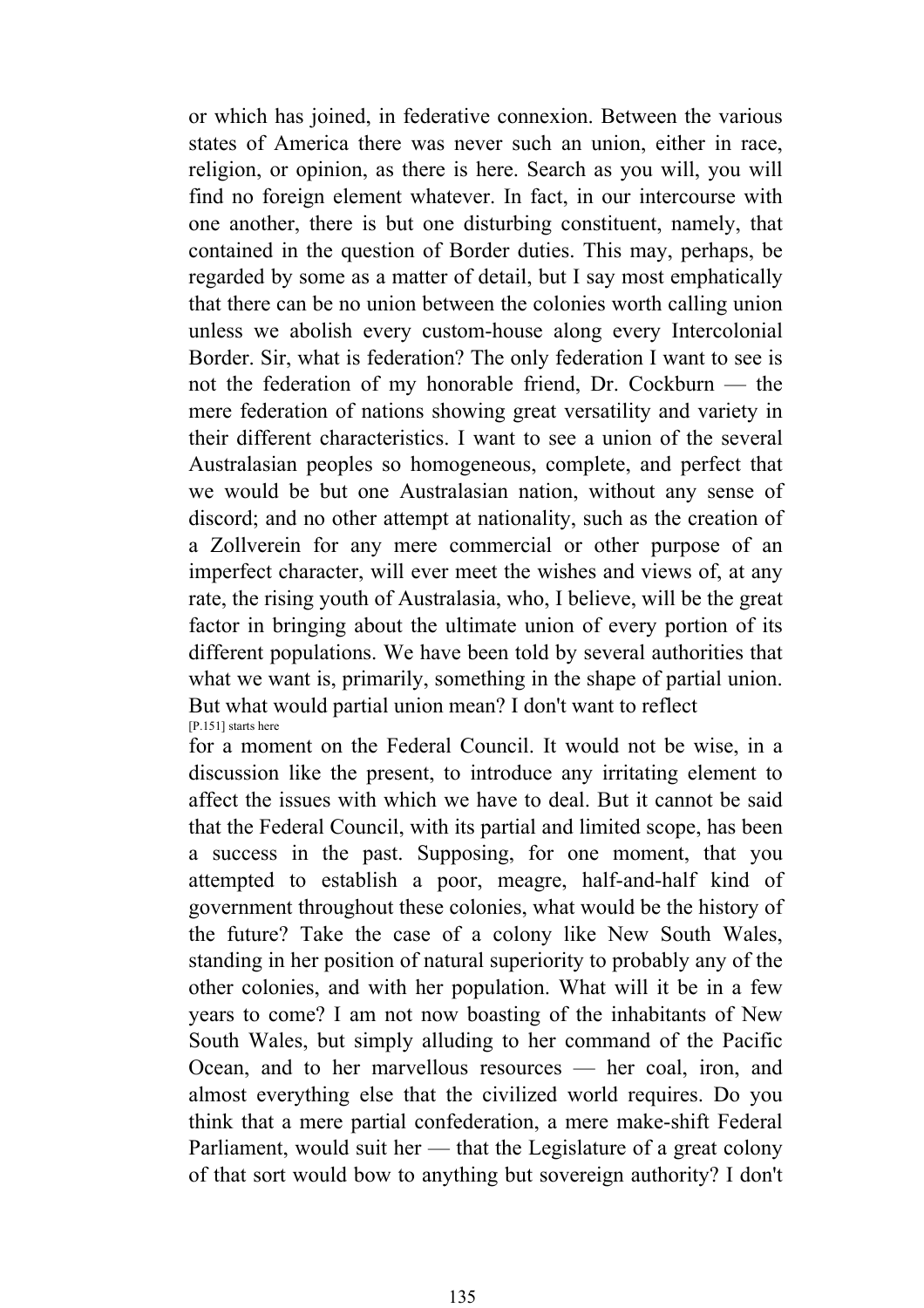mean for one moment to say that the other colonies should be in any way dwarfed, but I do mean that whatever federal authority you create in the future must be strong, potent, and acknowledged. It must be independent in its Executive and in its Treasury, or else you will be eternally subject to most serious consequences from sudden up-risings of the local powers against the central power. We have had a great many analogies drawn between the United States and the Dominion of Canada. No doubt there is a partial analogy in many respects between ourselves and those countries, but, on the other hand, there are essential differences. For example, we are an island continent. No matter how volt subdivide the different parts of Australia into different sections, you must give to each of them a large sea-coast, with its harbours and valuable commerce, together with all the other possibilities of national life. But the position of the United States or of Canada is that of a congery of littoral states depending for their commerce upon the interior states, which in their turn naturally depend upon the others for the means of getting their products [P.152] starts here

to the markets of the world. Surely, in the case of these Australian Colonies, each possessing within itself, as it does, not only a seacoast, but one touching the broad oceans of the world, and so far having the great advantage for which countries like Germany and Russia are at the present time fighting so hard, namely, a means of getting out to the high seas, it is absolutely necessary that if we have a Federal Parliament it should not be a mongrel Parliament, but a sovereign body which would be respectfully recognised by every independant state, and which would have within itself such freedom of action and such power that no other country on the face the globe would be able to override it. In this connexion, I may say that, while there is much to gain, there are sacrifices to be made. No really great effort of patriotism was ever yet unattended with enormous sacrifices. But I may say, also, without egotism, that the sacrifices made by New South Wales in this union of the colonies will be greater than the sacrifices of any other colony in the group. Sir HENRY PARKES

— Hear, hear.

# Mr. McMILLAN

 — What is our position? I do not imply that we have a nobler or better race of people than the other colonies have. I believe there was a time in the history of these colonies when the possessors of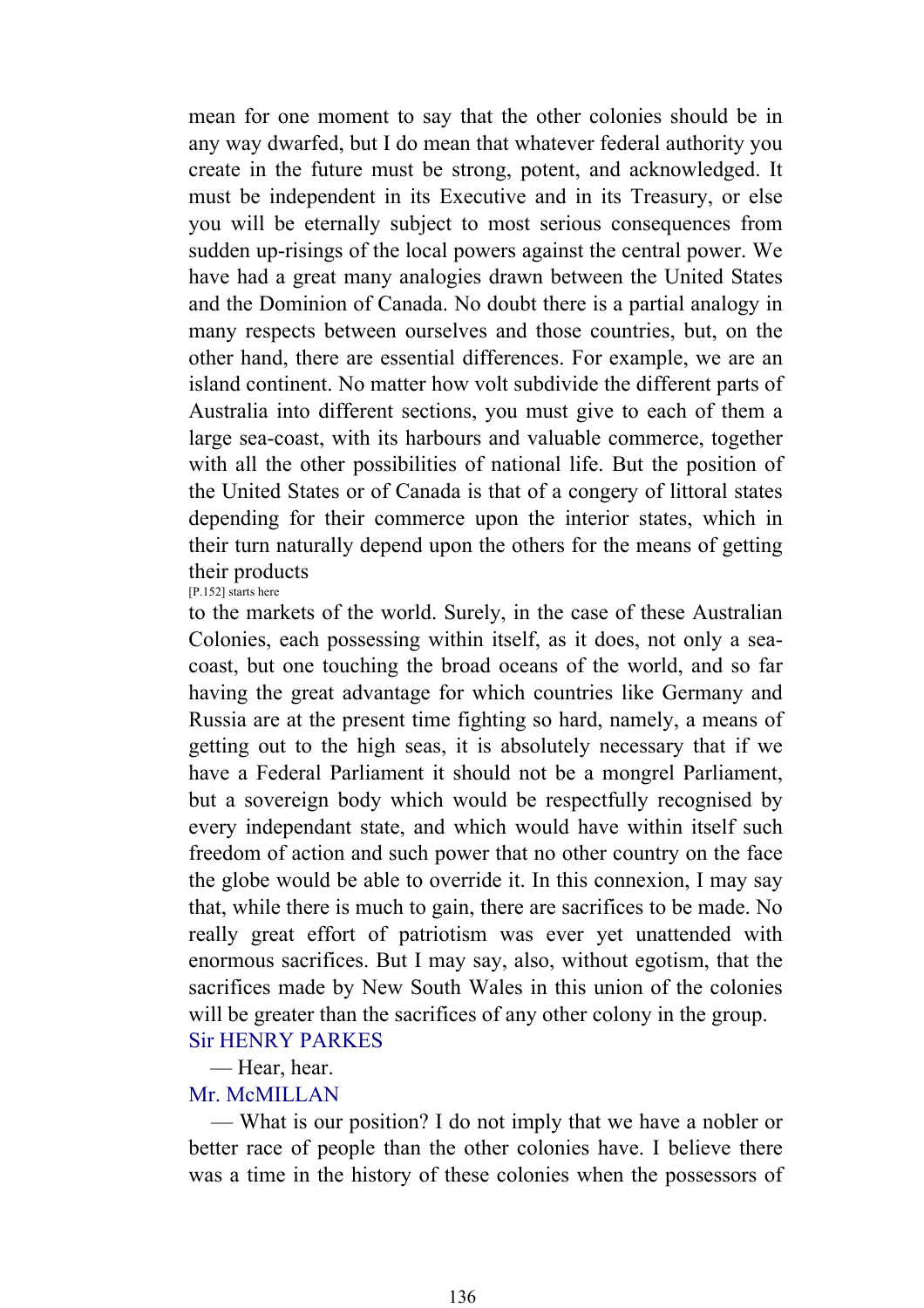the best ability, the best brains, and the best energies in Australia had found their way to Victoria. I acknowledge freely and fully that the reflected energy of Victoria has done New South Wales an enormous amount of good. But the fact remains that we are now a colony which could be, if we wished, independent of all the other colonies. If we desired to impose heavy protective duties along our Borders as against the outside world, we would be better able to carry out such a plan than any other colony of the group. No other colony could stand as we could stand. We possess, as I have already mentioned, all the elements that go to make up the wealth of Britain, and we have besides the finest harbour (which is almost a joke) on the Pacific Ocean. In fact, we hold the key of the  $[P.153]$  starts here

Pacific. And I think that when free-trade New South Wales, with all her advantages, is willing to put out the right hand of fellowship to all the other colonies, small or great, she offers to give as powerful an impetus to the federation movement as the sacrifices she is, ready to make are large. No other colony could give an impetus so strong, or is in a position to make equal sacrifices. I don't say that what I refer to would be all self-sacrifice, for over and above what may come from other sources, we have behind us the sentiment of a new nationally. I believe that the native youth of this continent, who have never known any other home, and with whom the sentiment of "home" as referring to the mother country is to a certain extent fast dying out, are determined that they will have a national union of all Australia — that they will appear to the world not as New South Welshmen, not as Victorians, nor as the citizens of any separate colony, but as Australians. We have had a good deal of cavil with respect to this matter of tariff and it has seemed to me that in this Conference — it is only in accordance with human nature that such should be the case — some of our friends who have felt the heavy tread of Victoria have been anxious to give her a small unchristian slap on the cheek in order to show that the course pursued by her was resented. Well, it is a cause for great thankfulness that we now know that Victoria has seen the error of her ways. It is, of course, possible that she recognises that the time has come when Federal Union will be all to her benefit. No doubt she feels the geographical troubles that await her on the Murray, owing to the smallness of her territory. There is also no doubt that a large amount of the enterprise carried on in New South Wales, towards her southern border, is carried on by people who call themselves Victorians. At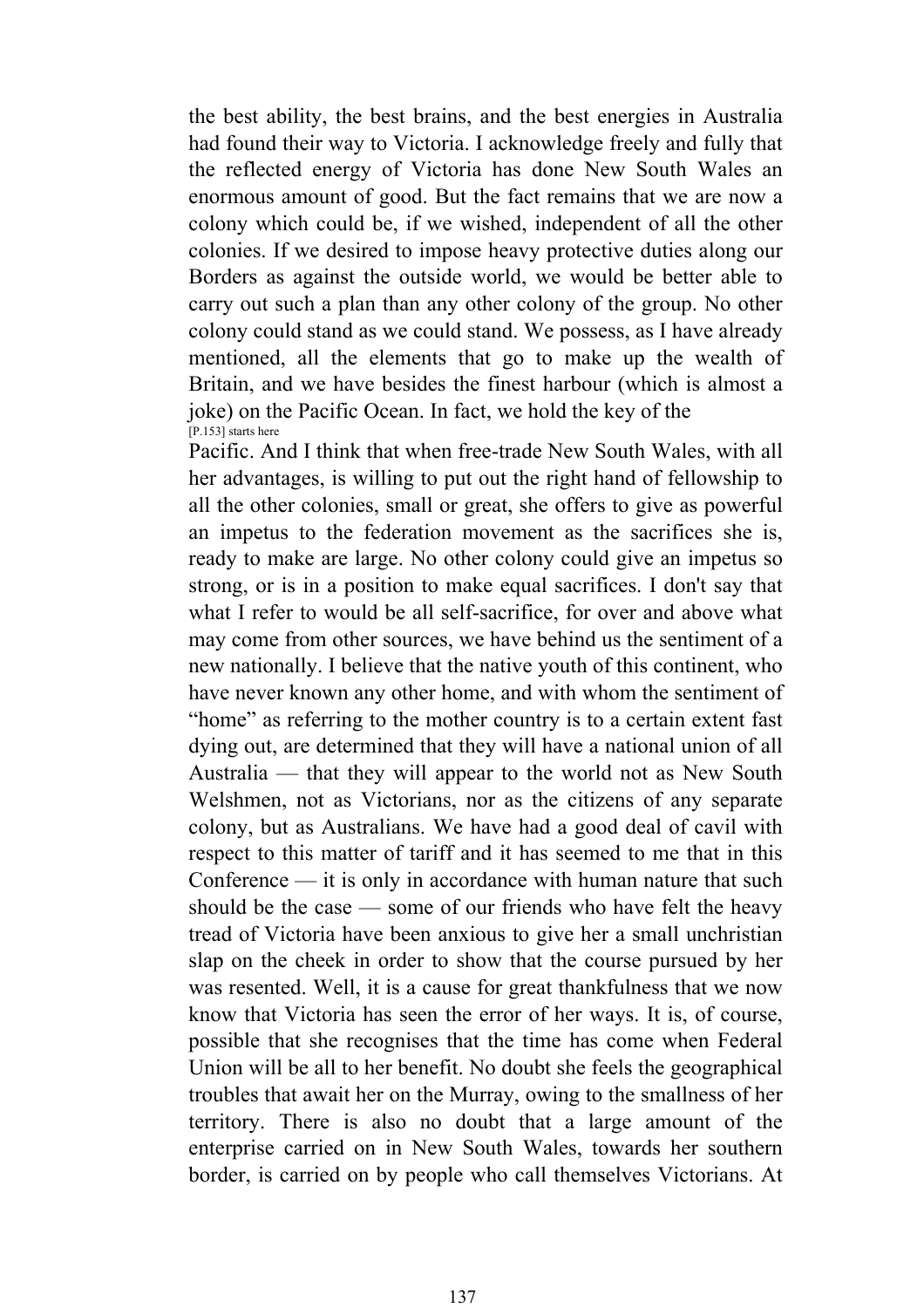the same time, it seems to me that even supposing Victoria does get some extra benefit out of union, the fact remains that from All matters of mutual interest the cleverest fellow concerned always derives the most advantage. Therefore, I am quite willing, in view of the smallness of the territory of Victoria, and her want of those natural riches which are said to be made up to her by the superhuman [P.154] starts here

energies of her people, that she should have the difficulties in her path wiped out for her by the abolition of Border duties. But, after all, is it fair for us to go into the past? Are we likely to bring about the consummation of our great idea by harping on all the troubles and grievances of a bygone period? I think not. Let us bear in mind that up to a very short time ago these colonies were each almost absolutely isolated. Victoria was then, in many respects, almost as much apart from New South Wales as she is now from Western Australia. In short, we knew very little of one another. There were no proper means of intercommunication. Let us trust, however, that had such proper means of intercommunication then existed, and we had been enabled to frequently meet each other, and, perhaps, marry our sons and daughters to each other, these hostile intercolonial tariffs would never have been imposed; and also that, with the earlier development of the fraternal spirit which has led to this Conference, we would by this time have been by so much the nearer to the result which we now have in view. Therefore, what we should now consider is not whether certain colonies have or have not done wrong in the past, not whether a system of retaliation has or has not been built up, say by South Australia — for retaliation is the one thing at the bottom of this protection business — but whether we have or have not determined to let bygones be bygones. As for myself I wish to emphatically assort that no union of the colonies can be worth anything without intercolonial free trade, inasmuch, as I have said before, what is called protection is the natural germ of retaliation among the states affected. How, in the name of common sense, can we have any union amongst the different parts of Australia, with restrictions in connexion with one of the most important matters of our daily life, namely, mutual commercial intercourse — one colony adding duties on duties, which another colony tries to cap — a system of retaliation underlying everything? Union under such circumstances would be an absolute farce. One or two of the delegates have referred to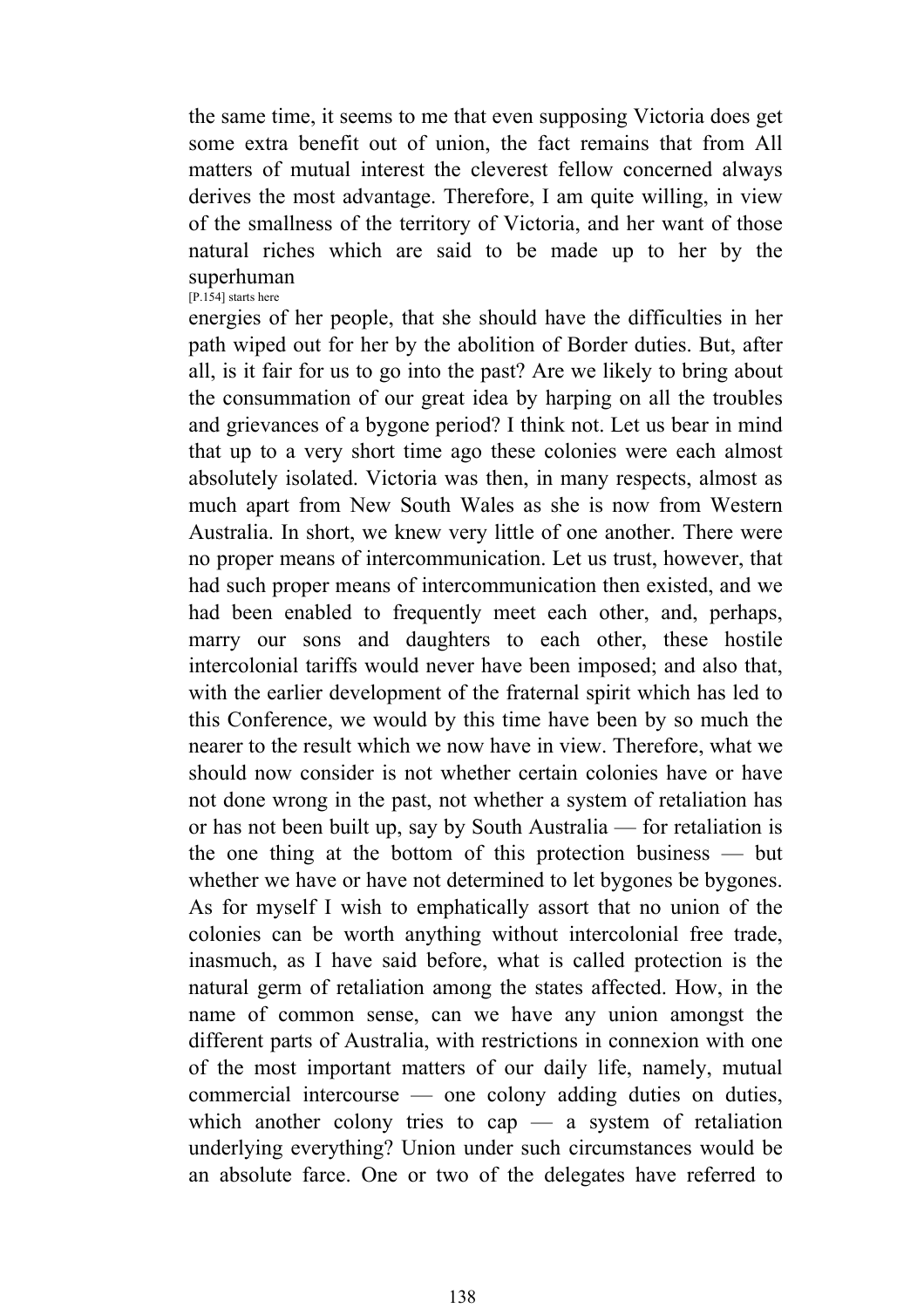matters of finance. Sir J. Lee Steere made out a very dismal picture. But it seems to [P.155] starts here

me that, speaking broadly, if my of the colonies are to be specially benefited by a Federal Union, it will be the smaller colonies. Yet there is the fact that it is the larger colonies that are most anxious to federate. Sir J. Lee Steere spoke with mournfulness, but when the Imperial Parliament has passed a measure giving Western Australia a Constitution, and that colony, with its 40,000, or thereabouts, of population, rises to the dignity of a young nation, and finds itself welded to the other colonies, surely it will consider it a great advantage to be able to borrow money at two or three per cent. below its present credit. Then, as to the larger colonies, shall we not present a firmer front to the commercial world of England when we are a united Australasia? Most of the colonies are, at the present time, working off six, five, and four per cent. debentures, but I look forward to he time when, as one of the necessary triumphs of federation, we shall be able to borrow at three per cent., our credit being almost equal to the credit of England itself. The delegates who talked about finance seemed to forget that, whether we like it or not, and even whether we federate or not, we are fast becoming nations. If we federate, we shall be one nation; if we do not, we shall be separate nations. We are beginning to defend our ports, to raise volunteers, and to maintain standing armies. These are sources of expense which must grow. Surely, then, if there is any economy at all in concentration of administration, the matters which devolve upon us in the higher life of the future would be far more economically carried on by one central Government than by a series of local Governments, each acting according to its own sweet pleasure. As to the national debts of the colonies, that is a subject scarcely worth consideration at the present time, for each of those debts is represented to a great extent by substantial assets of a local character. The question of a central authority taking over the Railways is, to my mind, one of a very remote character. There is nothing in it essentially connected with the idea of central government, except perhaps so far as concerns the adoption of an intercolonial gauge, and the control of the entire [P.156] starts here

Australian railway system being vested, under certain circumstances, such as a state of war, in central bands. Otherwise the affair is one of purely local interest. Let it be remembered that in dealing with the future debts of these colonies we do not deal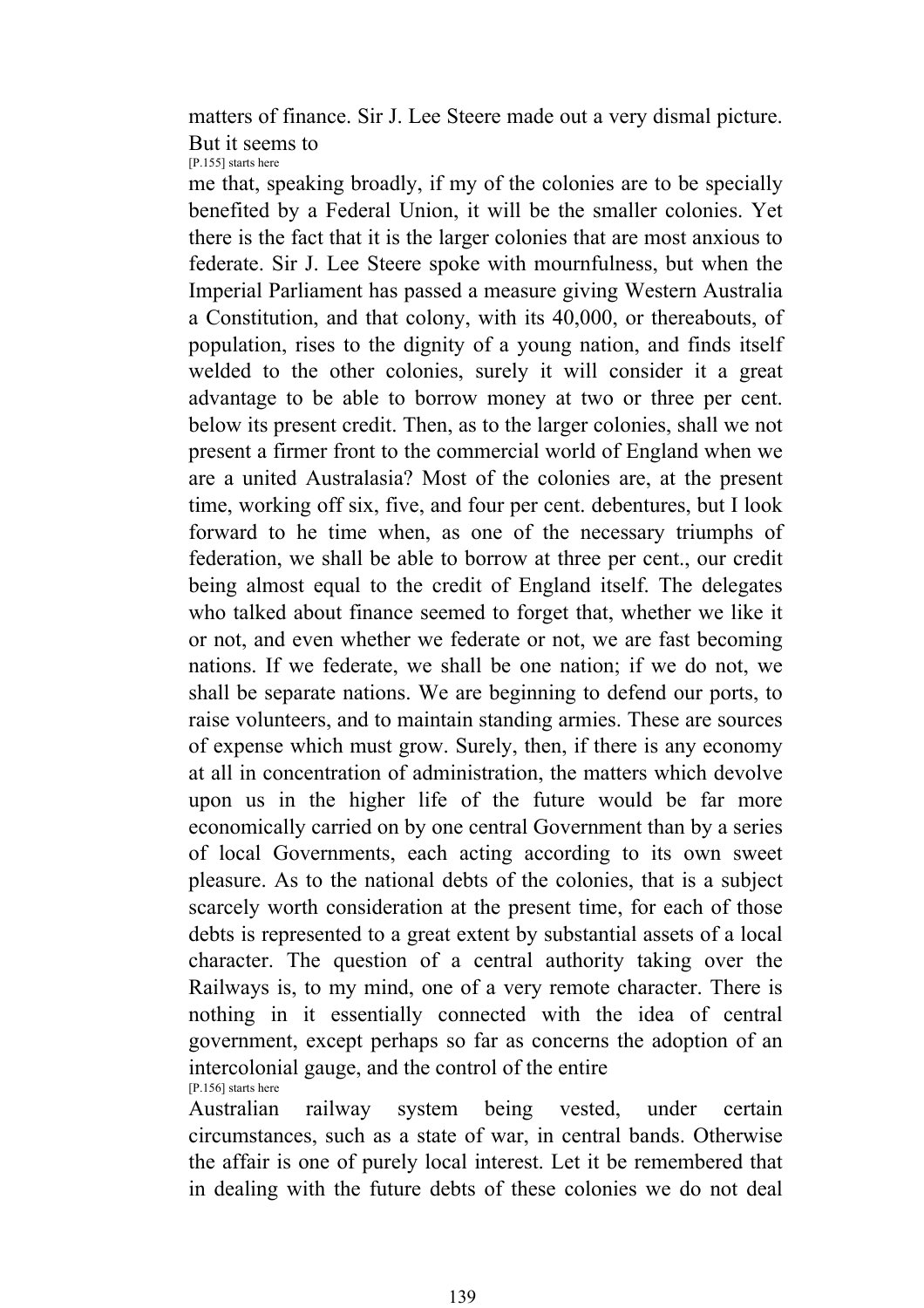with debts which are the result of extravagance or warfare, but only with debts incurred for representative public works, a large number of which are of an interest-bearing character. Coming back to the matter of defence, surely if any central power takes upon itself to be the sole administrator of the defences of the Continent, it must be a power of a truly royal character — one who would overshadow every other Australian power, and necessarily have large authority as to taxation, so that, in case of urgent times, each of the peoples concerned might be called upon to pay its quota of the expense of defending them. As far as I can see, the question before us ultimately resolves itself into this: Are we convinced that there is a sufficiently strong feeling among the different colonies to warrant us in having the second and third propositions on the notice-paper as well as the first, and so bring about a Convention of the different colonies? I am glad to find, from what the different delegates have expressed, that they intend to ask their Parliaments to send representatives to such a Convention. Even in the case of New Zealand, its delegates will, if I mistake not, follow that course.

Captain RUSSELL — Hear, hear.

# Mr. McMILLAN

 — The passing of this motion simply pledges us to the opinion that the time has come for real and practical discussion. I believe that in this opinion we are upheld by some of the greatest thinkers in England; I believe we are also upheld by the different populations of the Australian Colonies, and I believe that when public opinion has sufficiently penetrated New Zealand, even New Zealand, separated from this continent by 1,200 miles of water, will come into the Federation of the Australasian Colonies. But it would be a lamentable and a deplorable thing if the smaller colonies outside New Zealand attempted to hold themselves aloof from this great

#### [P.157] starts here

Federation of Australia. It is all well enough to pass resolutions for them to be admitted on certain terms at any time in the future, but nobody can foretell what the future may bring. I would like to point out to my honorable friend, Sir James Lee Steere, that one of the most vital parts along the coast line of our colonies is King George's Sound. Private enterprise has constructed a railway there which joins their main line at a place called Beverley, and if that point were not defended nothing could hinder an enemy from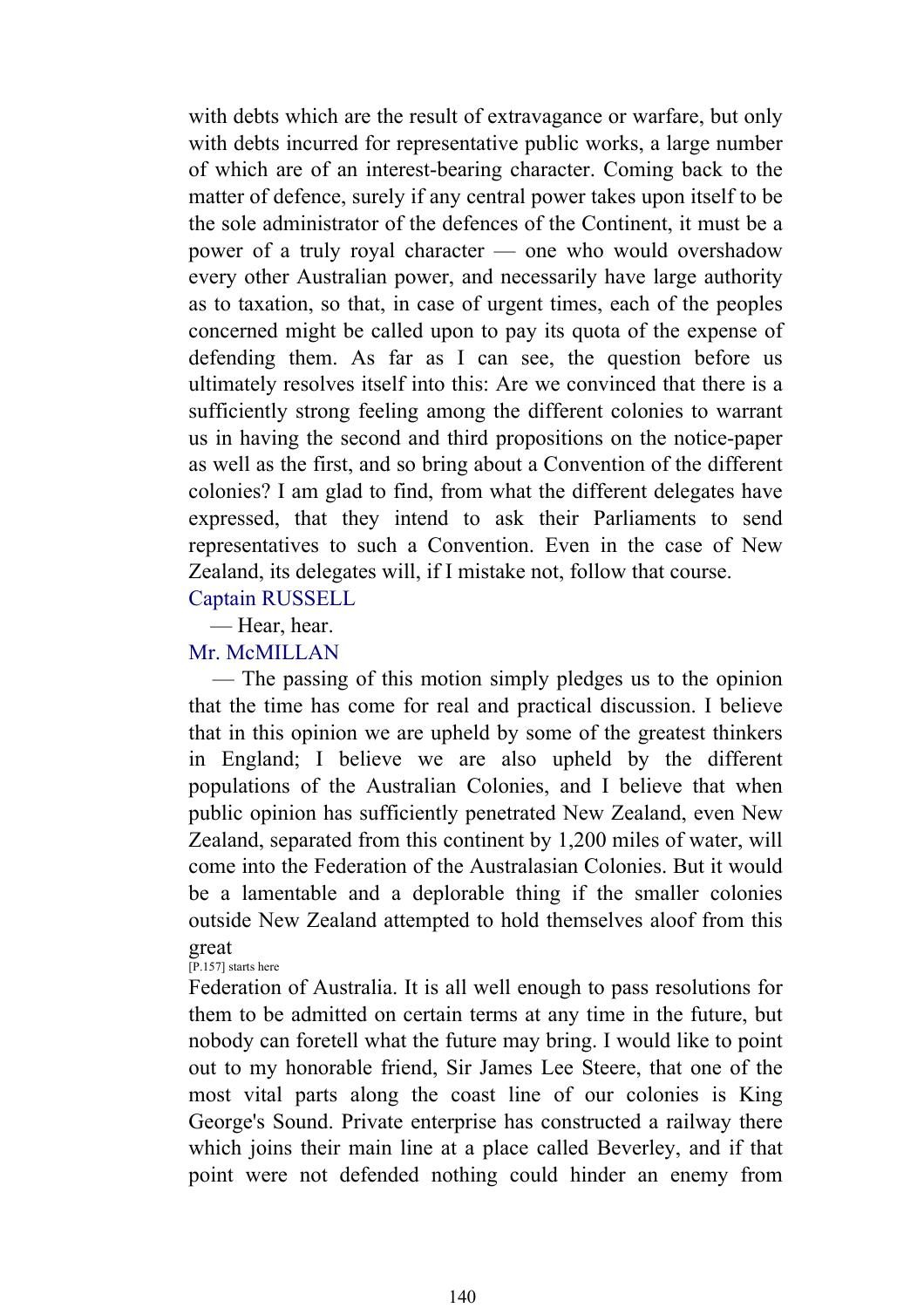reaching the very heart of that little colony, and destroying even the house of Sir James Lee Steere.

# Sir J. LEE STEERE

 — They would find it a very difficult thing to do. Mr. McMILLAN

 — Now I just wish to sound this one warning note — that if the three great colonies on the eastern side of the continent — Queensland, New South Wales, Victoria — and also Tasmania, agree to form a Federal Union among themselves, it will be a thorough and complete Federal Union; and if the four colonies I have named agree to such a union, how in the name of common sense can they allow the other colonies hereafter to enter the union upon any partial conditions? It seems to me that they must be shut out altogether for a long time to come; but if the other colonies fairly and generously come to that union, declaring that they are willing to throw in their lot with the other colonies, then their position will be considered in the detailed arrangements that will be made. And it seems to me that that is a fair and a generous way of dealing with the peoples of the other colonies. Let me ask the representatives of those colonies once more to reconsider the positions they have taken up. My honorable friend, Mr. Playford, who is, I know, a fighting man, and one whom I should like to get behind in the event of an invasion, had a certain amount of antagonism to unbosom himself from, and, now that he has done so, I have no doubt that, like every decent Englishman, when the fight is over, he is inclined to be generous. As regards my friend, Dr. Cockburn, I believe that his opinions on this question are, to a [P.158] starts here

certain extent — to use a medical phrase — in solution. I believe he is quite open to be converted, as I dare say he will be converted by my honorable friend, Mr. Macrossan, when he addresses the Conference. I have not much more to say. I don't intend to go back on my own principles. I consider that we are not here to discuss details. Changes rapidly occur in these colonies as well as elsewhere, and by basing our opinions too much upon details we might feel ourselves hampered in the future. We all belong to Parliaments in which there is party government; we know that, no matter what may be the sentiments in connexion with federation, party purposes will come in and party antagonisms will be aroused, and as I have no mandate from the Parliament of New South Wales, but am simply here in my position as a delegate to discuss the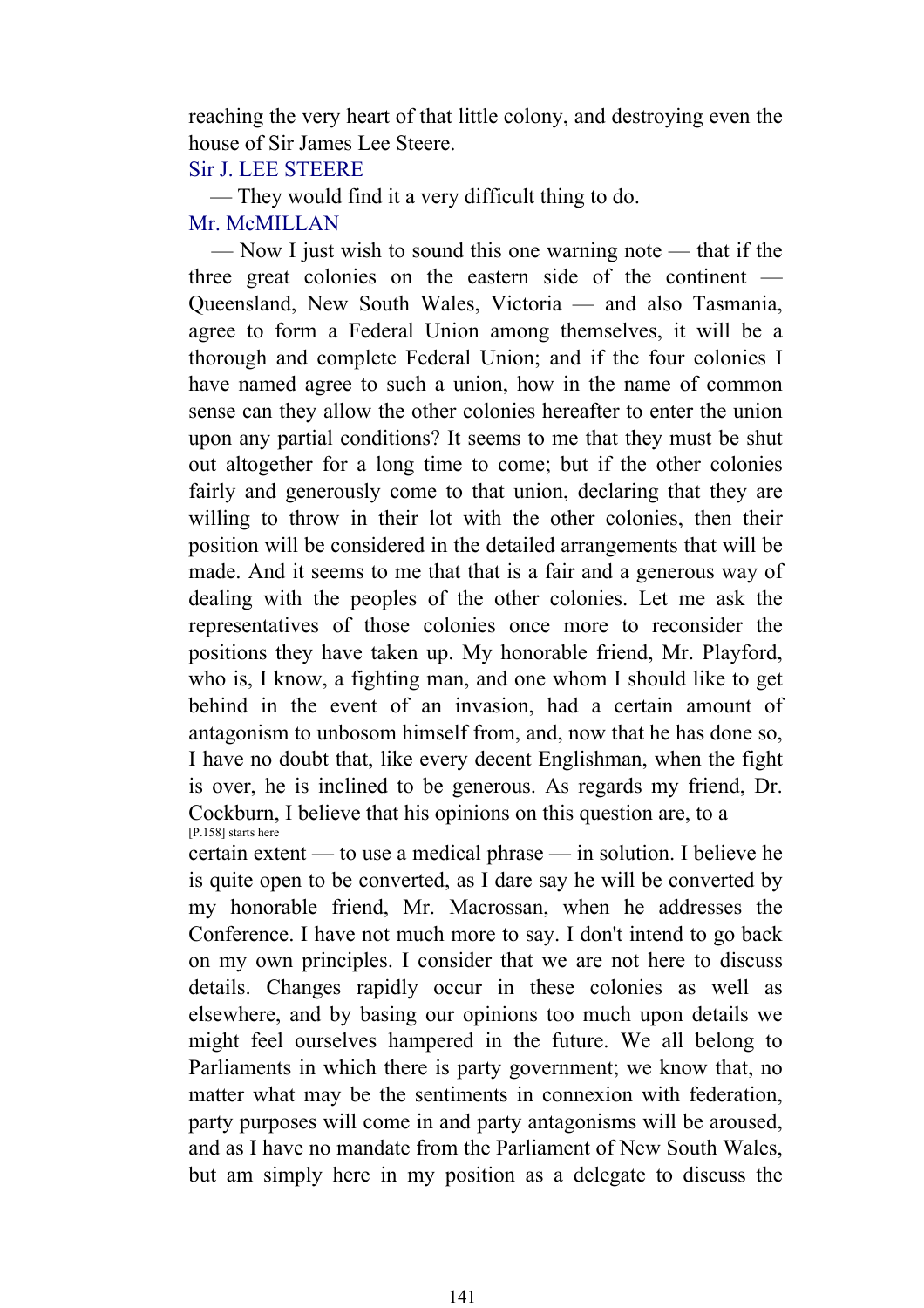proposal in regard to a future Convention, all I can now say is, that I believe such a Convention is necessary, that we are ripe for it, and that when 40 or 50 men thoroughly representative of the different political creeds and different sentiments of the various colonies get together, with the same spirit which was given to our ancestors, to make a Constitution when it was necessary, rising to the exigencies of the present constitutional position, those men will do their duty, and the result will be something great for the future of Australasia. Mr. B.S. BIRD

 — Mr. President, representing as I do the smallest colony in the Australasian group, and happening to be the junior member for Tasmania in the Federal Council, I have waited, with the modesty, I hope, befitting that position, to hear what my honorable colleague in the representation of Tasmania would say for the colony we jointly represent, and also what the members for the greater colonies had to say upon this great question of federation, before I addressed myself to it. In taking the opportunity which is now given to me to express my views on the subject, I may say at once that I do not intend to indulge in general criticism of those who have gone before me, as has been done by my honorable friend who has just addressed the Conference; but I will begin, in the first place, by bearing testimony,

[P.159] starts here

as my honorable colleague has already done, to the strong feeling and deep interest which exist in Tasmania in favour of federation. Although we are so small a colony, the interests involved in this important question are in our measure, and in proportion to our population, as great as those of any other colony in the group. There are individual interests and there are sectional interests in connexion with the producing and commercial communities, which for us as a people are as serious and as important as they are for the individual and sectional interests in any other part of Australasia. And therefore it is, I think, fitting that Tasmania, the smallest of the coloni to point out sectional advantages, or to claim them for any one colony as against another, but rather I desire to feel that I am here as one of the people who are about, I believe, to be united in a great Empire which will sway the destinies of countless millions for generations yet to come. I wish almost, forget, while I am here, that I am a Tasmanian, and to feel that I am an Australasian, a term which I dare say may yet come to be used to designate every citizen of the great group of islands which are to be federated in these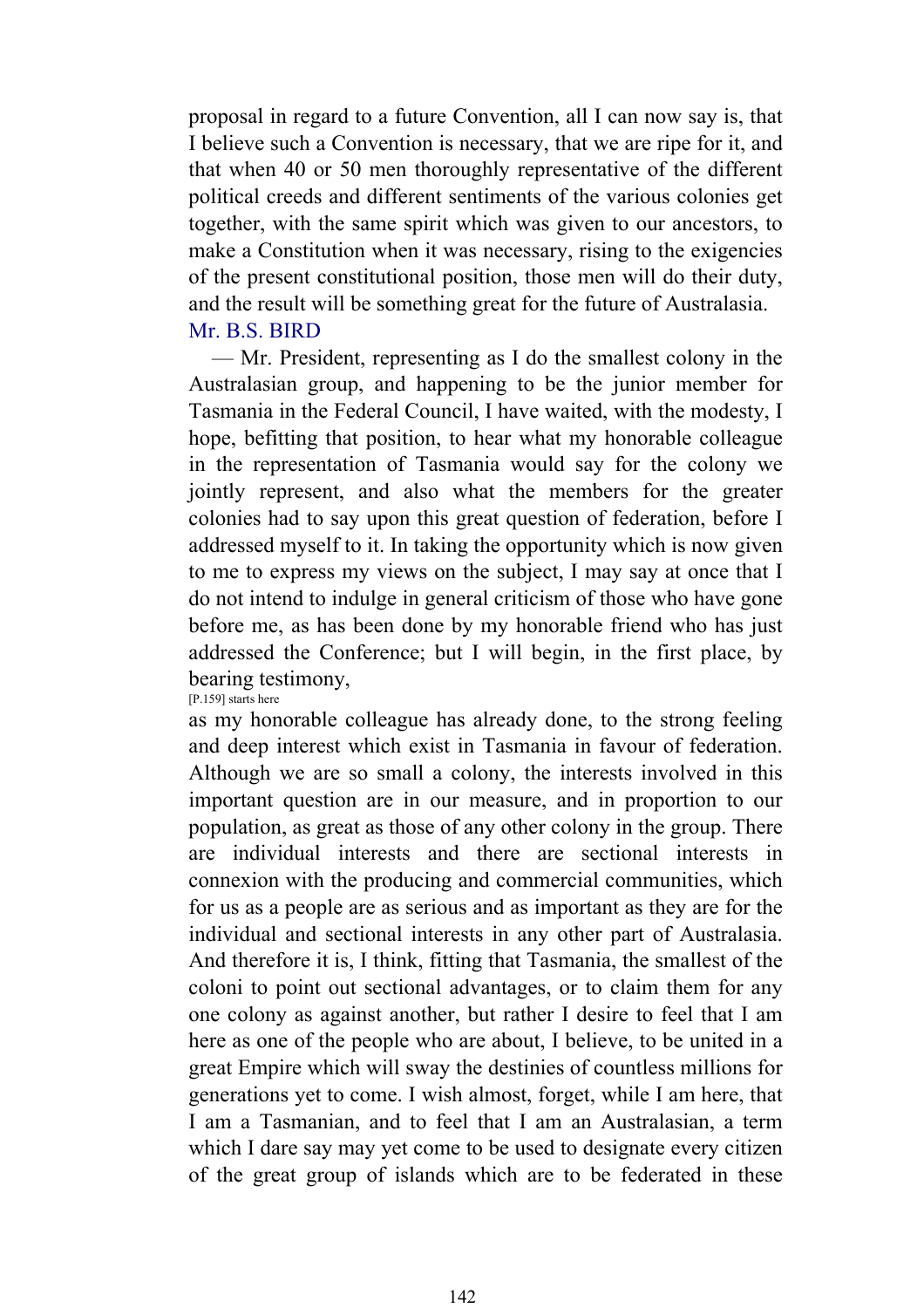southern seas. To every citizen in that important group of states the United States of America — is given the designation of American, whether his local habitation be New York or San Francisco, or any of the vast territory lying between. Likewise to each citizen of the great Canadian Empire is given the designation of Canadian, whether his home be in Nova Scotia, or in any of the Central Provinces, or upon the shores of the Pacific, or in British Columbia. And so, Sir, I hope the day is not far distant when every citizen of these colonies, which I trust will soon be joined together in the bonds of a union never to be dissolved, shall be known the wide world over as an [P.160] starts here

Australasian, because, like a citizen of Canada or a citizen of the United States, he is an individual unit in one great Federation. I cannot help feeling that this great sentiment of unity, of oneness as a people, has found very forcible and gratifying expression, in spite of all the differences that have appeared in regard to the modes of union, in the speeches that have been delivered to us by members of the Conference during the last day or two. I feel sure that with such a spirit as this animating us we may look forward with confidence to the future, believing that whatever difficulties may lie in the way of the union of these great colonies, whether those difficulties may be characterized as lions, or as less or more formidable creatures, they will all be easily and wisely overcome, and that we shall speedily be brought together as a united people possessed of all the elements of expanding greatness. I would express my pleasure, Sir, that in the resolution which Sir Henry Parkes has introduced it is set out so plainly and positively that the union is to be under the Crown of England. In this I am glad to state that Tasmania will most heartily concur, for I am sure I may say, without boasting, that there is no people amongst the peoples of the British Possessions more loyal to the Crown of England than are the people of Tasmania. I have no doubt that in Tasmania, as in some of the other colonies, a few radical spirits may be found who would hoist the flag of separation to-morrow if they thought they could succeed, but at heart I am bound to say that the great mass of the people of Tasmania are loyal to the Throne of England, and desire nothing better than to continue their connexion with the illustrious British Empire. And I very much mistake the spirit that animates the masses of the people in the whole of the Australasian group if it does not correspond with that sentiment, which, as I have said,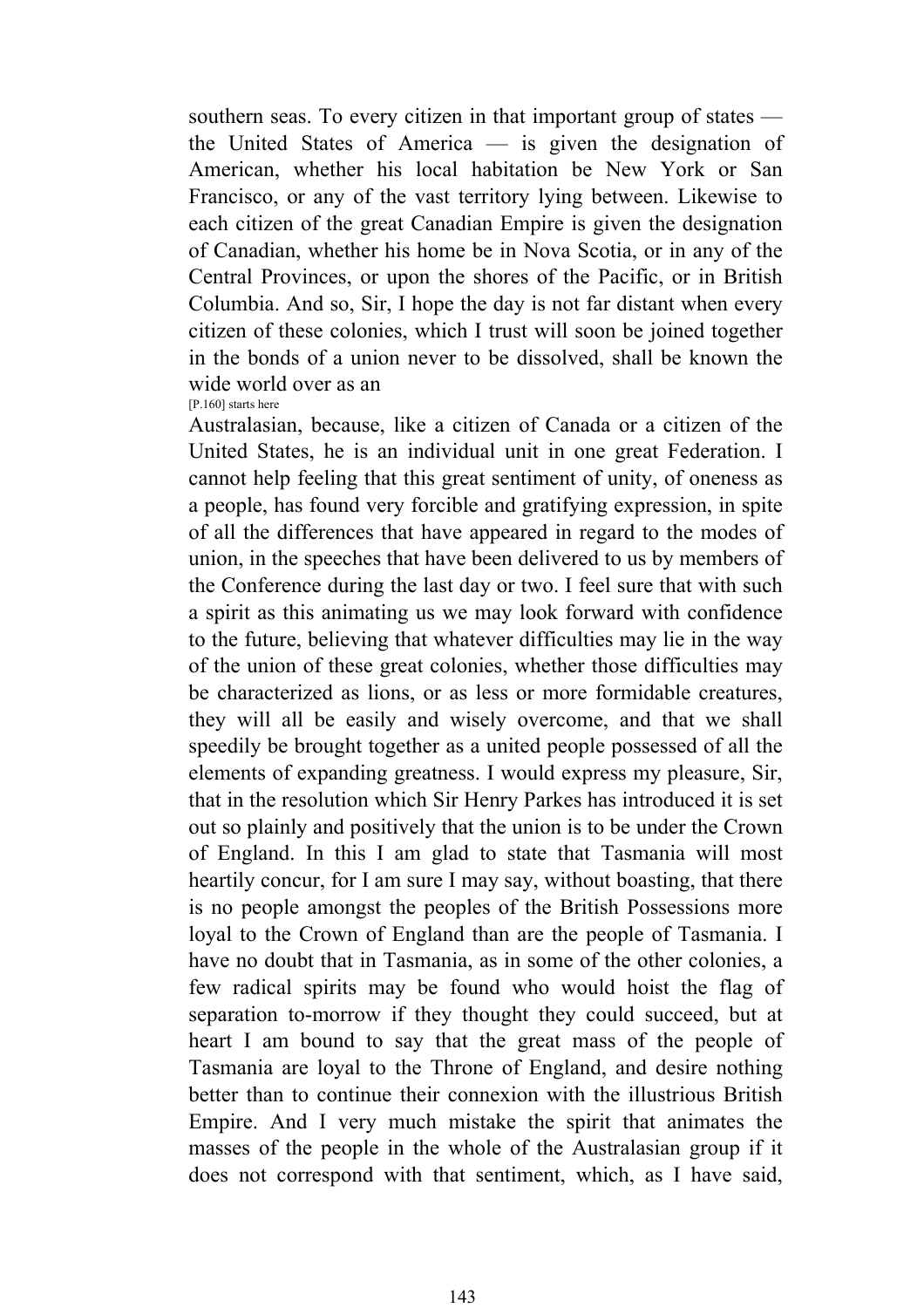exists so strongly in Tasmania. I consider that it would be an act of very ill grace on our part, and on the part of any of these colonies, which are still certainly in what we may term the infantile stage of their existence — to dream of separation from that mother State which has with lavish hand, and some would say, indeed, with unwise liberality, bestowed upon us such a splendid inheritance [P.161] starts here

of territory unsurpassed infertility, and containing vast mineral and other resources. Having received such a grand inheritance as this, freely given by the mother country, and having received also at the same time the highly-prized privilege of self-government, it would ill become us, I say, to turn away from the parental hand that has so richly and so generously bestowed these things upon us. And the same spirit, which I believe will bind us to the mother country for many a generation to come, ought to bind all Australasians still closer together as citizens of the British Empire. I think, Sir, that the sooner we break down those barriers which hostile Tariffs and varied laws have raised against the free intercourse of the peoples of these lands the better it will be for us all. I regard it as a most unfortunate circumstance that such barriers were ever interposed between peoples of the same blood, peoples with the same destinies, peoples with the same aspirations, because the existence of these barriers has caused, as we know, in the past, and is still causing, as was shown by the speech of Mr. Playford at this Conference, a large amount of irritation, and it has also called forth a spirit of retaliation. But here, Sir, we come upon one of the difficulties, the main difficulty — the "lion in the path" of federation. Some of the colonies, as appears from the speeches of their representatives at this Conference, will be unwilling to, at once at any rate, enter into a Customs Union, and give up the control of their Customs Tariff. Now, Sir, I regret this very much, for while I will not go so far as to say, with Mr. McMillan, that federation will not be worth having unless it bring with it a Customs Union or intercolonial free trade, yet I do feel that such a federation would be so imperfect and so comparatively disadvantageous, that I should very much regret to see it established. And I believe I speak the sentiments of the bulk of Tasmanians when I say that they also feel that a union which will not open the ports of the neighbouring colonies to all their products and leave their own ports free for the importation of the products of the neighbouring lands will not be such a union as would perfectly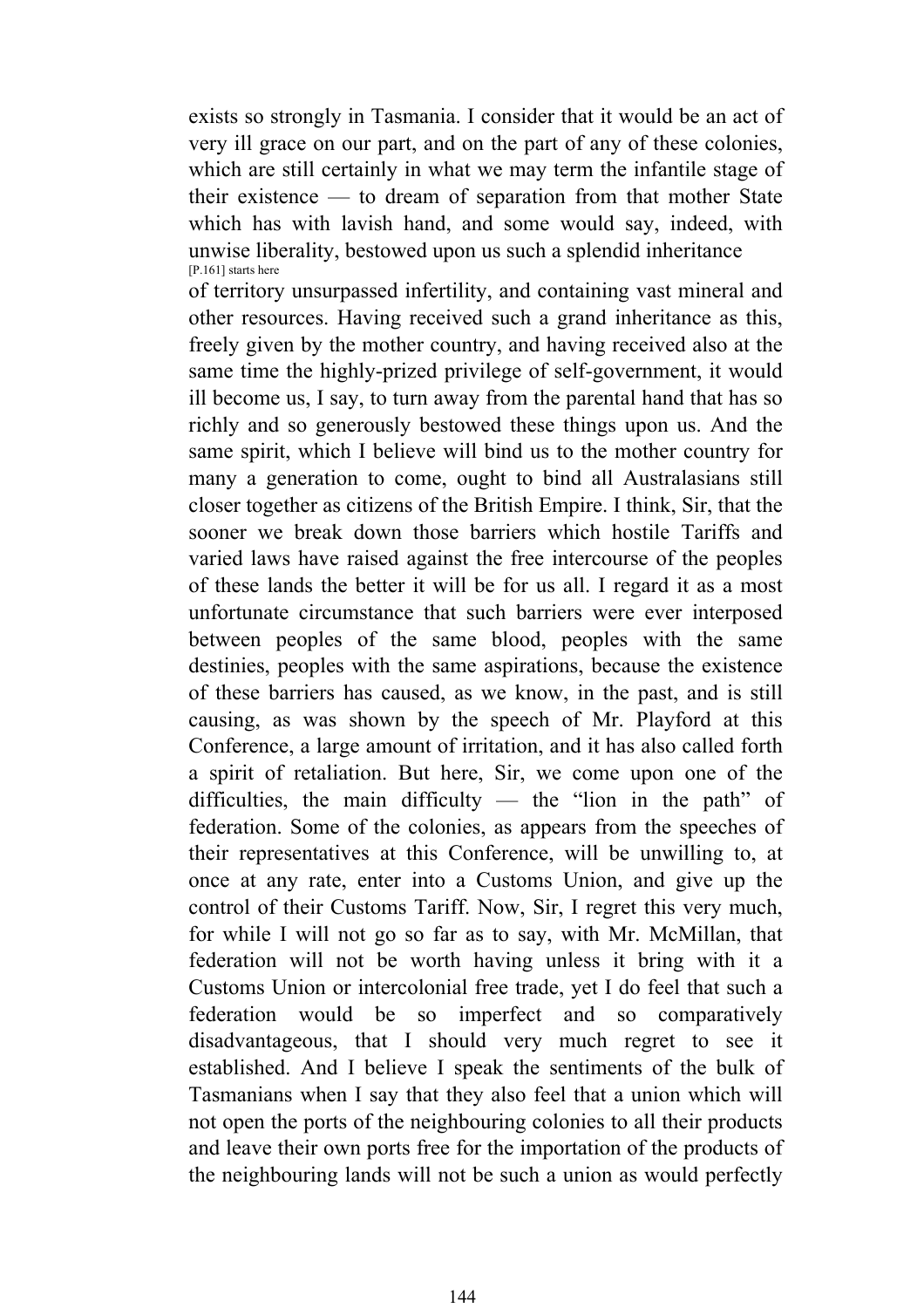# satisfy

[P.162] starts here

their desire for colonial federation. There are those who feel, as Mr. McMillan has told us he feels, very strongly that such a union would not be worth having; and I may say here that there are members of the Tasmanian Parliament, among them colleagues of my own in the Government of Tasmania, who entertain the very same feeling, and who would regard such a federation as being practically worthless, and would almost be content rather to pursue the course we have entered upon in connexion with the Federal Council until all the colonies could come to be of one mind in the matter, and could all unite together upon, among other things, the basis of a common tariff. I am quite prepared to admit, as Sir Samuel Griffith has clearly and forcibly pointed out, that a union of the colonies, although it did not embrace a Customs Union, would be, or might be at any rate, in very many respects a very great advantage to the whole of the colonies; but at the same time, as the honorable gentleman also clearly showed, it would be so anomalous in its character, and would contain such elements of irritation as would result in creating greater bitterness and greater strife between the various colonies than has hitherto existed under the present fiscal arrangements. For, assuming that in any union each colony must contribute in one form or another to the Federal Treasury on in equal basis, the fact that Customs duties of a higher and more burdensome character were being levied against the productions of one colony than against the productions of another would produce such irritation amongst those who would be called upon to contribute, either upon the basis of population or upon some other uniform scale, that it is perfectly clear that the feeling of unfairness would become marked in the minds of those who suffered by having to pay first their regular contributions to the general revenue of the Federal Government and then to be burdened with those additional Customs duties which would be a further tax upon them. It is easy to see how they would kick against it, and that bitterness and strife, of a kind surpassing anything we have yet known in the colonies on account of Customs duties, would assuredly arise. Possibly, however, that would work its [P.163] starts here

own cure, because the injustice, the unfairness, and the absurdity of such a system among a people who were supposed to be united, would become so obvious that those who suffered from it, and those who were inflicting their sufferings by the continuance of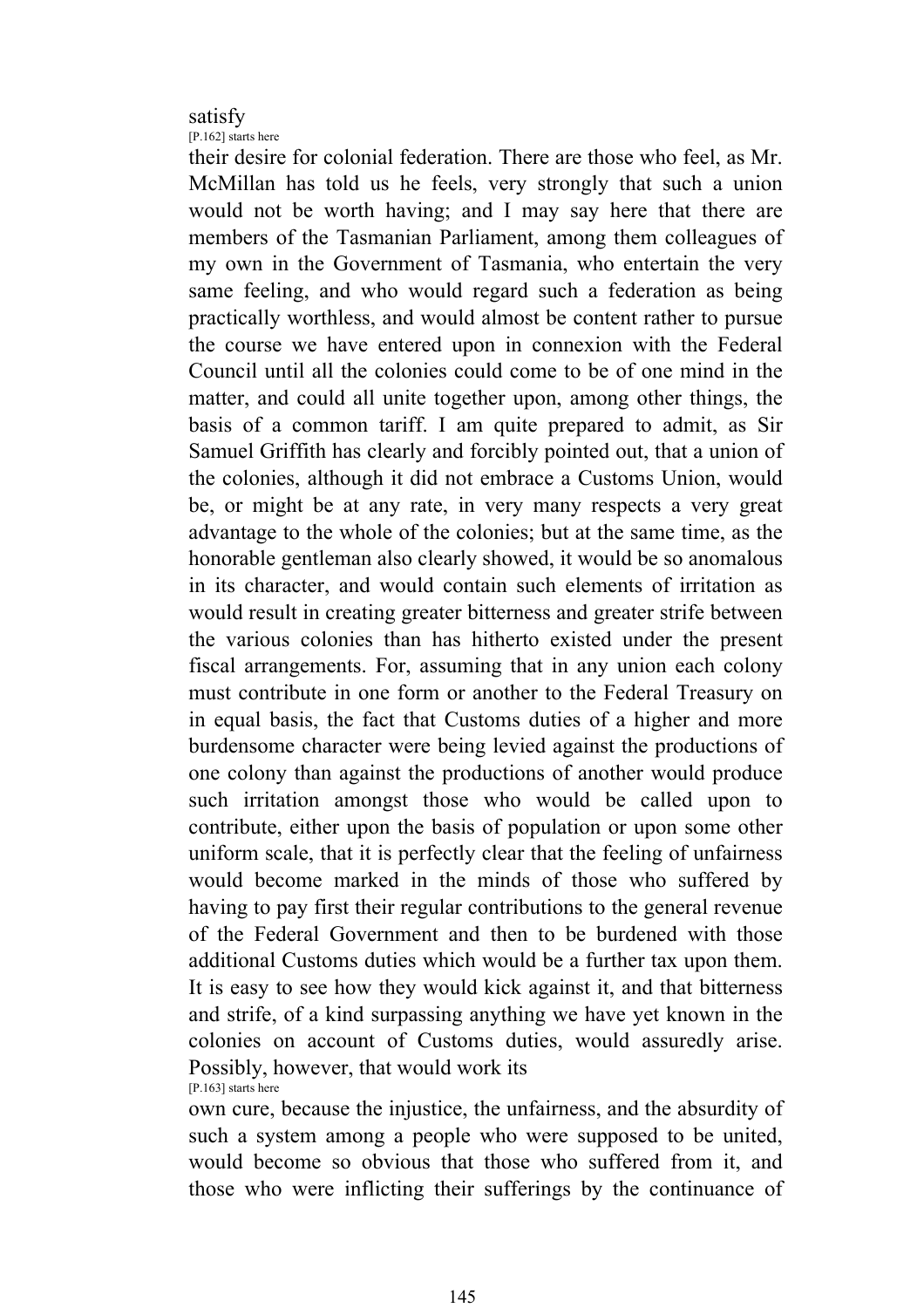such a system, would ere long be compelled to come together and agree upon the adoption of that more complete union which is so desirable — a union based upon a uniform Customs Tariff. Now, Sir, if a union is to be established and I fondly hope it will, Tasmania, I know, would like to stipulate that one condition of the union should be the establishment of free ports as regards the trade between the colonies. I believe that she would be quite content to leave the question of a protective or a free-trade policy as against the outside world to be settled by the Federal Legislature. I am glad to find that this appears to be the position which the honorable members for New South Wales take up, whether they will have in that respect large sacrifices to make or less. I for my part do not see that their sacrifices will be so large as those of some of the other colonies, for I believe that those colonies which have the heaviest protective duties imposed will necessarily suffer most in loss of revenue by the establishment of intercolonial free trade. But I am glad to see that the disposition I have described is shown by the representatives of New South Wales, and I trust that it will be, taken up and followed as an example by the other colonies of the group, so that there will be little or no difficulty in securing the formation of a union based upon a uniform tariff amongst the colonies. I confess I could not quite follow my honorable friend Mr. Deakin in the way of concurrence, when he expressed the opinion that whether we have or have not a uniform tariff in the about-tobe-established Confederation, it would be absolutely essential that from the hour of the union the whole of the Customs duties should be collected by the Federal Government. I cannot agree in this, nor do I quite know the reason why Mr. Deakin insisted upon it, as he did so very strongly unless he conceives that in this way alone the Federal Government would have that perfect control of the purse which is essential to a powerful Federal Government. [P.164] starts here

But I think it would be a clumsy way of securing that power, and that all the money which would be required to meet the necessities of the Federal Treasury could be secured by levying a contribution based upon the populations of the various states, provided there was some power behind it to enforce payment of the levy if any of the colonies, from any cause whatever, appeared inclined to repudiate its obligation. The general advantages of union have been so fully and so ably pointed out by my friend Sir, Samuel Griffith, as well as by other members of the Conference, that there is no need for me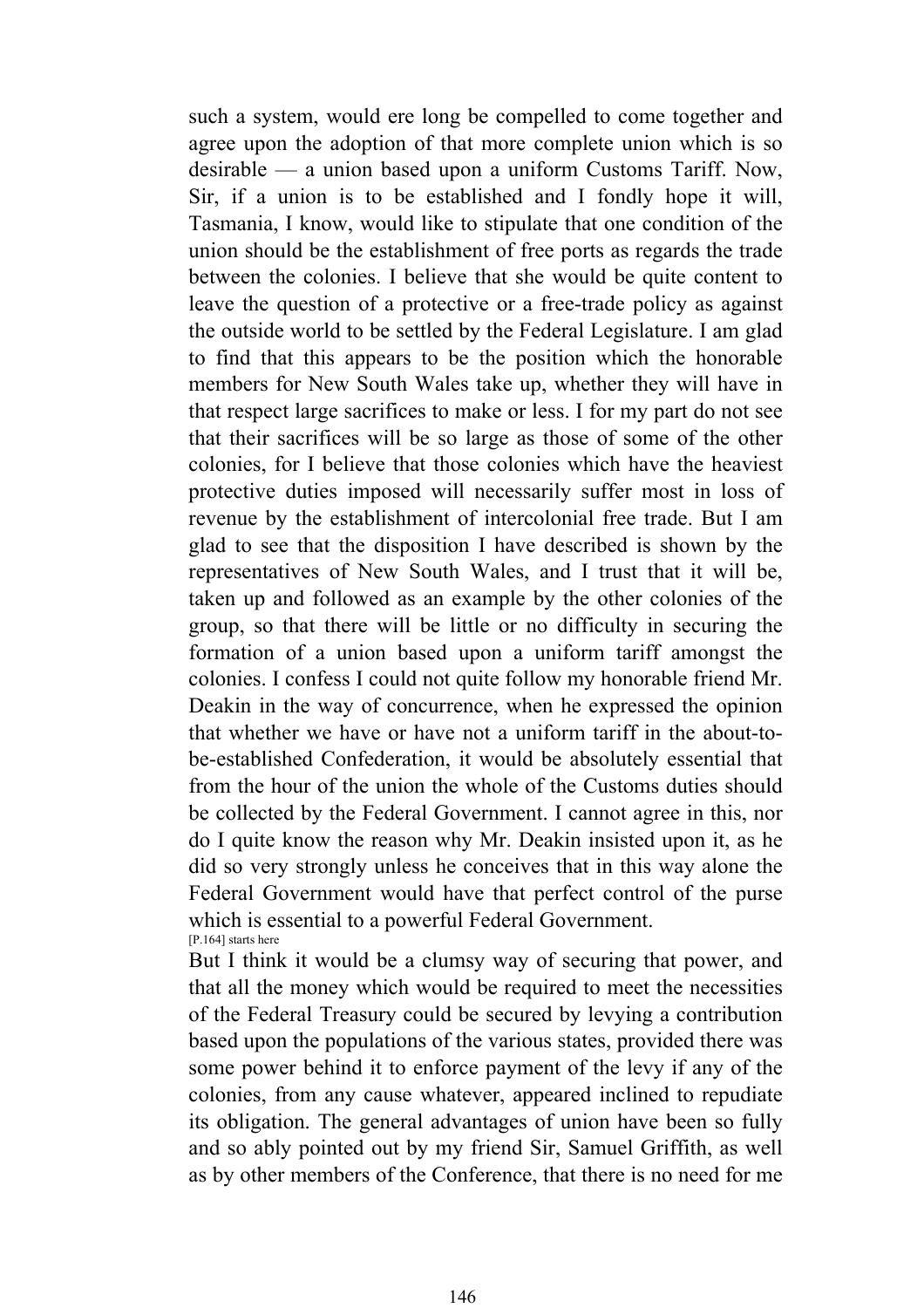to enlarge very much upon that particular point. However, I would like to say a few words later on with regard to that; but at this stage of my remarks, I desire to say that the advantages of union to each colony of the whole group — although they would doubtless be less in the case of some than in the case of others — are, in my estimation, certain to be so great that it would be well worth the while of any of the colonies to make even some considerable sacrifice in order to take its place in the Confederation. I should like to see such a constitution framed for the Australasian Federation, that all the colonies of the group without exception, would perforce, see and feel, and own that, balancing the advantages with the disadvantages likely to arise from such a union, the scale would turn decisively in favour of union and that speedily. In fact, Sir, so anxious am I to see the foundations of a great empire in these Southern seas laid broad and deep that I desire the constitution of this proposed Confederation to be such that all the British possessions which cluster around Australia and all those which are in proximity to her in the Pacific, should eventually be drawn in as members of the Dominion of Australasia. And further, Sir — and this is a point which, I think, has not yet been touched upon by any speaker who has preceded me — in view of what all Australasia takes to be the most unsatisfactory existence of the prison settlement of a foreign power in close vicinity to Australian shores, I should hope that the coming Confederation of Australasia would very soon be in a position to exercise such influence upon the Imperial Government

[P.165] starts here

as to secure the early and amicable removal both of the French prisoners and the French people from a country that lies so near to our shores; and that, obtained by England, in exchange, perhaps, for some slice of territory elsewhere, or for some other fair equivalent, that land might come into our possession, so that it, together with the New Hebrides, Fiji, and the rest of the islands which are the natural adjuncts of an Australasian Empire, might be joined to the group and have flying over it the flag of a United Australasia. I would express my hope that this union, on which it seems we are all in one form or another bent, will when consummated be a great deal more complete than there appears to be at present, judging from the speeches delivered, any probability of its becoming. I think I have already said that I regret the apparent indisposition on the part of one or two of the colonies to enter upon a federation which will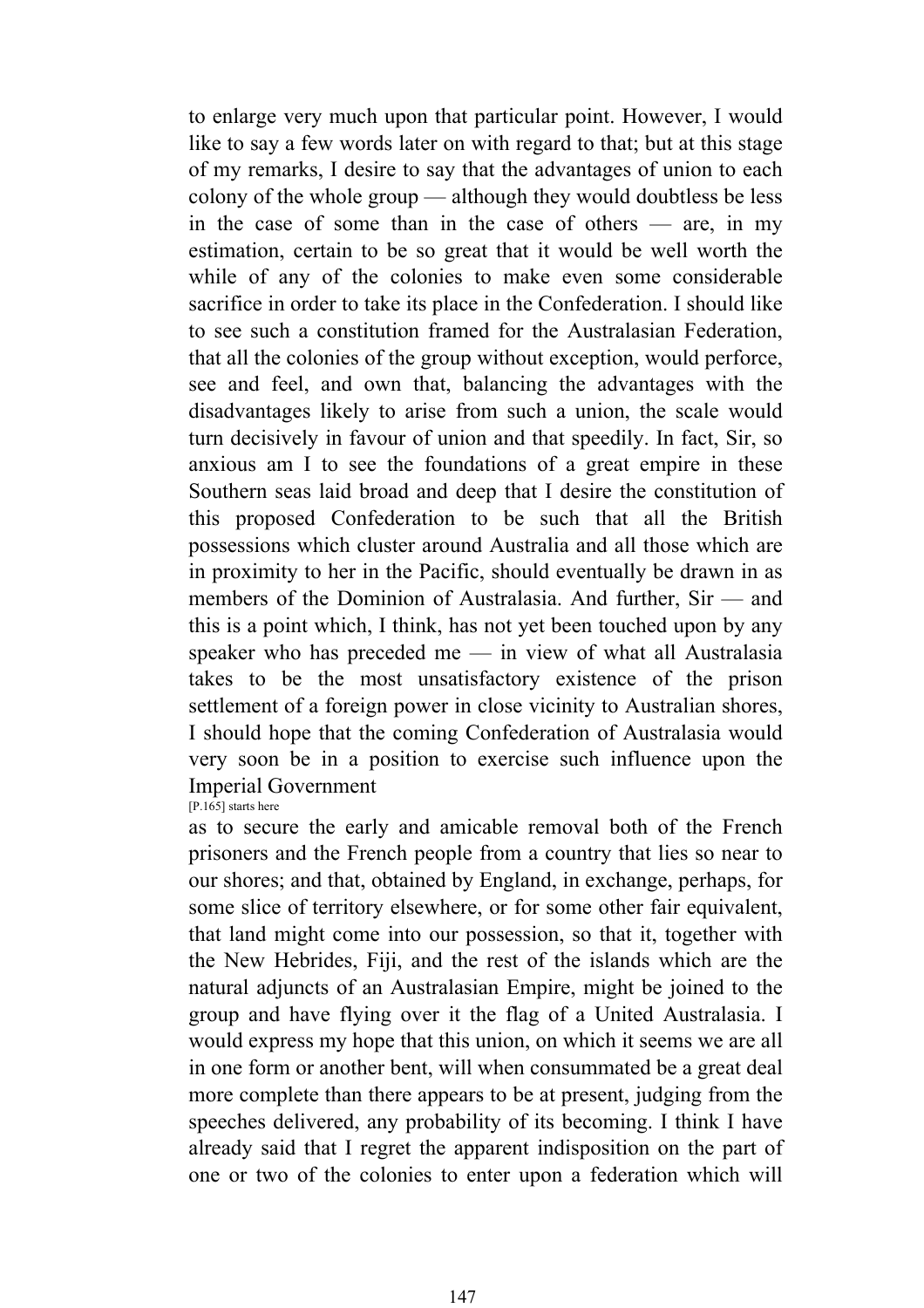embrace a Customs Union, and I now express my regret that New Zealand, which seemed to be somewhat favorably disposed to a Customs Union, yet appears, from Captain Russell's remarks, to hesitate about casting in her lot with a legislature in which, having herself only a population of some 700,000, she would feel, to use his own words, her comparative insignificance amongst a body of representatives of a population of nearly 4,000,000. I do not think the inhabitants of New Zealand need have my fear that they will be overpowered by the weight of representation in a body whose constituents number even so many as 4,000,000. We in Tasmania, who number only 150,000 people, have no fear that our interests will not be duly and justly conserved; and Western Australia, numbering a little over 40,000 inhabitants, also entertains no fears as to the results of joining a union in which there will be such overwhelming numbers represented. I also judge, from what has been said, that neither South Australia or Queensland, whose populations are less than those of New Zealand, have any fear on this particular score. Of course, everything will depend on the basis of representation. But I apprehend that whatever form this union about to be effected will take, it will be, as Sir Henry Parkes very tersely puts it in the closing words [P.166] starts here

of his resolution, on principles just to the several colonies. If New Zealand joins, as I am happy to think she will, have a Convention at some future time to discuss and draft a scheme of federation, she will have an opportunity of taking every care that her representation shall be such that she need have no fear of suffering from a sense of insignificance, even in a Parliament which represents 4,000,000 of people. It was with some further regret that I found Captain Russe appeared to be based upon the fact that New Zealand is some four or five days' sail from the Australian continent, and that there is every probability that before armed assistance could be sent to her from Australia in case of emergency the mischief intended by the enemy's cruisers would have been accomplished, and the foreign ships would have disappeared, so that a union from that point of view could not be of much service. But I cannot help calling attention to the circumstance that New Zealand in the past, as Sir John Hall reminded us elsewhere a few evenings since, has made application to the Australian Colonies (which were then in a sense further away, because of the less rapid means of communication) to assist her in a time of emergency, and that New Zealand was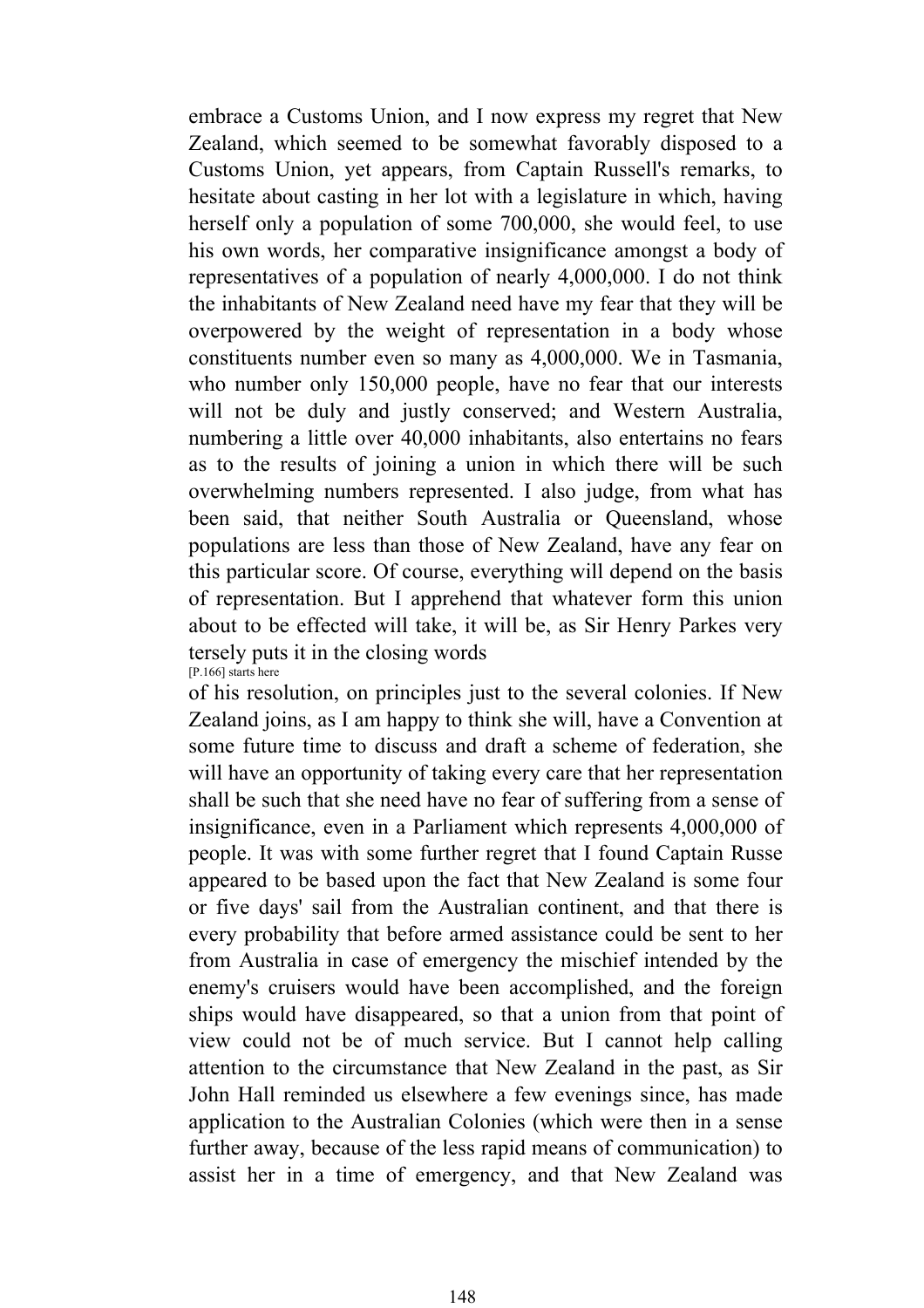gratified to find the readiness with which a contingent from Victoria (and, if I mistake not, from Tasmania also) was Sent across to help that colony in quelling the trouble that had overtaken it. Captain RUSSELL

— Hear, hear,

# Mr. BIRD

 — As a civilian, I feel that I should speak with bated breath in the presence of a distinguished military officer like Captain Russell, and, perhaps, I ought not to offer suggestions to one whose military experience is so superior to mine; yet I cannot help saying that an emergency may arise in which New Zealand will be exceedingly glad to have assistance rendered to her by troops, though they have to go four or five days' [P.167] starts here

journey to reach the land where the disturbance is. If I were a New Zealander I should consider it a grand thing to have even the right, which as a member of the great Federation of Australasia that colony would have, to call upon the neighbouring colonies for men or money in such a case. I hope (and I am sure that Captain Russell will pardon me for making the suggestion) that New Zealand will more fully consider this matter, and seeing that, as a member of the Confederation of Australasia, she would only have to hear her share in the general cost of military or naval defences, and that if an extra burden of expenditure should fall upon her, from any cause whatever, that burden would be shared by the rest of the colonies, she may fairly consider that it may, after all, be to her advantage to join the federation of Australasia, and agree to it upon such a basis as would include in it federal defence, as well as a Customs Union. I shall be very glad if any scheme of general defence can be devised, and any organization effected, under the powers which the Federal Council is already capable of exercising, so that we may have more speedily than we possibly can have under the proposed federation some organization to meet the emergency of our being suddenly overtaken by war. Three or four years, at least, must elapse before we can secure Australasian Federation on such lines as are being discussed at this Conference, and it will be a sad thing if we have to wait all that time for the establishment of a more effective military organization than we have at present, I do not desire to anticipate anything Mr. Deakin may have to say upon the resolution hearing on this question of which he has given notice; but if, under the Federal Council, as he evidently contemplates, we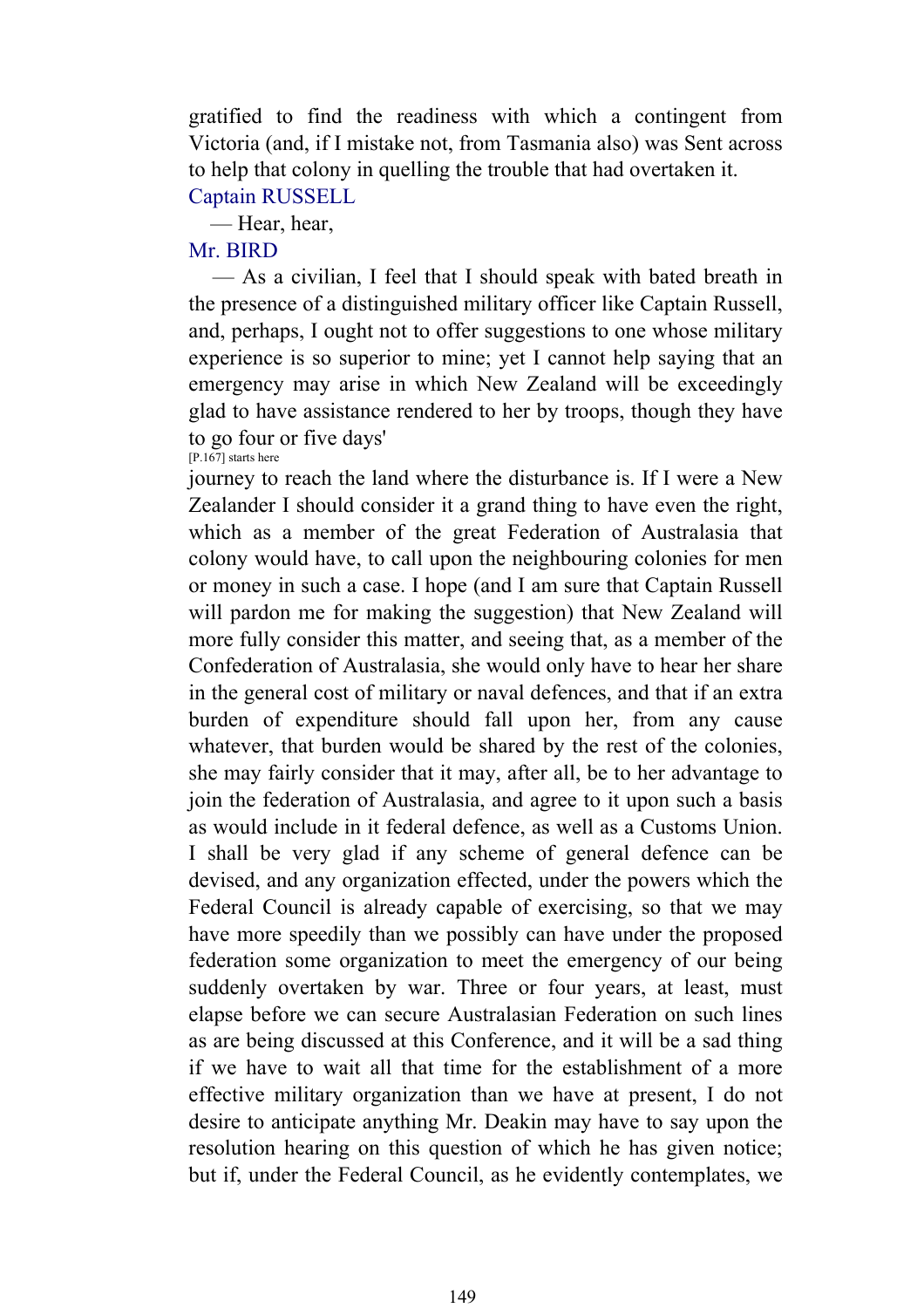have sufficient power to organize and control general military defences, involving a Federal Executive and a Federal Treasury, it seems to give a blot that possibly after all in this Federal Council, which has been somewhat despised in some quarters, there is considerably more power than some people have thought and that in it there are possibilities of united action and federation which have been slightly looked upon by some of the [P.168] starts here

members of the group. In the remarks of Sir J. Lee Steere and Dr. Cockburn in regard to this question there were hints and suggestions we would do well to think out and make effective at some future day, when the Convention meets. Before passing on to speak of the most suitable form of union, I wish to say something about the advantages and disadvantages, the gains and the losses, that are likely to attend on federation, whatever form it may take. For we must not run away with the idea that federation will be all gain each or all of the colonies. If federation includes intercolonial free trade, and I hop most sincerely that it will, it will unquestionably mean a loss of revenue to such colonies as have levied border duties upon their neighbours' goods; and the higher those protective duties have been, the more serious the loss of revenue will be. And that revenue, as a matter of course, can only be made up by increased protective duties against the outside world, or duties in some other form — perhaps direct taxation. This, doubtless, will create in some colonies difficulties which will not easily be got over. It will involve sacrifices which some of the people in these lands, we have been told, will hesitate to make. It is not in human nature, and certainly not in that of Colonial Treasurers, to be ready to make sacrifices of colonial revenue, particularly when in the case of many of the colonies the Governments are troubled to make their financial ends meet. It is not every colony that is in the proud position of Victoria (or the position she was in a little while ago) of being blessed with a large surplus; and it is not too much to say that this difficulty will be a lion in the path of federation as regards some of the colonies, whose inhabitants will be unwilling to make sacrifices unless it is shown to them most clearly that they will gain compensating advantages. Again, if the federation includes federal defence, and it most likely will, the expenditure incurred in some of the colonies will far exceed the present amount. Here will occur again the same difficulty which will face some of the colonies in abandoning a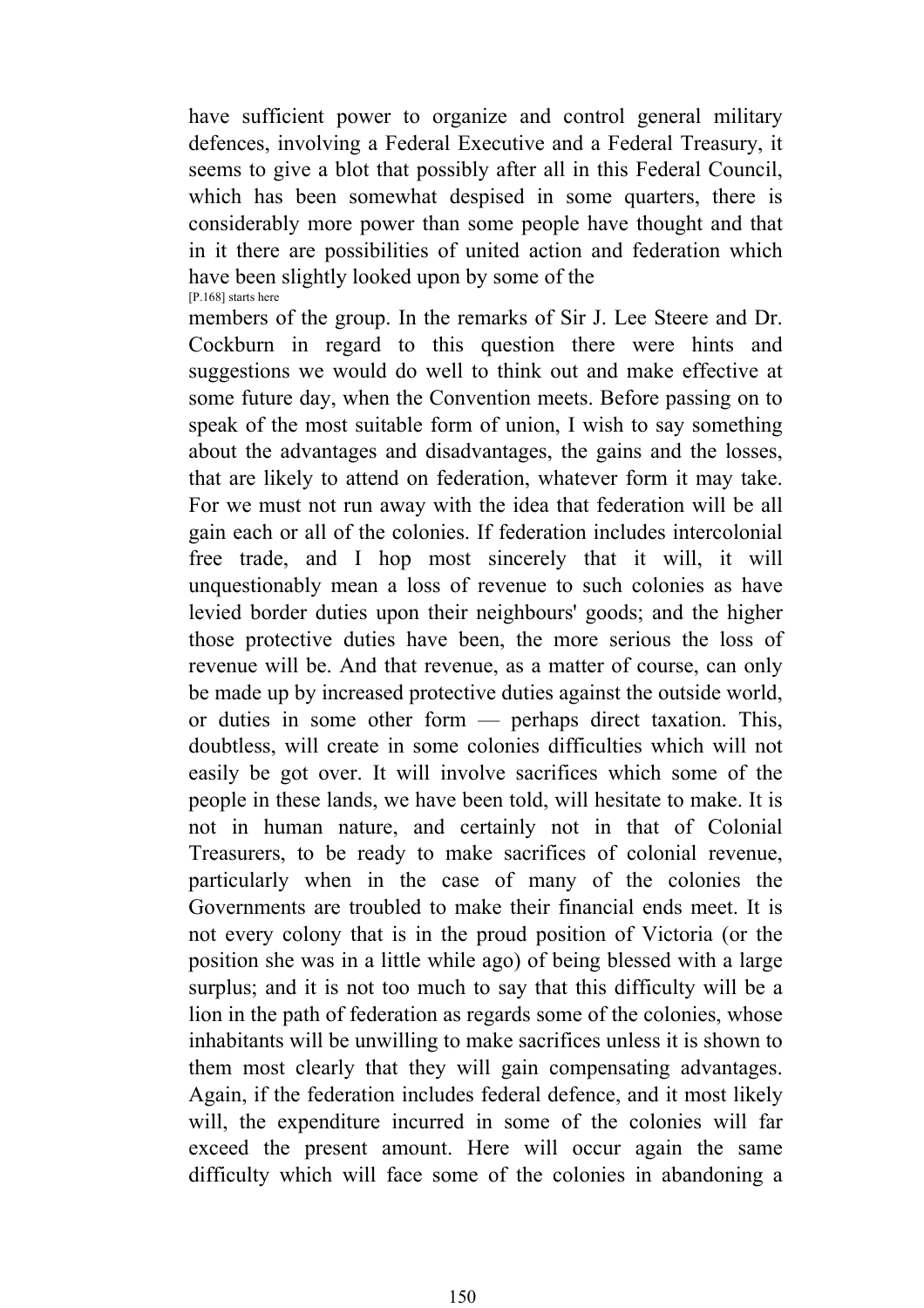portion of their revenue from Border duties, and some of the Colonial Treasurers will feel it an unthankful task to have to say to their [P.169] starts here

Parliaments, "We have federated, and it means that instead of spending £100,000 on defences you will have to spend £200,000;" or that, "instead of spending £10,000 you will have to spend £20,000 or £40,00O." Those who have to go to their Parliaments and advocate federation must be prepared to show some of the advantages which will compensate for such additional expenditure. I am sure that unless the peoples of the different colonies are fully convinced that they are gaining additional security against foreign aggression, they will think a great many times before they will enter upon a scheme of federation which embraces federal defences. And it will be the same in regard to other matters which the Federal Government may be asked to take in hand. It is therefore very important that we should face all the difficulties at this early stage, and be prepared to fully meet them, so that those who hesitate about federation, and some, I am sorry to say, do, will see clearly that on the whole the advantage lies in federating. Besides these purely financial sacrifices, which some of the colonies will inevitably have to make — some more than others — there are other sacrifices which will have to be made, such as the yielding up of local control over some of those matters which it is generally admitted will be very much better managed and administered by a Federal Government. In regard to all matters like this, the self-governing colonies will certainly be most jealous of the loss of any of their existing rights, powers, and privileges, and we must be prepared to show them that while they are going to lose so much they are going to gain more. Nothing whatever should be taken away from the control of the local Governments but such things as can be best administered in the interests of the individual colonies and of the whole group by the Federal Government. I think that whatever jealousy there may be as to loss of power, prestige, and privilege on the part of the focal Legislatures, they would be willing to consent to federation if they could see that their powers were not going to be curtailed needlessly in this respect, but that only those matters will be taken out of their bands which can be best managed by a Federal Government. In this connexion I also [P.170] starts here

wish to remark that there is a set-off to the loss of revenue which would be sustained by the establishment of intercolonial free trade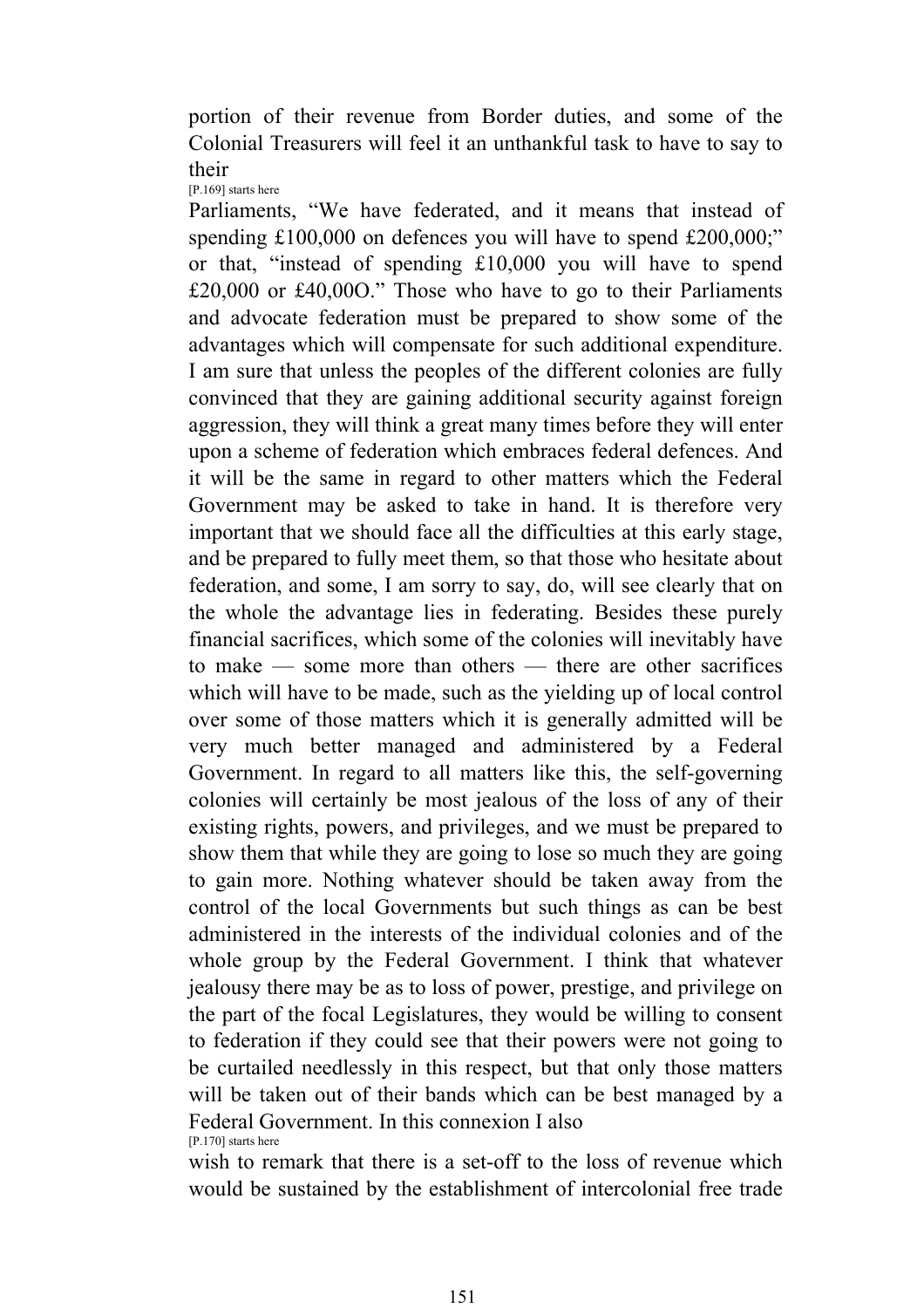in the shape of the certain large increase in the commercial transactions which would follow. The indirect advantages arising from this, I hold, would very largely compensate for the loss of revenue sustained by the establishment of free trade, and would bring about a condition of things in the colonies affected that would fit them for bearing the burthen of taxation which would have to be imposed in some other form to make up for the loss of revenue sustained by opening the ports on the Borders. As a small matter, showing that the Federal Government will effect savings in many directions, there will be the fact that, owing to the closing of our Customs houses on all our inland borders, there will be the possibility of dispensing with a large army of Customs officers, while a much smaller staff will be required all along the seaports, because we shall not have to search and pass entries for goods coming from neighbouring colonies, but only for those coming by vessels from foreign ports. There is one item of peculiar advantage which has not yet been definitely remarked upon, though I think Mr. McMillan, in passing, alluded to it. I refer to the probable saving to be effected in the annual payments of interest upon the public debts of all the colonies, if, with federation, the Federal Government takes over the loans of all the colonies. There is no doubt that with such a splendid credit as the Federal Government could command in the money market, we could secure loans consolidating all existing loans at something like three per cent. Canada has already borrowed at three per cent., though we know she did not obtain anything like par; but I believe that a Federated Australasia will be able to go into the money market and borrow on terms almost as favorable as the British Government. That would represent a saving, on a very moderate calculation, of £1,000,000 per annum in the matter of interest alone in our present state of indebtedness. That would tend to remove some of the difficulties which some members of the Conference, such as Sir J. Lee Steere, feel in regard to giving up so much of the revenue of their colonies [P.171] starts here

as must be involved in the, establishment of the Customs Union. Mr. Deakin referred, in passing, to one or two matters of a practical character following upon federation, such as the more advantageous working of our postal and telegraph services, &c., under federal control than under the separate Governments. No doubt with our postal services under the control of the Federal Government, contracts for the carrying of mails and arrangements for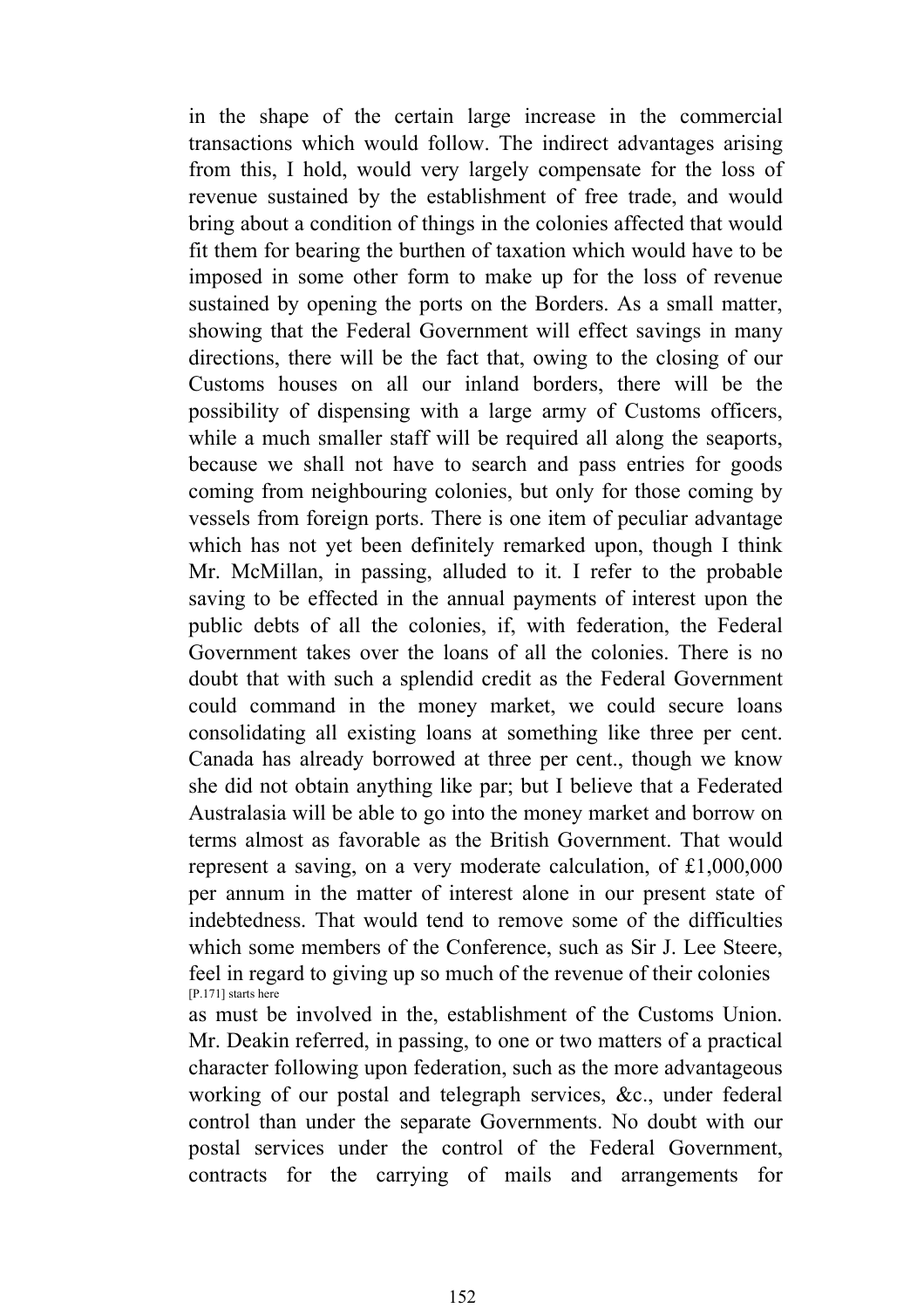intercolonial and foreign mail communication could be more economically managed than under the present system of each colony making its own arrangements. Of course, I do not forget that we have already done a little bit of federation in regard to our postal services. At the Postal Conference held in Sydney, at the beginning of 1888, two or three of the colonies agreed to unite their interests in the Peninsular and Oriental Company's and the Orient Company's services, and since then Queensland has joined those colonies on the same terms. I say that the experience we have had in connexion with the united postal service goes far to show that if it were extended throughout the whole of Australasia in the coming Dominion, it would be more economical and better in every sense than the present arrangement. And the same remark applies to the telegraphic service. I regret that the Conference held in Sydney two years ago, which came to a practical agreement in regard to postal matters, did not do the same in regard to telegraphs. I believe that matters like this can be managed much better by the Federal Government than by the local Legislatures respectively or unitedly. Under the federal system, less time would be wasted in holding Conferences, and fewer difficulties would arise in getting the individual colonies to accept the recommendations of Conferences. Under the present system, years elapse sometimes in carrying on correspondence before the results desired can be achieved, and it is in every way desirable that the Federal Government should take the control of these matters. I believe that if a Federal Government were established, we should in six months have a cable tariff between these colonies and the mother country not exceeding 3s. or 4s. a word,

[P.172] starts here

as against the present rate of 9s. or 10s. a word. Proposals were made to the Postal Conference, two years ago, which, if carried, would have reduced the tariff to 4s. a word, but it has not yet been found possible to get the several Governments to agree to those proposals. I believe that if that reduction were made, such an impetus would be given to trade and commerce and social communication between different parts of the world that we should very soon find we had the advantage of the lower rate without any increased cost by way of subsidies paid by the several colonies. These are some of the advantages of a monetary character which federation has to give. They are worthy of consideration, and I think that, added to all the advantages which other members of this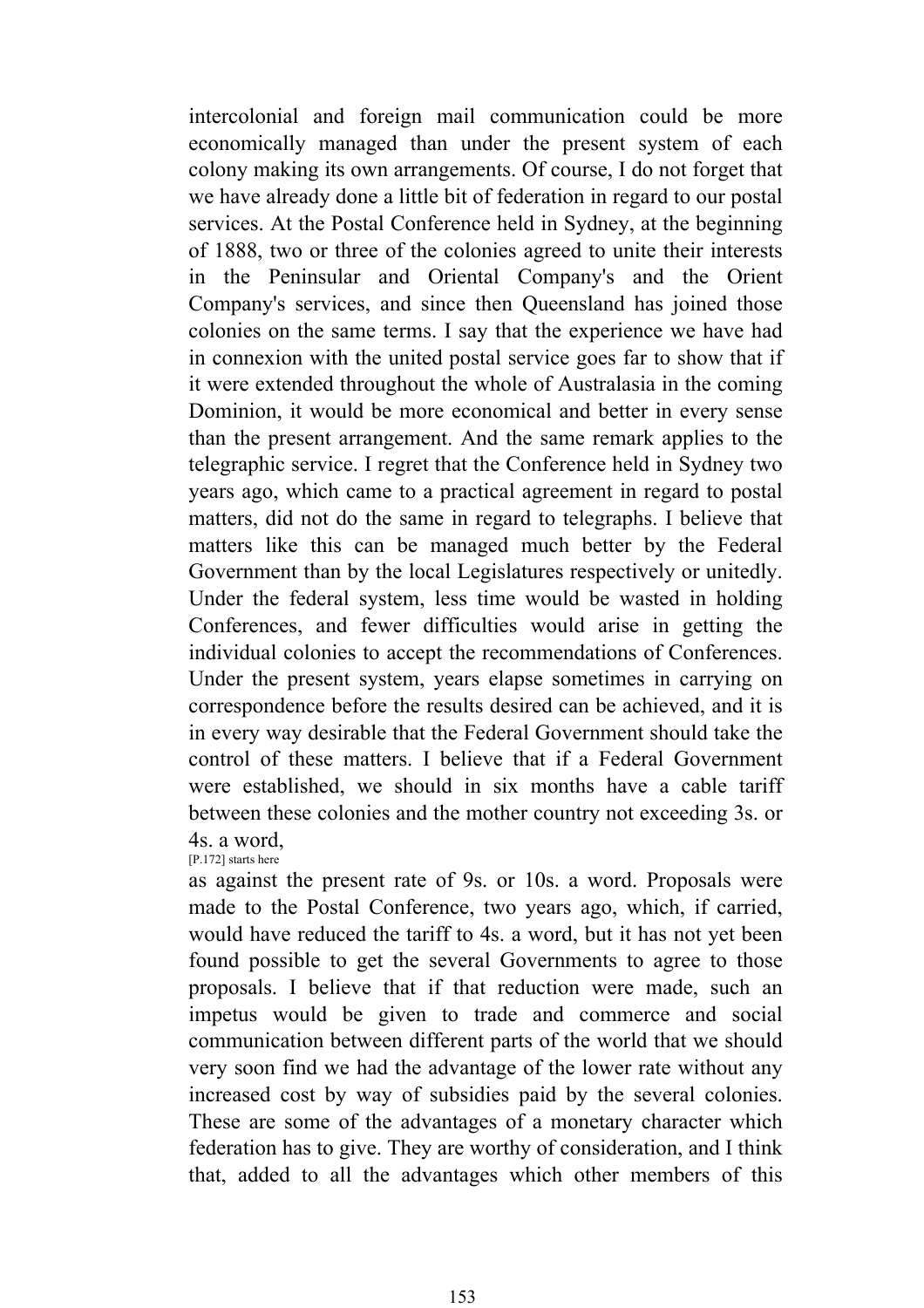Conference have already clearly pointed out, they will have weight in influencing the people of these lands in favour of Australasian Federation. But the question remains — what kind of union are we going to have? What sort of union will best meet the needs of this present time and the aspirations of the people of these lands? I confess, as I have already said, to a feeling that we have not yet exhausted the possibilities that exist in the matter of a Federal Government under the Federal Council Act. That measure might easily be amended so as to render it more suitable to the existing needs. I am aware that our venerable friend, Sir Henry Parkes, has told the world in a memorandum of his that there is no man or political party in New South Wales influential enough to induce that colony to join the Federal Council — as it exists, I presume. But possibly some slight alterations might make it acceptable even to our New South Wales friends; and if that measure, with a little improvement, would meet the needs of our time, it would be better, perhaps, to seek to bring into existence a union on such a basis as that affords, rather than some new-blown Constitution, which will not be, as Dr. Cockburn says, the gradual growth from our people and their existing conditions, but an exotic transplanted from Canadian or American soil, and which possibly might not flourish so well here as would an indigenous product. I do not [P.173] starts here

say that this is the best method of growing up into union — I do not even say it is practicable — but I do say that in discussing this great question of federation it is very important for us to consider whether a union may not be procured which will meet all our needs by working under the Federal Council, or whether some important amendments might n organization and general defence; and others, whose views are of great weight in a matter like this, consider that that is practicable; and if the Federal Council is competent to do this, involving as it would a Federal Executive and a Federal Treasury, as necessary to carry it out, would it not also be competent to take control of federal Customs and of the postal and telegraphic services, as well as to legislate on any questions remitted to it by any of the local Legislatures? There is no reason that I know of why we should not work on to a larger union from the Federal Council. The crux in the matter will be the question of representation. The Federal Council being a Legislature of one House only, it would, I think, be essential that the colonies should be equally represented upon it. Democracies, however, stand in fear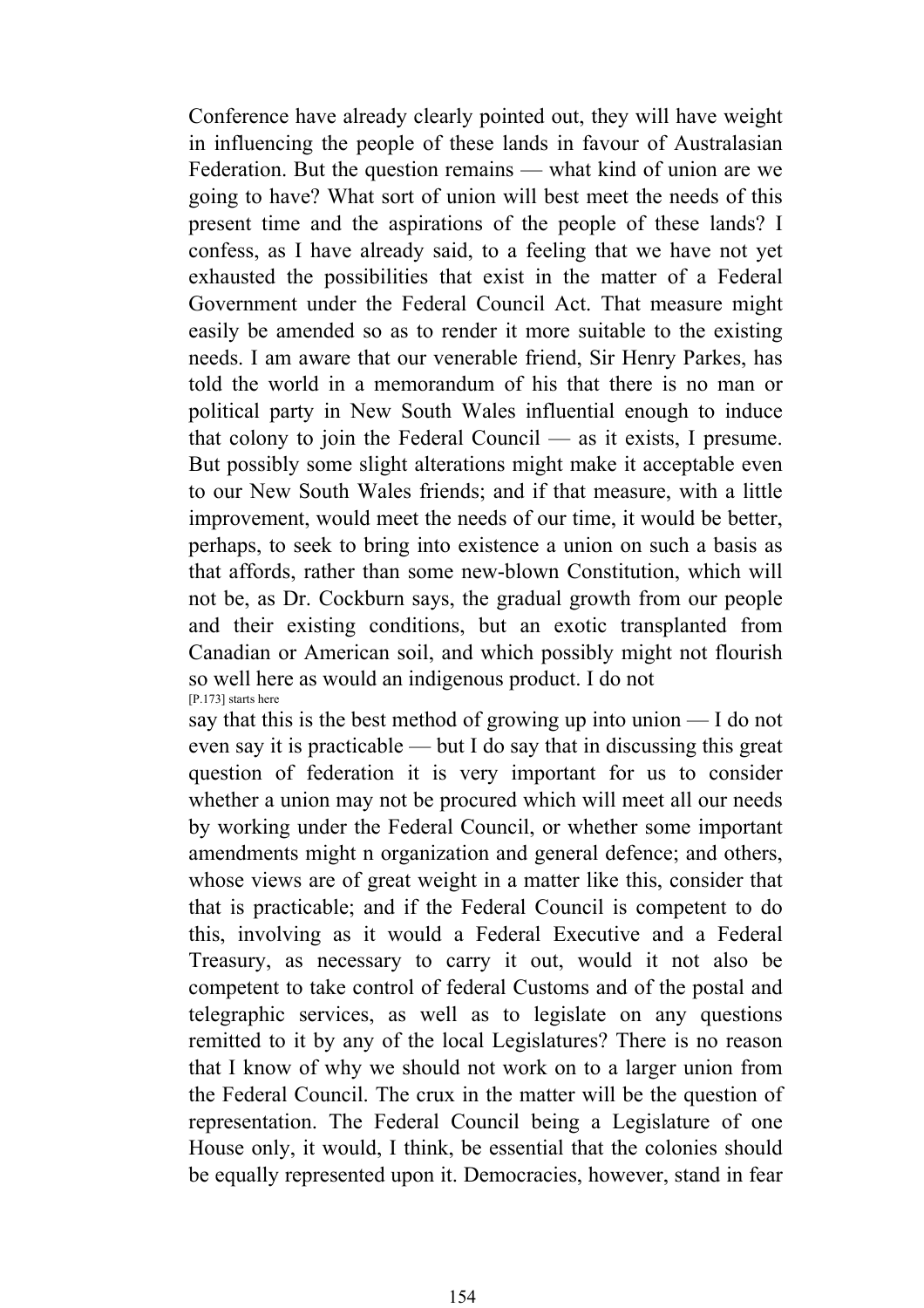of such bodies, because they have too much power over the purse; but even if we adopted the bi-cameral system, which appears to be most in favour in self-governing communities, and is apparently in favour here, I take it that the representation in the Senate must be by colonies, and must be equal. But in that case money votes initiated in the Lower House could be rejected by the individual power of the other Chamber. I cannot see therefore why, if such a body can do this, a Federal Council might not be entrusted with the power both to initiate and carry a money vote. I make these remarks not with the view of showing that the form of government set out in the Federal Council Act should be adopted by us, but rather by way of suggestion, so that the question may be fully considered, in preparation for the larger Convention which we hope will be held before many [P.174] starts here

months are past. I hope that the form of union which is eventually adopted will be of such a character, and on such lines that all the colonies will from the outset be prepared, and even glad, to join it, so that we may all start together as one great confederation. I shall certainly support the motion, even if it is altered as proposed, because I shall regard it as a general expression of the opinion of this Conference that a federal union of some kind should be established. I sympathize somewhat with the remarks of Mr. Playford and Sir James Lee Steere as to the vagueness of the motion, and in their desire that something more practical should be submitted. But perhaps we have after all secured by the discussion that has taken place, which has embraced many of the details of the subject, all we could hope to secure at a Conference of this kind by a general resolution. It will be of great service in promoting the cause of federation, and will materially assist the delegates to the proposed Convention. Debates will follow in the several Colonial Parliaments when the recommendations of this Conference are submitted to them, and these also will help to pave the way for the final settlement of the question. I think, therefore, we may congratulate ourselves on the fact that the proposal originally made by Sir Henry Parkes that a convention of delegates to be appointed by the several Parliaments should at once be held was not agreed to by the colonies, and that we have taken the somewhat roundabout, slower, but safer course of discussing the matter first in a preliminary Conference, and preparing the minds of the people for the great work which lies before us. Whoever are the members of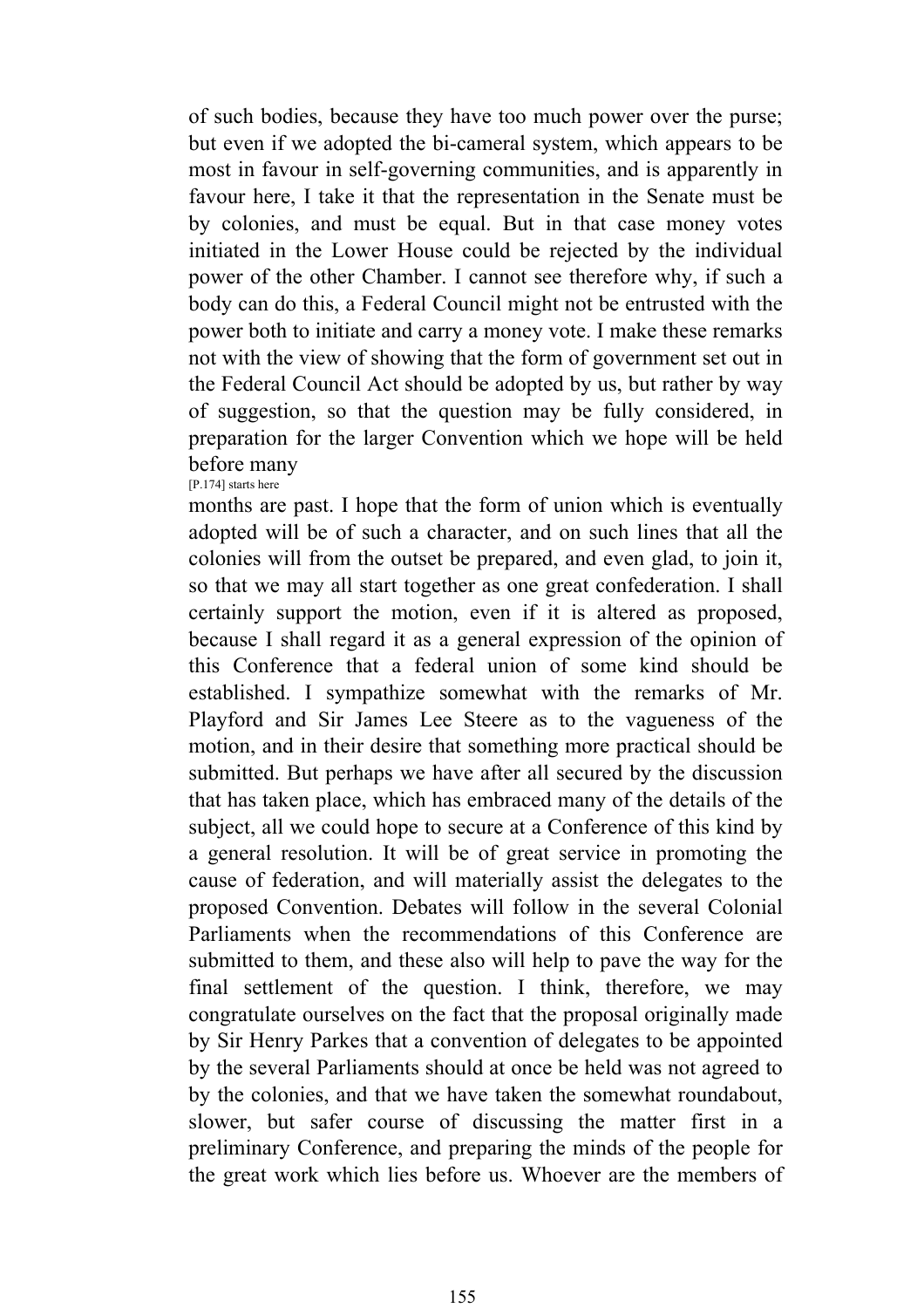the promised Convention, they will have a most onerous and honorable position to fill, and work to do; but they will come to their work so prepared for it that they will be able to formulate a scheme which may for many generations exist as evidence of the wisdom of those men who will be known in future history as the founders of an Australasian Empire.

### Sir JOHN HALL

 — Sir, some remarks which fell from the last speaker on the subject of the position taken up by the [P.175] starts here

delegates from New Zealand in regard to the resolution of Sir Henry Parkes induce me to say that although I rise to support the suggestion of my honorable colleague the Colonial Secretary for New Zealand, that for the present the proposed federation should be confined to the Australian Colonies, yet I earnestly assure members of the Conference that that suggestion comes from no want of appreciation on our part, or on the part of those who have sent us here, of the value of a united Australasian Dominion, and from no indisposition to do all that circumstances will allow to further so great a cause. Were it not that this discussion has almost exhausted the subject, I should venture to trouble the Conference with some remarks upon the necessity for this great work, and the good it will do for us and our children. But the subject has been so ably treated by previous speakers, that I should be wasting your time by recurring to it. I think it rather my duty to say a few words in addition to those uttered by my colleague, to show why it is that New Zealand does not see its way for the present to join in this movement. The speeches of Sir Henry Parkes and other gentlemen must have carried conviction to the mind of every listener that the time has arrived when a movement should be made in this direction, and I cannot help congratulating my venerable friend, whom I had the pleasure of working with at it Conference held in Melbourne nearly a quarter of a century ago, that it has fallen to his lot to initiate the greatest movement towards the erection of a complete edifice of self-government which has ever been attempted in Australia. I thank Sir Henry Parkes for the admirable way in which he has brought this subject before us, but he must allow me to say that in one respect he was inaccurate, in so far as his speech applied to Australasia. He stated that Nature had made no impediment to the federation of the Australasian Colonies. Nature has made 1,200 impediments to the inclusion of New Zealand in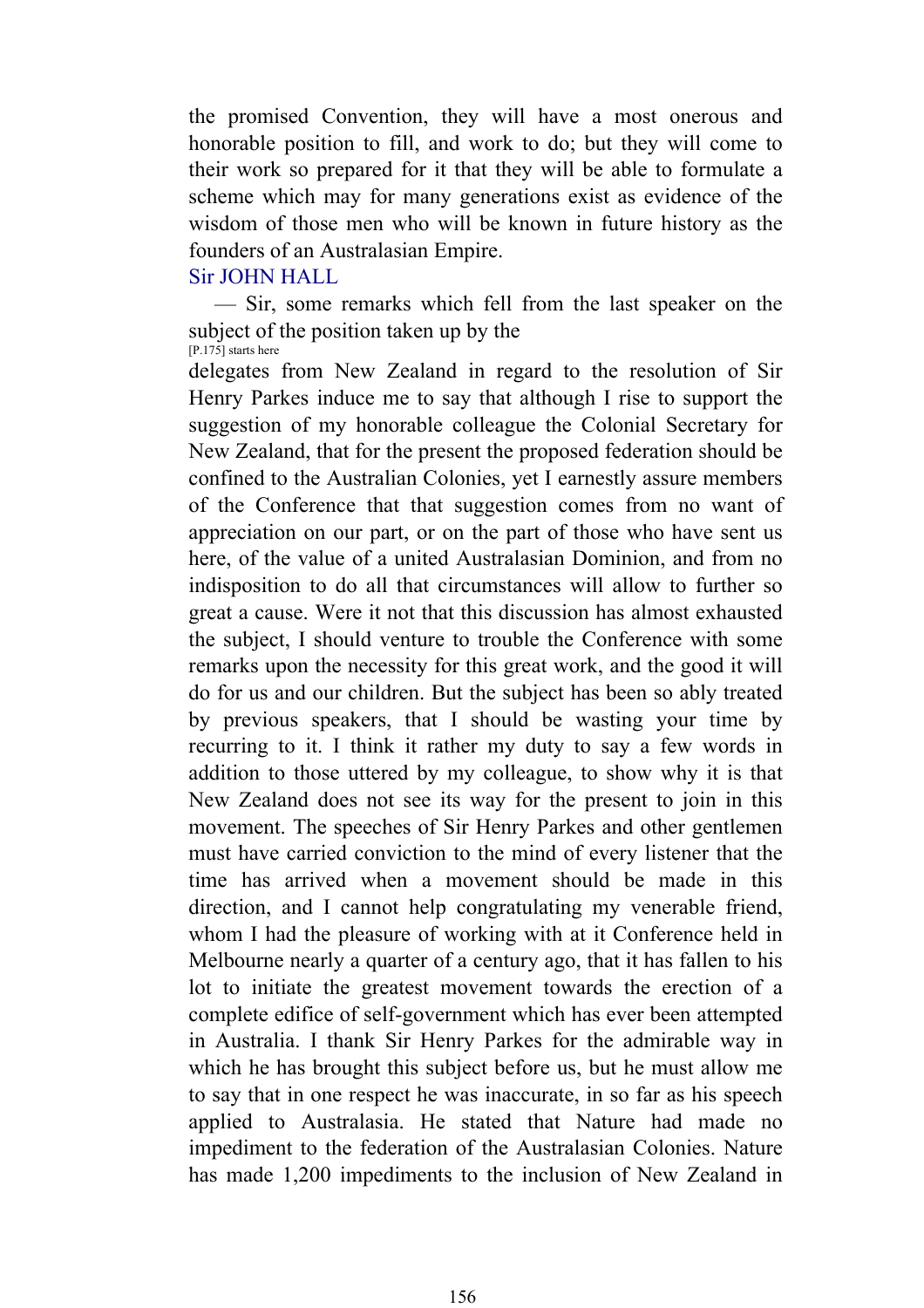any such federation in the 1,200 miles of stormy ocean which lie between us and our brethren in Australia. That does not prevent the existence of a community of interests between us. There is a community [P.176] starts here

of interests, and if circumstances allow us at a future date to join in the federation, we shall be only too glad to do so. But what is the meaning of having 1,200 miles of ocean between us? Democratic government must be a government not only for the people, and by the people, but, if it is to be efficient; and give content, it must be in sight and within hearing of the people. If members the Conference had lived in New Zealand, and knew how little we learn through the public press of what is going on in the adjoining colonies — no more, in fact, than of what is going on in Europe, Asia, and America — they would realize that no Dominion Government, the laws and executive acts of which are to be binding, on New Zealand, could, under existing circumstances, give satisfaction to the people of that colony. There would be practically such an absence of influence or of control on our part its to prevent such a Government ever being popular. My attention has been called to another impediment arising out of this distance by a remark which fell from Mr. Deakin. That gentleman stated with great force — and the statement must appeal to all thoughtful men — that a Dominion Parliament, exercising control over a large continent and dealing with large interests, would surely attract to political life many able, educated, intelligent citizens, who up to the present time have refrained from taking upon themselves a share of the burdens of Government. That may be a great advantage resulting from a Dominion Government; but we in New Zealand, and you in Australia perhaps to a less extent, have very few men of realized wealth and leisure. Our most intelligent, energetic citizens are those who are still fighting the battle of life, who could not afford to absent themselves for three, four, or five months at a time from their business, and to agree that we are to be governed by a Dominion Parliament would mean, not that we are to include, but that we are to exclude from it, a great many of our best men. Mr. Bird threw out some hints from which one must infer that he expected some concession to be made in the matter of representation to the smaller and the remoter colonies. [P.177] starts here

No doubt remoteness from the seat of government reduces very largely the possibility of any influence being exercised by the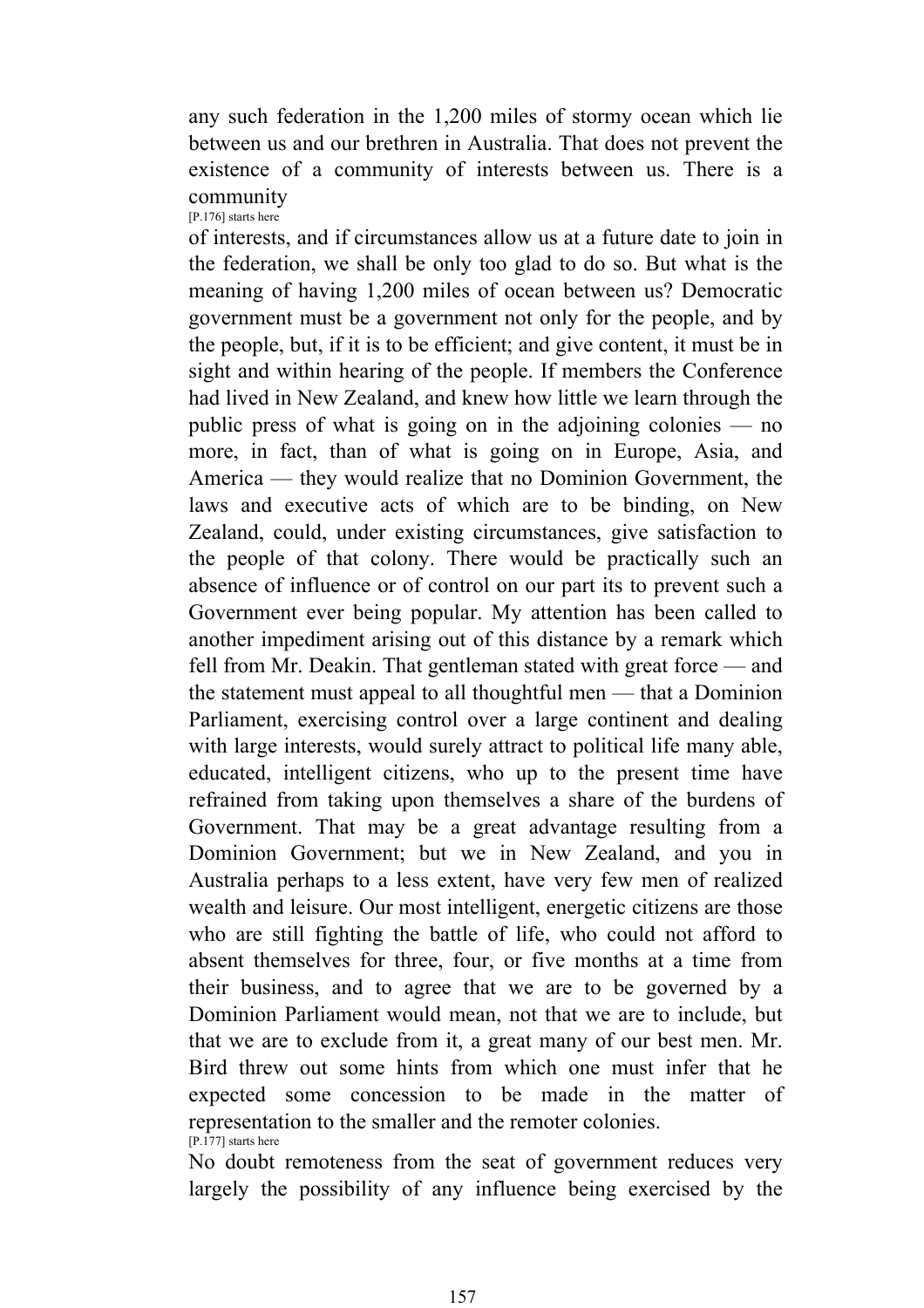distant constituencies. The same proportionate representation granted to a constituency near the seat of government and to a constituency remote from the seat of government would practically give the former much greater influence than the latter. So much is this said to be the case that, on the occasion of the last redistribution of representation in the United Kingdom, Mr. Gladstone stated as a reason why a relatively larger number of members should be given to Ireland the fact that a great part of Ireland wag remote from the seat of government. If the fact of a part of Ireland being 36 hours' journey from the seat of government justified a larger amount of representation being given to that country, what number of representatives would the people of New Zealand not require in order that justice might be done to them? They would require a number which we cannot believe a Dominion Parliament would accord to them. I am anxious that honorable gentlemen who regret and rather deprecate our refusal to federate with Australia should be good enough to carefully consider these reasons. I can speak for my fellow-colonists in New Zealand as well as myself when I say that we should be glad to join if we could do so with fair regard to our own interests. And, if at the present time we cannot become a member of the Australian Dominion, we are anxious to go as far as we can in any action which will promote the interests of all the Australasian Colonies. But there are other reasons why we do not see our way to join. The first and most pressing reason given for the creation of a Dominion is the necessity of organizing the military defences of Australia. The arguments set forth by Sir Henry Parkes on this subject, in the paper which has been circulated by him, appear to me quite irresistible. To think that Australian military forces, organized by five or six different Governments, paid by five or six different Governments, acting under the authority of five or six different Governments, can equal in efficiency to any degree the same number of men belonging to one Government and [P.178] starts here

acting under one head, is, I think, the merest dream. Students of history will agree that no lesson is more clear than that when allied forces have been opposed by an army belonging to one Government, and acting under one head, they have always been at a disadvantage. The history of the great war at the commencement of the present century certainly tells us that if the allied forces opposed to Napoleon Bonaparte had not been composed of the forces of separate Governments, whose commanders were jealous of each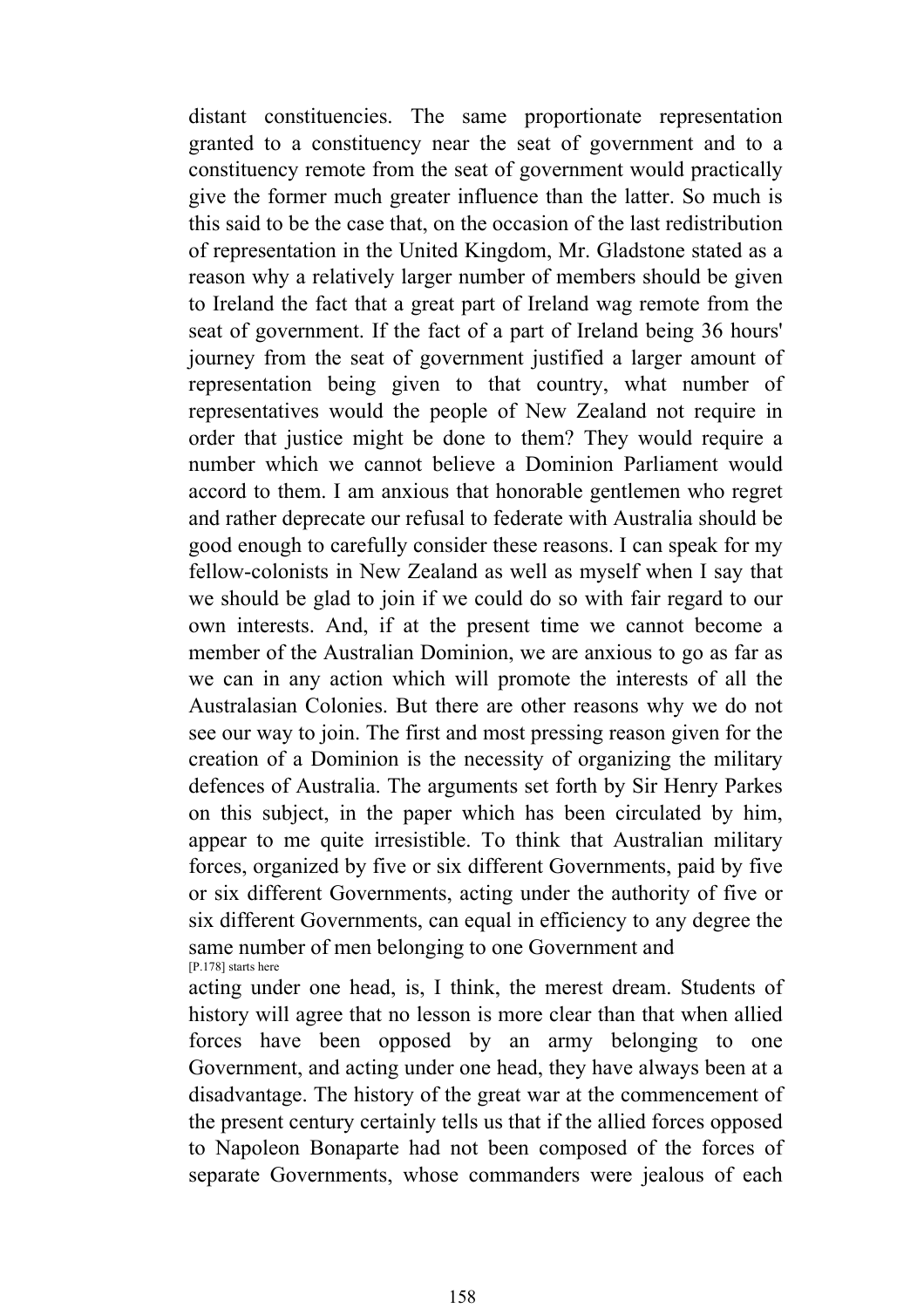other, and were constantly disagreeing among themselves — if there had been unity of purpose and obedience to one will amongst them, as there was in the French army — the fate of that war might have been very different. It would be a tremendous mistake if we Australians were to hug ourselves with the belief that anything like a temporary arrangement for uniting the forces of the separate colonies could provide effectually for the military defence of Australia. This is a pressing and urgent reason why a Dominion Executive and Parliament should be created. But I ask honorable gentlemen to consider whether it is possible that a military force in Australia, divided from New Zealand by seas patrolled by an enemy's cruisers, could be of any advantage to New Zealand, or a New Zealand — force, under the same circumstances, to Australia? Mr. Bird has reminded us that in a well-known emergency the settlers of Australia came to the help of their brothers in New Zealand, with a promptitude and generosity which has made a lasting impression in the memory of the people of that colony. That, however, was at a time when Australia was in no danger; but in the event of our being involved in a great war, the same danger which menaced New Zealand would menace Australia, and she could not then spare any of her military forces, as she did on the occasion alluded to. We must come to the conclusion that, under such circumstances, an Australian army would be of no use to New Zealand. Naval defence is an entirely different question. The naval defence of these seas must be undertaken by one fleet, because the same enemy which threatened one part of Australasia would threaten the other. In this defence the [P.179] starts here

New Zealanders have been perfectly ready to co-operate. If further measures are required, I feel sure that they will be ready to do their part without grudging or hesitation. While on this point, I may say that I sincerely hope that the outcome of this movement towards an Australian Dominion will never be that we shall have to rely solely upon a naval force created by a Dominion of Australia. It would be a sad day for these colonies when they had not the immense naval force of the mother country to protect them. We would be living in a fool's paradise if we believed that any navy these colonies could support could cope with the naval forces that would be brought against us by Great Powers of the old world. Honorable gentlemen may, perhaps, say to the delegates from New Zealand — "If you are unable for these reasons to work with us, why did you come here?"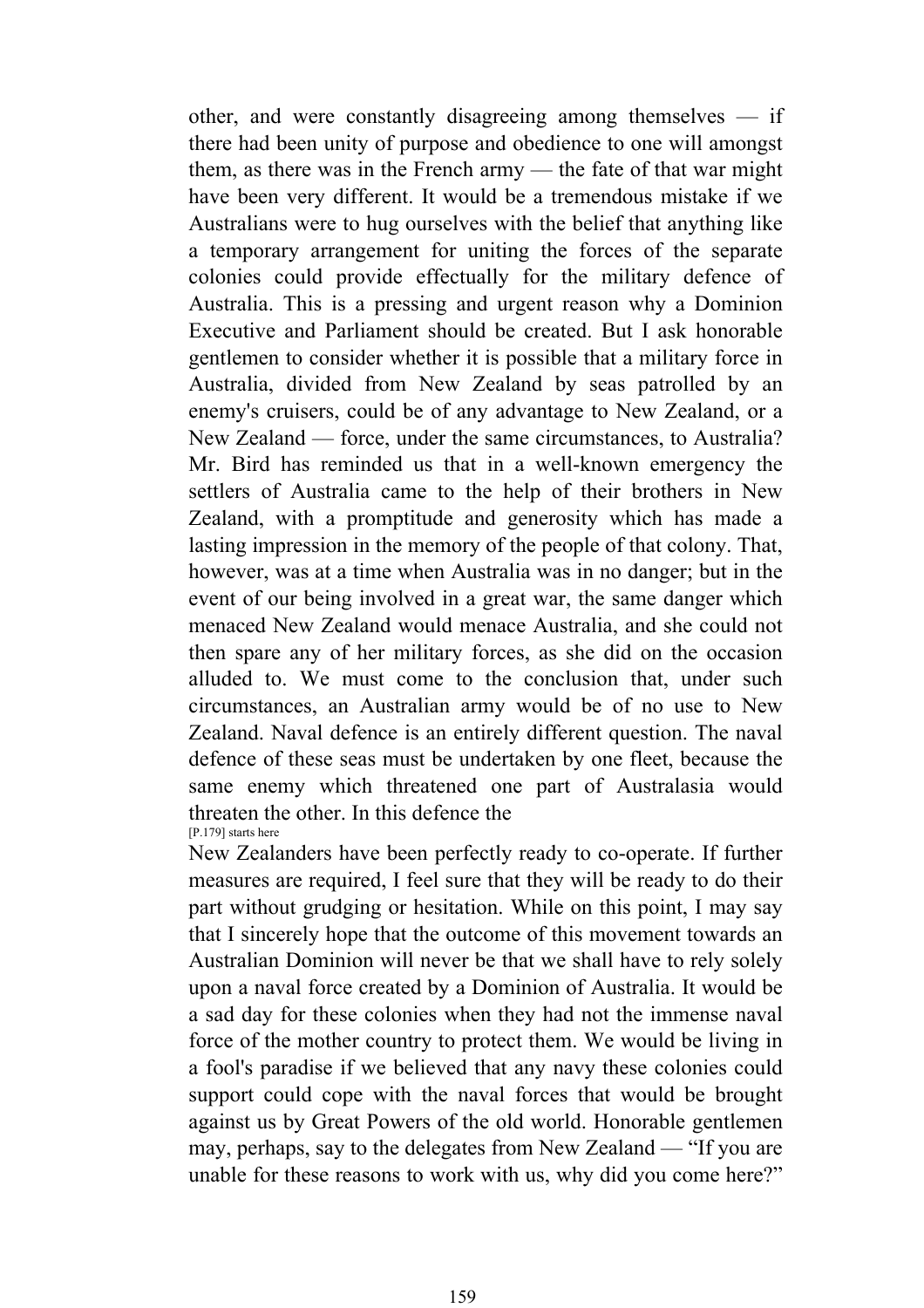We came here because we were invited to do so. It would have been discourteous and ungracious for us not to have come to a Conference convened for the consideration of so important a question, and to ascertain whether there was any way in which we could co-operate for the common good of Australasia. I still hope there may be some way. There is every disposition on our part to unite as far as possible with you. I hope that we may be able to take some steps towards the removal or diminution of those barriers which so impede commercial intercourse between different parts of Australasia. I agree with my honorable colleague, Captain Russell, upon almost every public question excepting that of free trade and protection. I have for 25 years been in favour of a protectionist policy, and I was in favour of it when it was not as popular as it is now. I believe that the manufactures and industries of a new country will never grow into vigorous life unless in the first instance they have some protection against the cheaper productions of older countries. It is impossible for them to thrive unless, for a time at any rate, they have given to them some compensating advantage against the cheaper labour, cheaper capital, and greater experience of older countries. But that does not apply as between the several colonies. The cost of production [P.180] starts here

in the several colonies is pretty well on a level, and Victoria has no more reason to fear New Zealand than New Zealand has to fear New South Wales or Queensland. I much regret the large and increasing barriers that are being erected to commercial intercourse between the colonies. I must say for New Zealand that, although we have to a certain extent adopted a protective policy, in no one case has that policy been directed against our neighbours. On the contrary, we allow preferential duties in favour of some of the products of Australia as against the products of other parts of the world. I wish I could say as much for our neighbours in Victoria. I do not abandon the hope that it may be agreed to be mutually advantageous to facilitate the exchange of the products of the colonies, some of which are fitted by soil, circumstances, and climate to the production of one class of goods and some of another, and to diminish some of the barriers which at present impede that exchange. Increased commercial intercourse will lead to increased social intercourse, and the more we know of each other the better friends we shall be, and the more likely it will be that we will be prepared to agree to a more intimate union than is at present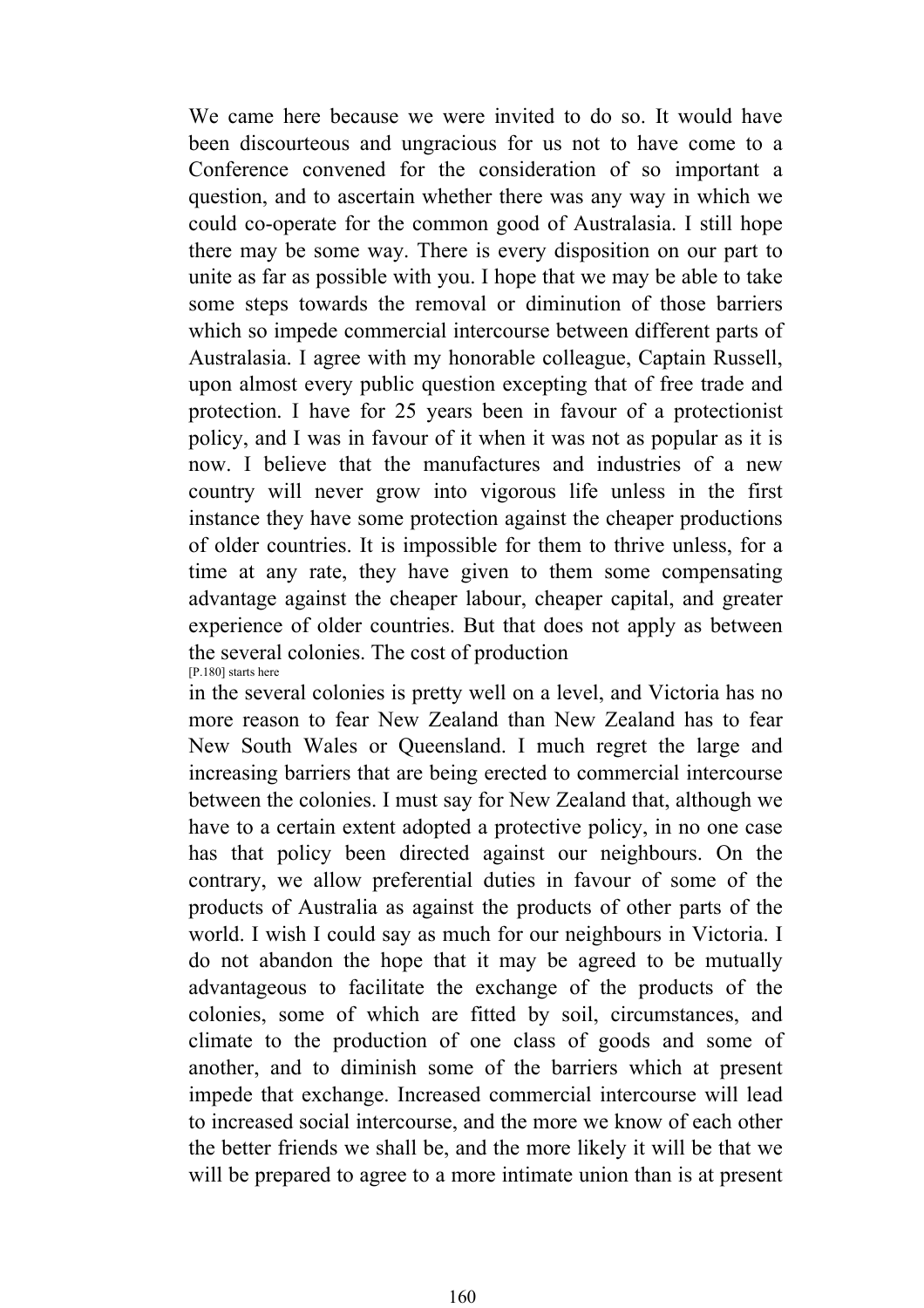practicable. There are other subjects on which we shall be very glad to work with our Australian brothers. I believe that an Intercolonial Court of Appeal might be advantageously established, but I cannot agree with those who think that it must be a final Court of Appeal. They will never get that so long as the Queen, the fountain of justice, is at the head of the Empire to which we belong. But if we do not get that, I submit to Mr. Playford, who seemed to think that this would be a measure disadvantageous to the poor man, that an Intercolonial Court of Appeal would, on the contrary, render practical to the poor man, who cannot afford to have recourse to the Privy Council, the means of appeal in the colonies.

#### Mr. PLAYFORD

— The rich man will go further.

## Sir JOHN HALL

 — I believe that in nine cases out of ten the decision of an Intercolonial Court of Appeal would be satisfactory and final. [P.181] starts here

# Mr. PLAYFORD

— I do not think so.

#### Sir JOHN HALL

 — A principle of the British Constitution is that the Sovereign is the fountain of justice, and if Mr. Playford's experiments were tried it would cause greater dissatisfaction than results from the present system. The inability of New Zealand at present to join with Australia in this great work of federation should be no difficulty to Australia. On the contrary, I submit that it will greatly facilitate and simplify your proceedings, because if New Zealand were brought into the federation, her peculiar position would necessarily introduce a great many difficulties in the framing of the Constitution from which, if you were dealing with the Australian continent, you would certainly be free. I think, therefore, that honorable gentlemen should congratulate themselves on being freed from the complications to which they might have been introduced if they had had New Zealand to consider. Their task will be simplified. It may also be simplified in regard to the nature of the subjects which will be entrusted to the Dominion Government. We have been told by Sir Samuel Griffith, in sagacious and practical language, that, if they are wise and prudent, the framers of the proposed Constitution will be content "to take as much as they can get." I was sorry to hear Mr. McMillan state, as I understood him, that New South Wales would never be satisfied to take part in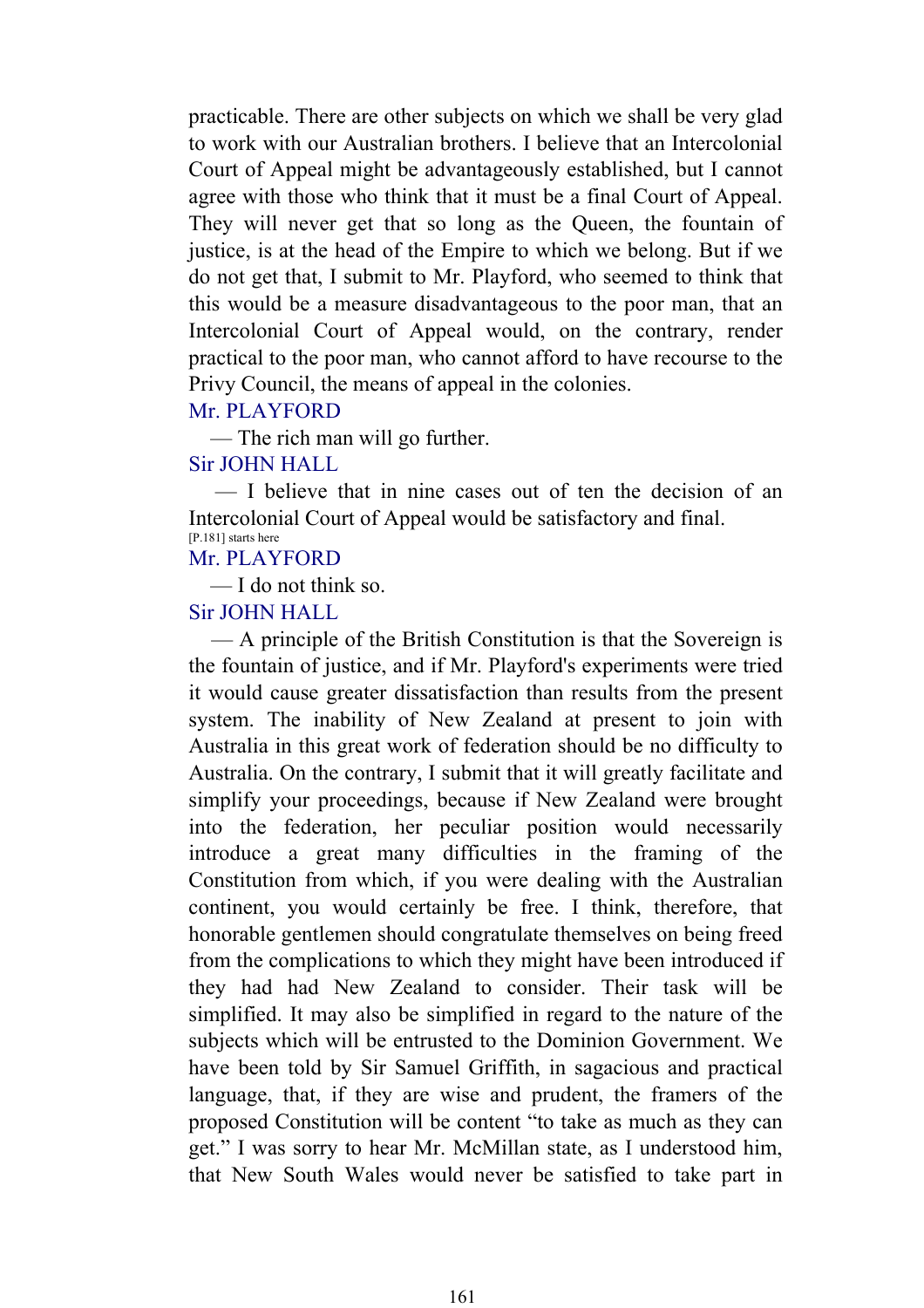anything less than an absolutely complete federation, including a Customs Union. The honorable gentleman's expressions remind me of the advice given by an English statesman to a young Parliamentary hand, who had declared that he would never agree to a certain proceeding. The statesman said, "I advise my young friend never to use the word 'never.'" I hope that Mr. McMillan, when he has gained more Parliamentary experience, will see the inexpediency of committing himself so positively to a refusal to accept less than he at the present time thinks desirable. Although some honorable gentlemen will not be bound to follow the Canadian and the United States' example, I think we should not refuse to be helped by them. If the framers of that Constitution had said they would not form any [P.182] starts here

confederation unless they could get the whole of the North American Colonies to join, the Canadian Dominion would never have been formed. They were content to accept at first the greater of the Canadian Colonies, strong in the belief that the experience of working that limited confederation would induce other colonies to come in. I suggest to my Australian brethren that they should do the same. As Sir Samuel Griffith has said: "Take what you can get." Take what subjects you can get; take what colonies you can get; in the conviction that the union of Australia and Australasia is so beneficent a work, is so certain to conduce to the prosperity and happiness, aye, and the liberty of the people, that, if a partial Dominion is formed, it will be the will of the people before long to make the Dominion a complete one. One proposed feature of this Dominion will, I trust, be loyally adhered to, and that is that it shall be a Dominion under the Crown of Great Britain. I am induced to say this because one hears, not in this Chamber, but outside, allusions to Australian youth which knows no loyalty to the old country. Speaking for my fellow settlers in New Zealand, I can say that they are thoroughly loyal to the old land. We try to educate our children in a knowledge of the history of our great mother country. We try to teach them that that great history — with its glorious associations — are part of a precious heritage; that they do not belong to a people insignificant and little known in the records of Empire, but to a nation which has accomplished great things in arms and still more in the more noble arts of peace, in selfgovernment, and the enjoyment of individual liberty. We teach them that they belong to a nation which is first in these respects in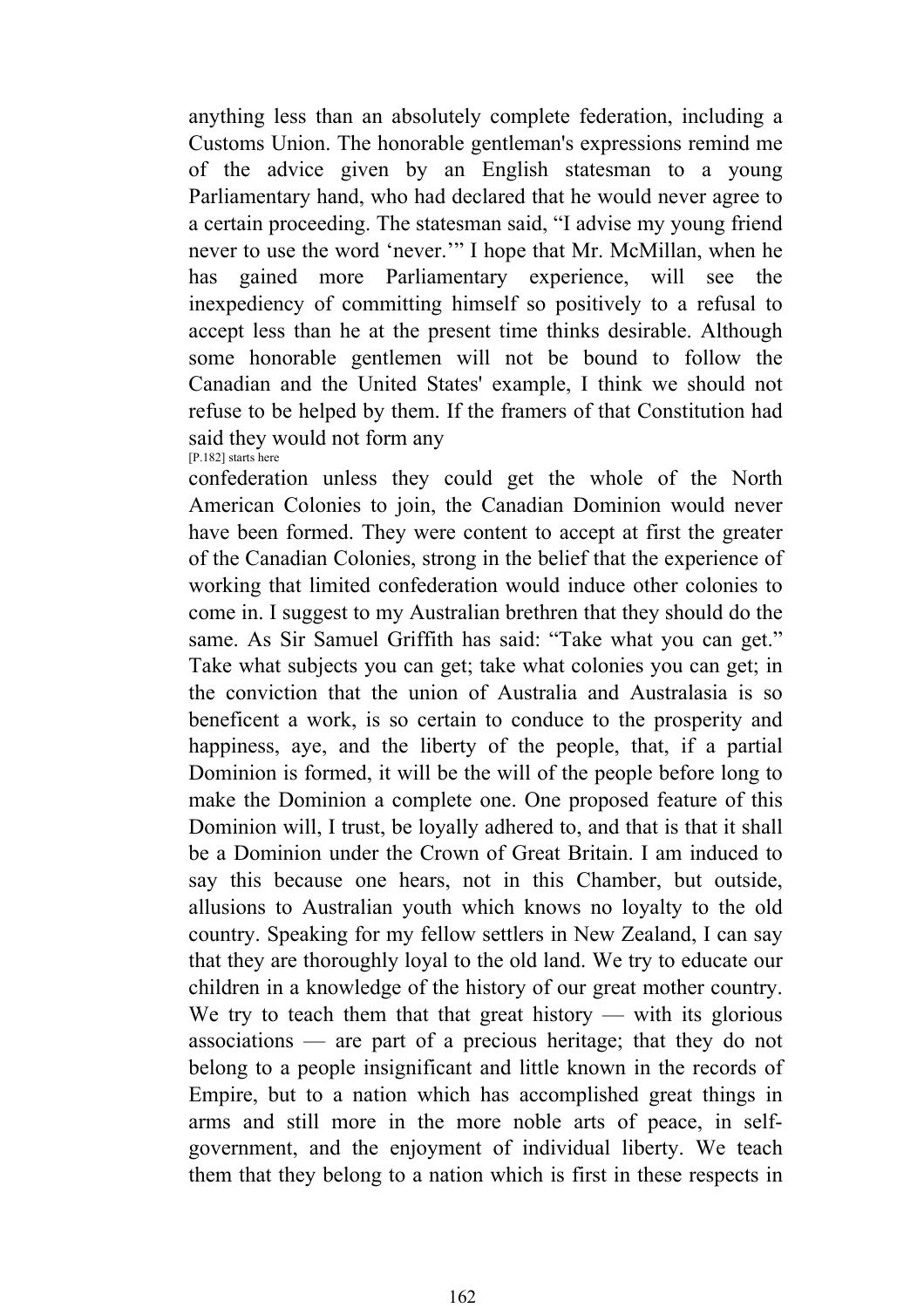the history of the world. We are attached by the fondest ties of affection to the old country, but we are also attached by something more permanent and durable, that is by a conviction that our connexion with the old country will best serve our material interests and be the best safeguard of our liberties. These are the days of great armaments, both military and naval. These are the days of rapid communication, and although during the last great war in which England was [P.183] starts here

engaged — the Crimean war — such a thing as the advent of a large foreign naval force in these seas had never to be dreamt of, can we doubt that, in the event of our being now engaged in a great naval war, many months, weeks, or days would elapse before formidable enemies would make their appearance at our doors? We cannot hope, nor, I submit, can an Australian Dominion hope, to be able to maintain a naval force so large, so modern in its construction, so perfect in all the latest appliances of naval science as to be able to cope with the forces of the old world Powers. We know that if there is one thing more than another which these great nations hunger and thirst for, it is land with a temperate climate, which is open to settlement, and upon which they can pour their surplus population without losing their allegiance. And can we doubt that the one thing they would have in view would be to possess themselves of, or to prey upon, these colonies. We feel, therefore, that the protection of Great Britain, which we are sure will be afforded to us in no grudging manner, will enormously serve our best interests. For these reasons New Zealand land will not have part or lot in any movement which involves separation from the Empire. We do not question the right of others to work out their political salvation in whatever way they may think proper, but we would earnestly advise them to think twice, thrice, indeed many times, before they allow any proposal of that kind to be seriously considered. This union of the Colonies of Australia is, in my opinion, sure to come. I have no more doubt that it will come, whether temporary difficulties bar the way or not, than that I have that the sun will rise to-morrow. Without any want of respect to the originators of the Federal Council, which has its friends here, I may congratulate my honorable friend, Sir Henry Parkes, the patriarch of Australian statesmen, upon the proud position of being the man to propose the laying of the foundation stone of so great an edifice. But, Sir, we are not really laying the foundation stone. I was going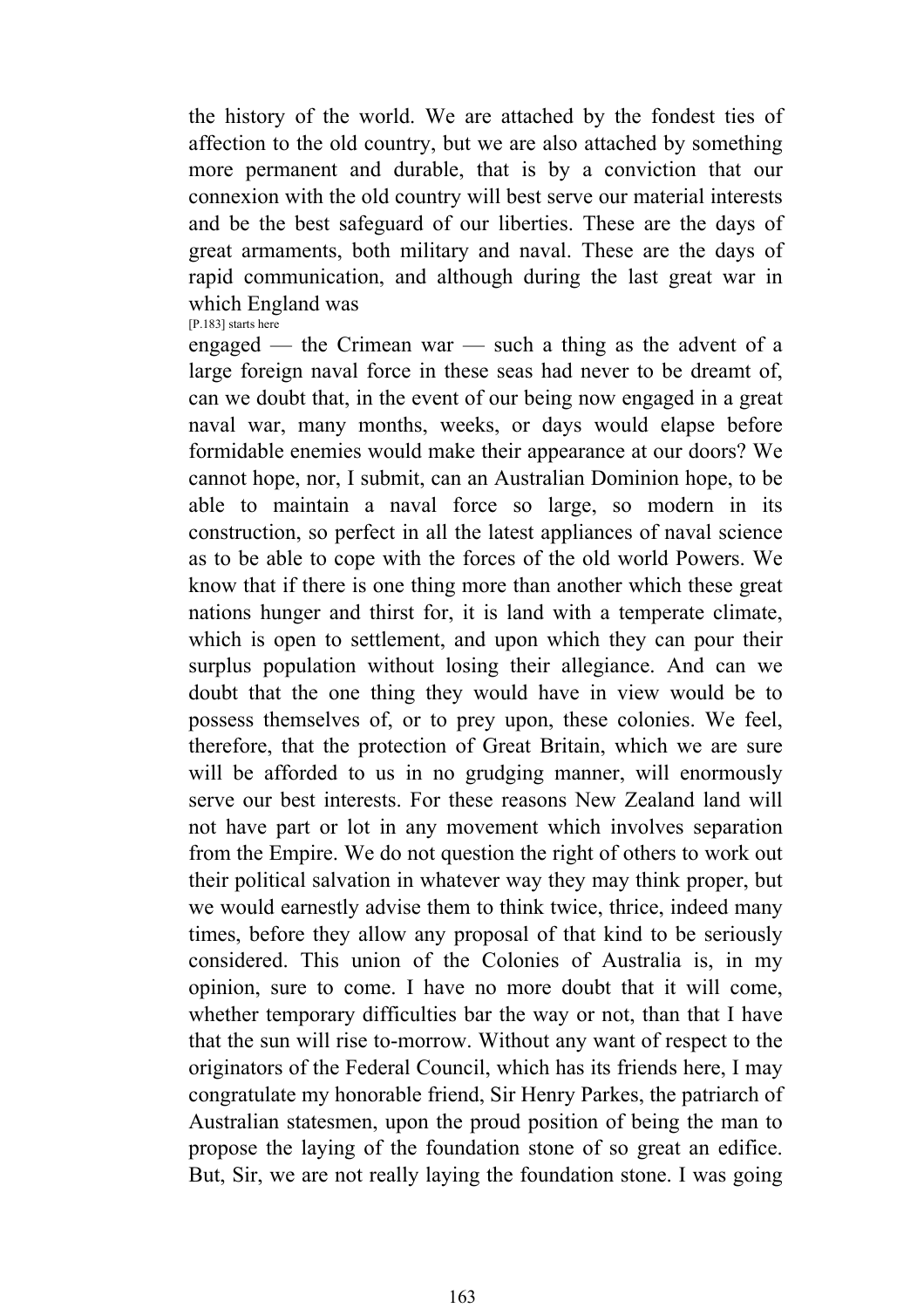to say that we were preparing the foundation, but the foundation already exists. The foundation exists in that feeling of kinship among Australasians to [P.184] starts here

which so much eloquent allusion has been made. That is the foundation upon which we are preparing to build upon interests which are common, upon community of race, language, and history. In conclusion, I must say that I almost envy my Australian brethren the opportunity of joining in the great work before them. I cannot help regretting that, for the present, circumstances render it impossible for New Zealand to do so. It is said that history repeats itself, and we shall, I feel confident, have another instance of it. In the Northern Hemisphere the old Empire has shown to the world how it is possible to combine the greatest amount of individual freedom and liberty with most absolute security for life, property, and order; and I believe it will be our great glory that in the Southern Hemisphere, and in these Southern Seas, we shall repeat the lesson which the dear old mother country has taught the North, and that this great Australian Dominion will prove a centre of liberty, civilization, and light throughout the length and breadth of the Pacific.

# Mr. J. M. MACROSSAN

 — Before I enter upon the subject on which I wish to speak, let me say that I appreciate the motives of the delegates from New Zealand. I cannot help saying that I approve of their conduct. Whether they join the Australian Union or not, they can always be satisfied that they will have the best wishes of their Australian brethren for the material progress and prosperity of the colony they represent. I thoroughly approve of the resolution proposed by Sir Henry Parkes. I approve of the resolution word for word, with the exception, perhaps, of the word "Australasian," to which the New Zealand delegates have alluded. Although certain members of the Conference have thought such a motion is too vague and indefinite, I consider Sir Henry Parkes has shown his wise discretion in proposing it. Judging from the speeches which have been made, Sir Henry Parkes must have had the prescience that if he had proposed a motion more precise and definite, we probably should never have arrived at a unanimous decision upon it. Therefore [P.185] starts here

I approve of the motion most heartily. At the same time, I expect we shall have to go further in other motions which are to follow. Although the motion proposed by the Premier of New South Wales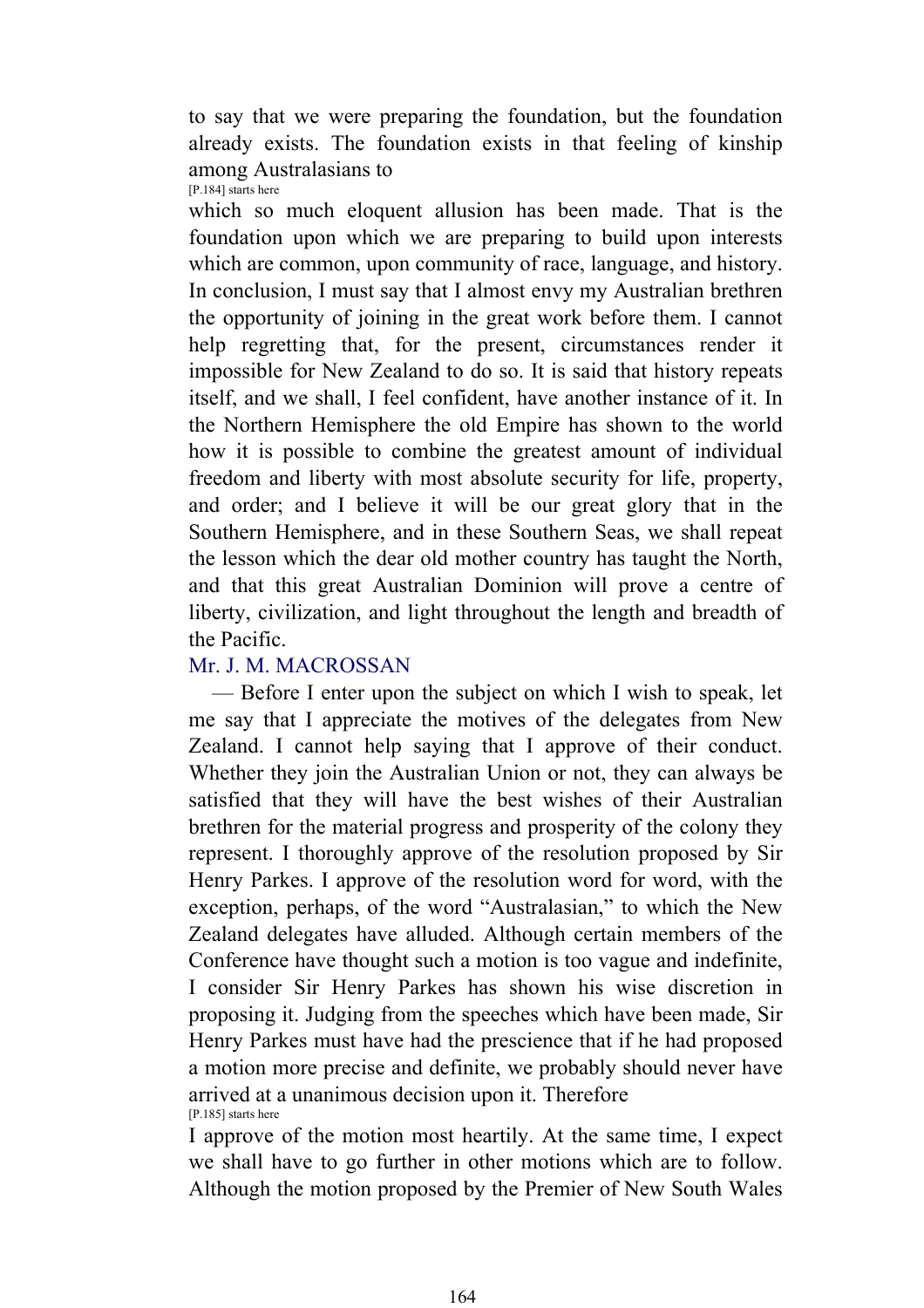may be considered to be an abstract one and vague, the speeches made by the honorable members of the Conference have been very far from vague. They have been very definite indeed. Many of the speakers entered very closely into the details of what they considered should form the union which Australia should adopt in the future. After the speeches which have been delivered, I stand in the position of having nothing to say. All the members of the Conference, with the exception of myself, have spoken, and they have exhausted the subject of Australasian Federation. Therefore, I am in the position of the needy knife-grinder who had no story to tell. Nevertheless, honorable gentlemen have left me some grounds, I will not say of criticism, because I do not wish to criticise the speeches of my confreres, but some arguments to advance which may be considered to have an important bearing on the subject under consideration. Objections have been taken to different points in what may be considered our future union. I shall not, however, deal with them at present. I shall, however, deal very briefly with some of the advantages of Australasian Federation, which some members of the Conference have perhaps overlooked. Those who have spoken have dealt more or less with what is called a Customs Union. But there are other matters which, although not as important as that of a Customs Union, and which do not present such great difficulties, have still an important bearing on the subject of federation. I must say, at the outset, that I believe in federation complete and simple. I believe we shall do no good in Australia until we have a complete federation. I should like the advocates of an incomplete federation to point out how we are to get along better, under such a system, than we have got along up to the present time, under the Federal Council. To premise what I have to say I will state, in a few words, what I consider to be complete federation, by enumerating some of the subjects which the Dominion Government

[P.186] starts here

of Canada have power of dealing with exclusively. First, there is the public debt and the public property; second, the regulation of trade and commerce; third, the raising of money by any mode or system of taxation; and fourth, the borrowing of money on the public credit. The seventh item amongst the exclusive subjects dealt with by the Canadian Legislature has reference to military and naval defence and service. The control of these matters is, I think, indispensable to a complete Australian Federation. There are many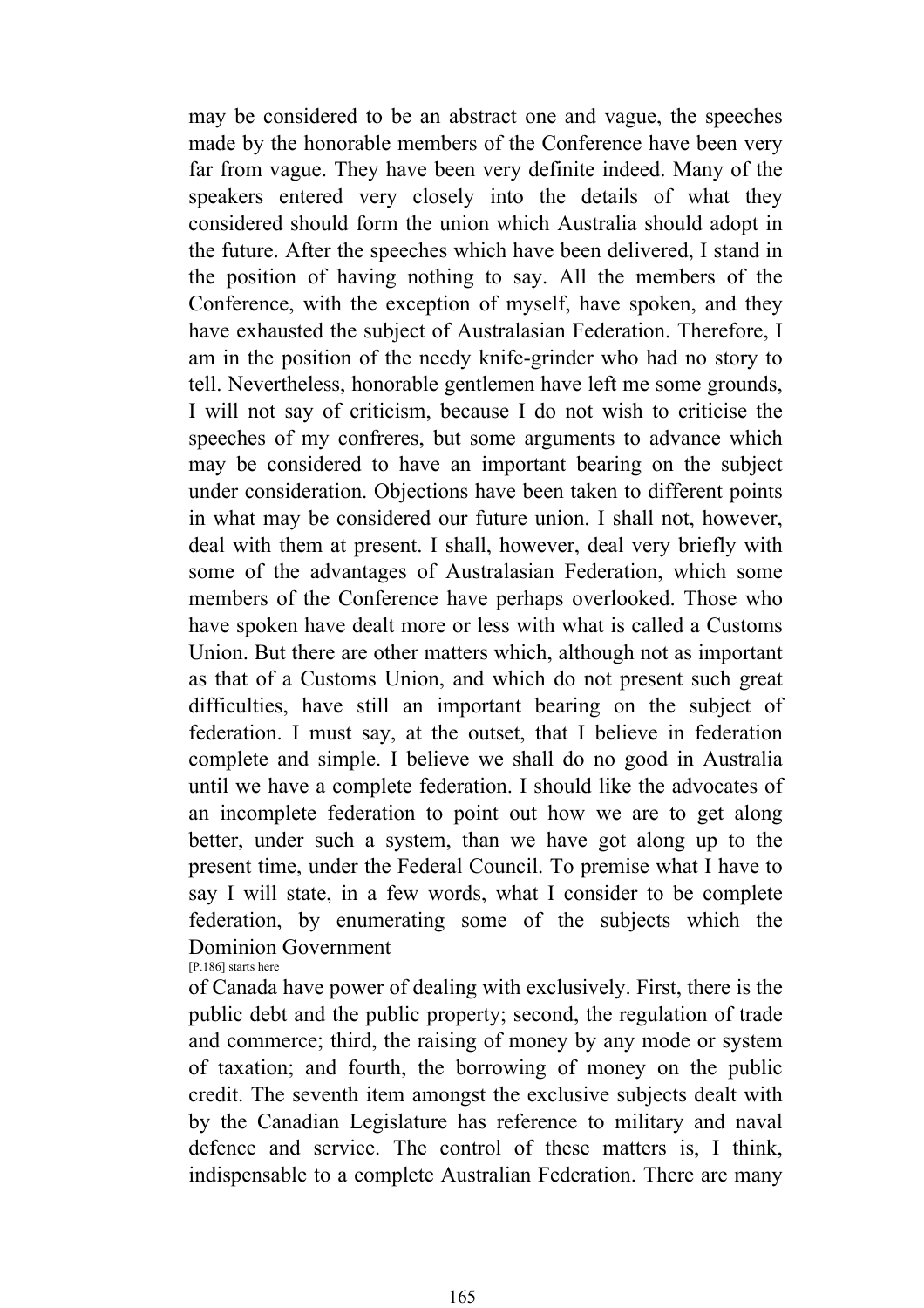other subjects of legislation which might be spoken of, which I consider to be indispensable; but those I have enumerated are certainly indispensable. I consider that the dealing with the public debt and the public property ought to belong, exclusively, to our Federal Parliament, when we have the happiness to establish it. The subject was slightly touched upon by Mr. McMillan this morning. That honorable gentleman alluded to the public debt, and he spoke of the probability of a Federal Government being able to borrow money at a lower rate of interest than the several Governments of Australasia are at present able to borrow. But we can go further than that. I think that a Federal Executive would not only be able to borrow at a much lower rate of interest than are the several Governments at present, but that they would be able to convert existing debts to a much lower rate of interest than the several Governments are at present paying. By this means we would probably save a million or two millions of money. I look upon the unification of the debt as a *sine qua non* to the establishment of a Federal Government and Federal Executive. This brings me to a few remarks I have to make on the observations of Mr. Bird, one of the representatives of Tasmania. That honorable gentleman seemed to be under the impression that if a Federal Customs Union were established, and if the Customs barriers were abolished between the different colonies, the colonies would suffer through being obliged to raise money to make up for the loss. I, myself, do not like the expression "Federal Customs Union," and I would rather speak of it as the giving of power to the Federal [P.187] starts here

Government for raising money by any mode or system of taxation. Well, the honorable gentleman overlooked the fact that if a federal government has the power given to it of raising money by any mode or sy different colonies will be relieved from the interest they now pay upon their public debts, and, as I shall show presently, that will be full compensation for the abolition of the Customs barriers between the different colonies. The same consideration occurs in connexion with the matter of defence. Mr. Bird seemed to think that if a Federal Government took up the duty of defence, the different states would be obliged to pay certain sums towards that defence. If defence is given  $-$  as I think it must be given  $-$  to a Federal Executive, that Executive must undertake the whole control and expense of it, and not the states. This must be done if defence is to be effective. The several states will not be asked — at least I should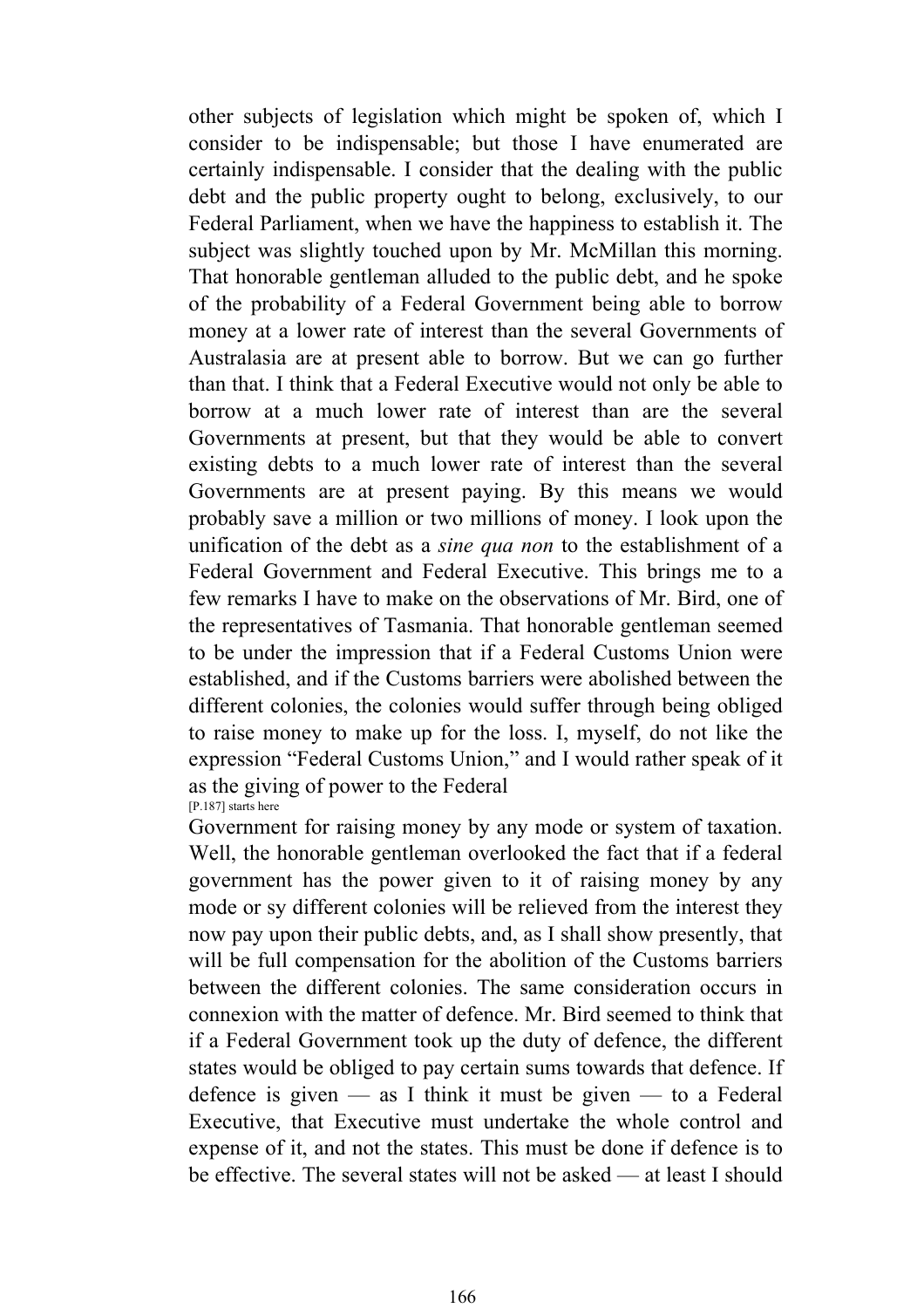hop they will not be asked — for anything in the shape of requisitions. Our experience, up to the present, in the way of requisitions, has not been very fortunate. A Federal Government must take the expense of a Federal Defence upon itself, and relive the several states of that defence.

#### Mr. BIRD

— Where will you get the money from?

# Mr. MACROSSAN

 — The Federal Government will get the money from the proceeds of taxation which the separate colonies at present impose upon people belonging to those colonies. I do not know whether the honorable gentleman is aware of the total amount of taxation which is at present levied upon the different colonies of Australasia, exclusive of New Zealand. In anything I have to say at present I wish it to be understood that I exclude New Zealand, as the delegates from that colony have no intention of entering into a union at the present time. I was rather startled last night by the statement of Sir James Lee Steere, the delegate from Western Australia, when he said that the abolition of the Customs duties would lead to a deficiency of [P.188] starts here

two millions a year. I thought that this could not be possible, and I took the trouble of examining the statistics of Australasia for the purpose of ascertaining whether the statement was correct or not. The result was that I found the honorable gentleman had made a mistake. The total amount received from all sources by the different colonies, excluding New Zealand, amounted, in the year 1888, to £8,655,661.

## Mr. PLAYFORD

 — But you are not going to give the whole of that up to general revenue?

## Mr. MACROSSAN

 — I hope so. My idea of federation is that the General Government will have the sole power of raising money by any mode or system of taxation.

## Mr. PLAYFORD

— Then you snuff out all the local Governments.

## Mr. MACROSSAN

 — No; the honorable gentleman is mistaken in thinking the local Governments will be snuffed out. The total interest paid on the public debt of the whole of the different colonies amounts to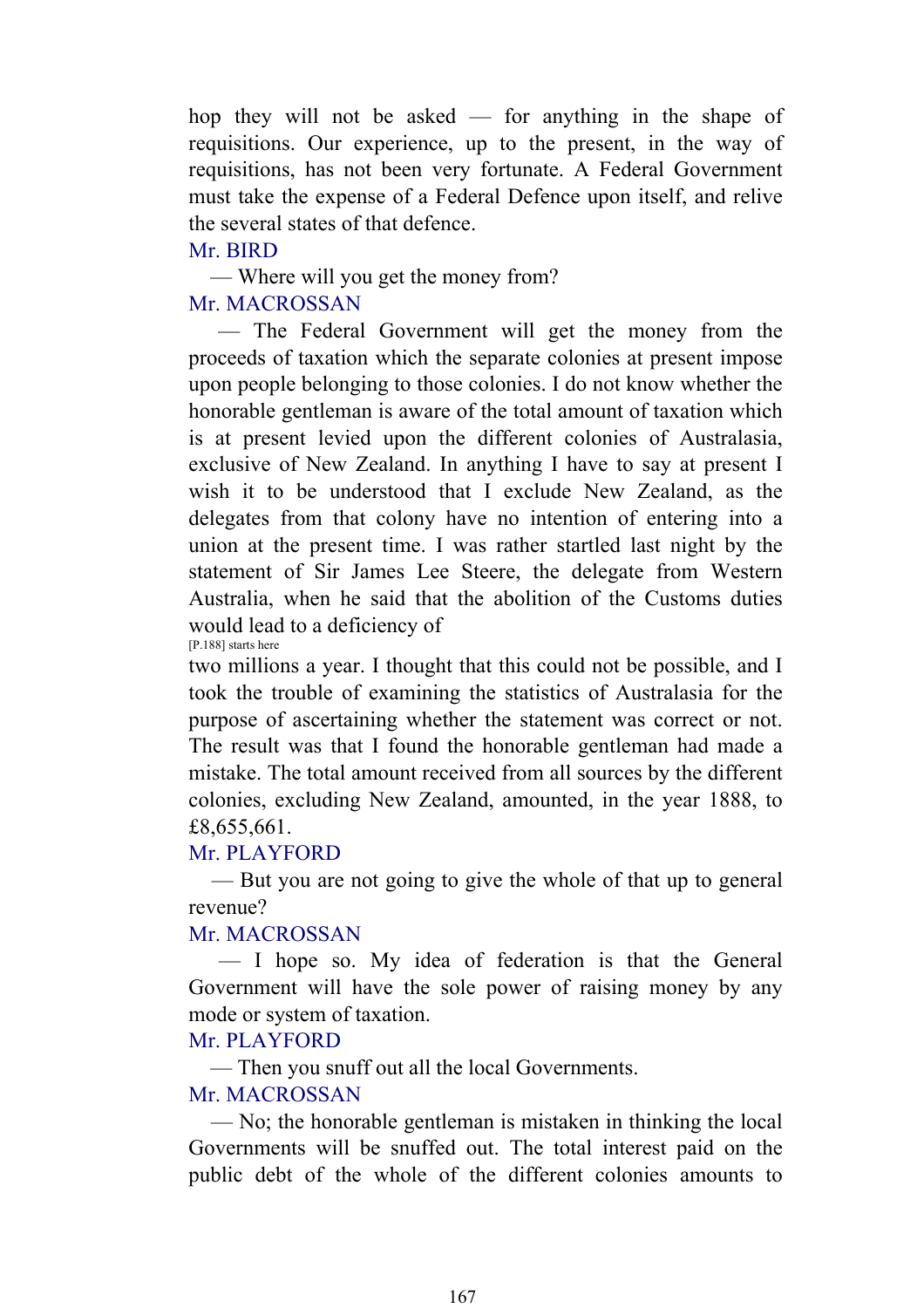£4,865,991. My figures are taken from the Government Statist of Victoria, so that I presume they are correct. The difference between the total amount of taxation raised in the different colonies and the total amount of interest paid on the public debt is £3,589,650. I think that this completely answers the statement made by Sir James Lee Steere yesterday evening, which startled me so much, and other members of the Conference as well.

# Sir JAMES LEE STEERE

 — My statement is correct, and the honorable gentleman's statement is incorrect. I have taken my figures from the official records.

#### Mr. MACROSSAN

 — My statement is based on the figures to be found on page 456 of the *Victorian Year-Book*, 1888-9. If my statement is incorrect, Mr. Hayter is also incorrect. I prefer to believe that Mr. Hayter is not incorrect.

# Mr. CLARK

 — The figures are correct, but it is the use you make of them. [P.189] starts here

# Mr. MACROSSAN

 — It is Mr. Hayter's business to be correct in his statements. I have taken the figures as they stand, and I have used no others but those contained in the book. The source I have mentioned is the source from which the money will come, and there will be other sources as well. The representative of Western Australia also stated last night that, including New Zealand, we owed £168,000,000. I will now leave New Zealand out of the question. Leaving that colony out of the question, we owe £130,000,000. Of that £130,000,000, seventy per cent. has been contracted for the purpose of making railways and telegraph lines. Taking every colony in Australia, including Tasmania, the railways are actually paying, according to Mr. Hayter, 3.55 per cent., so that in reality, at least two-thirds of the public debt of Australia produces almost sufficient to pay the interest upon the capital will have in a few years, that the interest will be so reduced by the unification of the conversion of the debt, that the railways and telegraph lines of Australia will pay more than they have actually cost. Thus the balance of thirty per cent. Of the debt will be very easily met by the surplus amount I have mentioned as existing between the debt and the total amount of taxation. I believe that the abolition of the Customs duties between the different colonies will lead to a loss, but I do not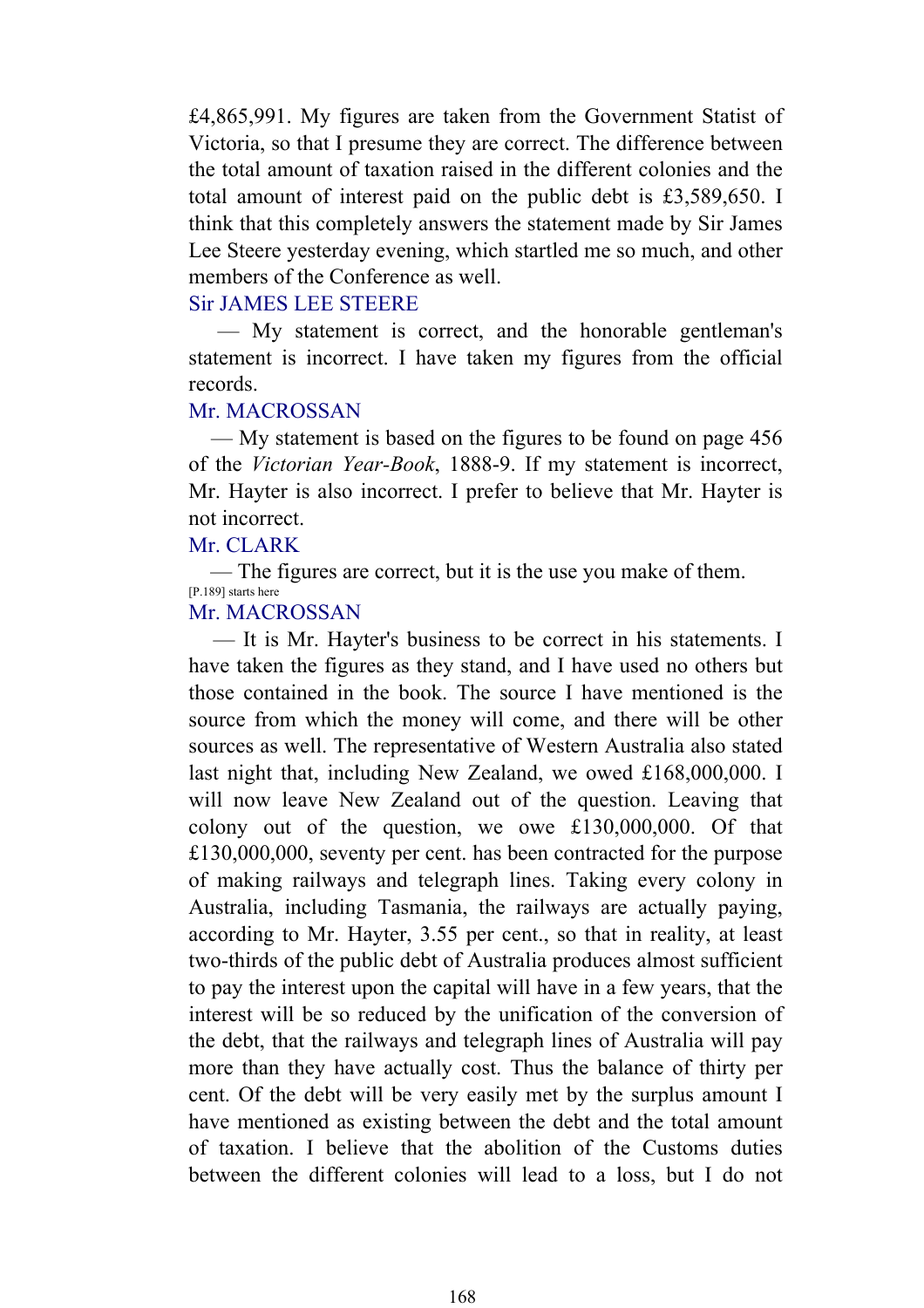believe it will lead to the loss of £2,000,000, as suggested by Sir James Lee Steere. It is absurd to think that it will lead to a loss of this character. My honorable colleague, Sir Samuel Griffith, thinks it will probably lead to the loss of half a million. Personally, I think it will lead to the loss of about a million. We have, however, no means of ascertaining what the actual loss will be. I think it is far more likely that it will not exceed a million, than that it will reach two millions. A point which has been overlooked by members of the Conference has reference to our railways. If the Federal Government takes over, as it must, the whole of our debt, it will, of course, take over the property upon which that debt has been contracted. This naturally [P.190] starts here

follows in any matter of State business. Some objection may, perhaps, be raised in reference to the management of the railways by the Federal authorities, who may not be so conversant with local wants and requirements as the present Governments. In order to meet that objection I would point out that in three of the colonies I know of, and perhaps in the fourth, Railway Commissioners have been appointed for the control and management of the various railways. All that the Federal Government have to do in a case of this kind is to make the Railway Commissioners federal officers, and the management will remain the same as at present. A system of this kind will have the advantage of still further removing the management of the railways from that political influence, the existence of which was the chief reason why Commissioners were first appointed. The result will be very advantageous. I believe that the people generally will approve of a Federal Government taking over the management of the railways. If the management of the railways is left entirely and solely under the control of the different local Governments, the same wars of tariffs will go on in the future as they have done in the past. Human nature will always remain the same. Whether we have a Federal Government or not we cannot alter the human nature of the people of Australia; but if we place the management of the railways under the control of a Federal Executive we shall be relieved from any apprehension of a federal war, whilst the railways will still be managed as well as they are now, and by people who will be as conversant with local requirements as they are at present. These are two advantages which we shall gain from federation. Then there is the question of the public lands. I confess I have not quite made up my mind on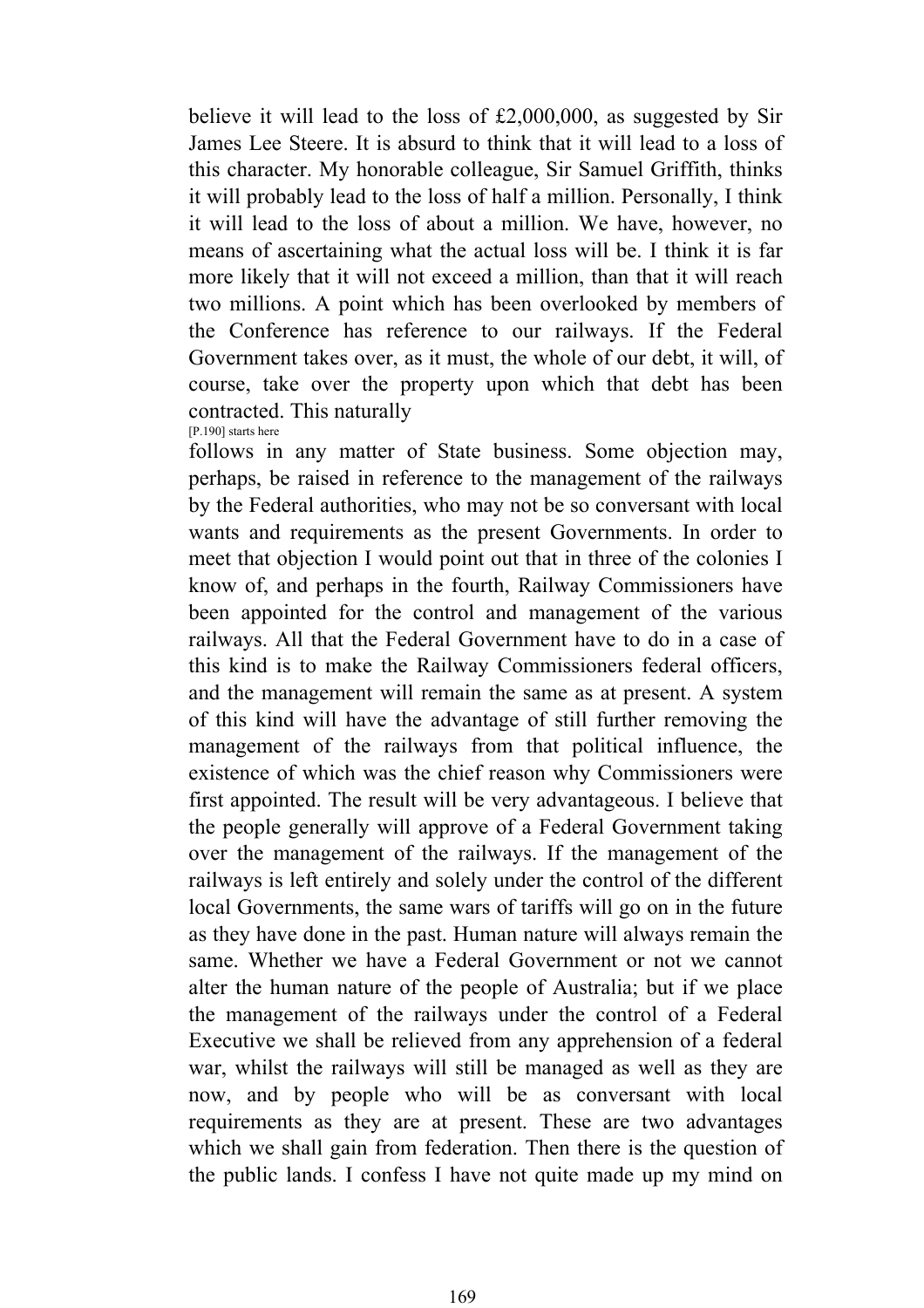that question, although I may say that I think the public lands should be under the control of the Federal Executive. We have two examples before us of the federation of peoples of our own race, in the cases of Canada and America. In the United States of America the Federal Government has the full and sole control of all the public lands, and no one can say that the public lands of the United States have not been well [P.191] starts here

administered and well managed. In Canada, the Dominion Parliament left the control of the public lands to the local Governments. Whether the public lands of Canada have been is well administered as the public lands of the United States I cannot say; probably other members of the Conference are better informed on that point than I am. But we have these two opposite systems to consider between this and the meeting of the Federal Convention, which I hope to see assemble in a few months. In the meantime, I think myself that the balance of opinion is in favour of the Federal Government having control of the public lands. Now these are some of the advantages of federation which members of the Conference who have already spoken have not examined perhaps as closely as I have; at any rate, they have not broached them. I shall now come to some of the objections which have been made to federation, notably by the representatives of the two colonies of Western Australia and South Australia. The colony of Western Australia, through its representative, Sir James Lee Steere, has expressed a fear that, if the Customs revenue is taken away from the local authority, they will have no means of carrying on their present local Government. Now, I have pointed out what I believe to be a mistake which that honorable gentleman has made in his calculation, but the honorable gentleman should also recollect this, that it will be within the power, and no doubt will be the duty, of the Federal Government to subsidize the different local Governments to whatever extent may be deemed fit. That is the case in the United States of America, and that is the case in the Dominion of Canada. In Canada, a certain amount of subsidy is provided by the North American Act; and in America, a certain amount of subsidy is apportioned amongst the different States in the Union for certain special objects, according to the amount of revenue which the National Government has the means of distributing. I do not think that any colony, and least of all a colony like Western Australia, which has so small a population at the present time, and no doubt has difficulties to encounter which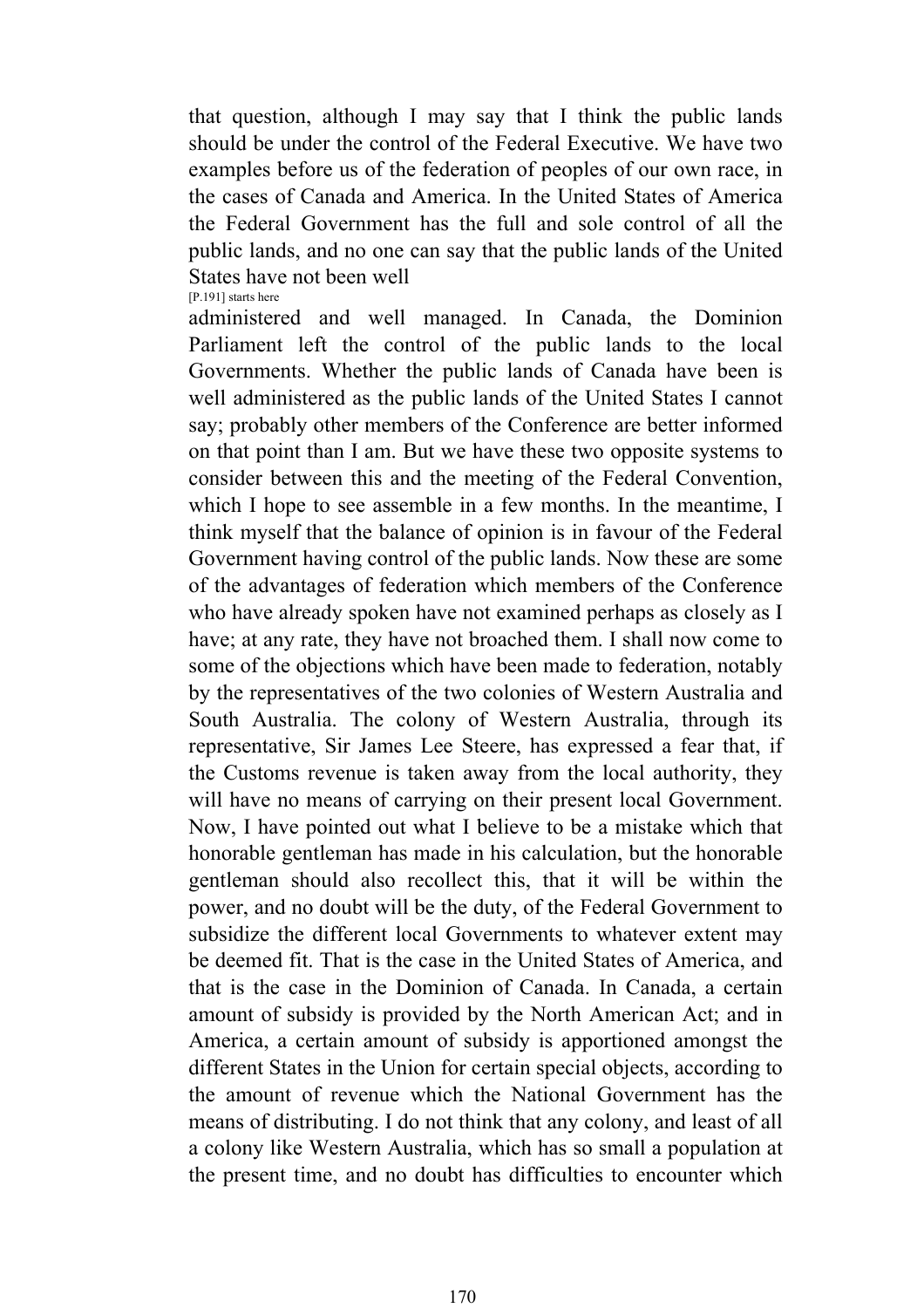the greater colonies have not, need be afraid that the Federal Government [P.192] starts here

would not do justice to it and see that justice was done to it in every respect as far as revenue was concerned. I believe that the Federal Government would not take advantage of the position of a colony like Western Australia to injure it, or in any way to impair its local administration. The two gentlemen from South Australia, although they are in favour of federation in the abstract, seem to be in the concrete rather afraid of throwing down the Customs barriers. Well, I really don't know why they should be afraid of doing that. South Australia is inclined to be protective, as all the colonies of Australia are, more or less, with the exception of New South Wales, but South Australia will be placed in exactly the same position as the other colonies will be placed, if a uniform tariff be adopted. The representatives of South Australia are afraid, no doubt, that Victoria has got the advantage of starting in the race, but I think that they need not be afraid of that. South Australia is able to produce many articles much cheaper and better than Victoria, articles of very common use, such as flour, for example. Now, I think that if the gentlemen representing South Australia will compare the position of their colony with the position of Queensland, so? It is in the nature of States to be selfish, and I don't think that we should allow that notion, or that fact rather, of the selfishness of Victoria to stand in the way of a complete federal union of the Australasian Colonies. I believe that the people of Queensland are not afraid to throw down the Customs barriers, neither are they afraid of any start that Victoria has got in the race, although this colony has got as large a start, in the way of protection, against Queensland as it has against South Australia. I know that in several items of manufactured goods which the Victorians pride themselves on manufacturing, we, in Queensland, are able to hold our own [P.193] starts here

even under the most open free trade, and if we cannot continue to hold our own in the future as we have done in the past, then I think we ought to go to the wall. But although Victoria will, no doubt, have a slight advantage after the throwing down of the Customs barriers, still I believe she will not have that advantage very long; and as far as Queensland is concerned, and I think the same may be said of sections, at all events, of South Australia, the distance and the extra cost of freight ought to be a sufficient protection on almost every item which is manufactured in Victoria. Then, I know that the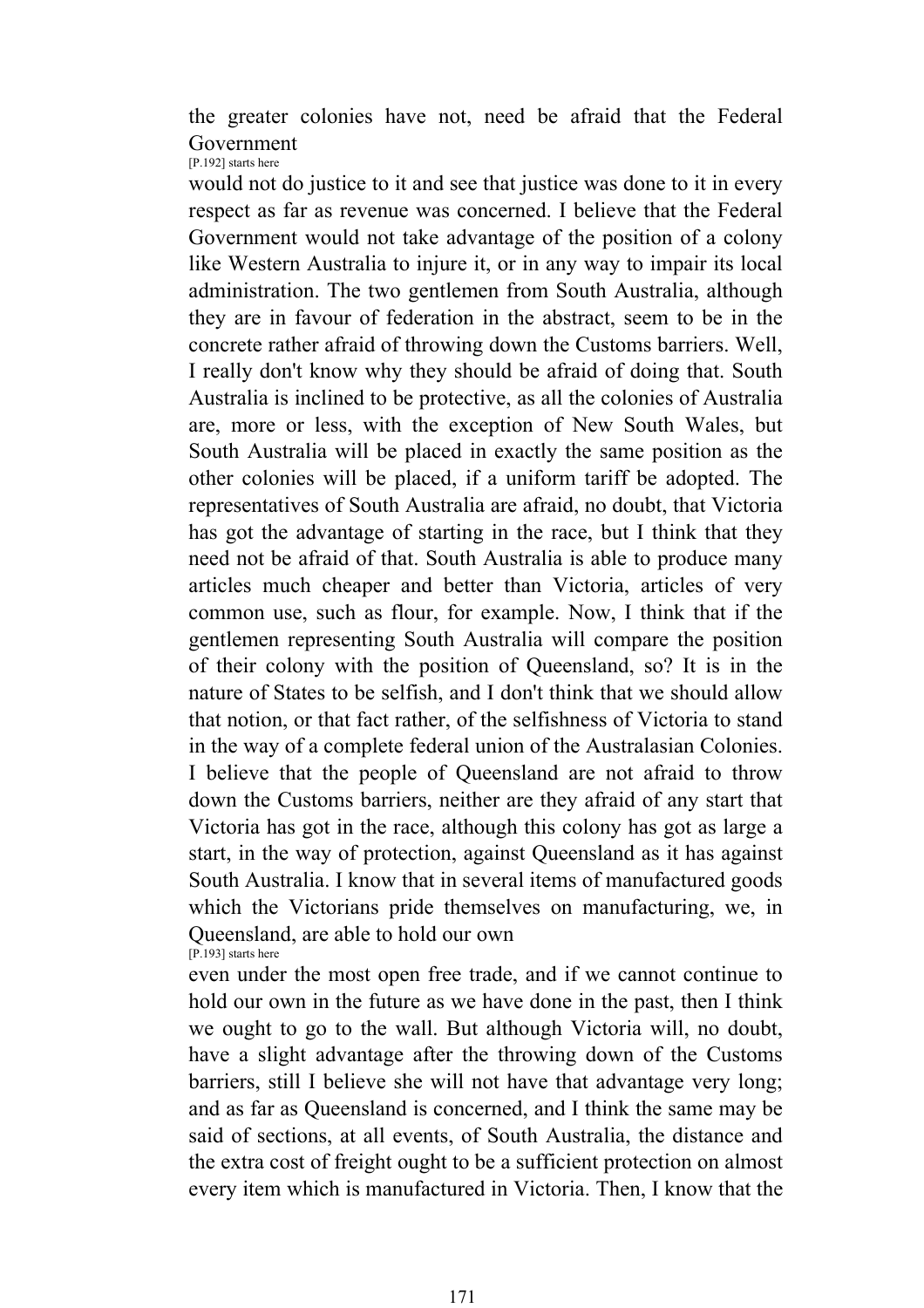colony of South Australia has been extremely anxious in the past to enter into a reciprocity treaty with Queensland, and, that being so, what objection can it have to such a complete system of reciprocity as the throwing down of all the Customs barriers in the colonies would be? No reciprocity treaty would give equal advantages to that. Different Governments of South Australia have, to my knowledge, made it their business for several years past to try and induce different Governments of Queensland to enter into negotiations with them for the purpose of adopting a treaty under which certain products of South Australia would be admitted free into Queensland, or admitted at reduced rates of duty, and certain products of Queensland would be admitted to South Australia duty free or at reduced rates of duty; and if different Governments of South Australia have been so anxious for that limited measure of reciprocity, why then cannot they adopt the higher and greater form of reciprocity — free trade with all our colonies? I really think that the South Australians are standing in their own light, although I don't believe for a single moment that the people of South Australia, when the question put by both of their representatives at this Conference comes to be settled, will declare against free trade between the colonies. I am a protectionist in principle in my own colony, and I believe that one outcome of the establishment of a Federal Parliament and a Federal Government will be intercolonial free trade and protection against the outside world. Now, anyone who is at all acquainted with the [P.194] starts here

history of America must know that the greatness of America has partly risen from the fact of there being free trade between all the states, from north to south and from east to west, with protection against the whole world outside. Nothing has contributed more to the advantage of America than that simple fact. Of course, I know that I am speaking in the presence of a great free-trader — Sir Henry Parkes — who does not believe in protection at all. At the same time, he must admit that it is much better to have free trade between all the colonies than to have only one colony a free-trade colony, even although the union may ultimately lead, as I think it will, to protection in all the colonies as against the outside world. Now, Sir, I come to some of the difficulties which have been stated by gentlemen who have spoken before me, some of them by my own colleague in the representation of Queensland, Sir Samuel Griffith. One of these objections is that the people of the different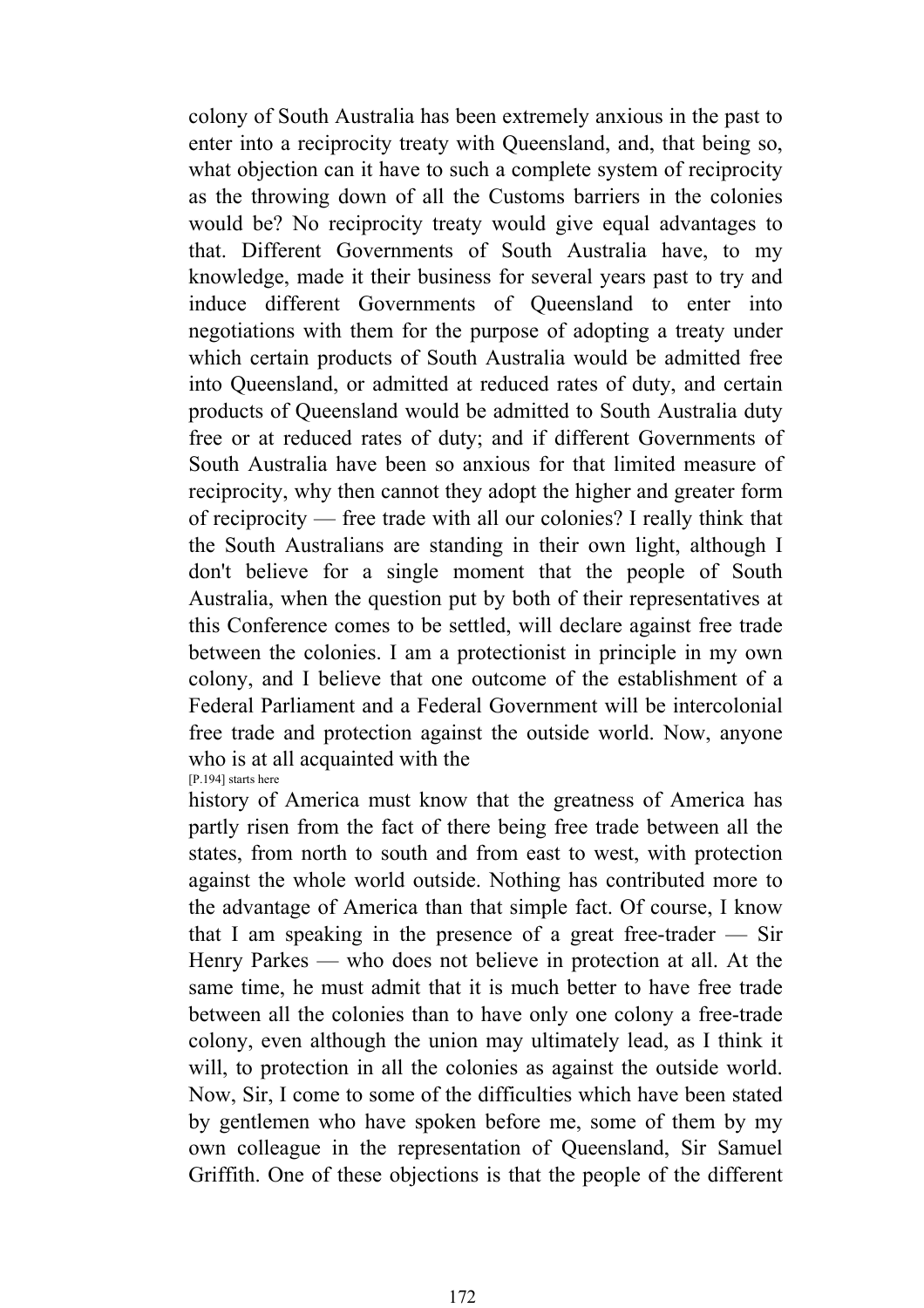colonies are not prepared to go the length that we, the delegate's in this Conference, are prepared to go. Another objection is that the people of the different colonies don't know each other sufficiently, and that they are opposed to the centralised system of Government, and my honorable colleague specially instanced Queensland as being opposed to a centralised system of Government. Now, Sir, I believe that the people of these colonies are far more ripe in the cause of federation than some honorable gentlemen in this Conference give them the credit of being. I thoroughly believe that if the questions are sometimes put to-morrow, as certain questions are sometimes put in Switzerland and in other countries under what is called the Referendum, the majority of the people of Australia would vote for federation as against no federation. And I believe, also, that they would give their votes intelligently, knowing what federation meant, what sacrifices would have to be made by the different local Legislatures; knowing, also, that it would mean the establishment of a Federal Executive and a Federal Parliament, with which they would have very little or no intimate connexion. Now, if my honorable colleague believes that, as I think he does, why should he or any other member of [P.195] starts here

this Conference be afraid to give expression to the opinion? Why should we, who believe so thoroughly in federation, be afraid to raise the standard of federation which we feel ought to be raised, but which seemingly we are too timid to raise for fear of offending the susceptibilities of timid conservative people? Then, again, my honorable colleague thinks that the people of Queensland might be opposed to federation because they are opposed to centralization, being separationists in some parts of the colony; but the honorable gentleman ought to know, and I think he does know, that those people who are actually the strongest separationists are the most ardent of federationists.

## Sir SAMUEL GRIFFITH

— Hear, hear.

## Mr. MACROSSAN

 — The whole of the people of Northern Queensland, who are separationists, are as strong in the principle of federation as I am, therefore the argument that the people are opposed to federation because they are afraid of centralization has no force or effect whatever, as far as Queensland is concerned. Centralization has no terror for any one who thinks upon the subject, if sufficient local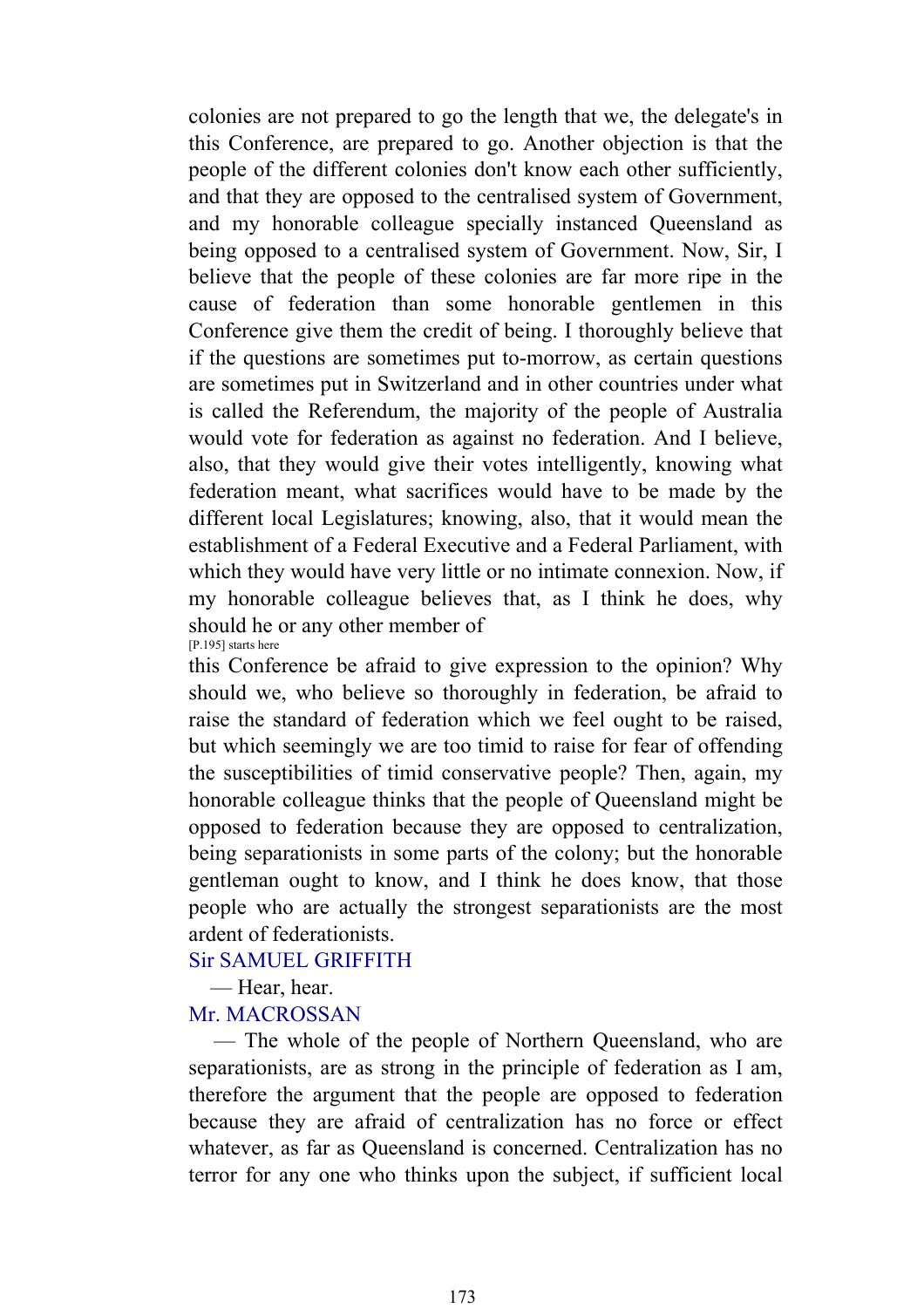autonomy is left to the local Legislatures. If we were to have a Legislative Union it would be a different matter; if we were proposing to destroy the local Legislatures it would be a different thing entirely; but if we leave sufficient authority, as we ought to do to the local Legislatures, Federal Government or centralization can only have the effect of making men believe that which we wish them to believe — that they are first Australians, and then Queenslanders, South Australians, or Victorians. Then, again, on the other hand, we must, I think, give to the Federal Parliament the full control of the waste lands of the Crown. I have said already that I am in doubt whether I would give the Federal Parliament the control of all the Crown lands, but there is a large amount of waste lands of the Crown almost outside of civilization which I think the Federal Parliament should have the full control of; and the Federal Parliament should also have the same control over the territorial jurisdiction of such outside parts as  $[P.196]$  starts here

portions of Western Australia and the Northern Territory for the formation if new states. Every power and authority now exercised by the Imperial Parliament over those parts of Australia should be exercised by the Federal Parliament, and I believe that those powers would be exercised by the Federal Parliament in a more beneficent and intelligent manner than obtains at present, because the power would be exercised by those who know the character of the country and the requirements of the people they are dealing with. I believe also that power should be given to the Federal Parliament — as it is given to the Imperial Parliament — to cut up, if thought necessary, the different existing colonies of Australia, and form them into smaller states. I consider that the colonies of Australia are too large for good government. Some of the existing colonies, such as Queensland, South Australia, and Western Australia are far too large for good government.

Mr. PLAYFORD

 $-\mathrm{No}$ 

# Mr. MACROSSAN

 — I do not say South Australia only — New South Wales is also too large. If we look at the geographical position and area of the United States of America, we shall find that not one of those states is as large as the colony of New South Wales. Texas, the largest state in the Union, is only about one-third, or, at most, perhaps half the size of Queensland. There has been an agitation going on in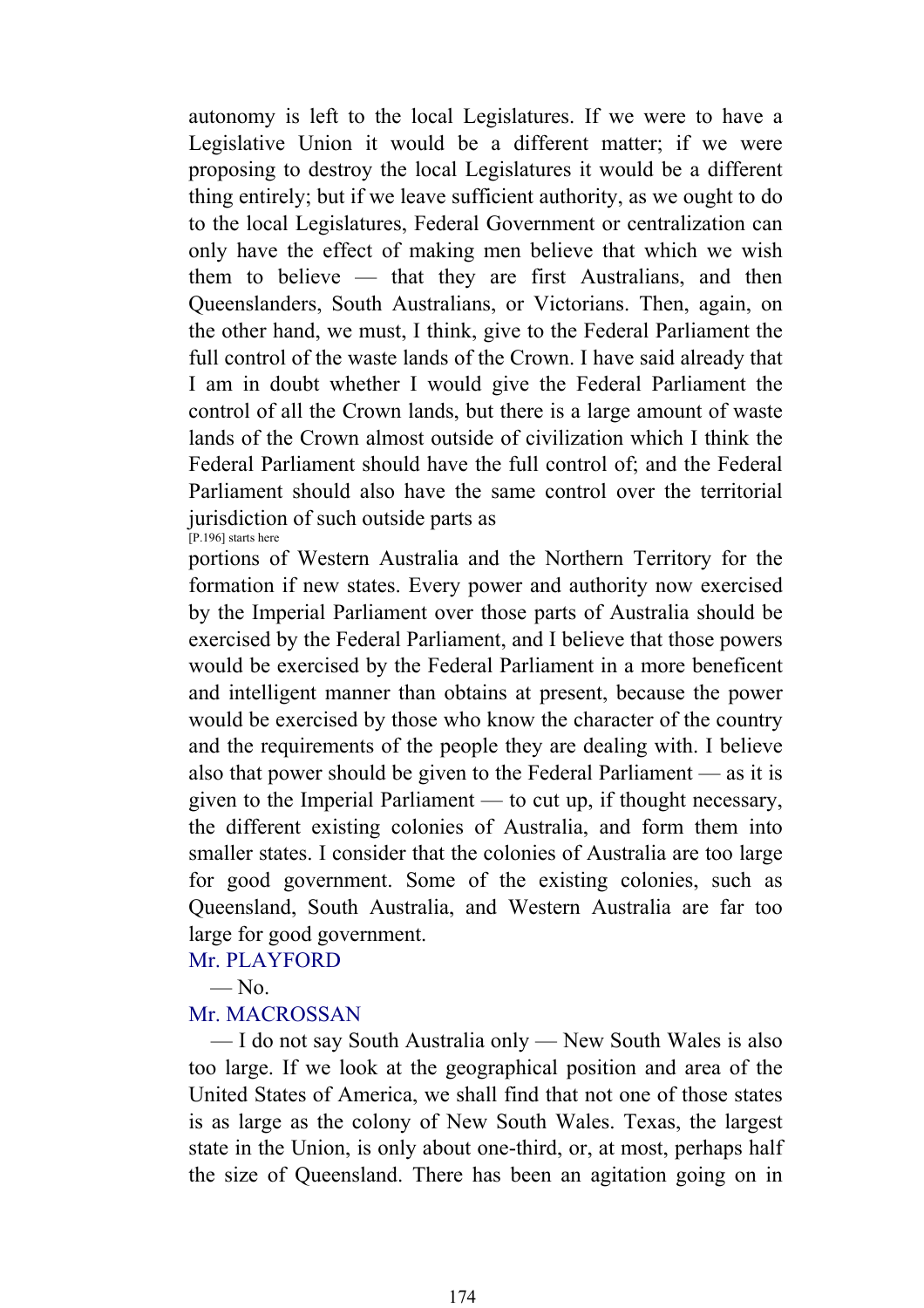Texas for years for the cutting up of that state into several smaller states. I believe that the small extent of territory in each state in America has had much to do with the good government which obtains in that country, and that Victoria has been the best governed colony in Australia because of the smallness of its territory.

# Mr. PLAYFORD

— Query.

# Mr. MACROSSAN

 — There is no query about the matter. To a large extent, the good government which has prevailed in Victoria has arisen from the smallness of her territory. Large [P.197] starts here

states are never so well governed as small ones, and, therefore, the Federal Parliament ought to be empowered to cut up the larger colonies into smaller colonies, as the Federal Government of America has cut up the larger states into smaller states when it has been deemed expedient and just to do so. This may be an extreme opinion, but it is one I have held for a long time, and it is one which I am certain will not be opposed by my constituents in Queensland. I have heard a good deal from the speakers who have preceded me in regard to the Constitutions of Canada and the United States. Some reference has also been made to the establishment of a Federal Court of Appeal. The only representative, however, who really approached the subject, seemingly, with a full knowledge of it, was Sir John Hall. It must be known to every member of this Conference that the Sovereign is the fountain of justice, and that a subject cannot be prevented from appealing to Her Majesty for justice if he has not obtained it elsewhere. Therefore the establishment of a Federal Court of Appeal would not prevent an appeal from that judiciary to the Privy Council in London.

## Mr. PLAYFORD

 — We want the Court of Appeal in the colonies to be a final Court of Appeal; and a Court of Appeal in the colonies will be a Queen's Court as much as the Privy Council is.

# Sir HENRY PARKES

— It would not be of much use if it were not so.

# Mr. MACROSSAN

 — The Federal Court of Appeal will be a court under the Crown, no doubt, but no one can prevent an appeal being made to Her Majesty, who sits figuratively in the Privy Council. Mr. PLAYFORD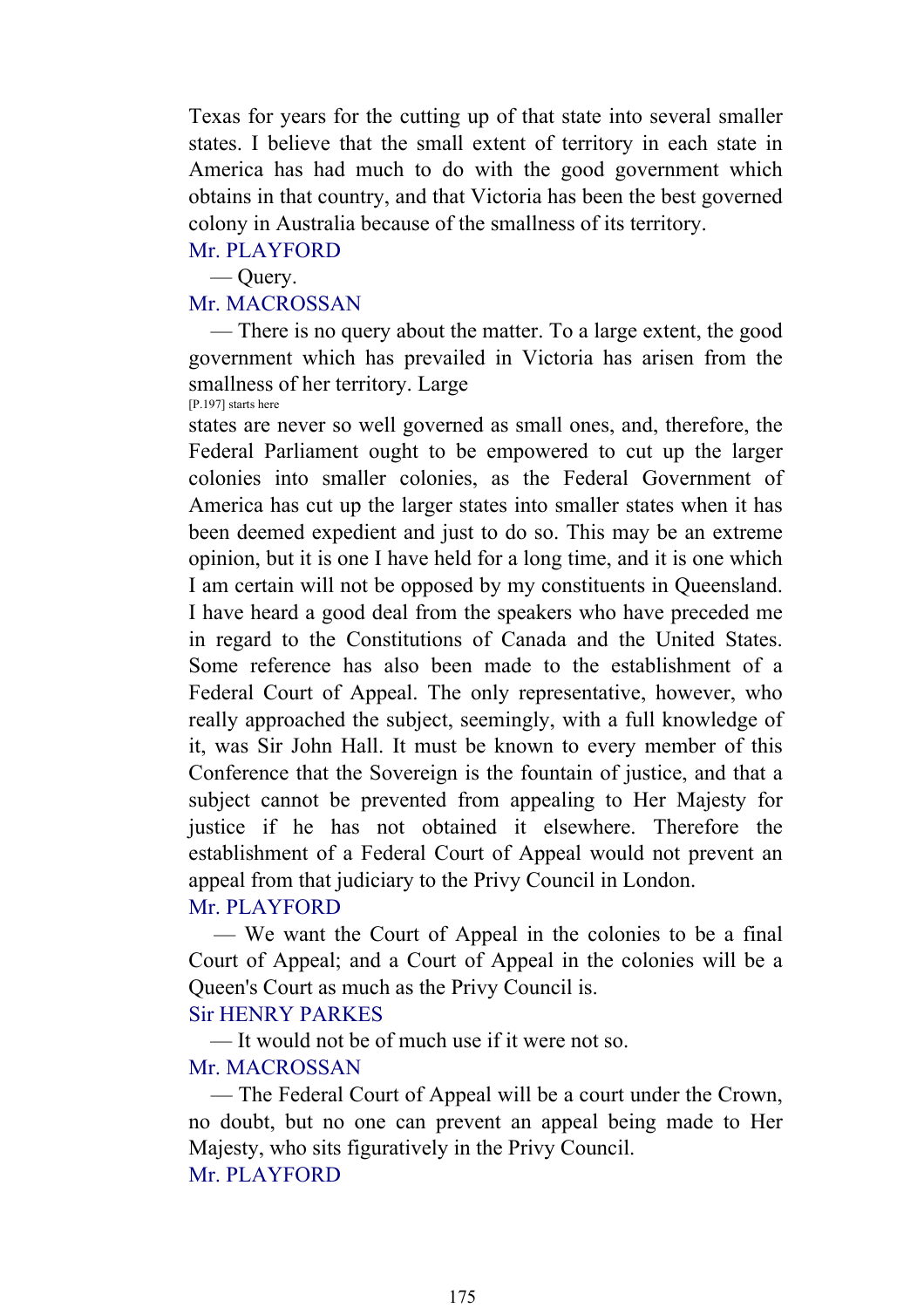— Her Majesty will also sit figuratively in the Court of Appeal in the colonies.

### Mr. MACROSSAN

 — I would be quite as anxious as Mr. Playford to prevent any appeal going beyond the bounds of [P.198] starts here

Australasia if it could be done, but the limitation does not exist in Canada. Ail appeal lies in Canada to the Privy Council in London, though on in certain cases.

#### Sir SAMUEL GRIFFITH

— Only by special leave of the Privy Council.

## Mr. MACROSSAN

 — There are some other points in the Canadian Constitution which I certainly would not like to see brought into the Australasian Constitution. First, there is the question of the Senate. The Canadian Senate is a body appointed by the Governor in Council for life, and I would be utterly opposed to the adoption of that plan here. I think the Senate ought to be a representative body, and that to allay the fears of the smaller states, such as Western Australia and Tasmania, the second chamber should in some way represent the colonies themselves as separate sovereignties. I regard the Senate of the United States as being one of the grandest representative bodies in existence. It is quite equal to, if it does not surpass, the British House of Lords. It is the best elective House of Legislature in the world, the reason of that being that it represents the different states, and is composed of men who have had vast experience of political life in some capacity or other before entering the Senate. Then, in Canada, the Governor in Council has the power of vetoing the legislation passed by the different local Legislatures. That is a power I would not like to give to any Federal Government established in Australia. When we have established a Federal Constitution in Australia, I think the Governors of the different colonies should be elected by the people of each colony, and that the Governor should only have a veto upon the legislation of the Legislatures of the colony over which he presides. Those are two very material points in regard to which I differ with the system that prevails in Canada. I think that too much authority is given to the Federal Government in that country, and too little to the local Legislatures. I think that a happy medium might be established between the Canadian system and that which obtains in the United States.

[P.199] starts here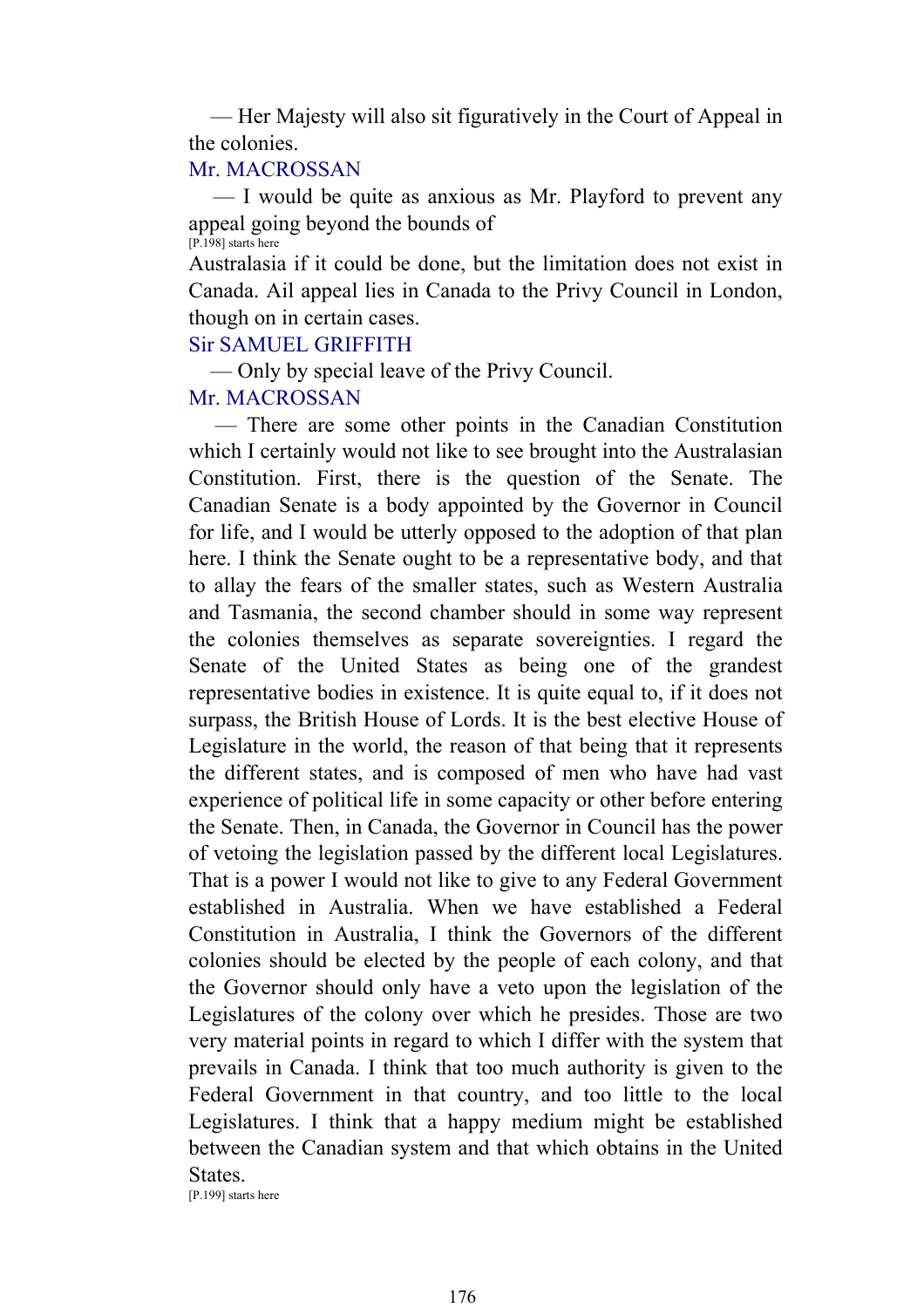Coming to another point, Mr. Playford complained in a kind of way that this movement for federation did not originate with the people of the colonies. I would like to ask him what great movement has ever originated with the people? Have not the people always been urged on by their leaders in every matter of improvement and reform?

# Mr. PLAYFORD

— The people have always forced their leaders.

# Mr. MACROSSAN

 — It is the leaders who begin reforms, and the people take it up from them. We can move the people if we try to do so, and if we believe in federation it is our duty to endeavour to influence the people to bring it about. Mr. Playford is under the impression, I suppose, that the United States of America in forming their present Constitution had fewer difficulties to contend against than we have in these colonies, and that in America the movement originated with the people. The fact is it was quite the opposite.

# Mr. PLAYFORD

— Did not the action of Great Britain move the people?

# Mr. MACROSSAN

 — The difficulties the Americans had to contend against were enormous. The only real difficulty we have is the fiscal one. The Americans had that and half-a-dozen others besides. They had the fiscal difficulty to a larger extent than we have. They had also the difficulty of slavery, the difficulty of dislike and hatred existing between the different inhabitants of different states, and the difficulty of living under a Government which had come to be despised. Our Governments are not despised. The Americans had also the difficulty of being so impressed with democratic ideas that the people would not trust a man to represent them for more than twelve months without retaining the power of withdrawing their confidence from him and withdrawing him from the Assembly into which they had sent him. The sturdy independence 6f the old Puritan spirit was such that they would trust no member of Parliament. We have no fear of tyranny in these colonies, or that a Federal

[P.200] starts here

Government will not act honestly within the limited sphere of its jurisdiction. But the American Government was scarcely a Government at all, and at the same time the people were averse to having a Government which exercised more power than the Articles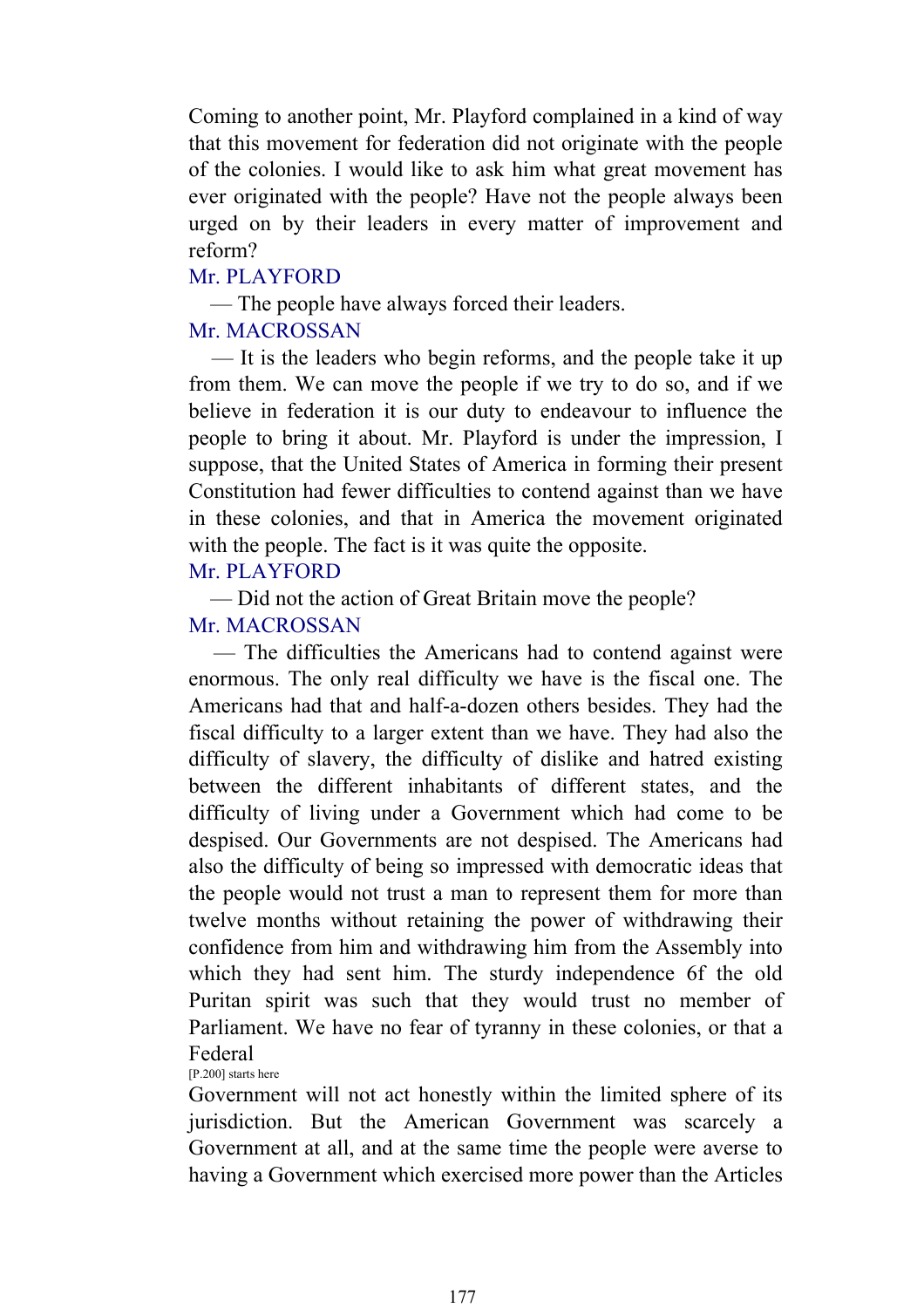of Federation gave to the Congress, at that time. The Convention which established the present Constitution of America sat four years after the war with Great Britain was finished. There was no fear of any war at that time, but the country was tumbling into a state of anarchy. Rebellion had existed for months in Massachusetts, and there had been riots in other states. In America, the impelling power to federate was greater than in Australia, but the difficulties were also greater. With us, the impelling power is the desire for nationality, and the desire to abolish the Customs tariffs. When the American Convention was held, it was not held at the instance of the people — it was held in a sneaking kind of way. James Madison, who was an advocate for a strong Central Government, was actually afraid to bring forward a motion in his own State of Virginia for the holding of a Convention. He got a man who was opposed to the idea to do it, so fearful was he of the effect on public opinion of a proposal to have a strong government. The father of one of the American Presidents, Mr. Tyler, was the man who submitted the motion. Then, when the Convention was held, all the States were not represented at it, and many of the members were afraid to do anything, because they were sent there simply to reform the Articles of Confederation, and not make a new Constitution of their own. They were afraid — the same as some timid men in Australia might be afraid — of Federation; they were frightened to do anything to alter the existing system. Nothing done by the members of that Convention would have had any good result at all but for the admirable conduct of its President, George Washington. At that very time the different members of the Convention showed a cowardly fear — which sometimes exists, and should not exist in free States — of offending the people they represented.

#### [P.201] starts here

#### Sir HENRY PARKES

 — I think you will find that Edmund Randolph was the President of that Convention.

#### Mr. MACROSSAN

 — No; George Washington was the President, and the short speech of a line or two which he made turned the fate of the Convention. He said —

 "If to please the people we offer what we ourselves disapprove, how can we afterwards defend our work? Let us raise a standard to which the wise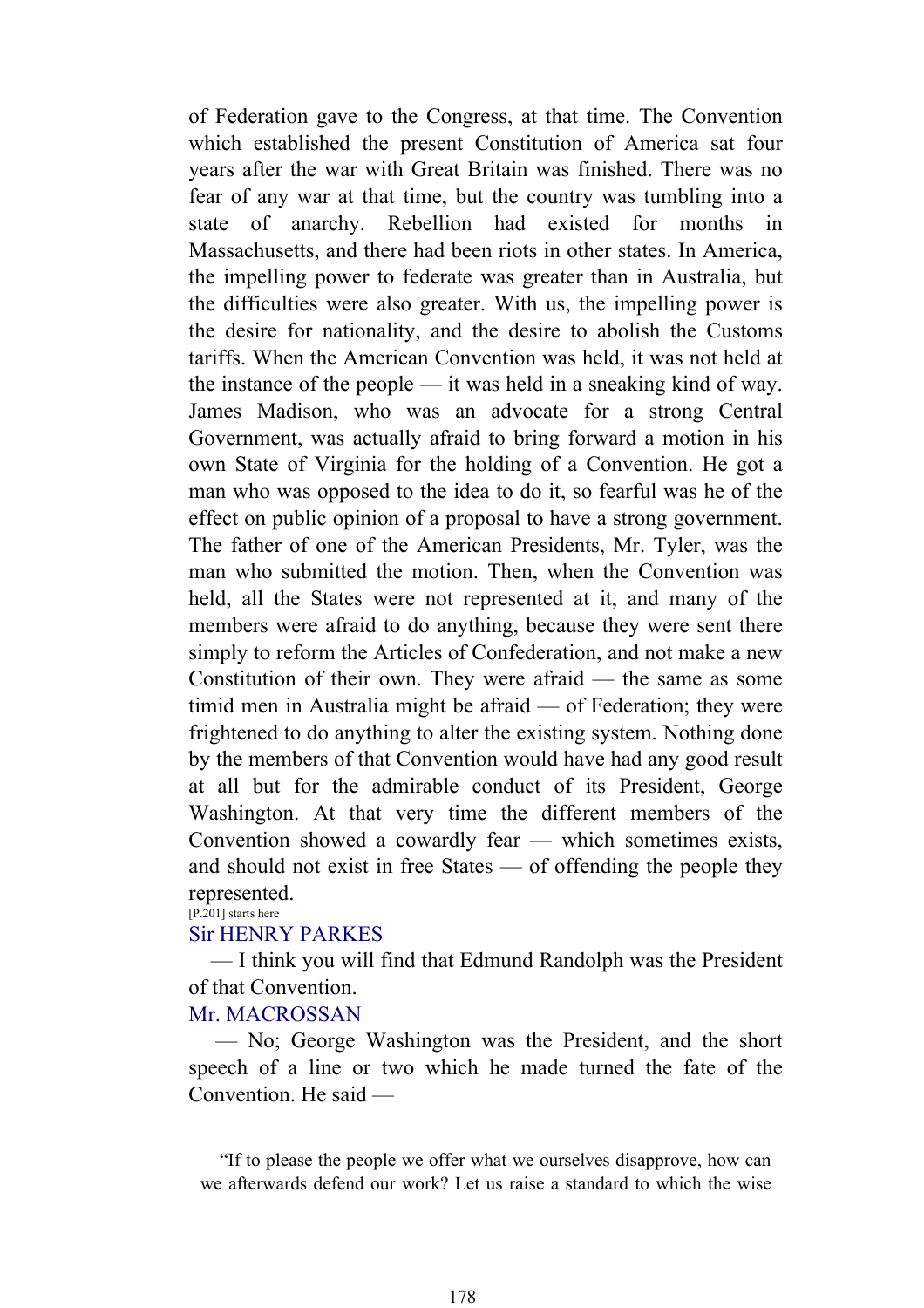and the honest can repair; the event is in the hand of God."

 That is what we should do. We should raise a standard which we believe in — that is the standard of a complete federation — and we may depend upon it that if we do so the people will carry it on to victory. If every man in this Conference will do what he believes inwardly to be his duty, there need be no fear of the result. What would the local Legislatures surrender after all? They would surrender a little authority and a little dignity. The people would surrender nothing; and the sacrifice which the local Legislatures would make would be fully compensated for by the great gain that would accrue in the union of Australia.

 The Conference adjourned at twenty minutes past four o'clock until the following day.

[P.202] starts here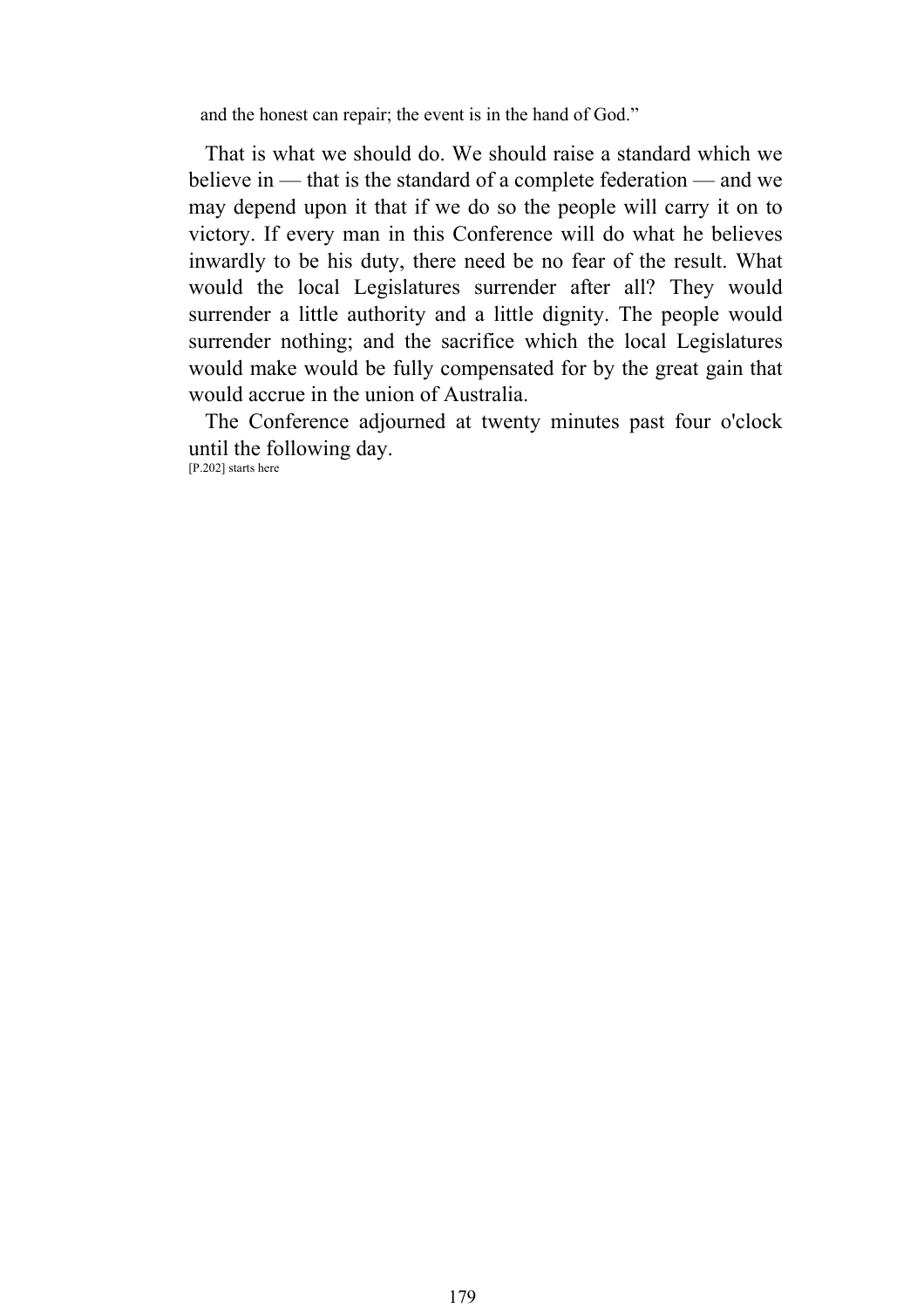# **Thursday, February 13, 1890**

**Debates of the Federation Conference, 1890. Held in the Parliament House, Melbourne 1890.** 

#### **Thursday, February 13, 1890**

 The Public were admitted to the Conference Chamber at half-past Eleven o'clock a.m., the PRESIDENT (Mr. D. GILLIES) being in the Chair.

# **Union of the Colonies**

 Discussion on Sir Henry Parkes' motion in favour of an early union under the Crown of all the Australasian Colonies (adjourned from the previous day) was then resumed.

## Sir HENRY PARKES

 — Mr. President, I can safely say that I came to this Conference with no desire to even allude particularly to the colony which I represent. I came here not as a resident of New South Wales, but, I trust, in the spirit of an Australian citizen. In submitting the proposition which I had the honour to place before you I did it in a way which I thought could not possibly give any offence, or raise any feeling of acerbity. I even tried to suppress my own passionate yearnings in many respects. I endeavoured to be calm and circumspect, and I thought I tried to keep well to the subject in hand. Probably I ought not to feel any surprise at the debate taking a wider range than I anticipated. It seemed to me, however, that as we contemplated the calling together of a Convention to consider the real matters attaching to the formation of a Constitution, we had little to do outside that simple question. Therefore I cannot admit that the resolution which I placed before you was in any sense bald, or of a merely abstract character. Nor can I admit that I would have been justified in going one step further than I went. As the correspondence which led to this Conference will show, we are not here to deal with doctrines, but to say whether we can or cannot assent in the name of the free peoples of this continent to steps being taken in order to weld them together. If I am not surprised at [P.203] starts here

other delegates having, as I think, departed from what I expected to be the business of the Conference, I am, nevertheless, surprised that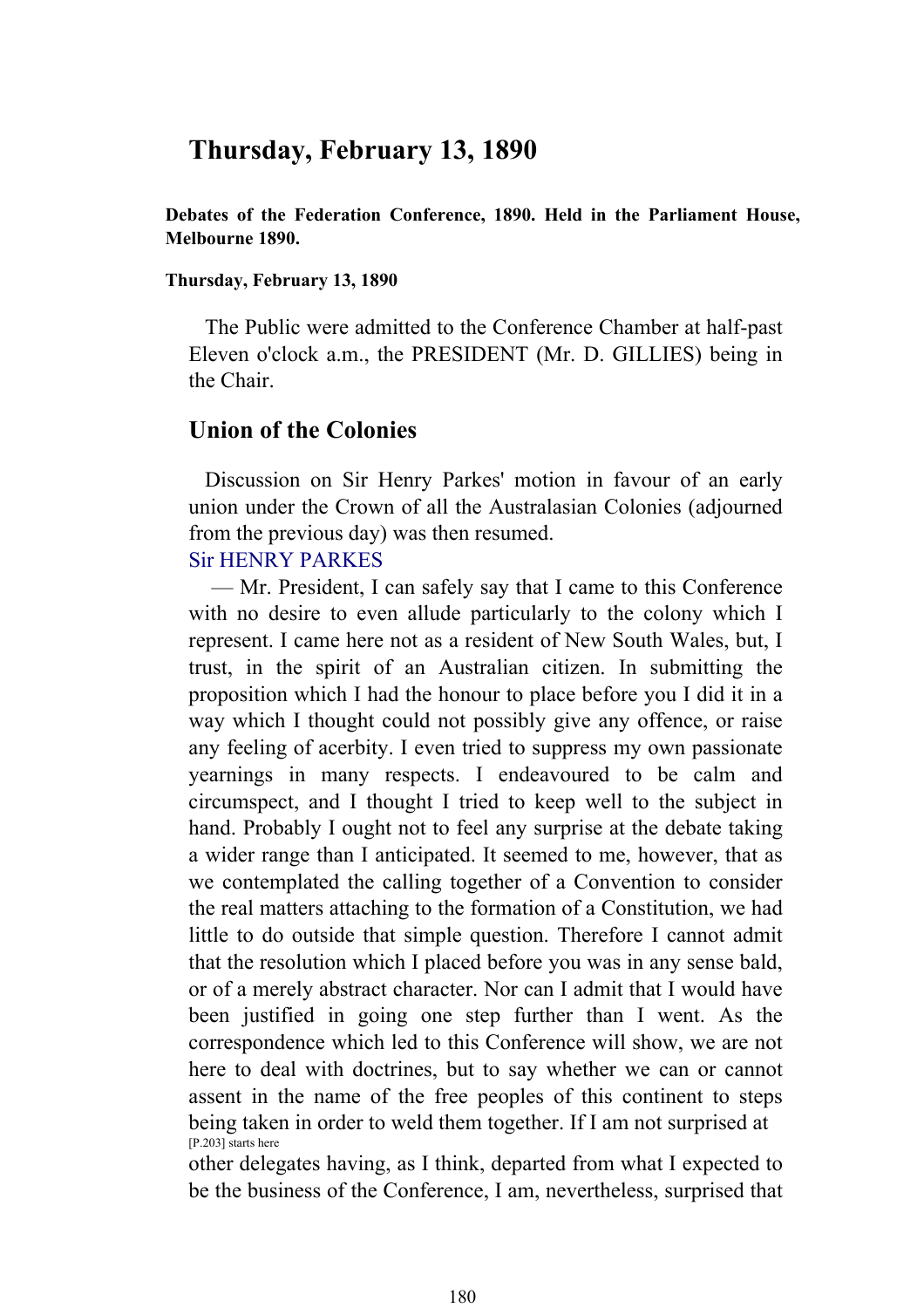I should have been personally treated with, I might say, rudeness; nor can I conceive what offence I have given unless it be that I am the oldest servant of the Australian people. I am equally unable to imagine anything more personally offensive than for a gentleman to tell another to his face that although making certain professions there is strong reason for believing that he is not sincere. To me no deeper offence could be offered. But I have had to encounter another thing which gave me a sort of fear that I was to be overwhelmed. In fact, Mr. Playford's behaviour reminded me — I think the allusion most appropriate — of the fable of "The Wolf And the Lamb," for he appeared determined to pick some kind of quarrel with me; why, I do not know. I had not disturbed the running waters, so I can only conceive the position to be that I am the lamb with whom the South Australian wolf is trying to quarrel on account of some imaginary act which I have never committed. What did he tell me? He ventured, and I must say I think it was a piece of presumption, to lecture me on my sentiment of loyalty on my want of loyalty. He undertook, indeed, to challenge my loyalty to my Sovereign. Why, Sir, the fact is that I seized the earliest opportunity, after arriving in Melbourne — at the banquet given by yourself — to express my opinion that the colonies should not, as a matter of common wisdom, think of separating from what I took leave to call the grand old mother country. I am not a man, Mr. President, much accustomed to repeat a thing which I have once tried to say plainly, and though I may have failed last Thursday night to give expression to my feelings of loyalty in the delicate way and with the peculiar kind of eloquence in which the honorable gentleman would have expressed his, I am quite sure that I made my true meaning sufficiently clear. I really don't know how any true subject of Her Majesty could have said more. Certainly, I don't know how he could have said more becomingly. Because my notion of loyalty is not a lip service. My [P.204] starts here

sense of loyalty is a steady consistent adherence to the principles of the institutions under which we live, and a devoted homage to the Sovereign who uses her position to further the constitutional life of the nation. That is my idea of loyalty, and I have acted up to it at all times, and under all circumstances, throughout my life. Then the honorable gentleman said he had a command to satisfy the people of South Australia on one or two things concerning my public character. Sir, I take the liberty of doubting that he had the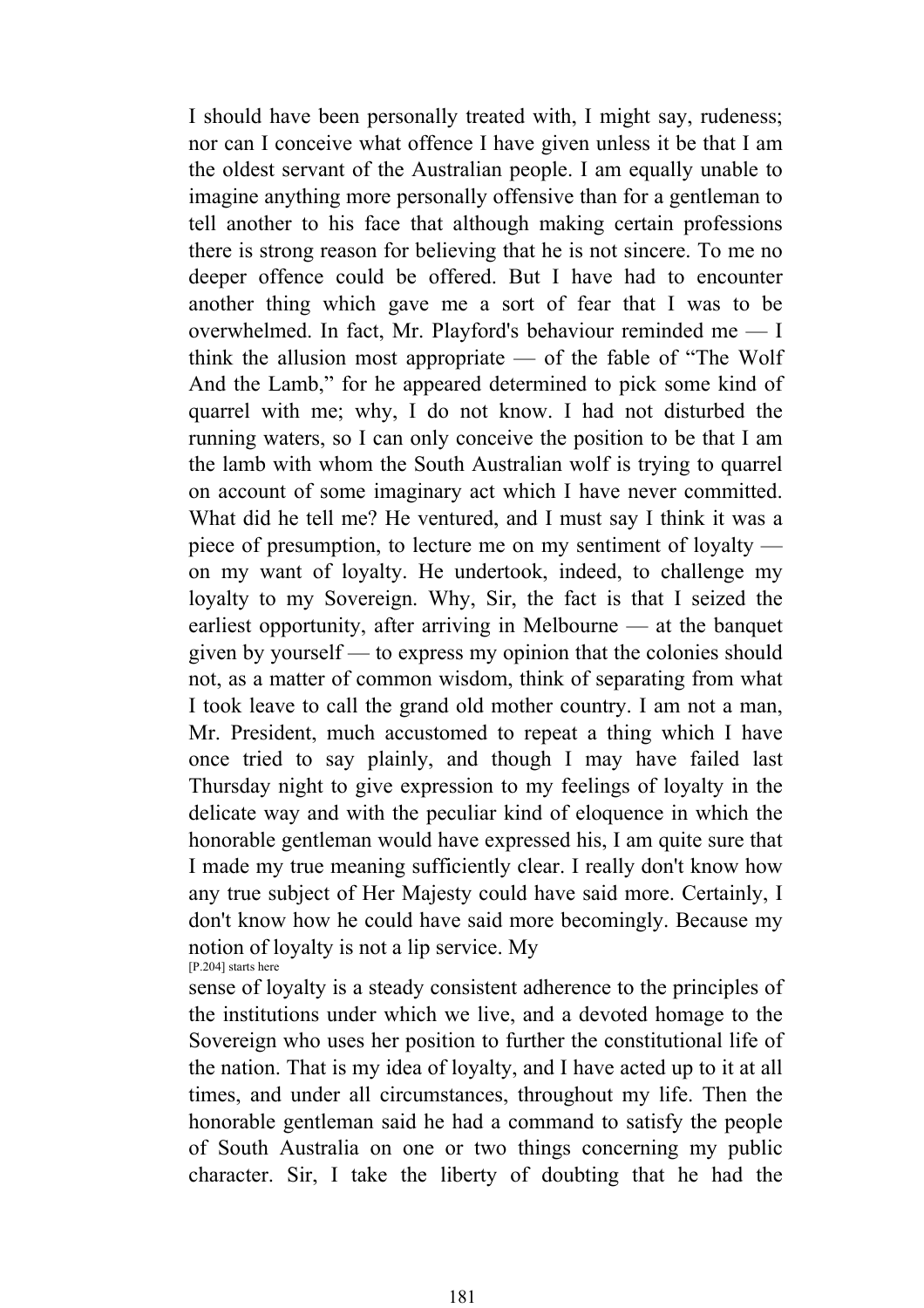command of any ten men in South Australia to do any such impertinent thing. If I have ever been well received in any Australian colony, I have been well received in South Australia whenever I have visited it, and I have no reason whatever to suppose that there is any urgent inquiry there as to what I may have done or not does, or that he had any mission of the kind he mentioned. He wanted to be in a position, forsooth, to satisfy the people of South Australia as to my conduct with respect to the Federal Council, and be instanced the undoubted fact that I framed the first Federal Council Bill. That is an undoubted fact, but he might have gone further. If he had given himself the trouble of referring back to the year 1867 he would have found that then, at my instance, a law was introduced to and passed by the New South Wales Parliament to establish a Federal Council, and that that law is at this moment on the New South Wales Statute Book. It is a fact that, twenty-three years ago, the Legislature of the colony I have the honour to represent carried an Act to constitute a Federal Council for the purpose of considering the vexed question of Postal Communication, and if the other colonies, or any of them, had copied our example we could have met at the present moment under that law without any preliminary conference whatever, with authority to adjust all questions arising in regard to mail communication. Again, it is quite true that in the Conference of 1881, I being one of its members, a Bill was framed by me which was undoubtedly the basis of the present Federal Council Act. But when I did that I took care to leave on record my reasons for the step. I will read the resolutions [P.205] starts here

on the subject which I brought forward. I am not quite sure, nor could I ascertain without searching through the papers, whether I actually submitted them or not, but that is not a material point. Here are the resolutions: —

 "1. That the time is not come for the construction of a Federal Constitution with an Australian Federal Parliament.

 "2. That the time is come when a number of matters of much concern to all the colonies might be dealt with more effectively by some federal authority than by the colonies separately."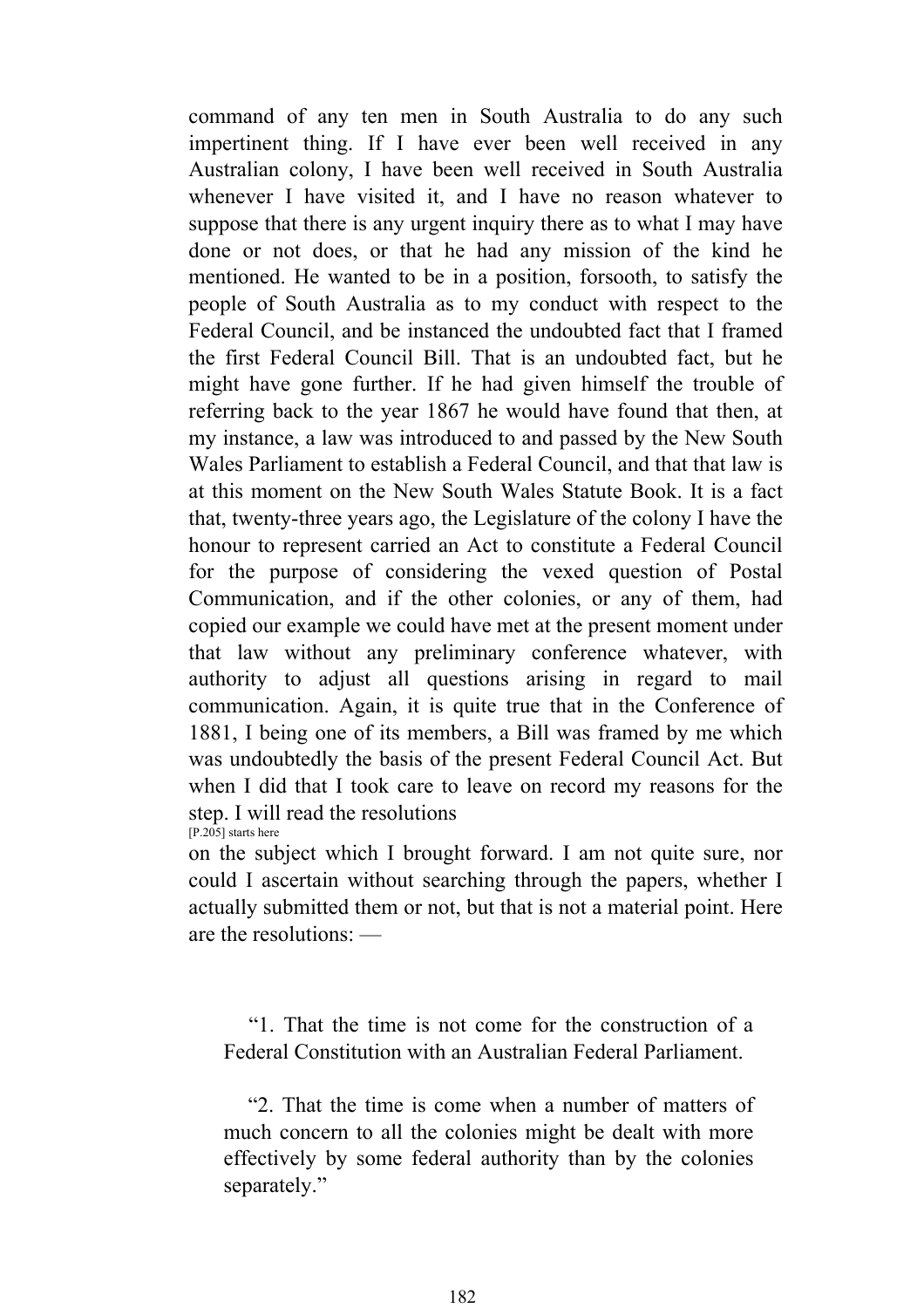I can imagine some member of the Conference, Sir James Lee Steere for example, stating that this just fits the case. But I will go  $\alpha$ n: —

 "3. That an organization which would lead men to think in the direction of federation and accustom the public mind to federal ideas would be the best preparation for the foundation of a Federal Government.

 "The Bill has been prepared to carry out the idea of a mixed body, partly Legislative and partly Administrative. Care has been taken throughout to give effective power to the proposed Federal Council within prescribed limits without impairing the authority of the colonies represented in that body.

 "No attempt has been made to constitute the proposed Council on any historical model, but the object has been to meet the circumstances of the present Australian situation, while paving the way to a complete federal organisation hereafter."

 Pursuant to this resolution a Bill was drafted, so that it will be observed that even at that time, nearly ten years ago, I sought to give strength to the Federal Council. Then came the Convention of 1883. I have, however, a pretty distinct recollection that the first movement towards that Convention was not to favour federation at all, but to support the annexation of the Island of New Guinea. The correspondence which led to that Convention will show that throughout the earlier stages of the affair the idea was simply to back up the action of the Queensland Government in taking possession of New Guinea in Her Majesty's name. I have good reason to recollect this part of the case, for although I was not in office at the time, a very influential resident of Queensland, who occupies at this moment a very high position there, appealed to me to write a letter to the Queensland Government offering them whatever support might be [P.206] starts here

supposed to attach to my influence, which I did. I wrote at once, approving, with some qualification, of the policy of the act which had been committed. Another thing is that the Convention of 1883 met in December, I having in the previous July, quitted the shores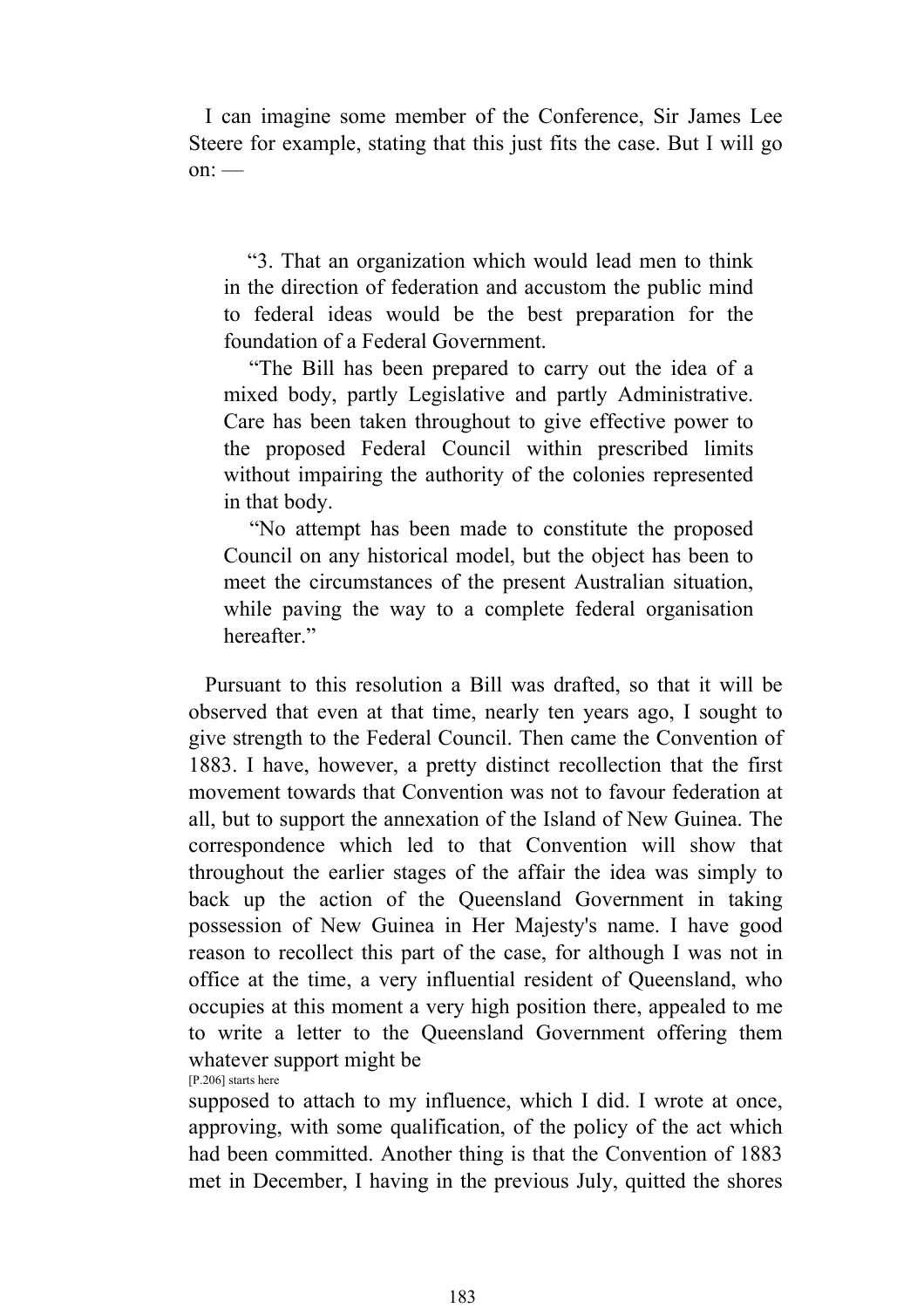of Australia on my way to visit America and England, so that the introduction of the federation question took place after I had left the Continent. In truth, I had up to then heard nothing about it. But if I were permitted to as all that is within my knowledge, I could tell this Conference, and I would especially like to tell the representatives of Queensland, that I exerted whatever influence I had in London to forward what I understood to be the main object of that Convention. For example, I had a long correspondence with a very powerful member of the British Government, the Lord Chancellor, and I telegraphed to Sir Alexander Stuart (what became of my telegram I do not know) informing him that if he would abstain from seeking to mop up all the islands of the Pacific and simply ask to obtain the control of New Guinea I believed be would succeed. I believe now that he would have succeeded, and that the flag of England alone would now be floating over the portion of New Guinea which was then free for occupation. The member of the British Government with whom I had the long correspondence was the Earl of Selborne, who was understood at the time to be the Minister most opposed to what had been done in Queensland, and he took chiefly one ground, namely that of affording protection to the native inhabitants concerned, fearing that a misuse would be made of the occupation of the island in order to flood the neighbouring market with cheap labour. I think that what I have said will show that I was no hindrance to the proceedings — so far as I knew them — intended to be introduced at the Convention. Mr. Playford asked how it was that, having prepared Federal Council Act, I was not prepared to advise the Wales to authorize the colony to join that body. Sir, I stated the reason why as early as I could, as soon as I had, after my return to the colony, an opportunity [P.207] starts here

of doing so, and I have repeatedly said the same thing since. Upon reflection, and after further examination of the great and complex question before me, I became satisfied that the body proposed to be created under my Bill would never succeed, and of course, having become satisfied that it would never succeed, I was not foolish enough to persevere with the business, although I had in a measure originated it. Is it fitting that a man who had become convinced by further inquiry and reflection, and by a more close examination of authorities, that something he had proposed was not the right thing to meet what had to be met, should still, for the sake of identifying himself with the subject, persevere with his proposition? Certainly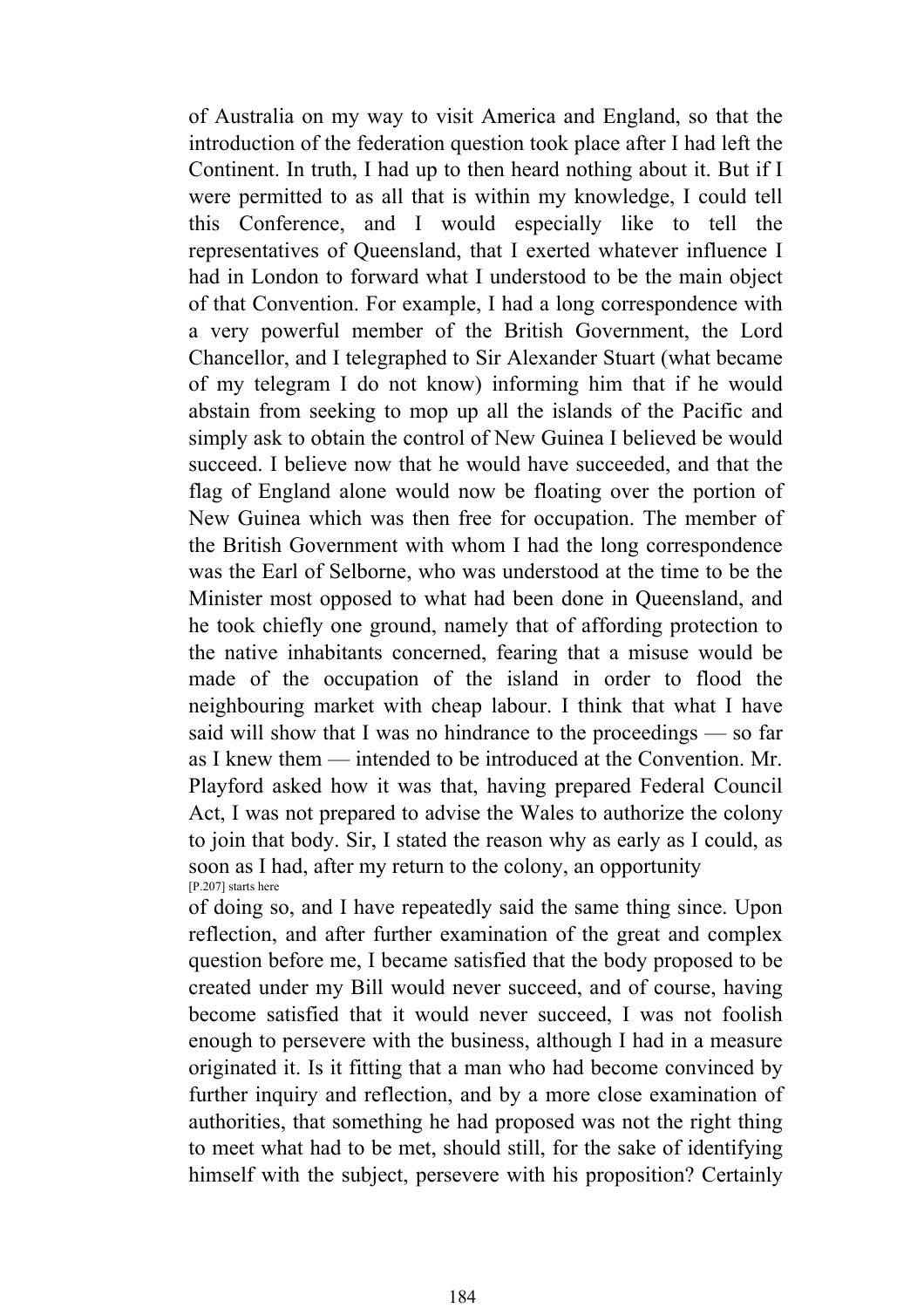such a course is not one I would follow, and I seized the earliest opportunity of stating to the world that I had become convinced that the Federal Council scheme would never succeed. One of the reasons for the stand I took will, I think, commend itself to every person however much or little he may be acquainted with the principles of government — every person who is capable of examination and reflection. It was that a body so appointed and so limited in number and authority, and consequently so powerless to acquire prestige, as the Federal Council necessarily is, could never work in harmony in the face of any display of hostile feeling on the part of any of the great Parliaments of the Continent. Take the case of New South Wales. Our Parliament consists, with its two Houses, of more than 200 members. Is it likely that a legislative body of that sort would submit to the least movement on the part of the Federal Council in disaccord with its own views on any great question — a question of national magnitude? When such a movement came to be reviewed by that Parliament, or by any other Australian Parliament holding anything like the same position, what might not be expected? No body designed for the government of men is worthy the support of any rational being if it is not so formed that it will endure conflict, not only in times of peace but also in times of pressure and emergency. Why its very purpose must be, on occasions, to breast the storm — to control the [P.208] starts here

elements — not simply in days of calm and peace, but in days of trial and national agony. Therefore, having become convinced that the Federal Council scheme would not succeed, although I had myself framed the measure under which it was constituted, I, like a sensible man, decided to advocate it no longer. I was not to be swayed in the matter by any such reason as that contained in the fact that the paternity of the body in question was ascribable to me. At the same time, I was not the leading spirit in opposition to it. Be it remembered that I did not return to the colony of New South Wales until the end of August, 1884, the Convention having been held, as I have mentioned, the preceding December. I was absent at the time, and never raised my voice in the business. In fact, I could not by any possibility have exerted any influence with regard to it until the end of August, 1884. Moreover, I did not even write a letter to a newspaper, or express my views in public, until, the time having arrived for me to do so, I gave utterance to them in my place in Parliament, stating them as I have stated them to this Conference;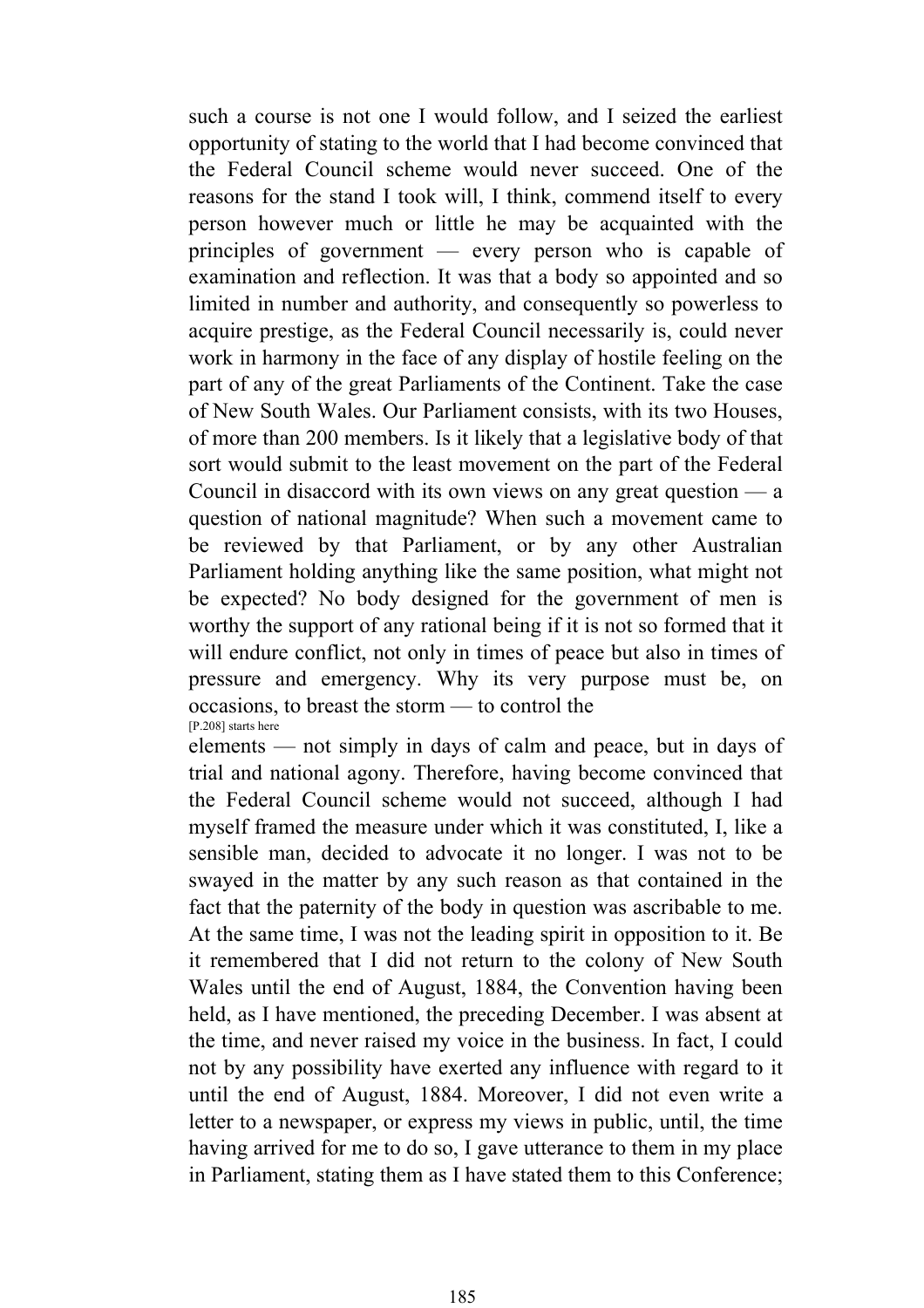an state to Sir James Lee Steere also that I hope he will accept it without my taking up the time of the Conference by answering him in particular on this point. Mr. Playford also told us that I bad been false to some promise in regard to the exclusion of Chinese. But I may say for myself that I thought I had been singularly conspicuous in my resolute opposition to the introduction of Chinese; for at the very time the Conference the honorable gentleman alluded to sat in Sydney, there was before the Legislative Council of New South Wales a Bill introduced by me, which had been carried by an immense majority through the Legislative Assembly of New South Wales, and which was a severer measure in the direction of exclusion than any other law on the subject in these colonies. What gave some umbrage was the fact that I declined to withdraw that Bill because the

[P.209] starts here

Conference was sitting. I declined to do so because, for one reason, I had already gone through the toil and unpleasantness of passing it through the Legislative Assembly. Some of my friends, who held more moderate views on the question than I did, also thought that the Bill ought to be taken back, but I and my colleagues thought otherwise. We had had great trouble and labour in the matter, and had been successful so far, and we did not feel justified in throwing away what we had accomplished; the outcome being that the measure became law soon after the meeting of the Conference. Of course, the Emperor of China could most reasonably object to what I had done, but I do not know that Mr. Playford represents His Imperial Majesty. How any Australian Colony could complain of my taking securer steps than any it had taken in order to effect the common purpose in view I cannot understand. Remember, it is not two years since this Chinese Conference sat, and that what I undertook — I and my honorable colleague, Mr. J.F. Burns — to do was that as soon as any two other colonies adopted the model Bill agreed to at the Conference, we would take measures to bring our Act of Parliament into accord with theirs. Well, I have not done that, but inasmuch as my law is more effective than the others, or, at all events, quite as effective, I don't see that much can be complained of, except, as I have said before, by the Emperor of China. He has good grounds for complaint against us. All that we in New South Wales need to do is to repeal the section imposing a poll tax of £100 on each Chinese entering our ports, and we intend to do that. We have not done it already because we have been overtaxed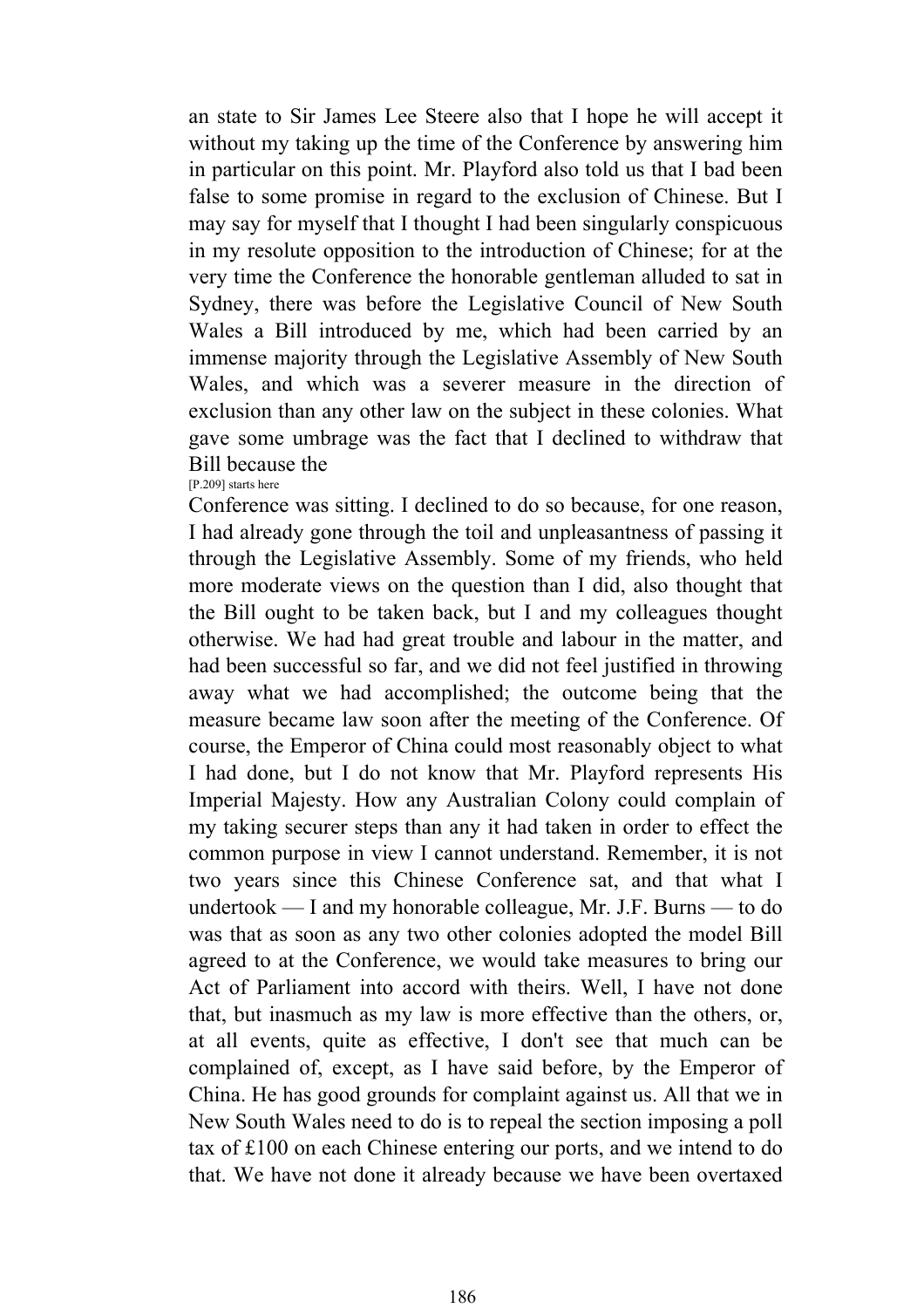with other work, which we thought ought not to be interrupted in order to amend the Chinese Act. Under these circumstances I fail to see how we have committed any breach of faith with the other Colonies. If the case had stood as Mr. Playford placed it before the Conference, complaint might have been made that we had agreed to introduce a Bill and had failed to introduce it. But, as a matter of fact, all we have to do is to weaken the Act we have passed by making it less drastic, not more so — by making it less effective for the

[P.210] starts here

work in view, not more so. I have now explained my most reprehensible conduct on these two important questions, and I do not fear that the explanation, whether satisfactory or not to my friends here, will be at all unsatisfactory to my constituents, the people of New South Wales. I also heard a remarkable doctrine from Mr. Playford, to which, as I have been drawn into this thing, I will make some allusion. He told us that this cause of federation is a thing that has arisen from what we call the "statesmen" of Australia. Now I don't know quite what they are. When I have heard persons talk of "statesmen," I could generally utter a sort of secret prayer that I might never be included in the category. The honorable gentlemen says this movement has arisen with the statesmen, and that no movement or measure can succeed unless it arises with the people. A little later he stated that the people "drove" the statesmen. Well, all through my life, and all through my reading, I have heard, in connexion with the English nation, and the great nations that have sprung up from her, of "the leaders of the people." The expression has been "the people and their leaders." Now, however, I hear, for the first time, of the statesmen and their drivers. I don't understand this strange doctrine, and I venture to say, in contradiction of it, that there has not been one great movement for the benefit of mankind that did not in the first instance arise in some pregnant far-seeing human mind. A great thought has been communicated to other minds, it has been propogated by contact with other minds, and not until the real leaders of the people have become seised of it have the people themselves been roused to its truth, its importance, its grandeur, and its necessity to their welfare. That has been the history of every great movement known to England — of every great movement in the world. If we waited until the many, or any considerable number, originated the affair, it might be talked of often, it would be a long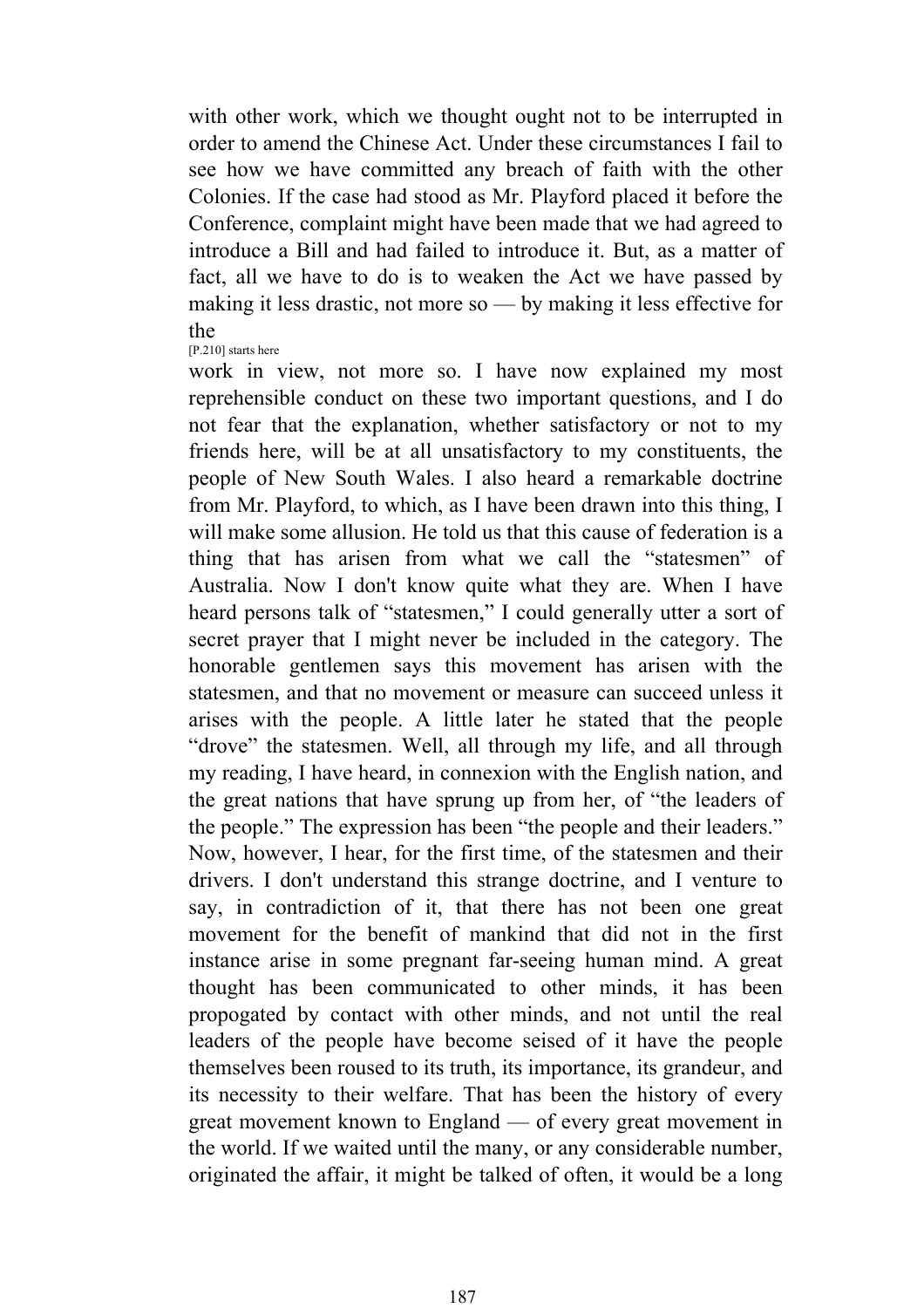time before it came to the light. I don't think I need offer any apology to the honorable gentleman from South Australia after his fierce attack on me. I really thought at the [P.211] starts here

time, looking at him, that I had something to fear. And I must assure Mr. Playford that I cannot accept him as an interpreter of my loyalty, and that I have no fear that the time will ever come when I shall need him as an apologist for it. Now, I have a word or two to say to the honorable gentleman who represents Western Australia. I can make great allowances for the youth and inexperience of Mr. Playford, but I can make none for Sir James Lee Steere. He comes before us as a superior personage, and he ought to set us an example, which I for one should be extremely glad to follow. I cannot but take exception to what that honorable gentleman has stated. The honorable gentleman leaped up and at once committed what I think was an insult to every one of us — certainly it was not a compliment. These are the honorable gentleman's very first words: —

 "I cannot hope that any effort of oratory or rhetoric on my part will be sufficiently great to assist the imagination of members of this Conference, because my mind is eminently a practical one, and I have little imagination in my constitution. I think, if I may — say so without offence, that the debate that has hitherto taken place has had rather too much of an academic character, and has been a little too full of sentiment. We should now take the more practical view of the question."

 Well, I shall show you in a moment or two what the practical view of the question is. But Sir James Lee Steere was not satisfied with this assumption of superior importance, but be went on to question my sincerity; and, not satisfied with that, he questioned the sincerity of the people of New South Wales. One purpose for my waiting for or seeking to get permission to speak this morning, was in order that I might obtain the official, report of the proceedings of the Conference, from which I purpose quoting. Sir James Lee Steere said: —

 "It is a very happy omen indeed that in discussing this question we have with us representatives of New South Wales, because, whether it is true or not, there has been an impression throughout the Australian colonies that the cause of federation has been delayed in consequence of New South Wales refusing to take any part in the Federal Council. I am very glad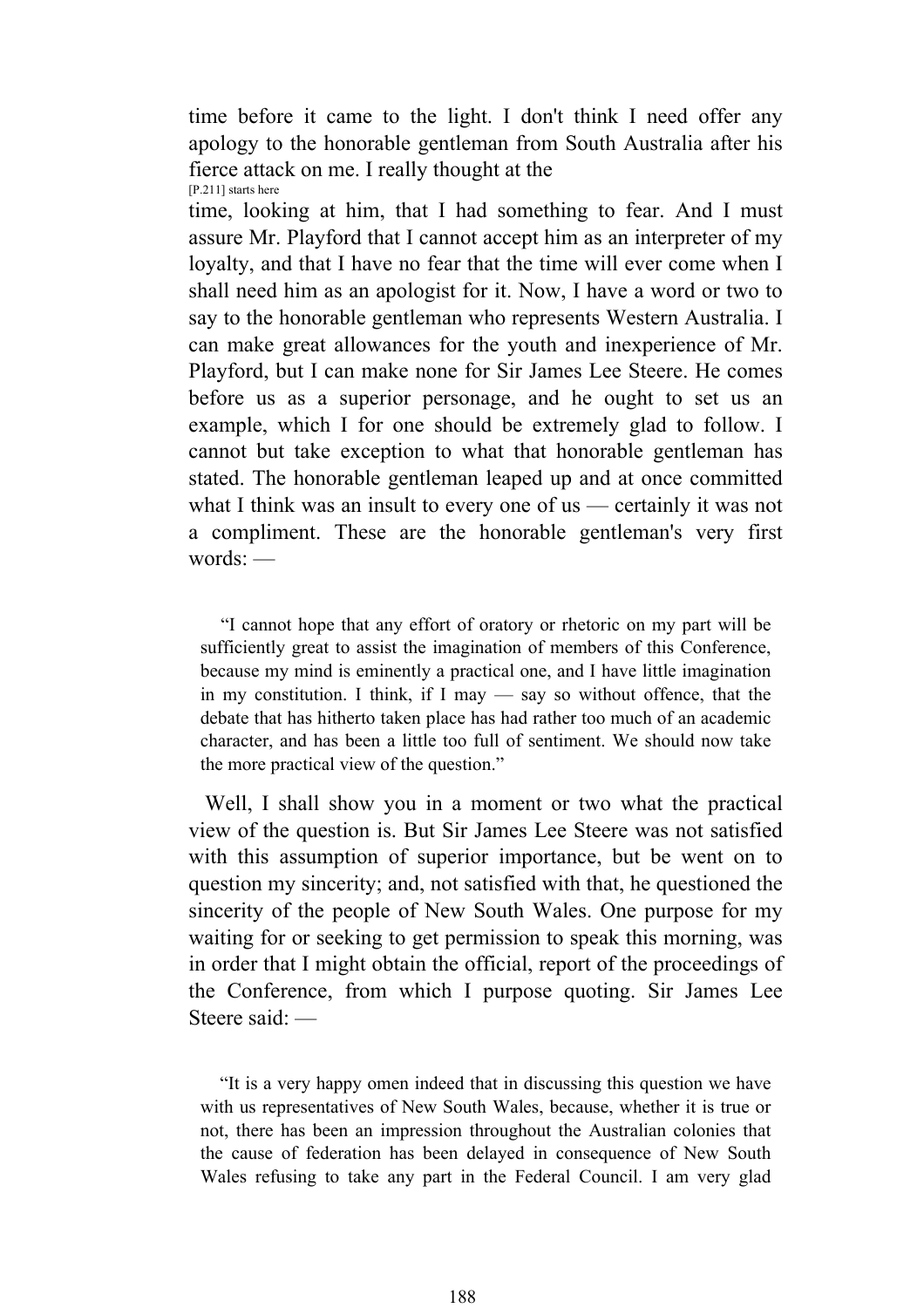indeed to see the representatives of New South Wales present now; because I hope that before this discussion census either One or the other of those representatives will give us their reasons for having hitherto refused to join that body."

#### [P.212] starts here

Then he went on to say that though I had professed myself in favour of federation for five-and-twenty years, there was good reason to doubt my sincerity, and good reason to doubt the sincerity of the people of New South Wales who supported me. Then, a little further on, he used these words in continuing his address: —

 "I shall welcome most gladly any scheme that may be devised to enable its to federate, if only for certain purposes. If we only federate for the purpose of defence it will be well to have had a Conference for that. Mr. Deakin remarked that it was all very well to ridicule the idea of the colonies being attacked by a foreign foe, but I do not see anything ridiculous in the idea. A day may come when England is at war, and our coasts may be ravaged by hostile cruisers, or attempts be made to land a foreign force on our shores. It is absolutely necessary that we should be prepared with a federal defence force. For that reason alone, if for no other, I shall be glad to see federation accomplished in some form."

 Here, Mr. President, comes in the practical operation of this gentleman's practical mind. The colonies, unitedly, have 31,000 men for defence purposes. Western Australia herself has 600 men, and no doubt it would be a most practical solution of the difficulty for the colonies, with their tens of thousands, to join with the 600 for the defence of one of the longest portions of the sea-coast of Australasia. That, certainly, is a very practical question. But that, I think, is not the way in which we shall arrive at any safe conclusion on the main question of uniting the whole of the colonies. With regard to my own course, I have explained why I could not join a Federal Council, which, before it received the stamp of Imperial legality, I had come to the opinion would never work for the benefit of the Australian colonies. I have been spoken of as formulating which I have not done — a Constitution for these colonies similar to that of Canada. I venture to say that I have never alluded to the Canadian Constitution in any way that would justify the inference that I have any intention, so far as I may have the power, of copying it. I only alluded to it once, and that was in my letter to Mr. Gillies, which opened the correspondence on this subject. Since then I have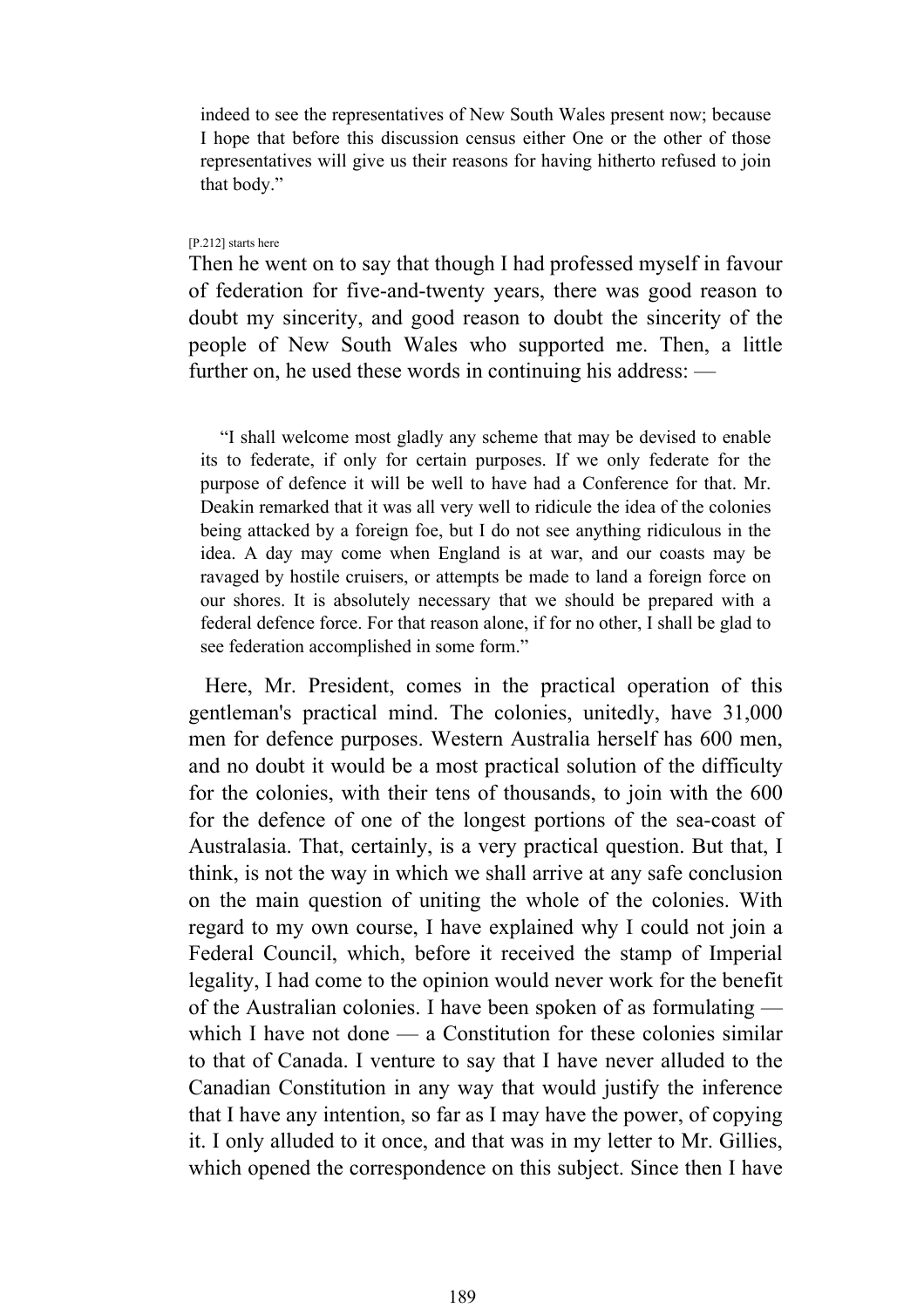never alluded, except by way of illustration,

[P.213] starts here

to the Dominion Government, either in speech or in writing. This is what I said in my letter of October 30th, 1889: —

 "The scheme of Federal Government, it is assumed, would necessarily follow close upon the type of the Dominion Government of Canada."

 Of course there must be some indication of the form it might take, and I go on to explicitly explain, fortunately for me, what I meant by that allusion: —

 "It would provide, for the appointment of a Governor-General, for the creation of an Australian Privy Council, and a Parliament consisting of it Senate and House of Commons."

But I added these words: —

 "In the work of the Convention, no doubt, the rich stores of political knowledge which were collected by the framers of the Constitution of the United States would be largely resorted to, as well as the vast accumulations of learning on cognate subjects since that time."

 I therefore simply indicated that, what I wanted, and what I believe the people of New South Wales want, is a thoroughly organized Federal Government, consisting of a Governor-General, to represent the Sovereign, of a Privy Council, which, at a later period, I explained should include the creation of a judiciary, and a Parliament, consisting of an Upper Chamber and a House of Commons. I went on to explain that in constructing this form of Government we should resort to all stores of learning which were open to us, and, though the sentence is a short one, it is sufficiently explicit to show what I mean. I then went on to point out, and am glad I did so, because it saves me from much misrepresentation now, that we did not want a Federal Government alone for the purposes of defence, but for many other, and, to my mind, many higher purposes. My words are these: —

 "Although a great and pressing Military question has brought to the surface the design of a Federal Government at the present juncture, the work of a national character which such a Government could, in the interest of all the colonies, most beneficially and effectively undertake, would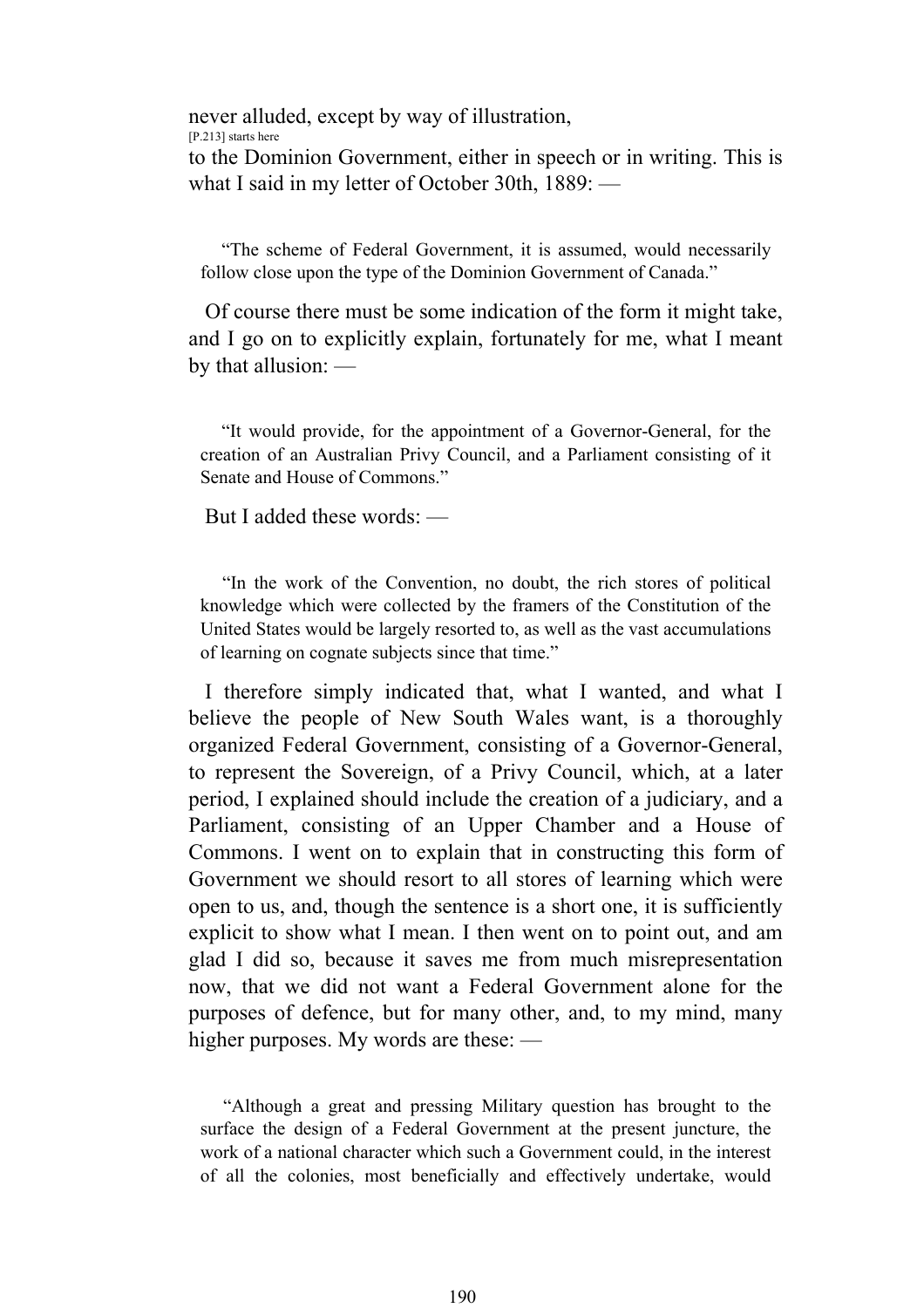include the noblest objects of peaceful and orderly progress; and every year the field of its beneficient operations would be rapidly expanding."

#### [P.214] starts here

I thus showed clearly enough what I meant, as far as it can be stated in a letter of this kind, and in the few words I used on the only occasion when I alluded to the Dominion of Canada at all. I think I have a right to complain of Sir James Lee Steere, as an educated gentleman, being little disingenuous with me. I will point out what I mean. The honorable gentleman quoted two or three words used by the Premier of Queensland, but he did not quote the context which explained what Mr. Morehead meant. He quoted the words that, in the judgment of the Queensland Government, a Dominion Parliament would be more advantageously brought about by a process of development than by an act of displacement — and he stopped there. But Mr. Morehead did not stop there, and I am going to read what he said, in the name of Queensland: —

 "As, however, previous communications and the reports of your public speeches have led me to the conclusion that your concurrence on this point is not to be looked for at present, and as this Government are exceedingly anxious that there should be no action or abstention from action on their part which would tend to render abortive any legitimate effort towards the establishment of a Federal Constitution, it becomes desirable to adopt some course which will neither imply disregard to your objection to the character of the Federal Council, nor prevent the Governments represented thereon from availing themselves, for consultative purposes, of the machinery provided by the Council, in order to facilitate whatever further steps may be deemed necessary to bring about a complete federation of the Australian Colonies."

 I am perfectly satisfied with what the Government of Queensland said to the Government of New South Wales in this correspondence, and I think their conduct was not only straightforward and intelligible, but, in a manner, generous. I have bad no complaint or doubt about Queensland from that time to the prese knowledge, and the principles of Government, which I only wish I could equal. The object of this Conference, I was going to point out, is expressed in a few [P.215] starts here

words by yourself, Mr.President. In your letter, addressed to myself, of the l3th of November, you, after expressing doubt as to whether my proposal was the best, admitted that it was very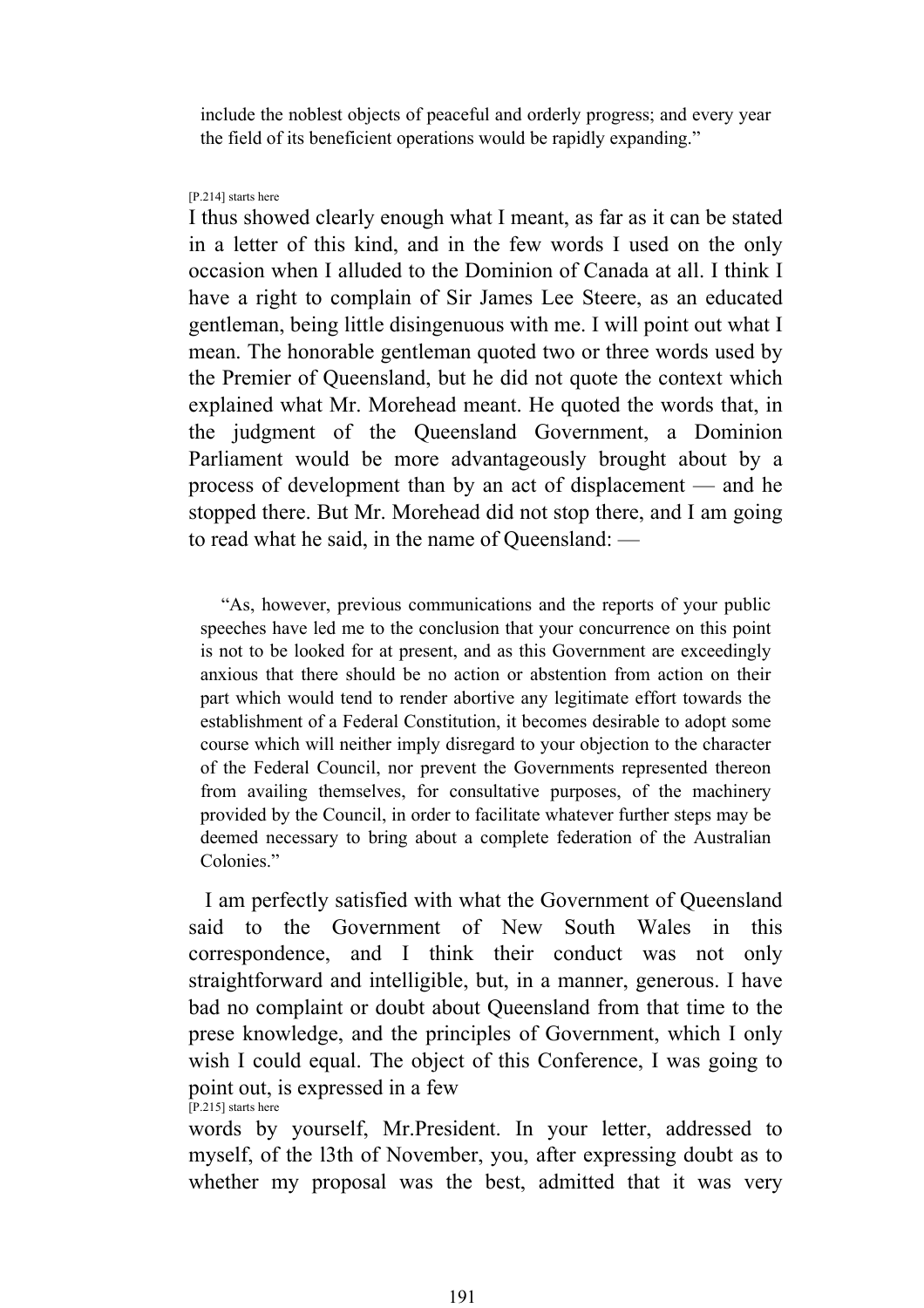desirable that the whole question should be considered. You then say: —

 "To ensure that consideration, I would suggest to you that, instead of going through the form of the Parliaments appointing representatives to a Convention, it should be accepted as sufficient if the representatives of the various colonies at the Federal Council were to meet yourself and representatives from New South Wales to discuss and, if deemed necessary, to devise and report upon an adequate scheme of Federal Government."

 From that time, on from the date upon which I accepted this proposal, I have regarded this Conference as essentially a consultative and preparatory body, to consider whether it were advisable to take further steps towards ascertaining the verdict of the Australian Colonies on the one great question. And, as I have already said, up to this present hour, I have adhered to that regard of its character, and if I have broken through the restraint which I desired to place upon myself, it has been, to say the least of it, thoughtlessly provoked. Now, the honorable gentleman was pleased to characterize the resolution I submitted as a bald resolution. I cannot see its baldness. Another honorable gentlemen characterized it as an abstract resolution. I contend it is nothing of the kind. An abstract resolution would be something partaking of this form: "It would be highly to the advantage of the Australian Colonies to have their coasts securely defended." That would be an abstract resolution, and, I think, a very good model of one. But this resolution of mine states all the facts which are necessary at this stage. So far from being abstract, it is very definite, very precise indeed, and it asks you to assent to a number of facts as proved truths, and proved truths with a practical bearing upon the condition of these colonies at the present time. It seems to me that unless we can believe that, we ought not to carry this resolution. The resolution says —

 "That, in the opinion of this Conference, the best interests and the present and future prosperity of the Australasian Colonies will be promoted by all early union under the Crown."

#### [P.216] starts here

Nothing could be more definite; nothing could be more expressive. The resolution goes on to recognise the valuable services of the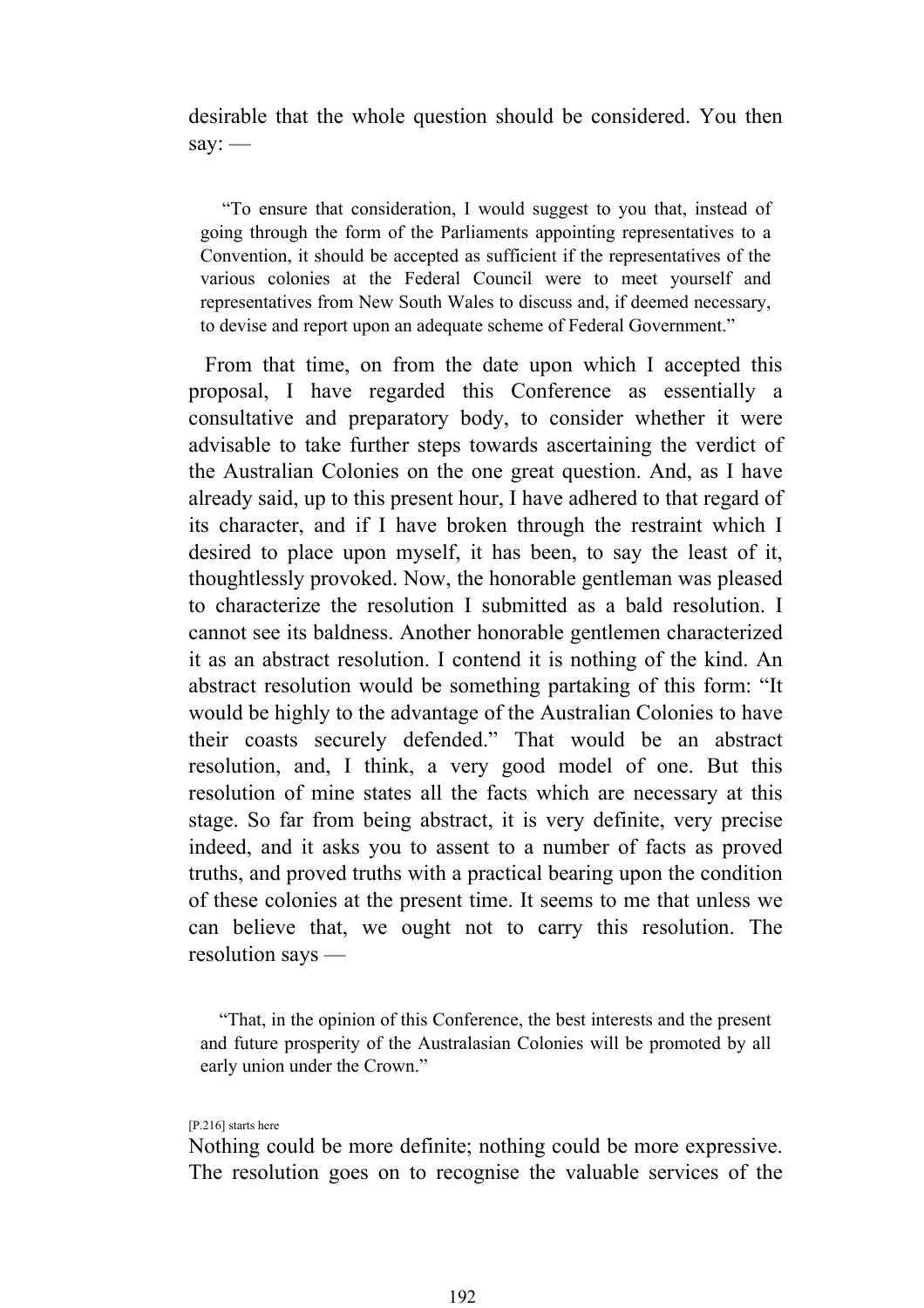members of the Convention which founded the Federal Council; for in the light of the resolutions which I submitted to the Conference of 1881, that Council has been of great service to Australia. I will quote the words of my resolution, proposed two years before the Convention of 1883 met. The third of my resolutions stated —

 "That an organization which would lead men to think in the direction of federation, and accustom the Public mind to federal ideas, would be the best preparation for the foundation of a Federal Government."

 I readily admit that members of the Convention of 1883, and the Federal Council itself, have rendered important service in the light of the resolutions which I submitted in 1881, in directing attention to a question, in accustoming men to the federal idea, and in a variety of ways leading on to the great end which every thoughtful man in the whole of these colonies has kept in view — the complete federation, at some time or other, of Australasia in one great nation. This resolution goes on to state that the time has now come for this higher act, and it declares to what, in the four grandest elements of national life, we had arrived at that time — in population, in wealth, in the result of a wise use of the energy, mental and physical, of the population, and in our application to the grand work of discovering what we ourselves possess in the resources of the country, and in our power to govern. These, I contend, are the four great elements of national life — numbers, the proper application of the strength of those numbers, the wealth arising from their co-operative action, and their capacity to manage their own affairs. And this resolution declares that all those grand conditions exist. Then the resolution goes on to say that no Government should be sought to be established as a central authority without due regard to the just claims of the several colonies. To call a motion of that sort abstract is simply a misuse of terms. If it had said more, as was pointed out by several gentlemen present, it would have been a mistake. It said enough, and on that broad resolution [P.217] starts here

any structure whatever can be founded which the judgment of Australia may approve, and which the creative powers of Australia may call into existence. The Attorney-General for Tasmania, whom I am very glad to have met here for the first time, alluded somewhat more elaborately than I did to the warning which the attempts at Government in the United States hold out to us. I am anxious to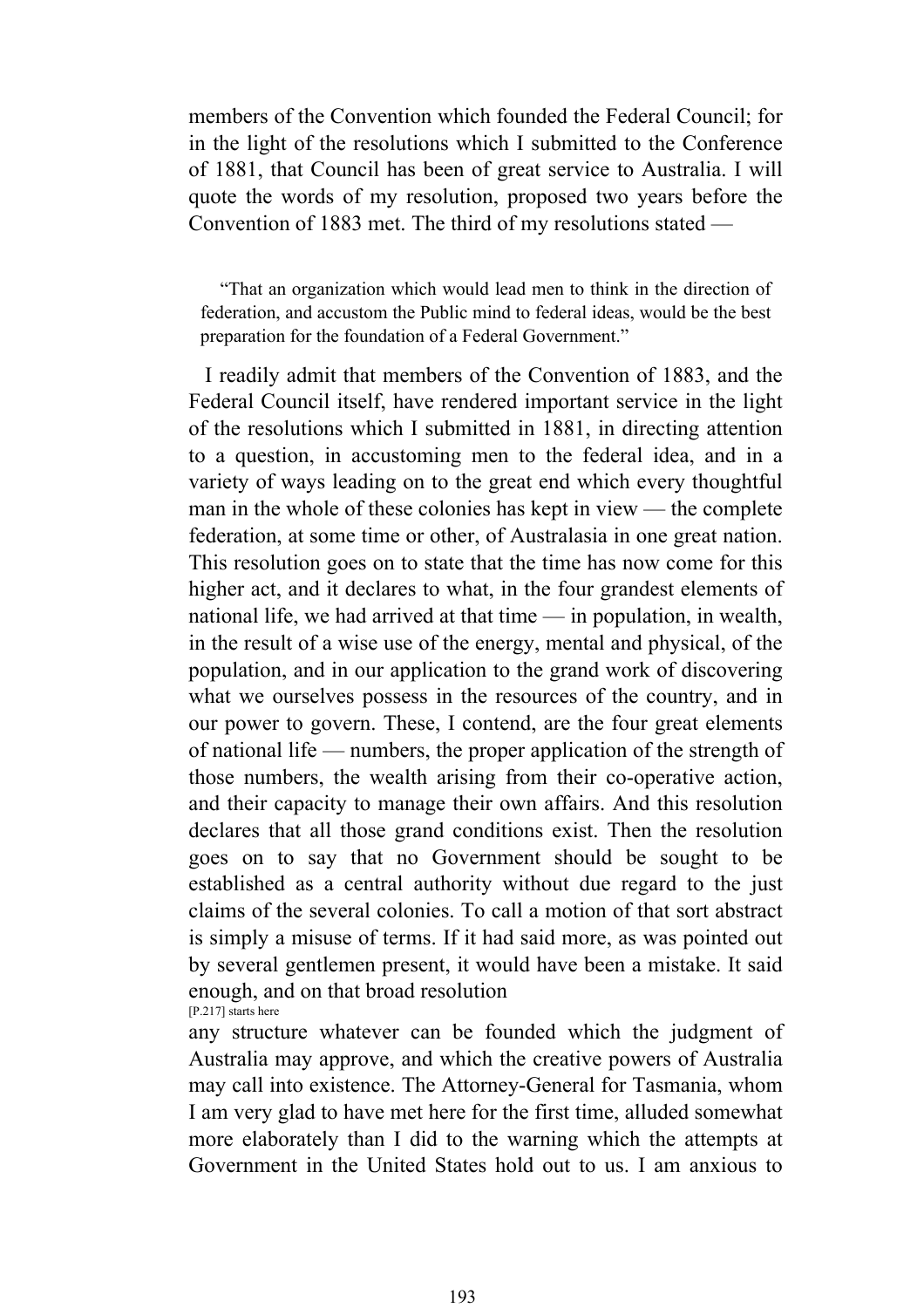state the case more definitely, and with the clearest accuracy that I am master of, because it seems to me that the early years of the existence of the United States supplies sounder lessons for us in this work than are to be found in the mother country or any other part of the world. Lest I should be mistaken, I am not going to speak of the advantages of the American organization. I am not going, to speak upon the results that have, followed that great organization. I am only going to allude to the process by which the American Constitution came into existence, as exemplified in a more forcible way than anything in the wide world can exemplify, the danger of these colonies going on longer in a separate condition. I say fearlessly that any person who really advocates the separation of these colonies — the continuance of that separation — can be no other than an enemy to Australian welfare; and I think I can prove conclusively, from the highest witnesses that history can produce, that the attempt to go on in that way in America is the most awful warning to us. I do not withdraw the adjective, I say the most "awful" warning. As I am anxious to be quite clear, I shall state five great events which mark the foundation of the present Great Republic. The first blood was shed at Lexington in April, 1775. A party, I think of some 800 English soldiers, who were stationed in Boston, went out to the village of Concord to capture some munitions of war possession of the American colonists. At Lexington they came upon a party of the patriotic colonists, and killed some eighteen of them. They did not get the munitions of war, because the Americans were on the alert and carried them to a place of safety, and the 800 English soldiers had to return to their quarters in Boston. But the hardy old Puritans — and here we [P.218] starts here

were amongst Puritans, but not throughout the struggle — waylaid them at every yard as they had to make their way back through the forest, and of the 800 only 500 reached their quarters in Boston. They were shot down like dogs in revenge for the first blood they had shed. That is the first great event in this rebellion. On the 4th July, 1776, the Declaration of Independence was approved. This, you will observe, was a considerable time after the blood-shedding at Lexington, because we never should forget, and no Englishman ought for a moment to forget, that there never were a people more loyal to the Throne of England than those Americans who were driven into rebellion by such practical men as Lord North and George III. They endured pains and penalties without number; they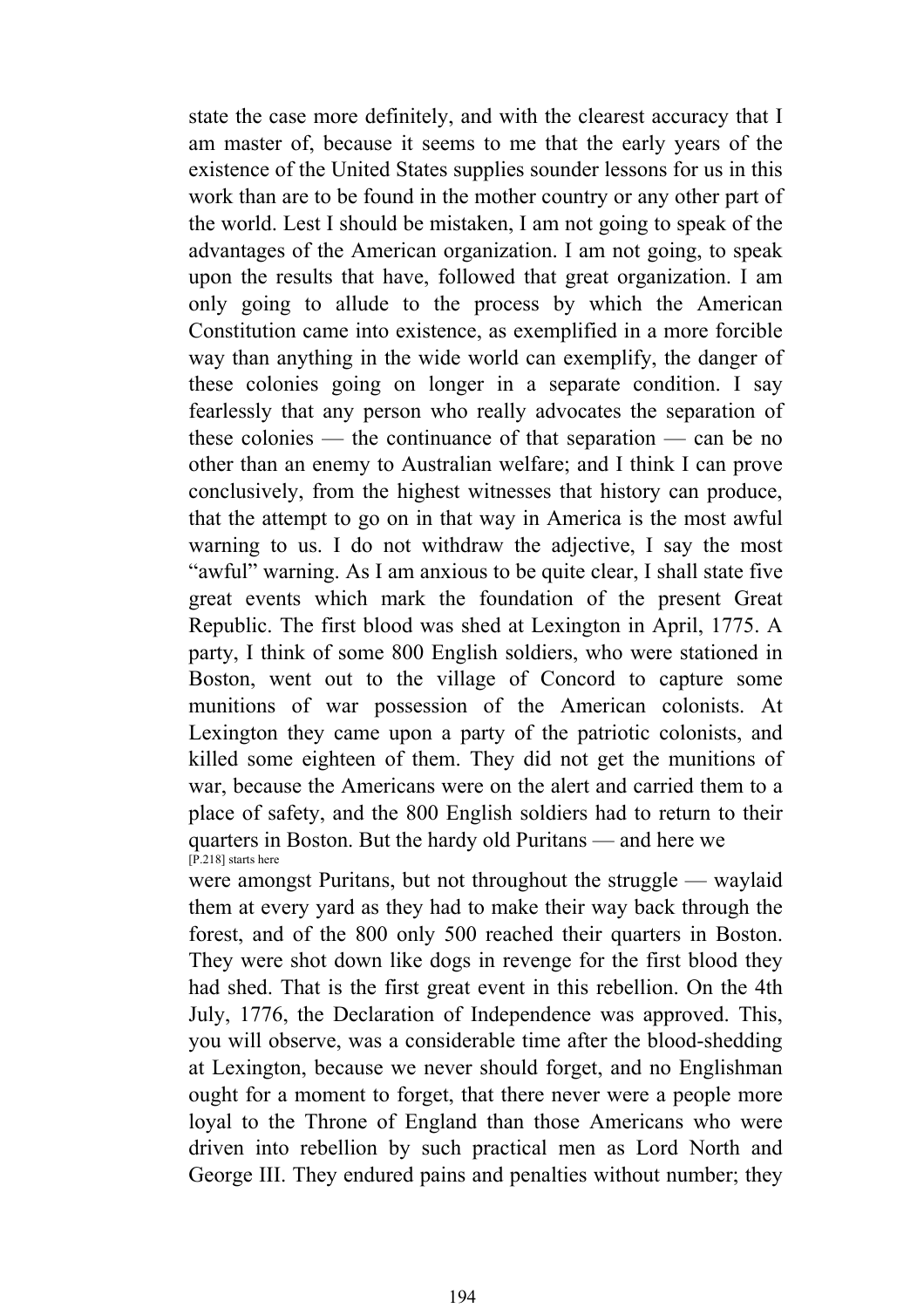endured pains and penalties which can never be properly described rather than forsake the standard of England, and it was only by the blundering — the wholly incredible blundering — of such men as George III. and Lord North (and they were practical men) that the American Colonies Were lost to Great Britain. It is worth while pausing to consider for a moment that when this Declaration of Independence was agreed to the delegates to the Convention were split up by the most incredible dislikes, antipathies, and attempts to undermine each other's influence. Though they all assembled with halters round their necks, and every man Jack of them would have been hanged if they had not succeeded in their object, they could hardly keep their bands from each other's throats. I mention these things as a fair warning for Australia. I only want to state the facts that the Declaration of Independence was agreed to in July, 1776; that the articles of federation and perpetual union were adopted on the 15th November, 1777; and that the Independence of the United States was acknowledged by England on the 20th January 1783. The event that led, as you no doubt all know, to the close of the war was the battle of York Town, and the 8,000 English troops coming before Washington and laying down their arms, or the complete outgeneralling of Lord Cornwallis by that great soldier George Washington. The Constitution of [P.219] starts here

the United States became the supreme law of the land by the ninth State required to give it validity signing it on the 21st June, 1778. So it will be seen that the Articles of Confederation did not come into force until one year four months and eleven days after the Declaration of Independence. During that time there was hardly any Government, notwithstanding that Washington had to contend against the experienced troops of England. The Constitution came into force just ten years and seven months after the Articles of Confederation, or five years and five months after the close of the war. For five years, therefore, during which this young country was in the throes of a terrible war, the people were carrying on the conflict under the Government of separate States with separate sovereignties. For five years afterwards they carried on their peaceful operations under the separate Government of these sovereign states. If it was necessary, I could bring before you hundreds of witnesses of the highest standing to show the disastrous effects of that temporary Government of the disunited States; but I shall only bring one — the one man without whose marvellous skill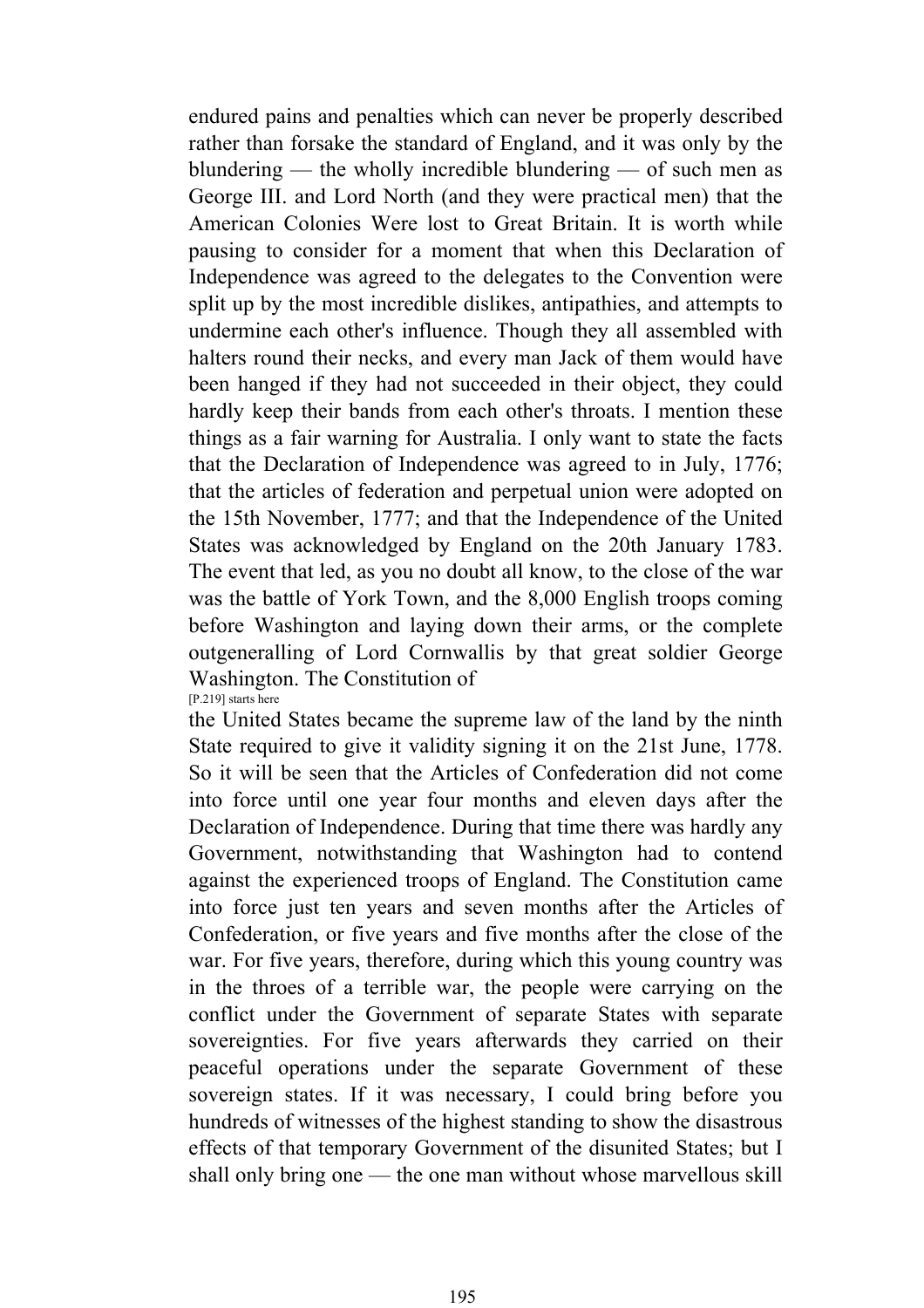as a soldier, without whose unequalled rectitude as a man and a great citizen, and without whose discernment and whose power of resource, which never failed him, the United States would never have accomplished their independence, and without whose wise counsel, whose great example, and whose commanding influence in peaceful times. they would have broken down — George Washington. All through the awful time that he was fighting against the Crown of England for the independence of the United States hardly a day passed over his weary head without bitter complaints from him of his want of support. I will not, however, quote from the scores and scores of his letters complaining of the disorganized state of the Government under the Articles of Confederation during the war, but I will come to the time of peace. The disorganization, the feebleness, the inadequacy of the Government for any rational purpose was so great that the prophets of evil, the marplots — and they are always too plentiful all over the world — were pointing out with

[P.220] starts here

sinful jubilation that the states would soon break down, and that they could not hold out much longer; and it is said that the old king revelled in the anticipation of the collapse of this young Republic. But I will come now to the opinions of George Washington after peace was proclaimed — after the independence for which he had fought so well, setting an example which can never be exceeded and whose independence he, and he alone, won. In 1784, a year after the independence of America was acknowledged by the Crown of England, he writes thus to one of his compatriots: —

 "The want of energy in the Federal Government; the pulling of one state and parts of states against another; and the commotions among the eastern people" —

 They had broken out into riot and actual rebellion in several places.

 — "have sunk our national character much below par, and have brought our politics and credit to the brink of a precipice. A step or two more must plunge us into inextricable ruin. Liberality, justice, and unanimity in those states which do not appear to have drunk so deep of the clip of folly, may yet retrieve our affairs, but no time is to be lost in essaying the reparation of them"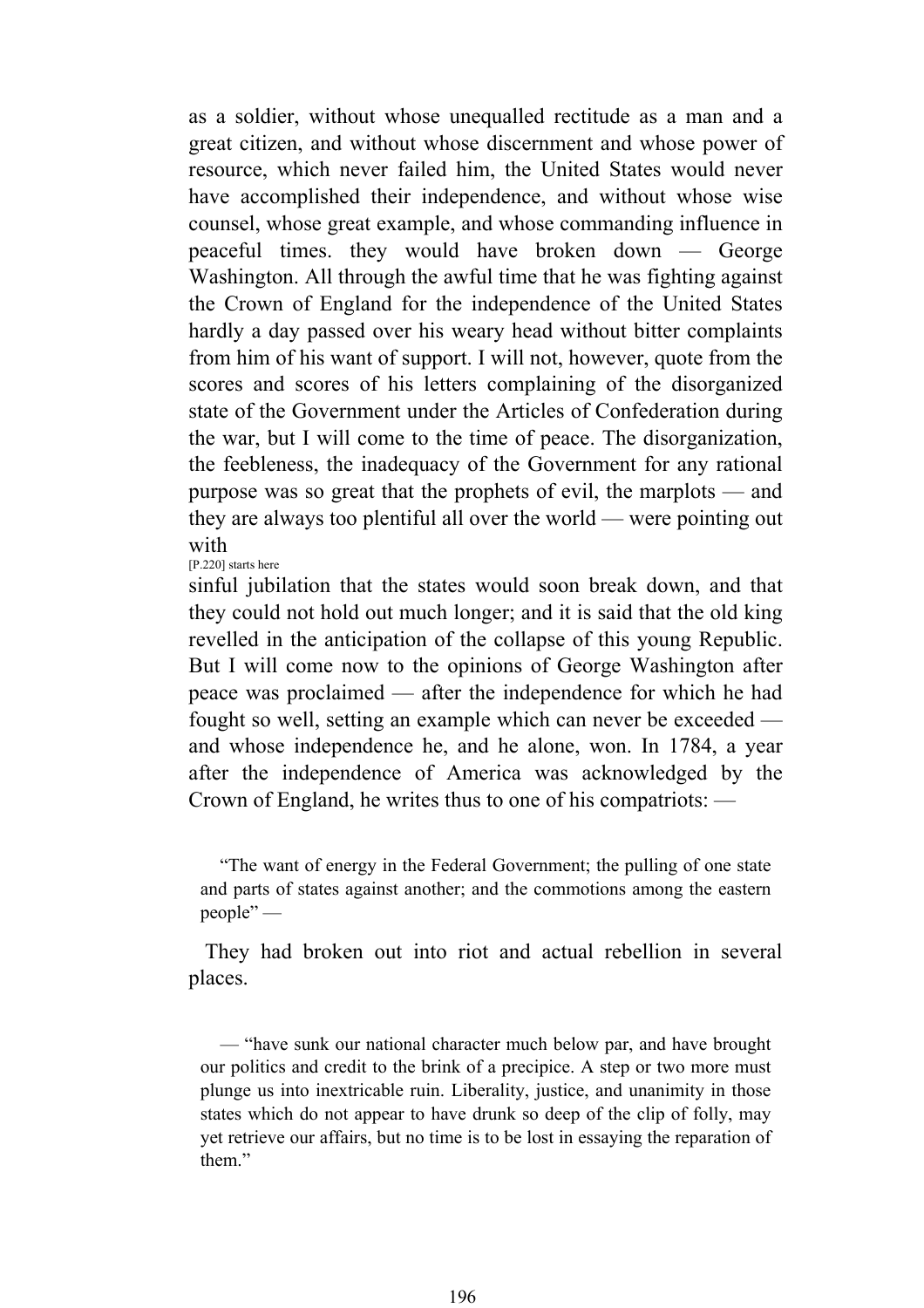He writes to another friend thus: —

 "However delicate the revision of the federal system may appear, it is a work of indispensable necessity. The present constitution is inadequate; the superstructure is tottering to its foundation, and, without help, must bury us in its ruins."

 That was after ten years of Government by a cluster of separate states. Again, writing to Edmund Randolph, on the occasion of his appointment to the head of the Congress, he says: —

 "Dear Sir, — It gave me great pleasure to hear that, the voice of the country had been directed to you as chief magistrate of this commonwealth, and that you had accepted the appointment."

 Of course, no one will confound this with any appointment to the Presidency, which did not come into force till some years afterwards. The letter proceeds: —

 "Our affairs seem to be drawing to an awful crisis. is necessary, therefore, that the abilities of every man should be drawn into action in a public [P.221] starts here

line, to rescue them, if possible, from impending ruin. As no one seems more fully impressed with the necessity of adopting such measures than yourself, so none is better qualified to be intrusted with the reins of Government<sup>"</sup>

 Here, then, I bring one great witness out of hundreds to show, not simply the inadequacy, but the impossibility of governing the people by a number of authorities, and it seems to me that this one case supplies a warning to us not to attempt anything that would disorganize authority and separate the powers which are always most wanted at a time when it is most difficult to obtain them which are always of most value to the citizens governed at a time which allows of no processes to bring them into existence. If they do not exist already, the country that trusts to such helps as those is lost; and Washington saw clearly enough, from an experience which no other man living had obtained, that America would have been lost had it not been for the wise counsels which led to the adoption at last of the present Constitution and Union Government under it, which now rules between 60,000,000 and 70,000,O0O of free subjects. I will endeavour to state as briefly as I can, and, of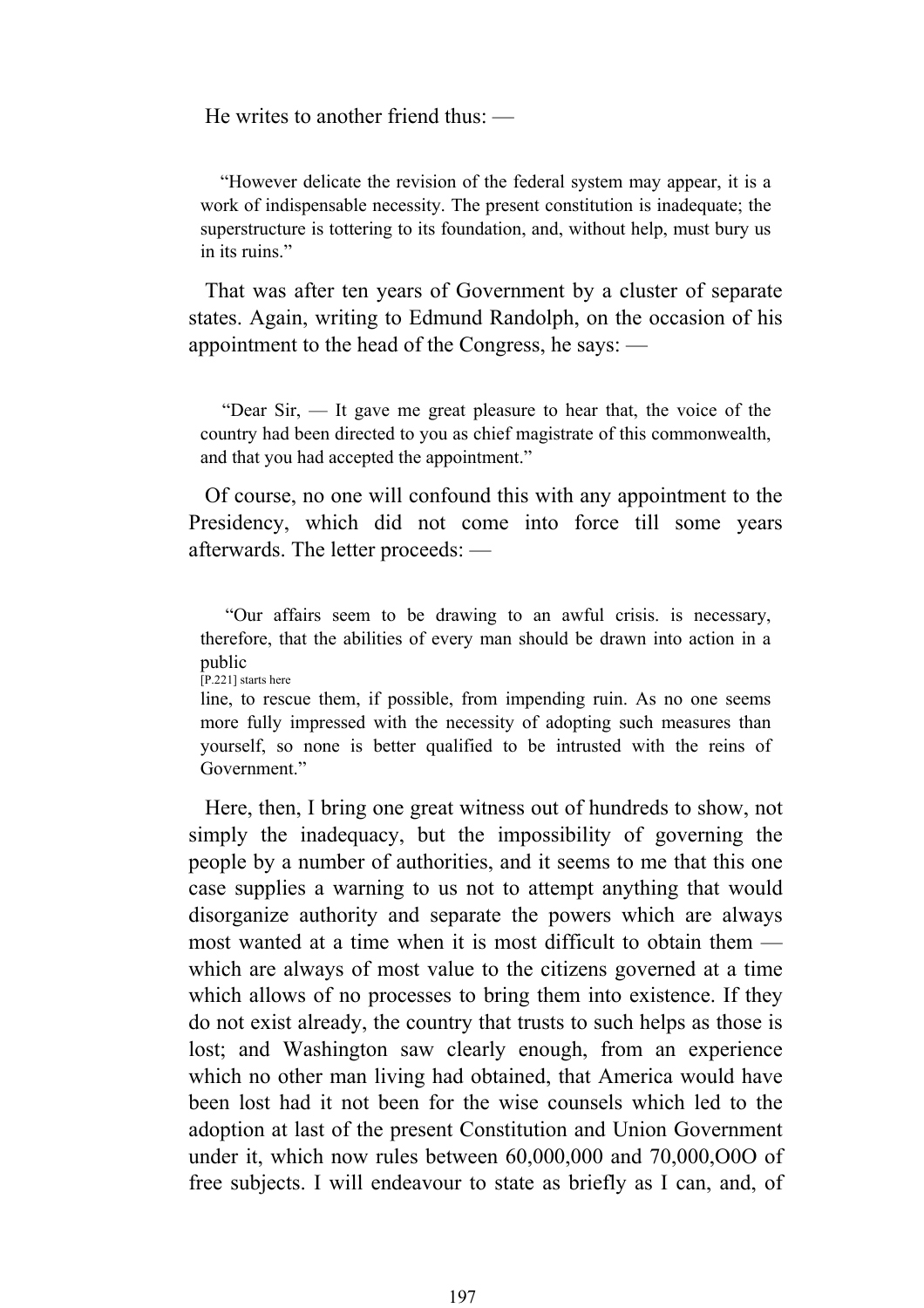course, with as much force as I can, the great objects of a Central Australian Government. I omitted entirely some of those objects in my opening speech, because I had really been in a condition in which I could give attention to nothing up to the morning on which I spoke. I would willingly have left the Conference that day for the mere purpose of rest, and it is no wonder to myself that I lost sight of some of the more important of those objects. Two of the most important, from a practical point of view, relate to the Asiatic races and to the islands of the Pacific. No one, I presume, will doubt the principle of growth in the Australian people. What we are to-day is nothing to what we shall be this day twelve months, and if men could go away beyond the reach of the telegraph and post office for ten years, and then return, they would hardly believe that the Australia of the year 1900, was the same country as the Australia of 1890. The elements of growth among us are simply marvellous, and they will go on in an increasing ratio as time progresses. Who knows what troubles

[P.222] starts here

may arise in relation to those countless millions of inferior members of the human family who are within easy sail of these shores? Who knows what will take place in the next decade in the empire of China? There are many strong evidences that the thin end of the wedge of change has been driven into that empire, which remained in seclusion for centuries and centuries; and looking to the weak organization of the governing powers, who knows what new forms of socialism may not split up the empire of China with its 400,000,000 men and women? Who knows what form the policy of that vast empire may assume, and who would dare to foreshadow how intimately it may concern the free peoples of this country? I spoke just now of the efforts of New South Wales to restrict the tide of Chinese immigration. I hope I shall be permitted to state here what I have often stated in other places, in order that there may be no misunderstanding as to what my view on this point is. I am not one of those, as I have repeatedly declared elsewhere, who regard the Chinese people with any feeling of loathing. I am not one of those who wish to look down upon them as a people who are in their habits particularly inferior to us. On the contrary, I believe them on the whole to be a law-abiding, industrious, frugal, and peaceable people. I have never opposed the Chinese on any ground derogatory to their character as members of a civilized community, but I have opposed their entrance into Australia, because I believe it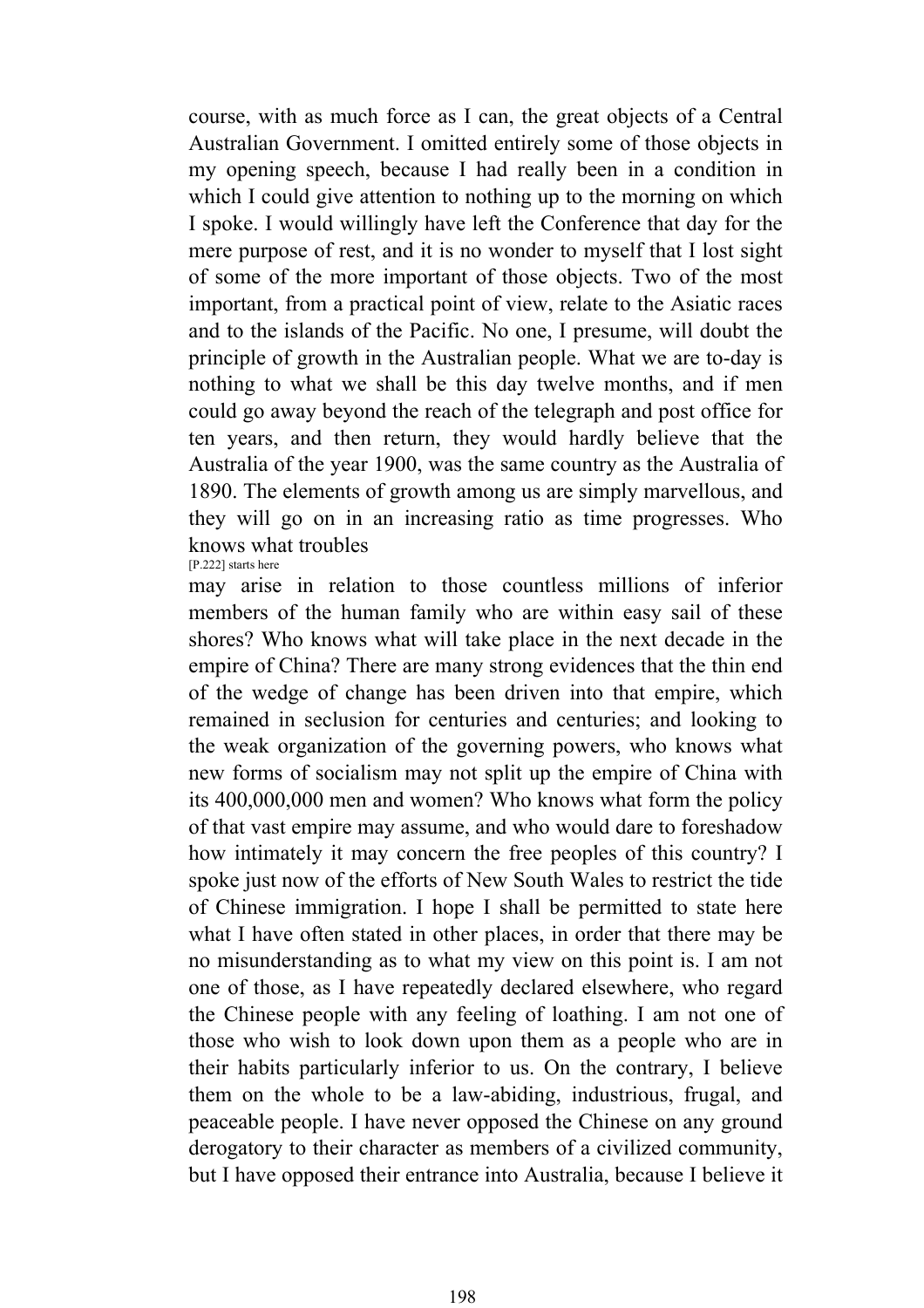is my highest duty and the highest duty of every person who has imagination in his composition to do so. I believe it to be the duty of every one to endeavour to preserve these Australian lands which were acquired according to the rights of nations, for a people modelled on the type of the British nation; and it is on that ground, and oil that ground alone, that I have opposed the introduction of the Chinese. I wish to refer to the question now in a much higher light. I cannot lose sight of the fact that these people number upwards of 400,000,000, that they are a hardy race that they are an adventurous race, and, what is of more importance to us, that they are an imitative race. What we can [P.223] starts here

do they will try to do, and they will, with greater or less success, accomplish it. It is said that Napoleon I., who certainly, in the qualities of statesmanship, was amongst the giants of the world, once expressed his opinion that it was only necessary for the Chinese to acquire European arts, especially the art of shipbuilding, in order to conquer the world. The saying, whether correctly attributed to Napoleon or not, conveys the truth that there are elements of power in this nation, because there is no power except in the number of human minds and human organisms. It is population alone which gives the foundation of power in every structure of government under the sun. And I say again, it is in the highest degree necessary, and it may be necessary to the security, to the integrity, and to the honour of Australia, that there should be a central power to do what is wise and fitting the occasion in regard to these multitudes of Asiatics. Turning from that field to the. field of the South Sea Islands, I have no doubt whatever in my mind that if there had been a central government in Australia — if Australia could have spoken with one voice in the year 1883, New Guinea would have belonged to Australia.

## Sir SAMUEL GRIFFITH

— Hear, hear.

## Sir HENRY PARKES

 — I have no doubt whatever of it, and I do not think that my person with a mind accustomed to the contemplation of events, or at all acquainted with Australian history, can doubt it. We know what has followed. As was pointed out by my colleague (Mr. McMillan) with great force and accuracy yesterday, those great armed powers of Europe which are shut in from the sea are not only wanting more earth for their multitudes to live upon, but are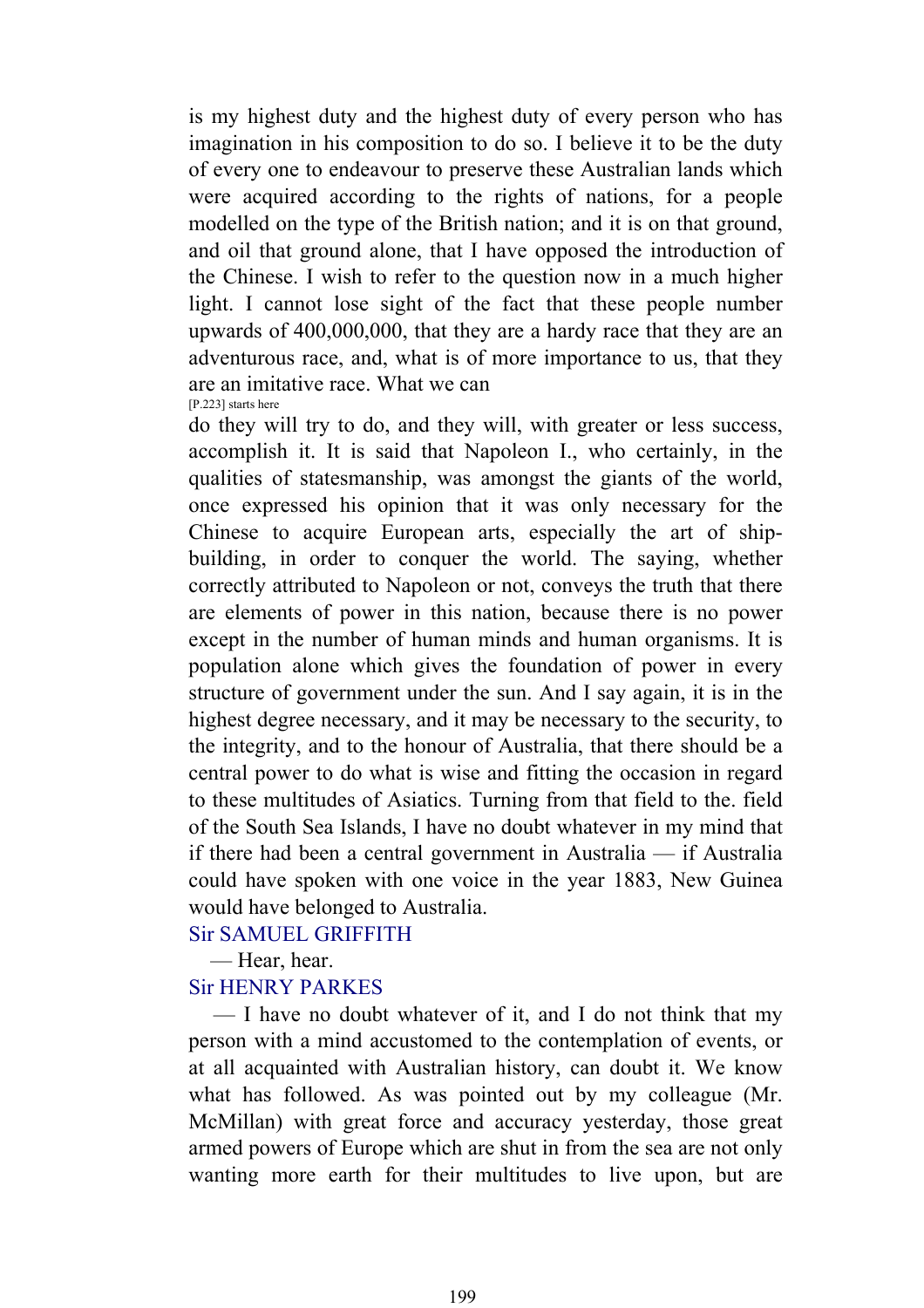wanting the earth which fronts the ocean in any part of the world. I am treading somewhat on dangerous ground, and I do not care to pursue this idea, but we all know what has occurred. We know the tortuous ways in which persons who have had to negotiate with England have acted, and with what marvellous tenacity they hold to any authority in the Southern Seas. Now, Australia [P.224] starts here

ought to be mistress of the Southern Seas. The trade, the commerce, and the intercourse of those groups of rich islands ought to Centre in our ports, and with these advantages we ought, to hold the mastery of the hemisphere. That is our destiny, and it will come. But why should we not let it come with the least pains and penalties, with the least delays, and with the least possible loss of time and opportunities. These are two very great objects which can only be properly attained, properly promoted, by a Federal Government. I think I agree in the main with Mr. Macrossan's view as to the necessity of giving power, all the power necessary, to this Government, if we assent to create it. I also agree with Mr. Playford, and it affords me unspeakable happiness to do so, that it will be the duty of the Convention, if it is called into existence, to jealously watch the rights and privileges of the provincial Governments. I agree entirely, and I have as much interest in it  $$ as a citizen of New South Wales — as any of the members of the Conference, I agree entirely, I say, in not stripping the colonial Governments of my power which they can hold, consistently with due power being given to the Government which represents them all. But there are even higher objects than these waiting to be achieved by an Australian Government, a Government that can appear everywhere as representing the whole people, a Government to which the doors of every Court will be thrown open, and before which no nation would appear except with respect and proper appreciation of its present and future importance. There is the national credit, which has been alluded to already, and I will only pass it by with one word, that the credit of Australia under the powers of a Federal Government would, I think, be second to none — certainly it would be second to none excepting England. She would stand amongst the best before the world. Is that no light object? Is that no object in the direct material interest of Australia? There is a higher object still — the object of a national influence. What influence have these detached colonies? It is surprising that they have so much; but the influence of the proudest — we will [P.225] starts here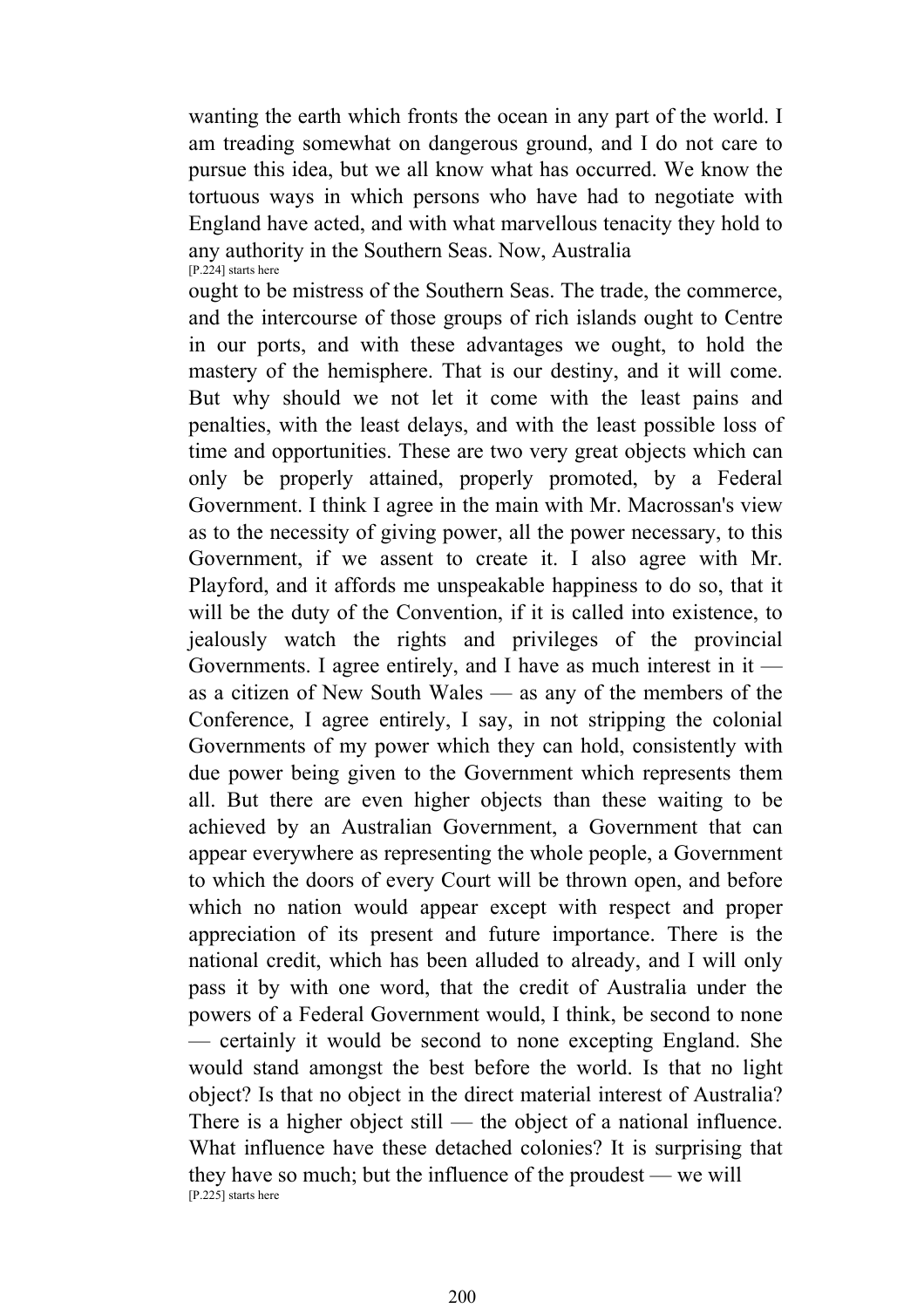say Victoria — is nothing to the influence of an Australian nation, an Australian Government. She would be able to influence the destinies of civilized men in all parts of the world. It cannot for a moment be doubted that there is another object scarcely less than this — and I hope Sir J. Lee Steere will not consider that I am merely dealing with imaginary things — there is the object of exercising national power in the community of nations all over the world. Who can doubt that our national power would be incalculably increased by its being exercised by one strong intelligent head? And there is, highest of all, the object of national honour. Why should not the name of an Australian be equal to that of a Briton? Why should not the name of an Australian sailor be equal to that of a British sailor? Why should not the name of an Australian citizen be equal to that of the citizen of the proudest country under the sun? All those grand objects would be promoted by a national organization. But there is something more. Make yourselves a united people, appear before world the as one, and the dream of going "home" would die away. We should create an Australian home — our rich men would find avenues for the employment of their talents, and for the expenditure of their superfluous fortunes on the spot — the Governor-General of Australia would be able to hold a court that would be as attractive as that of the monarchs of the old world, which is not a light thing to be passed over as a mere matter of sentiment. We know what was said by a wise minister to a European potentate who declined to do some trivial thing on the ground that it was only a ceremony. "My liege," said the Minister, "you are only a ceremony." He knew how much the world is moved by the forms, by the ceremonies, and by the social influences which are brought to bear, and which are inseparable from a high state of civilization. We should have "borne" within our own shores; "home" with all the lofty ideals for the mere socially ambitious. We should have avenues of employment for the most gifted among our sons, and there would be no object of ambition superior to what would be presented to them on the spot which gave them birth. For some [P.226] starts here

years past, I have enjoyed the acquaintance of a man who is perhaps the highest student of the materials of history living in our country. A few years ago I was introduced to Mr. Lecky by Lord Tennyson. I have had frequent opportunities of enjoying his conversation under his own roof, and I am in correspondence with him now. On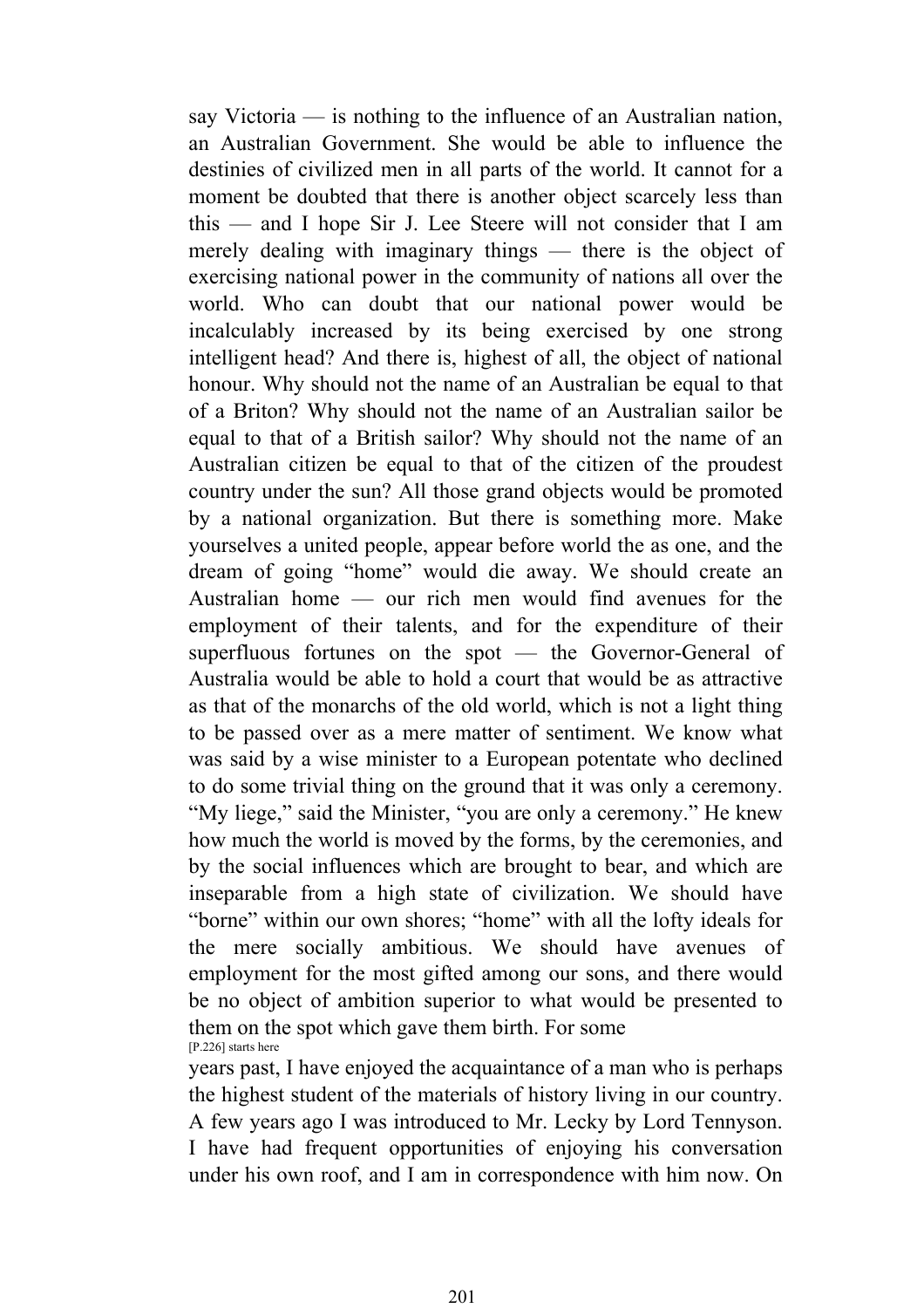Tuesday last, I received a letter from Mr. Lecky on the federation of the Australian Colonies, and I don't think it out of place — and I am quite sure that, if it were possible, I should have his permission to read it to the Conference. He writes to me on the occasion of my sending him the federation papers, and his letter is dated December 28, 1889. It is as follows: —

 "DEAR SIR HENRY, — I have been reading, with great interest, the papers you were kind enough to send me. Your great work seems marching steadily to its consummation. If a federal system such as you propose, had existed in the American Colonies — "

 Let me say, here, that if there is a man living who has ransacked the archives for the materials of American and English history, it is Mr. Lecky. He knows, probably, more than any other Englishman about the events which led to the loss to Great Britain of the American Colonies. He writes: —

 "If a federal system such as you propose had existed in the American Colonies in the last century, it is probable that their quarrel with England would have been avoided."

 I have already pointed out, what history points out, how anxious the whole of the great men who founded the American Union were to avoid a separation. There never was a more loyal subject of the British Crown than George Washington, and there was not one of the great men who had a hand in framing the Constitution who would not gladly have allowed the country to remain a part of the Empire. Mr. Lecky proceeded —

 "The only wish of Grenville was, that they should have an army for their own protection."

 Let me pause here. In what was considered to be a most propitious change of Ministry, under the leadership of Lord Grenville, the object was not to endanger the connexion, not to [P.227] starts here

tyrannize over the American Colonies — but, on the authority of this great historian, that the American Colonies should have an army for their own protection. They could not, however, agree to give it sanction, on account of the awful dismemberment arising from the existence of so many separate Governments.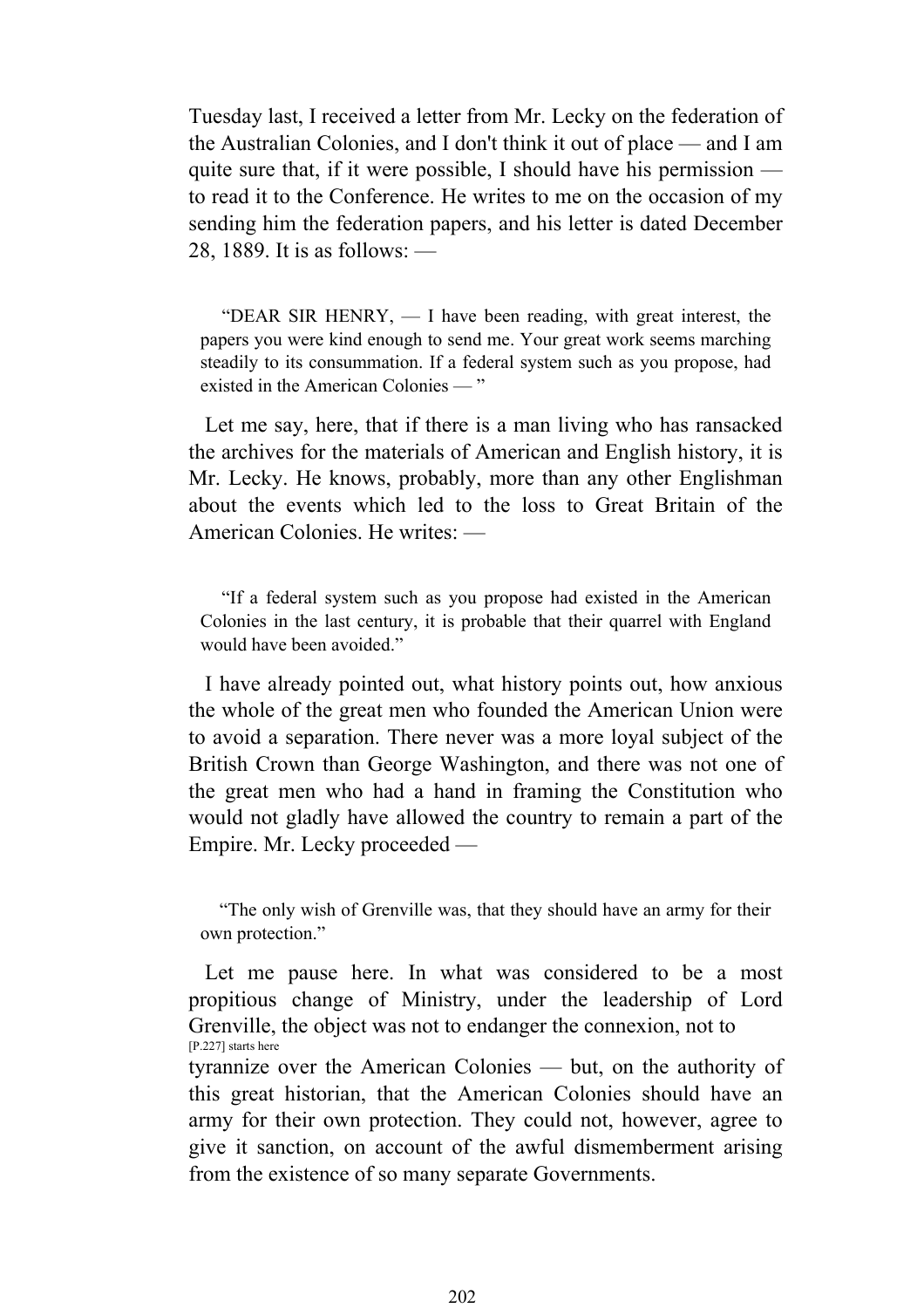"The only wish of Grenville was that they should have an army for their own protection; but there was then no single body which could represent them all, and it was the extreme difficulty of obtaining the concurrence of a great number of separate Legislatures that induced him to adopt his fatal plan of taxing them by means of the British Parliament."

We now have it, on the authority of Mr. Lecky, than whom there can be no better, that Lord Grenville's object was not to tax the American people, and he would not have done so if he could have got the assent of any single body to the formation of an army, or if he could have avoided the chaotic cavillings of the thirteen separate Legislatures, and induced them to tax themselves. Mr. Lecky further states: —

 "If America had then been constituted as Australia would be upon your plan, no difficulty would have arisen, and it is totally certain that British taxation would never have been proposed."

 I do not know whether the word "totally" is a correct rendering or not. In conclusion, Mr. Lecky says —

 "You seem to be engaged in a work of unity and conciliation, the most appropriate and noblest employment of old age.

"Believe me, dear Sir Henry Parkes, with best wishes,

"Faithfully yours,

"WEH LECKY"

 Something has been said by several honorable gentlemen, and especially in those model addresses which were delivered by the delegates from New Zealand, in both of which the highest tone of the gentleman was preserved with the resolute determination of the citizen — perhaps overmuch said, about loyalty. As I observed just now, I do not think that I need any witness to my loyalty; but I cannot shut my eyes to the fact that the future is in the hands of the all-wise God. It is impossible to forecast what the march of events may bring forth — it is very unlikely, indeed, that I shall live to see them — but I trust I am gifted [P.228] starts here

with sufficient foresight to contemplate in some measure what may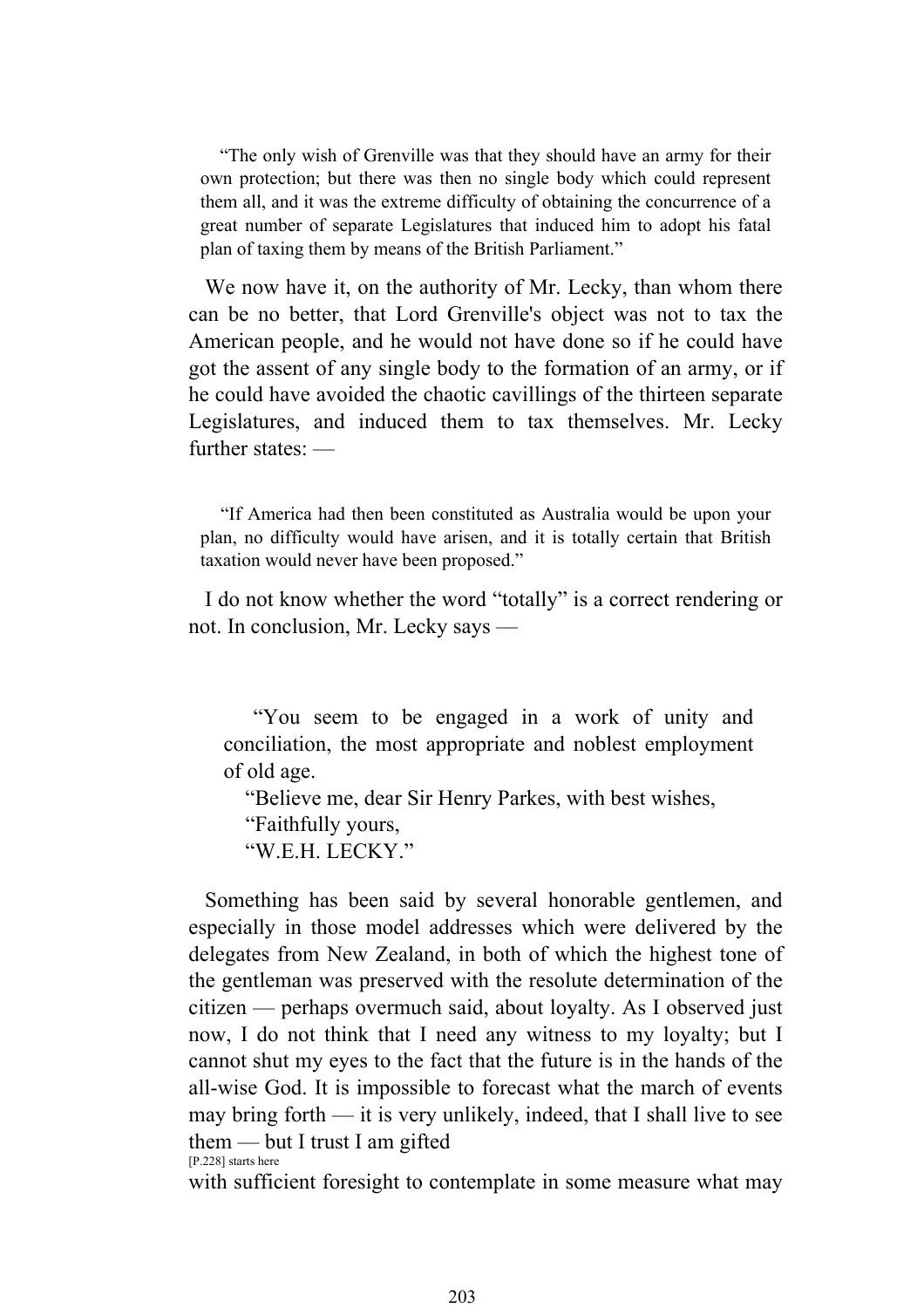occur. It may be — because the greatest events are often sent on their sliding-plane of operation by the most trivial circumstances that the Australian people may not always live under the English flag. I pray God they may. I believe they can have no higher destiny. A religious poet says —

"Prayer is the soul's sincere desire, Uttered or unexpressed, The motion of a hidden live, That trembles in the breast.

 My whole being trembles with an unuttered prayer of that kind, that the whole of the British possessions may remain for ever forming parts of one beneficent Empire such as the world has never seen. I can see no permanent obstacles to such a grand consummation; I see no reason why the Australias should not become a Federal Dominion, a result which we are all, I hope, now trying to bring about. The North American Colonies will, I think, become more completely a Federal Dominion by some reform of their present Constitution. Our South African possessions may, with great care — and great care will be necessary — become also a cluster of states; and I can see no reason on earth why this comparatively great independent congeries of states should not unite with the mother country in forming an Empire such as has never yet been formed, and which would carry our language, our laws, our social habits, our literature, our great stores of science, to all parts of the habitable globe. My prayer is that wise counsels and unforseen beneficent influences may bring this about. But it may be otherwise; it may be, as many very respectable and reputable citizens dream, that we shall form a nation by ourselves. But whatever is the future destiny of Australia — whether it is the grand destiny of forming part of this new Empire that ought to rule, in the interests of peace, the whole world, or whether it becomes a separate nationality — what we are attempting to do now is commended by wisdom, commended by foresight, commended by every principle of national morals, and will be equally beneficial to the

[P.229] starts here

people whatever course events may take. I trust that this Conference will lead to a better understanding. I deny that I have been the means of any disturbance. Whatever quarrels may have taken place,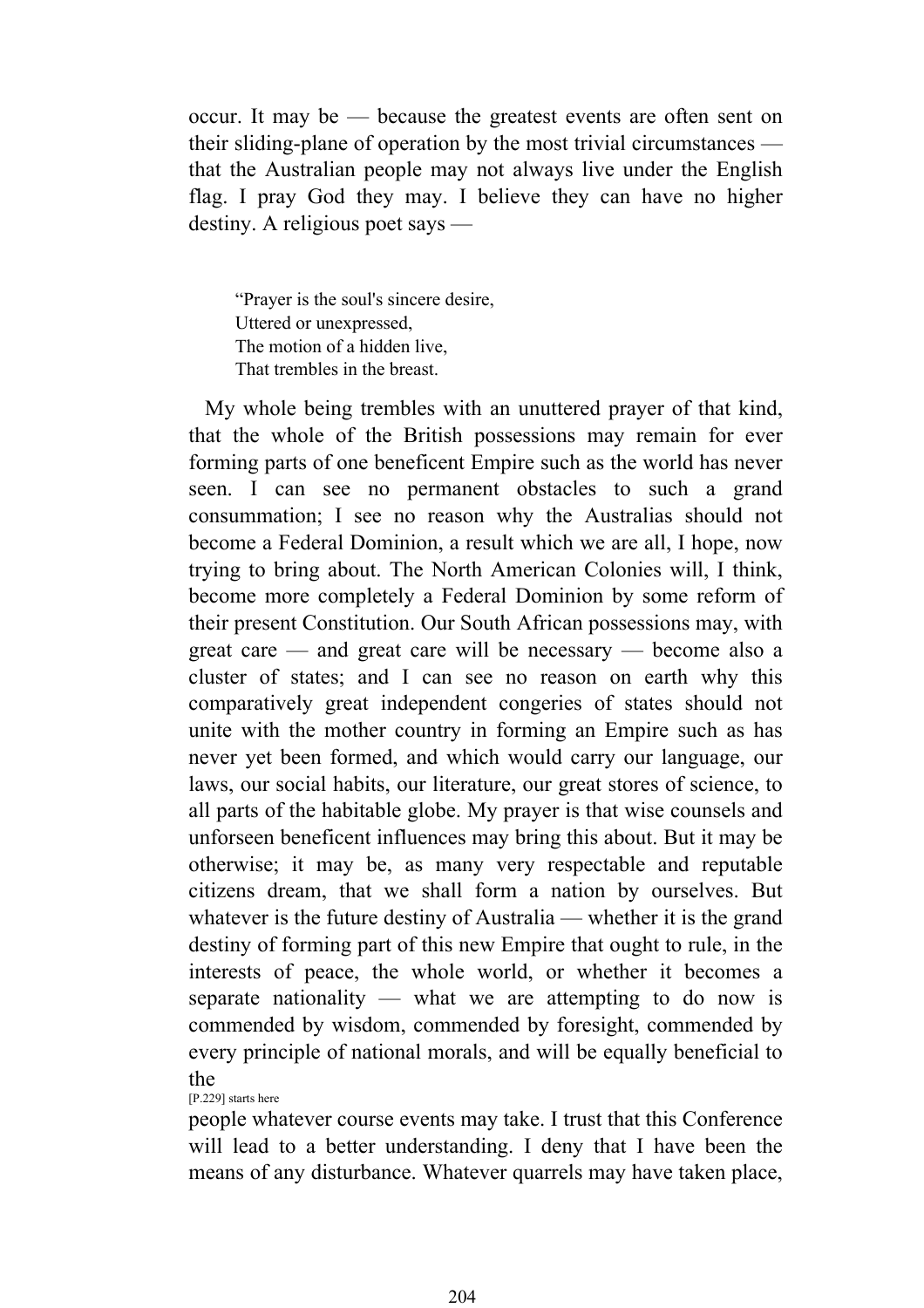New South Wales has never been the aggressor. I say that very deliberately. If a Conference assembled, as it did assemble, and certain members of that Conference, including the representatives of New Zealand, went behind the back of the Conference, and voted in their own interests on what they were to consider in the interest of all the colonies, New South Wales had no part in it; she was the victim. If a tax, which to my mind is the most barbarous that we could conceive, is levied upon the live stock of the country — upon the food supplies of the people — we are not the authors of it. If there is not free intercourse across the River Murray we are not to blame. We established free intercourse between South Australia, Victoria, and New South Wales at a cost to our taxpayers of £60,000 per annum — it existed for some time; it was at length abrogated, but not by New South Wales. A few months hence it will be 36 years since I was elected to the Legislature of New South Wales. I am not going to state these few facts for the purpose of enabling any one to write my biography, but for another purpose. Since then I have been elected to that Legislature considerably over 30 times. I have passed through more than 30 contested elections, I have been at the head of five administrations, and I have sat in every Parliament, and voted, with one exception, on every great question. Now I am going to state why I gave you these facts. In no parliament, in no public group meeting, in no group of my fellowcitizens, in no intercourse with any personal friend, has the word "retaliation" ever fallen from my lips. Retaliation between nations is an abomination to me; and whatever provocation the colony of New South Wales has had, I have held this doctrine to my angry fellow colonists who have appealed to me time after time, that nothing, would induce me ever to give my adherence to the wicked principle of retaliation. One Christian people has no moral right to retaliate upon another, unless they desire to set the world by the ears. Where

[P.230] starts here

does such a policy as that lead to? For the most part our markets have been thrown open to all of you. I believe with my colleague that New South Wales could better than any of the other colonies endure to live alone; and I believe that if any of the colonies have an interest higher than the rest in this question of federation it is the smaller colonies. I ask, with every respect, how would it be possible for Western Australia to remain outside a federation of the colonies? I live in a Sydney suburb, which is separated from the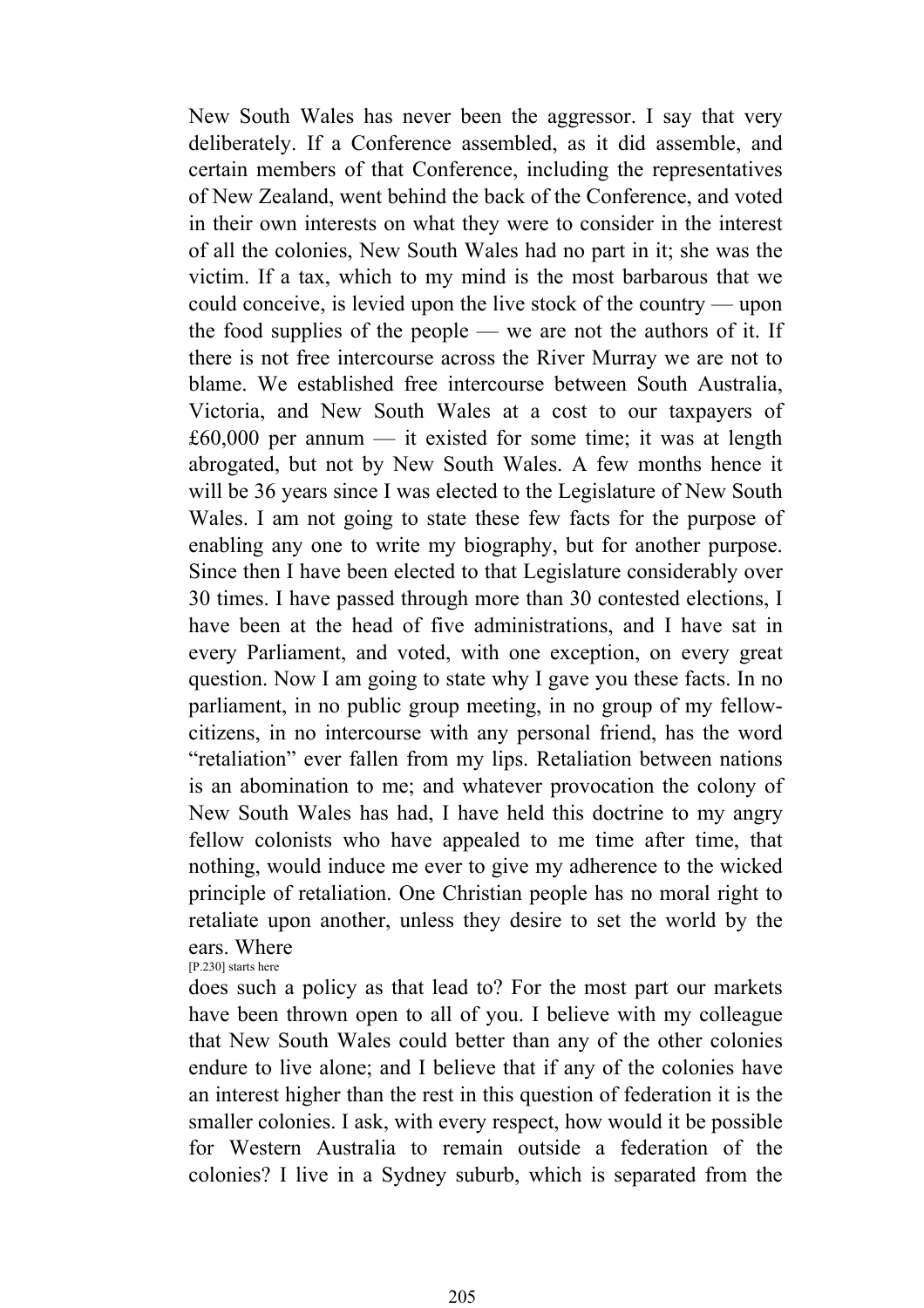city by one of the arms of Port Jackson; and this Sydney suburb contains more than two-thirds of the population of all Western Australia. Its 30,000 inhabitants, however, send only four members to our Parliament, whereas the 44,000 in Western Australia have a Parliament of their own, with the incalculable advantage of Sir James Lee Steere as its president. Surely the great colonies — great in population, great in wealth — have less interest in federation than the smaller colonies. I think we could defend our ports a little better than Western Australia could defend hers if a time arose for defence; I think that from our resources, our position, the undoubted skill and enterprise of our people, we are as well able to take care of ourselves as are the people of Western Australia. But all through these negotiations I have not only said that we are willing to come into a Federal Dominion with the smallest colonies, but I have said that we seek no advantage for ourselves; we do not wish to make any condition whatever: we are prepared to trust to the wisdom, to the honour, and to the justice of a Federal Parliament, and to commit all our interests to it. That is our position, and unless we are willing to trust to a Federal Parliament, I cannot understand how we can hope to federate in any way which will be worthy of the name. As I did not wish, in the first place, even to mention the name of New South Wales, I am still, if possible, more unwilling to introduce the subject of its fiscal policy. I have no fear of the policy of New South Wales being reversed. I have confidence that that policy will gain strength in the next appeal to the people, and I tell this Conference that, whether we federate or not, I shall not abate [P.231] starts here

one jot of my efforts to promote the noble policy of freedom for the exertions of civilized men. I only mention my determination, as a citizen of New South Wales, to still promote our own policy, first, that there may be no misunderstanding in the matter, and, secondly, to show the genuineness of my professions. We are told that we shall be overwhelmed in the Federal Parliament by those who favour the opposite policy. Even if that fact could be demonstrated to me, it would in no way turn my course in seeking to build up in these colonies a Federal Dominion. I would still vote for the same policy; and, though the first wave of Parliamentary authority might be against it, I should have no less confidence in its ultimate triumph believing as I do that it is based on principles which are eternal — the principles of justice, of freedom, and of human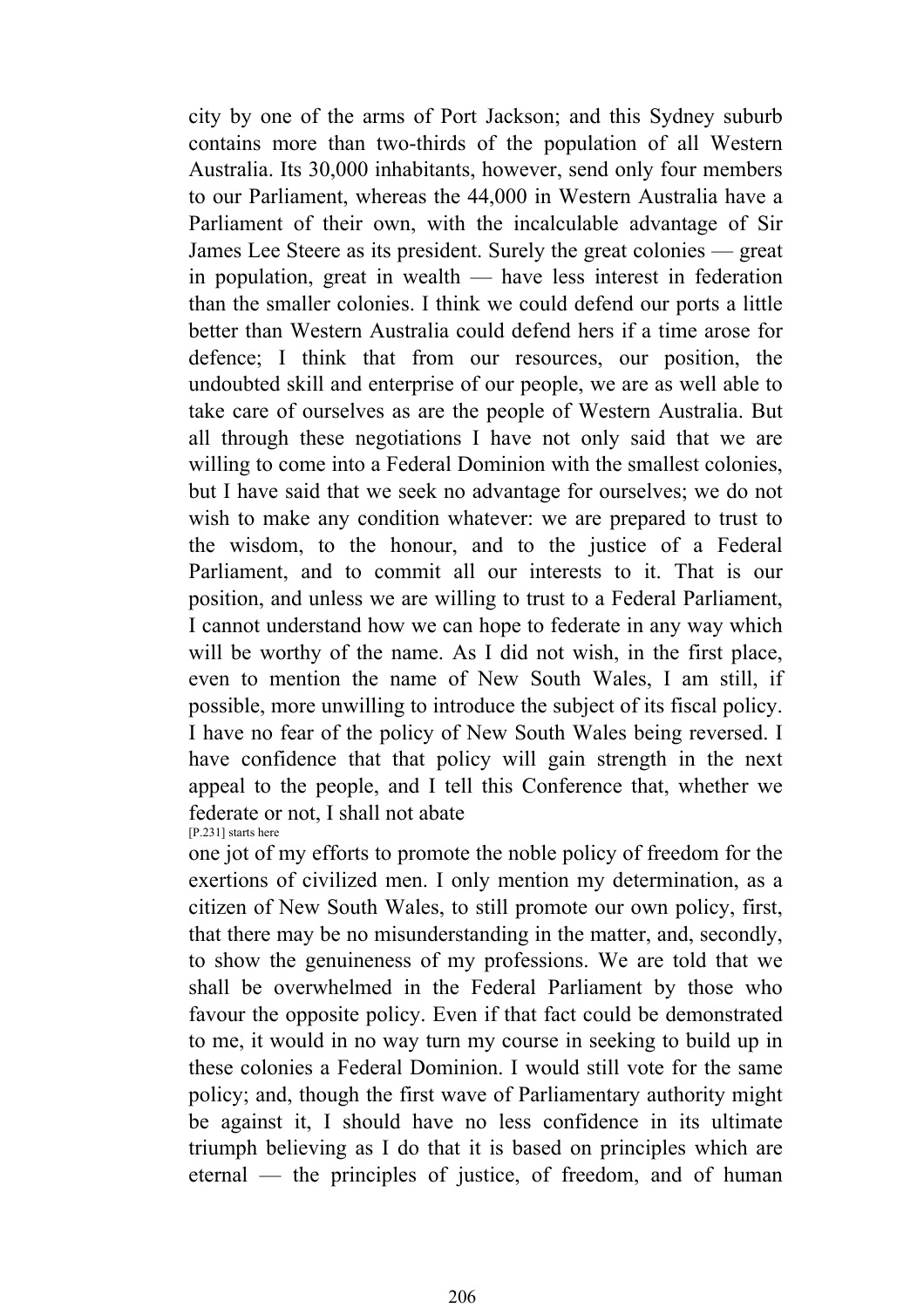brotherhood — of the ultimate ascendancy of which I have no fear. That in no way intimidates me, or qualifies my desire to enter into a Federal Government. I have thought it necessary, after what has been said, to speak thus plainly. I should have been perfectly willing, as I said at the opening of my speech, to have left the name of New South Wales out altogether, but other gentleman were not willing to take that course. I have stated my views very briefly on those points which have been introduced into the discussion. But the main object for which, representing New South Wales, I stand here, is to say that we desire to enter upon this work of federation without making any condition to the advantage of ourselves, without any stipulation whatever, with a perfect preparedness to leave the proposed convention free to devise its own scheme, and, if a central Parliament comes into existence, with a perfect reliance upon its justice, upon its wisdom, and upon its honour. I think I know the people of New South Wales sufficiently to speak in their name; and I think I can answer for it that an overwhelming majority of my countrymen in that colony will approve of the grand step being taken of uniting all the colonies under one form of beneficent Government, and under one national flag. Of course I must trust to honorable gentlemen not inferring that when I [P.232] starts here

talk of a national flag I mean anything that is not perfectly in accord with the flag of England, I only mean a flag to represent the whole of the people within the shores of Australia. I came here with my mind quite untrammeled, quite unbiased, anxious to join the other colonies, and it is my most firm belief that if we arrive at this great end of forming an Australian Dominion, we shall do the grandest work that is possible to our hands and to our generation. Even if honorable gentlemen doubt that this end can be attained now — and I do not doubt it — there can be no doubt it will be attained in a short time. The great living principle of federation has seized the hearts of the Australian people, and it will warm their nature, take deeper root, and have more splendid attraction as events disclose themselves. And whether we are a federated people within the next two years, as we may be and ought to be, or not, we shall be a federated people within the next decade, if not much sooner. I pray God that this event will come about by the wisest counsels, that it will not be delayed, and that it will be crowned with every kind of happiness for the United Colonies.

The PRESIDENT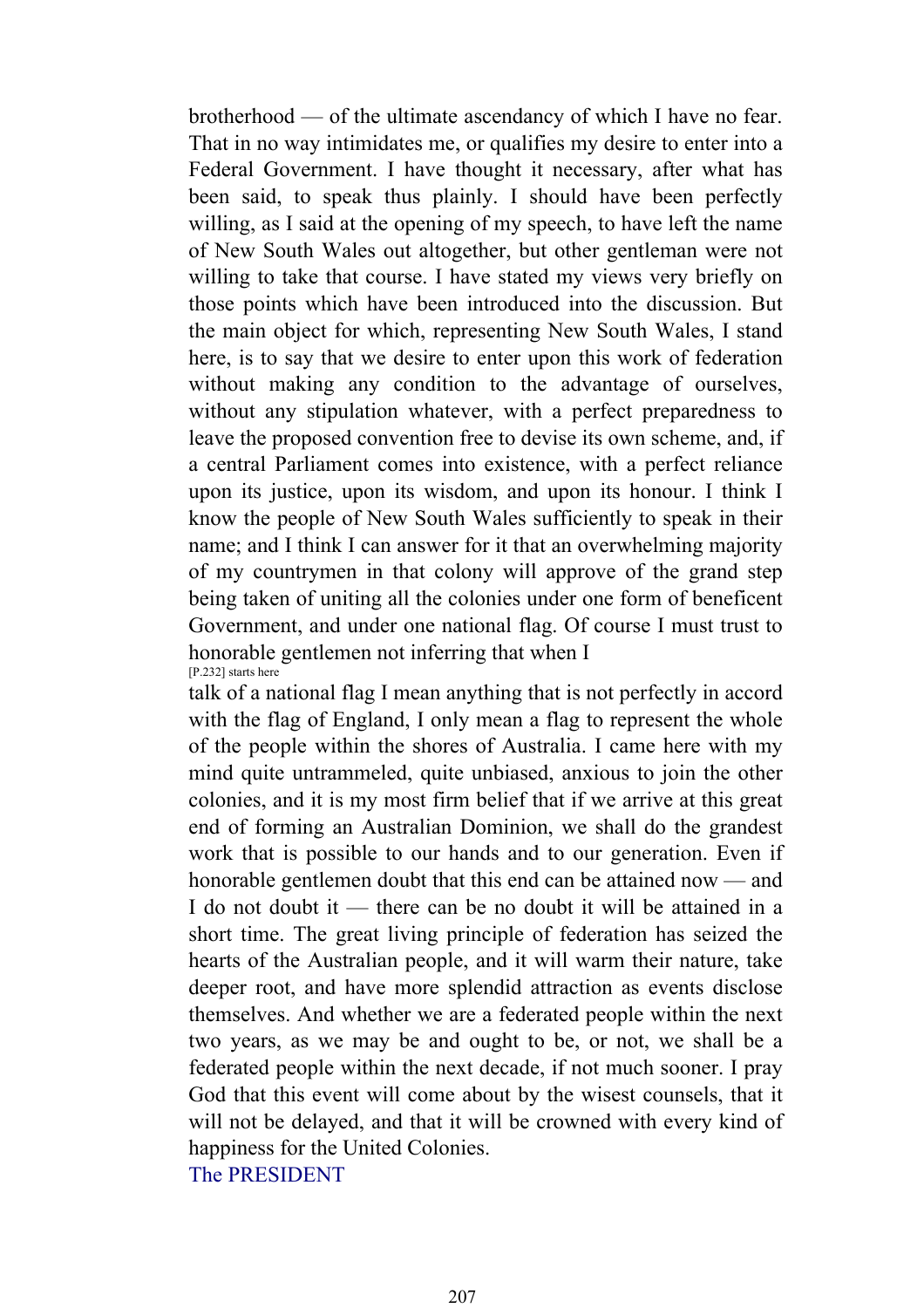— Gentlemen of the Conference: As a member of the Conference, I desire to take this opportunity of addressing myself to the important question which has been under our consideration for the past few days. I congratulate Sir Henry Parkes on his second powerful and eloquent speech in which he has dealt with the great issues before us, and, I venture to think, dealt with them satisfactorily. There was only one part of the address he has just delivered, however, which I make bold to say might perhaps have been better left out, namely, his references to some of the statements made by members of the Conference. I am quite certain that those statements were not made with my intention of creating any ill-feeling in the Conference, much less with a view of embittering this discussions, and I regret that my honorable friend, Sir Henry Parkes, should have thought that the observations made by Mr. Playford and Sir James Lee Steere were of such a character [P.233] starts here

as to call for serious comment. I noticed that Mr. Playford was a little warm while he was speaking, but his observations certainly did not convey to my mind any idea of intentional affront. Under these circumstances, and seeing that the deliberations of the Conference have been so well conducted, with such excellent taste and judgment, as well as with great ability, it might perhaps have been better if the observations of Sir Henry Parkes to which I have referred had remained unsaid. No doubt, on a point of that kind, every man is entitled to consider his own case, and as Sir Henry Parkes thought proper to believe or think that the statements made by Mr. Playford and Sir James Lee Steere improperly reflected upon him, undoubtedly he was perfectly justified in resenting them under the circumstances. There was one other point in which I think Sir Henry Parkes was scarcely fair — I do not mean to say that he was intentionally unfair — but having taken the views he has advocated for a number of years and Pressed them so forcibly, I think he was not altogether fair in his remarks with regard to the federal Council. May I be permitted to draw attention to the fact that his observations appear to me to be scarcely consistent with a portion of the resolution which he has submitted to this Conference? A portion of that resolution gives great credit to the founders of the Federal Council for the good work they have done; but if the Federal Council is, in his Judgment, wholly useless, then a part of his resolution is inconsistent with his own opinions. Sir HENRY PARKES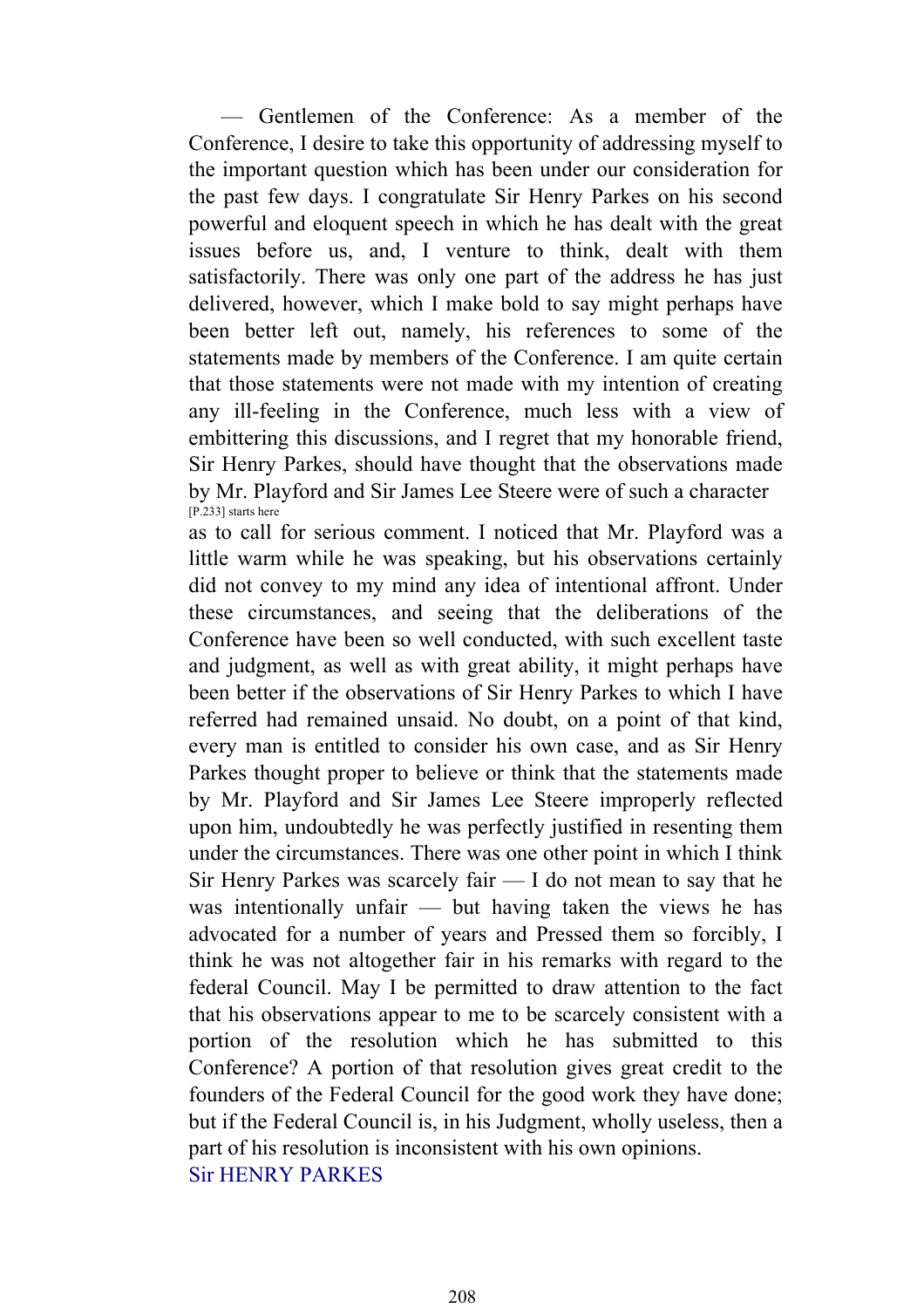— I certainly did not say the Federal Council is useless. The PRESIDENT

 — I understood the honorable gentleman to convey the idea that from the very time he heard of the formation of the Federal Council the reason he did not urge New South Wales to join it was that he believed its works would be useless, and that it would be utterly impossible for the Council to do any good at all. And the honorable gentleman made a comparison between its numerical smallness and the large legislature [P.234] starts here

of New South Wales, to the effect that inasmuch as the Federal Council was a small and the legislature of New South Wales was a large body it was wholly out of the question that the Legislature of New South Wales could think of remitting any question to the Federal Council, because they could not allow 200 members of Parliament in New South Wales to be overruled by a handful of men in the Federal Council. Now, I venture to submit that that is hardly putting the question in its proper light, and I desire to make one or two observations upon that point, with a view of justifying not only the existence of the Federal Council, but the work it has been enabled to do. It is well known, and has been set forth by Sir Samuel Griffith and other members of the Conference, that the Federal Council was originally established to do work which no one colony could do for itself, to legislate upon subjects in which all the colonies in the group were interested, and upon which it was desirable that legislation should take place, but upon which none of the colonies was able to legislate alone. The necessity for a legislative body like the Federal Council has been shown over and over again. A number of Intercolonial Conferences have been held from time to time, but in nine cases out of ten in which they came to agreement on the questions remitted to them for consideration, as to the, lines upon which each colony should legislate by itself, from one cause or another the majority of the subjects on which agreements were arrived at were never legislated upon at all. Changes of Governments, changes of situations and circumstances, intervened to prevent local legislation on many of the subjects in reference to which the basis of legislation had been laid down by the representatives of the different colonies in the Conferences to which I have alluded. I dare say it was not the deliberate intention of any of the governments represented at any one of those Conferences not to legislate on the subjects in question, but changes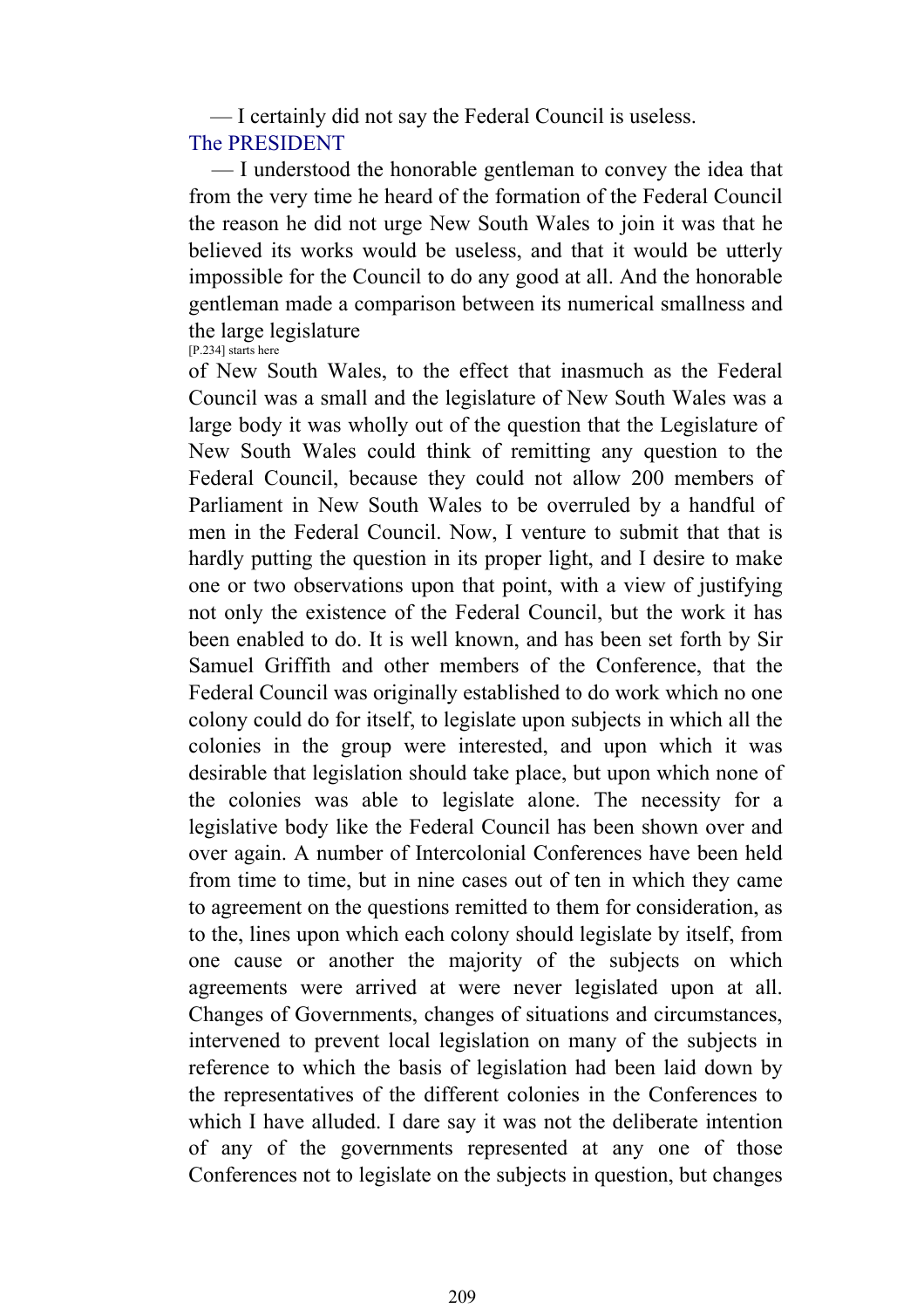of government, or other circumstances over which they had no control often occurred to prevent such legislation, and the agreements between the representatives of the colonies came to naught, [P.235] starts here

notwithstanding that it was a patent fact to all Australia that uniform legislation was absolutely necessary on important questions on which there was great confusion, and in reference to which it was impossible for each colony to legislate separately on its own lines. The desire in everybody's mind was that there might be created a body which should have the power to legislate upon subjects in reference to which the representatives of all the colonies were agreed, but upon which the colonies could not legislate in their local parliaments. That was the origin of the Federal Council, and notwithstanding the number of gentlemen occupying seats in the legislature of New South Wales, and the number of gentlemen occupying seats in the legislatures of the other colonies, I venture to think that it would be in no way disparaging to them to remit any subject they might think proper to remit to the consideration of the Federal Council; nor would it be derogatory to them if the Federal Council should come to conclusions on the subject, and give legislative shape to those conclusions. As a matter of fact the Federal Council has legislated in a variety of ways on important matters, and, I believe, wholly to the satisfaction of the colonies represented, and I submit to Sir Henry Parkes that the only reason why the Federal Council has not been of greater value is simply owing to the fact that the whole of the Australian continent was not represented in that council. Had the whole of this vast continent been represented, I am confident that the Federal council would have been able to do work which would have met with the approval of all the Australian Colonies. The Federal Council is a legislative body, and has no administrative power, and it was never contemplated from the first that it should have administrative power, unless great changes were made in its Constitution which might bring that about, but I venture to think that the powers of the present Federal Council, if all the colonies of Australia were represented in it, are such as would enable the Council to do great and good work for the people of this continent. As I have said, notwithstanding its restrictions, the Federal Council has already done good and valuable work, and the only reason [P.236] starts here

it has not been able to do still more is because one of the principal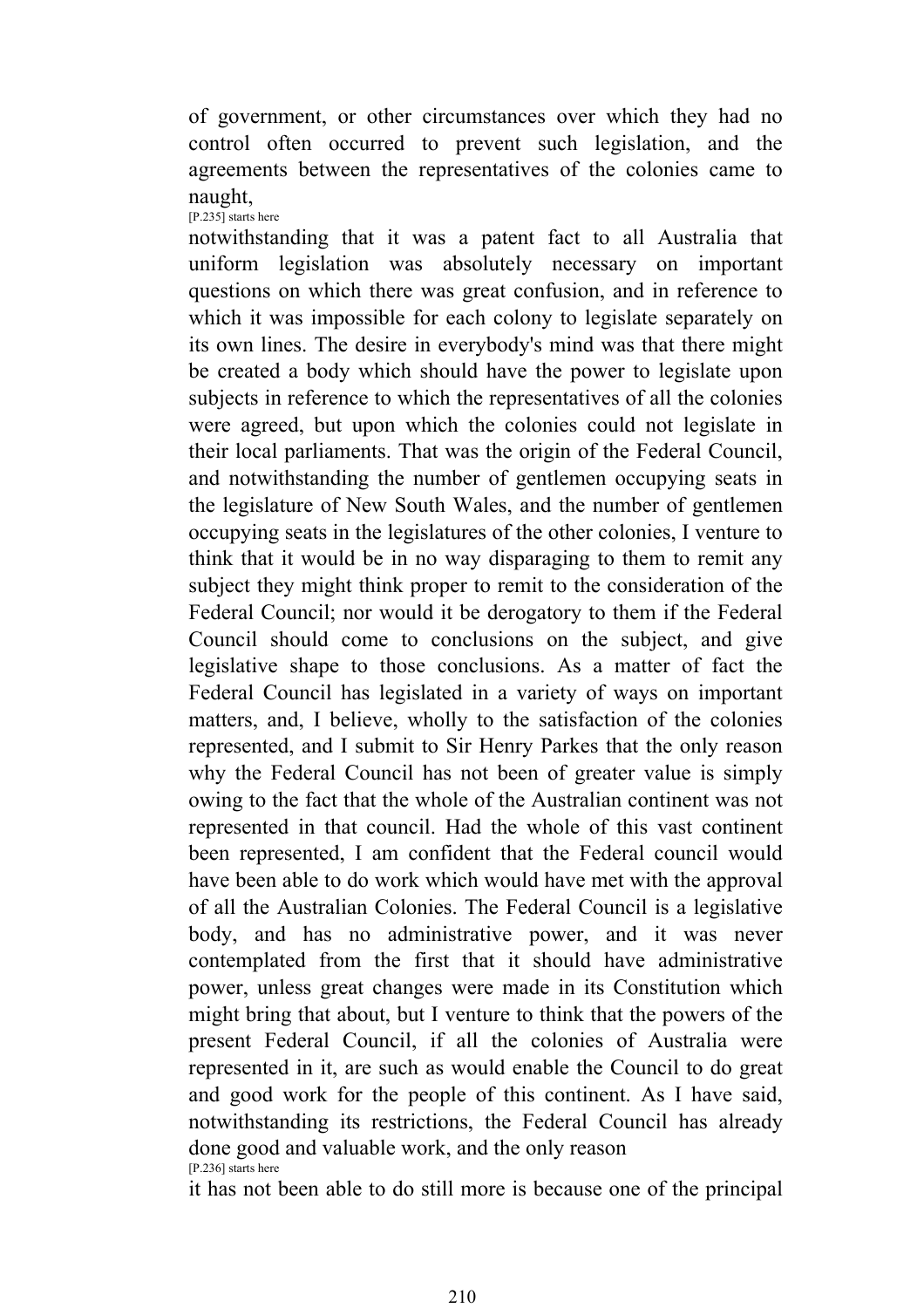colonies of Australasia has not been able to see its Way to join the Council. Of course the Federal Council would not require to do work which each of the colonies is able to do for itself. Passing on to the subject under the consideration of this Conference, I may be permitted to say that the importance of our meeting here on the present occasion cannot be over valued. We have heard many eloquent speeches dealing with both the sentimental and the practical sides of this great question, many of the speeches, such as large portion of the speeches of Sir Henry Parkes, dealing with the bright and noble aspect of the question, and forecasting to some extent the great future that is awaiting Australia. I am confident there is no one who has paid the slightest attention to the increase of population in these colonies, to the increase of their wealth and resources, and, as Sir Henry Parkes has pointed out, their capacity for self-government, but will be ready to admit that Australia has within itself all the elements of a successful and prosperous national life, and that the colonies ought to be quite prepared to adopt the policy of creating a Federal Constitution and a Federal Government. Well, we have met here on this occasion for the purpose of endeavouring to come to a conclusion among ourselves, after full discussion, as to whether the time is ripe for creating that Federal Constitution, and I now propose to consider very briefly how far our discussion has advanced the proposals which have been submitted to us. Have we been in a position to come to the conclusion that we can well establish a Federal Constitution, consisting of a Federal Parliament and Federal Government? I think the course we have pursued in having a meeting of this kind has turned out to be a wise one, as I believe that if we and the other colonies had accepted the proposal made by Sir Henry Parkes in the first instance, for each of the Parliaments of this continent to appoint delegates to a Convention for the purpose of setting forth the principles of a Federal Constitution, and, in fact, drafting a Federal Constitution, there would have been very little hope of those Parliaments appointing delegates to that Convention [P.237] starts here

within any reasonable time. We have had an opportunity, however, of discussing this question on the present occasion, and exchanging opinions, not as to what the future Federal Constitution should be, but with the object of determining in our own minds whether we believe the time is ripe for federation, and whether the views of the people of this continent are so far advanced that they are prepared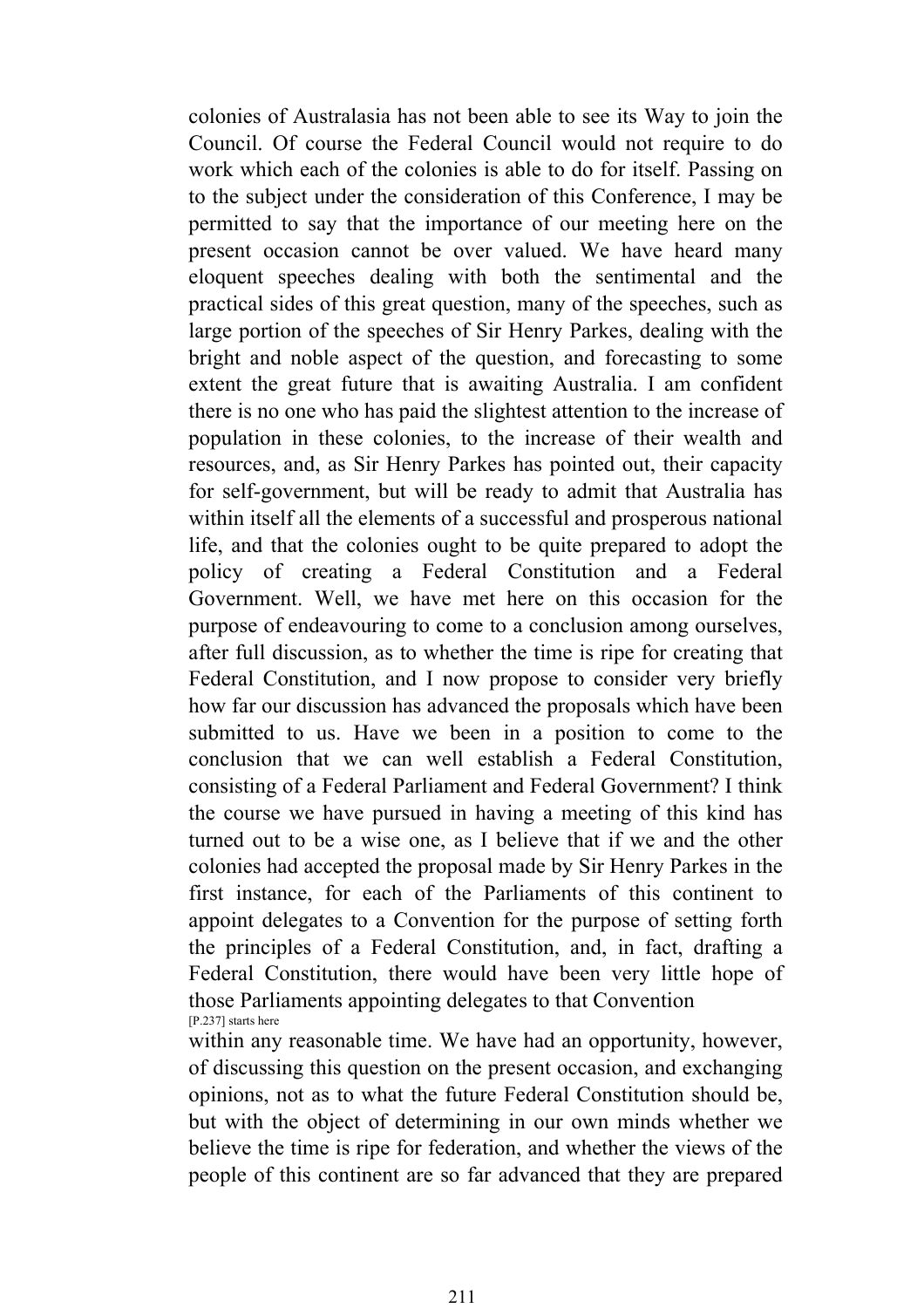by their representatives in Parliament to send delegates for the Purpose of considering this great question of a Federal Constitution. Now, I believe that in all the references which have been made to the desirability of framing this Constitution, while there is no doubt whatever that Sir Henry Parkes clearly indicated that it should consist of a Governor-General, two Houses of Parliament, and a Federal Government no doubt responsible to the Federal Parliament; and while it is quite true that this is the main principle in the Constitution of the Canadian Dominion, yet I nevertheless agree with Henry Parkes that it would not necessarily follow that the whole of the provisions contained in the Constitution of the Canadian Dominion should be inserted in our Federal Constitution. In fact, in a communication I addressed to Sir Henry Parkes at an earlier stage, I expressed these views, I think, quite clearly. In my letter, dated 12th August, 1889, I stated: —

 "I gather from your letters, especially from the last one, that your proposal is to create a Federal Parliament of Australia, consisting of two Houses with an Executive Federal Government, constitutionally responsible to the Federal Parliament, the Crown, no doubt, being represented by a Governor-General. This, of course, would be a federation on the same lines as the Dominion of Canada. Whether the Parliament so created would, in other respects, be the same as that of the Dominion would depend on the powers granted to it and those reserved to the local Parliaments."

 So that it was clearly indicated, as far back as August last year, that while it would be quite possible to agree to a Federal Constitution on the same lines as that of the Canadian Dominion, yet at the same time it did not follow that the whole of the provisions should be copied from the Dominion Constitution, because, as has been recognised throughout this discussion, the great

[P.238] starts here

difference which might lie between the two would consist in the powers which would be given to the Federal Parliament and the powers which would be retained by the local Governments. I confess that when the proposal was lately made by Sir Henry Parkes to meet for the purpose of discussing this question, I did not in any way feel over-confident of our success. I can quite conceive that while you may get tens of thousands of men to agree that a grand federation of these colonies must come sooner or later, it is a totally different thing to be able to arrive at a satisfactory answer to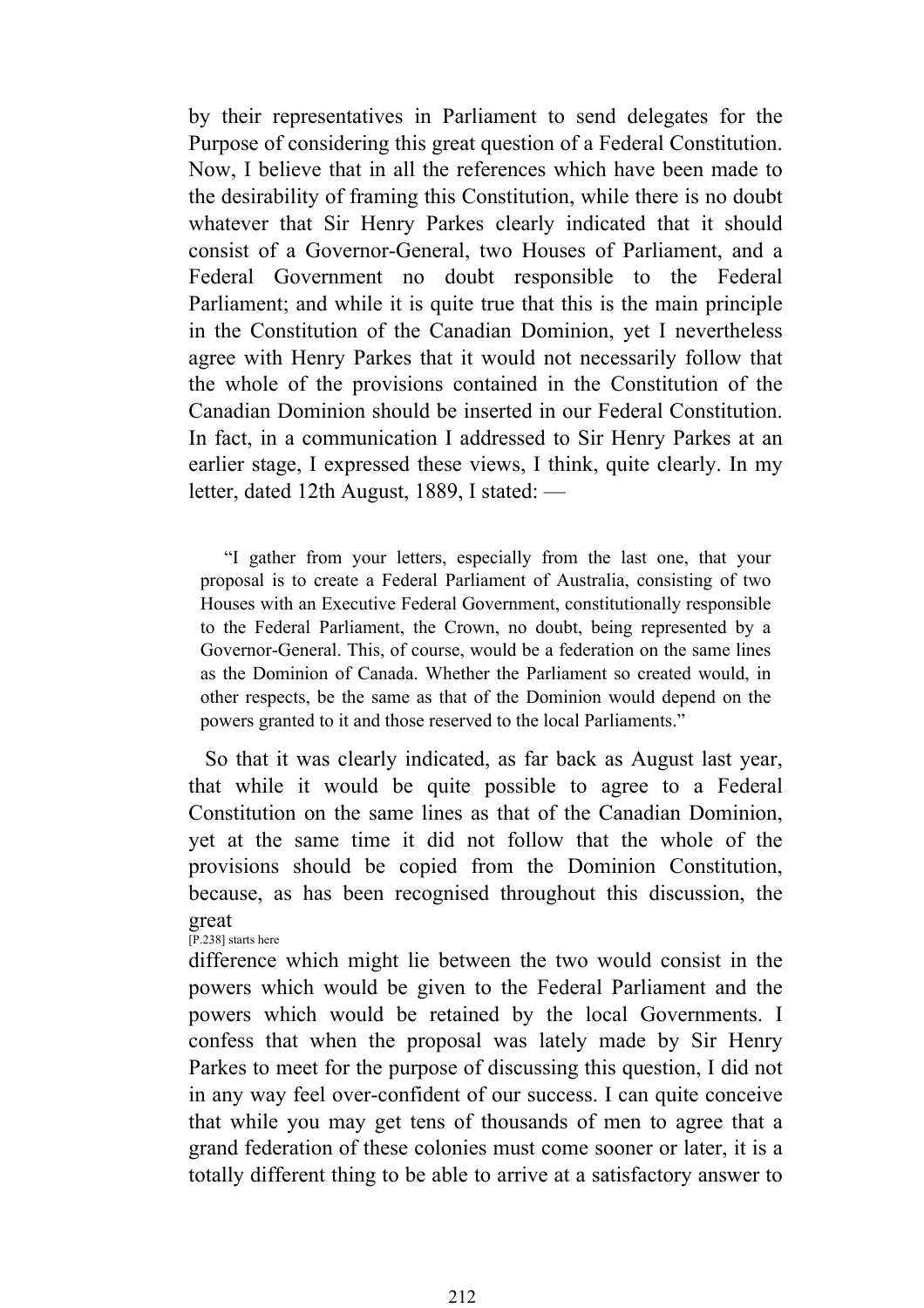the question as to whether the time is ripe now, and as to what the character of the Federal Constitution ought to be; and that we may be no nearer a practical settlement, even if we arrive at the conclusion that the time will come when we shall have a Federated Australia, or even if we resolve that the time is ripe for considering the question. I think, therefore, that it would not be out of place if I should endeavour to collect generally the views of honorable members who have addressed themselves to this subject, in order to see how far we have been able, up to the present, to come to some understanding. To start with, it has been acknowledged on all sides, even by the representatives of South Australia and of Western Australia, who, perhaps, are least strong for a great Federal Constitution, that we ought to have a Federal Parliament; and Mr. Playford expressed himself very strongly indeed that the time will come when a Federal Parliament will be established in Australia. His language was, "Sooner or later it will be established." Now, the first thing that suggests itself to one's mind is this: Does that mean that he is prepared, and others with him, to take steps for the purpose of inducing the various Parliaments of Australia to appoint delegates to a Convention for the purpose of laying down the principles upon which that Constitution is to be based.

# Mr. PLAYFORD

— Undoubtedly.

### The PRESIDENT

 — Then the question arises: On what is that Federal Constitution to be based? What form shall it take? [P.239] starts here

I venture to think that that will be a question that will ultimately present the great difficulties. That we should federate is also agreed, But what is not agreed upon, and that which we cannot possibly upon which we should federate. Now, there agreed. That we should federate as soon as possible now determine, is the exact terms is no one who is more anxious to see a great federation — a federation complete in the largest sense — than I am; but I confess that I see great difficulties — not insuperable, but great difficulties — in the way of bringing about this federation, and I am very much afraid that even when delegates are appointed to the convention our troubles will only have just begun. I have no doubt whatever that upon a number of important general principles we shall be able to agree, but at the same time I think it will be a great mistake if we under-estimate the difficulties that lie immediately before us. Those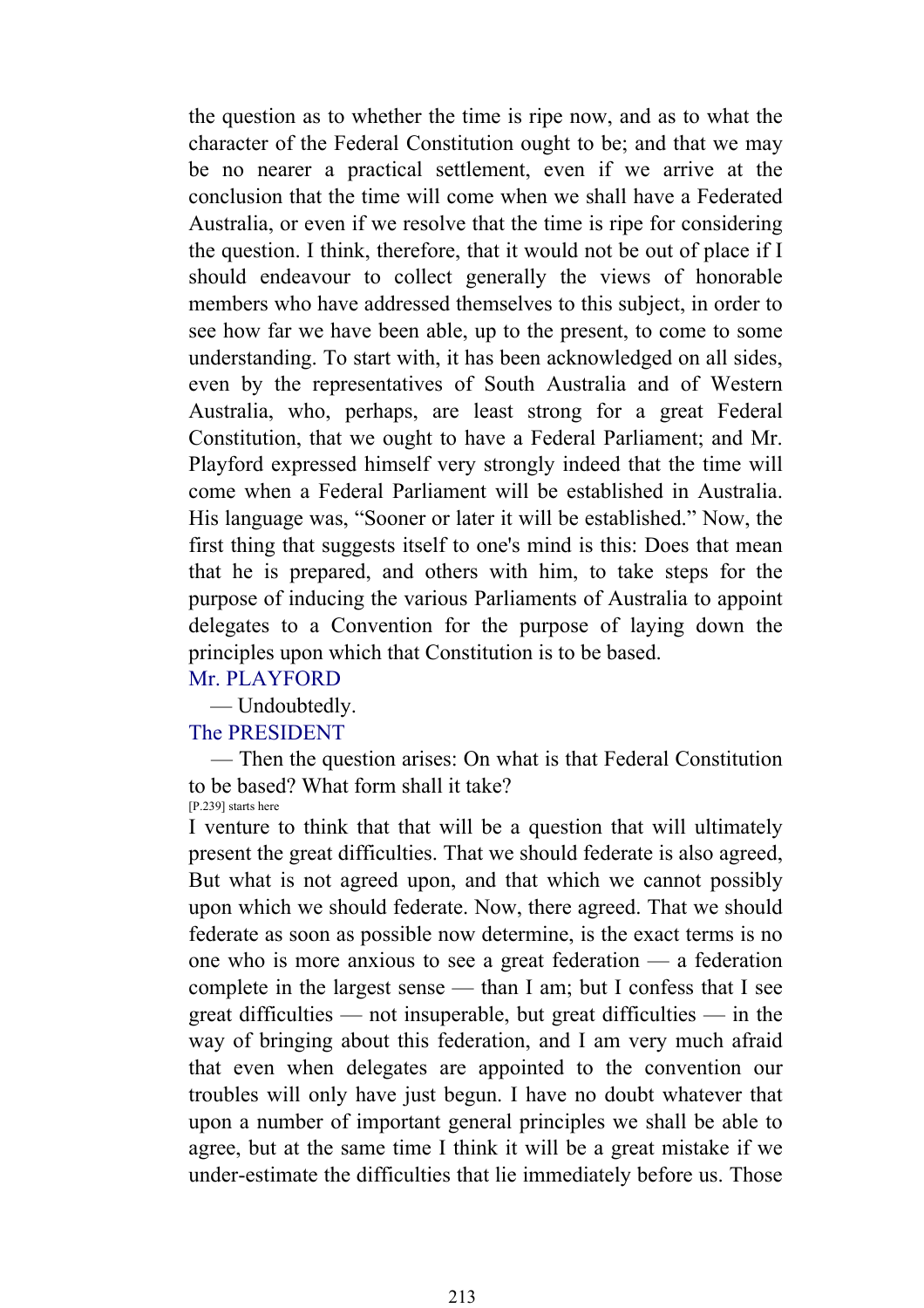difficulties are not few; they are numerous, and at the same time they are great. Taking even the various views which have been expressed by members of this conference on the question of our tariffs — of the Customs duties — I am afraid it is only too obvious that there will be great difficulty in coming to an agreement. But I say that, although there may be great difficulties in being able to come to an agreement, that is no reason why we should not attempt to overcome those difficulties and arrive at some common understanding. And when we meet, as I hope we shall shortly meet, in the convention, I believe we shall be able, in thrashing out the whole of these questions, to come to a solution that will be satisfactory to the whole of our Parliaments. In fact, on the subject of the Tariff, I feel perfectly confident that, even if we are not able at once to level the barriers between the colonies so far as Customs duties are concerned, we shall be able to arrive at some modification which will be satisfactory to all, and that modification may be a very reasonable one. It is quite possible that South Australia may not be prepared to agree to the abolition at once of the whole of the Customs duties between the colonies; but if she is not, surely it will be possible to make some provision by which the time may be postponed for [P.240] starts here

bringing that about, but in which a time shall nevertheless be definitely fixed when the abolition shall take place. A few years one way or other is nothing in the life of a great nation, and if only we are able to find a solution that will effectually overcome the difficulties and give us such a Federal Constitution, we will not require to re-open the question at any future time. After all, the important question which will have to be considered by the various Parliaments is: Is the time ripe for federation? But I think they should also consider this other question. If we are not in a position to enter into the consideration of that great question now, and lay down the lines upon which our Constitution is to be based, when are we likely to be able to take up the subject more advantageously? A number of the members of this Conference have clearly indicated that the present time is as good as any other time, and that the future, so fix as we know, may present even greater, difficulties than does the present. I think that might be used as an argument to induce the various Parliaments to send delegates to the Convention. It might be well to point out that while at present we have peace and quiet generally, and on the whole there exists a friendly spirit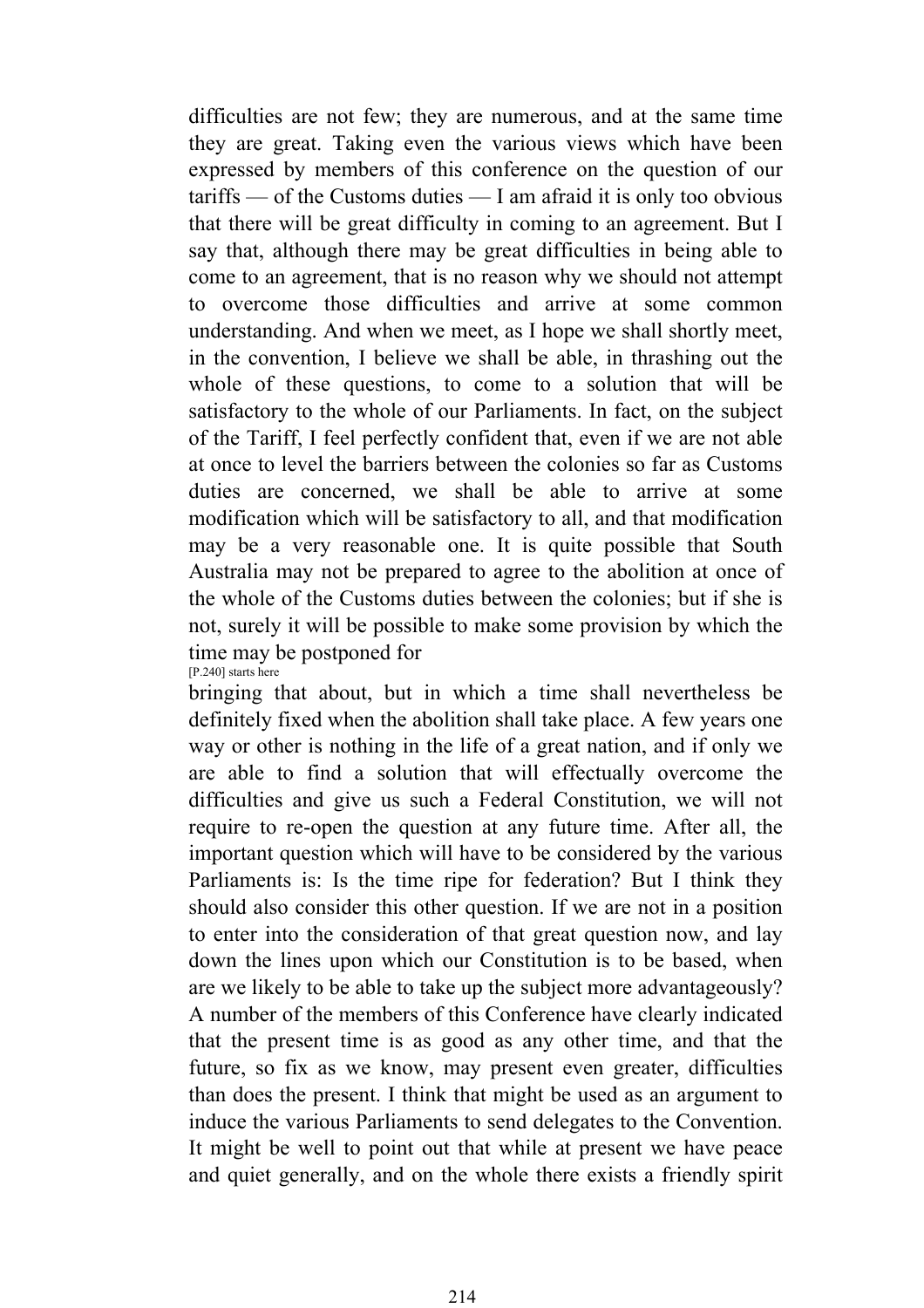among the colonies, it is impossible to tell, if we put off the creation of this Federal Parliament, at what period in the future the time will be more appropriate for the consideration of the question. The financial question will be one of very great difficulty, but I believe it can be solved, and if the Parliaments come to a determination that federation shall be brought about in the best way possible, I believe that all difficulties will speedily vanish. At the same time I think it would be a great mistake for members who vote for this resolution to come to the conclusion that the carrying of this resolution really settles everything. It settles only one great thing, and that is very important — that the time is ripe for the federation of the Australian colonies. Having settled that question, we should all feel bound to make every possible effort to induce our respective Parliaments to appoint delegates who will be in a position to consider, not only the general principles, but also the details of the great [P.241] starts here

measure which we will be called upon to submit. Now, a number of the members of the Conference have discussed at some length the question as to what the nature of the federation should be. Should it be like the Dominion of Canada, or should it take in some of the provisions of the Constitution of the United States. I have no doubt in my own mind but that we shall find the Canadian Constitution is about the best basis that we can select. Whatever modifications we may make in that Constitution — whether we shall grant the same powers to the Federal Parliament as does the Constitution of the Canadian Dominion, or whether we shall allow the local Governments to retain larger powers than the local Parliaments of Canada have under the Dominion Constitution — will, no doubt, be a matter for earnest consideration. But I venture to think that, simply to create a Federal Parliament with little or no powers that is to say, Only such powers as the local Parliaments cannot exercise — would be a great mistake. I believe that we can leave to the local Parliaments vast powers, giving them the whole internal administration, and everything required to secure the progress and prosperity of their respective colonies, and at the same time be in a position to grant great and varied powers to the new Federal Parliaments which we shall bring into existence. I have always felt, however, that as we shall then be in a position to discuss these matters in detail, the less this Conference goes into detail perhaps the better, lest views may now be expressed by honorable members which may hamper them in dealing with the subject afterwards.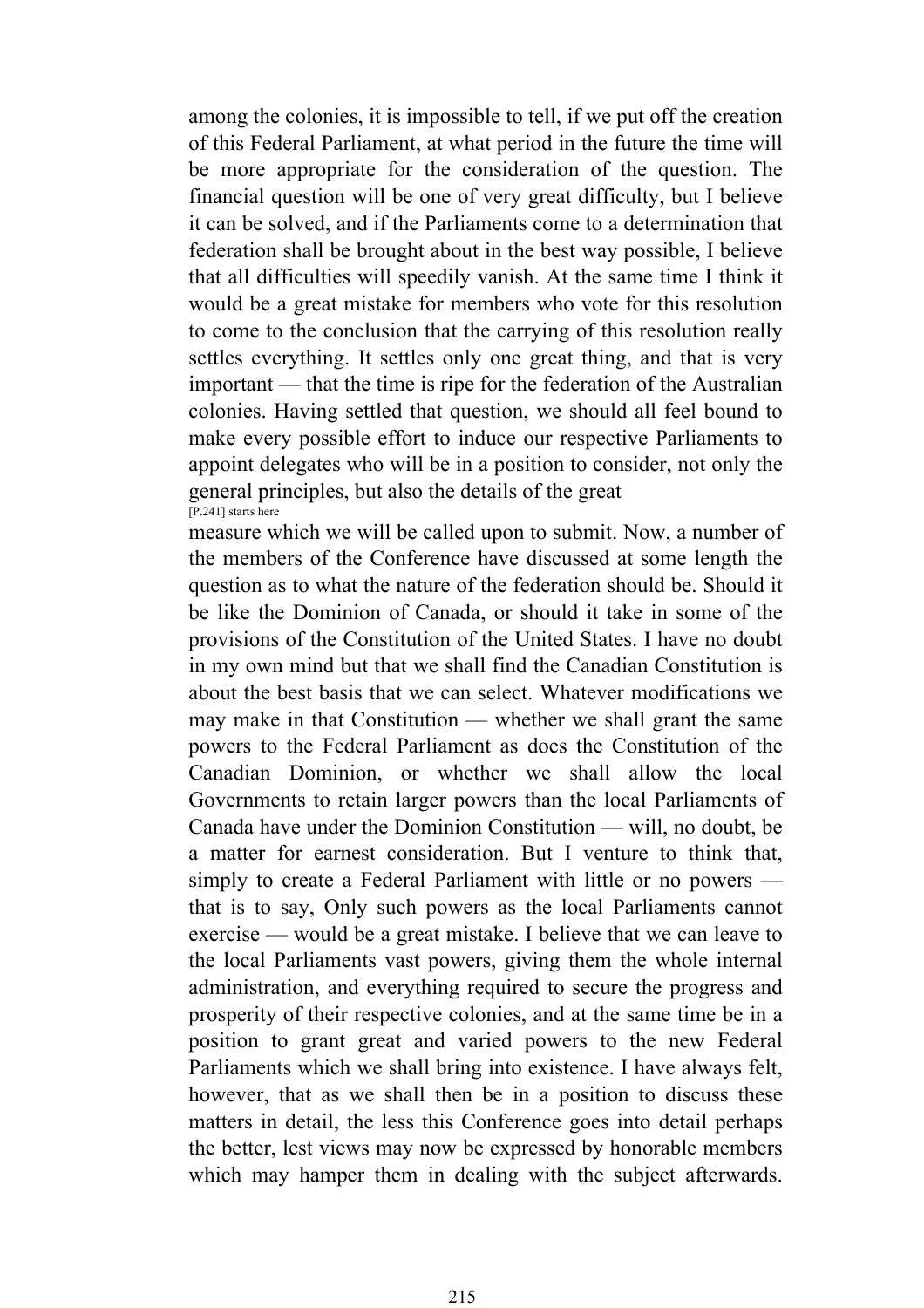Under these circumstances I felt, before coming to this Conference at all, that it might be better that some general resolution such as this should be submitted, and that there would be much more likelihood of its being successful than it it were to submit a series of resolutions on which we proposed to lay the basis of the new Constitution. One important consideration which, I think, ought to weigh with us is this, that, in order to make the Convention a success, the various Parliaments, in appointing their delegates, ought to leave their hands untied and untrammelled. The consideration of the various

[P.242] starts here

difficult and important questions, and the working of them out, in my judgement renders it indispensably necessary that resolutions ought not, in the interests of the whole country, to be passed by any Parliament tying the hands of its delegates either in one direction or another. If their hands were tied on one or two important questions, the result would be that they could scarcely give us the benefit of their valuable advice when we were discussing those questions. I have always felt that had there been very serious difference of opinion at this Conference, a great responsibility would rest upon all the members if they refused even to submit their various parliaments the proposal to consider a new Constitution. If two or three colonies stood apart, and declined to join in our movement, the chances are that movement might not be successful. But there is every probability, if all the members of the Conference are prepared to make a recommendation to their several Parliaments, that those Parliaments will undertake to seriously consider it. If, on the other hand, there is any one representative who declines to ask the consent of his Parliament to the appointment of delegates to a Convention, it would be extremely unfortunate, and a very great responsibility for any delegate to undertake. However great the difficulties I saw before me, I would feel that I undertook a great responsibility if I undertook not to recommend to our Parliament the appointment of delegates to a convention simply because of those difficulties. Difficulties are made to be overcome, and I think there is something of the true ring in the words put into Richelieu's mouth when he said, "There is no such word as fail." If we have a good work before us, there is no doubt whatever that we ought to be strengthened rather than weakened by what are known as difficulties. Mr. Playford, in speaking on this subject, intimated, as an objection, that this movement had not sprung from the people.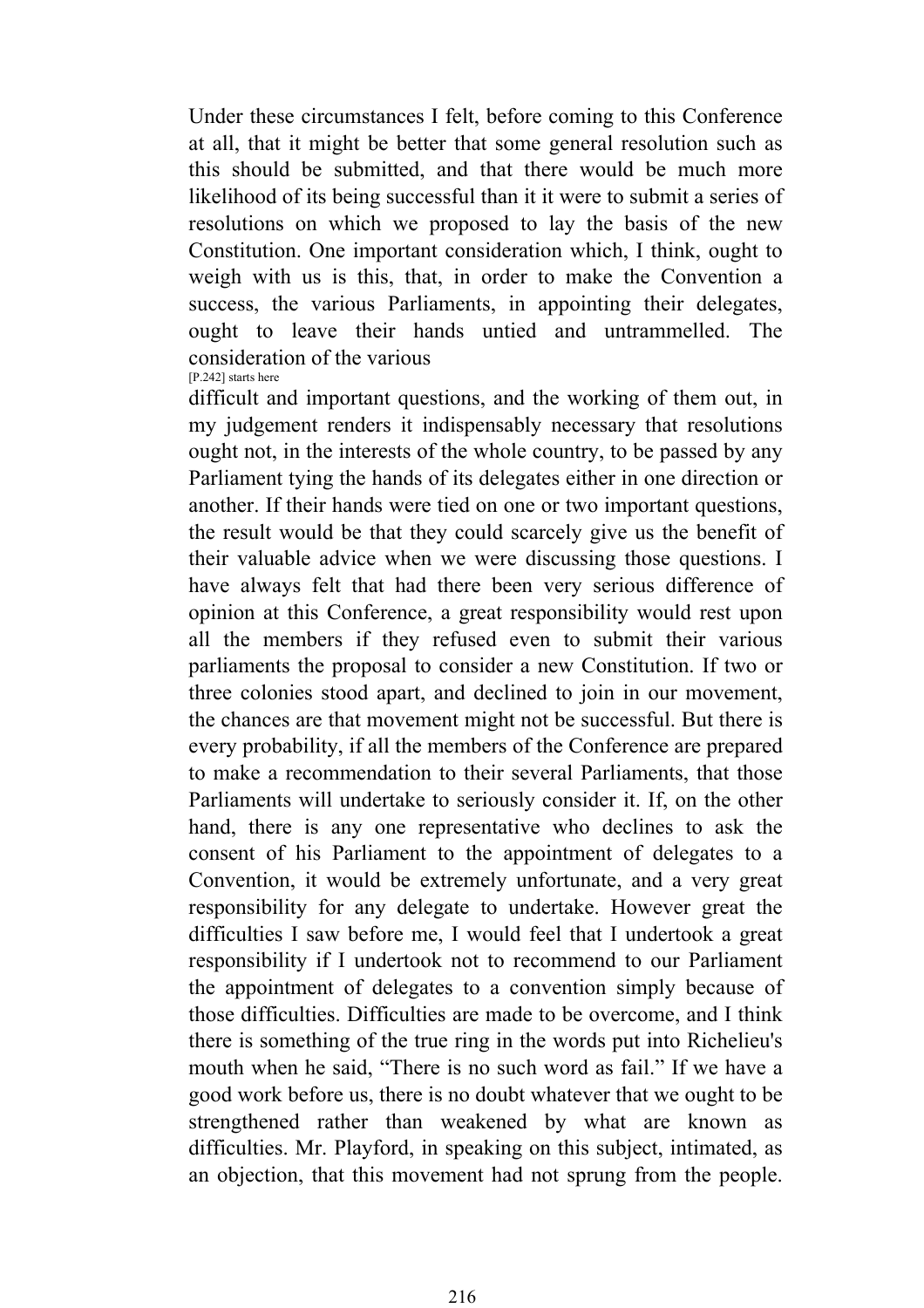Surely the honorable gentleman will go with me in saying that, whether a movement springs from the people or not, so long as it be a good and a wise movement, and one to promote their interests, we should not think of objecting to it. Whatever the interests of these colonies [P.243] starts here

are, I think they can best be promoted by union, and though for many years there may be difficulties in dealing with some subjects, these difficulties will and can be overcome, simply because experience has shown that they have been overcome elsewhere. What has been done elsewhere ought not to be too difficult for us to do. All we have to do in approaching this question is to approach it in a determined spirit, first believing that the movement is a good one, and then putting our shoulder to the wheel in order to carry it through. I think we have great reason to be encouraged by what we know to be the opinion of a great portion of the civilized world in regard to this movement. England recognises that if we are a federated people, if we are united, if we have a Federal Parliament with a general Government, a power will be created on this Continent, which, in the future, will be of the greatest value to the Imperial Government and the whole of the Empire. Feeling that the creation of a great power like this will not only strengthen ourselves, but at the same time strengthen all those belonging to us, they recognise that it is a matter of the utmost importance that we should, at any rate, take the first step in recommending our several Parliaments to appoint delegates to a Convention to frame a Federal Constitution. I feel perfectly convinced that if we do that, and are prepared to bring the same spirit to bear on the movement as was done in British North America, where men of all parties met together for the purpose of subordinating their difficulties, and placing them  $\frac{1}{\sqrt{2}}$  as a sacrifice on the altar of their country, federation will be accomplished at a very early date. Seeing the unanimity which to so large an extent prevails amongst us at the present time, I feel confident that the people of these colonies, knowing that the members of the Conference have their interest at heart, will support the Convention in any recommendations it may make. The Convention will have an opportunity of presenting its conclusions to the various Parliaments, and I have no doubt whatever that these conclusions, being based on reason as well as justice will commend themselves to their good judgment. The interests of the colonies [P.244] starts here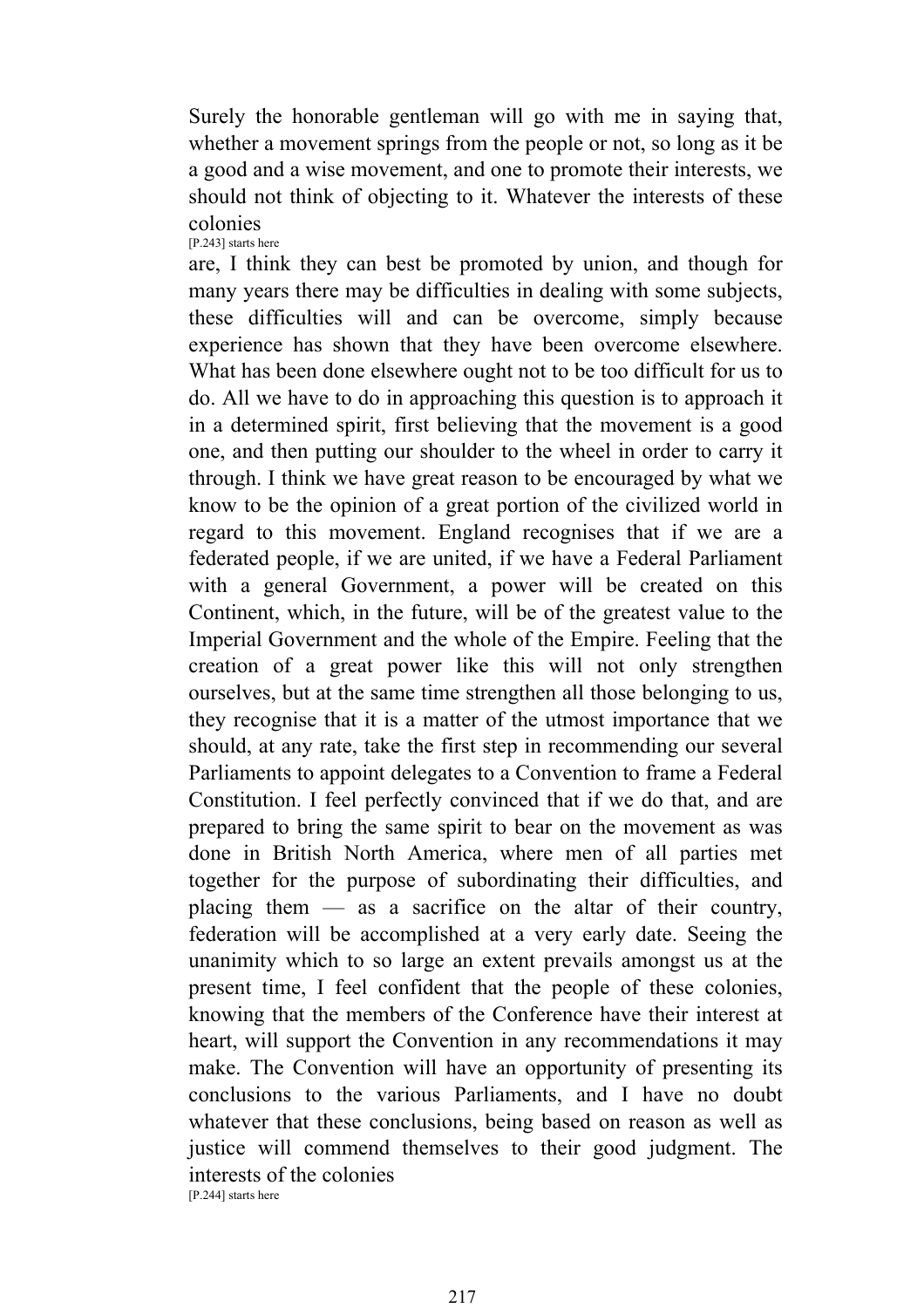ought to prevail before any individual interest. Yet it is not difficult to see that individual interests will be pressed to the front. I am confident that those interests will require to be considered, and, whatever may happen, justice ought to be done. The colonies united have a great future before them, but, disunited, they will never be able to accomplish the great end to which they ought to look forward. I feel pleased indeed that we have had such a successful discussion, and I have been extremely pleased at what I conceive to be the moderate view of the majority of honorable gentlemen present. It indicates, I think, a great future, and a great future before these colonies means more than we can at present understand. Should a Federal Parliament be created, and a Federal Government formed, they will be able to do work which the colonies, disunited, would never be able to do. As has been frequently pointed out, had we had a Federal Parliament in the past, the work that Parliament would have been able to do would have been great indeed — far greater than has been yet accomplished. I trust that the remaining resolutions which are to be submitted will be discussed in the same spirit as the resolution now before the Conference, and which has been supported on all sides. To those who have taken a prominent part in the idea of a Federated Australia — many of them outside this Chamber — the conclusions we arrive at will deemed of great importance. The good wishes of the whole of the community will be with us in our movement, and whatever difficulties may arise in the future, will be solved by consideration of mutual interest, and, if necessary, compromise.

# Mr. PLAYFORD

 — I think I have an opportunity now, if I choose to avail myself of it, of replying to what has fallen from Sir Henry Parkes to-day in regard to a speech I made upon this question a short time ago. But I intend to adopt that honorable gentleman's precept, not his practice. The honorable gentleman's precept was that he did not believe in, nor did he practise, retaliation. I do not on the present occasion intend to resort to retaliation, and I shall, therefore, leave all that he has

#### [P.245] starts here

said in regard to myself unanswered, leaving it to the good sense of the people who have taken an interest in what has been done here to judge whether the attack upon me was warranted by the facts of the case or not.

On the motion of Sir HENRY PARKES, his proposition was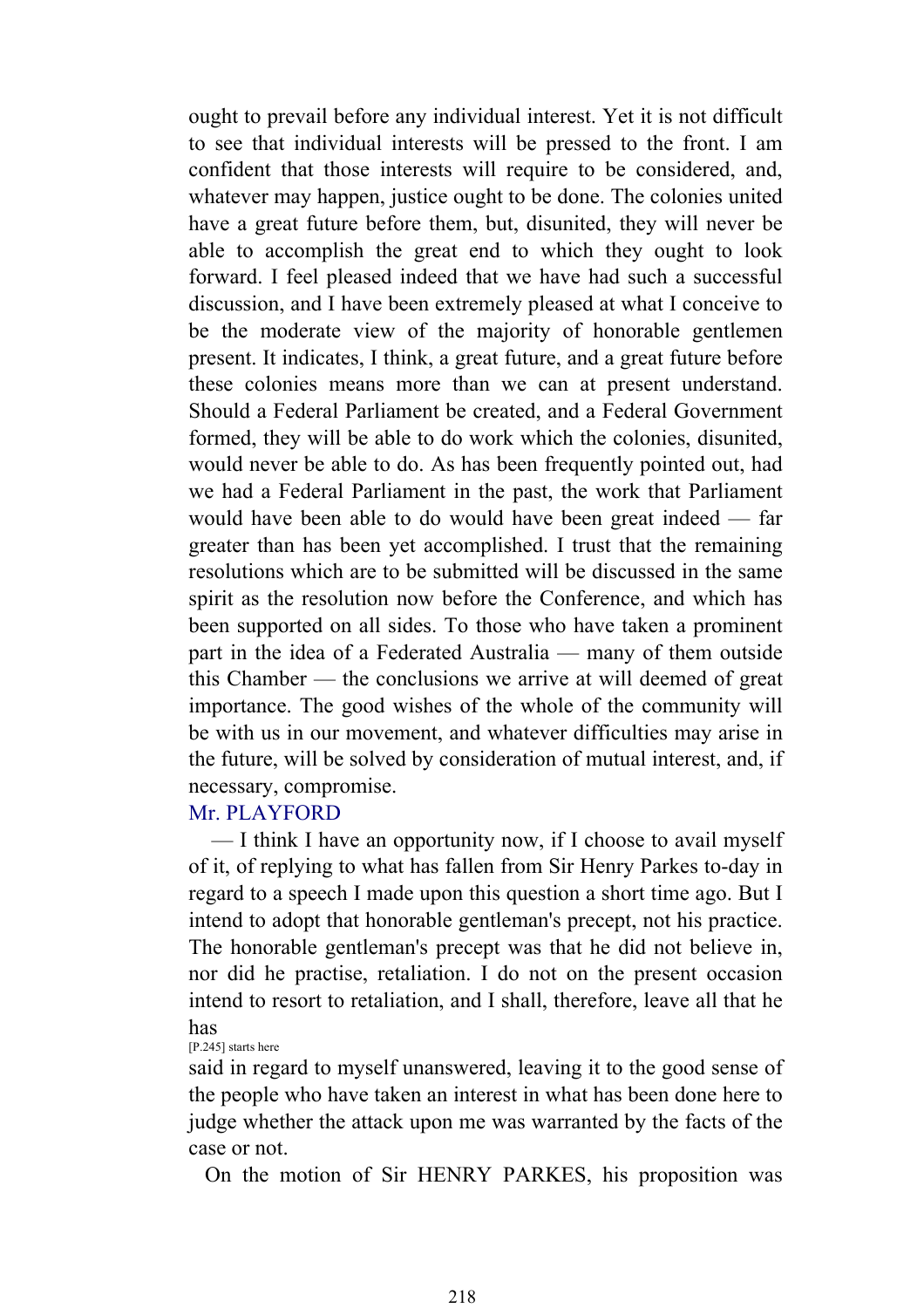amended by the substitution of the words "Australian" and "Australia" for the words "Australasian" and "Australasia," as they occurred in the resolution.

 The motion, as amended, was then adopted. Captain RUSSELL

 — Mr. President, I feel sure that I shall only be consulting the wishes of the Conference if I merely formally move the following proposition, which appears on the notice-paper in my name: —

 "That to the Union of the Australian Colonies contemplated by the foregoing resolution, the remoter Australasian Colonies shall be entitled to admission at such times and on such conditions as may be hereafter agreed upon."

 It is, in fact, a corollary to the resolution just passed. I understand that the members of the Conference are good enough to consider that at such a time as the remoter colonies shall feel the influence of that centripetal force which will draw them all into contact believing that a day will come in which that force will make itself felt — they ought to be then admitted into the Union, and that therefore it would be a great pity if they should have no voice in the Convention which will assemble to discuss the question. With that feeling, and with the belief that New Zealand will send delegates to the Convention, as well as that the remoter Australasian Colonies will to part in the Union, I submit that it is desirable that they should have some say in the formation of the Constitution under which they will eventually be governed. After the exhaustive debate we have had, it would be merely traversing ground twice turned over to say anything further on the subject.

Sir JOHN HALL seconded the motion.

 The proposition was agreed to. [P.246] starts here

# **National Convention**

Mr. DEAKIN

 $\equiv$  Sir, I beg to move  $\equiv$ 

 "That the members of the Conference should take such steps as may be necessary to induce the Legislatures of their respective colonies to appoint delegates to a National Australasian Convention, empowered to consider and report upon an adequate scheme for a Federal Constitution,"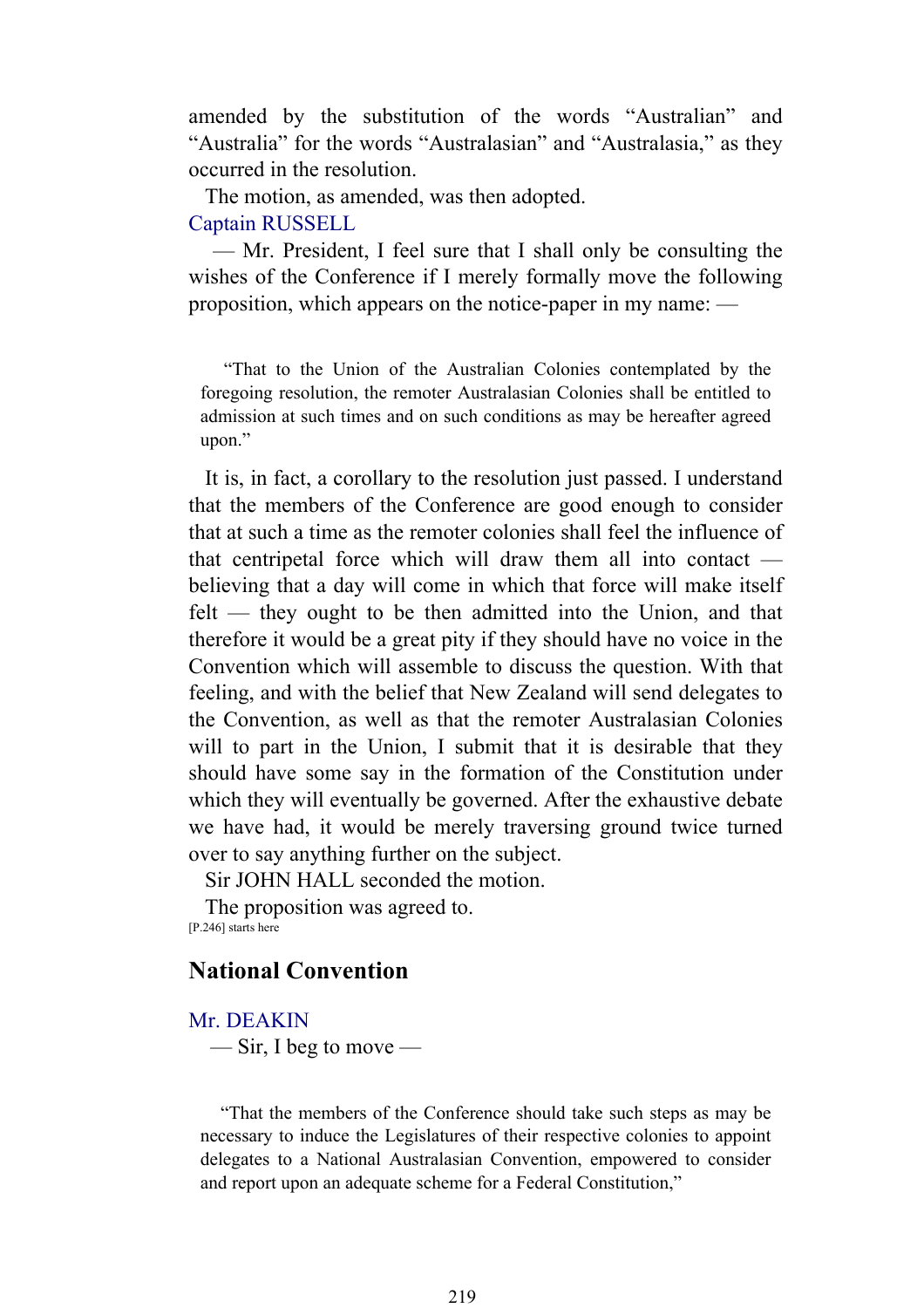with one alteration. I propose to insert after the word "National" the word "Australasian," an amendment which will perhaps meet the view just expressed by Captain Russell. By introducing, the word "Australasian," it will be made perfectly plain that it is the desire of this Conference that the representatives of the remoter Australasian Colonies should take part in the Convention as well as the representatives of the colonies of the Australian continent. The adoption of a Convention as the means of promulgating a Constitution has the sanction of experience, both in the United States and Canada. The Convention which assembled in the United States deliberated with closed doors, and after some length of time presented a Constitution to the country which was not considered by the country itself, but which was considered by Conventions nominated specially for that purpose, so that, in the instance of the United States, a Convention was twice introduced and the adoption of the Constitution as well as its drafting was by Convention only. In Canada a Convention also sat for a considerable period, and brought forward as its result seventy-two resolutions embodying its recommendations, which, having been approved by the local Parliaments, were sent straight to the Imperial Legislature, and received the sanction of the Queen without having been submitted to the people of Canada. I take it that by universal consent in these colonies no Constitution will be sought to be obtained without the direct consent of the whole of the people of Australasia. The method to be followed may possibly be the submission of the scheme which this Convention drafts in the first instance to the local Parliaments, and then to the country at the succeeding general election. Let me now, in passing, [P.247] starts here

suggest that while this course of procedure has all the sanction of precedent, and while possibly it may be the course which will most commend itself to the judgment of the Parliaments of this country, it is not necessarily the only means by which the finding of that Convention might be tested at the bar of public opinion. In the work on The American Commonwealth, by the Right Honorable Professor Bryce, which I have already alluded to, he points out that the practice of obtaining not only an indirect verdict of the people at a general election, but the practice of obtaining a direct verdict of the people on questions submitted to them, is growing in favour in both the old and the new world. At the same time he calls attention to the difficulties which surround a question which is sought to be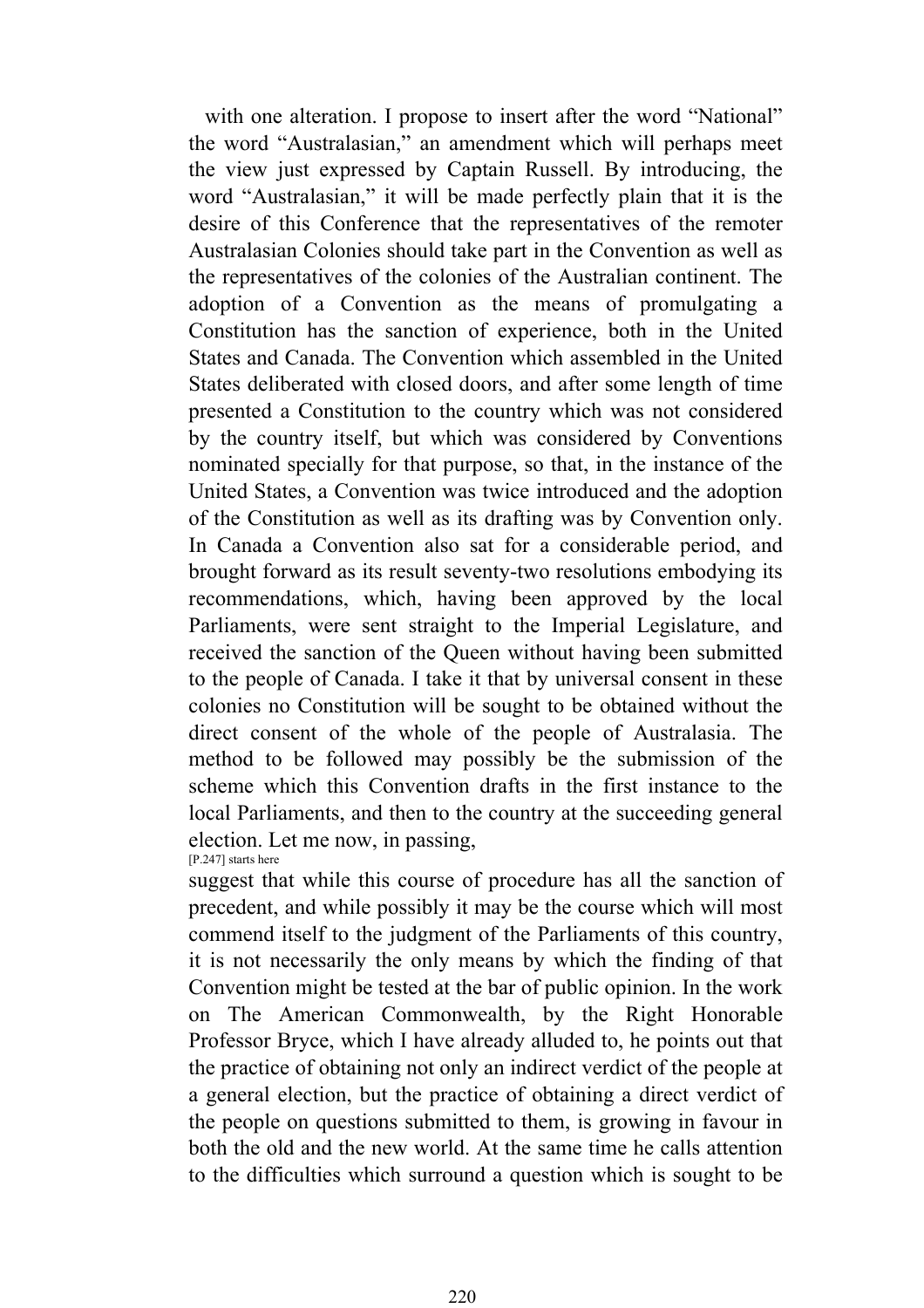decided at a general election. At page 72 of the second volume of the work I have referred to, Professor Bryce says —

 "A general election, although in form a choice of particular persons as members, has now practically become an expression of popular opinion on the two or three loading measures then propounded and discussed by the party leaders, as well as a vote of confidence or no-confidence in the Ministry of the day. It is, in substance, a vote upon those measures; although, of course, a vote only on their general principles, and not, like the Swiss Referendum, upon the Statute which the Legislature has passed. Even, therefore, in a country which clings to and founds itself upon the absolute supremacy of its representative chamber, the notion of a direct appeal to the people has made progress."

 And a few pages further on he points out that Professor Goldwin Smith deplores the want of an arrangement in the Canadian Dominion by which direct issues may be submitted to the people. For the consideration of the Conference — not because it is a matter upon which it can arrive at any conclusion, but in order that thought may be stimulated by the contemplation of alternative methods — I desire to call attention to the fact that there are innumerable precedents in the United States for the submission of constitutional amendments direct to the people. I ask whether, under certain circumstances, some of our colonies may not prefer to adopt this method. In the United States each of the several states has a Constitution, which is as much to its citizens as that of the United States is to the whole people.

[P.248] starts here

Those Constitutions, during the present century, have been amended and re-amended. In every case, a Convention has been called to consider whether amendment was necessary. The Convention has drafted the proposed amendments — in some cases amounting to the establishment of a new Constitution — and these have then been submitted directly of the vote of the whole body of the people of the State concerned. The simple "aye " or "no" of the majority of the electors has accepted or rejected them. That has been done on scores of occasions, and in almost every State of the Union. One of the notable features of this system is that the people, having once exercised this power, have sought to use it again and again, not merely in constitutional amendments but in other matters, and have thus proved their appreciation of such powers. We cannot but recollect that, although the verdict of a general election may be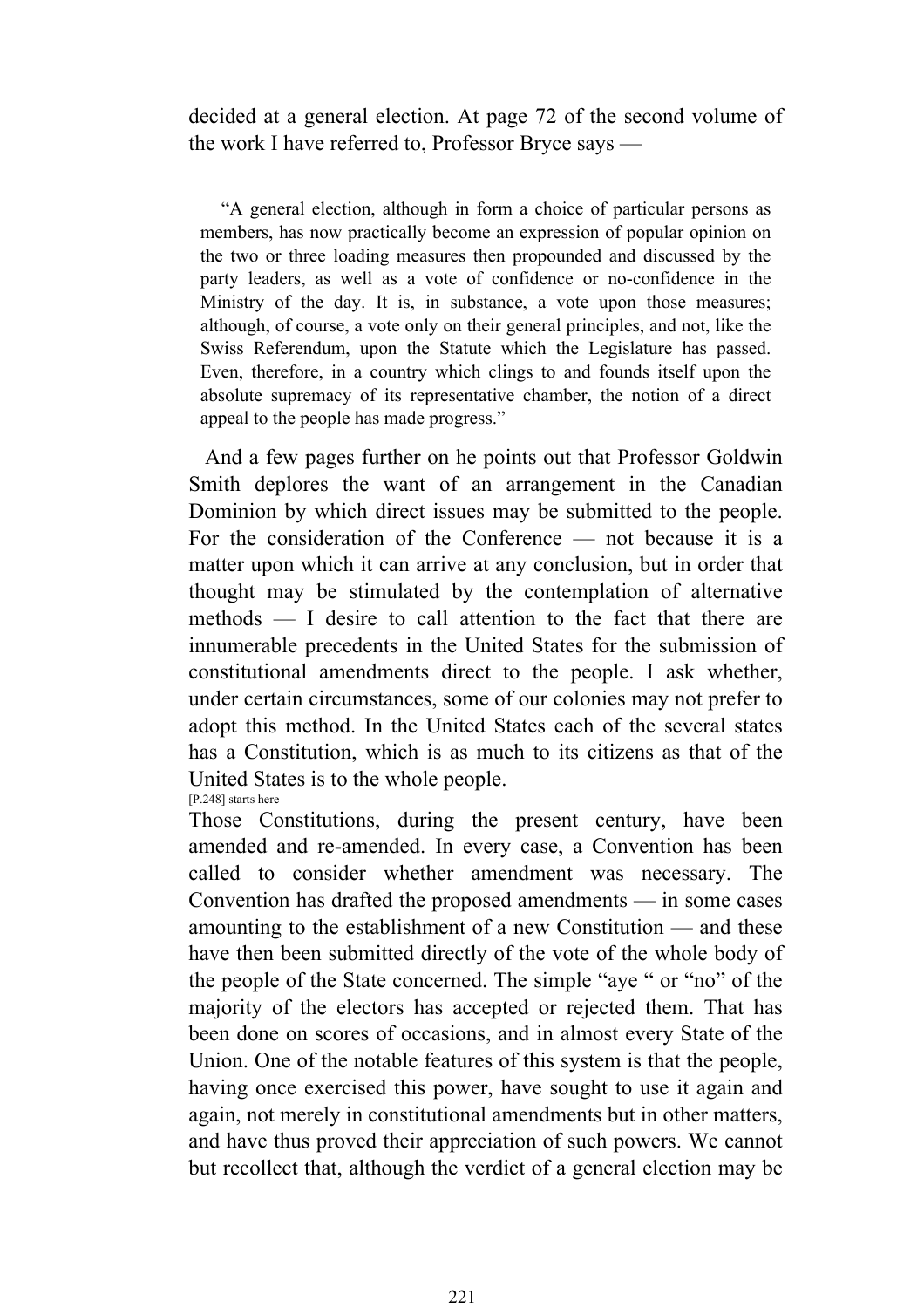decisive, it is a verdict which is obtained at some cost, both to the main question submitted and to the minor issues submitted with it at the election. Let us presume that a Convention has agreed to propose a certain definite Constitution, which has been considered and approved by the several parliaments, and that they desire to obtain the judgment of the people of each colony upon it at the next general election. How can the verdict of the people be sought upon this question, and this question alone? Is it not inevitable that it must be associated with issues as to the fate of the Ministry of the day, issues as to the principal proposals of that Ministry, and issues as to local proposals which may seem to be of more moment to certain constituencies? The question of the acceptance or rejection of the Constitution must be confused at a general election with personal issues, with political issues, with platform issues. Is it not certain that the verdict must be more or less confused by the introduction of these conflicting issues, so that it is just possible that in some colonies, owing to the confusion, an apparent verdict might be given against the Constitution, while, if that issue had been submitted alone, the public would readily have endorsed it. It is also perfectly possible that while there may be other grave issues which the

[P.249] starts here

people desire to pronounce upon, yet, feeling themselves to be federalists in the first place, they will vote for men who approve of the Constitution, without regard to the principles which they profess in any other connexion. And if we suppose that in any or several of the colonies the Federal Constitution is happily carried by a majority of the representatives, yet those representatives may be men who remain in the House dealing with important local issues upon which they do not represent the feelings of their constituents. It is therefore clear that, if remitted to a general election, the proposed Constitution must suffer, or, if it does not, that local interests must suffer. If our union depends upon general elections, the Parliaments returned to federate may be Parliaments out of touch with the popular sentiment of the several colonies on matters of vital importance to their people. I will content myself with this simple reference to a question the solution of which lies with the several Parliaments themselves. The resolution now being moved is purposely left vague as to details. It simply recommends that a National Australasian Convention should be appointed. It does not presume to suggest any particular method by means of which the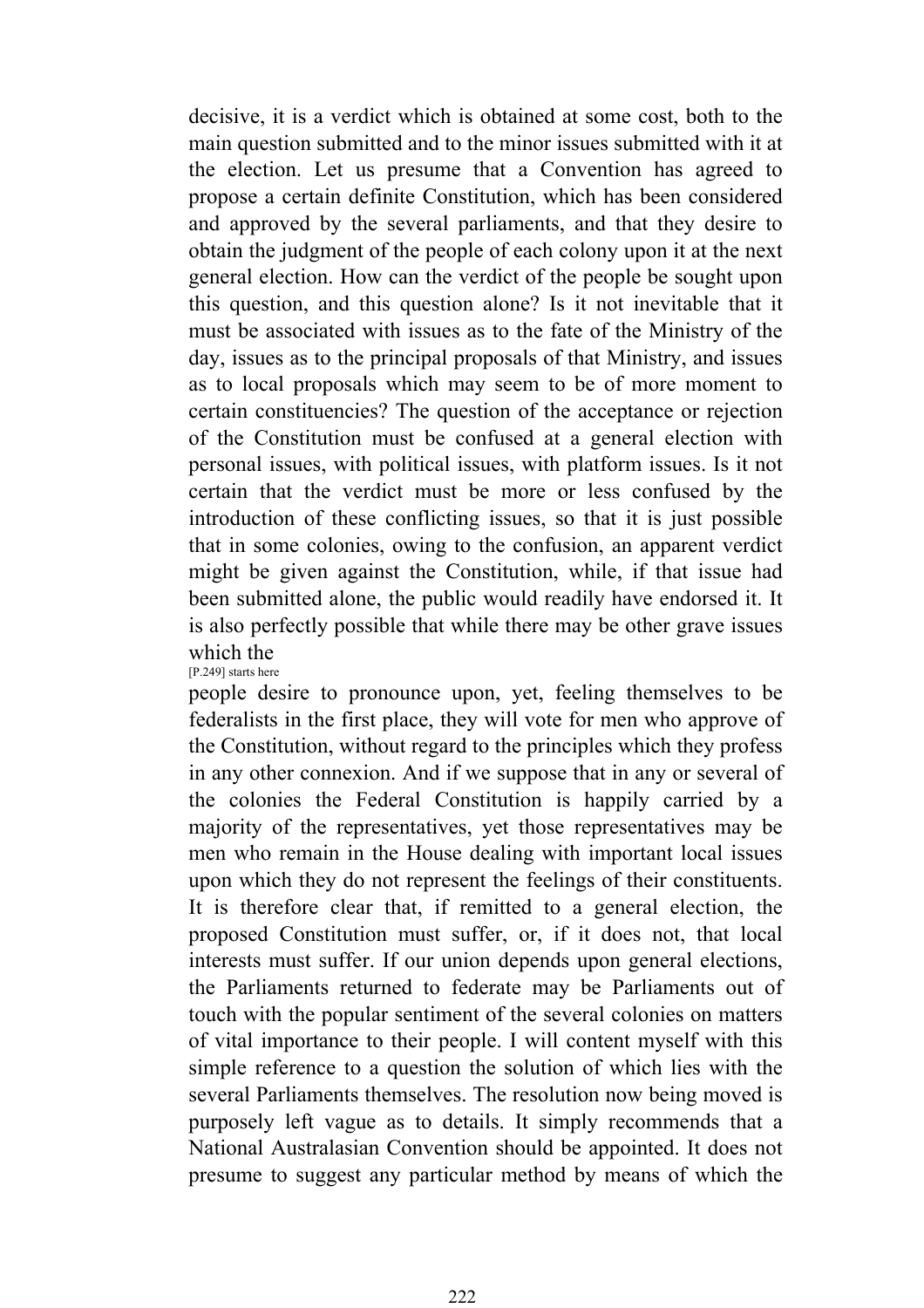members of the Convention should be selected; this and all other details it leaves to Parliament. I re-echo the fervent hope expressed by our President, that the Parliaments of Australasia, in appointing their delegates, will see fit to leave them absolutely uncommitted on any point or points of policy — that they will select the best men available, whether from political circles or outside them — men whose judgment, whose ability, whose knowledge of political affairs, whose experience of the world, and whose aspirations they are acquainted with, and in whom they have confidence, and that, having chosen them, they will not tie there hands upon any particular matters, but leave them untrammelled to give the best verdict which their conscience and judgment can attain to. I would repeat, if I were not afraid of enfeebling it, the eloquent appeal of Washington to the delegates to the American Convention, that they should not choose any but the best proposal, and [P.250] starts here

thus, unfurling a standard they could proudly defend, leave the issue in higher hands. It must be remembered that the proposed Convention can impose no Statute upon any colony or Parliament. If the best men of Australasia frame a Constitution for a Federal Dominion which any colony is unable to accept, that colony will reject it, and remain outside the Union as long as it may desire to do so. Consequently, there is no risk in sending delegates absolutely free to the Convention. I am perfectly certain that in the Convention any of the delegates who are trammelled — if there should be any who are trammelled — will meet their associates with a feeling of inferiority, and that the restrictions imposed upon them will be a serious bar to those minor concessions which must be made if the meeting is to be a success. Whatever the Convention may accomplish, we may be sure of this, that the finding will not be exactly what any one person, party, or colony may desire; compromises will have to be effected, and it is therefore essential that the delegates should be free to do that which they find to be best both in the interests of their own constituents and in the interests of the whole people. The task which lies before the Convention is not that of creating a new Constitution. Any assemblage meeting with the design of shaping out of the inner consciousness of its members some novel form of government, which might appear to be theoretically perfect, would fail to do any useful or practical work. It is scarcely necessary to remind honorable gentlemen that the Constitutions to which attention has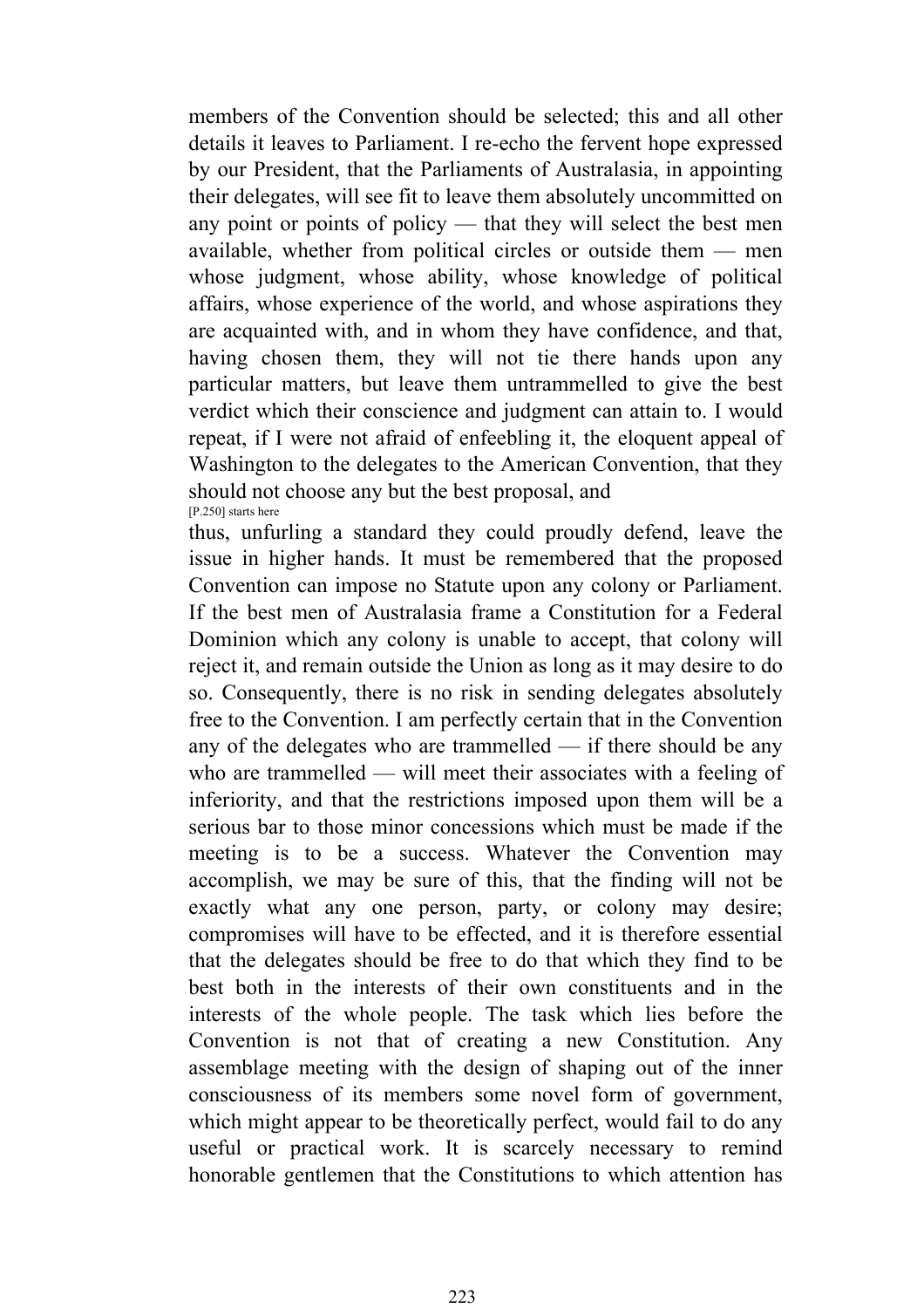been most directed in this Conference have assumed their present form by gradual growth, and have not been, in a mechanical sense, the work of human hands. The British Constitution itself, to which all students of constitutional history have turned with so much admiration, is essentially a growth and not a creation. That Government which has been supposed by some persons to be an artificial creation and not a natural growth — the Government of the United States — is a closely-allied offshoot from the British Constitution. The differences introduced were in each case founded on precedents in the State Governments, except indeed [P.251] starts here

in the instance of the separation of the legislative, judicial, and executive authorities, which plan was obviously taken from the reigning school of French thinkers. Mr. Alexander Johnston, in an elaborate article which some time ago appeared in the *New Princeton Review*, shows that each and every provision of the American Constitution is to be found in some of the Constitutions of the several states prior to the formation of the Union, with the exception of that providing for the election of President, the one proposal which has not fulfilled the intention of its founders. In their essence, the principles of popular government in the United States are closely allied to those of the mother country. In the same manner, the Constitution which the North American Provinces adopted was obtained wholly and solely from practical experience, either of the English Constitution or of the working of their colonial Constitutions. With you, Mr. President, I think that if we have regard to the fact that the United States Constitution separates the legislative, judicial, and executive authorities, and that it does not allow of the presence of responsible Ministers in the Legislative Chamber, the chief model of our Federal Constitution, in relation to its form, will be taken from the North American Provinces; that we, like them, will have a Governor-General and two Chambers of representatives; that there will be Ministers present in those Chambers who will introduce legislation, and be responsible to Parliament for their administration of the affairs of the country. We have so much experience of the working of such Governments, that there is no doubt that the proposals of the coming Convention will follow the lines on which we have gained our present development of free institutions. With regard to the first and popular Chamber, I presume that it will be as directly representative of the people as the British House of Commons, or the Assemblies of these colonies.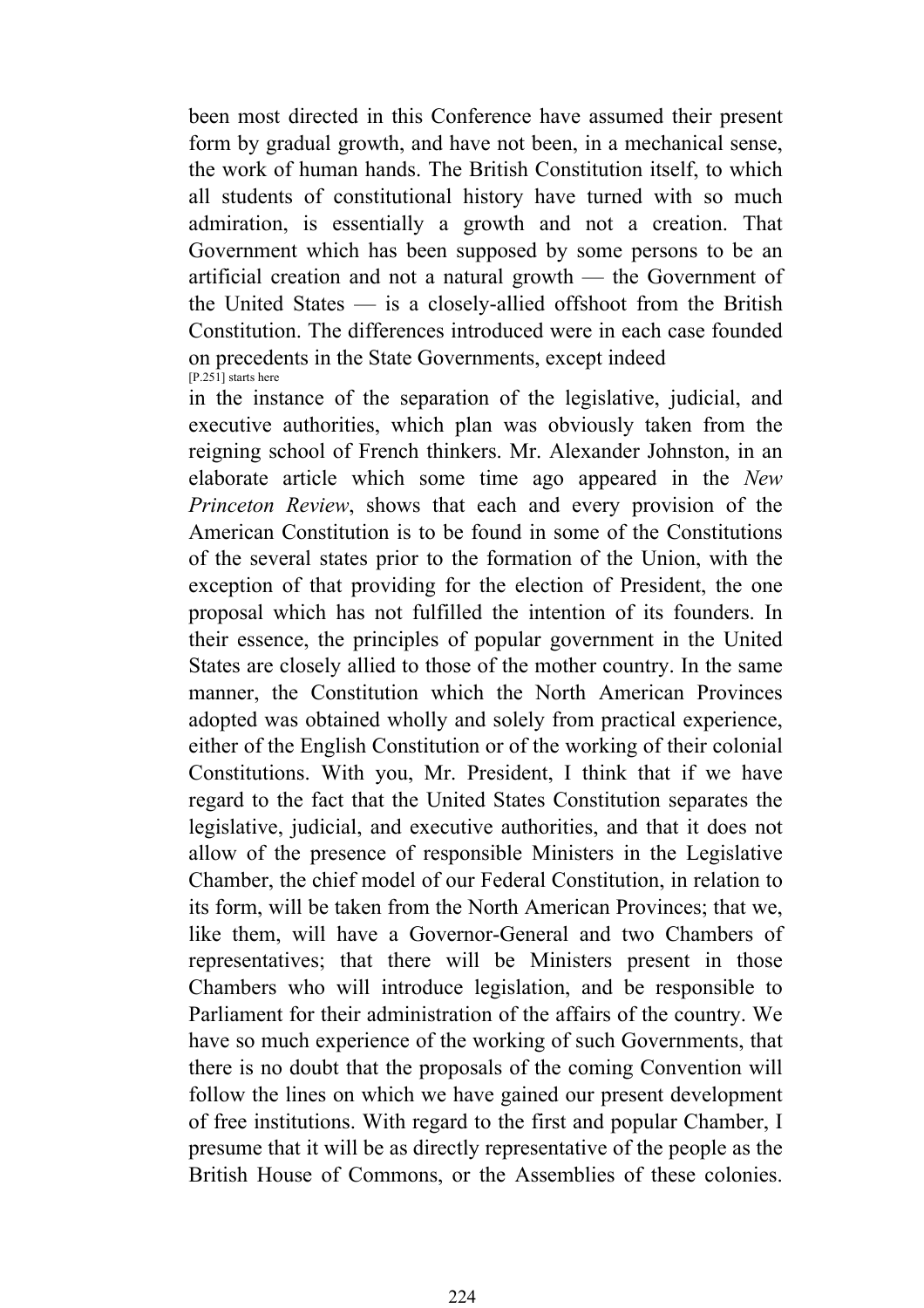With regard to the second Chamber, there are different circumstances to be taken into consideration. If we look at the Upper Houses of these colonies, we shall find that they differ considerably. While some of them [P.252] starts here

are composed of nominee members, others are elected; and the question of the form the Upper House of the future Dominion of Australia shall take is one of the problems on which the minds of the members of the Convention will be most exercised. I trust that they will recollect that in the two colonies which have Upper Houses elected by a more or less restricted franchise of the people, a feeling prevails that these bodies are not sufficiently amenable to Public opinion. A strong desire exists that the Upper Chambers should be brought into more close relation with the electors, and thus with the Chamber which represents the whole body of the people. We need not attempt to forecast the course the Convention may take with regard to the conditions under which the Federal and Colonial Legislatures shall exercise their several powers. The cardinal distinction between the United States and Canada is that in the United States the Central Government has its powers limited, while in Canada the Provincial Legislatures have their powers limited; and it appears to me that the model of the United States, preserving state rights with the most jealous caution, is that most likely to commend itself to the people of these colonies. And, Sir, confident that the Convention will bring to the consideration of this question all the knowledge and experience of government which we have been enabled to obtain in these colonies, I trust it may not neglect the very valuable criticism of Professor Goldwin Smith, as applied to the Canadian Dominion Government. Let us hope that it will provide the elastic remedy for any errors which may creep into the scheme as first adopted, which is so useful in each of the State Constitutions of the American Republic. It is but reasonable that the people of these colonies should be enabled, when necessary, to revise the Constitution under which they live without the disorganization of their local Parliaments, or in other words, that when the need for an amendment of the Federal Constitution arises (as it has arisen repeatedly in regard to the Constitution of the United States, without any sufficient means for the distinctly affirmed will of the people to secure the amendment it desires) we shall possess [P.253] starts here

the power of obtaining a direct reference of the issue to the electors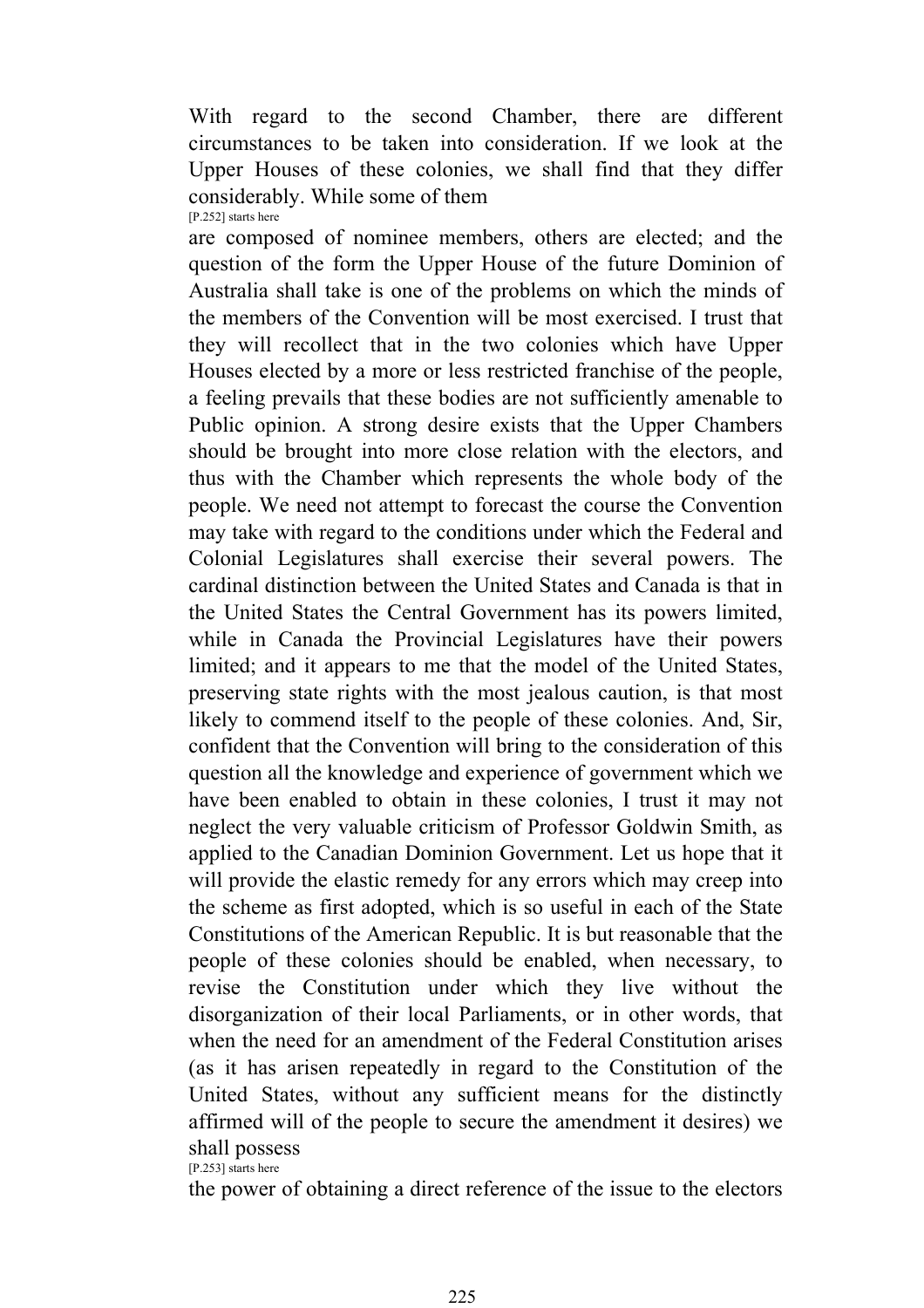independently of all other issues, and without affecting their choice of representatives. The ablest jurists in the United States consider the great difficulty of amending their Constitution to be a serious defect; but they find no such defect in their State Constitutions, where a safety-valve has been provided in the appeal to the people; and recognising this, I trust that the members of the Convention will shape the Constitution they propose for all Australian Dominion in such a way as will not only allow it to answer to the needs and necessities of our time, but render it capable of answering to all our future needs, sufficiently pliant to adapt itself to the course of circumstances, related to our national characteristics and capacities so that it may unfold with their unfoldment, expand with our expansion, and develop with our destiny. They can only accomplish this by making, in all things, the nation the sole judge and the sole arbiter of legal forms which may confine but should sustain our national life.

# Sir JOHN HALL

 — Mr. President, I am very pleased that the alteration suggested by the last speaker in the terms of his resolution enables the New Zealand delegates to support it, and therefore I have much pleasure in seconding the motion. I understand that Mr. Deakin proposes it shall read that the colonies are to be requested to appoint delegates to a National Australasian Convention. I will only say I am glad of the opportunity of expressing the appreciation, which I feel sure will be shared by my fellow-colonists, of the consideration which this Conference has shown, in the amendments that have been agreed to on the suggestion of Captain Russell, to the position of the remoter Australasian Colonies. I feel strongly that great consideration has been shown to us, and I believe that it will bear good fruit. It will give evidence to the residents in the remoter Australasian Colonies that in this Convention to which they are asked to send delegates their interests will receive full and fair consideration. I will not follow Mr. [P.254] starts here

Deakin in his speculations as to what the proceedings of this Conference may be. I agree with him in regard to the terms on which delegates should be appointed to this extent, that they should not be absolutely fettered, but don't let us go to the other extreme; don't let us request that they shall be appointed without full information as to the wishes and aspirations of the people they represent. That would be going to another extreme, and I am afraid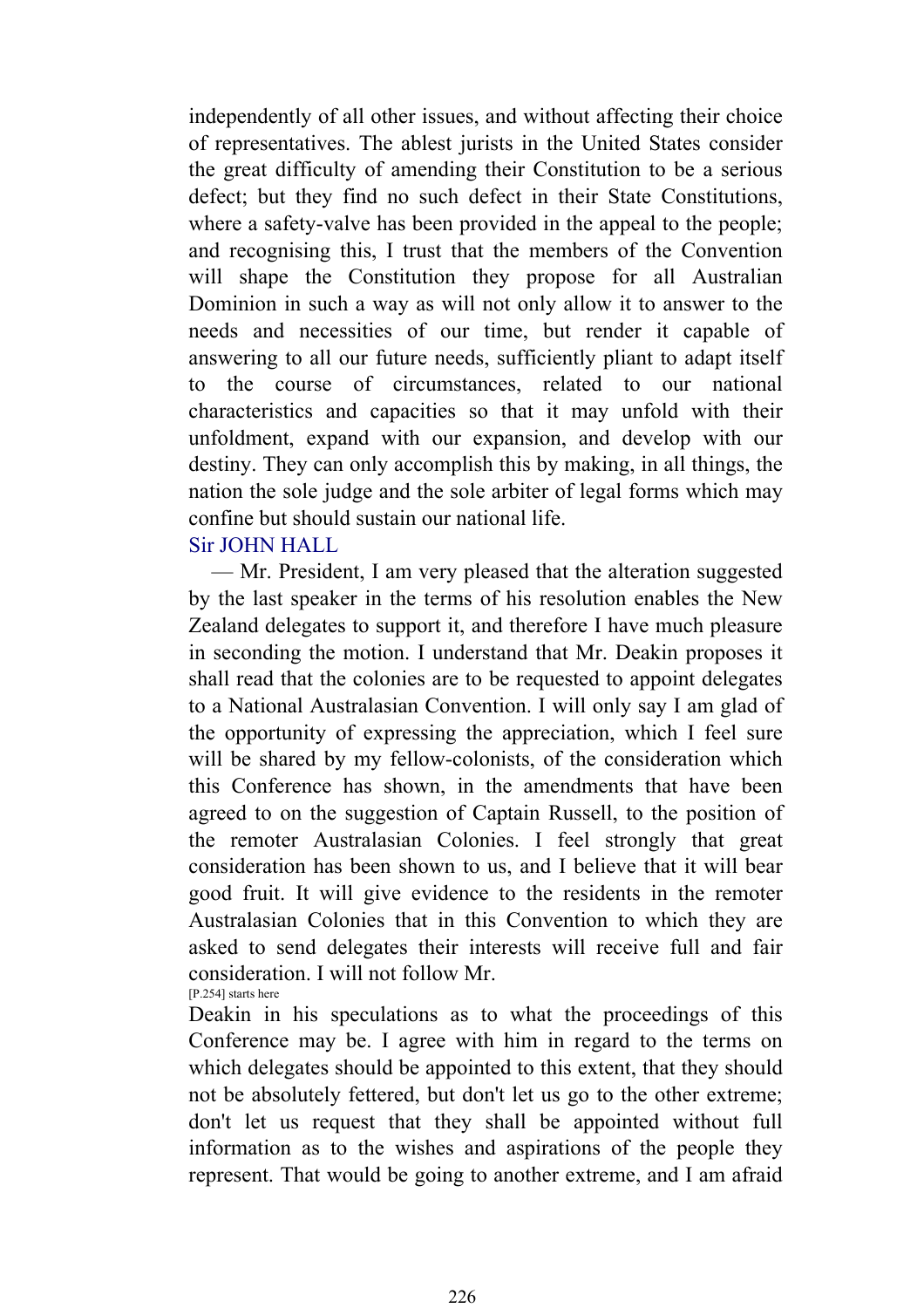that if we did that, if full consideration were not shown to the feelings of the people of the several colonies, it might perhaps tend to make the deliberations of the Convention much less successful then they otherwise would be. I was very glad to hear the honorable member suggest that provision should be included in the new Federal Constitution for such amendments of it as experience might from time to time show to be required. That will enable us not only to admit such colonies as may be willing to join, but also to include such subjects as it may be desirable to include within the province of the Dominion Parliament. I say, let us do what we can. If we cannot include all the colonies at once, don't let us despair; let us include those who will join, trusting to the forces which I am sure will make themselves felt on those who remain outside the Dominion, to come in as soon as they call. And if we cannot at once include all those subjects which an individual entertaining a high sense of the value of local government would grant should be included, let us at all events secure the inclusion of those subjects upon which nearly all will agree a Dominion Parliament should legislate, trusting to the working of the Constitution to show whether further powers should be granted hereafter to the Dominion Parliament, by the means which Mr. Deakin has just suggested. In this way, I think, we shall lay the foundation of a power which will ensure such an organization of the forces possessed by the British race in these seas as will bring about the fulfilment of that great destiny which I am sure is in store for us.

# Mr. PLAYFORD

 — Mr. President, it appears to me that there are two points which ought to be considered in connexion [P.255] starts here

with this resolution, namely, when shall the members of the Convention meet, and where shall they meet? It may be said that we should leave those questions to the different Legislatures of the different colonies, but I think the Legislatures will look to us for some little indication at all events of our views as to when and where the Convs "to meet in Hobart some time early in 1891." I do not want to go into the questions raised by Mr. Deakin, who was followed by Sir John Hall, because I think they are so much like "the flowers that bloom in the spring, tra la," and have "nothing" to do with the case." I don't say this offensively, and I hope Mr. Deakin will not call me a wolf afterwards, but really the question we have to consider, as members of the Conference, is, in the words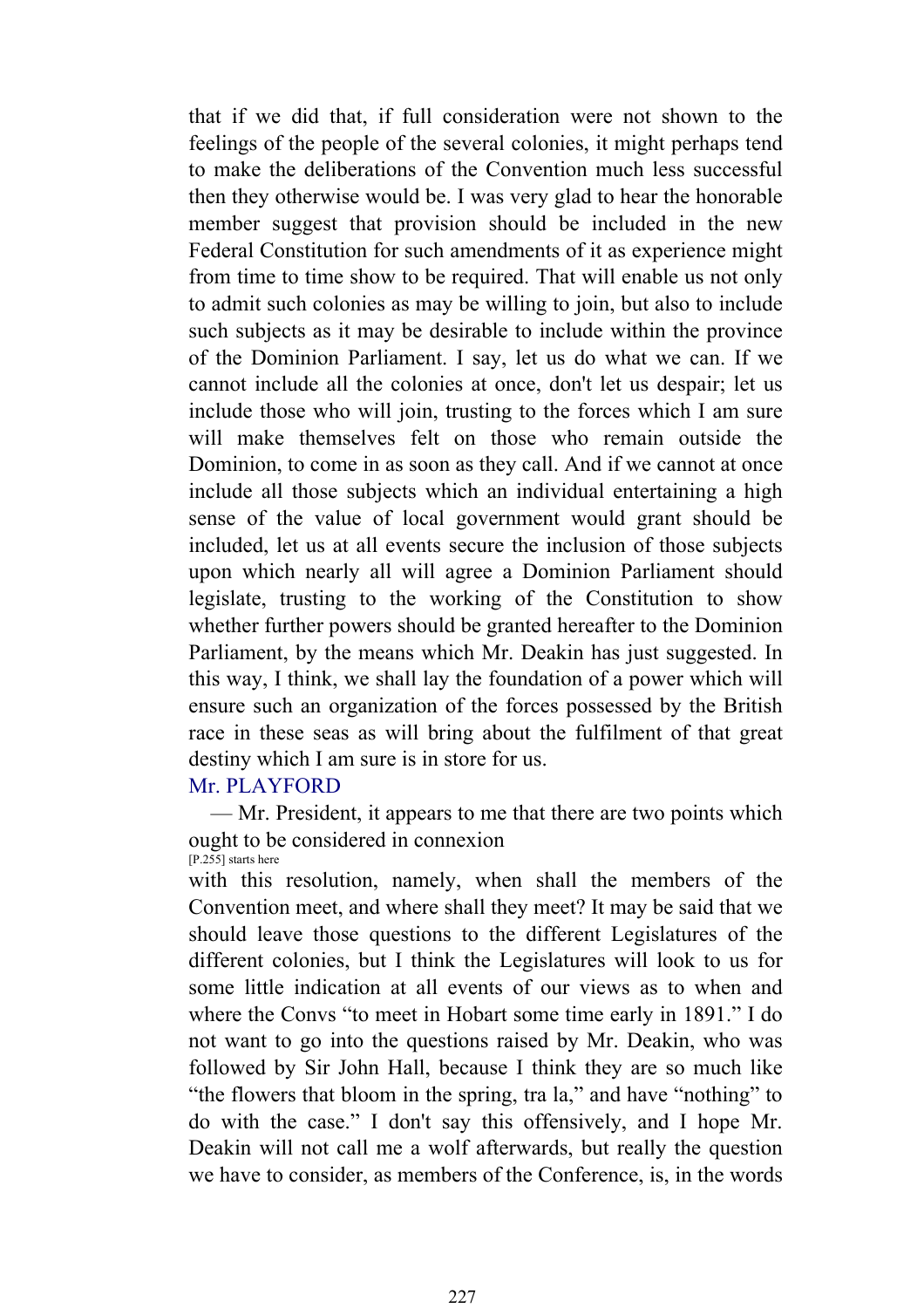of the resolution, the desirability of taking such steps as may be necessary to induce the Legislatures of their respective colonies to appoint delegates to a National Australasian Convention. And if we are going to discuss the whole question of federation over again, we may be here until this day month. Therefore, I don't propose to go into it, but I do think that we should indicate where and when we desire the Convention to meet. I fix upon early in 1891, because it is the most convenient period of the year for the delegates of the various Australasian Colonies to meet. They will mostly be members of the Legislatures, and the respective Parliaments will no doubt be out of session at the beginning of the year, and as that is the hottest season, and the Convention will have a considerable amount of work to do, I think it is extremely desirable to fix upon Hobart as the place of meeting, because that is about the coolest of the colonies in the summer months, and the delegates would get on much better there than in any other part of Australia. Melbourne has this year lost all her credit for having a decently cool climate, and has got the reputation of being considerably better than Adelaide. Sir HENRY PARKES

 — Why not suggest Auckland as the place of meeting? [P.256] starts here

#### Mr. PLAYFORD

 — The New Zealand delegates have said that their colony cannot see its way to join the federation, I am sure that Auckland is very warm.

# Sir JOHN HALL

— Say Wellington, then.

# Mr. PLAYFORD

 — Auckland would be about the very warmest spot we could possibly fix upon. It is true that Mount Eden is close at hand, but we should not be able to get to Mount Eden. I think it is highly desirable we should fix upon a time for the Convention, otherwise the question may be postponed for another year, and that will mean until two years hence. The question of federation is under the consideration of the people of the different colonies, and we should "strike while the iron is hot."

# Mr. BIRD

 — Mr. President, I rise with very much pleasure to support the proposed addition to the resolution now before us. I think the fact that we have in Hobart about the coolest locality that can be found in the Australasian Colonies in the summer months, is of itself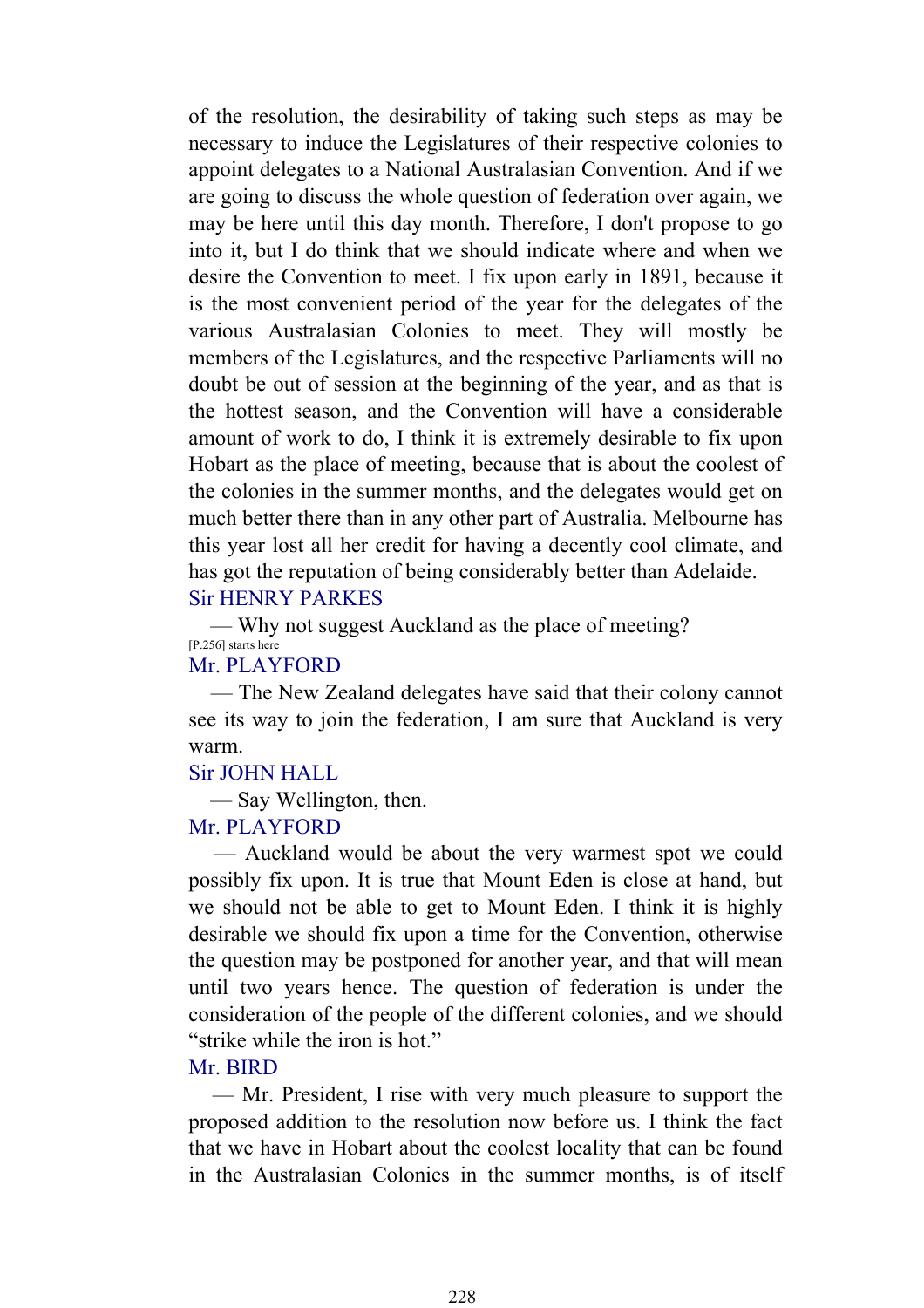sufficient to justify the choice of that city for the place of meeting for the Federation Convention. I fancy I detect an incredulous smile on the faces of some honorable members, no doubt in view of the fact that we have had some weather in Hobart this summer almost equal in intensity of heat to the weather we have recently experienced here, but I can assure them that such beat is quite exceptional, and certainly there is not the continuity of it that we have had to endure of late in Melbourne. Gratified though we have been by the superabundant hospitality we have enjoyed, I am sure we would not like to spend five or six weeks in such weather as we have experienced during our present sojourn in Melbourne, and the Convention would probably occupy that length of time. As to the time of meeting, I agree with Mr. Playford that early next year is the latest period to which we should defer the assemblage of the Convention, in view of the public interest that has been awakened by the discussions at this Conference. [P.257] starts here

# Sir JOHN HALL

 — Mr. President, may I suggest to Mr. Playford that in putting before us two distinct propositions in one amendment, he is placing the members of the Conference in a difficulty. The time and the place of meeting are two distinct subjects. If the honorable member will divide his proposition, I shall be prepared to vote for meeting early in 1891.

Sir HENRY PARKES

— Or earlier.

Sir JOHN HALL

— Or earlier, if practicable.

Sir HENRY PARKES,

 — And as to the place of meeting, say Lord Howe Island Sir JOHN HALL

 — I am not prepared to vote for the place of meeting at the present time.

#### Mr. PLAYFORD

 — I am quite prepared to divide the amendment. The time and the place are two distinct questions.

### Mr. McMILLAN

— Why fix the place now?

#### Mr. PLAYFORD

 — We can leave the place out if you like, or we can make it the top of the Blue Mountains.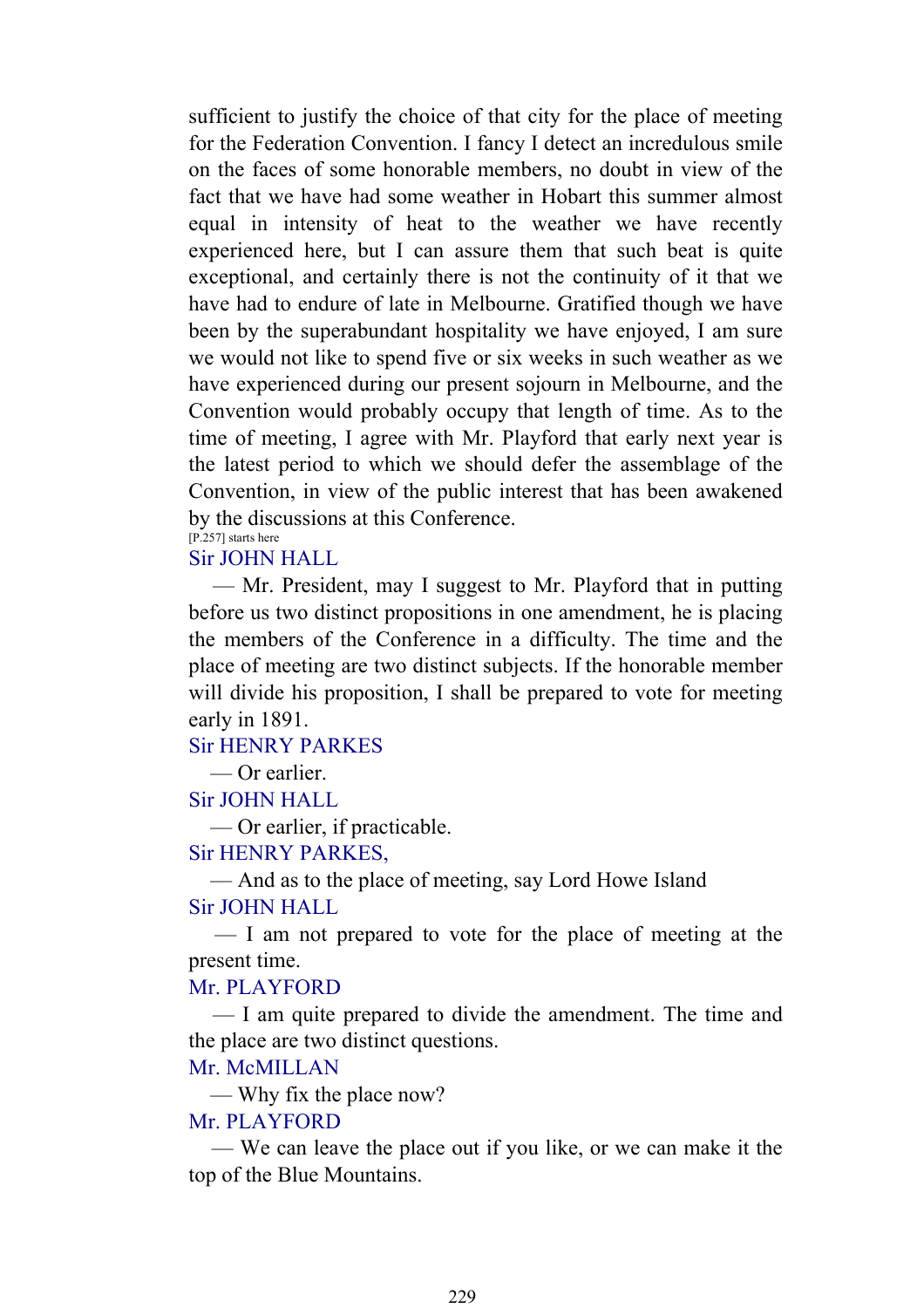#### Sir HENRY PARKES

 — Why not the crown of Mont Blanc, if you want a really cool place?

# The PRESIDENT

 — If agreeable to honorable members, I will divide the amendment. The first part fixes upon the place at which it is proposed the Convention should meet, namely, in Hobart. Sir HENRY PARKES

 — Mr. President, before you put the question to the Conference, I would suggest that the place of meeting should not be included in the resolution. So many circumstances may arise to determine that point, that I think it would be very unwise for this Conference to come to any binding decision with respect to it. It would probably be a much wiser course to appoint some Minister of the Crown yourself, Sir — as convener, with power to name the time and place of meeting. [P.258] starts here

# Sir SAMUEL GRIFFITH

 — Sir, the time and place of meeting are distinct questions, but they may be mutually interdependent. We cannot tell when all the Parliaments will have appointed their delegates, we cannot foresee what delays may occur  $-$  I hope they may not be many  $-$  but a number of incidents might occur to prevent the holding of the Convention at a time and place appointed nearly twelve months beforehand. All of us who have had parliamentary experience know how absolutely impossible it is to fix even six months in advance when and where a Conference or Convention shall meet. If the Convention is to be held in January, then Hobart is the best possible place to meet, but some of the Parliaments may be in session in January. The place is dependent on the time of meeting, and the time is dependent on the place. In 1883 a committee was appointed to supervise the resolutions of the Convention, and Mr. Service, as the prime mover, was appointed convener, and authorized to take the necessary steps, which is really the only practical way. Supposing some important Parliament is prevented from coming to a conclusion to appoint delegates, it would not be desirable to hold the Convention without them. Some Parliaments may appoint delegates with particular restrictions, or decide that it is not desirable to move further without a reconsideration of the matter, and so on.

Mr. PLAYFORD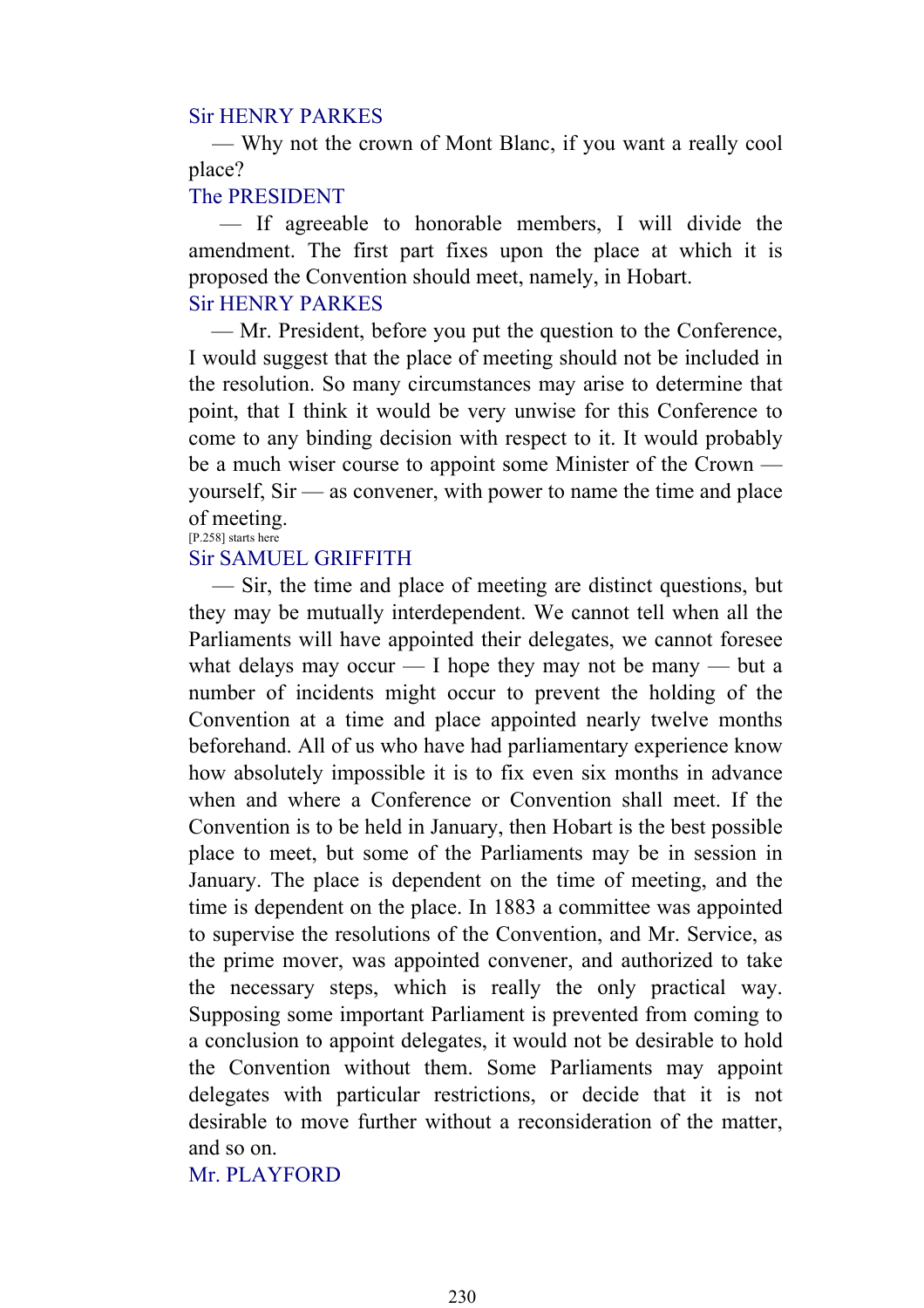— Unless you fix a time you leave the door open to all sorts of things, and, naturally, the opportunity will then be seized by some to defeat the object in view, and any number of years may pass before we will get a Convention. If, however, we state definitely that the Convention ought to meet early next year, some effort will be made to carry out the arrangement. Ministers will tell their Parliaments — "If you delay that will simply mean that nothing will be done." All the different colonial Legislatures will meet before January next, so that there will be ample time to appoint delegates. Asking the various Parliaments to sanction a Convention, and getting them to appoint delegates, are two very different things. If it is the [P.259] starts here

wish of the Conference, I will excise the words relating to the Convention meeting at Hobart. It would strengthen the hands of the Governments concerned if the time was definitely fixed for early in 1891.

# The PRESIDENT

 — It is often very difficult, on an occasion like this, to satisfactorily fix either place or time. I suggest that the various Parliaments should be simply asked to appoint delegates to the Convention, leaving the time and place of meeting to be decided upon subsequently, after consultation between the Governments interested. If the matter is so left, and I have the honour to be one to communicate with other Governments on the matter, I shall be very happy to give every possible assistance. No doubt, as Sir Samuel Griffith has pointed out, there will be, in several instances, a number of difficulties in the way, but I think every effort will be made to overcome them. Unquestionably the proper season for meeting will be early in the year.

# Mr. PLAYFORD

 — I still consider that the Conference ought to express the opinion that the Convention should be held early next year. We need not be particular as to the month or day. My judgment tells me that that will be a wise course to follow, in order to get the delegates elected before the close of this year.

# Mr. CLARK

 — I think the views of both Mr. Playford and the President would be met if after the word "appoint," and before the word "delegates," in Mr. Deakin's motion, the words "during the present year" were inserted.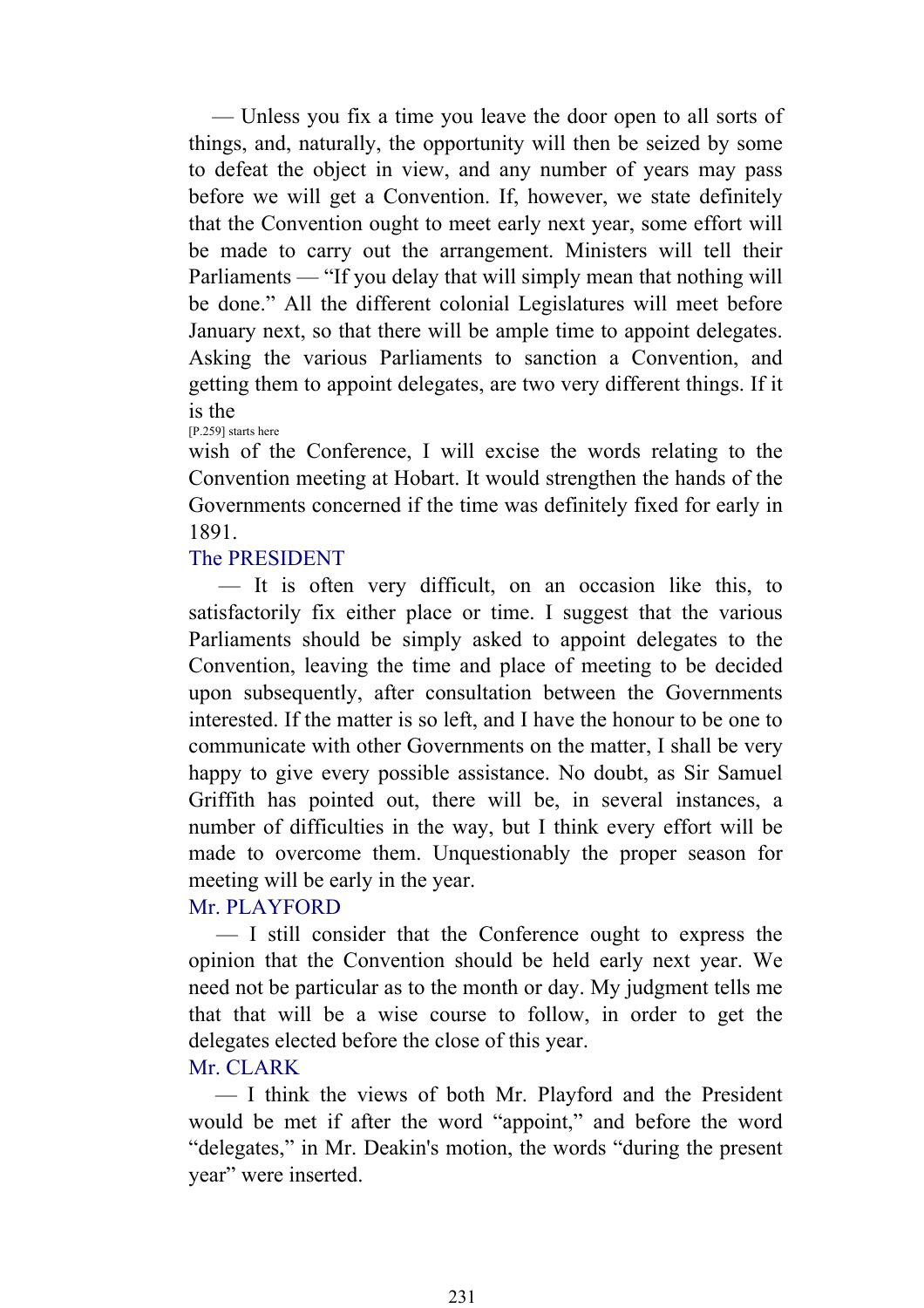#### Mr. PLAYFORD

 — I ask leave to withdraw my amendment in favour of that just suggested by Mr. Clark.

 Mr. Playford's amendment was withdrawn. Mr. CLARK

— I now beg to move the amendment I have indicated.

 The amendment was agreed to, and the original motion was amended accordingly.

# Sir SAMUEL GRIFFITH

 — Sir, before the amended motion is put, I would like to offer a few remarks on the general Question. [P.260] starts here

I came here with the view of getting information, for the sake of both myself and the colony I have the honour to represent, upon the real present attitude of the people of this continent on the question of federation. I came here with an inquiring mind, for I confess I had great doubts on many points — doubts to which I gave expression the other day. At the same time, I was perfectly clear about what it was desirable to attain to if we could attain to it. I am now, however, very glad to say that during the discussion a great deal of light has been thrown on the subject, and the uncertainty I felt has been almost entirely removed. One great doubt was as to whether fiscal difficulties would prevent federation. I was under the impression that the idea of asking the several colonies to break down their respective Customs barriers was an utterly impracticable one; still, I thought that obstacle was not sufficient to prevent federation for other purposes. But the arguments I have listened to have shown me that my fears were groundless — that the obstacle was one which need not be feared. It has been very clearly pointed out that any discussion between delegates to a Convention appointed with limited powers will be attended with great inconvenience. I see no reason why the representatives of the various colonies should not, with the most perfect confidence, ask their Parliaments to confer plenary powers on their delegates. I am satisfied, if that is done, that those delegates will be able to use such arguments, derived from discussions at this Conference, as will overcome all opposition, I am glad to acknowledge that it is the discussion which has taken place which has brought about that change in my mind, for I certainly came here under a different impression. There can be no doubt that the Convention should meet as soon as possible. I am satisfied that the fiscal difficulties can be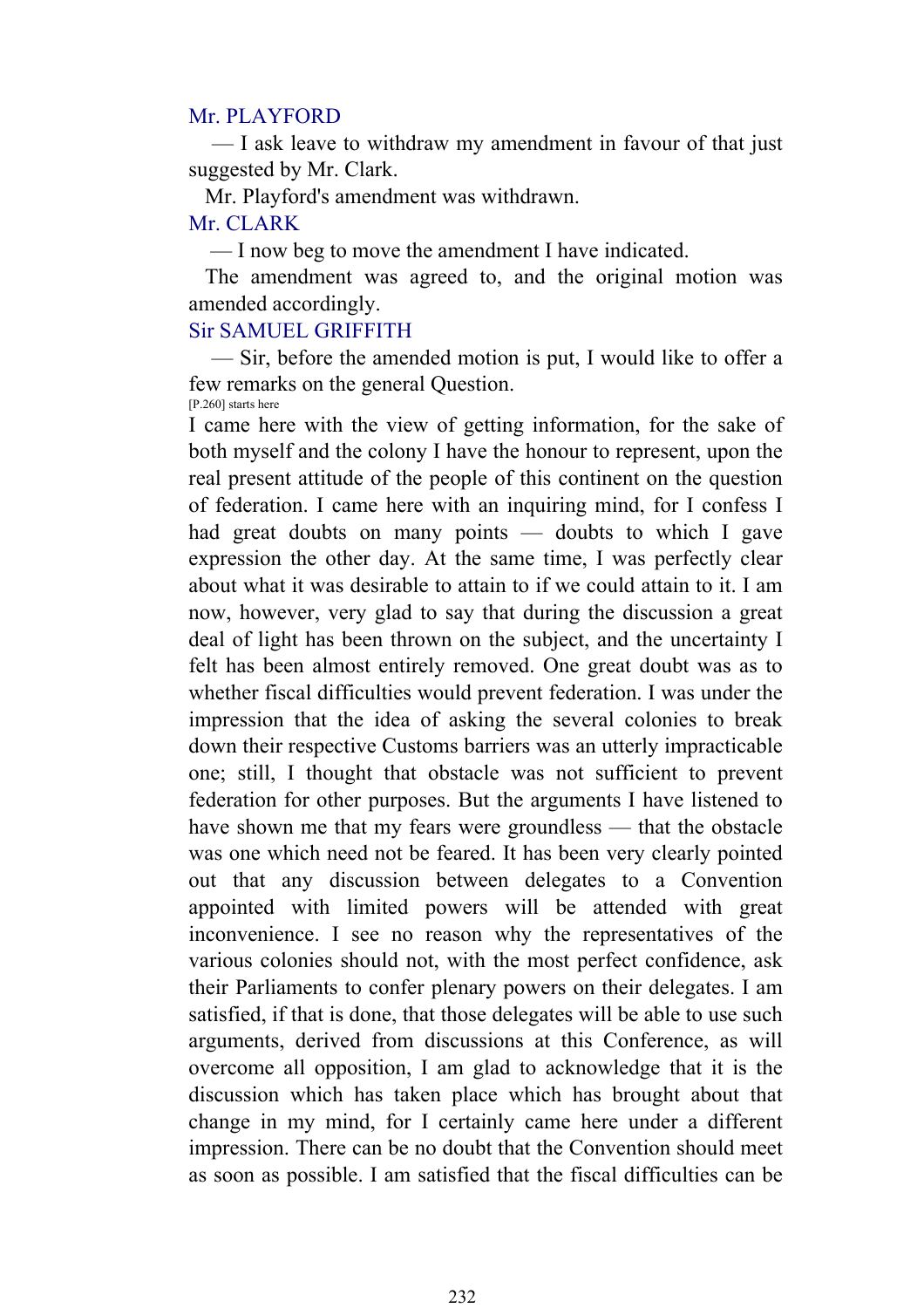over come by a Convention. Many ways have been suggested, and many more may be suggested. I am perfectly convinced, however, that those difficulties can be overcome, and that the Convention will be able to make arrangements which will be satisfactory to the whole of the colonies. I have previously doubted whether it will be necessary to suggest [P.261] starts here

a limitation of the powers of the Convention, but now I have no doubt whatever upon that subject, and I can cordially approve of the proposition in the form it is now before the Conference.

The motion was then agreed to in the following amended form:

 "That the members of the Conference should take such steps as may be necessary to induce the Legislatures of their respective colonies to appoint, during the present year, delegates to a National Australasian Convention, empowered to consider and report upon an adequate scheme for a Federal Constitution<sup>"</sup>

#### Mr. DEAKIN moved: —

—

 "That the Convention should consist of seven members from each of the self-governing colonies and four members from each of the Crown colonies."

### He (Mr. DEAKIN) said:—

 Here again, I wish to make a slight amendment, by inserting, after the word "of" in the first line of the motion, and after "and" in the second line, the words "not more than." The understanding which has been evolved in the course of the previous discussion is that, as the delegates will vote by colonies, it will be immaterial what number of delegates any particular colony sends to the Convention. At the same time, it will be considered essential that some maximum number should be mentioned, in order that there might be a limitation upon an undue attendance from one or more of the colonies. The number seven suggested itself, but I know of no reason why honorable gentlemen should not alter that maximum as they may deem fit.

Mr. McMILLAN seconded the motion.

# Sir JOHN HALL

 — I cannot allow one remark of the proposer of this motion to pass without some challenge. Mr.Deakin said it was understood that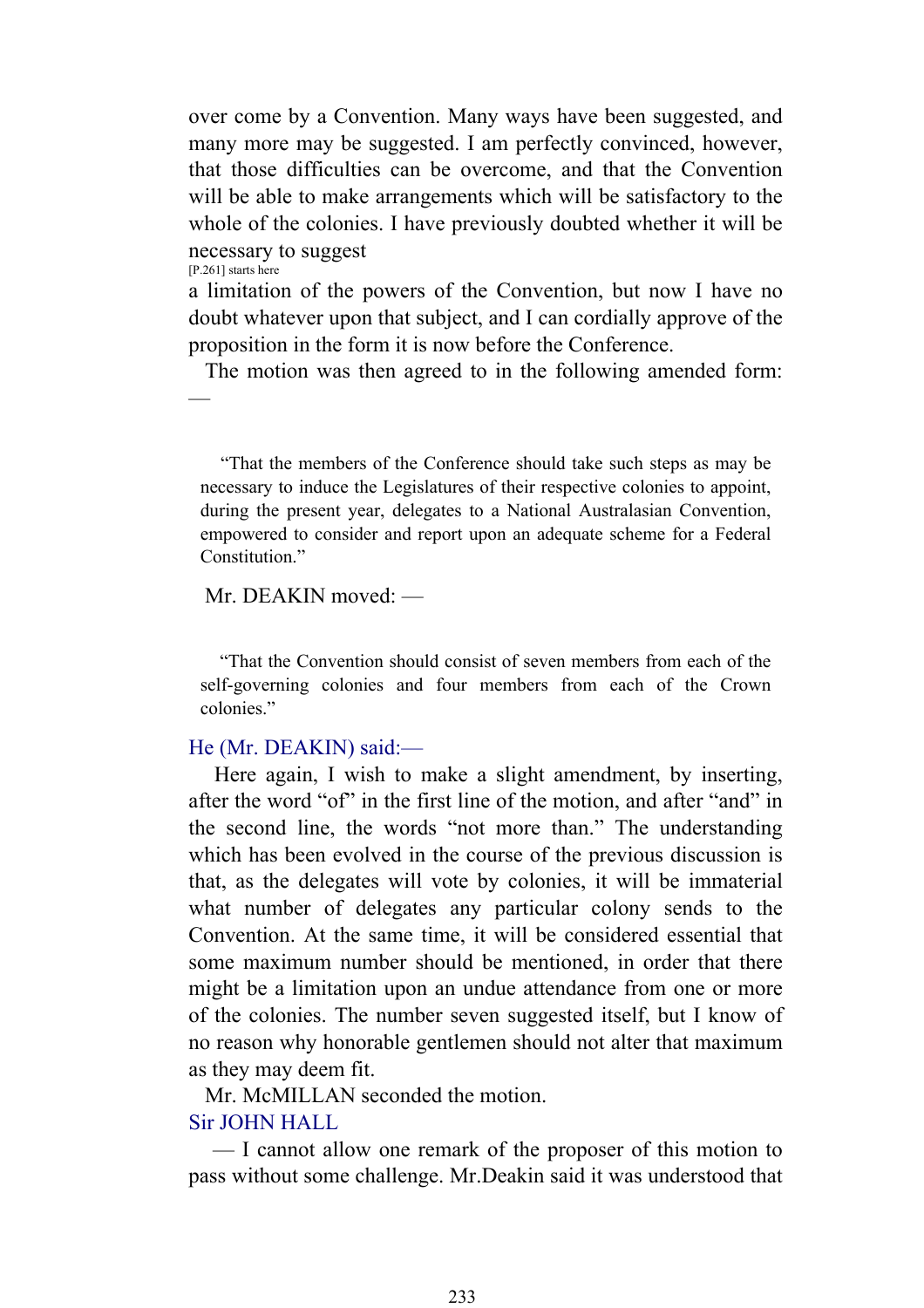the convention would vote by colonies. I do not know where that understanding was arrived at, and I would suggest that such an understanding must land its in practical difficulties when the Convention meets. Where there are only two representatives from a colony it will be quite easy, upon simple propositions, such as those which [P.262] starts here

have been before this Conference, to agree how the vote of that colony shall be given. But if complicated questions of detail arise, it may be very difficult for the representatives of a colony to agree as to how their vote shall be given. I would submit for the consideration of honorable gentlemen whether that is not a serious consideration, and whether the question as to how the votes should be given — by colonies or individuals — should not be left to the Convention itself. With reference to the numbers of the representatives of the self-governing colonies, it seems to me that six would be a more convenient number than seven. An arrangement of this kind would allow two representatives to be appointed by the upper branch of the Legislature, and four by the lower branch. A seventh representative will come in something after the fashion of the fifth wheel of a coach.

# Mr. DEAKIN

 — I desired to point out that the matters cannot be left to the Convention. The question must be settled before the Convention assembles, otherwise the Conference will require to fix the number of representatives each colony must send. Whilst I fully admit the difficulty to which attention has been called, I would point out that it has been the practice, in cases of this kind, where an equality in voting has existed among the representatives of a colony — say, three taking one side and three the other — for the senior member to have a casting vote. One advantage in having seven representatives would be found in the fact that a casting vote would not be required. A difficulty which suggests itself is, that some of the colonies may not desire to send so many as six representatives; if we vote by colonies this will be immaterial. By the time the Convention is held, Western Australia may be a self-governing colony, and if the meeting takes place at Hobart, that colony may not desire to send the number suggested.

# Sir SAMUEL GRIFFITH

 — It seems to me to be impossible to fix the number. My opinion is that upon more important matters the voting will have to be by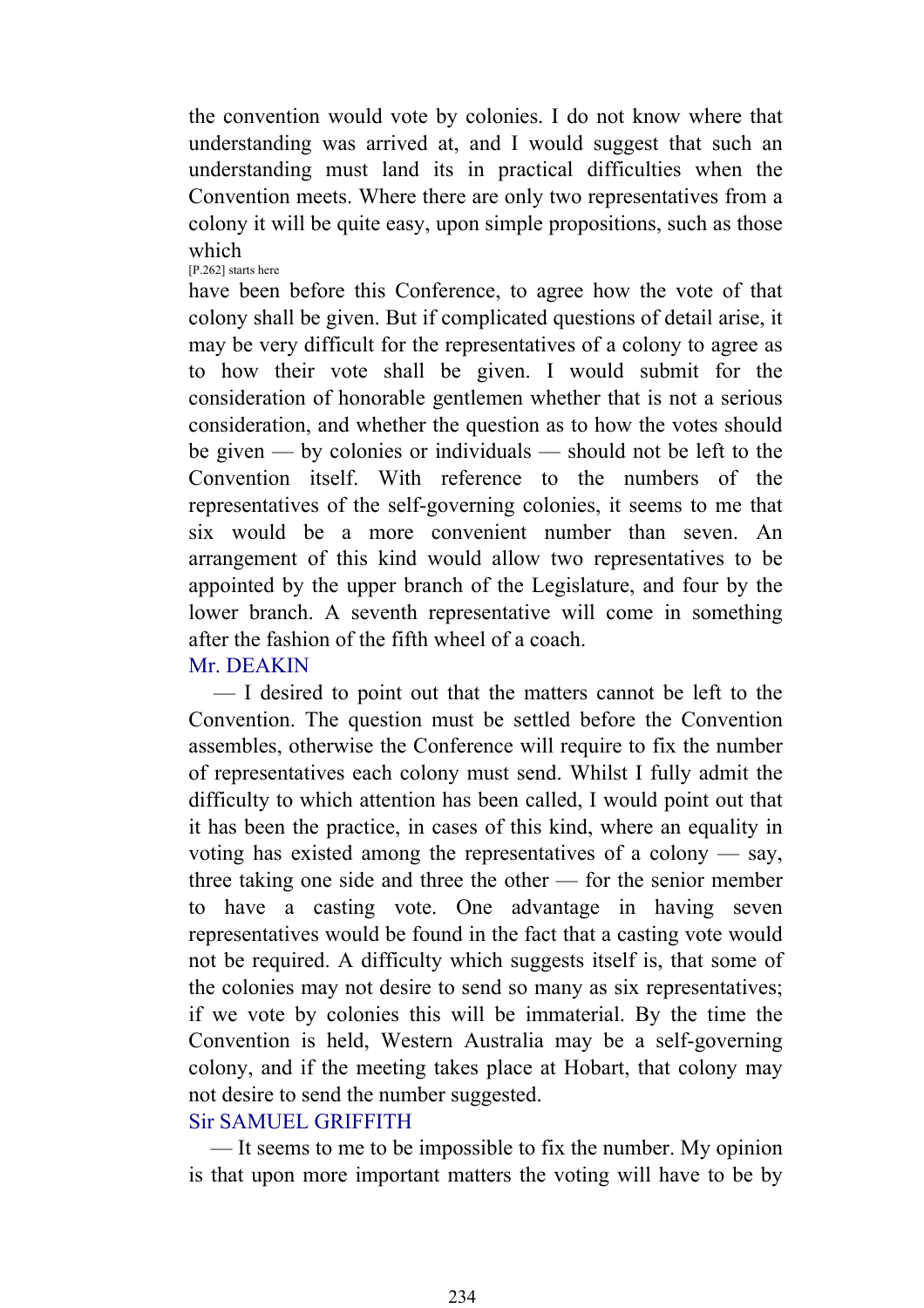colonies, as it was in Canada and United states, and as it has been in Australasia in previous [P.263] starts here

important conferences. Mr. Macrossan informs me that the difficulty as to an even number of votes is not an insuperable one, because the practice in America has been that where the delegates of the States are equally divided in number no vote is recorded. Upon minor matters, no doubt the Convention would decide to allow the majority to rule, but on great questions of principle the colonies must vote as colonies.

#### Mr. McMILLAN

— The Convention will make its own rules.

 The amendment was agreed to, and the motion was then carried in the following form: —

 "That the Convention should consist of not more than seven members from each of the self-governing colonies, and not more than four members from each of the Crown colonies."

# **Federal Councial**

#### Mr. DEAKIN moved: —

 "That as some time must elapse before a Federal Constitution can be adopted, and as it is desirable that the colonies should at once take united action to provide for military defence, and for effective cooperation in other matters of common concern, it is advisable that the Federal Council should be employed for such purposes so far as its powers will permit, and with such an extension of its powers as may be decided upon, and that all the colonies should be represented on the Council."

#### He (Mr. DEAKIN) said

 , in moving this resolution I wish to explain to the representatives of New South Wales and New Zealand, why it seemed desirable that there should be an opportunity afforded of considering this question before the proceedings of the Conference closed. Those honorable gentlemen will recognise that there is no attempt, either patent or latent, to in any way coerce them. Such coercion is absolutely impossible, and it is frankly recognised as impossible and also as undesirable. The passage of a resolution to compel any colony to enter the Federal Council against its will would be most injurious. No union could be satisfactory or profitable to those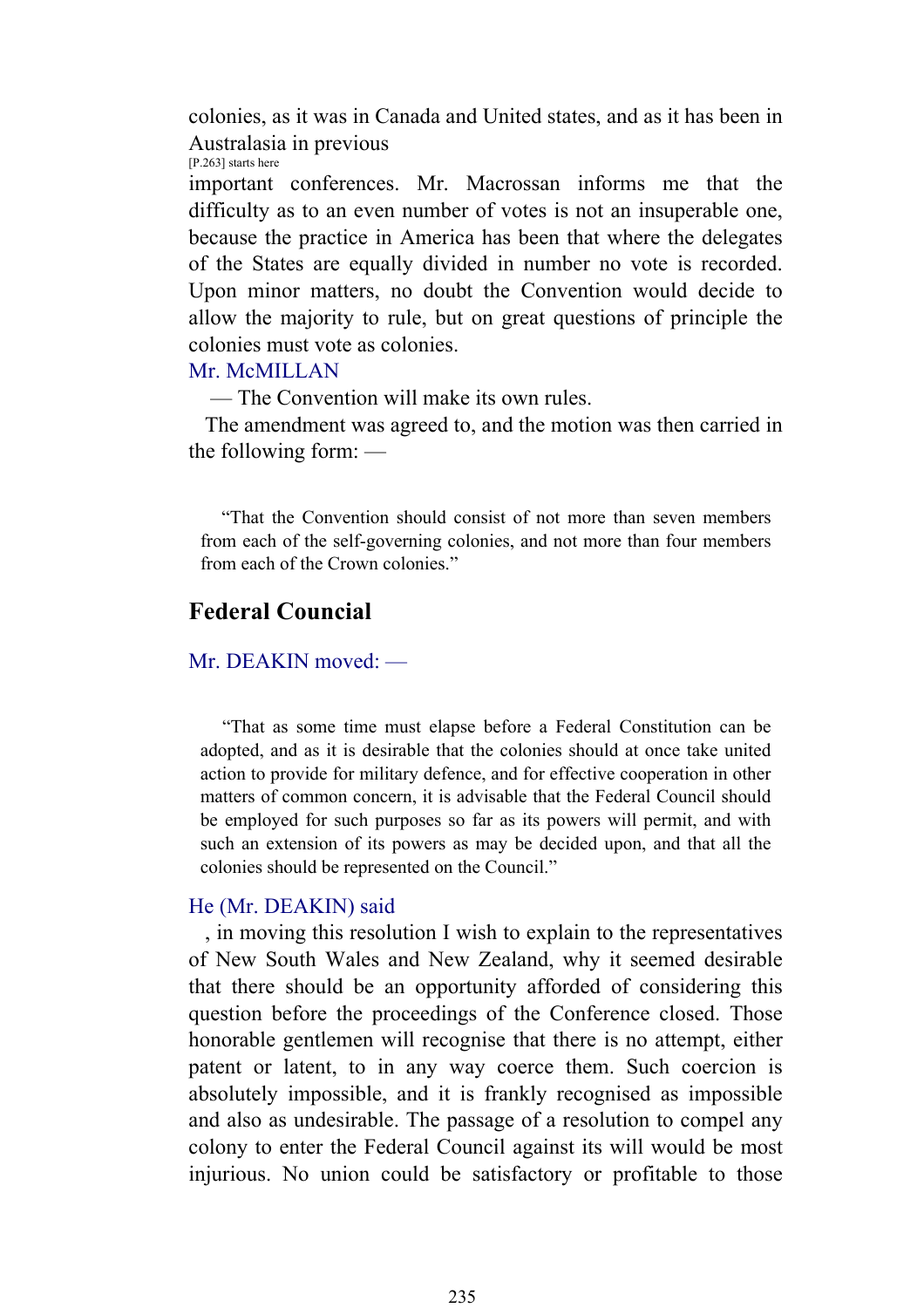associated in it unless it was entered into with a free will, and with a cordial desire to [P.264] starts here

obtain the objects of the union. It is therefore under no mistaken apprehension of what even the carriage of this resolution would involve that I venture to place it upon the notice-paper, but I placed it there being sure that the relation of the Federal Council to the proposed Federated Parliament would certainly assert itself during this debate, while there would be no means of testing the general feeling in regard to what that relation should be unless we had a substantive motion of this kind dealt with. The proposition is submitted to give those members of the Conference who desire it an opportunity of stating to the representatives of the great colonies outside the Council why they belong to the Federal Council, why they intend to continue to belong to it, and why they cherish an ambition that the other colonies should also join it. The occasion for the assembling of this Conference alters in many ways the position of all the colonies in regard to that Council. I hope that it will alter entirely the attitude of New South Wales and New Zealand. For my own part, I can perfectly well understand that men whose minds have been filled by the vision of a Federated Australasia, with a General Parliament and an Executive Government, may well feel disposed to consider that the Council is a body too imperfect to meet their desires. But now that, happily, the representatives of Australasia have fallen into line, have passed the motion submitted by Sir Henry Parkes in favour of a Federal Union, and a further consequent resolution, pledging us to endeavour to induce our Legislatures to appoint delegates to a Convention to frame a Constitution, and a new era in Australasian history having thus been heralded, I think the members of the Conference must confess that the circumstances are so changed as to present this issue to them in an entirely different aspect to that in which it has hitherto appeared. I say this, not because an apologetic tone requires to be adopted in regard to the Federal Council. As one in no way concerned in the formation of that body, I am myself satisfied that if the thing remained to do again it ought to be done, that it was a thoroughly wise procedure to form the Council, and that [P.265] starts here

it has accomplished a great and good work in the Federal cause. But with regard to the representatives or the two great colonies who stood out of the Federal Council, I ask them if, prior to the assembling of this present Conference, they regarded the Federal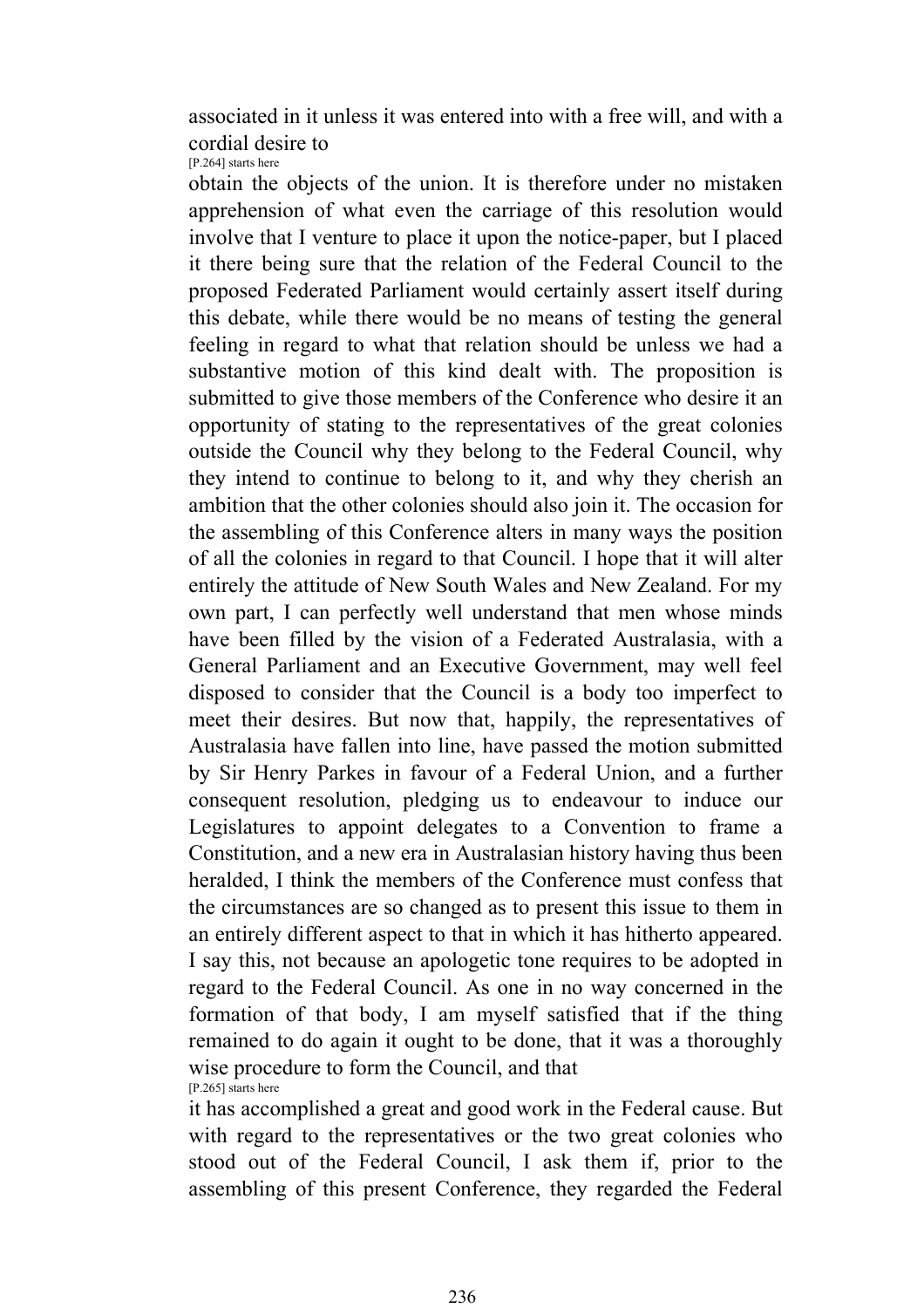Council as being too incomplete to justify their adhesion to it, will they not now consider that, pending the passage of a measure which will give Federal Australasia its Legislature and Executive, there is room which can well be filled by the Council — that it can do work for them in the interim which ought to be done, and which they cannot do for themselves. If the representatives I refer to will take that view, they will not find themselves in any conflict on the general question with members of the Federal Council. It has always been regarded as a temporary and tentative body, and its authors and members have always accepted as an axiom the doctrine that it was to be employed only until we could find some body more powerful than itself to take its place. The very resolution on which it was founded, passed in the Convention of 1883, ran as follows: —

 "That this Convention, recognising that the time has not yet arrived at which a complete Federal Union of the Australasian Colonies can be attained, but considering that there are many matters of general interest with respect to which united action would be advantageous, adopts the accompanying draft Bill for the Constitution of a Federal Council, as defining the matters upon which, in its opinion, such united action is both desirable and practicable at the present time, and as embodying the provisions best adapted to secure that object, so far as it is now capable of attainment."

 Three times over in that resolution it is indicated that, in the opinion of the founders, the Council was intended only to have a temporary existence, until a Federal Union could be established. Then, no later than the commencement of last session, resolutions were carried in favour of an alteration of the Constitution of the Council. Those resolutions increased the number of representatives — to thirty or thirty-four members if New Zealand and New South Wales joined — and provided that each colony should determine whether its representatives should be nominee, elective, or representative. By proposing this increase in the number of members one of the chief objections Sir Henry Parkes [P.266] starts here

has raised is removed, because the proposal is to increase the Federal Council until it forms a body nearly as large as our Upper House. And this extension of the numbers of the Council was only proposed as a step preliminary to asking for increased powers for that body so as to make it more useful and authoritative than at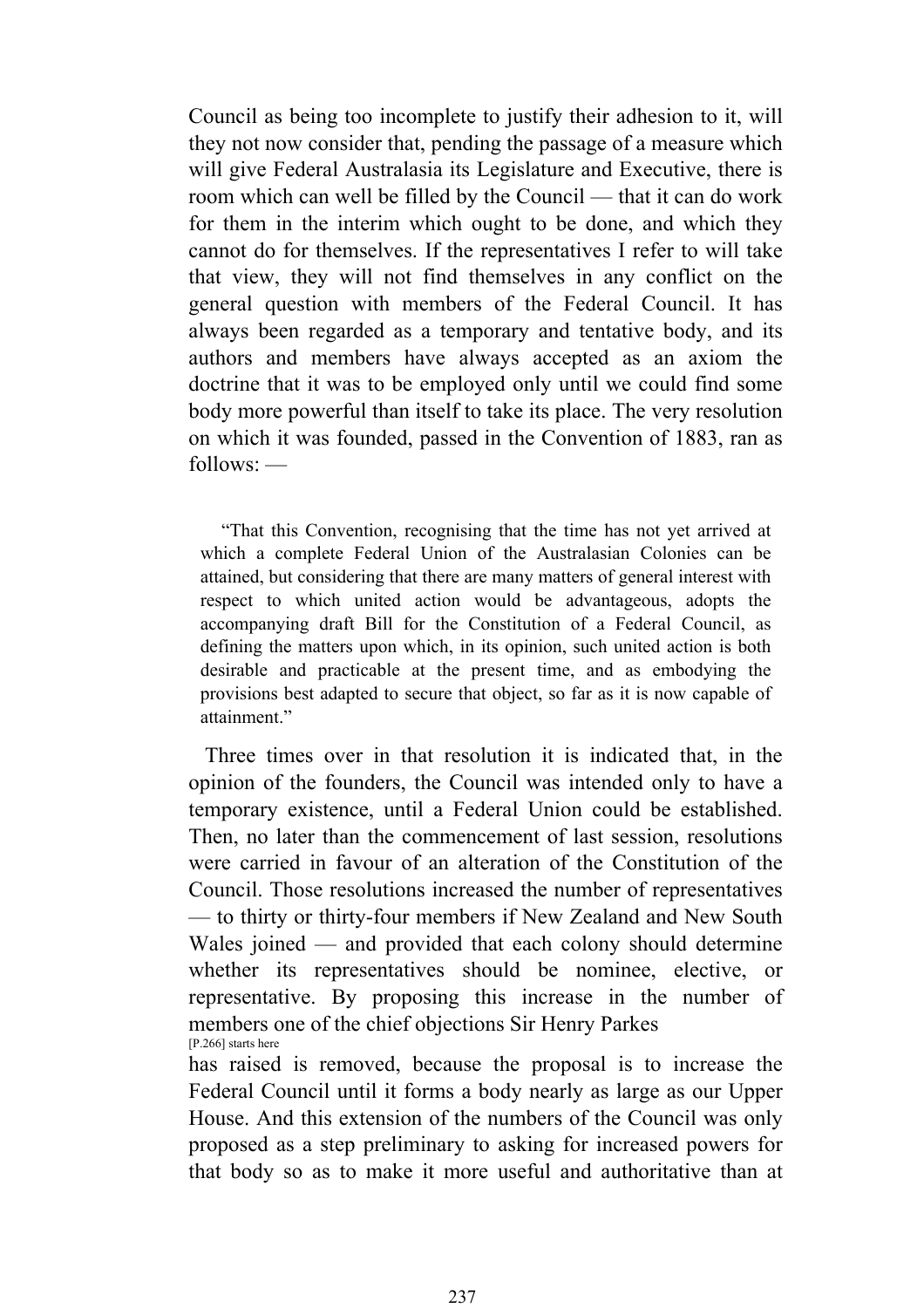present. Even in doing this the Council was true to its traditions, and recognised that it was still a temporary and tentative body. A resolution passed at the last meeting of the Council says: —

 "The Committee (on the Constitution of the Council) desire to add that they recognise that further amendments of the Constitution of the Council will from time to time become necessary, until complete Parliamentary Federation is eventually obtained; but they consider that a substantial advance towards that end will be made if effect be given to the foregoing recommendations."

 So that, even when recommending an increase in the number of members, the Council repeated its cardinal doctrine. Mr. Kingston, the South Australian representative, who took an active part in bringing forward this amendment, was only deterred from submitting a further resolution by the feeling that the Council ought to adopt this proposal for an increase of its members before any further step was taken. He, however, gave notice of the following resolution, which, though not adopted, was generally approved by the Council: —

 "That, in the opinion of this Council, it is desirable that, after the Constitution of the Council shall have been amended by the increase of the number of its members, the Council shall, on behalf of the colonies represented, consider the question of Australasian Parliamentary Federation, with a view to making recommendations thereon to the local Legislatures."

 So that if the Federal Council had obtained the increase it sought, it might at this very time be considering the question this Conference is now considering. Thus the members and authors of the Federal Council, so far from being opponents of Australasian Federation, are its warmest supporters; and they have never taken any step, from the beginning, without recording the fact that the work doing was only work introductory to the establishment of a complete Federal Parliament. [P.267] starts here

Without quoting further, I think that what I have cited should be sufficient to prove to the representatives of the two colonies who remain outside the Council that if they, having endorsed the resolutions which this Conference has carried in favour of federation, should now enter the Federal Council they will not enter a body with which they will be out of sympathy or a body which is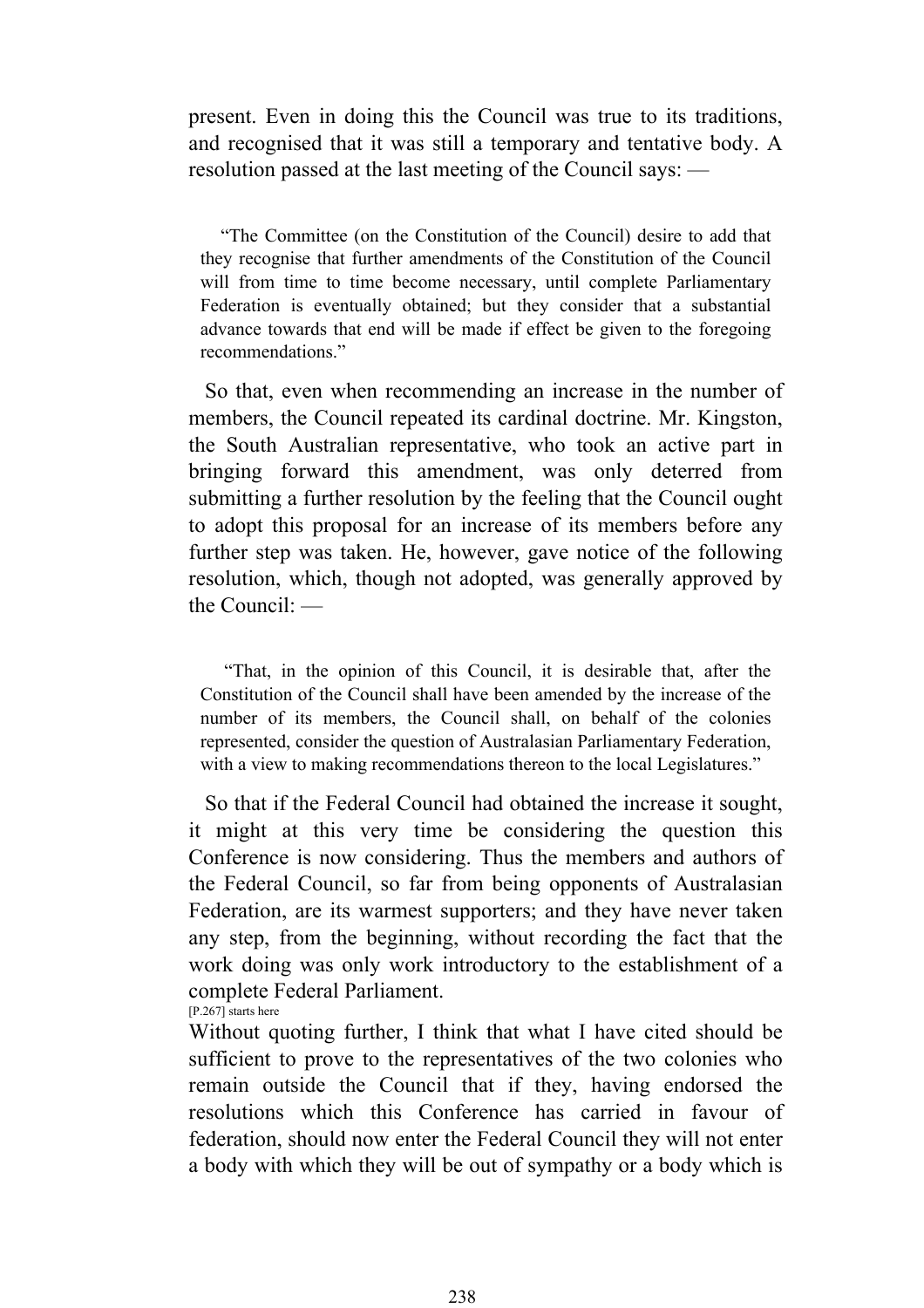deaf to their appeals for federation, but one which has proved itself to be loyal to the cause we are assembled here to advance. They will not find that members of the Council desire to maintain it at the expense of a higher organization, or that they are desirous of clinging to their dignity when they see an opportunity of making way for a greater power. With the exception of the representatives of two of the colonies represented here to-day, every member of this Conference is a member of the Federal Council, and the cordiality with which we have endorsed the proposal for a Federal Parliament is a proof that if the motion had been submitted in the Federal Council they would have endorsed it with the same heartiness. Under these circumstances, the representatives of the Australasian Colonies can have nothing to fear for Federation from association with the Council, and nothing to dread in the way of its antagonism. They may now not unreasonably ask — "What advantages would arise from our becoming members of a Council which will shortly be absorbed in the greater Australasian Parliament?" The answer is that, first of all, the earliest possible time at which an Australasian Parliament could assemble for the transaction of business would probably be about two years. In the uncertain course of political affairs this interregnum may be extended to three or even four years. It might take a still longer period than that, but it is certain that we have to face a period of two years without any federal authority; and the question I would like to put to the representatives of these colonies is, whether they consider that during these two, three, or four years, as the case may be, there is not good work to be done in connection with the Federal Council? I would say, in anticipation of objection, that if it be urged that the colonies which now stand aloof [P.268] starts here

might, in joining the Federal Council, lead some of the members of the group to waver in their energy as regards federation, those colonies could join, as South Australia did, for a definite term of years. It is perfectly possible for both the colonies in question to fix the time for which they would Live the Federal Council its trial, supposing that the Federal Parliament did not come into existence. As to the results to be obtained by their entrance into the Council, I will not weary the Conference with citations from the Federal Council Act, but I will quote the list of questions which the Council is enabled to deal with, with which none of the Parliaments it represents can deal with in the same manner, while it is highly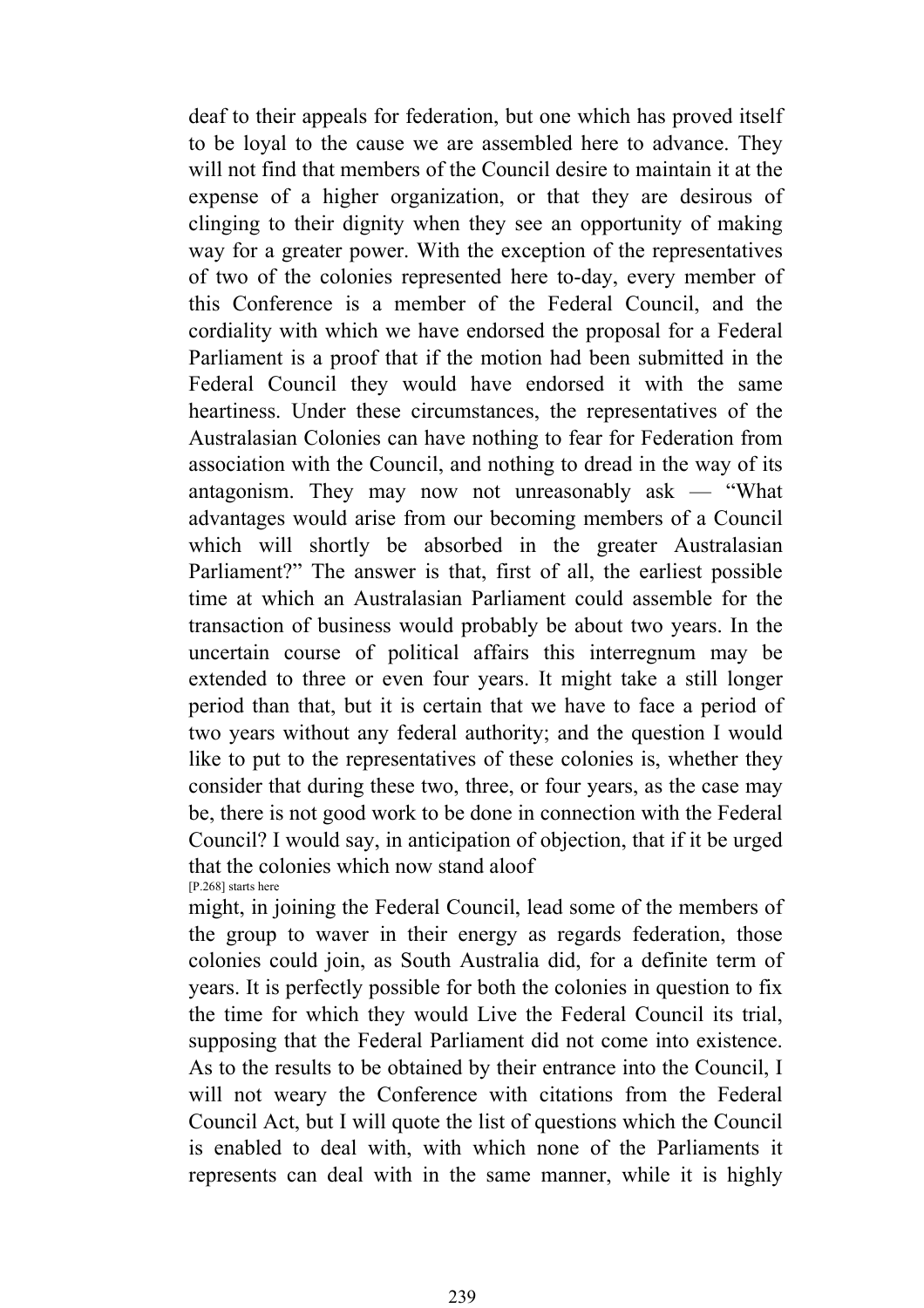desirable that they should be dealt with. These questions are:— Relations of Australia with the Islands of the Pacific, prevention of the influx of criminals, fisheries in Australasian waters beyond territorial limits, the service of civil process of the courts of any colony within Her Majesty's possessions in Australasia out of the jurisdiction of the colony in which it is issued, the enforcement of judgments of courts of law of any colony beyond the limits of the colony, the enforcement of criminal process beyond the limits of the colony in which it is issued and the extradition of offenders, the custody of offenders on board ships belonging to Her Majesty's Colonial Governments beyond territorial limits, and any matter which, at the request of the Legislatures of the colonies, Her Majesty, by Order in Council, shall think fit to refer to the Council. These are the matters with which the Council has authority to deal. Surely it cannot be said that nothing could be done under any of these heads during the next few years which would not be well worth doing in the interests of the different colonies. For instance, if we dealt with the purely legal questions — such as the enforcement of civil and criminal process and of judgments, the law relating to companies, and the estates of lunatics, on all of which matters our legal procedure is at present in an unsatisfactory condition — surely we would have done something worth doing. In addition to that, power is given to the several Legislatures to refer questions to the Federal Council, and upon these [P.269] starts here

the Federal Council may legislate. Foremost among the many questions which the Imperial Government has allowed to be referred to the Federal Council is that of general defence. Sir Samuel Griffith, in the course of his first speech, drew attention to the anomalies which would exist if the forces engaged under the laws of the different colonies were sought to be employed in colonies other than their own. At the present time, the militia of Victoria would be beyond the control of our law directly they crossed the River Murray, and the militia of New South Wales are in exactly the same position if they enter our territory. Discipline would, of course, be impossible under these circumstances. Again, the resolution to which, under the guidance of Sir Henry Parkes, we have assented, affirms that the time has arrived in which a Federal Executive and a Federal Legislature are necessary. The occasion for calling this Conference and coming to such a resolution was the report of Major-General Edwards on the state of our defences. This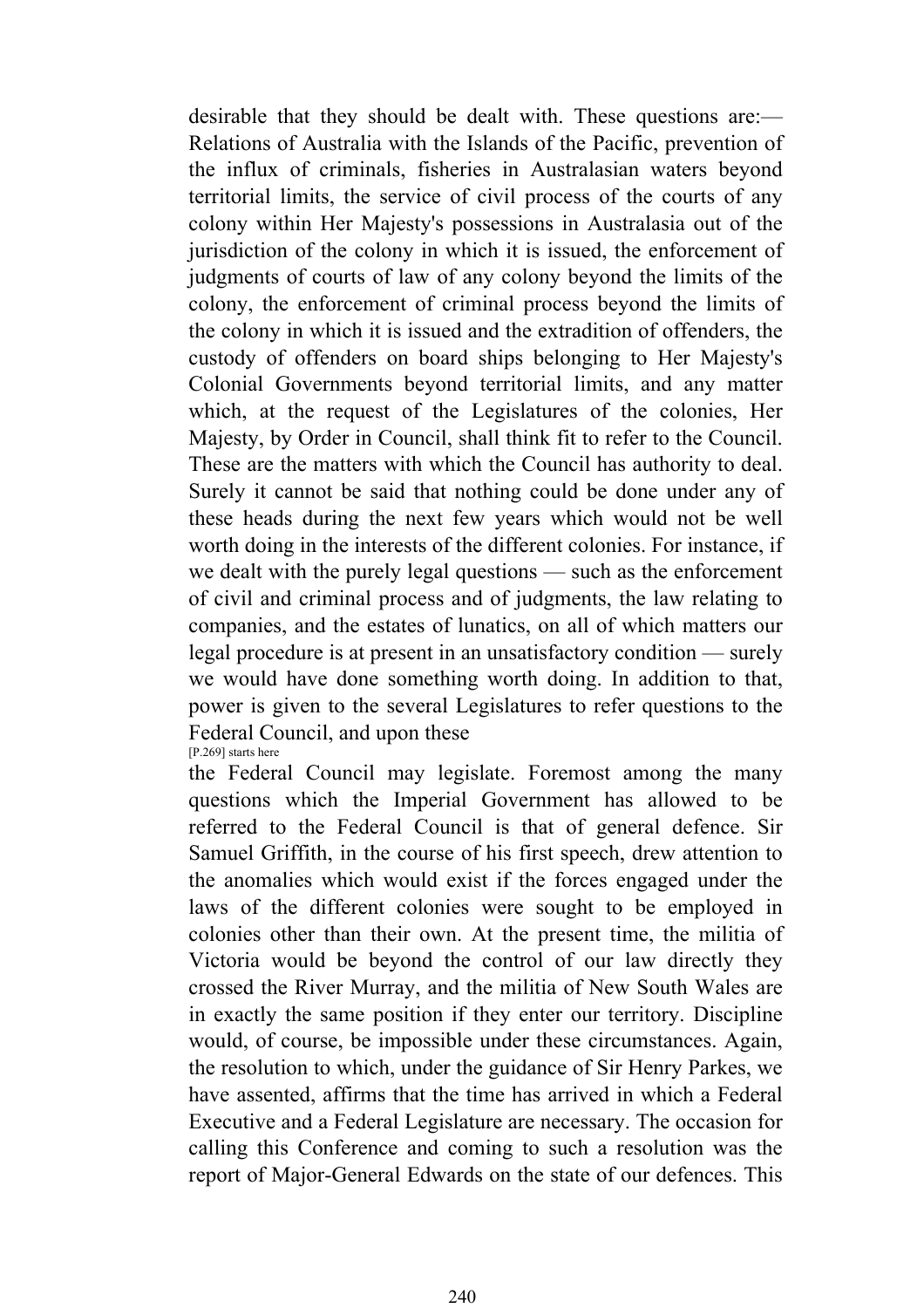very question is capable of being dealt with, though in a partial manner yet to a most valuable extent, under the provisions of the Federal Council Act. It is true that there cannot be a Federal Army such as a Federal Government could establish and maintain; nor is that desirable under the present Council. But what the Federal Council could do would be to pass a law making the militias of the various colonies one force, capable of acting anywhere, by making them amenable to discipline when outside the colony in which they were enlisted. If we recognise the imminence of the danger to which we may be exposed during the next few years, none of us, I am sure, will say that this is not a work that is well worth doing. And who can tell that the need for this general defence may not occur before the Parliament of Australasia is called into existence? I will point, in conclusion, to two other provisions of the Federal Council Act which are not without importance. Section 16 gives the Governments of any two or more of the colonies power, upon an address of the Legislatures of such colonies, to refer for the consideration and determination of the Council any questions relating to

[P.270] starts here

those colonies or their relations with one mother, when the Council shall have authority to consider and determine by Act of Council the matter so referred to it. There are matters of intercolonial agreement, or requiring intercolonial agreement, and which are at present matters of comparative disagreement, which might be on their way to settlement before we have a Federated Australia; and if the interested parties think proper they could refer these questions to the Council, and thus obtain at once the assistance of a body capable of solving and settling them. That, I think, is a power of extreme practical value. Another power is given which is of less practical value, but not of less importance, in section 29, which authorizes the Federal Council to make such representations or recommendations to Her Majesty as it may think fit with respect to any matters of general Australasian interest, or to the relations of Her Majesty's possessions in Australasia with the possessions of foreign powers. No one could have spoken more sympathetically or powerfully than Sir Henry Parkes did when he referred to the threatened influx of Asiatics into Australia, or to the possible domination of the Pacific Islands by foreign powers. We may not obtain notice of any intended action on the part of foreign powers in time to constitute a Federal Parliament to deal with such questions,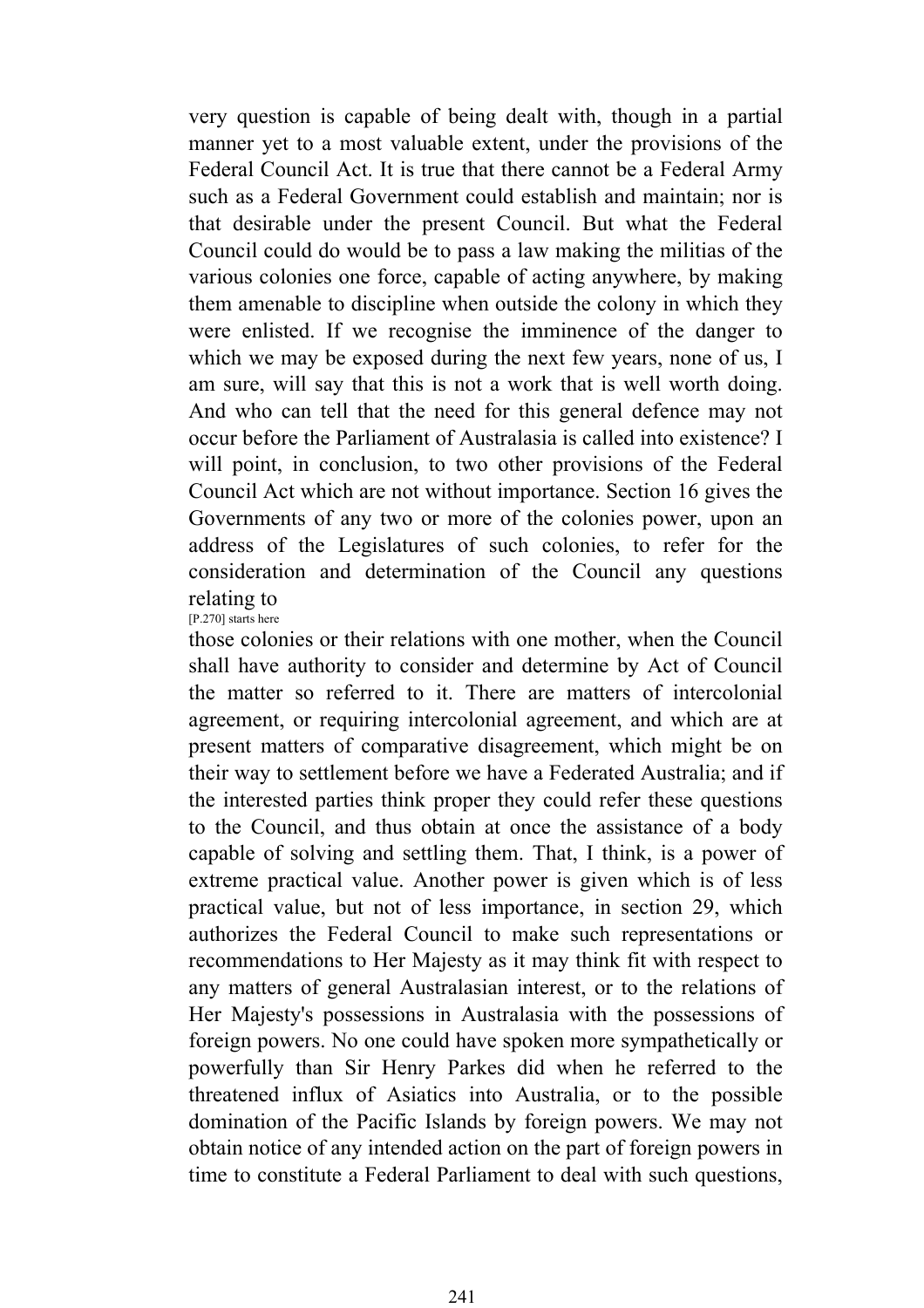and we may, at any moment, find ourselves, by their action, plunged into a serious crisis. The powers given to the Federal Council are all I think useful, are all such powers as we might require to exercise in the interest of Australasia during the next few years; and yet they are all powers that we shall be unable to exercise with full strength and authority unless all the colonies of Australasia join us. If New Zealand and New South Wales could see their way at the present juncture to make their entrance into the Federal Council, the number of members could be increased, its powers, if they were considered to be insufficient, could be enlarged, and we should at all events have in an incomplete form an Australasian Union which would enable us to cope with many difficulties which may confront us at any moment, and with which at present we are [P.271] starts here

unable to cope. The question we put to the delegates from these colonies is: What possible reason can there be for refraining to join hands even in this small work of federation now, especially as we have agreed to join hands in the larger work that lies before us. We are all of one mind in regard to the constitution of a Dominion Parliament and Executive for Australasia, and surely the greater includes the less. We are of one mind in regard to the desirability of facilitating commercial intercourse between the colonies as much as possible, of giving to the citizens of all the colonies similar laws, of providing for oar united defence, and of being able to forestall foreign aggression by making in a constitutional manner, proper representations to Her Majesty. These powers are now within our reach; and we ask with surprise, why we should allow them to lie idle because we see greater powers promised in the future? I will consent to stand second to none in respect to the ardour of my desire for the creation of a Federal Parliament, and I yield to none in the loyalty of allegiance which I promise to such a body. But I have an equal loyalty to the Federal Council as it exists to-day, because, after all, it is our only Federal institution, our only accomplished union. It has done useful work, and it may do more useful work. Why should we despise the day of small things, especially when those small things may at any moment become of the largest and last importance to us. It might become of vital moment to Australasia that the colonies should speak with one voice on some instant question of foreign policy, or pass some drastic law for the protection of our shores such as the Federal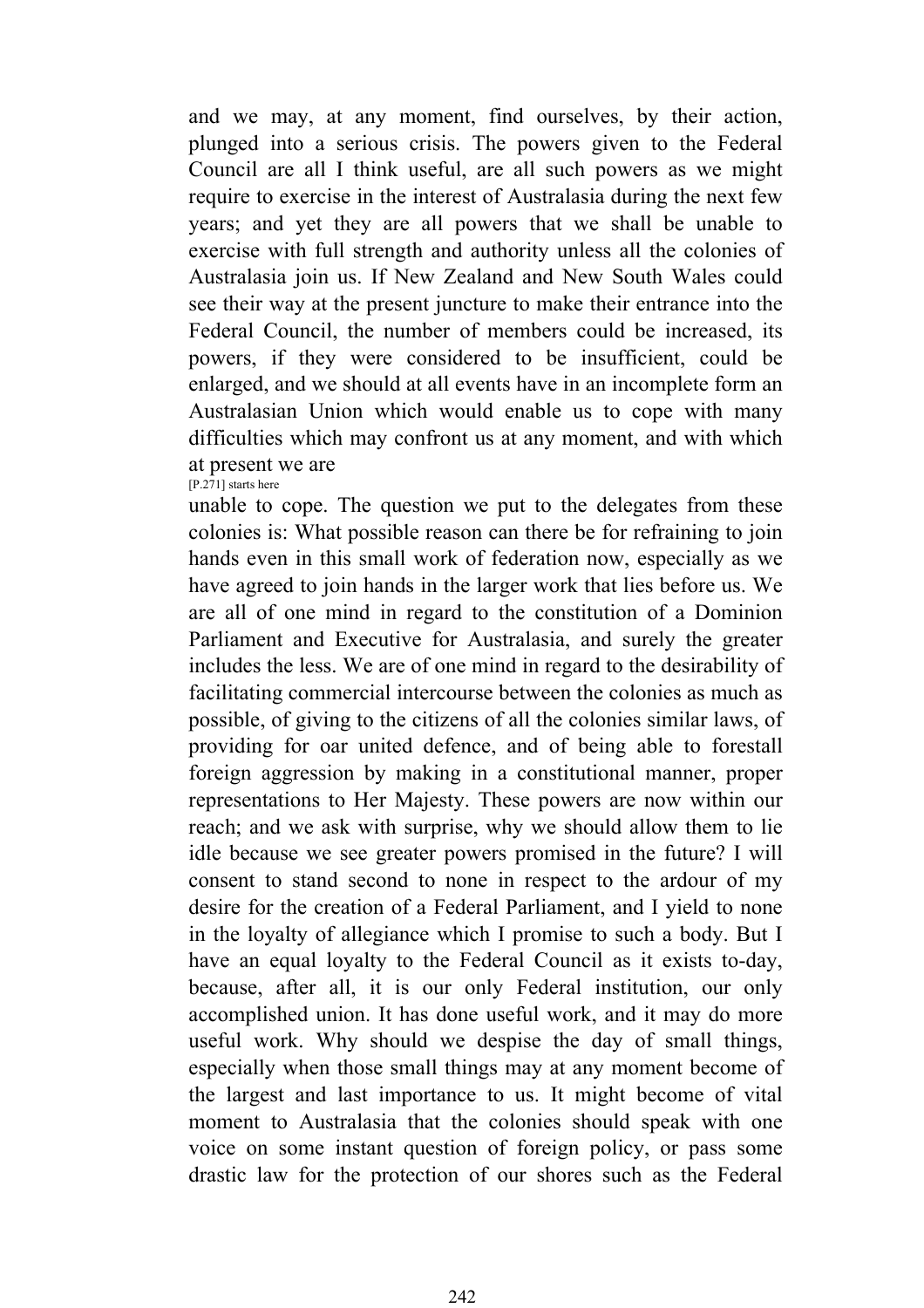Council Act empowers us to pass. Why should we not receive the assurance of the representatives of New South Wales and New Zealand that they will do what in them lies to join us in such tasks, as they are prepared to join us in establishing an Australian Dominion? We know they cannot bind their Parliaments, but if they would only seek to induce their Parliaments to enter temporarily into the Federal Council, and wed with us from to-day, instead of putting off our marriage for two or three years, they would give striking evidence of the strength of the [P.272] starts here

federal spirit. I trust that the expressions which have fallen from them as to their ardour for the federal cause in general will be repeated with reference to this particular federal cause, and that we will be able to welcome at the next meeting of the Federal Council representatives from all Australasia. If that were so, the one reason for the partial character of the success achieved by the Federal Council would be removed; its great and immediate success would be assured, and it would become a body that would win the gratitude of the people of Australasia by the practical work it would do for them without delay while it would not fail them in the day and hour of their need, if a time of peril should arise within the next two or three years.

Dr. COCKBURN seconded the motion.

# Mr. McMILLAN

 — Mr. President, after the very great harmony and unanimity which has occurred throughout the proceedings of the Conference, it is a matter of great regret to the delegates for New South Wales that they cannot agree to the motion. Certainly if anything would have led us away from our allegiance to what we believe to be the opinion of our own people, it would have been the Charming eloquence of our friend in whom the Church has certainly lost an extraordinary light, for if ever eloquence was fitted to convert the sinner from the error of his ways, that eloquence belongs to the Chief Secretary of Victoria. Put the fact is we are absolutely powerless. The Federal Council has existed for the last five years, and during the whole of that period, by every proof we can obtain — the utterances of public men, the sentiments of public meetings, the expressions of opinion in the best papers of the colony — we have reason to believe that if our colony were polled to-morrow a large majority would be against entering the Federal Council. Consequently, representatives of the people and as owing our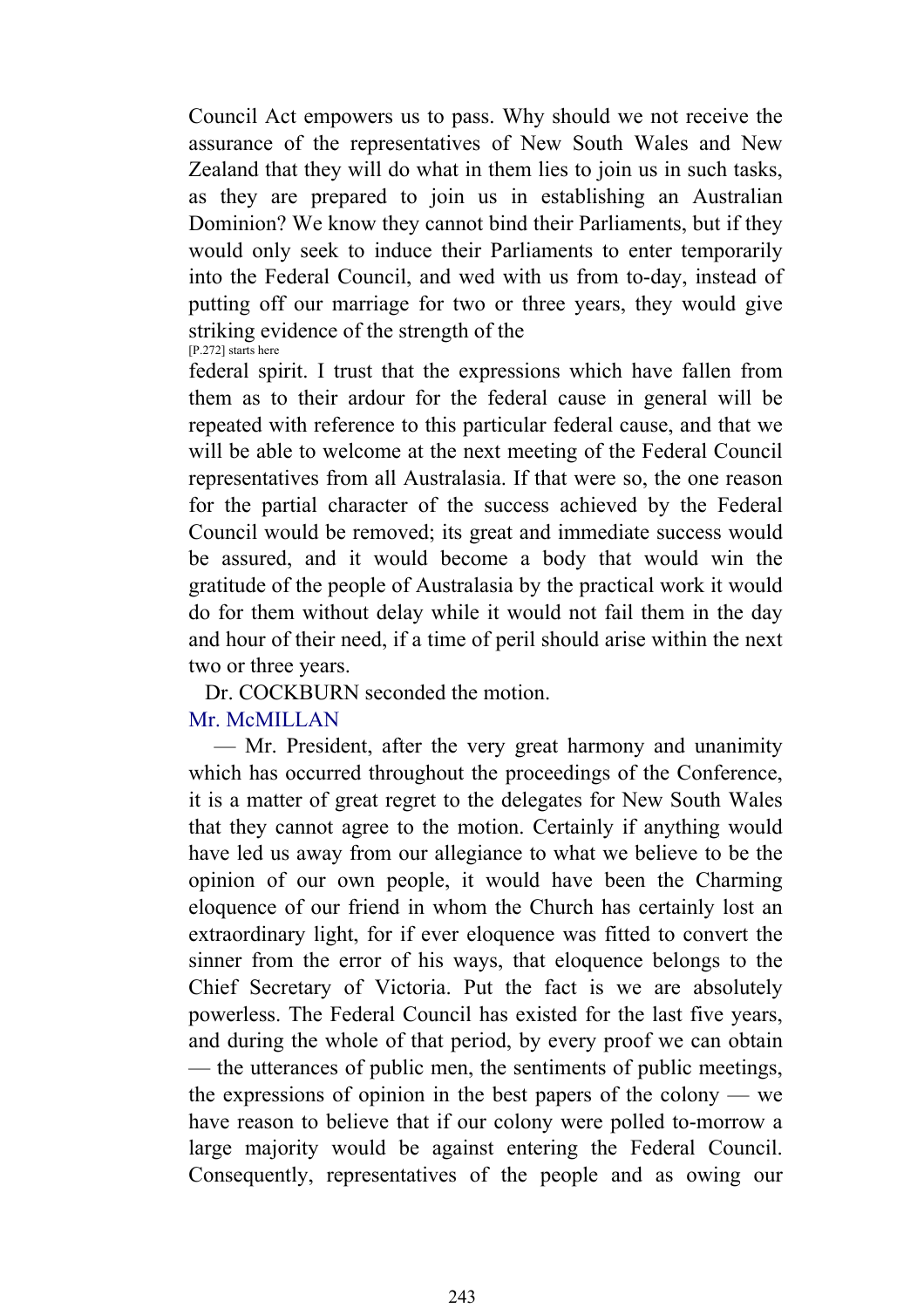authority to the people, we must bow to that opinion, whether it be reasonable or not. But apart even from that view of the case, it seems to me that if this motion were carried we would be open to the very grave charge of putting forward a [P.273] starts here

lesser issue and shadowing the larger one to be put before the colonies as the result of this Conference; and popular opinion might be inclined to say that instead of the first resolution being the principal one proposed in the Conference the last resolution was the real thing which the members of the Conference had in view. I don't think, Sir, as far as New South Wales is concerned, that she will be a block to an early decision of this federation question. I believe that in the shortest time mentioned for the commencement of the Convention's operations New South Wales will be ready to take her part in the proceedings. There is no doubt that the question of military defence, as brought before the colonies by General Edwards, presents a great and a real danger, and in the present state of affairs in Europe it is impossible to say that certain contingencies may not occur; but as representatives of the people of New South Wales, and feeling certain that public opinion, by a large majority, is against any idea of our entering the Federal Council, we must absolutely decline to vote for this resolution.

# Captain RUSSELL

 — Sir, I regret that I must come to the same conclusion as Mr. McMillan. There are several reasons why I arrive at that conclusion. First of all, and possibly when that is enunciated you will say it is unnecessary for me to go any further, this question was not relegated to us as delegates, and therefore we have no power to deal with it; secondly, the question has not been raised in our colony, that is to say, the people of New Zealand have not for years considered this matter; but I believe that, if there was to be any test of public feeling on the subject, public opinion in New Zealand would be found rather adverse to than in favour of our joining the Federal Council. I say that with regret, because personally and individually I think there might be much to gain if we were able to join. All the matters that have been so ably alluded to by Mr. Deakin, and many other subjects besides those, might come before the Federal Council, and even supposing New Zealand should not join ultimately in the great Federal Union [P.274] starts here

of Australia, still she would gain enormously by having laws passed affecting criminals and great social questions which might be dealt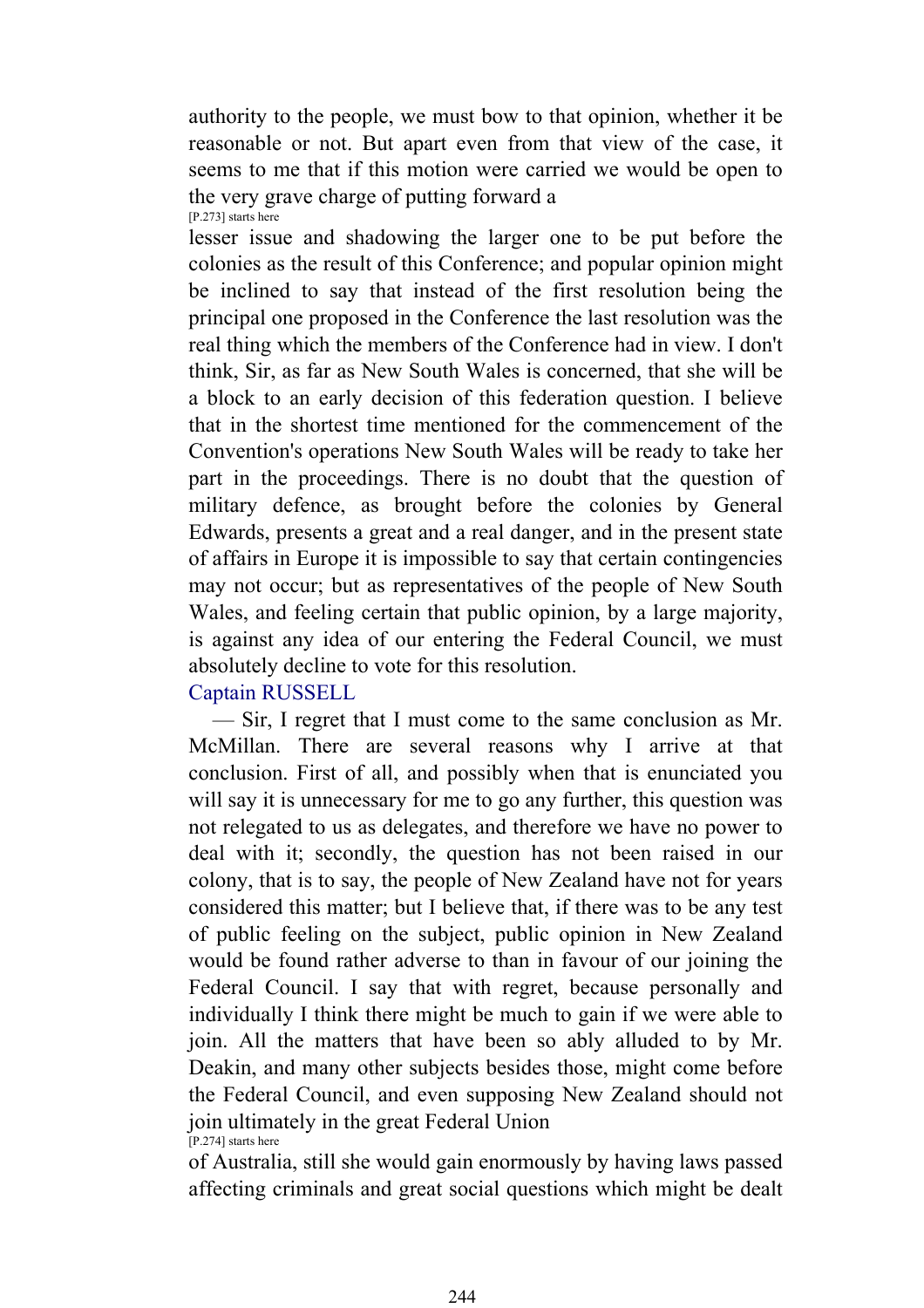with by the Federal Council, in such a manner as to be very beneficial to the people of Australasia. But, unfortunately, we are not in a position to join the Federal Council. It is an open question, however, whether in the cause of Federal Union it would be wise to give increased powers to the Federal Council. It may be very true to say it is absurd that a lesser power shall not be granted to these colonies which are anxious to assume far greater powers; but we must bear in mind that, in passing through life, we continually find people, after taking a smaller quantity, satisfying themselves with that smaller quantity, and not going on to take possession of the larger quantity which was within their reach. Take in illustration a simple every-day incident that has, no doubt, very frequently come under the notice of honorable members. A man builds a house of wood, with small rooms, and of insignificant appearance — a shanty, in fact — intending, however, to erect a very much bigger house in two or three years. Time passes by, the years roll on, but the man and his family are still to be to my own colony I will endeavour to bring the matter before the people of New Zealand, and that it shall be submitted to my Government, who will give the subject their calm and careful consideration before the next session of Parliament.

# Mr. MACROSSAN

 — Mr. President, taking into consideration the views of the representatives of New South Wales and

[P.275] starts here

New Zealand, and the fact that there will be no meeting of the Federal Council this year, I think it would be as well if Mr. Deakin were to withdraw his resolution. It has too much the appearance of trying to coerce New South Wales and New Zealand to join the Federal Council. We are all very anxious they should join, but if they don't see their way to do so, I think we should not put forth any effort that would have the appearance of seeking to force them to join.

# Mr. CLARK

 — Sir, I also concur in the opinion expressed by my honorable friend, Mr Macrossan, that Mr. Deakin would take a wise course in withdrawing his motion. Although we know that the honorable gentleman has no such intention whatever, his resolution might, in the eyes of some persons, have the appearance of being an attempt to compel New South Wales and New Zealand to come into the Federal Council. I have very much felt the smallness of that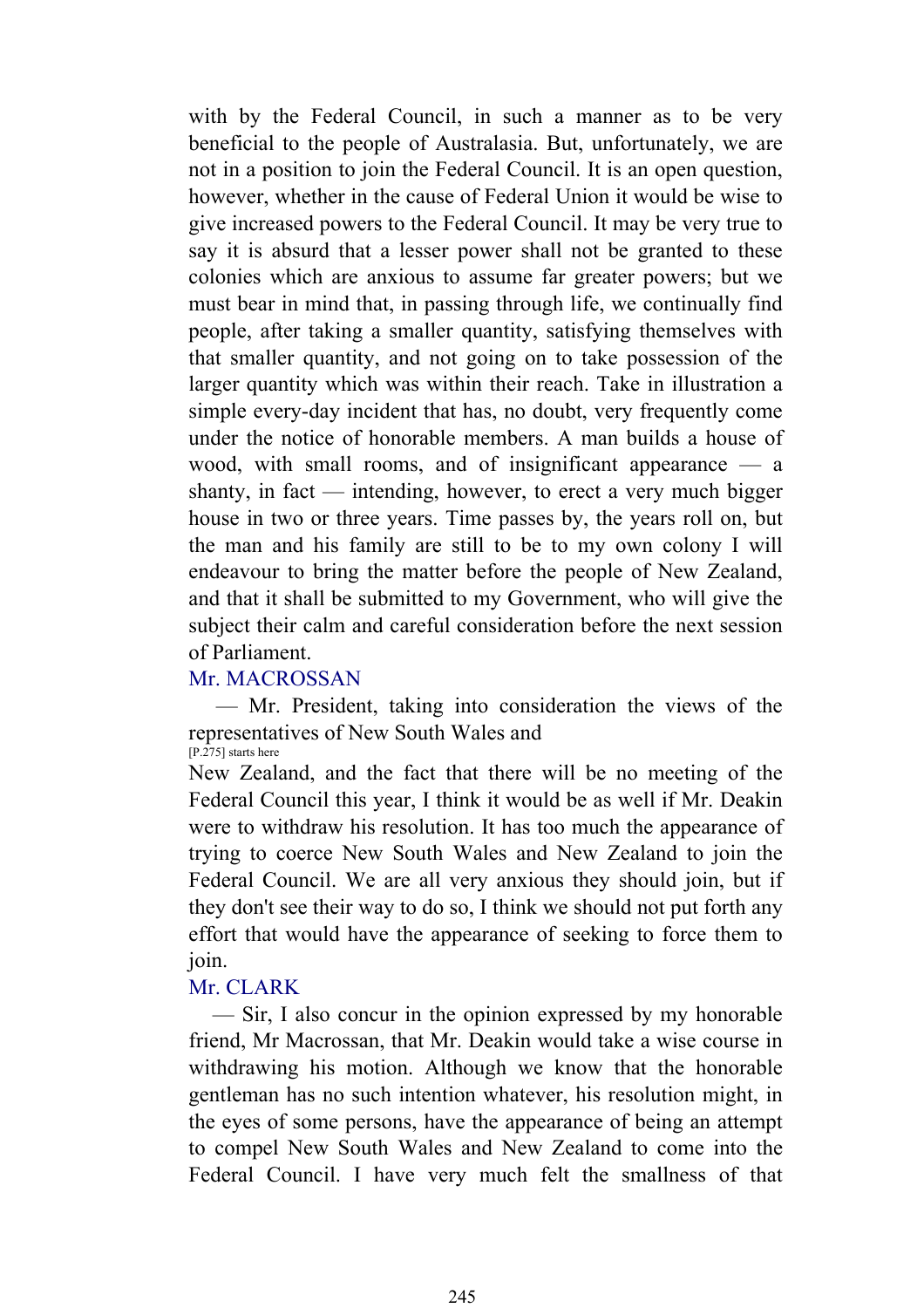Council as an obstacle in the way of its usefulness. An increase of its members by the addition of four representatives from two such important colonies would undoubtedly impart new life and new vigour to the Council, enabling it to do very much better work in the future than it has done in the past; but notwithstanding the advantage which I see would accrue from the entrance of New South Wales and New Zealand into the Council until the larger federation is established, I yet believe that there is a good deal of weight on the arguments submitted by Captain Russell, that if the whole of the colonies are once represented in the Federal Council, particularly with increased powers and increased representation, there might be a tendency to remain content with that kind of federation for an indefinite time; and I should be very sorry indeed, as a member of this Conference, to have been a party to such an undesirable result. But it is not that argument which particularly influences me at the present time; I am influenced still more by a desire to avoid anything like an attempt to compel New South Wales and New Zealand to join the Federal Council. [P.276] starts here

### Mr. DEAKIN

 — Mr. President, it would, as I have already said, be perfectly idle for the members of the Federal Council to have cherished any intention of compelling any colony to join the Council, simply because they have no power to compel any one to join, or to influence the other colonies in any degree, unless they are fortunate enough to be able to influence them by argument.

# Sir HENRY PARKES

 — Sir, if Mr. Deakin would kindly allow me, before he replies, I desire to say that I should be extremely sorry, on the part of New South Wales, if any feeling could possibly exist that we thought for a single instant that there was any intent to compel us to join the Federal Council. That would be impracticable, because we could not be compelled; but I should be very sorry if any one supposed that we entertained any such illiberal view as that there was any design even to induce us to take that step. On the contrary, I for one believe that Mr. Deakin has submitted this motion in the very best of good faith. We do not complain on that score for a moment, nor are we so purblind to the actual state of things as to suspect any desire to induce us, by reason of our being amongst the parties to such a resolution, to join the Federal Council. Our position has been pretty fairly stated by my honorable colleague, Mr. McMillan; but I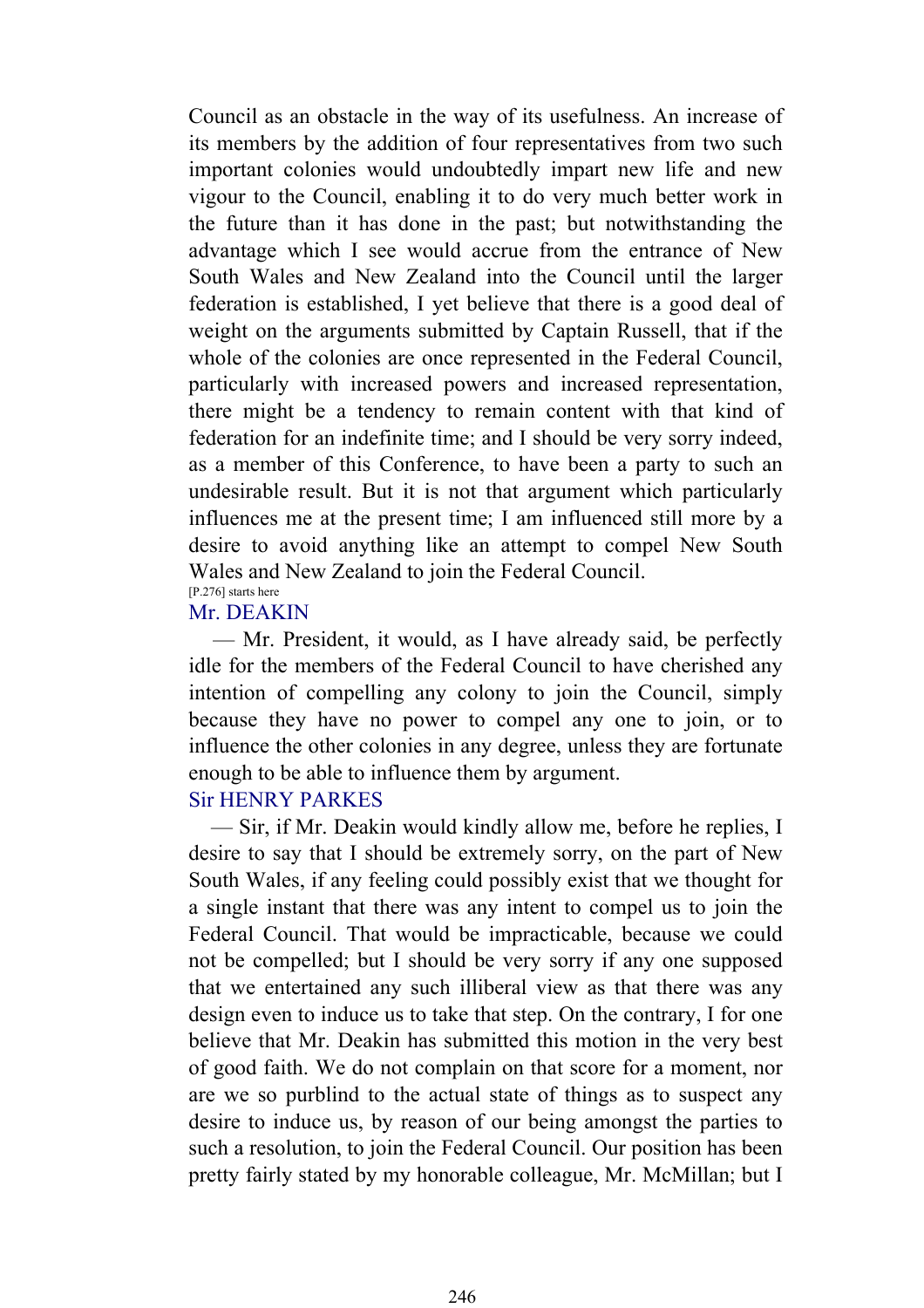would like to call attention to my own individual position. If honorable members accept my explanation that I had convinced myself, before I was called upon to take any step in consequence of the Convention of 1883, that the Federal Council scheme, instead of being a promoter of federation, would be a stumbling block in the way of federation, I don't see how it can possibly be expected that I as an individual could consent to urge New South Wales to enter the Federal Council now. That appears to have been frankly recognised by the Government of Queensland in the quotation which I made from Mr. Morehead's despatch. If I could by any means be brought to see the matter in the same light as Mr. Deakin does, I should be disposed to submit the case to our [P.277] starts here

parliament; but my conviction is in strict accord with that of Mr. McMillan. I might suffer by submitting the case to Parliament, but I could never induce the Parliament of New South Wales to assent to it. From some cause or causes, not in any marked degree through my influence, the Parliament and people of New South Wales are opposed to the Federal Council. Those who paid any attention to my explanation would see that I could not have had much to do with influencing this state of feeling in New South Wales. I explained that for fully eight month after the Convention sat, in 1883, I was out of the colony. I was a member of Parliament at the time, because, although I had tendered my resignation, my constituents would not accept it during my absence; but soon after my return I saw what appeared to me a sufficient reason for resigning my seat, and I placed myself outside Parliament, I think, for the remainder of that year, so that I could have had personally very little to do with influencing public opinion on this question. And I have seldom spoken of the Federal Council since, unless on occasions when I have been compelled to speak of it, so that the opinion in New South Wales has crystallized against the Federal Council from other influences than mine. One of those influences has been the steady and powerful conduct of the public Press in opposition to it. Any one who has read the leading papers of New South Wales must know that the best of them — those which carry most weight — have been consistently, and with singular ability, opposed to the Federal Council, and the result is that the public opinion of New South Wales is so confirmed, that it would be impossible for that colony to join the Federal Council. There is the real objection to the motion proposed by Mr. Deakin, and it was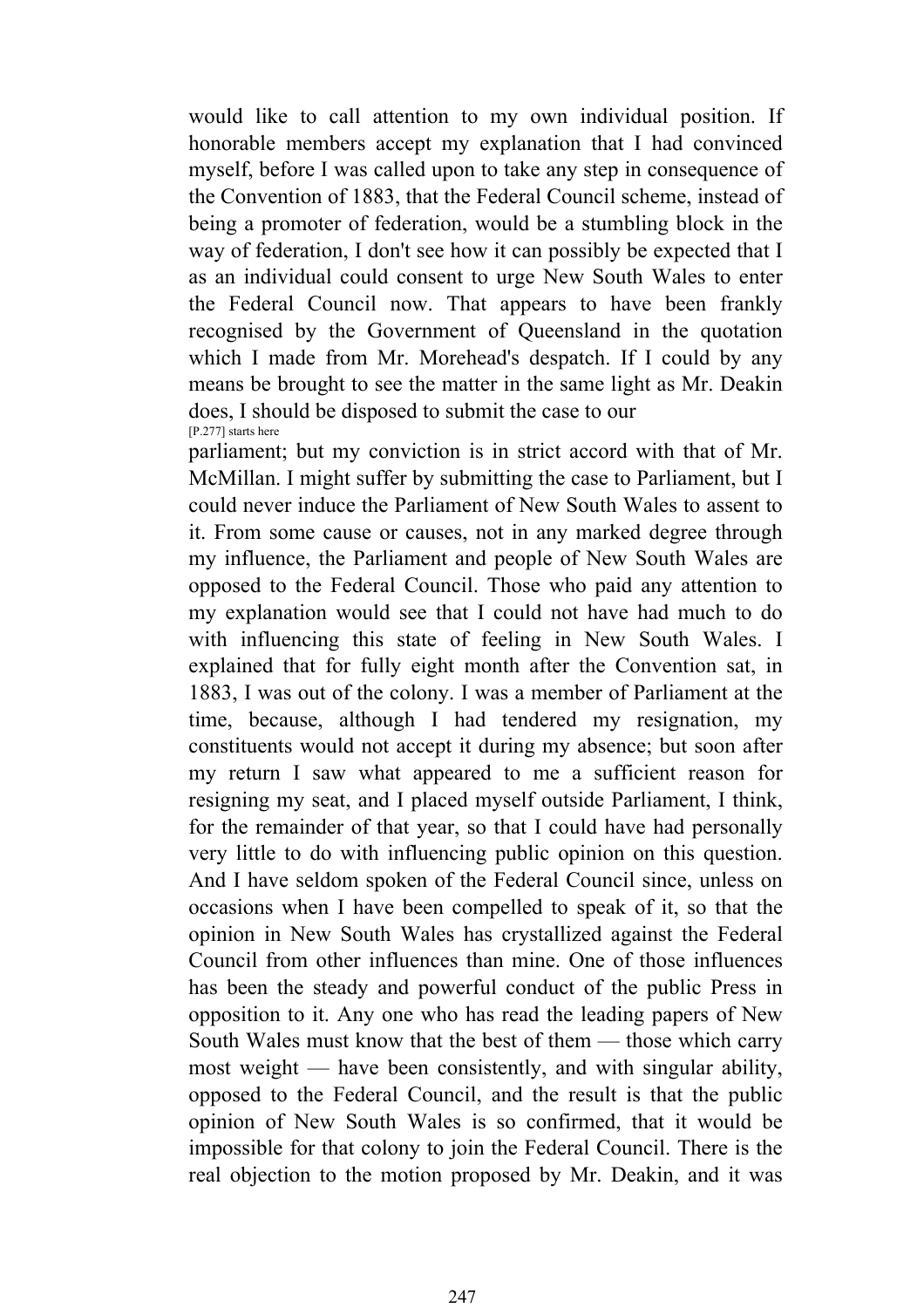forcibly, though somewhat humorously, embodied in Captain Russell's figure. It is a most dangerous proceeding, if a people is aiming at some great object, to set up some smaller object in the interval. It is very likely, by the operation of the laws which influence human nature, more or less to exclude from sight the larger object, and it is certain to weaken the effort for the attainment of the larger [P.278] starts here

object. That is a valid argument, based on grounds with which we are all acquainted; but apart from that argument or any other argument, what I stated in a letter addressed to Mr. Gillies I repeat now, that no man, and no party of New South Wales, could induce Parliament to consent to enter the Federal Council. I say that, I hope, in the best spirit possible, and only with a desire to state what I believe to be the truth.

# Mr. DEAKIN

 — As my arguments do not appear to have made any impression on the minds of the representatives of New South Wales or New Zealand, I can only conclude that they will not have any greater weight with the Parliaments they represent. I, therefore, accept the suggestion thrown out by Mr. Macrossan and Mr. Clark, although I entirely differ from them in conceiving it possible that such a resolution as this could be supposed to be intended to coerce or compel a consent. But, in order that there may be no resolution affirmed by the Conference which is not unanimously carried, I will withdraw the motion.

# Sir HENRY PARKES

 — In order to satisfy my friends in Victoria and the other colonies, I undertake, in good faith, to consult my colleagues in Cabinet on the question which has been raised by this resolution; and I will undertake more than that, namely, to consult leading men in Opposition to the Government, as well as leading men in support of the Government, in the same subject. More than that I cannot undertake.

The motion was withdrawn.

# Sir HENRY PARKES

 — May I ask if that concludes the business of the Conference? The PRESIDENT

 — It will be necessary to embody the whole of the resolutions in an Address to Her Majesty, through His Excellency the Governor and the Secretary of State for the Colonies. It will, therefore, be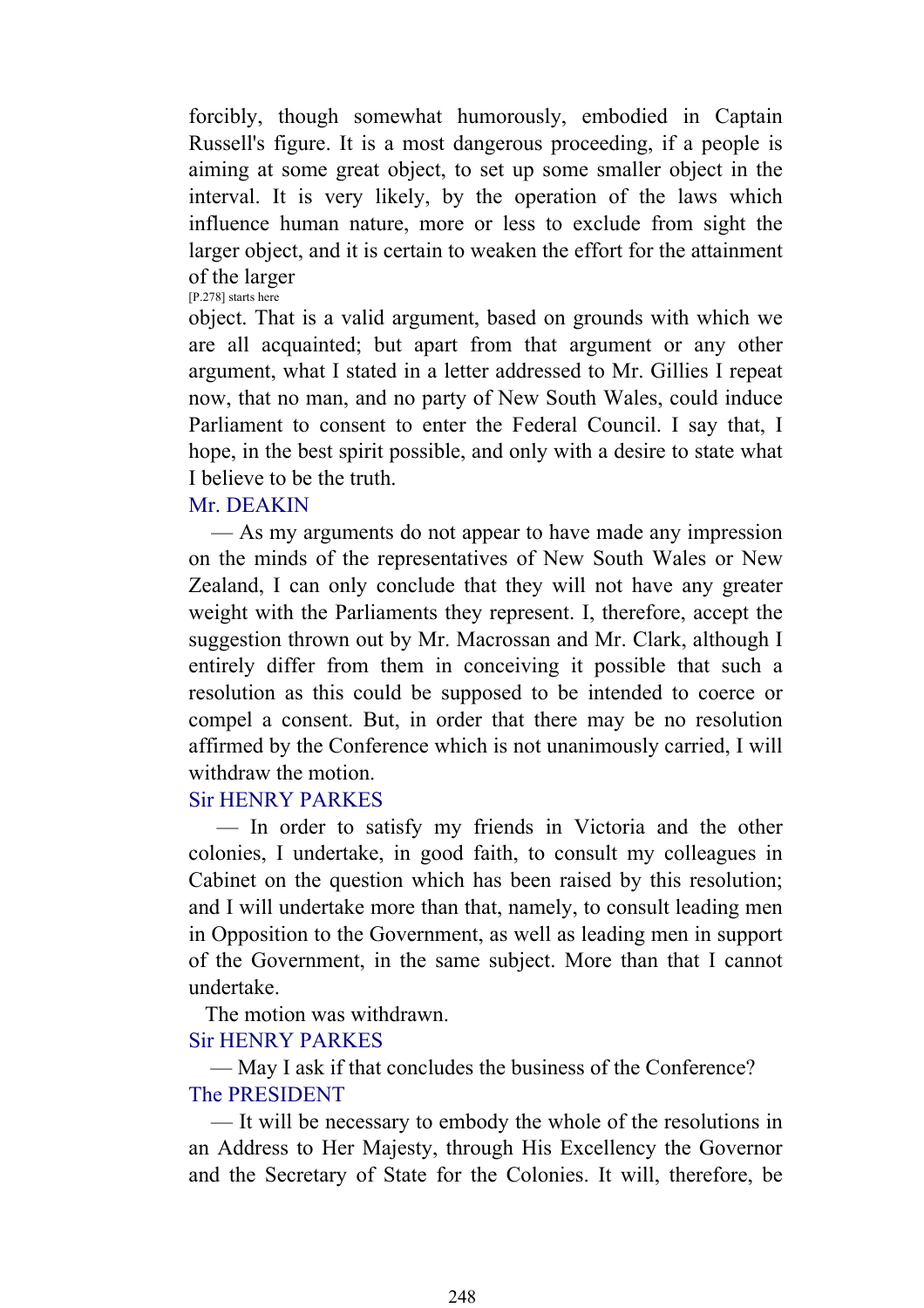necessary for the Conference to meet to-morrow, at eleven o'clock, for the purpose of transacting that business, as well as to dispose of some other formal business which may arise. [P.279] starts here

# **Address to the Queen**

# Sir HENRY PARKES

 — Mr. President, you will recollect, I think, that at our first interview on my arrival in Melbourne, I suggested to you the propriety of this Conference adopting a humble and dutiful Address to Her Majesty, expressive of our loyalty as members of the Conference representing, all the colonies. You replied to me that if anything of the kind were done, it would be more becoming at the close of our proceedings, and I have no doubt whatever that your view is a correct one. I should like now to elicit from you, and from the Conference through you, whether, in the judgment of my fellow representatives, the action would be a proper one to take. It will be noticed, from telegrams which have appeared in the press, that the Imperial Government has made our sitting a matter of sufficient importance to include in Her Majesty's Speech, and it seems to me that it would be in no way going out of our proper line of conduct for us to close our proceedings with such an Address. If that is the view of other members of the Conference, I should be very happy to undertake, if they wish it, to move such an Address tomorrow.

#### The PRESIDENT

 — Does the honorable gentleman desire to indicate that the Address which he speaks of would require to be separated from the one which will embody the resolutions which have been adopted? Sir HENRY PARKES

 — I think it would be better for the Address to be separate. Upon important occasions, Englishmen acting in public life very frequently take advantage of those occasions to renew the expression of their loyalty to the throne and person of Her Majesty, and it seems to me this is a question of sufficient magnitude for that course to be taken.

#### The PRESIDENT

 — The matter is one which can be settled to-morrow. If there is no objection, the honorable gentleman will, I understand, prepare the Address he refers to.

[P.280] starts here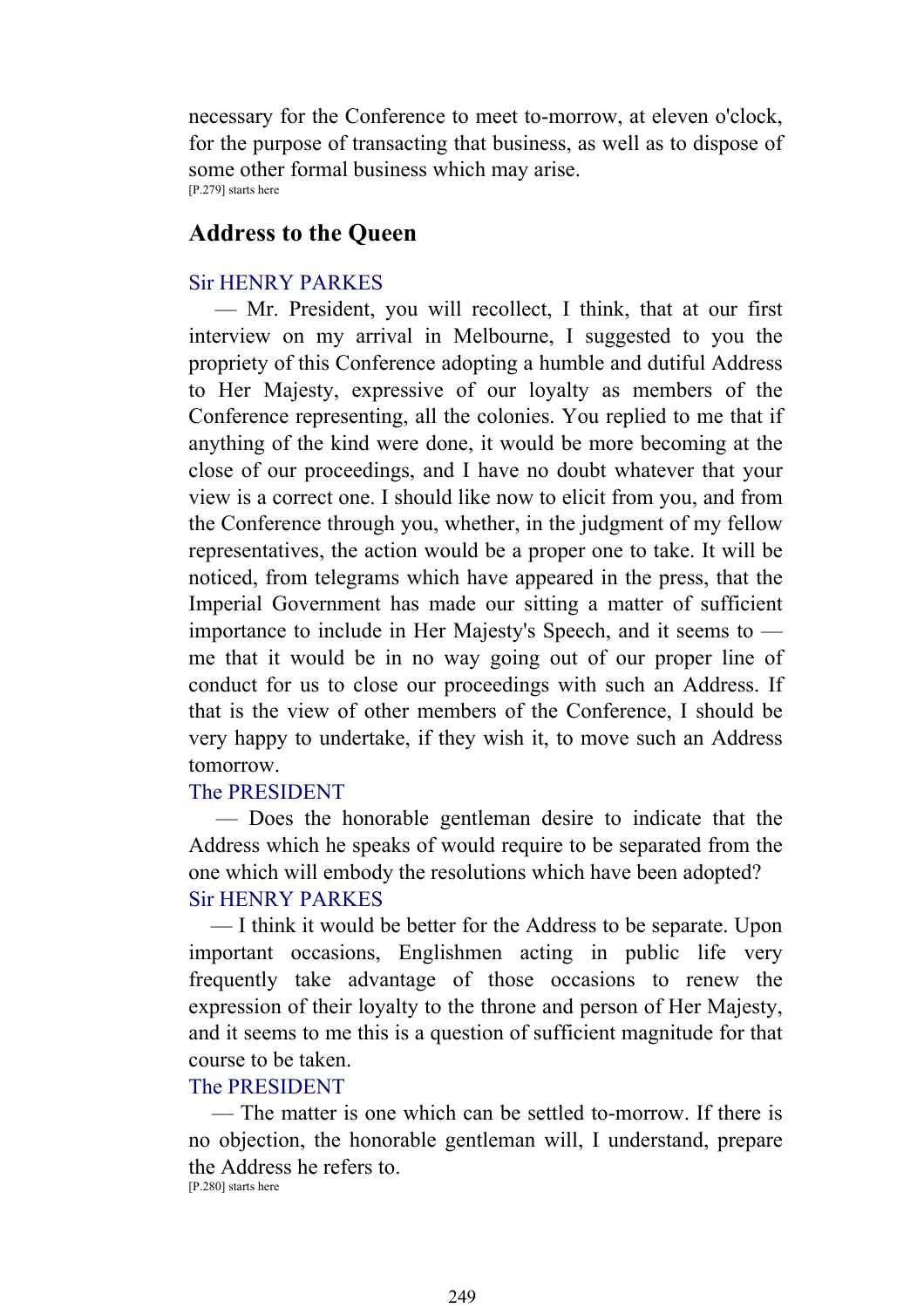#### Mr. PLAYFORD

 — I think that perhaps the best way to approach Her Majesty would be first by a short telegram; then we could send on the more formal matter in ordinary course. A telegram might state briefly the results arrived at by the Conference, and express our devotion to Her Majesty's throne and person. I think that would be very appropriate.

# Sir HENRY PARKES

 — If we do this thing it will be best to do it in the most formal way we can. A preliminary communication could be sent by telegram, and the remaining matter would follow in proper form. The address in these cases usually communicates to the Secretary of State what has been done, and I do not think that a communication of that sort in any way renders the other address unnecessary. I presume that we ought to adopt some form of address to be transmitted through His Excellency the Governor of Victoria to the Secretary of State; but an address of that kind would be quite different from the address to the Queen which I suggest. It would be a very becoming and graceful act at the closing of this Conference to adopt an address direct to Her Majesty.

#### Sir SAMUEL GRIFFITH

 — At the close of the Convention of 1883 it was resolved that copies of the proceedings of that body should be forwarded to the Secretary of State. I understand Sir Henry Parkes to propose that besides that an address shall be forwarded to the Queen, informing Her Majesty of the proceedings of the Conference, and expressing whatever the members of the Conference may desire to express in it.

#### Sir HENRY PARKES

— Precisely.

 The Conference adjourned, at twenty minutes to six o'clock p.m., until eleven o'clock a.m. the following day. [P.281] starts here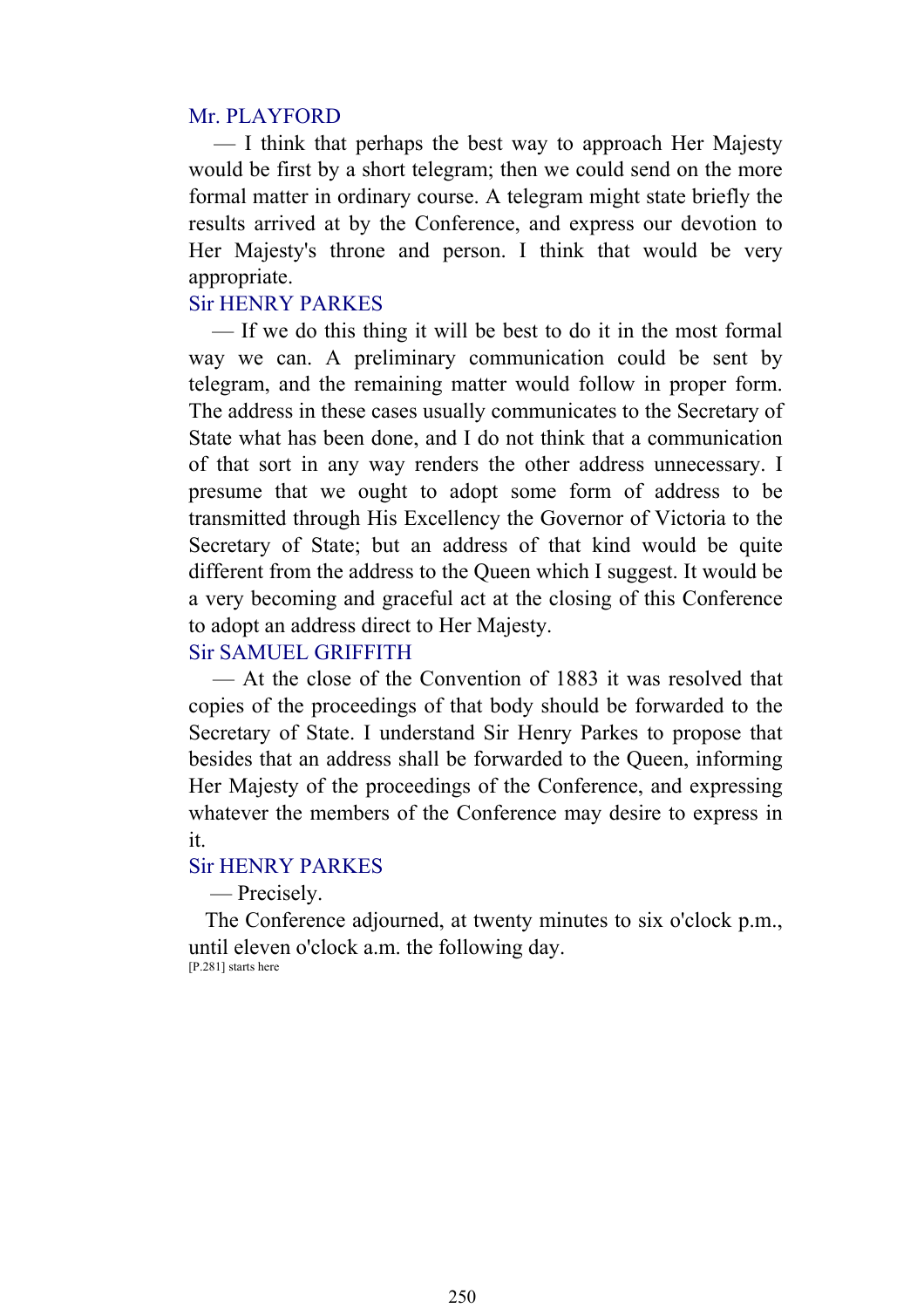# **Friday, February 14, 1890**

**Debates of the Federation Conference, 1890. Held in the Parliament House, Melbourne 1890.** 

#### **Friday, February 14, 1890**

 The Public were admitted to the Conference Chamber at a quarter to Noon, the PRESIDENT (Mr. D. GILLIES) being in the Chair.

### **Address to the Queen**

Sir JOHN HALL moved the adoption of the following address: —

### "TO THE QUEEN'S MOST EXCELLENT MAJESTY. "MAY IT PLEASE YOUR MAJESTY —

 "We, Your Majesty's loyal and dutiful subjects, the Members Of the Conference assembled in Melbourne to consider the question of creating for Australasia one Federal Government, and representing the Australasian Colonies, desire to approach Your Most Gracious Majesty with renewed expressions of our devoted attachment to Your Majesty's Throne and Person.

 "On behalf of Your Majesty's subjects throughout Australasia, we beg to express the fervent hope that Your Majesty's life may be long spared to reign over a prosperous and happy people.

 "We most respectfully inform Your Majesty, that, after mature deliberation, we have unanimously agreed to the following resolutions: —

 "1. That, in the opinion of this Conference, the best interests and the present and future prosperity of the Australian Colonies will be promoted by an early union under the Crown, and, while fully recognising the valuable services of the Members of the Convention of 1883 in founding the Federal Council, it declares its opinion that the seven years which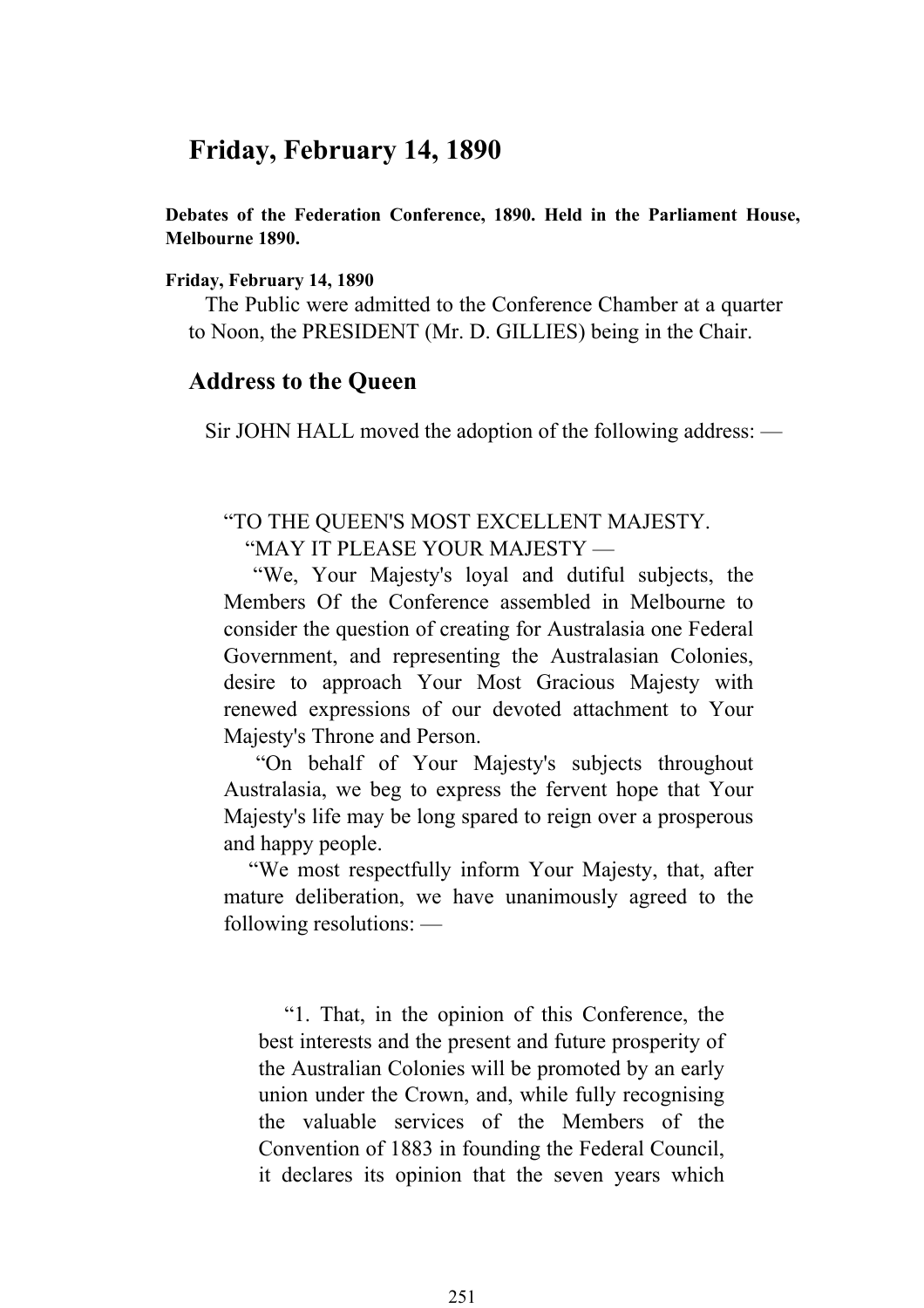have since elapsed have developed the national life of Australia in population, in wealth, in the discovery of resources, and in self-governing capacity, to an extent which justifies the higher act, at all times contemplated, of the union of these Colonies, under one Legislative and Executive Government, on principles just to the several Colonies.

 2. That to the union of the Australian Colonies contemplated by the foregoing resolution, the remoter Australasian Colonies shall be entitled to admission at such times and on such conditions as may be hereafter agreed upon.

 3. That the members of the Conference should take such steps as may be necessary to induce the Legislatures of their respective Colonies to appoint, during the present year, delegates to a National Australasian Convention, empowered to consider and report upon au adequate scheme for a Federal Constitution.

 4. That the Convention should consist of not more than seven members from each of the self-governing Colonies, and not more than four members from each of the Crown Colonies."

[P.282] starts here

#### He (Sir JOHN HALL) said

 — Mr. President, I have great honour in moving that this respectful address be presented to Her Majesty the Queen, assuring Her Majesty of the devoted loyalty of her subjects in Australasia, as represented at this Conference, and respectfully conveying to Her Majesty the result of our deliberations. I think we may like it as a happy augury for the success of our great undertaking, that it has been held at a time which afforded an opportunity to Her Majesty to express to the Imperial Parliament her deep interest in the work in which we are engaged. The words used by Her Majesty in opening the Imperial Parliament were, no doubt, words chosen by Her Majesty's Ministers, but honorable gentlemen who know, not only the deep and sincere interest which Her Majesty takes in the welfare of all her subjects, and which I may say has been the strength and glory of the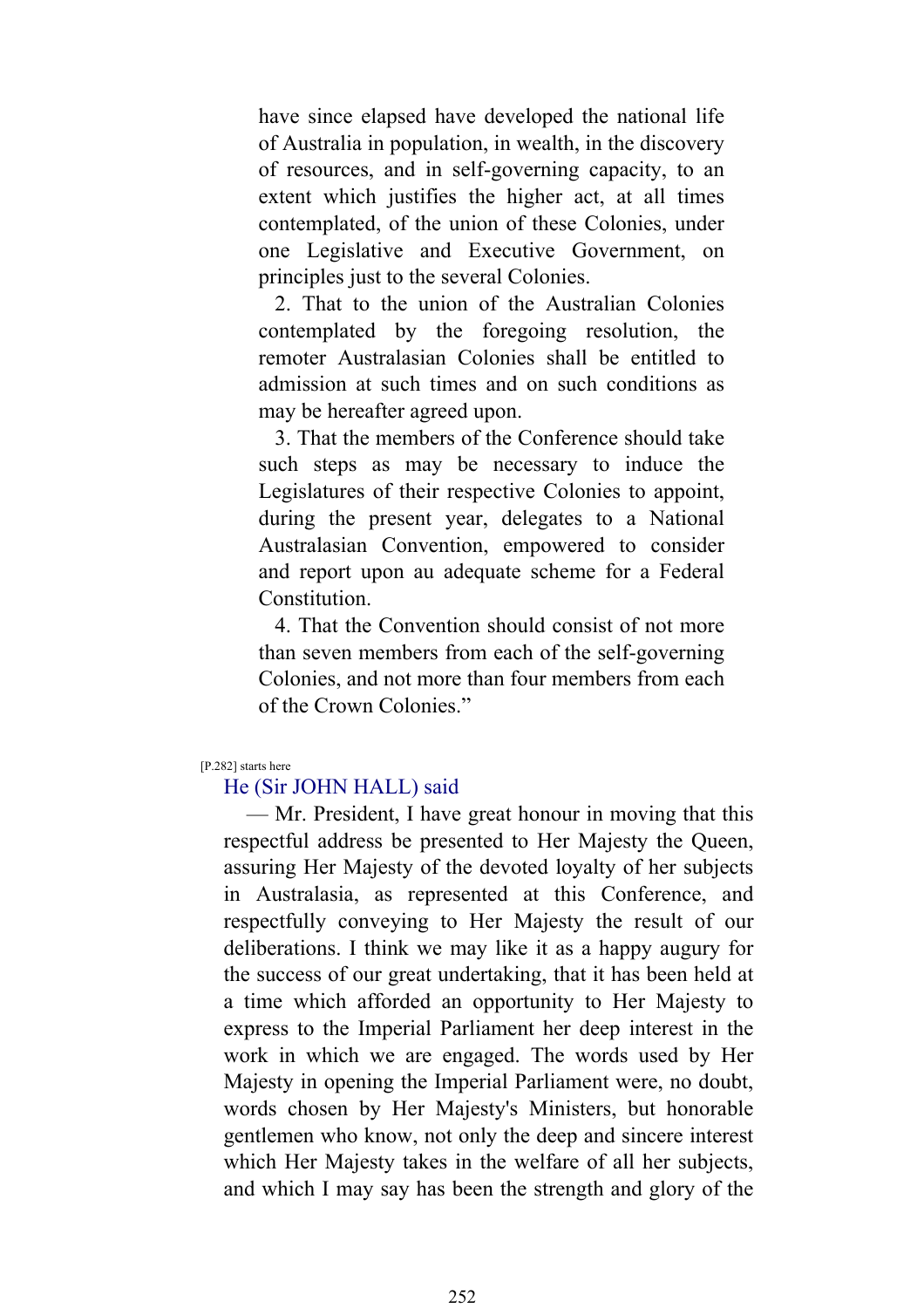Throne in our day, and who also know the special interest which Her Majesty has always manifested in the welfare and prosperity of Her Colonial dominions, will not doubt that it will afford Her Majesty much gratification to receive the resolutions at which we have arrived, and that anything which it is in Her power to do to further this great undertaking, and to secure the establishment of a great Australian or even Australasian Nation under the Crown of Great Britain, will be done. With these few words I beg to move that the address to Her Majesty, which I have placed in the President's hands, be now adopted by this Conference. Dr. COCKBURN

 — Sir, I beg to second the adoption of this address of loyalty to the Queen's Most Excellent Majesty, which has been so ably moved by Sir John Hall. I think that our fervid expressions of loyalty cannot come at a better time from any body of men than from this Conference, which has assembled to debate the most momentous question of the day, as far as Australasia is concerned. And the expressions of loyalty to which Sir John Hall has given utterance, which are placed on record by this address, will go further than anything else possibly can go to remove all misapprehension as to the

[P.283] starts here

views of members of this Conference, and the Parliaments and people they represent, in advocating the union of the Australasian Colonies. It is not to be feared that the union of the Australasian Colonies will in any way remove any of those jewels which at present adorn the Imperial Crown, but we hope that by that union a Jewel of unprecedented lustre will be added to the traditions of the Crown of the British Empire.

 The motion was agreed to, arid the address was unanimously adopted.

Sir JOHN HALL moved —

 "That the President do sign the foregoing address on behalf of the Conference, and present the same to His Excellency the Governor of Victoria, with a respectful request that he will be pleased to transmit such address to Her Majesty's Principal Secretary of State for the Colonies, for presentation to Her Most Gracious Majesty."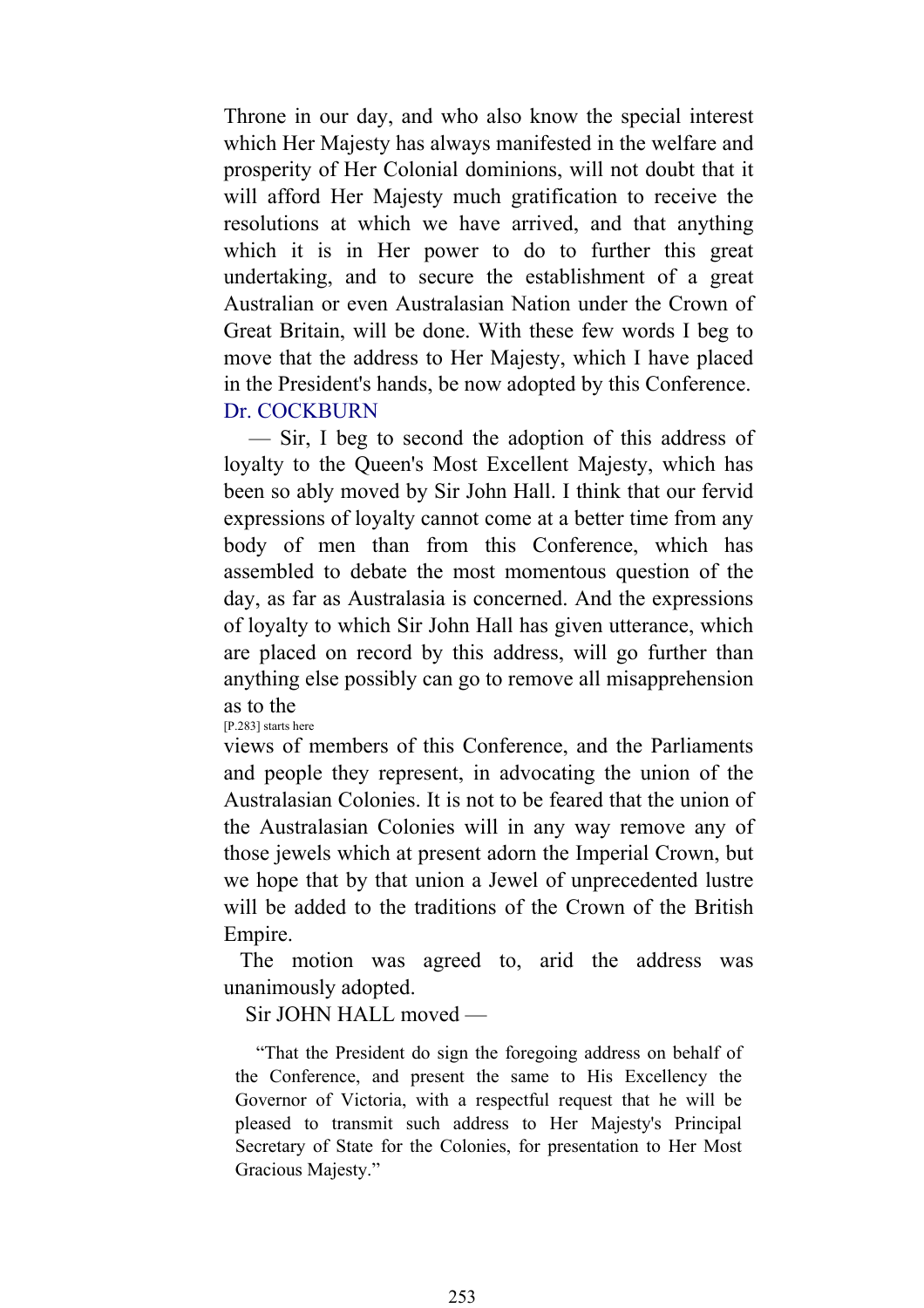The motion was seconded by Dr. COCKBURN, and agreed to.

# **Official Record of Proceedings and Debates**

Sir SAMUEL GRIFFITH moved —

 "That the President forward copies of the Report of the Proceedings and Debates of the Conference to His Excellency the Governor of Victoria for transmission to the Right Honorable the Principal Secretary of State for the Colonies."

 The motion was seconded by Mr. DEAKIN, and agreed to. Mr. DEAKIN moved —

 "That the President forward copies of the Report of the Proceedings and Debates of the Conference to the representatives of the colonies at this Conference, for presentation to their respective Parliaments, and for general distribution."

 The motion was seconded by Mr. PLAYFORD, and agreed to.

 It was further directed by the Conference that the Official Record of its Proceedings should be signed by the PRESIDENT and SECRETARY to the Conference; and also that the communications addressed to the Conference from various persons and public bodies should, inasmuch as the Conference could not deal with them, be returned by the SECRETARY to the senders. [P.284] starts here

# **Convenor of the Convention**

Mr. CLARK moved —

 "That the Premier of Victoria be requested to act as Convener of the National Australasian Convention of Delegates to be appointed by the several Legislatures of the Australasian Colonies, and to arrange, upon consultation with the Premiers of the other colonies, the time and place of the meeting of the Convention."

 The motion was seconded by Mr. PLAYFORD, and agreed to.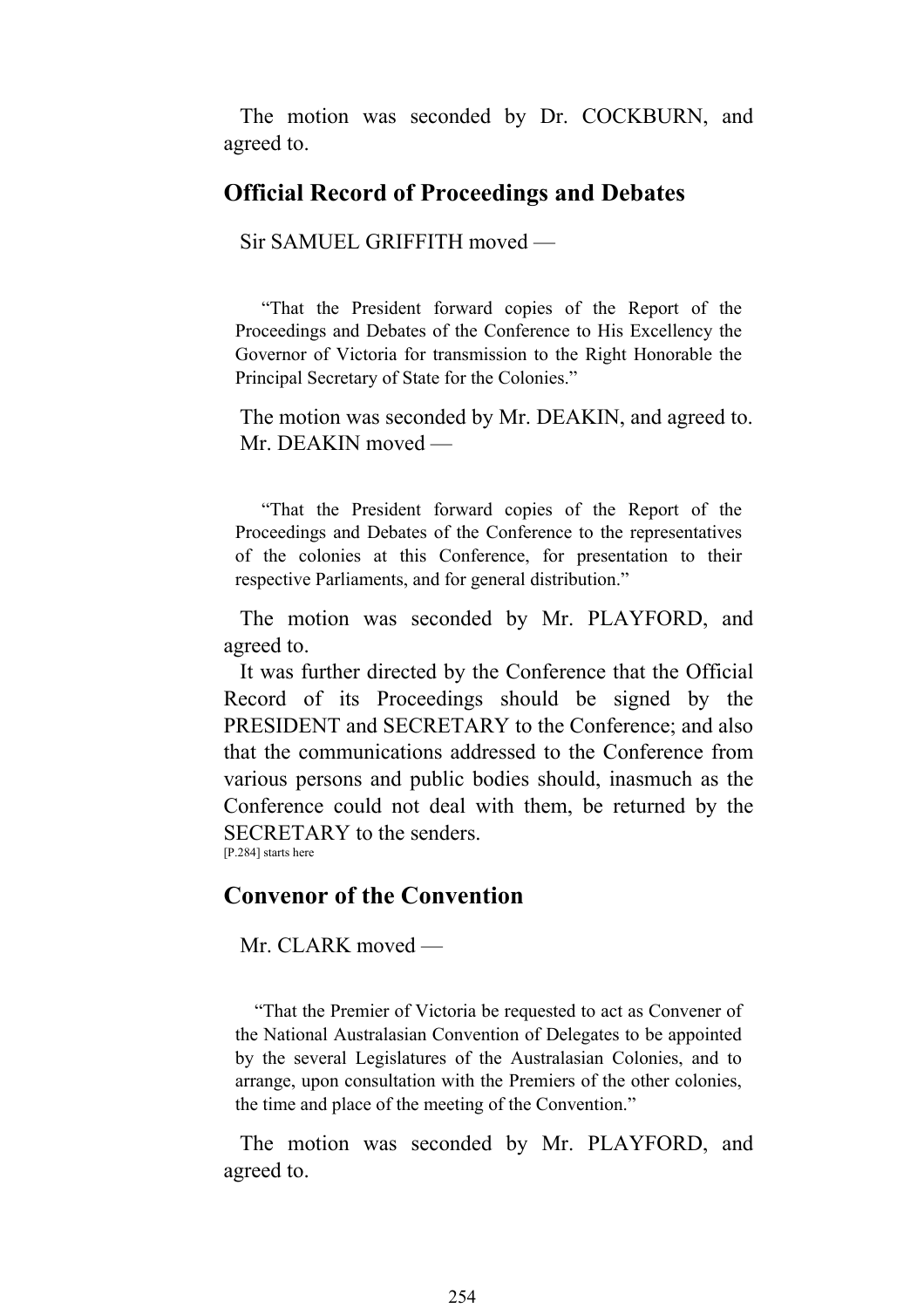# **Votes of Thanks**

#### Sir HENRY PARKES moved —

 "That the thanks of the Conference be given to the Honorable Duncan Gillies for the services rendered by him as President of the Conference."

#### He (Sir HENRY PARKES) said

 — I am quite sure that we are all prepared to testify to the courtesy, the dignity, and the efficiency with which you, Mr. President, have filled the Chair. I do not think I need say anything to support the motion which I have been asked to move beyond the few Words I have uttered.

Mr. MACROSSAN seconded the motion.

## The PRESIDENT

 — Before I submit the motion, I may be permitted to say that very few things could give me greater pleasure. I do not refer to presiding at this Conference, or to sitting in the Chair, because I confess that the position of sitting in the Chair, and occupying the position of President or Chairman, does not afford me much personal pleasure. My position elsewhere have not been such as to afford me that amount of comfort in occupying the Chair which I probably would have felt if I had been sitting simply as a member of the Conference. Nevertheless, I think it was my duty to accept the position in the first instance, as it was offered to me so graciously. What has given me special pleasure has been the result of the Conference, and though I admitted yesterday that when it was first suggested I did not feel such great confidence as I knew other gentlemen felt in the probable prospects, it has nevertheless given me all the more gratification that the deliberations of the Conference have been more successful than I originally contemplated. [P.285] starts here

I can only say that if we can get anything like a similar unanimity elsewhere, when the time of the real struggle comes, nothing will afford my colleague and myself more satisfaction than that great result. Personally, I have to thank honorable members for their great consideration whilst I have been in the Chair, and I have only to say that the duties of the President, under the circumstances, have been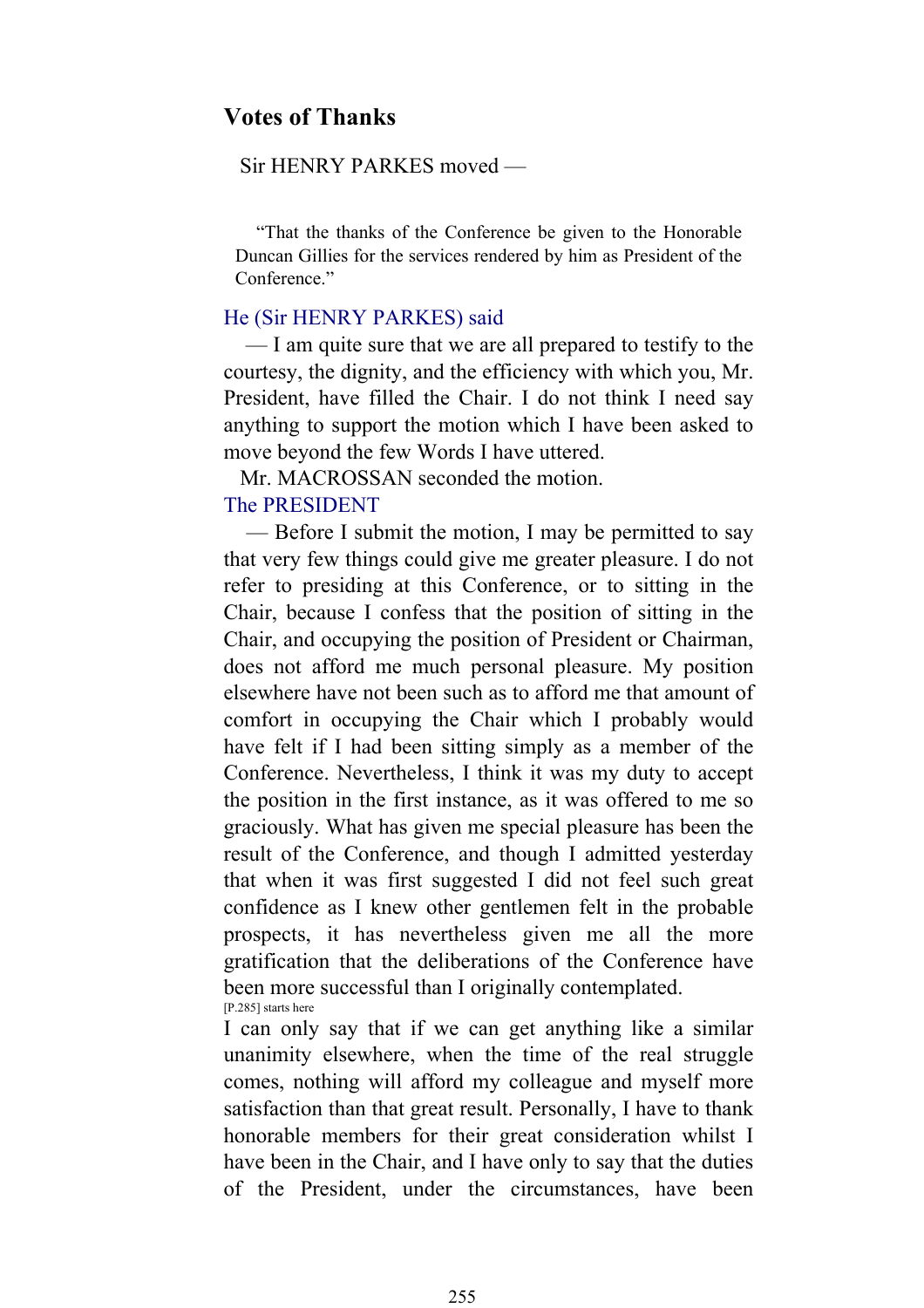extremely light, and the work performed has been exceedingly pleasant.

The motion was agreed to.

Dr. COCKBURN moved —

 "That the thanks of the Conference be given to Mr. George Henry Jenkins for the services rendered by him as Secretary to the Conference."

#### He (Dr. COCKBURN) said:—

 I think it is the desire of every member of the Conference, before parting, to place on record their appreciation of the manner in which the Secretary's duties have been fulfilled. Mr. Jenkins not only enjoys the confidence of every member of the Legislature with which he has been so long associated, but he also possesses what I may say is an Australasian reputation as a constitutional authority. I am sure I am only expressing the views of the members of the Conference when I say that his assistance to us has been of a marked character, and that, as individuals, we have reason to thank him for the way in which he has looked after our comfort.

#### Sir J. LEE STEERE

 — I have very much pleasure in seconding the vote of thanks to Mr. Jenkins, as Secretary of this Conference. I have known Mr. Jenkins now for some few years, and I think I have gathered that his great characteristic is loyalty and devotion to Parliamentary government, and respect and esteem towards those gentlemen who occupy positions — as I do — as Speakers or Presidents of the different Legislatures of these colonies. Although some disparaging remarks were made yesterday with reference to the body over which I have the honour to preside, I think its principal defect is one which will everyday grow less and less. I gathered from the observations made yesterday that its principal defect was that it was in its [P.286] starts here

early youth — that it was a body elected by a small population, insignificant in itself, and presided over by a gentleman almost as insignificant. These are defects which every day will cure. The youth which now exists, will, we expect, very shortly be manhood; and I hope it will then take